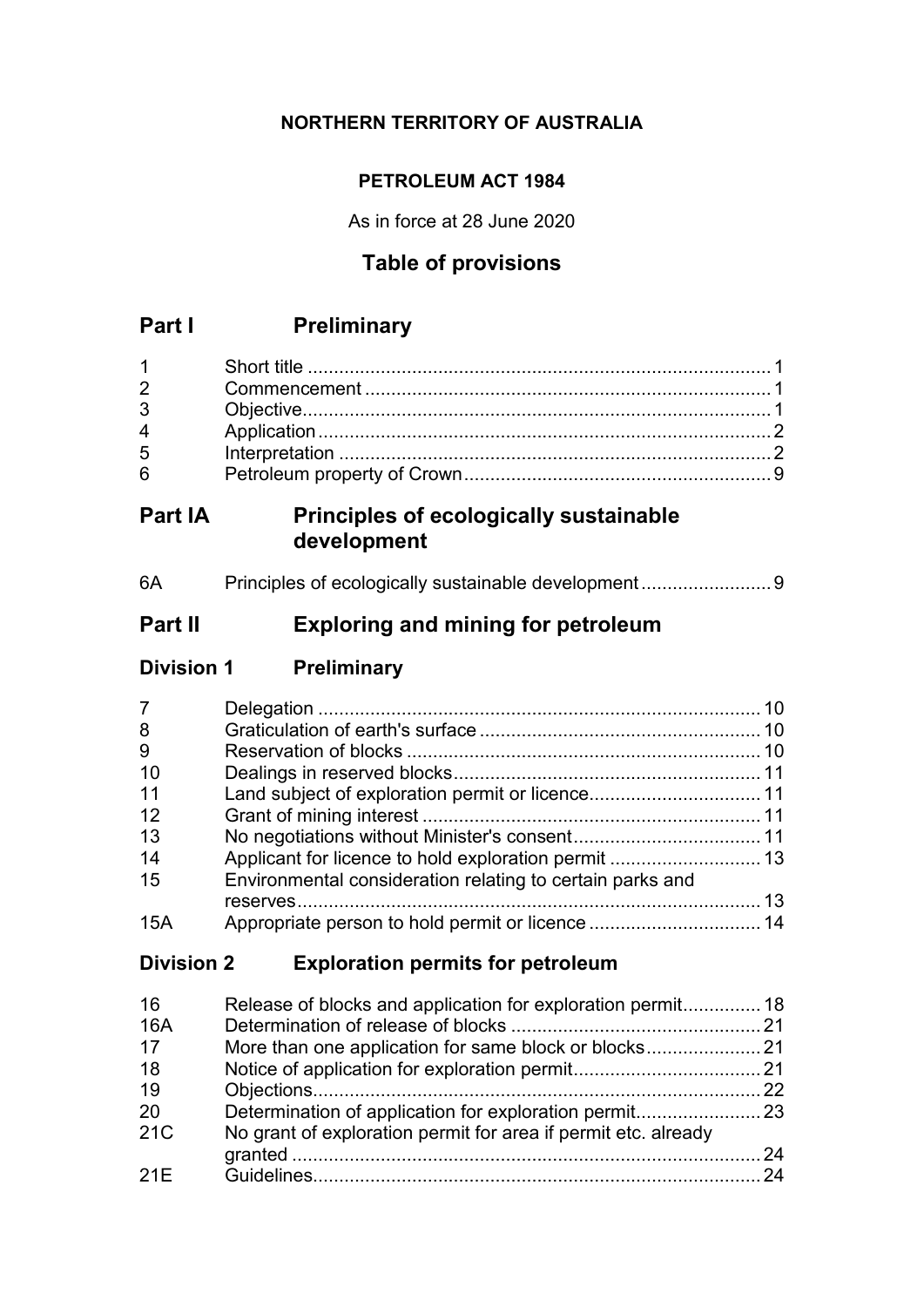| 22  |                                                                    |    |
|-----|--------------------------------------------------------------------|----|
| 23  |                                                                    |    |
| 24  | Application for renewal of exploration permit to be in relation to |    |
|     |                                                                    | 25 |
| 24A |                                                                    |    |
| 25  |                                                                    |    |
| 26  |                                                                    | 29 |
| 27  |                                                                    |    |
| 28  |                                                                    |    |
| 29  |                                                                    |    |
| 30  |                                                                    |    |
|     |                                                                    |    |

**Division 3 Retention licences**

| 31 |  |
|----|--|
|    |  |
| 32 |  |
| 33 |  |
| 34 |  |
| 35 |  |
| 36 |  |
| 37 |  |
| 38 |  |
| 39 |  |
| 40 |  |
| 41 |  |
| 42 |  |
| 43 |  |
|    |  |

# **Division 4 Production licences**

| 44 |                                                       |     |
|----|-------------------------------------------------------|-----|
| 45 |                                                       |     |
| 46 |                                                       |     |
| 47 |                                                       |     |
| 48 |                                                       |     |
| 49 |                                                       |     |
| 50 |                                                       |     |
| 51 |                                                       |     |
| 52 | Grant or refusal of renewal of production licence  45 |     |
| 53 |                                                       |     |
| 54 |                                                       |     |
| 55 | Variation etc. of condition of production licence 49  |     |
| 56 |                                                       |     |
| 57 |                                                       | .50 |
|    |                                                       |     |

# **Division 5 Access authorities**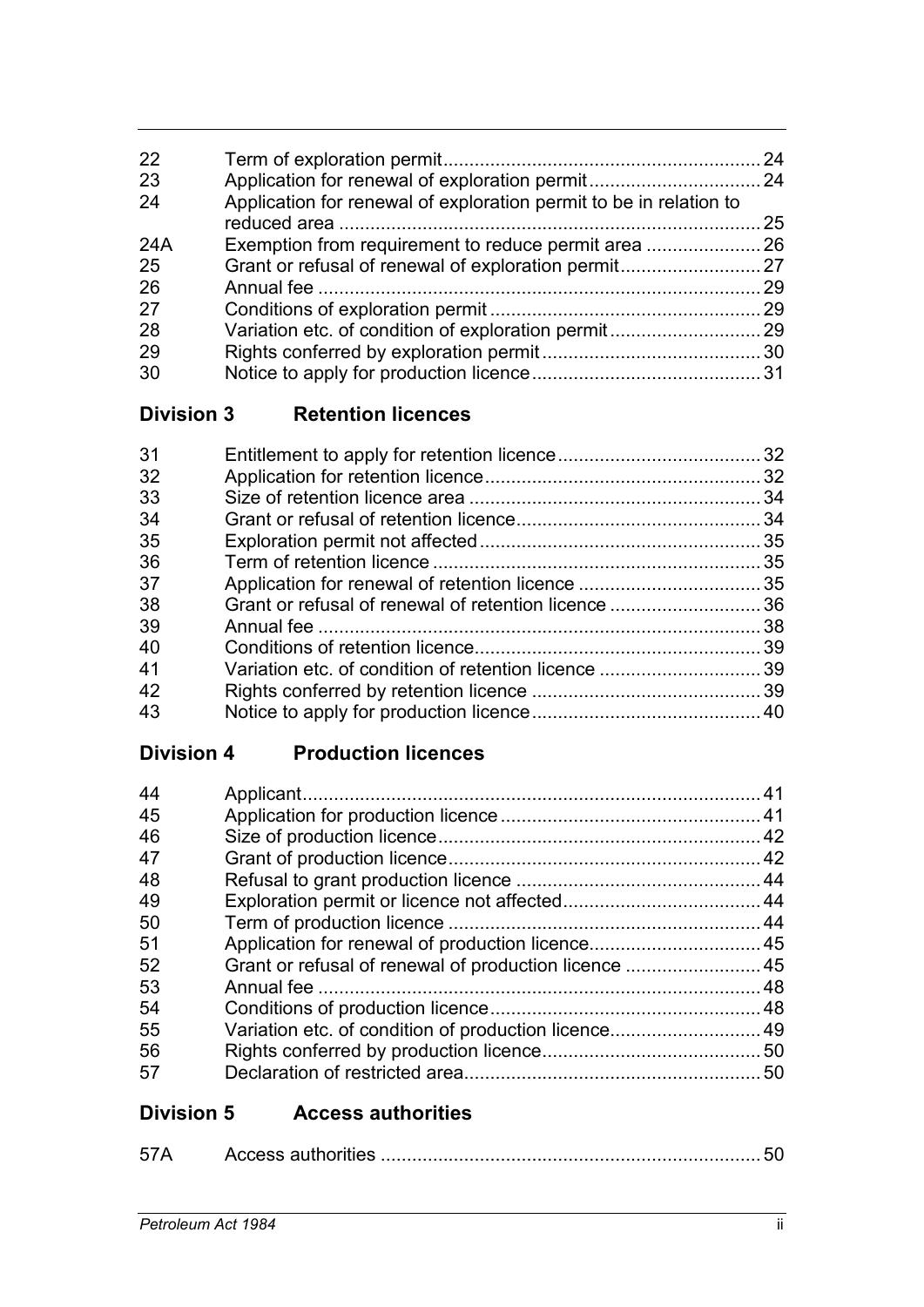# **Division 6 Review of determinations**

| 57ABA                                                                                      |                                                                                                                     |  |
|--------------------------------------------------------------------------------------------|---------------------------------------------------------------------------------------------------------------------|--|
|                                                                                            |                                                                                                                     |  |
| <b>57AB</b><br><b>57AC</b><br>57AD<br><b>57AE</b>                                          |                                                                                                                     |  |
| <b>Part IIA</b>                                                                            | <b>Prescribed petroleum acts above</b><br>highwater mark or for infrastructure<br>facilities                        |  |
| 57B<br>57C<br>57 <sub>D</sub><br><b>57DA</b><br>57E<br>57F<br>57G<br><b>57GA</b>           | Prescribed petroleum acts covering both alternative provision<br>Agreement is anticipated and strongly encouraged62 |  |
| 57H<br>57J<br>57K<br><b>57KA</b><br><b>57KB</b><br>57L<br>57M<br>57N<br><b>57NA</b><br>57P | Compliance with recommendations of Tribunal 66<br>Procedure if no objections lodged, objections withdrawn, etc70    |  |

# **Part IIB Acts below highwater mark**

| 57R |  |
|-----|--|
| 57S |  |
| 57T |  |
| 57U |  |
| 57V |  |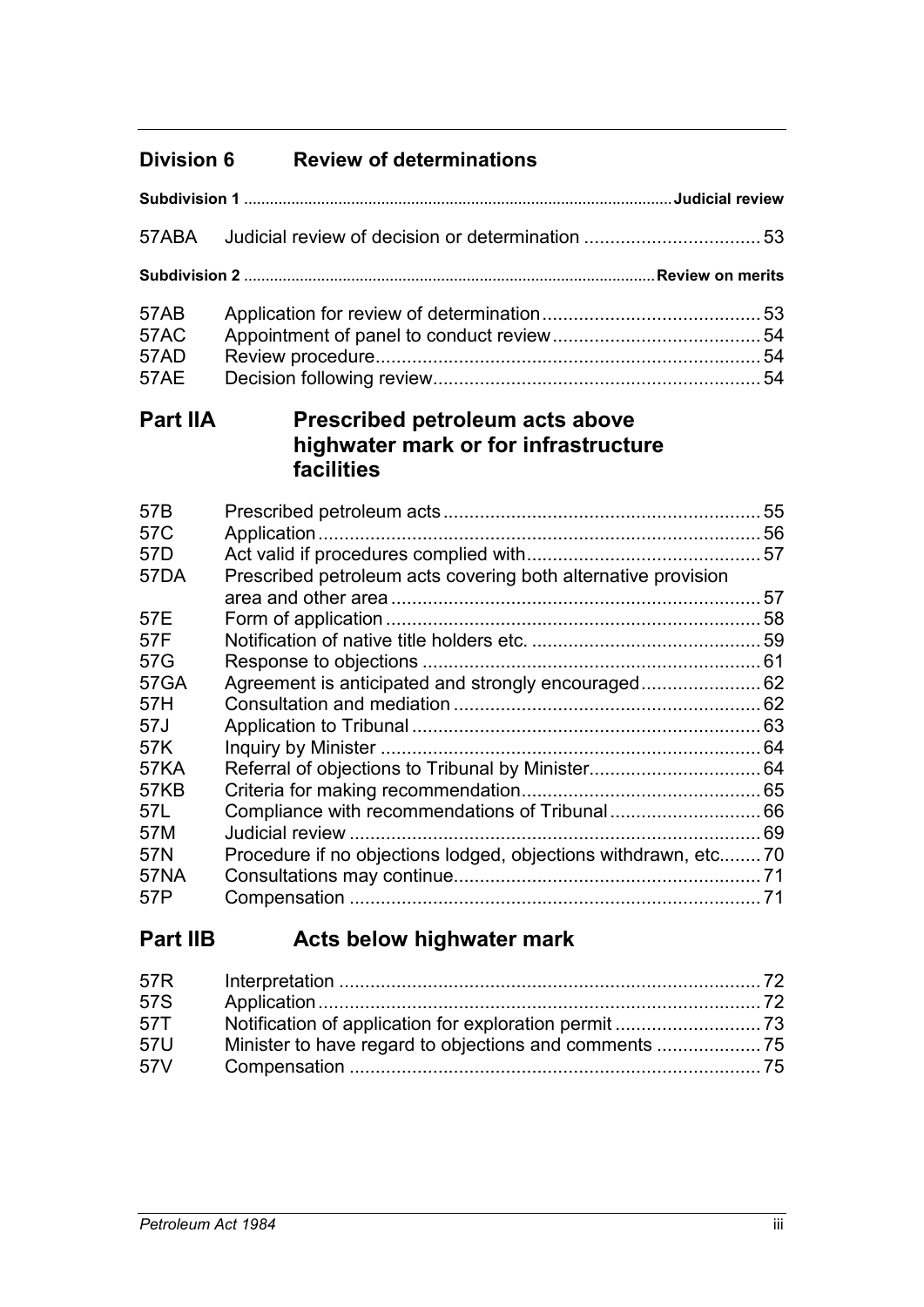# **Part III General provisions relating to exploration permits and licences**

# **Division 1 Rights and duties of permittee or licensee**

| 76                                                           |
|--------------------------------------------------------------|
|                                                              |
| . 78                                                         |
| 78                                                           |
| 79                                                           |
|                                                              |
| Payment of first year's annual fee in respect of exploration |
| 84                                                           |
|                                                              |
| 85                                                           |
|                                                              |
|                                                              |
|                                                              |
|                                                              |
|                                                              |

# **Division 2 Actions by Minister**

| 70 — |  |
|------|--|
| 70A  |  |
| 71   |  |
| 72 — |  |

## **Division 3 Surrender, cancellation, &c.**

| 73 |                                                                |  |
|----|----------------------------------------------------------------|--|
| 74 |                                                                |  |
| 75 | Report on ceasing to hold exploration permit or licence area92 |  |
| 76 |                                                                |  |
| 77 | Removal of property on surrender, expiry or cancellation  93   |  |
| 78 |                                                                |  |

## **Division 4 Securities and compensation**

| 79  | Security for compliance with Act and conditions of petroleum  |  |
|-----|---------------------------------------------------------------|--|
| 80  | Security for compensation that may be payable to native title |  |
| 81  |                                                               |  |
| 82  |                                                               |  |
| 82A |                                                               |  |
| 82B |                                                               |  |
| 83  | Conditions about compensation for effect on native title  98  |  |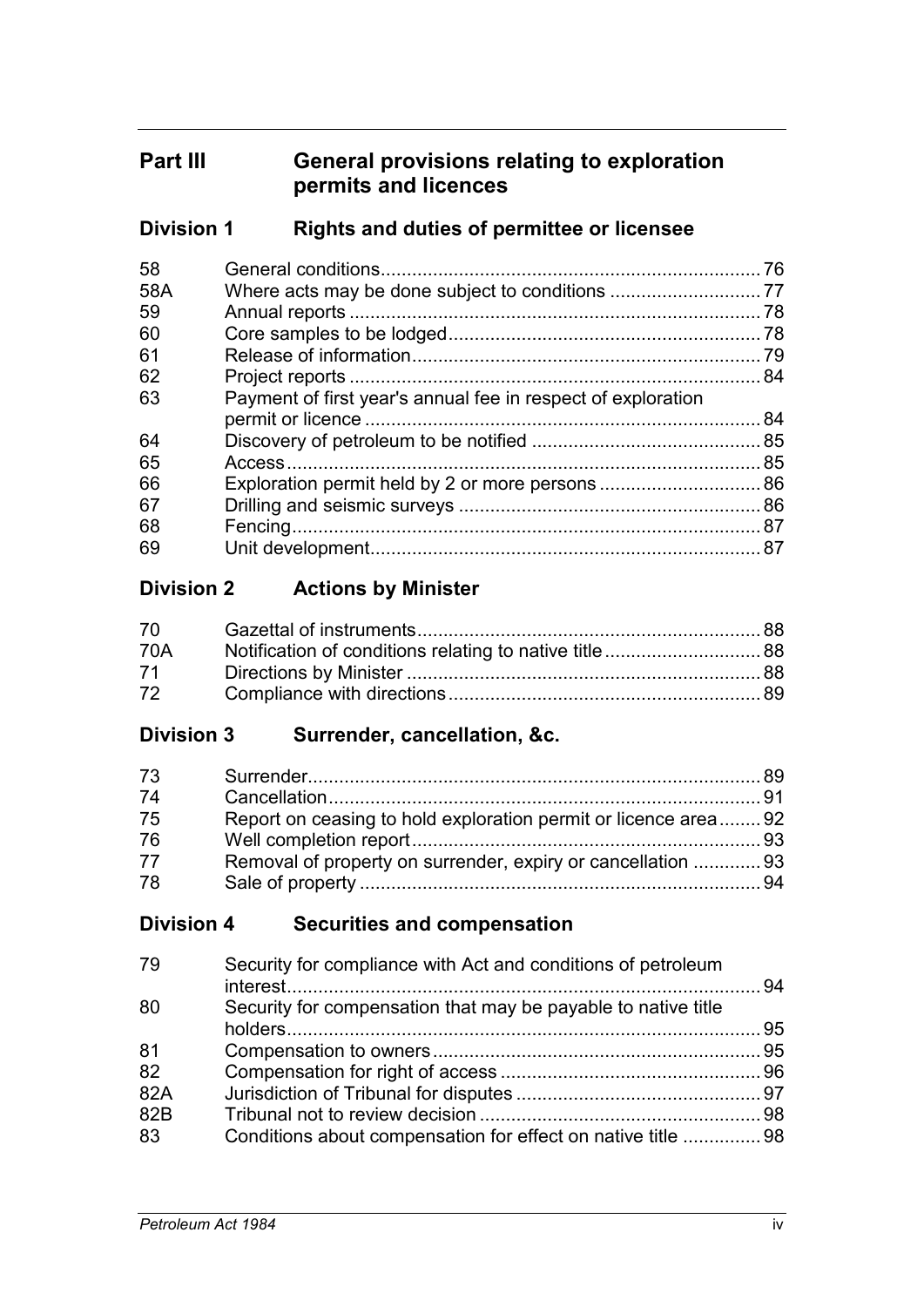# **Division 5 Royalties**

| 84 |  |
|----|--|
| 85 |  |
| 86 |  |

# **Division 6 Inspectors**

| 87 |  |
|----|--|
| 88 |  |
| 89 |  |

# **Part IV Registration of instruments**

| 90  |                                                               |     |
|-----|---------------------------------------------------------------|-----|
| 91  |                                                               |     |
| 91A |                                                               |     |
| 92  | Memorials to be entered of exploration permits etc. cancelled |     |
|     |                                                               | 104 |
| 93  |                                                               |     |
| 93A |                                                               |     |
| 94  |                                                               |     |
| 95  | Interests not to be created, &c., except by instruments in    |     |
|     |                                                               |     |
| 96  |                                                               |     |
| 97  |                                                               |     |
| 98  | Power of Minister to require information as to proposed       |     |
|     | dealings.                                                     |     |
| 99  |                                                               |     |
| 100 |                                                               |     |
| 101 |                                                               |     |
| 102 |                                                               |     |
| 103 |                                                               |     |
| 104 |                                                               |     |

**Part V Offences and forfeiture, &c.**

| <b>Division 1</b> | <b>General</b> |
|-------------------|----------------|
|                   |                |

| 105  | Licences required to explore and recover petroleum 112 |  |
|------|--------------------------------------------------------|--|
| 106  |                                                        |  |
| 107  |                                                        |  |
| 108  |                                                        |  |
| 108A |                                                        |  |
| 109  |                                                        |  |
| 110  |                                                        |  |
| 111  |                                                        |  |
| 112  |                                                        |  |
| 113  |                                                        |  |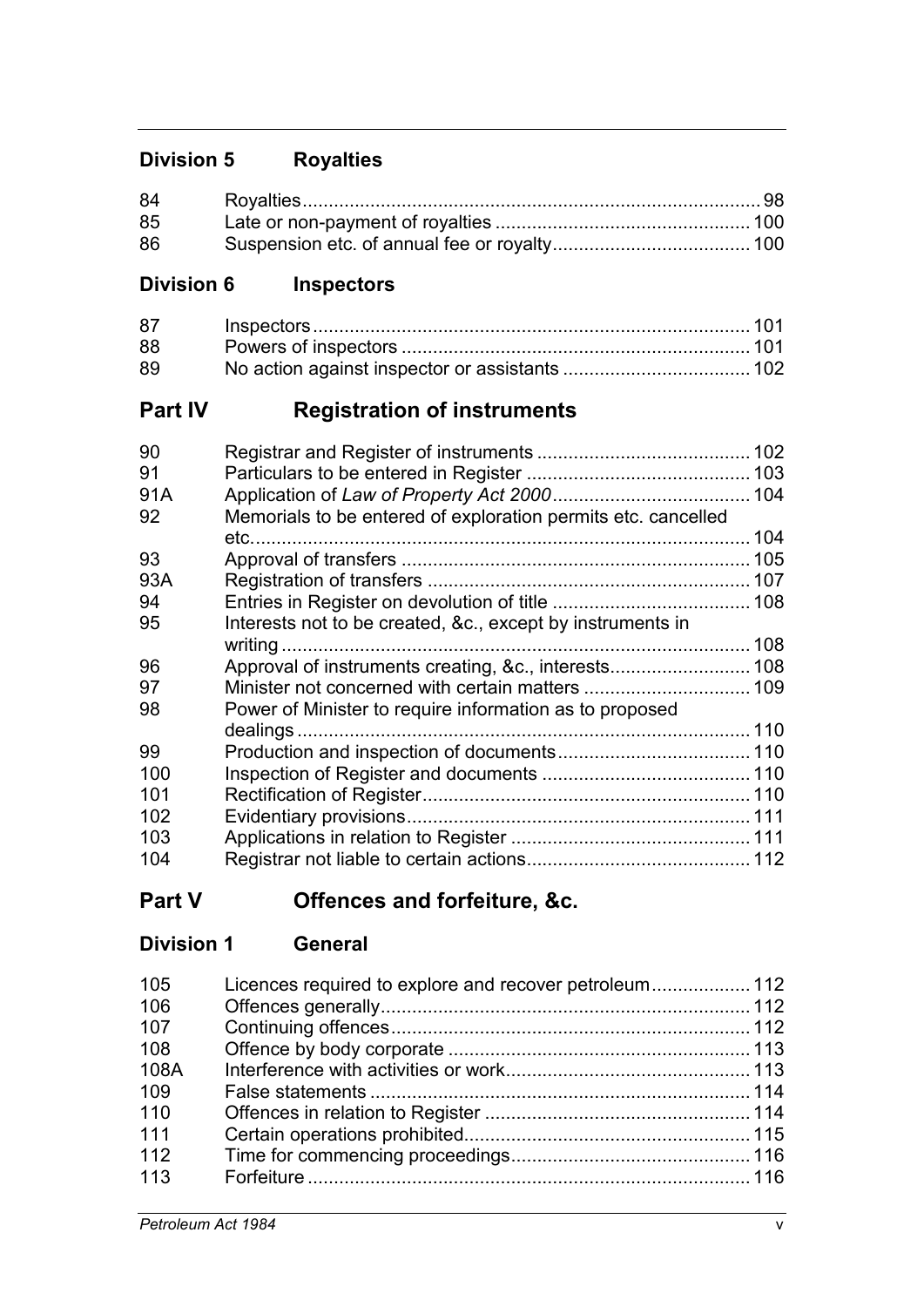| 115 |  |
|-----|--|
|     |  |
|     |  |

# **Division 2 Environmental offences**

# **Division 3 Liabilities of employers and employees etc. under Division 2**

| 117AAF Actions etc. of employee or agent of body corporate are those |  |
|----------------------------------------------------------------------|--|
|                                                                      |  |
| 117AAG Director may be liable for offence of body corporate  123     |  |
| 117AAH Liability for managers, employees and agents 123              |  |

# **Part VA Petroleum Trust Fund**

# **Part VB Datums**

| 117AD        |                                                         |  |
|--------------|---------------------------------------------------------|--|
| <b>117AE</b> |                                                         |  |
| <b>117AF</b> |                                                         |  |
| 117AG        |                                                         |  |
| 117AH        |                                                         |  |
| 117AI        |                                                         |  |
| 117AJ        |                                                         |  |
| <b>117AK</b> | Variation of applications for petroleum interests 131   |  |
| 117AL        | No change to actual position of point, line or area 131 |  |
| 117AM        |                                                         |  |

# **Part VI Miscellaneous**

| 117B |  |
|------|--|
| 117C |  |
| 118  |  |
| 119  |  |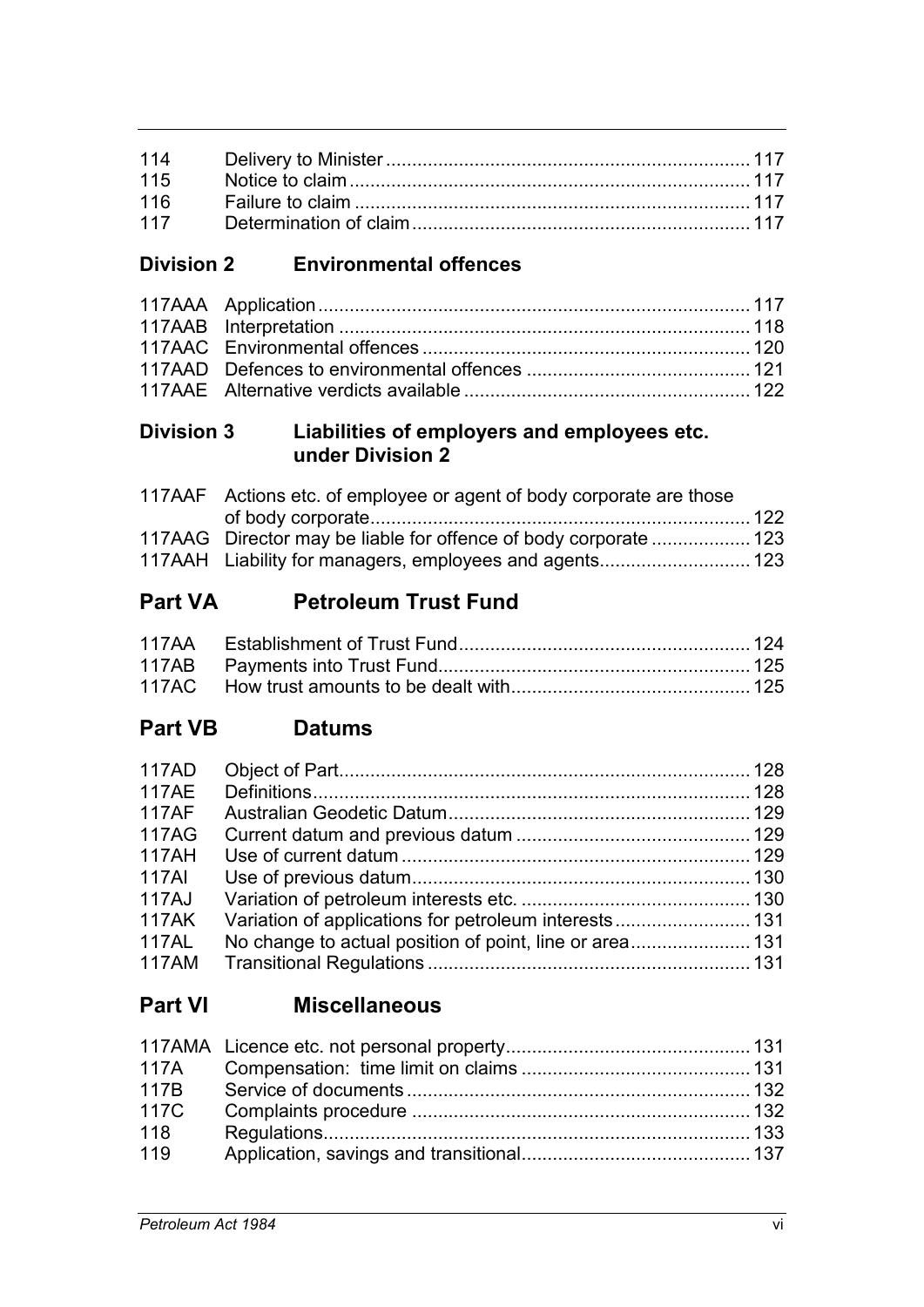| <b>Part VII</b>          |         | <b>Transitional matters</b>                                                                                                      |  |
|--------------------------|---------|----------------------------------------------------------------------------------------------------------------------------------|--|
| <b>Division 1</b>        |         | <b>Petroleum Amendment and Related Matters</b><br><b>Act 2010</b>                                                                |  |
| 120<br>121<br>122<br>123 |         |                                                                                                                                  |  |
| <b>Division 2</b>        |         | <b>Petroleum Amendment Act 2013</b>                                                                                              |  |
| 124                      |         | Existing applications for grant of exploration permit  141                                                                       |  |
| <b>Division 3</b>        |         | <b>Northern Territory Civil and Administrative</b><br><b>Tribunal (Conferral of Jurisdiction</b><br>Amendments) (No. 2) Act 2014 |  |
| 125                      |         | Application or referral before former Tribunal  142                                                                              |  |
| <b>Division 4</b>        |         | <b>Petroleum Legislation Miscellaneous</b><br><b>Amendments Act 2020</b>                                                         |  |
| 126                      |         |                                                                                                                                  |  |
| 127                      |         | Application made for exploration permit before                                                                                   |  |
| 128                      |         | Decision in relation to renewal of exploration permit  143                                                                       |  |
| 129                      |         | Decision in relation to variation of condition of exploration                                                                    |  |
|                          |         | Decision in relation to renewal of retention licence 143                                                                         |  |
| 130<br>131               |         | Decision in relation to variation of condition of retention licence 143                                                          |  |
| 132                      |         | Decision in relation to renewal of production licence  143                                                                       |  |
| 133                      |         | Decision in relation to variation of condition of production                                                                     |  |
| 134                      | licence |                                                                                                                                  |  |
| 135                      |         | Construction undertaken before commencement 144                                                                                  |  |
| <b>Schedule 1</b>        |         | Decisions subject to principles of<br>ecologically sustainable development                                                       |  |
| <b>Schedule 2</b>        |         | <b>Judicial Review of decision or</b><br>determination                                                                           |  |
| <b>ENDNOTES</b>          |         |                                                                                                                                  |  |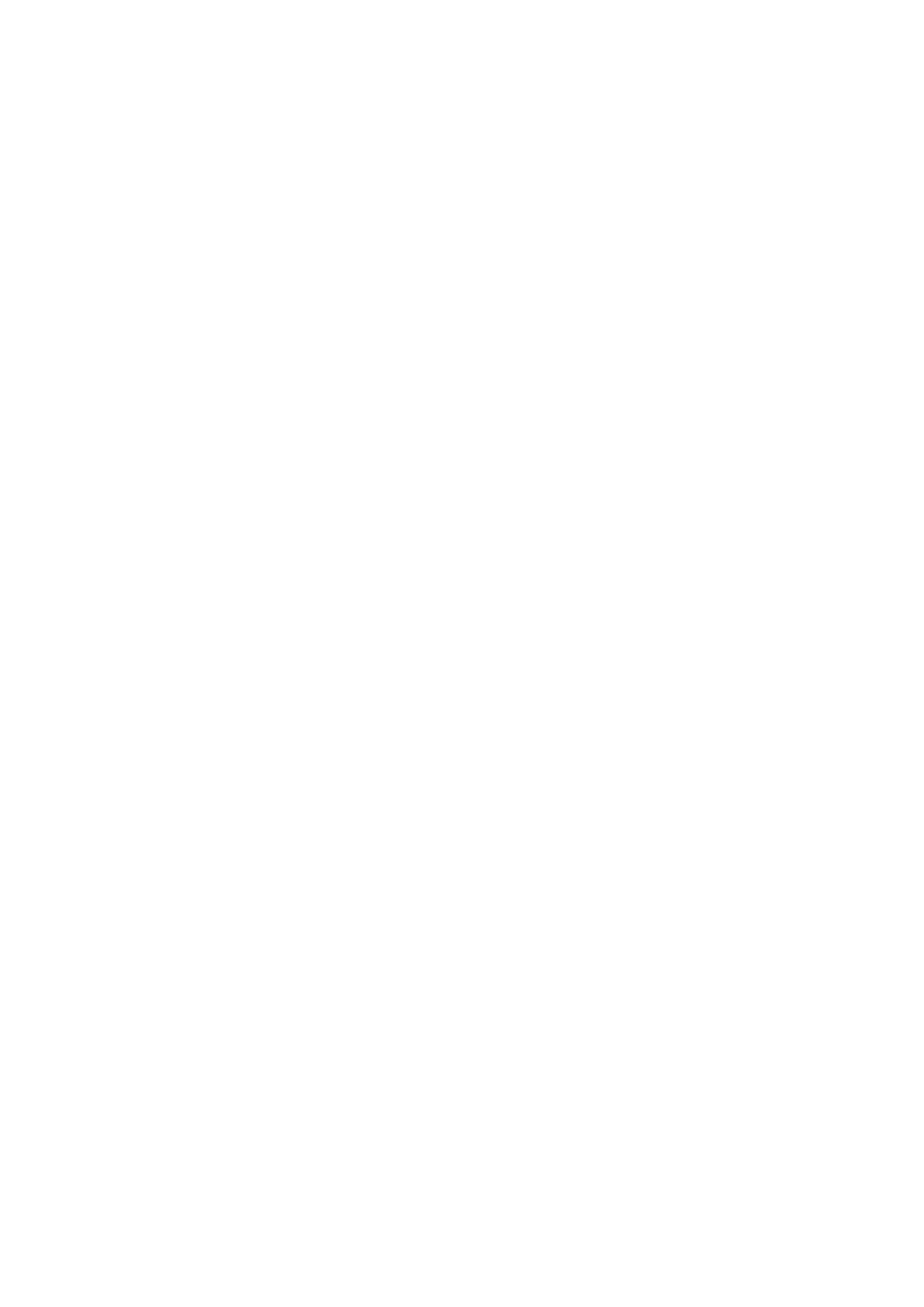# **NORTHERN TERRITORY OF AUSTRALIA**

As in force at 28 June 2020 \_\_\_\_\_\_\_\_\_\_\_\_\_\_\_\_\_\_\_\_

\_\_\_\_\_\_\_\_\_\_\_\_\_\_\_\_\_\_\_\_

## **PETROLEUM ACT 1984**

## **An Act to regulate the exploration for, and the production of, petroleum**

## **Part I Preliminary**

#### **1 Short title**

This Act may be cited as the *Petroleum Act 1984*.

#### **2 Commencement**

This Act shall come into operation on a date to be fixed by the Administrator by notice in the *Gazette*.

### **3 Objective**

- (1) The objective of this Act is to provide a legal framework within which persons are encouraged to undertake effective exploration for petroleum and to develop petroleum production so that the optimum value of the resource is returned to the Territory.
- (2) The legal framework provides for the following:
	- (a) the granting of petroleum interests to persons for exploration, production and ancillary activities associated with exploiting petroleum, and the renewal or transfer of those interests;
	- (b) clear statements about the role of government following the grant of petroleum interests;
	- (c) the promotion of active exploration for petroleum, and of the development of petroleum production if commercially viable, by persons granted petroleum interests;
	- (d) the assessment of proposed technical works programmes for the exploration, appraisal, recovery or production of petroleum and of the financial capacity of persons proposing to carry out those programmes;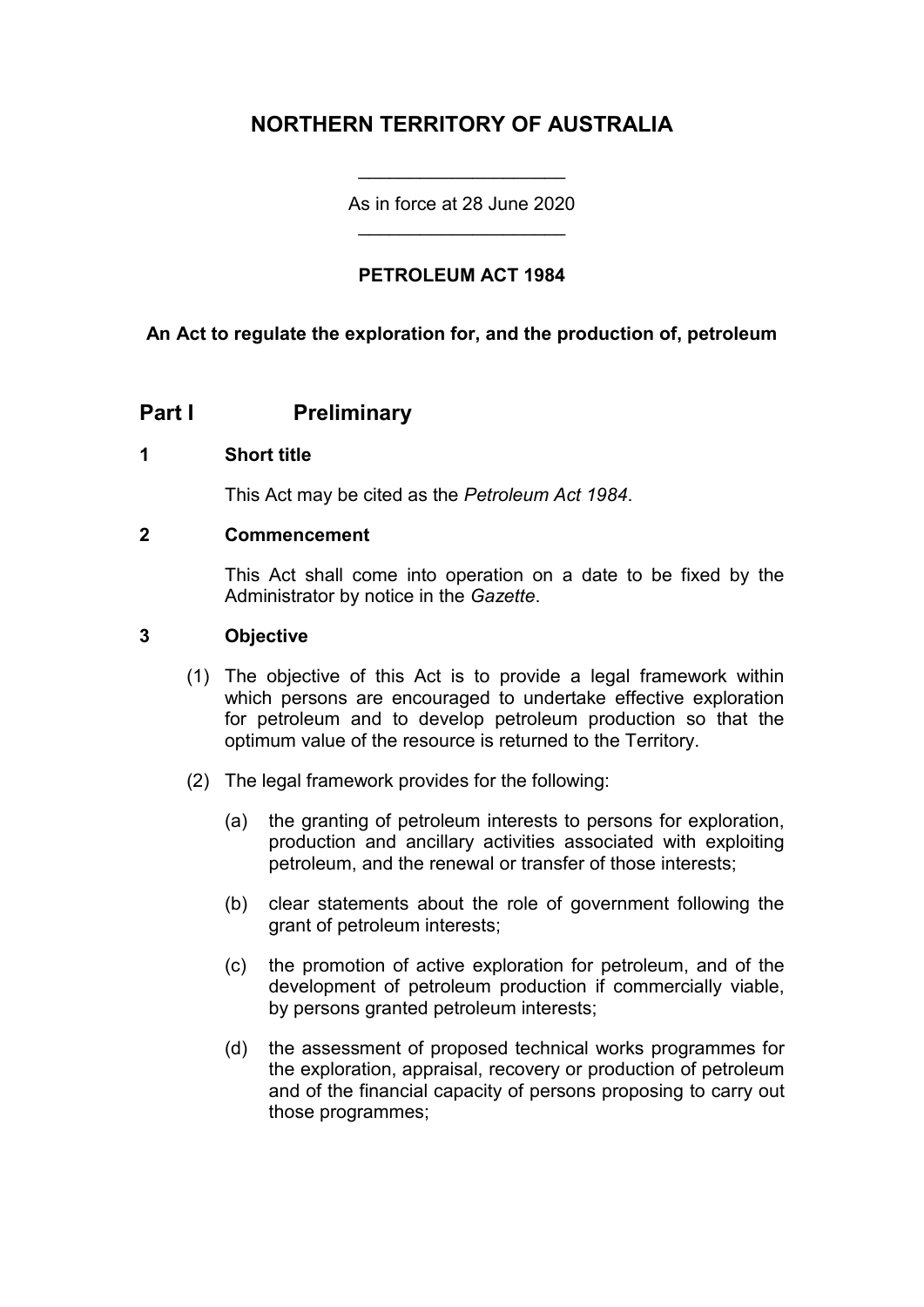- (f) the reduction of risks, so far as is reasonable and practicable, of harm to the environment during activities associated with exploration for or production of petroleum;
- (g) the collection of information about petroleum exploration and production and the dissemination of that information;
- (h) the efficient administration of this Act and collection of royalties;
- (i) other matters in connection with exploration for and production of petroleum.

#### **4 Application**

- (1) This Act does not bind the Crown.
- (2) This Act extends to Aboriginal land and applies to and in relation to that land to the extent that it is capable of so applying.

#### **5 Interpretation**

(1) In this Act, unless the contrary intention appears:

*Aboriginal land* has the same meaning as in the Land Rights Act.

*access authority* means an access authority granted or renewed under this Act.

*access authority area* means the area constituted by the blocks that are the subject of an access authority.

*affected land* means land comprised in, or proposed to be comprised in, a petroleum interest.

*aggrieved person*, for Part II, Division 6, means an applicant, permittee or licensee who is dissatisfied with a determination mentioned in section 57AB(1).

*alternative provision area* has the meaning given in section 43A(2) of the Native Title Act.

*applicant*, in relation to an application for an exploration permit or licence, means a person who has applied for the exploration permit or licence.

*application area*, in relation to an application for an exploration permit or licence, means the area the subject of the application.

*application period*, in relation to an application for the grant of an exploration permit, see section 16(2)(a).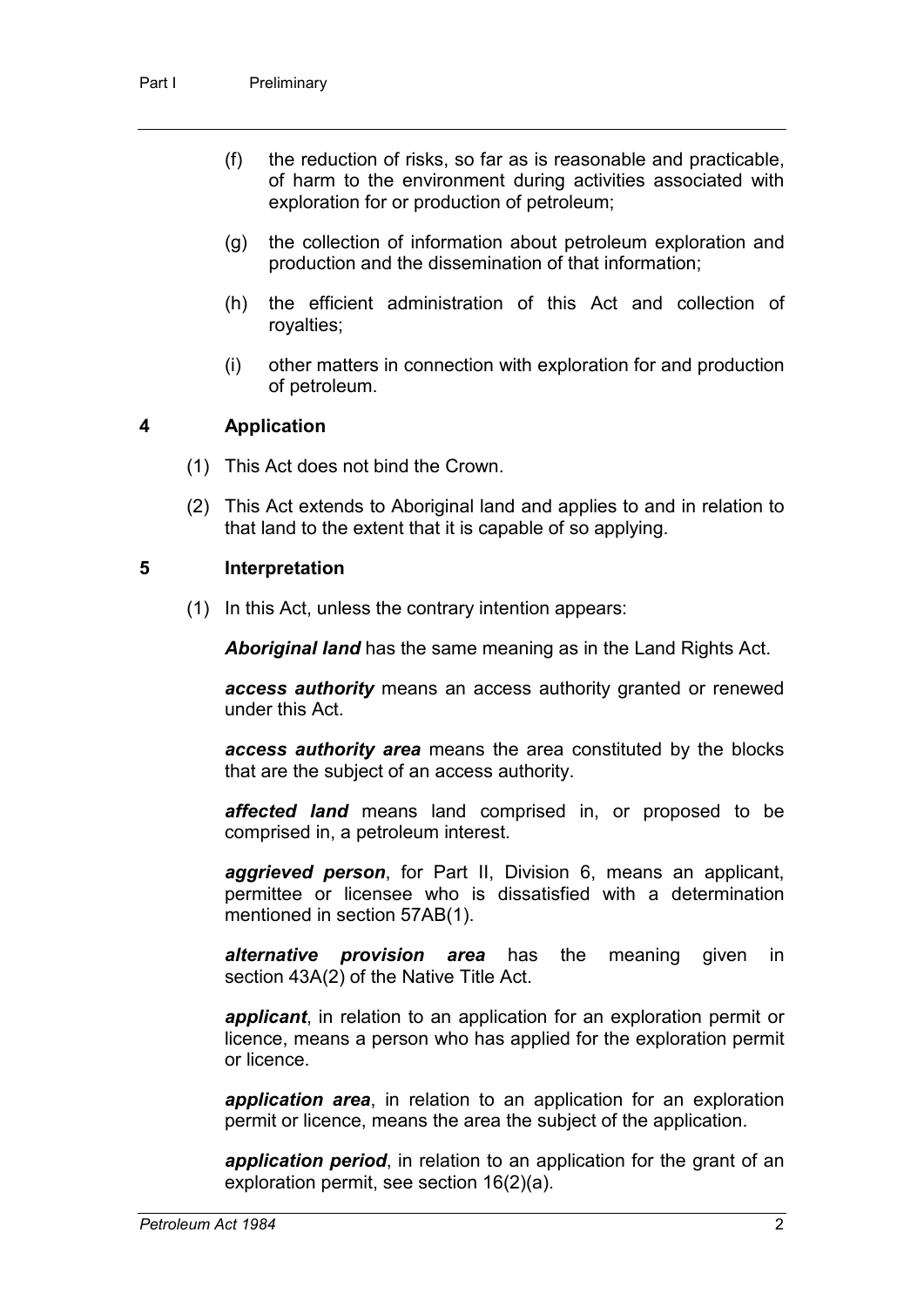*appropriate person*, to hold a permit or licence under this Act, see section 15A.

*approved* means approved, in writing, by the Minister.

*approved determination of native title* has the meaning given in section 253 of the Native Title Act.

*associated entity*, see section 50AAA of the Corporations Act 2001.

*block* means so much of a graticular section as is within the jurisdiction of the Territory and includes a part of a block.

*by notice* means by notice in writing.

*datum* means a reference frame for defining geographic co-ordinates.

*designated number*, in relation to a block, means the identifying number assigned under section 8(2) to the graticular section or part of the graticular section which constitutes the block.

#### *document* means:

- (a) any paper, parchment or other material used for writing or printing, marked with matter capable of being read;
- (b) a photograph, or photographic negative, plate, slide, film, microfilm or microfiche, or a photostatic negative;
- (c) a disc, tape, wire, sound track, card or other material or device in or on which information, sound or other data is recorded, stored or embodied so as to be capable, with or without the aid of some other equipment, of being reproduced therefrom; or
- (d) any material derived, whether directly or by means of equipment, from information recorded or stored or processed by a device used for recording or storing or processing information.

*environment*, see section 6 of the *Environment Protection Act 2019.*

#### *exploration permit* means:

(a) an exploration permit granted or renewed under Part II, Division 2; or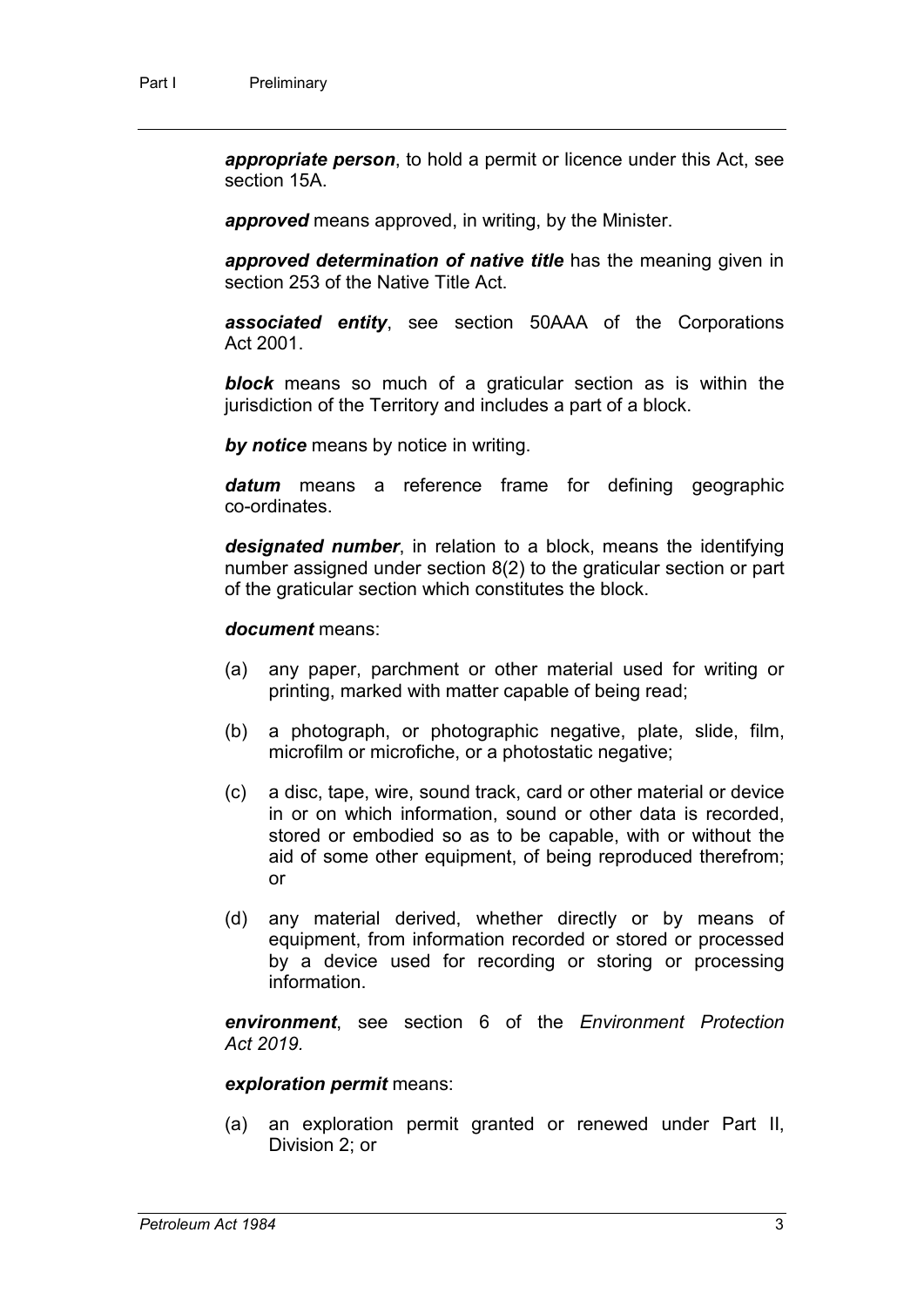(b) a permit granted or renewed under Part II, Division 2 of this Act as in force before the commencement of the *Petroleum Amendment Act 2002*.

*exploration permit area* means the area constituted by the blocks that are the subject of an exploration permit.

*future act* has the meaning given in section 233 of the Native Title Act.

*geographic co-ordinate* includes:

- (a) a meridian of longitude by itself; and
- (b) a parallel of latitude by itself.

*Note*

*If the position on the surface of the Earth of a particular point is identified by a coordinate that is determined by reference to a particular datum, the use of a different datum will result in the same point being identified by a different coordinate.*

*good oilfield practice*, in relation to the exploration for, or operations for the recovery of, petroleum, means all those practices and procedures that are generally accepted as good and safe in the carrying on of that exploration or those operations, as the case may be.

*graticular section* means a section referred to in section 8(1).

*guidelines*, in relation to the making, consideration and determination of an application for the grant of an exploration permit, means the guidelines issued under section 21E.

*hydraulic fracturing* means the underground petroleum extraction process involving the injection of fluids at high pressure into a geological formation to induce fractures that conduct petroleum for extraction.

*inspector* means a person appointed as an inspector under section 87.

*land* means land within the jurisdictional limits of the Territory and includes waters within those limits other than waters to which the *Petroleum (Submerged Lands) Act 1981* applies.

*Land Council* has the same meaning as in the Land Rights Act.

*Land Rights Act* means the *Aboriginal Land Rights (Northern Territory) Act 1976* of the Commonwealth.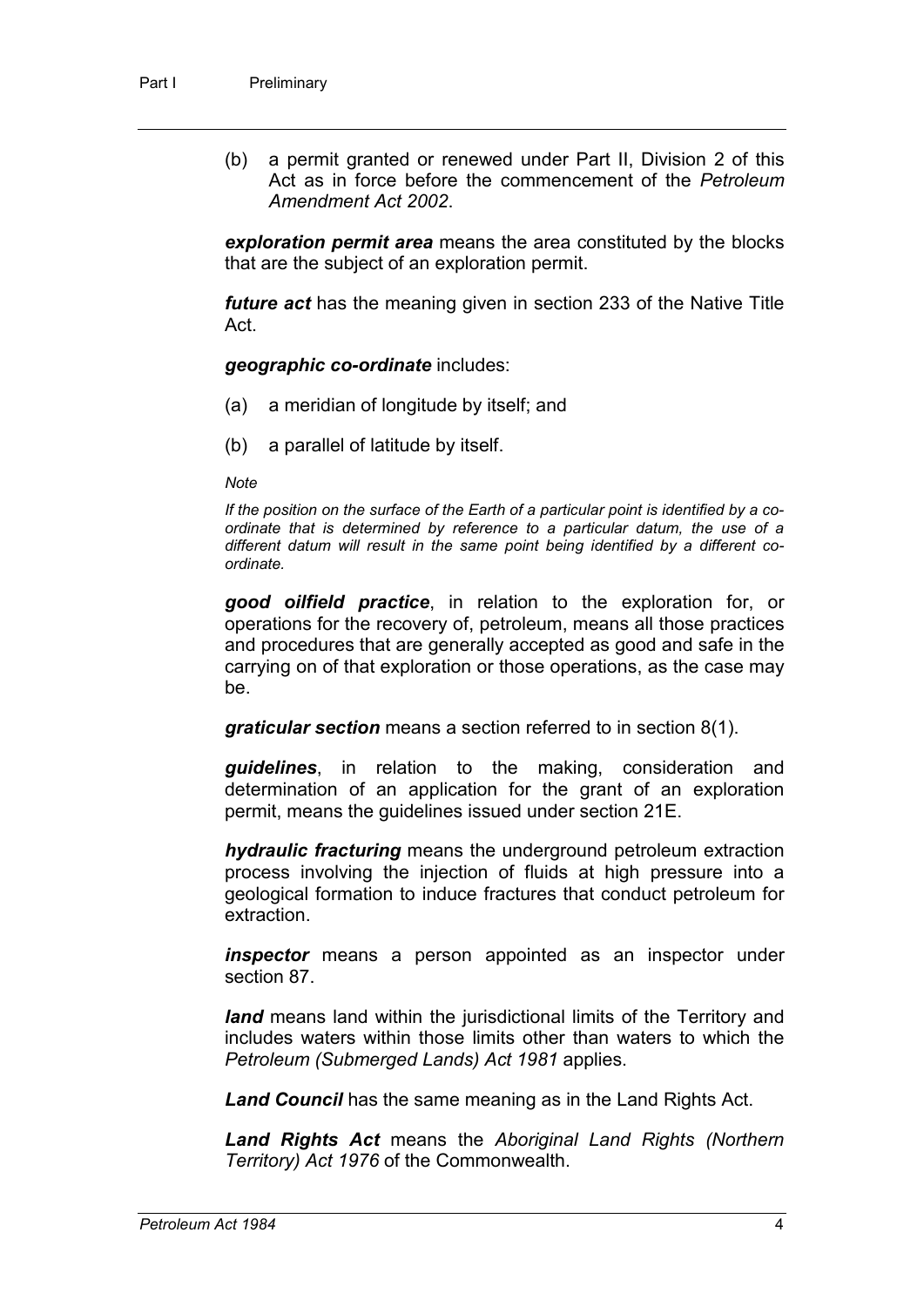*licence* means a retention licence or a production licence.

*licence area* means the area constituted by the blocks that are the subject of a licence.

*licensee* means a production licensee or a retention licensee.

*native title* and *native title rights and interests* have the meaning given in section 223 of the Native Title Act.

*Native Title Act* means the *Native Title Act 1993* of the Commonwealth.

*native title holder* has the meaning given in section 224 of the Native Title Act.

*native title objection* means an objection to a prescribed petroleum act so far as it affects the registered native title rights and interests of a registered native title claimant or registered native title body corporate that is lodged in accordance with section 19 or 57F by that claimant or body.

*Native Title Registrar* has the meaning given in section 253 of the Native Title Act.

*onshore place* has the meaning given in section 253 of the Native Title Act.

*owner*, in relation to land, means the owner of an estate or interest in the land, but does not include a person whose interest or claimed interest in the land cannot be identified by or as a result of an examination of the Register kept by the Registrar-General under Part 3 of the *Land Title Act 2000*.

*panel*, for Part II, Division 6, means a panel appointed under section 57AC(1) to conduct a review of a determination mentioned in section 57AB(1).

*park or reserve* means a park or reserve within the meaning of the *Territory Parks and Wildlife Conservation Act 1976* or land declared under section 9(4) of that Act to be a park or reserve for the purposes of this Act.

*permit* means an exploration permit.

*permit area* means an exploration permit area.

*permittee* means a person who is registered under Part IV as a holder of an exploration permit.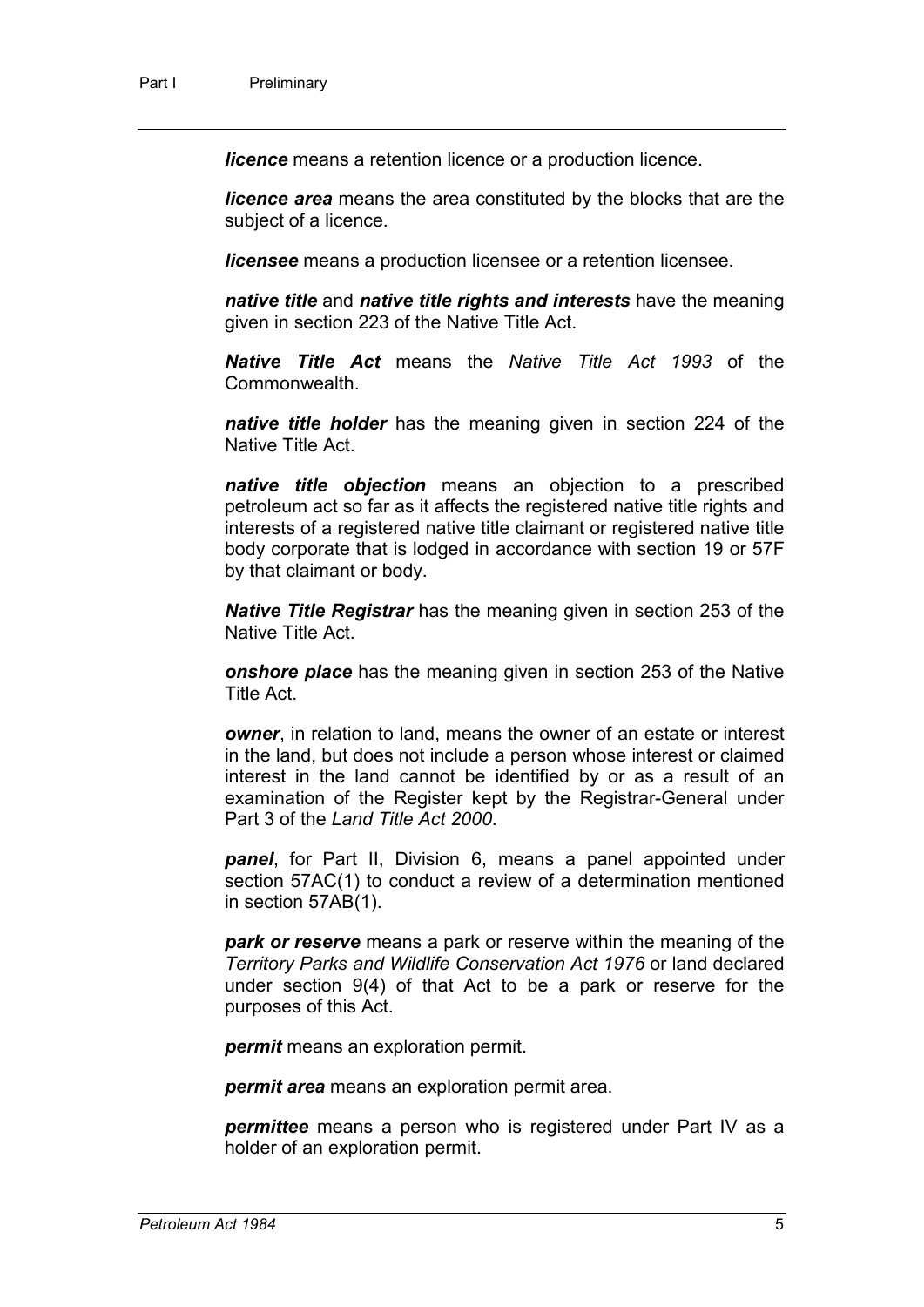#### *petroleum* means:

- (a) a naturally occurring hydrocarbon, whether in a gaseous, liquid or solid state;
- (b) a naturally occurring mixture of hydrocarbons, whether in a gaseous, liquid or solid state; or
- (c) a naturally occurring mixture of one or more hydrocarbons, whether in a gaseous, liquid or solid state, with hydrogen sulphide, nitrogen, helium or carbon dioxide or any combination of them,

and includes a hydrocarbon as defined by paragraph (a), (b) or (c) that has been returned to a natural reservoir.

*petroleum interest* means an exploration permit, retention licence, production licence or access authority.

*petroleum pool* means a naturally occurring discrete accumulation of petroleum.

*prescribed* means prescribed by regulation.

*prescribed petroleum act* has the meaning given in section 57B.

*previous exclusive possession act* has the meaning given in section 3A of the *Validation (Native Title) Act 1994*.

*principles of ecologically sustainable development* means the principles set out in sections 18 to 24 of the *Environment Protection Act 2019*.

*private land* means land that is:

- (a) alienated from the Crown for an estate of freehold;
- (b) the subject of a conditional purchase agreement; or
- (c) the subject of a lease or concession, with or without a right of acquiring the fee simple, other than a lease or concession for pastoral or timber purposes,

but does not include:

- (d) Aboriginal land;
- (e) land held for an estate in fee simple, or in a lease from the Crown, by the Conservation Land Corporation established by section 27 of the *Parks and Wildlife Commission Act 1980*; or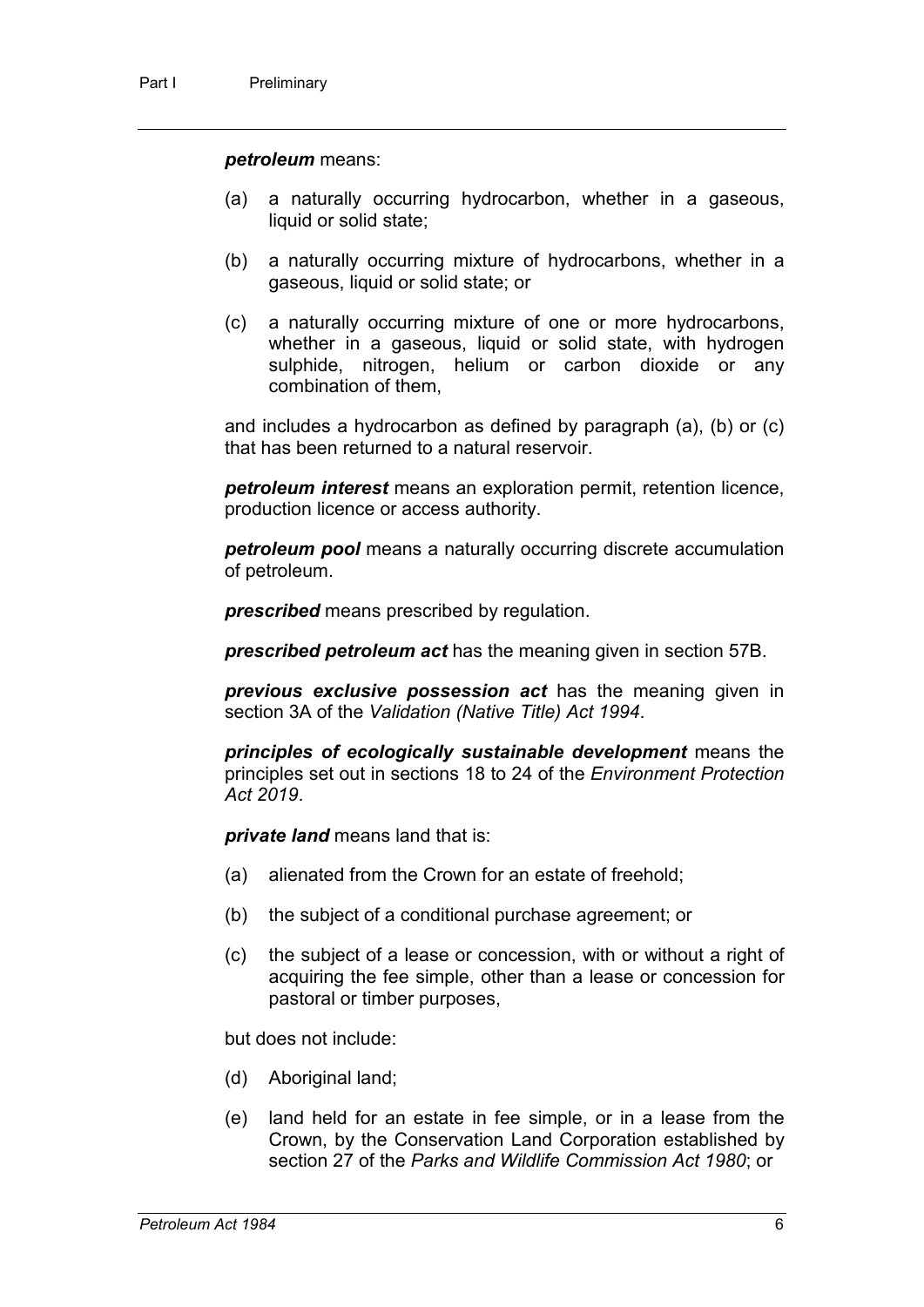(f) land held or occupied for purposes under the *Mineral Titles Act 2010*, this Act or the repealed Act.

*production licence* means a production licence granted or renewed under Division 4 of Part II.

*production licence area* means the area constituted by the blocks that are the subject of a production licence.

*production licensee* means a person who is registered under Part IV as the holder of a production licence.

*Register* means the Register kept in pursuance of section 90(2).

*Register of Native Title Claims* means the Register of Native Title Claims established and maintained in accordance with Part 7 of the Native Title Act.

*registered native title body corporate* has the meaning given in section 253 of the Native Title Act.

*registered native title claimant* has the meaning given in section 253 of the Native Title Act or, if the claimant is replaced under section 66B of that Act, means the person who replaced the claimant.

#### *registered native title rights and interests* means:

- (a) in relation to a registered native title claimant the native title rights and interests of the claimant described in the relevant entry on the Register of Native Title Claims; and
- (b) in relation to a registered native title body corporate the native title rights and interests of the body corporate described in the relevant entry on the National Native Title Register established and maintained under Part 8 of the Native Title Act.

*Registrar* means the person appointed under section 90(1) as Registrar.

*repealed Act* means the Acts repealed by section 3, as in force immediately before that repeal.

*representative Aboriginal/Torres Strait Islander body* has the meaning given in section 253 of the Native Title Act.

*restricted area* means an area which is the subject of a declaration under section 57.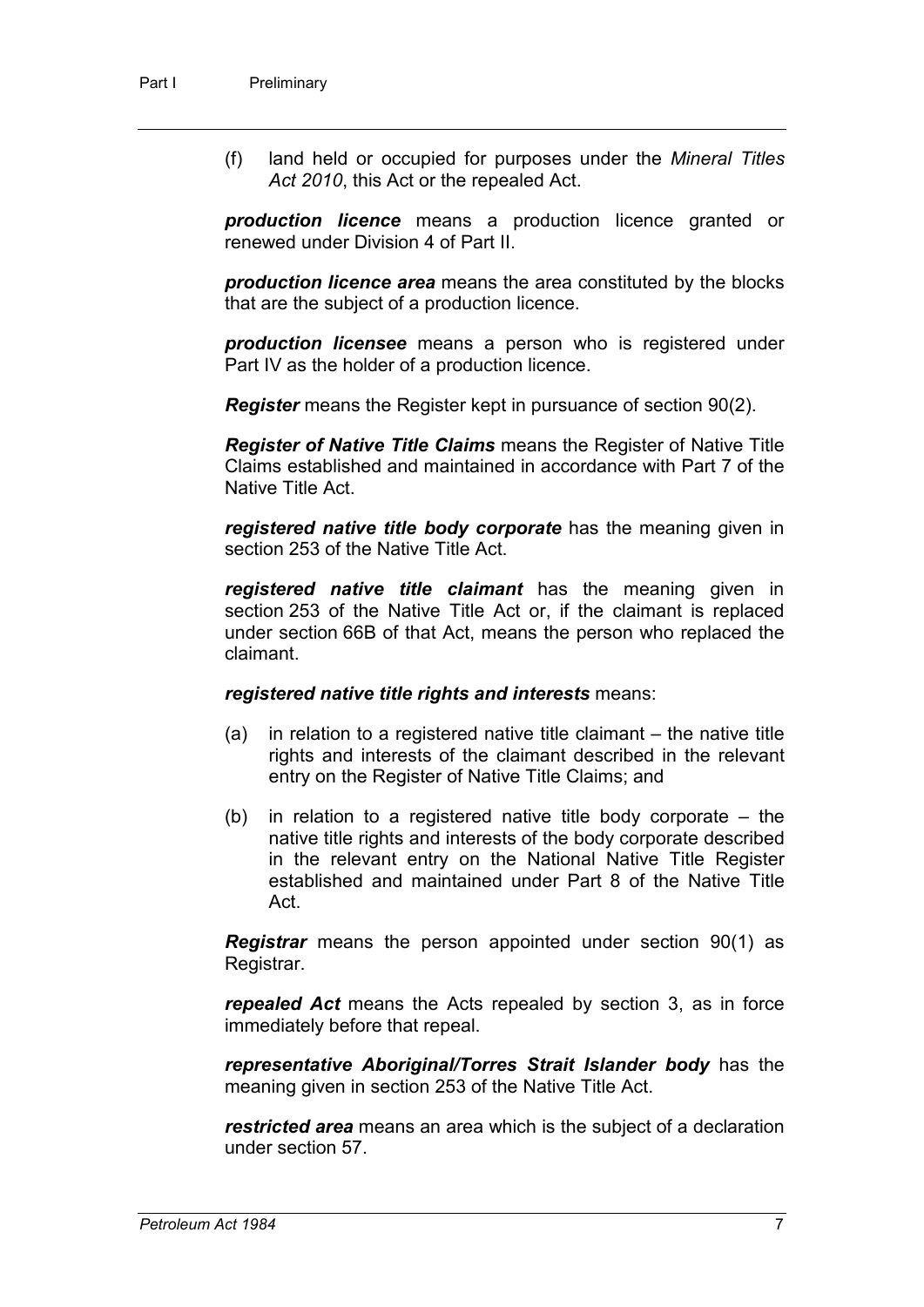*retention licence* means a retention licence granted or renewed under Division 3 of Part II.

*retention licence area* means the area constituted by the blocks that are the subject of a retention licence.

*retention licensee* means a person who is registered under Part IV as a holder of a retention licence.

*this Act* includes the Regulations.

*Tribunal* means the Civil and Administrative Tribunal.

*well* means a hole in the surface of land or the sea-bed made by drilling, boring or other means in connection with the exploration for, or operations for the recovery of, petroleum but does not include a seismic shot hole or a bore as defined in section 4(1) of the *Water Act 1992*.

*wilderness zone* means a wilderness zone declared under section 12 of the *Territory Parks and Wildlife Conservation Act 1976*.

- (2) In this Act, a reference to the term of an exploration permit or licence is a reference to the period during which the permit or licence remains in force and a reference to the date of expiration of an exploration permit or licence is a reference to the day on the expiration of which the permit or licence ceases to have effect.
- (3) In this Act, a reference to a year of the term of an exploration permit or licence is a reference to a period of one year commencing on the date from and including which the permit or licence has effect or on any anniversary of that date.
- (4) In this Act, a reference to the renewal of an exploration permit is a reference to the renewal, under section 25, of the permit in relation to some of the blocks specified in the first-mentioned permit to commence on the day after the date of expiration of the firstmentioned permit or on the day after the date of expiration of the permit upon a previous renewal of the first-mentioned permit.
- (5) In this Act, a reference to the renewal of a licence in respect of the blocks specified in the licence is a reference to the renewal:
	- (a) in the case of a retention licence, under section 38; and
	- (b) in the case of a production licence, under section 52,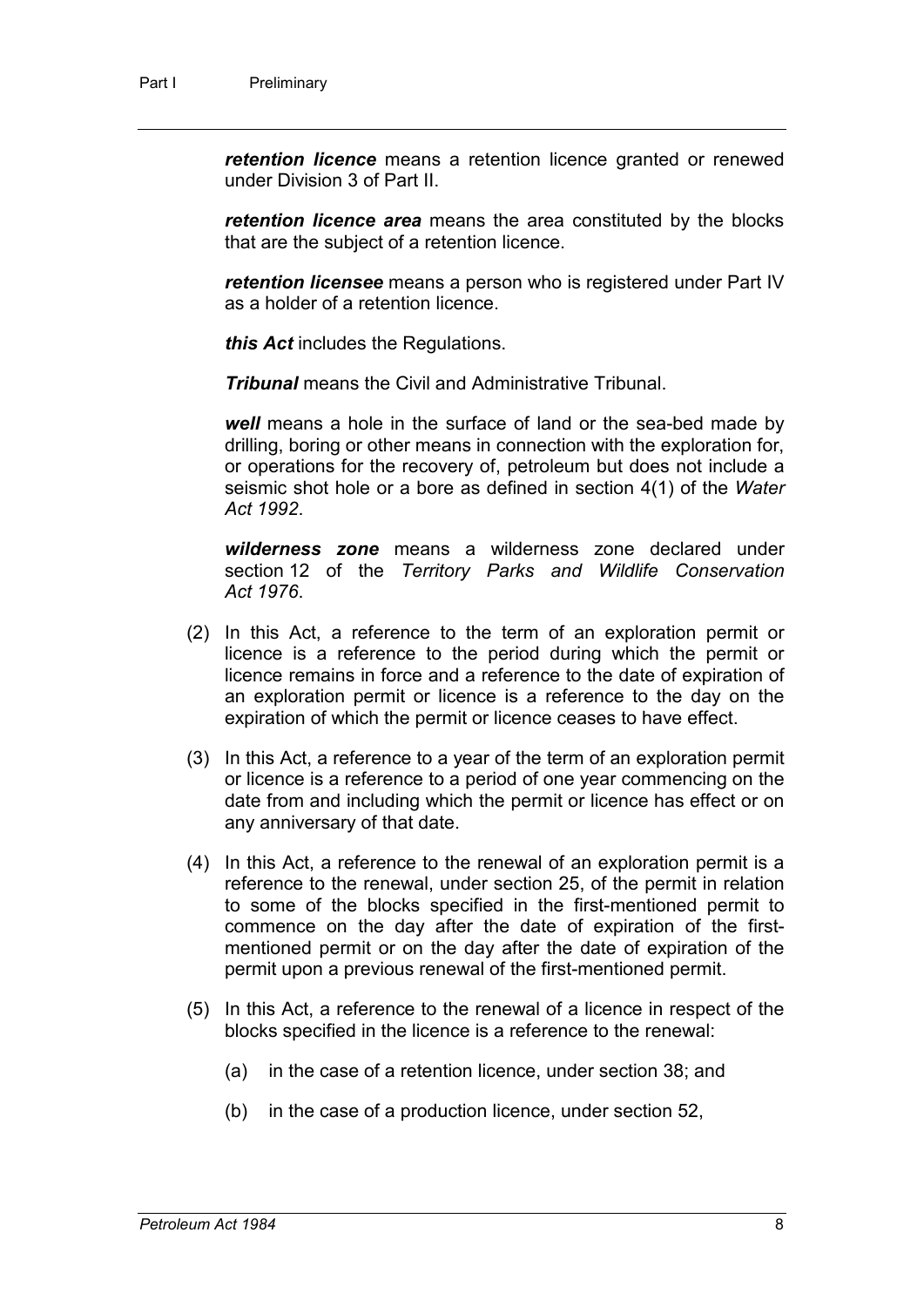of the licence in respect of some or all of those blocks to commence on the day after the date of expiration of the first-mentioned licence or on the day after the date of expiration of the licence upon a previous renewal of the first-mentioned licence.

- (6) In this Act, a reference to an exploration permit or licence is a reference to the permit or licence as varied from time to time under this Act.
- (7) For the avoidance of doubt, an exploration permit, licence or other document or instrument granted or issued under this Act is an *instrument of a legislative or administrative character* for the purposes of the *Interpretation Act 1978*.

#### **6 Petroleum property of Crown**

- (1) Notwithstanding anything to the contrary contained in an Act or in any grant, lease or other instrument of title, whether made or issued before or after the commencement of this Act, but subject to subsection (2), all petroleum on or below the surface of land within the Territory, whether that land is alienated in fee simple or not so alienated from the Crown, is and shall be deemed always to have been the property of the Crown.
- (2) The property in petroleum produced from a well in a production licence area passes to the production licensee at the wellhead.

# **Part IA Principles of ecologically sustainable development**

#### **6A Principles of ecologically sustainable development**

- (1) The Minister must consider and apply the principles of ecologically sustainable development in making the following decisions under this Act:
	- (a) the decisions specified in Schedule 1;
	- (b) a decision made under a direction given by the Minister under section 71(1);
	- (c) any other prescribed decision.
- (2) Unless otherwise expressly provided, in making a decision under this Act and stating the reasons for that decision, the Minister is not required to specify how the Minister considered or applied these principles.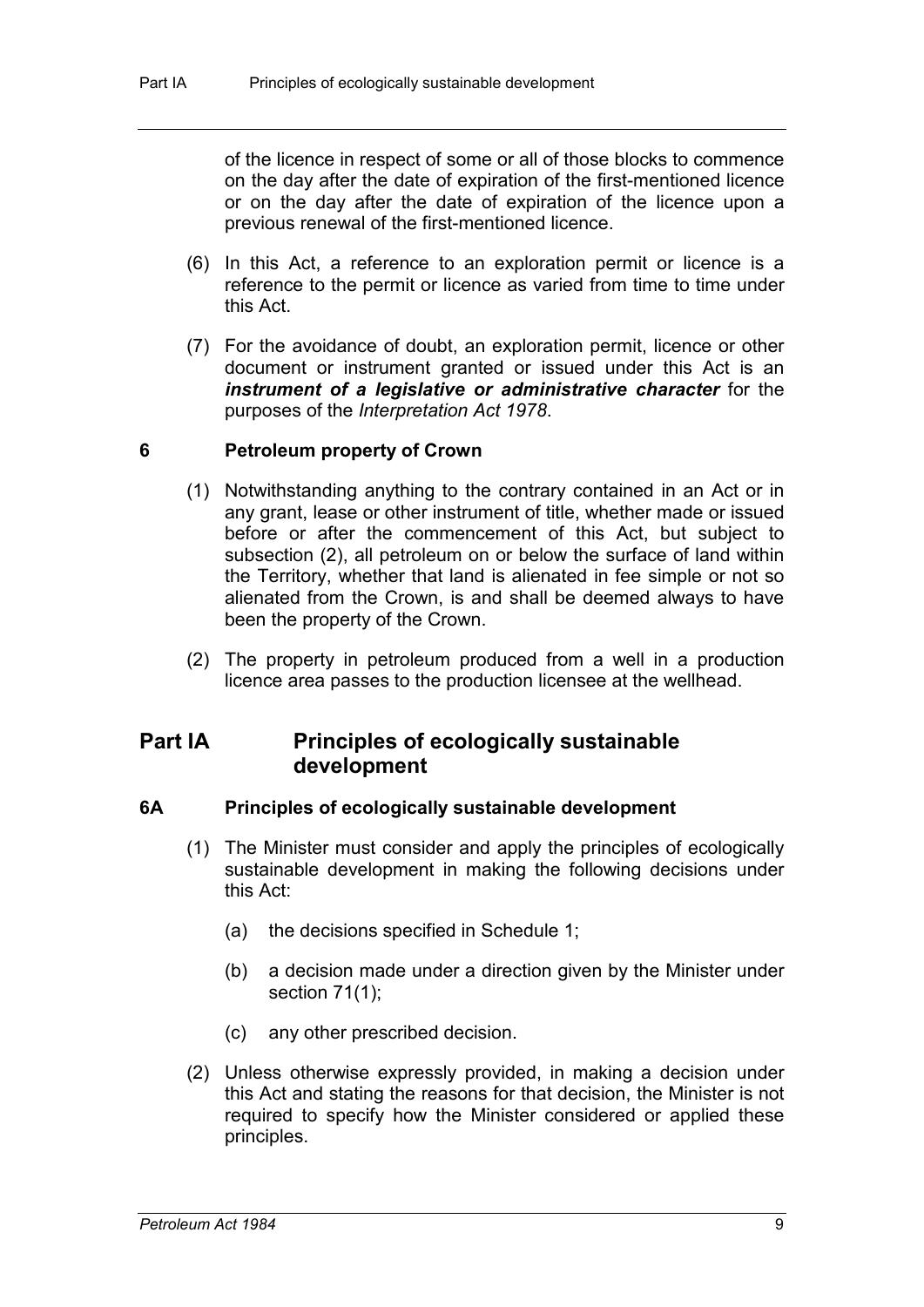# **Part II Exploring and mining for petroleum**

## **Division 1 Preliminary**

### **7 Delegation**

- (1) The Minister may, by instrument in writing, delegate to a person any of his powers and functions under this Act, other than this power of delegation.
- (2) A power or function delegated under this section, when exercised or performed by the delegate, shall, for the purpose of this Act, be deemed to have been exercised or performed by the Minister.
- (3) A delegation under this section does not prevent the exercise of a power or the performance of a function by the Minister.

### **8 Graticulation of earth's surface**

- (1) For the purposes of this Act, the surface of the Earth shall be deemed to be divided:
	- (a) by the meridian of Greenwich and by meridians that are at a distance from that meridian of 5 minutes, or a multiple of 5 minutes, of longitude; and
	- (b) by the equator and by parallels of latitude that are at a distance from the equator of 5 minutes, or a multiple of 5 minutes, of latitude,

into sections, each of which is bounded:

- (c) by portions of 2 of those meridians that are at a distance from each other of 5 minutes of longitude; and
- (d) by portions of 2 of those parallels of latitude that are at a distance from each other of 5 minutes of latitude.
- (2) The Minister shall assign to each graticular section all or part of which is within the jurisdiction of the Territory an identifying number for the purposes of this Act and the number so assigned shall also identify the block which, or part of which, constitutes the graticular section.

### **9 Reservation of blocks**

(1) The Minister may, by notice in the *Gazette*, declare that a block specified in the notice (not being a block in relation to which an exploration permit or licence is in force) shall not be the subject of a grant of an exploration permit or licence.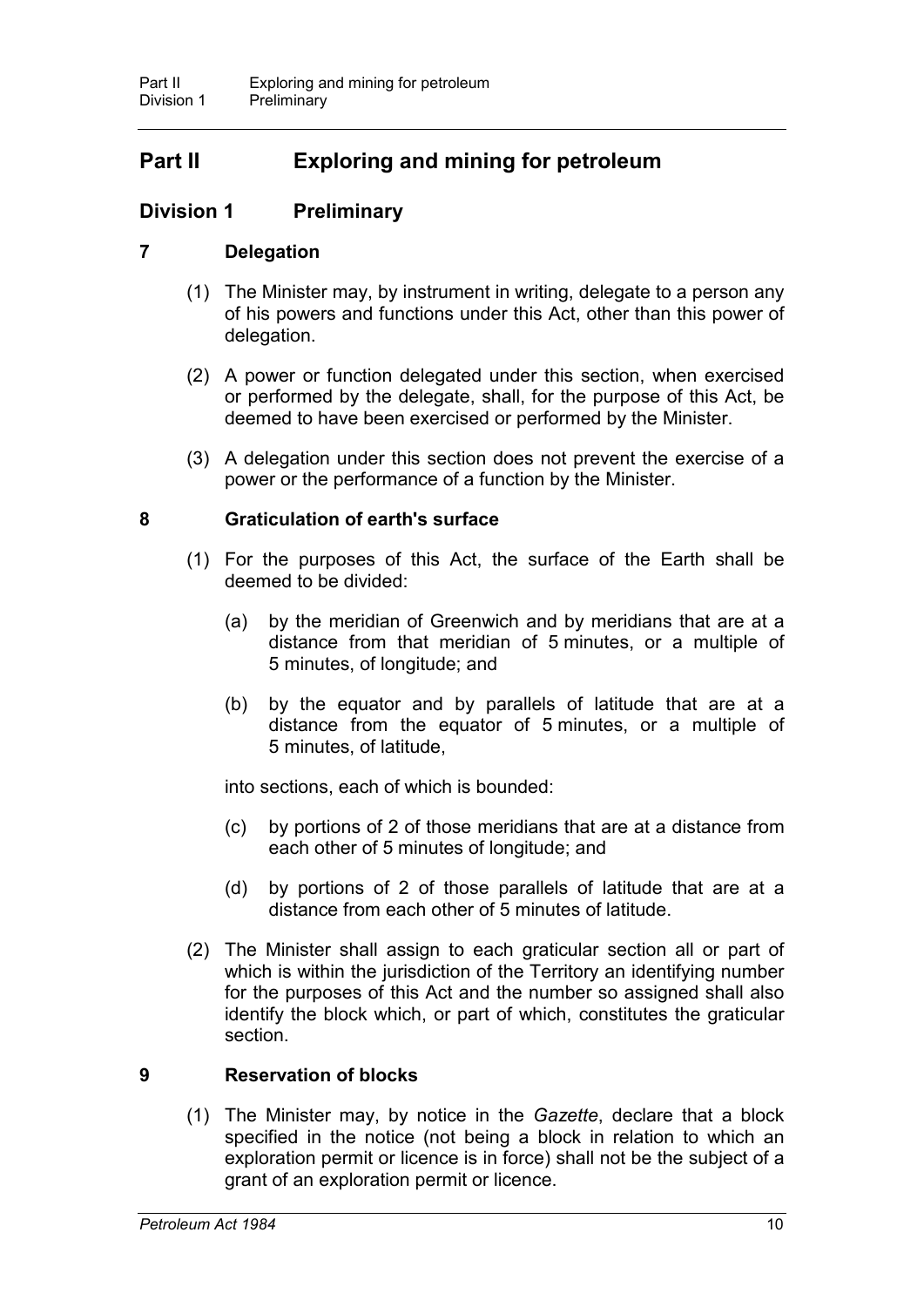(2) Subject to section 10, while a declaration under subsection (1) remains in force in relation to a block, the Minister may not grant an exploration permit or licence in relation to the block.

## **10 Dealings in reserved blocks**

- (1) The Minister may, by notice in the *Gazette*, indicate his willingness to revoke or vary a notice under section 9(1) so that an exploration permit or licence may be granted in respect of the block to which the notice under section 9(1) relates.
- (2) A notice under subsection (1) in relation to a block must specify:
	- (a) the class of persons who may apply for the grant of an exploration permit or licence in relation to the block;
	- (b) the conditions on which applications may be made; and
	- (c) the time within which applications may be made.
- (3) An exploration permit or licence in relation to a block to which a notice under subsection (1) relates may be granted only to a person who has complied with the conditions specified in the notice.

### **11 Land subject of exploration permit or licence**

Subject to this Act, an exploration permit or licence may be granted in relation to any land within the Territory.

### **12 Grant of mining interest**

Subject to this Act and the Land Rights Act, a corporation or a person who has attained the age of 15 years, may apply for and be granted an exploration permit or licence, being a mining interest as defined in the Land Rights Act, in relation to Aboriginal land.

### **13 No negotiations without Minister's consent**

- (1) A person must not enter into negotiations with a Land Council for the consent of the Council to the grant of an exploration permit over Aboriginal land without the Minister's consent.
- (2) The Minister's consent to negotiations may only be given to a person who has lodged an application for an exploration permit over Aboriginal land with the Minister.
- (3) When the Minister receives an application for an exploration permit over Aboriginal land, the Minister must give written notice to the relevant Land Council that the application has been received.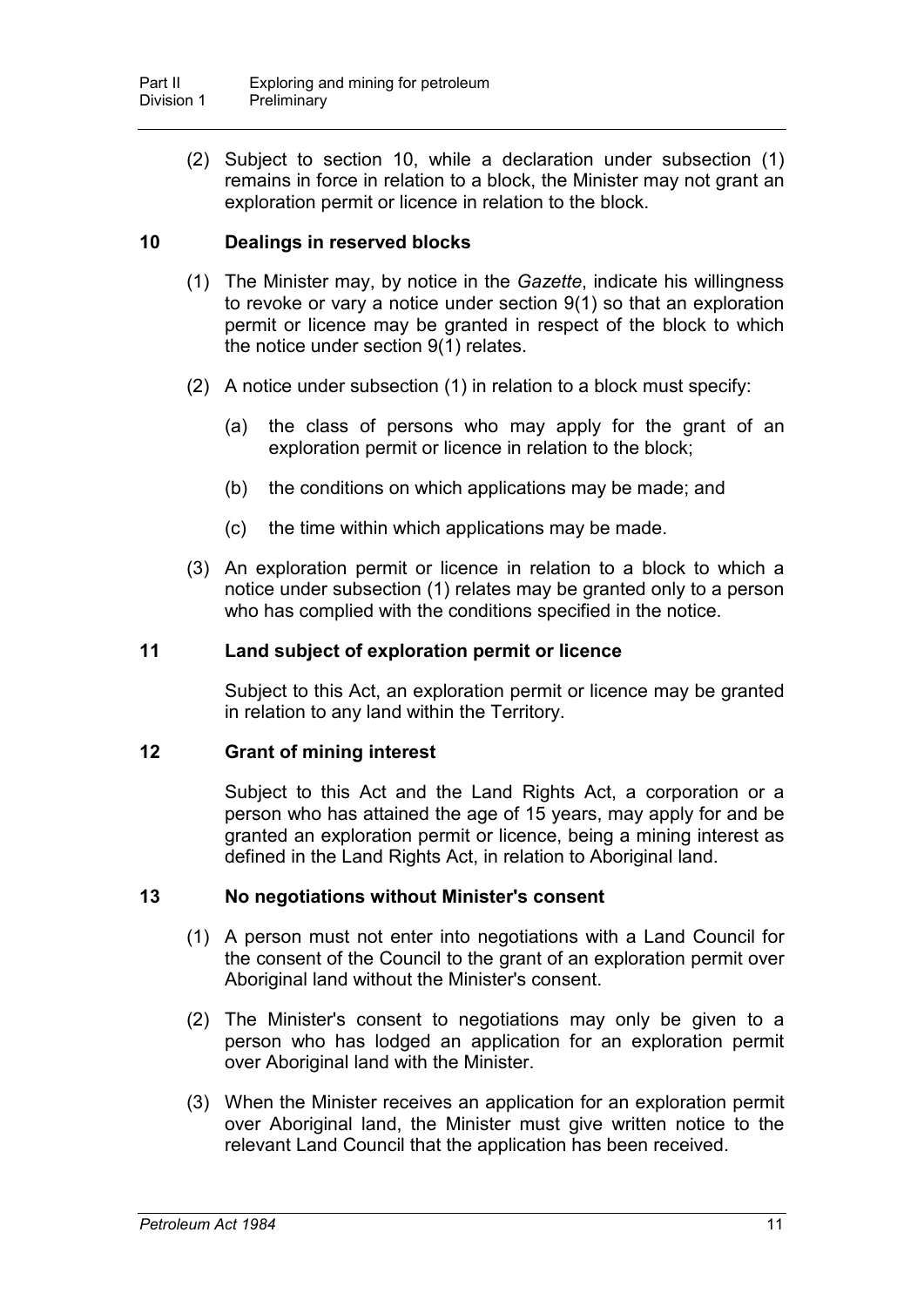- (4) The Minister may give or refuse consent to negotiations between the applicant and the relevant Land Council for the Council's consent to the grant of the exploration permit to the applicant.
- (5) However, if the Minister has previously consented to negotiations between another applicant and the Land Council for the Council's consent to the grant of an exploration permit over the same land, the Minister must not give a further consent until the antecedent negotiations are concluded.
- (6) The Minister's consent to negotiations may be given conditionally or unconditionally.
- (7) Although the Minister has consented to negotiations between an applicant and a Land Council, the Minister may exercise either or both the following powers:
	- (a) the Minister may withdraw the consent at any time before the negotiations are concluded;
	- (b) the Minister may refuse the application for an exploration permit (in which case the consent, if not explicitly withdrawn, is taken to be withdrawn).
- (8) If the Minister refuses or withdraws consent to negotiations between an applicant and a Land Council (without contemporaneously refusing the application for an exploration permit):
	- (a) the refusal or withdrawal of consent is not to be taken to be a refusal of the application for an exploration permit; and
	- (b) the Minister may later give (or again give) consent.
- (9) In this section:

*ALRA* means the *Aboriginal Land Rights (Northern Territory) Act 1976* (Cth).

*concluded* – negotiations with a Land Council are concluded between an applicant for an exploration permit and the Council:

- (a) if the applicant withdraws its application  $-$  on the day the application is withdrawn; or
- (b) if the Minister withdraws consent to negotiate on the day the consent is withdrawn; or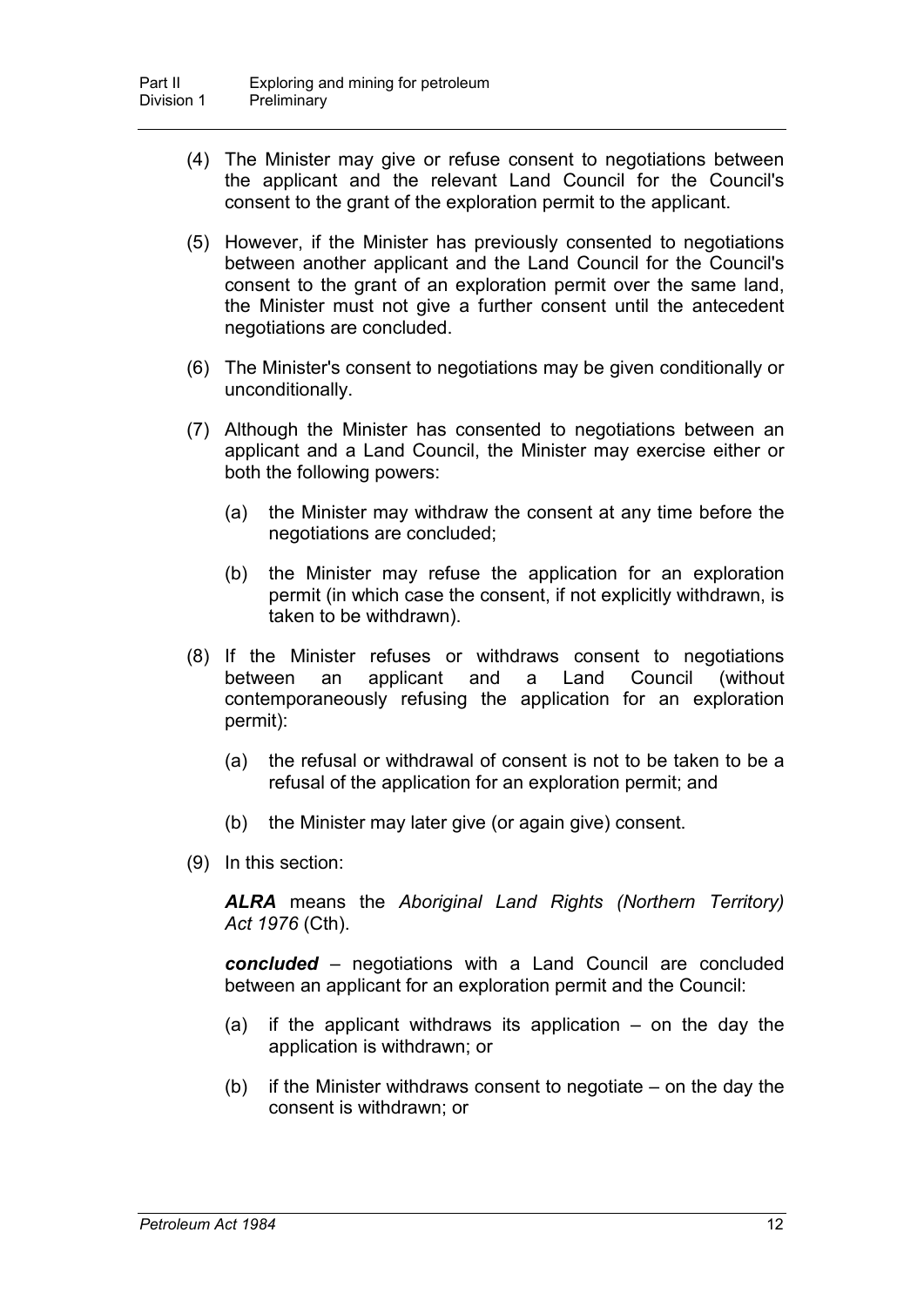(c) on the day the Council notifies the applicant, in writing, of its decision to consent or refuse to consent to the grant of the exploration permit.

*consent* to negotiations means the Minister's consent to an applicant for an exploration permit entering into (and proceeding with) negotiations with a Land Council for the Council's consent to the grant of the exploration permit.

*Minister* means the Northern Territory Mining Minister as defined in ALRA.

*Note*

*This section should be read in conjunction with Part IV of ALRA which governs negotiations between the applicant for the exploration permit and the Land Council. This vests certain powers in relation to the negotiations in the Commonwealth Minister but it should be noted that some of these may be delegated to the NT Minister under section 76 of ALRA.*

## **14 Applicant for licence to hold exploration permit**

- (1) Subject to subsection (2), a person shall not apply for or be granted a licence in relation to Aboriginal land unless, at the time of the application for that licence, he was the holder of an exploration permit in relation to that land.
- (2) Subsection (1) shall not apply to or in relation to a person who:
	- (a) is, in relation to that land, a traditional Aboriginal owner within the meaning of the Land Rights Act;
	- (b) had made an application for a licence over the land before it became Aboriginal land; or
	- (c) made an application under the repealed Act for a lease in respect of Aboriginal land which application, by virtue of section 119, is deemed to be an application for a licence under this Act.

#### **15 Environmental consideration relating to certain parks and reserves**

- (1) In respect of land comprising the whole or a part of a park or reserve, the Minister shall not grant:
	- (a) subject to subsection (2), an exploration permit or retention licence, unless he has considered the opinions of the minister administering the *Territory Parks and Wildlife Conservation Act 1976* in relation to the proposed grant; or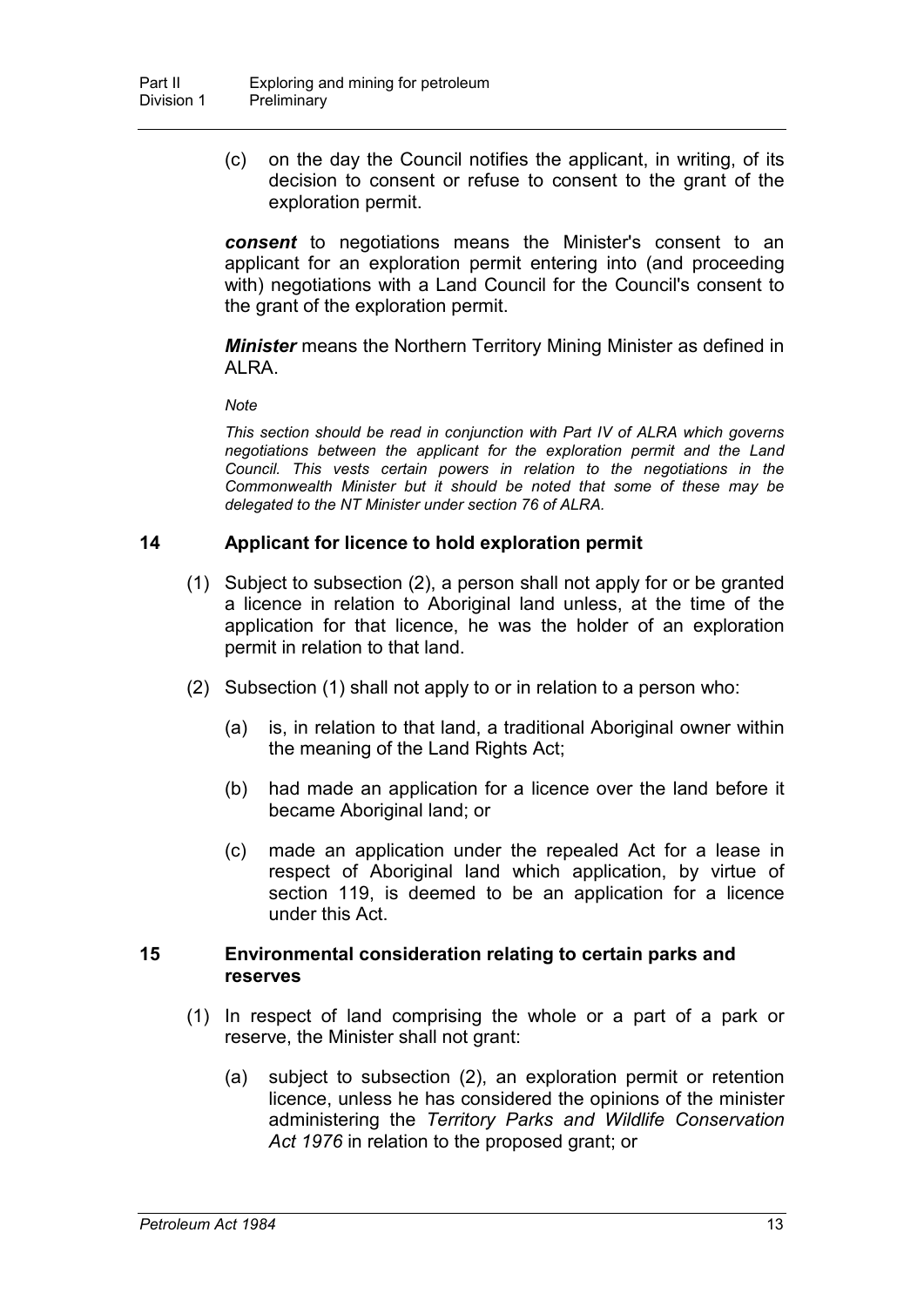- (b) a production licence, except in accordance with the conditions, if any, specified by the minister administering the *Territory Parks and Wildlife Conservation Act 1976*.
- (2) Notwithstanding subsection (1)(a), the Minister shall not grant an exploration permit or retention licence in respect of land comprising the whole or part of a wilderness zone except in accordance with the conditions, if any, specified by the minister administering the *Territory Parks and Wildlife Conservation Act 1976*.
- (3) A permittee or retention licensee shall not carry out his technical works programme, or any other exploration, which may cause substantial disturbance to the surface of land comprising the whole or a part of a park or reserve unless he has advised the Minister, in writing, of his intention to carry out the activity and he carries it out in accordance with such directions, if any, as the Minister thinks fit, or which are required under subsection (4) to be given, to protect the environment in or in the vicinity of the park or reserve.
- (4) The minister administering the *Territory Parks and Wildlife Conservation Act 1976* may require the Minister to give as directions under subsection (3) such directions in relation to the protection of the environment in the park or reserve as the minister thinks fit, and the Minister shall give those directions accordingly.

### **15A Appropriate person to hold permit or licence**

- (1) In determining whether to grant or renew a permit or licence, the Minister must be satisfied that the applicant, and any associated entity of the applicant, is an appropriate person to hold a permit or licence under this Act, having regard to the following matters:
	- (a) the applicant or entity's record of compliance with the prescribed legislation, including:
		- (i) whether the applicant or entity has contravened any of the prescribed legislation; and
		- (ii) the seriousness of any contraventions; and
		- (iii) the length of time since the contraventions (if any) occurred; and
		- (iv) any other matter the Minister considers relevant;
	- (b) whether the applicant or entity has held a licence or other authority under the prescribed legislation where that licence or authority has been suspended or revoked;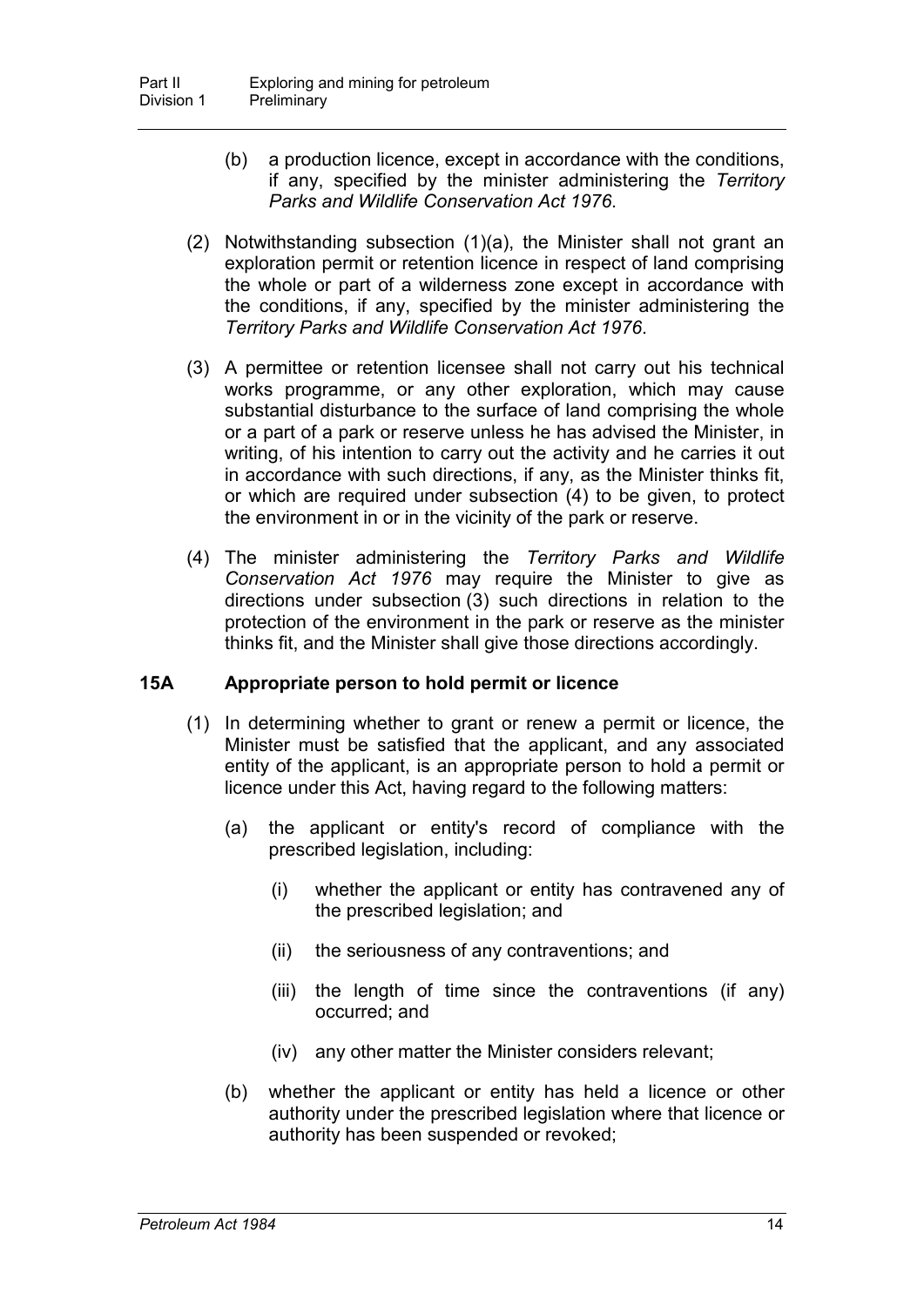- (c) whether in the opinion of the Minister, the action or thing to be authorised by the permit or licence is or will be under the control of a technically competent person;
- (d) whether in the opinion of the Minister, the applicant or entity is of good repute, having regard to character, honesty and integrity;
- (e) whether the applicant or entity has, within the previous 10 years, been convicted in the Territory or elsewhere of an offence involving fraud or dishonesty;
- (f) whether the applicant or entity, within the previous 3 years:
	- (i) was an undischarged bankrupt; or
	- (ii) applied to take the benefit of any law for the relief of bankrupt or insolvent debtors; or
	- (iii) entered into an arrangement with the applicant or entity's creditors or made an assignment of the applicant or entity's remuneration for their benefit;
- (g) whether the applicant or entity is or was a director of a body corporate that is the subject of a winding-up order or for which a controller or administrator has been appointed within the previous 3 years;
- (h) whether the applicant has demonstrated to the Minister the financial capacity to comply with the applicant's obligations under the permit or licence;
- (i) whether the applicant or entity is in partnership, in connection with the action that is the subject of the permit or licence, with a person whom the Minister does not consider to be an appropriate person having regard to the matters listed in this subsection and subsection (2);
- (j) any other matters the Minister considers relevant in determining whether a person is an appropriate person to hold a permit or licence.
- (2) If the applicant or entity is a body corporate, the Minister must consider the following additional matters:
	- (a) whether a director of the body corporate:
		- (i) has contravened the prescribed legislation or has held a licence or other authority under the prescribed legislation that has been suspended or revoked; or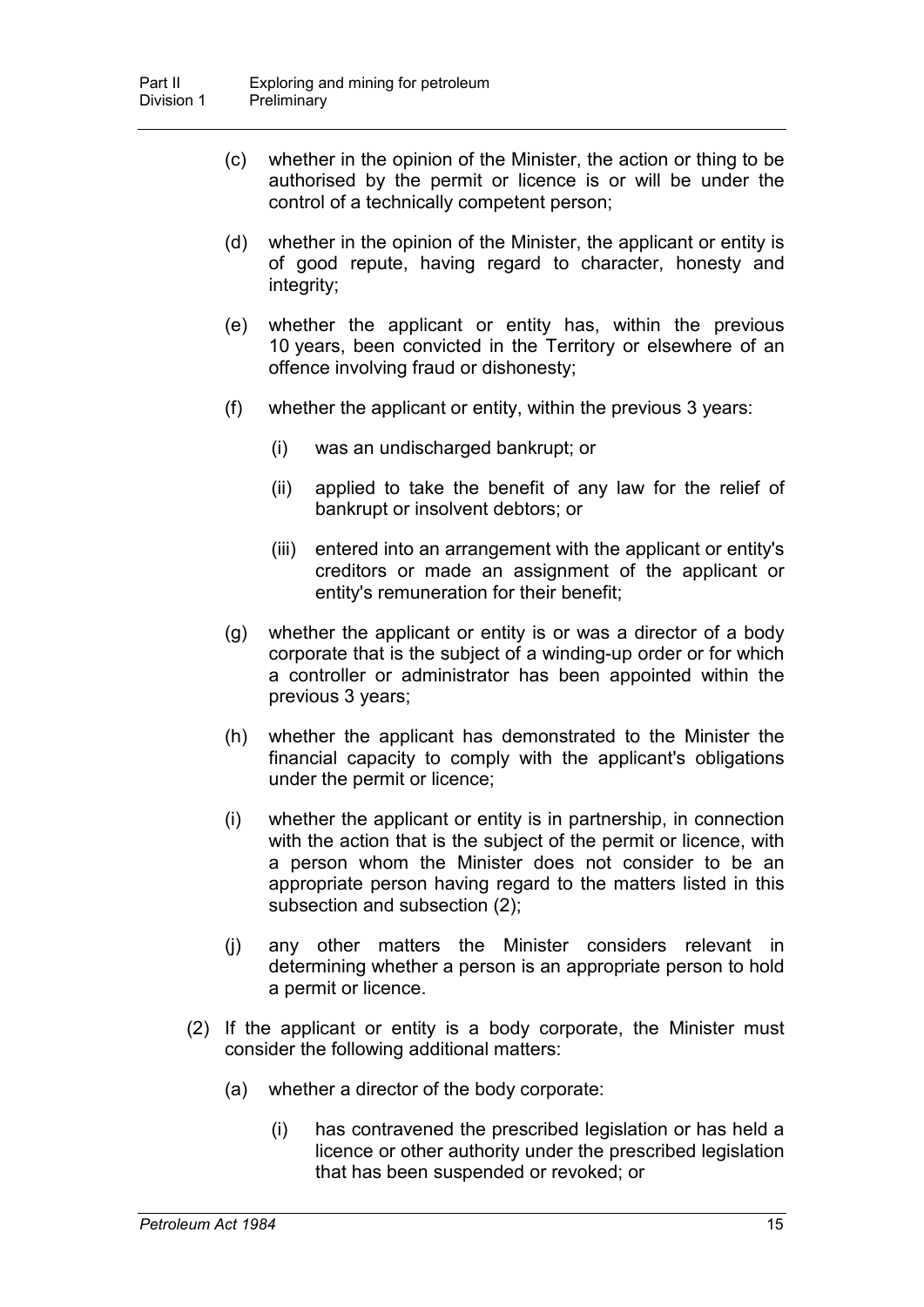- (ii) is or has been the director of another body corporate that has contravened the prescribed legislation or has held a licence or other authority under the prescribed legislation that has been suspended or revoked;
- (b) in the case of a body corporate that is the subsidiary of another body or company (the *parent company*) – whether:
	- (i) the parent company or a director of the parent company has contravened the prescribed legislation or has held a licence or other authority under the prescribed legislation that has been suspended or revoked; or
	- (ii) a director of the parent company is or has been the director of another body corporate that has contravened the prescribed legislation or has held a licence or other authority under the prescribed legislation that has been suspended or revoked;
- (c) the record of compliance with the prescribed environmental legislation of any director of the body corporate;
- (d) whether in the opinion of the Minister, a director of the body corporate is of good repute, having regard to character, honesty and integrity;
- (e) whether a director of the body corporate has, within the previous 10 years, been convicted in the Territory or elsewhere of an offence involving fraud or dishonesty;
- (f) whether the body corporate is the subject of a winding up order or has had a controller or administrator appointed within the previous 3 years.
- (3) In this section, a reference to a director of a body corporate includes a reference to a person concerned in the management of the body corporate.
- (4) The Minister may require an applicant or associated entity to provide more information in relation to any matter in order for the Minister to determine whether the applicant or entity is an appropriate person to hold a permit or licence under this Act.
- (5) The Minister must publish, on the Agency's website, the reasons why the Minister has determined that an applicant, and any associated entity of the applicant, is or is not an appropriate person to hold a licence or permit under this Act.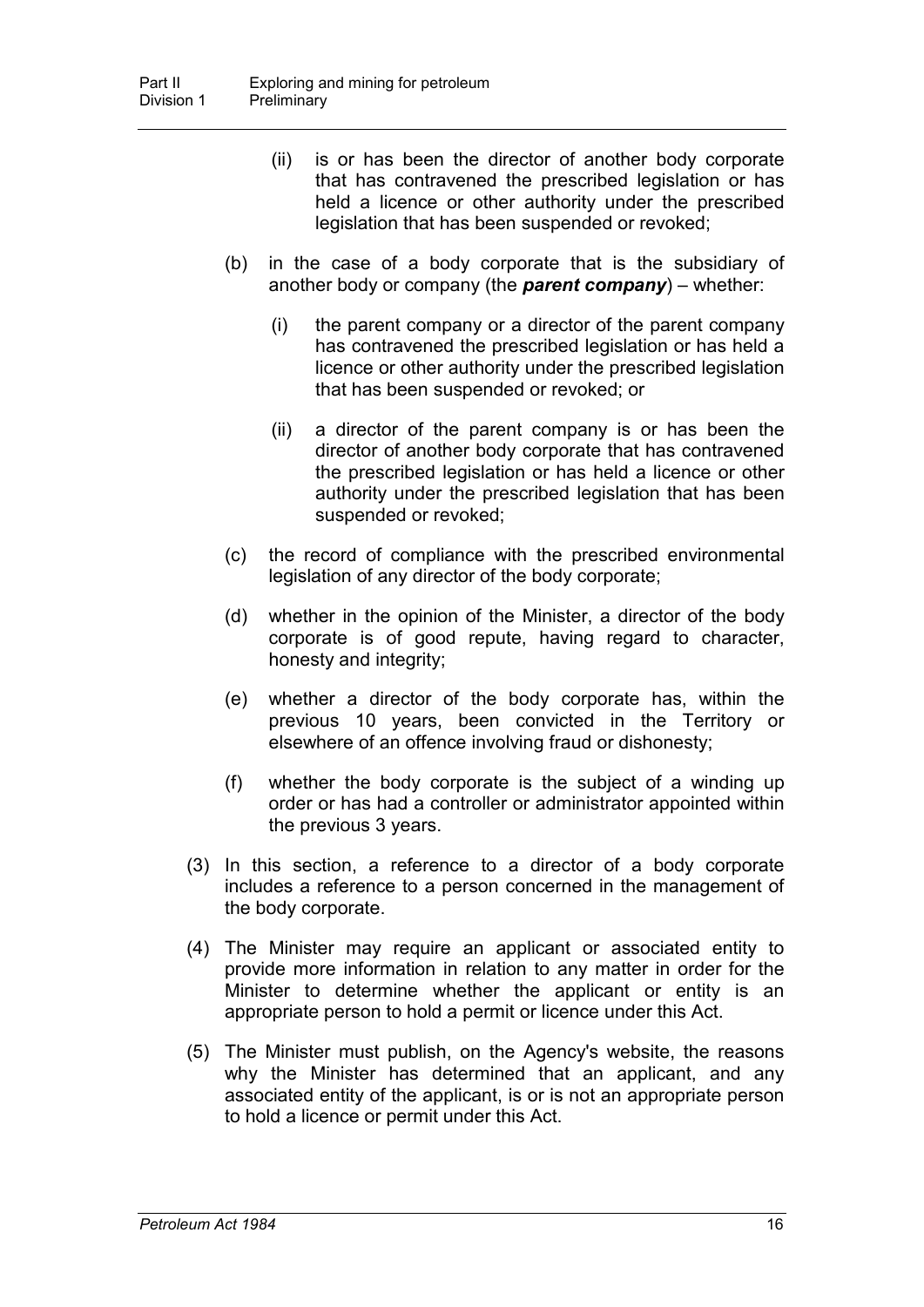(6) In this section:

*prescribed environmental legislation* means the following:

- (a) the *Environment Protection Act 2019*;
- (b) the *Waste Management and Pollution Control Act 1998*;
- (c) the *Water Act 1992*;
- (d) the *Environment Protection and Biodiversity Conservation Act 1999* (Cth);
- (e) the *Environment Protection Act 1997* (ACT);
- (f) the *Protection of the Environment Operations Act 1997* (NSW);
- (g) the *Environmental Protection Act 1994* (Qld);
- (h) the *Environment Protection Act 1993* (SA);
- (i) the *Environmental Management and Pollution Control Act 1994* (Tas);
- (j) the *Environment Protection Act 2017* (Vic);
- (k) the *Environmental Protection Act 1986* (WA);
- (l) an Act of another jurisdiction that is similar in nature and purpose to an Act listed above.

*prescribed legislation* means the following:

- (a) prescribed environmental legislation;
- (b) the *Northern Territory Aboriginal Sacred Sites Act 1989*;
- (c) the *Taxation Administration Act 2007*;
- (d) the *Territory Parks and Wildlife Conservation Act 1976*;
- (e) the *Work Health and Safety (National Uniform Legislation) Act 2011*;
- (f) the *Work Health and Safety Act 2011* (Cth);
- (g) the *Work Health and Safety Act 2011* (ACT);
- (h) the *Work Health and Safety Act 2011* (NSW);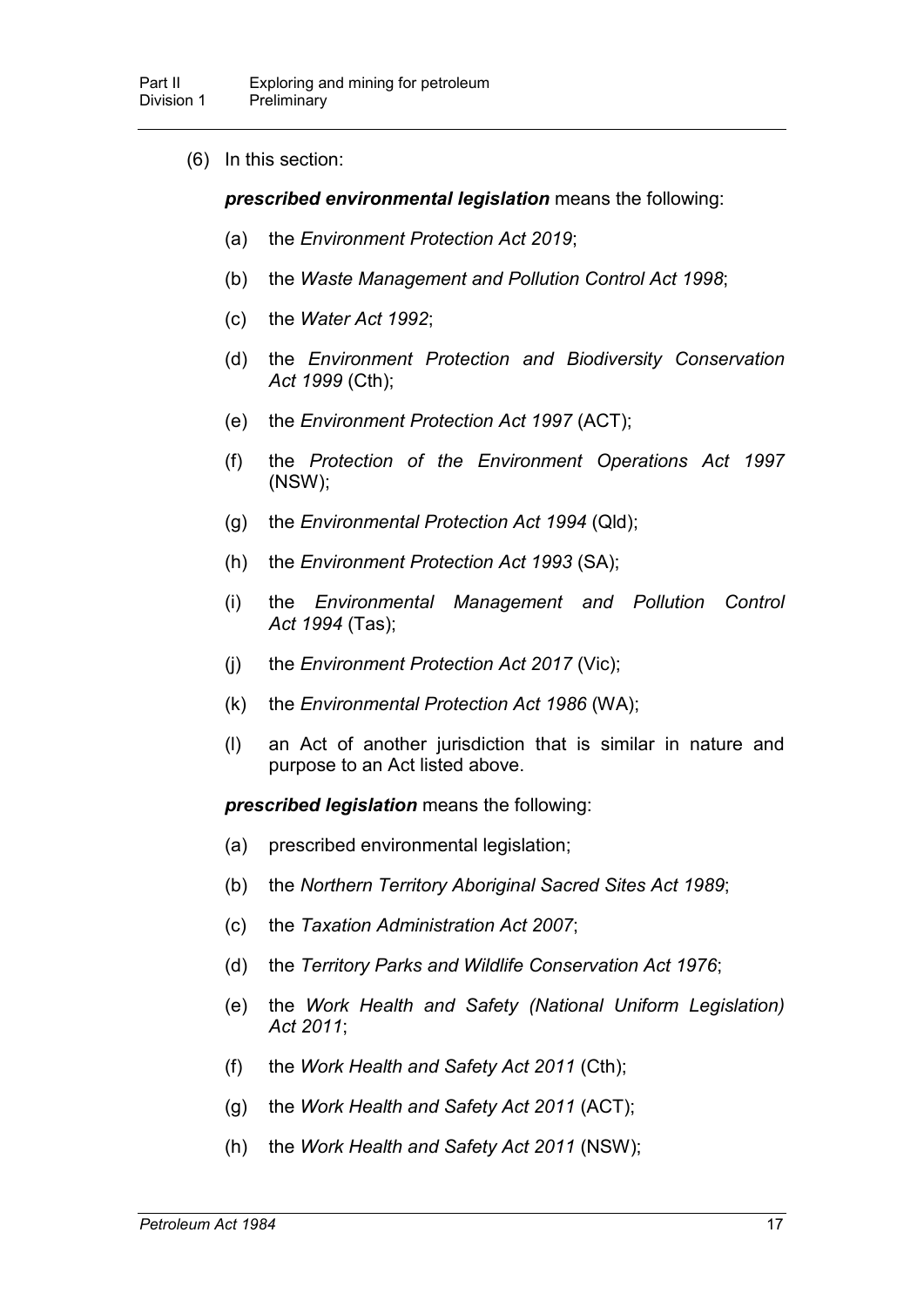- (i) the *Work Health and Safety Act 2011* (Qld);
- (j) the *Work Health and Safety Act 2012* (SA);
- (k) the *Work Health and Safety Act 2012* (Tas);
- (l) the *Occupational Health and Safety Act 2004* (Vic);
- (m) the *Occupational Safety and Health Act 1984* (WA);
- (n) the *Petroleum Act 1984*;
- (o) the *Offshore Petroleum and Greenhouse Storage Amendment Act 2013* (Cth);
- (p) the *Petroleum Act 1998* (VIC);
- (q) the *Petroleum (Onshore) Act 1991* (NSW);
- (r) the *Petroleum and Gas (Production and Safety) Act 2004*  $(QLD)$ ;
- (s) the *Petroleum and Geothermal Energy Resources Act 1967* (WA);
- (t) the *Petroleum and Geothermal Energy Act 2000* (SA);
- (u) the *Mineral Resources Development Act 1995* (TAS);
- (v) the *Corporations Act 2001* (Cth);
- (w) the *Australian Securities and Commission Act 2001* (Cth);
- (x) an Act of another jurisdiction that is similar in nature and purpose to an Act listed above.

## **Division 2 Exploration permits for petroleum**

### **16 Release of blocks and application for exploration permit**

- (1AA) This section applies if the Minister intends to release, under section 16A, specified blocks for exploration under an exploration permit.
	- (1) The Minister must, by notice published in a newspaper circulating throughout the Territory and on the Agency's website, invite applications for the grant of an exploration permit for any of the blocks specified in the notice.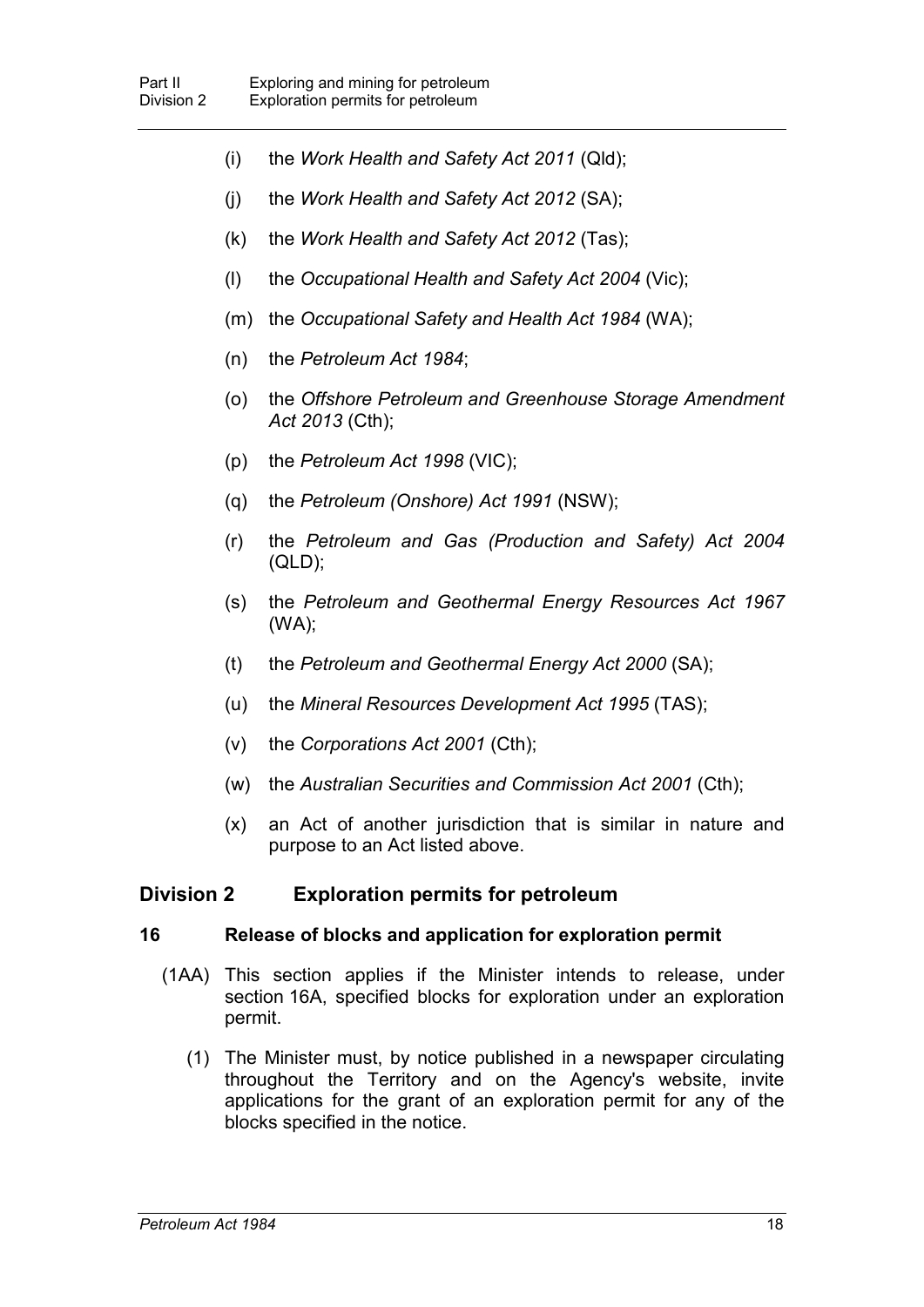- (2) The notice must include the following information:
	- (a) the period during which applications may be made (the *application period*);
	- (b) the designated number of each block specified in the notice;
	- (c) if Part IIA or IIB applies to the grant of an exploration permit for any of those blocks – a statement to that effect;
	- (d) the place at which copies of the guidelines in relation to the making of an application are available for inspection;
	- (da) the reasons why the specified blocks are intended to be released for exploration;
	- (db) an invitation to give submissions on the release of the specified blocks for exploration;
	- (dc) the period during which submissions may be made is the same as the application period;(e) any other information the Minister considers appropriate.
- (2A) A submission under subsection (2)(db) is limited to the following:
	- (a) if there are other existing or proposed industries for a specified block – whether exploration of the specified block is possible at the same time;
	- (b) whether the land of a specified block is suitable for exploration.

*Note for subsection (2A)(b)*

*The submission may submit that the land is not suitable for exploration because the land is:*

- *(a) subject to intensive agriculture; or*
- *(b) of high ecological value; or*
- *(c) of high scenic value; or*
- *(d) culturally significant; or*
- *(e) of strategic importance to nearby residential areas.*
- (3) An application for the grant of an exploration permit must contain:
	- (a) the name and address of the applicant; and
	- (b) the designated number of each block the subject of the application; and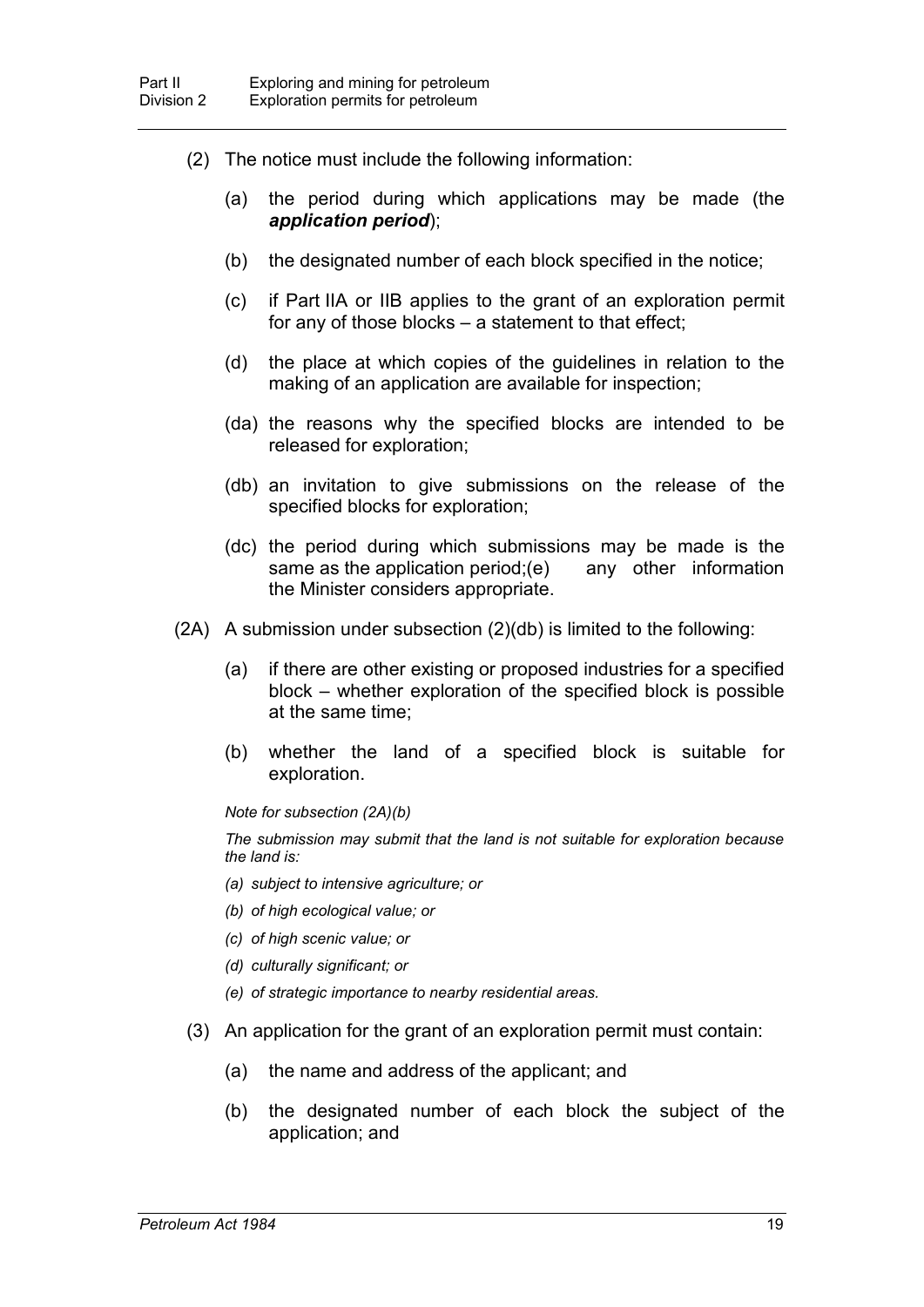- (c) a map clearly delineating:
	- (i) the application area, which must not exceed 200 adjoining blocks; and
	- (ii) the boundaries of existing exploration permit or licence areas in the immediate vicinity of the application area; and
- (d) a proposed technical works programme for exploration of the blocks during each year of the term of the proposed exploration permit; and
- (e) evidence of the technical and financial capacity of the applicant to carry out the proposed technical works programme and to comply with this Act; and
- (ea) evidence that the applicant or associated entity of the applicant, is an appropriate person or body to be granted an exploration permit; and
- (eb) details of any matter relevant to the matters listed in section 15A(1) and (2) to which the Minister must have regard in determining whether a person is an appropriate person to hold an exploration permit; and
- (f) if the application is made by 2 or more persons, the proposed sharing arrangements between the applicants; and
- (g) the name of the designated operator and evidence of the technical capacity of the operator to carry out the proposed technical works programme; and
- (h) the prescribed application fee; and
- (i) other relevant information in support of the application.
- (4) A person may apply for the grant of one or more exploration permits.
- (5) The Minister may, by written notice to an applicant, request:
	- (a) further information relevant to the applicant or application; or
	- (b) an amendment or variation of the application.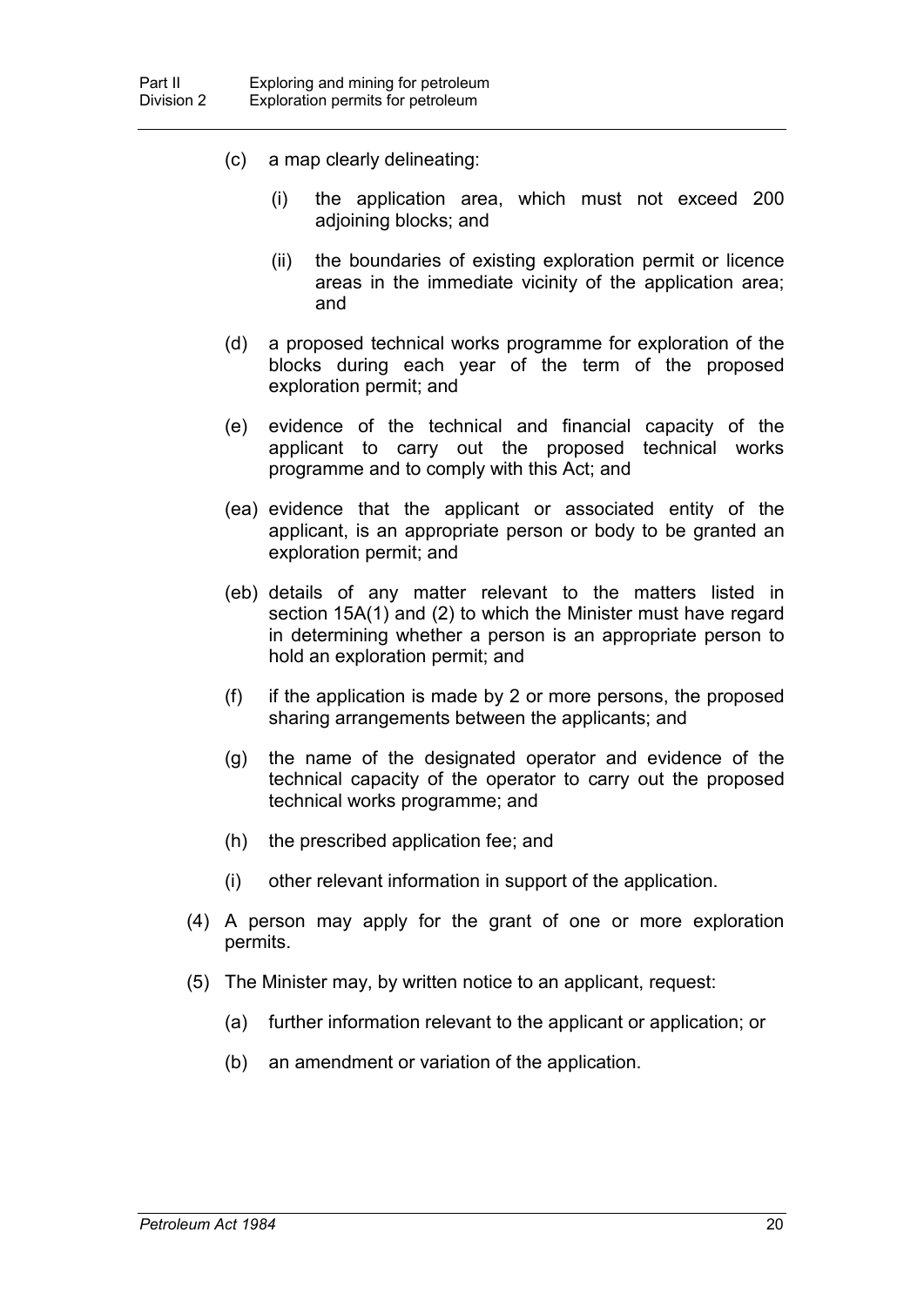## **16A Determination of release of blocks**

After the application period has ended, the Minister must:

- (a) consider any applications received and any submissions received; and
- (b) determine which blocks are to be released for exploration; and
- (c) release the specified blocks for exploration; and
- (d) publish, on the Agency's website, the decision under paragraph (c) and the reasons why the blocks are appropriate for exploration.

#### **17 More than one application for same block or blocks**

- (1) This section applies in relation to 2 or more applications for the grant of an exploration permit if:
	- (a) the application period has ended; and
	- (b) the Minister has completed the procedures relevant to any requests under section 16(5); and
	- (c) the application areas cover all or some of the same blocks.
- (2) The Minister must decide, in accordance with the guidelines, which application has the greatest merit to be given consideration for the grant of an exploration permit.
- (3) The Minister must, as soon as practicable after making the decision, give each applicant whose application was unsuccessful a notice stating the reasons for the decision.

### **18 Notice of application for exploration permit**

- (1AA) This section applies in relation to an application for the grant of an exploration permit as soon as practicable:
	- (a) after the end of the application period; or
	- (b) if the Minister has made a request under section  $16(5)(a)$  after the Minister has received all relevant information; or
	- (c) if the Minister has made a request under section  $16(5)(b)$  after all matters relevant to the amendment or variation have been completed in accordance with the guidelines; or
	- (d) if the Minister has made a decision under section  $17(2)$  after giving notice under section 17(3).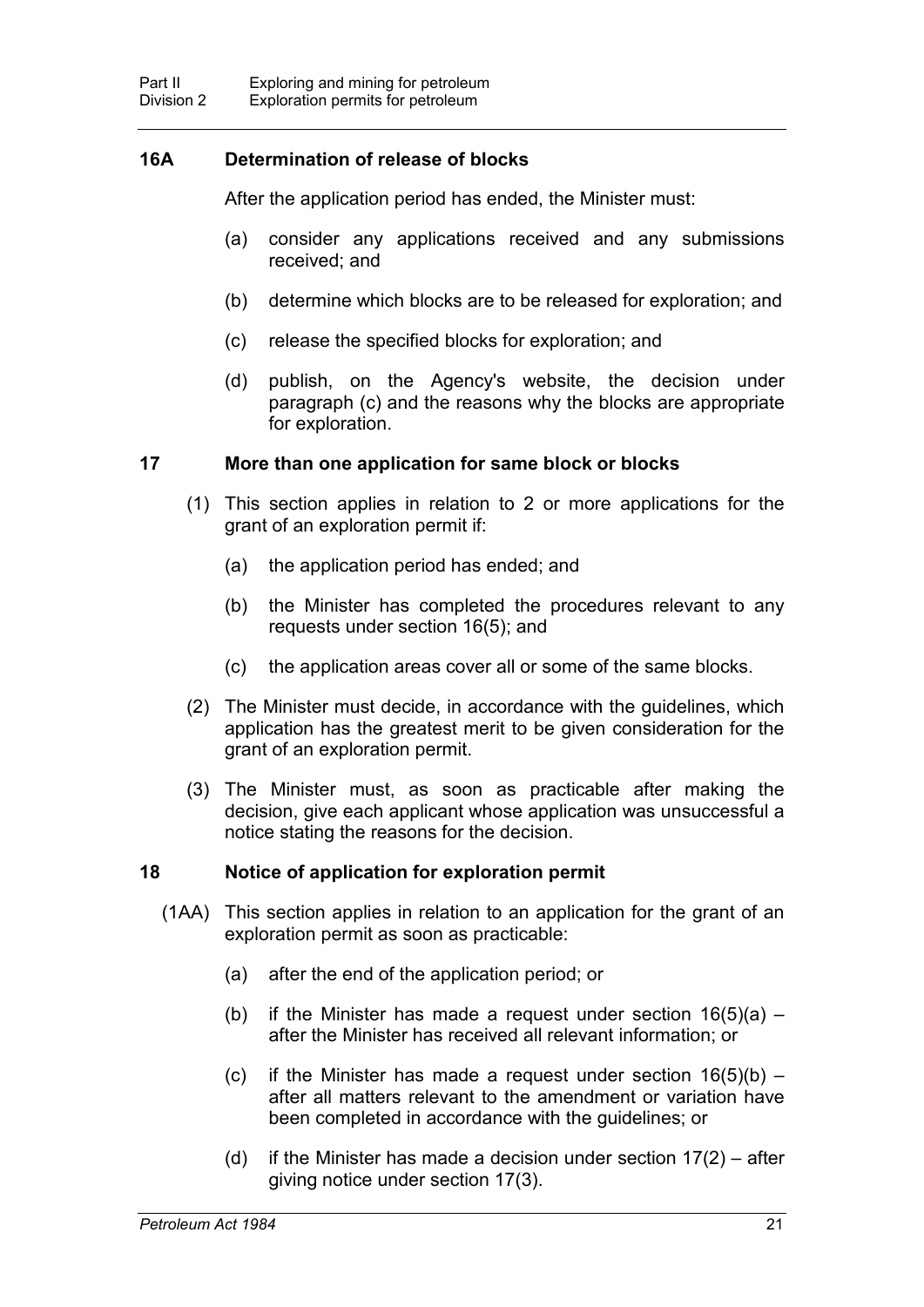- (1) The Minister must cause to be published, at the expense of the applicant, in a newspaper circulating in the part of the Territory in which the application area is situated, or in any other publication that the Minister thinks fit, a notice containing:
	- (c) the name of the applicant; and
	- (d) a description of the application area sufficient to enable it reasonably to be identified or a map upon which the proposed boundaries of the application area are indicated by reference to named geographical features; and
	- (e) a statement to the effect that a person may, within 2 months after the notice is published in the newspaper or other publication, lodge in writing with the Minister an objection to the grant.
- (1A) If Part IIA or IIB applies, the relevant registered native title claimants, registered native title bodies corporate and representative Aboriginal/Torres Strait Islander bodies are to be served with notice in accordance with section 57F or 57T, as the case requires.
	- (2) The Minister may direct an applicant to serve a copy of a notice under subsection (1) on a person named in the direction.

### **19 Objections**

- (1) Objections to the grant of an exploration permit may be lodged in response to a notice published under section 18(1) in accordance with the statement referred to in section 18(1)(e).
- (2) The Minister must give to the applicant copies of the objections (if any) lodged under subsection (1), together with a notice to the effect that, within 30 days after the date of the notice, the applicant may lodge with the Minister replies to or other comments about the objections.
- (2A) The Minister must, as soon as practicable after receiving the objections, publish the objections on the Agency's website.
	- (3) Any native title objection lodged in accordance with this section by a registered native title claimant or registered native title body corporate is to be dealt with under Parts IIA or IIB as applicable.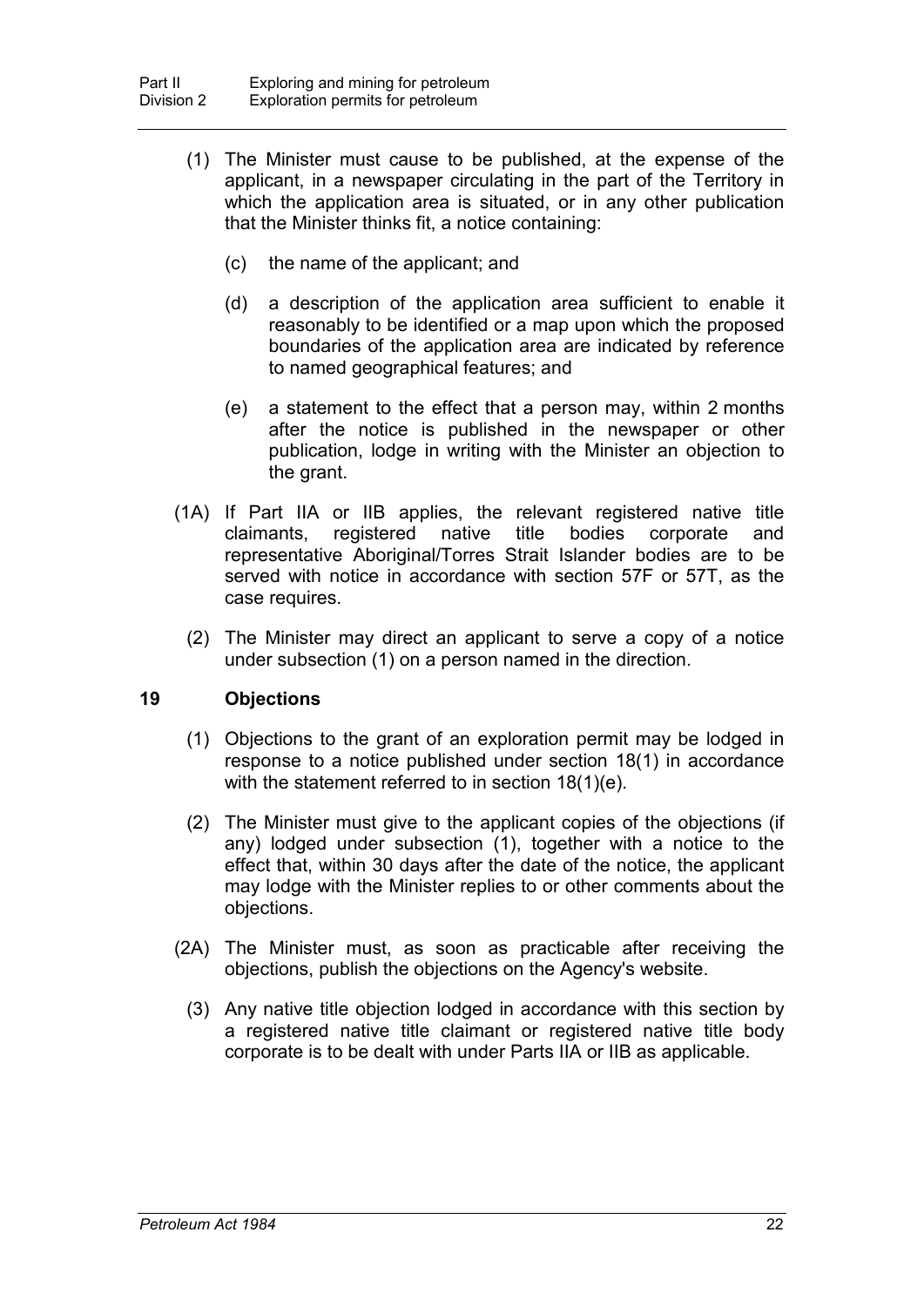### **20 Determination of application for exploration permit**

- (2) After the date specified in the notice given under section 19(2), the Minister must consider the following:
	- (a) the application;
	- (b) any objections to the grant of the exploration permit;
	- (c) any replies or other comments of the applicant;
	- (d) any other information supplied to the Minister as requested under section 16(5)(a);
	- (e) any other matter the Minister considers relevant to the application.
- (3) The Minister must then, subject to section 57L, determine whether to grant the exploration permit in respect of some or all of the blocks to which the application relates or refuse to grant the exploration permit.
- (4) If the Minister determines to grant the exploration permit, the Minister must give the applicant a notice stating the following:
	- (a) the conditions subject to which the Minister is prepared to grant the exploration permit;
	- (b) the date, which must be at least 28 days after the date of the notice, when the application will lapse if the Minister has not received the applicant's written acceptance of those conditions.
- (5) If the Minister receives the applicant's written acceptance of the conditions within the specified time, the Minister must grant the applicant the exploration permit subject to those conditions.
- (6) If the Minister determines to refuse to grant the exploration permit, the Minister must, as soon as practicable, give the applicant a notice of the determination stating:
	- (a) the reasons for the determination; and
	- (b) the applicant may apply for a review of the determination under Division 6.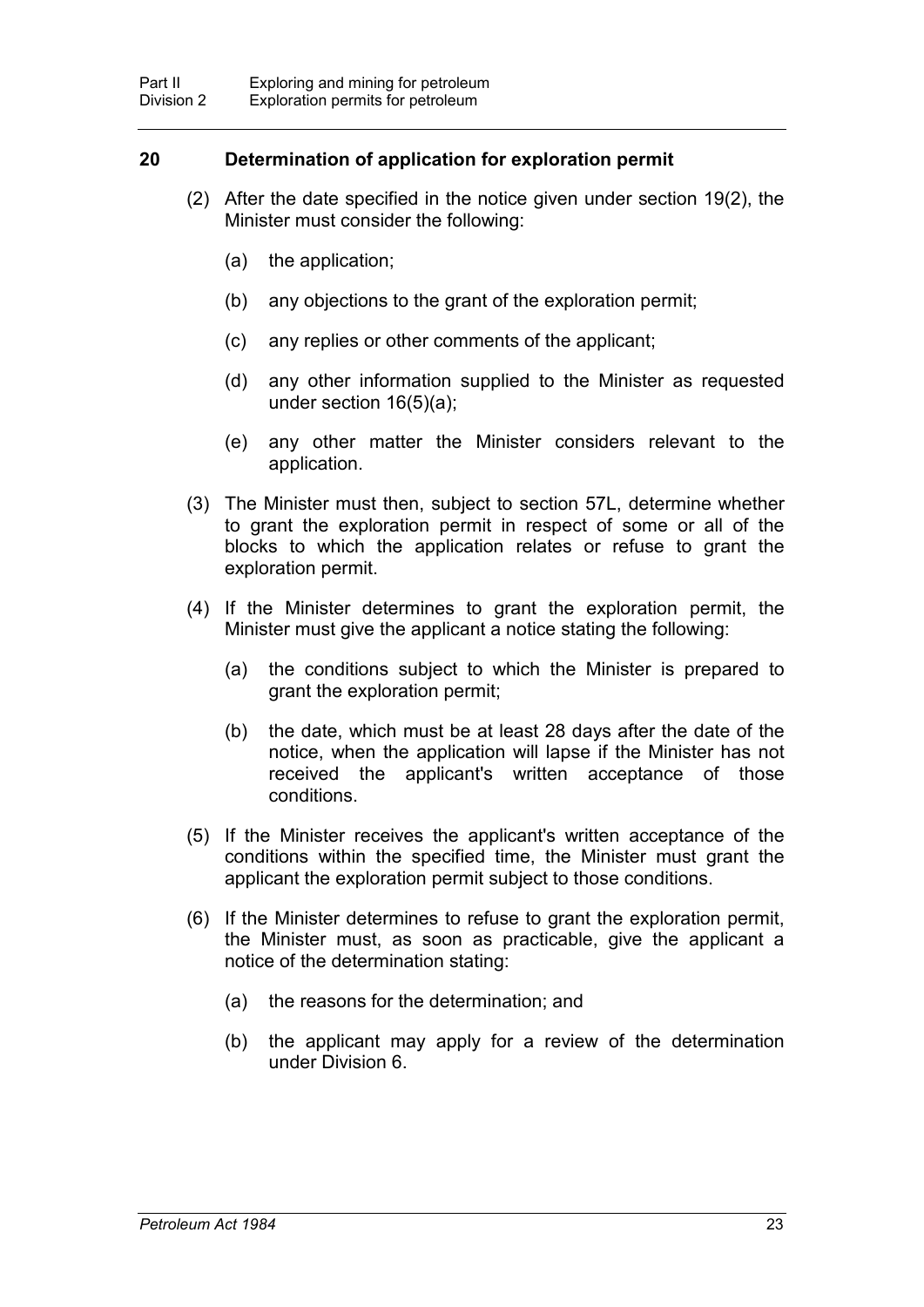## **21C No grant of exploration permit for area if permit etc. already granted**

The Minister must not grant an exploration permit in relation to an area that is the subject of another exploration permit or a licence.

## **21E Guidelines**

- (1) The Minister must issue guidelines relating to the making, and consideration and determination of, an application for the grant of an exploration permit.
- (2) The Minister must give notice in the *Gazette* of the issuing of guidelines and specify in the notice the place at which copies of the guidelines may be inspected during normal business hours.
- (3) The Minister must make the guidelines available for general inspection free of charge.

## **22 Term of exploration permit**

- (1) Subject to sections 28(3), 30(3), 73 and 74, an exploration permit remains in force for 5 years commencing on the day on which it was granted or last renewed.
- (2) The Minister may not renew an exploration permit more than twice.

## **23 Application for renewal of exploration permit**

- (1) Subject to sections 24 and 24A and to Parts IIA and IIB as applicable, a permittee may apply to the Minister to renew the permittee's exploration permit in relation to the blocks specified in the application.
- (2) For the purposes of subsection (1), an application for the renewal of an exploration permit shall be:
	- (a) in an approved form;
	- (b) made in an approved manner;
	- (c) accompanied by the prescribed fee; and
	- (d) accompanied by a report of the action taken by the permittee to restore and rehabilitate the land comprising the blocks that are part of the permittee's exploration permit area, but are not specified in the application, and the areas adjacent to that land which are or may be affected by the permittee's operations on those blocks.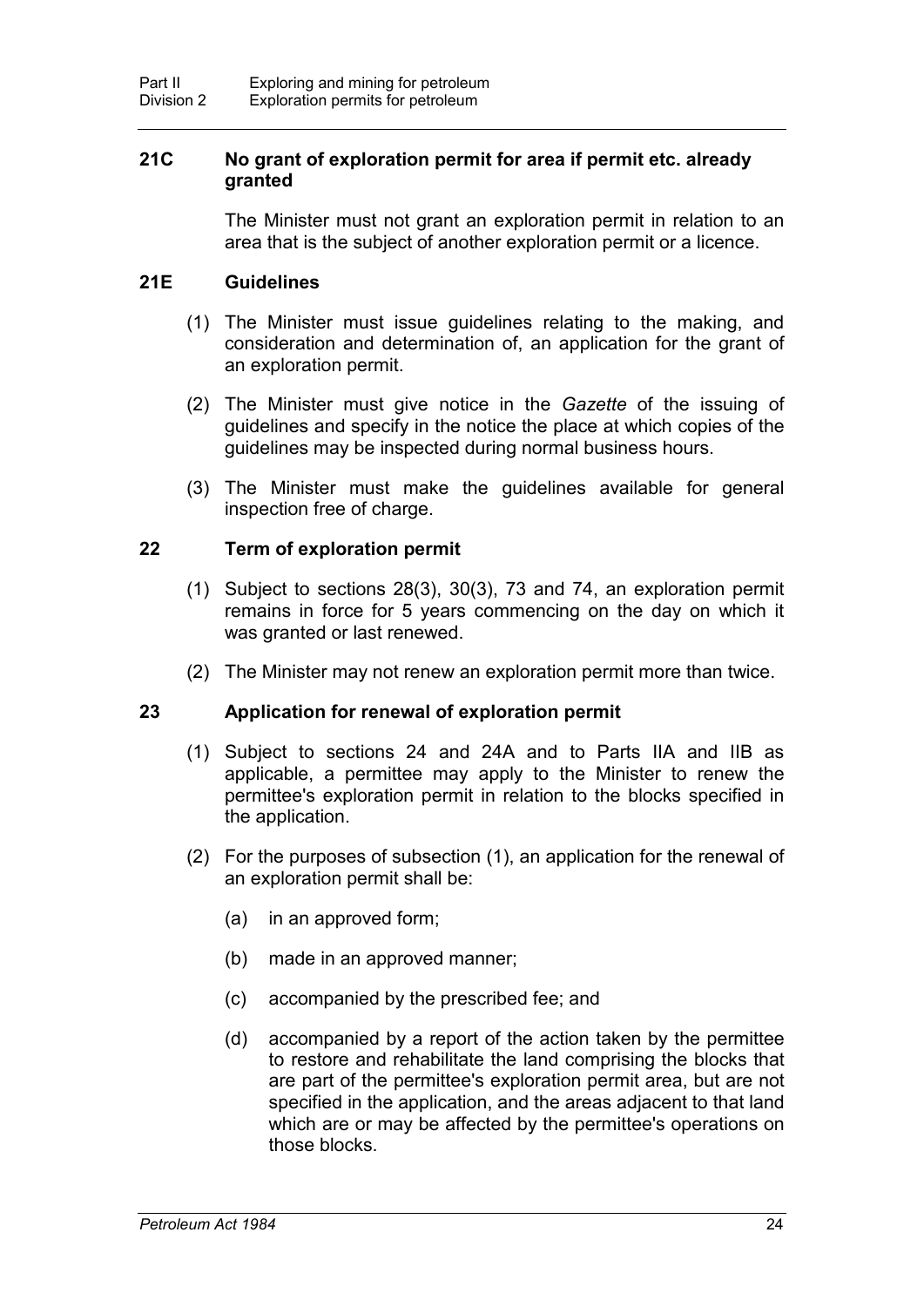- (3) In relation to an application for a renewal of an exploration permit, the Minister:
	- (a) shall, where the application is received not earlier than 6 months before, but not later than 3 months before, the expiration of the exploration permit;
	- (b) may, where the application is received later than 3 months before the expiration of the exploration permit; and
	- (c) shall not, where the application is received after the expiration of the exploration permit,

accept the application.

#### **24 Application for renewal of exploration permit to be in relation to reduced area**

- (1) Subject to subsection (3) and section 24A, the number of blocks in relation to which an application for the renewal of an exploration permit may be made shall not exceed:
	- (a) where the number of blocks in respect of which the permit is in force is a number that is divisible by 2 without remainder – one-half of that number; or
	- (b) where the number of blocks in respect of which the permit is in force is a number that is not divisible by 2 without remainder – one-half of the number arrived at by increasing the number of blocks by one.
- (2) In an application for the renewal of an exploration permit:
	- (a) the blocks specified in the application shall constitute a single area, or a number of discrete areas each comprised of 2 or more blocks; and
	- (b) each block, in a discrete area referred to in paragraph (a), shall have a side in common with at least one other block in the area.
- (3) Subject to subsection (4), where the number of blocks in respect of which an application for the renewal of an exploration permit may be made is 12 or more, each area constituted by blocks in respect of which the application is made shall be constituted by not less than 12 blocks.
- (4) The Minister may accept an application for the renewal of an exploration permit notwithstanding that it does not comply with subsection (3).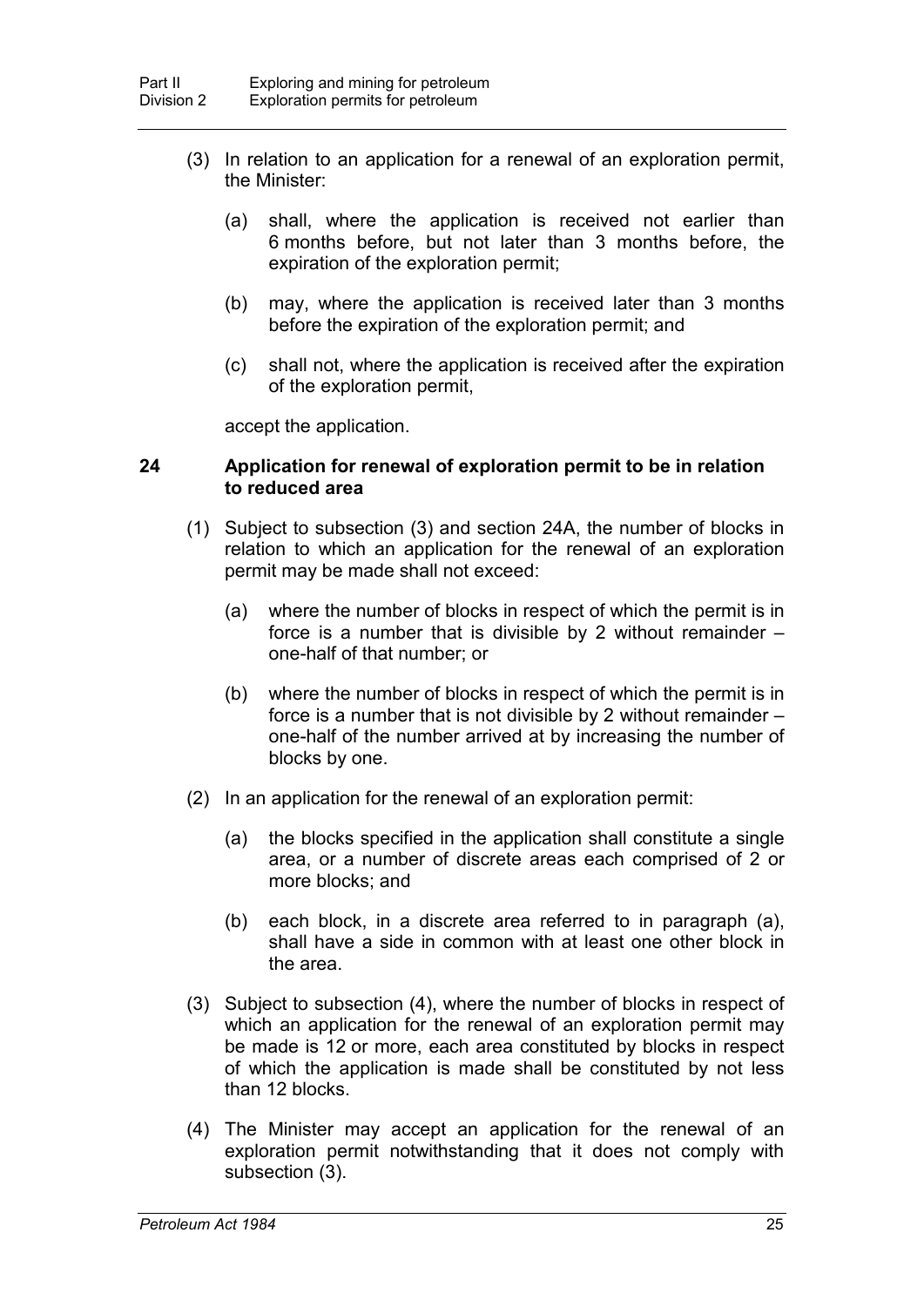- (5) Where the maximum number of blocks in respect of which an application for the renewal of an exploration permit may be made is less than 12, the Minister may, by notice served on the permittee:
	- (a) inform the permittee that he will accept an application only in respect of the number of blocks, not exceeding 12, as is specified in the notice; and
	- (b) give such directions as he thinks fit concerning the blocks in respect of which the application may be made.

#### **24A Exemption from requirement to reduce permit area**

- (1) A permittee who applies under section 23 for the renewal of the permittee's exploration permit may also apply to the Minister for an exemption, for a period not exceeding 12 months, from the requirement to reduce the number of blocks as required by section 24(1).
- (2) An application for an exemption must give reasons why the permittee seeks the exemption.
- (3) An exemption may provide for:
	- (a) a deferral of the reduction of the permit area; or
	- (b) a reduction of the permit area by a lesser number of blocks than would otherwise be required or permitted under section 24.
- (4) The Minister may grant an exemption and accept the application for renewal of the permittee's exploration permit only if satisfied:
	- (a) with the extent to which the permittee has complied with this Act, the conditions to which the exploration permit is subject, and any directions lawfully given by the Minister; and
	- (b) that, if the exploration permit is renewed, the exemption:
		- (i) will assist the permittee to more effectively carry out the permittee's technical works programme, or other exploration of the permit area, for the discovery of a commercially exploitable accumulation of petroleum; and
		- (ii) will be in the best interests of the Territory.
- (5) An exemption granted under subsection (4) must be in writing and specify the period, not exceeding 12 months, for which the exemption is granted.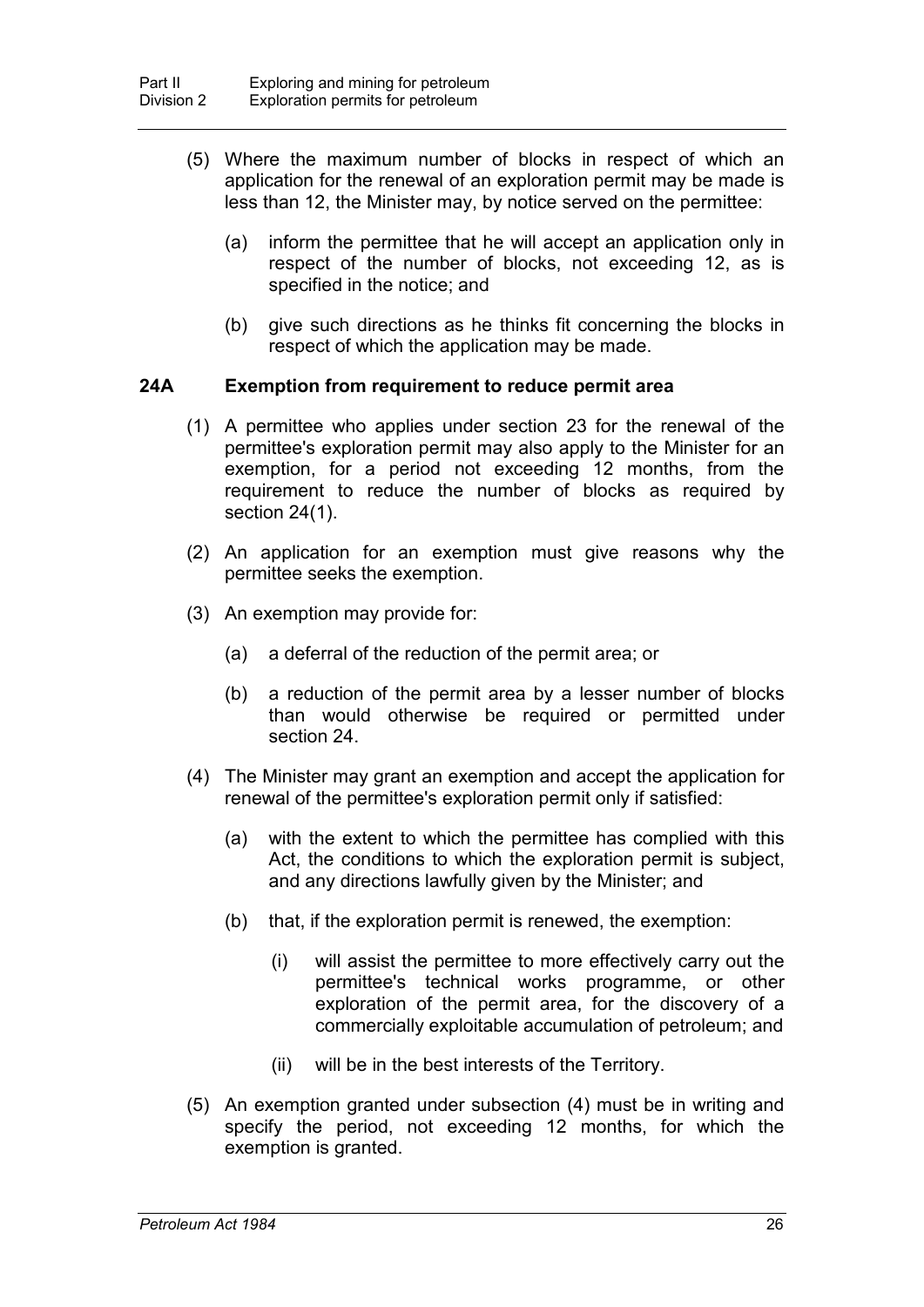(6) Before the end of a period of exemption, the permittee may apply for an extension of the exemption and, if the Minister is satisfied about the matters mentioned in subsection (4), the Minister may extend the exemption for a period not exceeding 12 months.

## **25 Grant or refusal of renewal of exploration permit**

- (1) Where a permittee makes an application for the renewal of the permittee's exploration permit and the Minister accepts the application, subject to Parts IIA and IIB as applicable, the Minister:
	- (a) shall, where the permittee has complied with the conditions to which the exploration permit is subject, the directions, if any, lawfully given to the permittee by the Minister and with this Act; or
	- (b) may, where the permittee has not so complied and the Minister is satisfied that, although the permittee has not so complied, circumstances exist that justify the renewal of the exploration permit,
	- by notice, inform the permittee that:
	- (c) the Minister is prepared to renew the exploration permit on the permittee lodging a security for compliance with the conditions to which the permit will from time to time be subject, the directions, if any, lawfully given to the permittee by the Minister and with this Act.
- (2) Where a permittee has not complied with the conditions to which the permittee's exploration permit is subject, the directions, if any, lawfully given to the permittee by the Minister or with this Act and the Minister is not satisfied that circumstances exist that justify the granting of the renewal of the permit, the Minister shall, subject to subsection (3), by notice served on the permittee, refuse to renew the permit.
- (2A) A notice of the Minister's refusal to renew an exploration permit must include the reasons for the refusal and a statement that the permittee may request a review of the determination under Division 6.
	- (3) The Minister shall not refuse to renew an exploration permit unless the Minister has:
		- (a) by notice served on the permittee, given not less than 28 days notice of the Minister's intention to refuse to renew the exploration permit;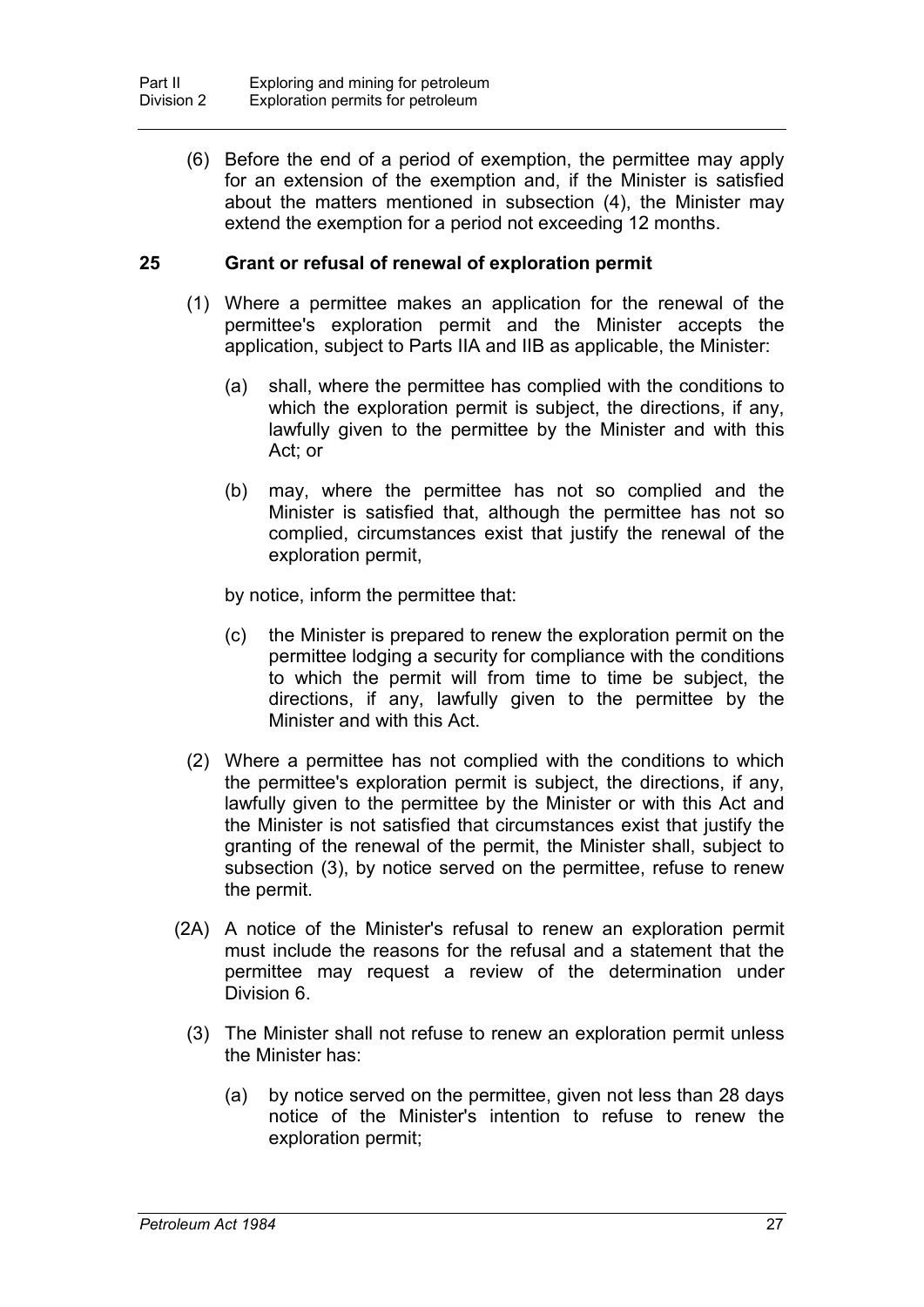- (b) in the notice:
	- (i) given particulars of the reasons for the intention; and
	- (ii) specified a date on or before which the permittee may, by notice served on the Minister, submit any matters that the permittee wishes the Minister to consider; and
- (c) considered any matter so submitted by the permittee to the Minister on or before the specified date.
- (4) A notice under subsection (1) shall contain:
	- (a) a statement of the conditions to which the exploration permit on its renewal is to be subject; and
	- (b) a statement to the effect that the application will lapse if the permittee does not make a request under subsection (5) and lodge with the Minister the security referred to in the notice.
- (5) A permittee who has been served with a notice under subsection (1) may, within 28 days after the date of service of that notice on the permittee or any other longer period agreed to by the Minister:
	- (a) by notice served on the Minister, request the Minister to renew the exploration permit; and
	- (b) lodge with the Minister the security referred to in the notice served under subsection (1).
- (6) Where a permittee who has been served with a notice under subsection (1) has:
	- (a) made a request under subsection (5); and
	- (b) lodged with the Minister the security referred to in the notice,

within the period referred to in subsection (5), the Minister shall renew the exploration permit.

(10) Where a permittee has been served with a notice under subsection (1) and has not, within the period referred to in subsection (5), made the request and lodged with the Minister the security referred to in that subsection, the application lapses on the expiration of that period.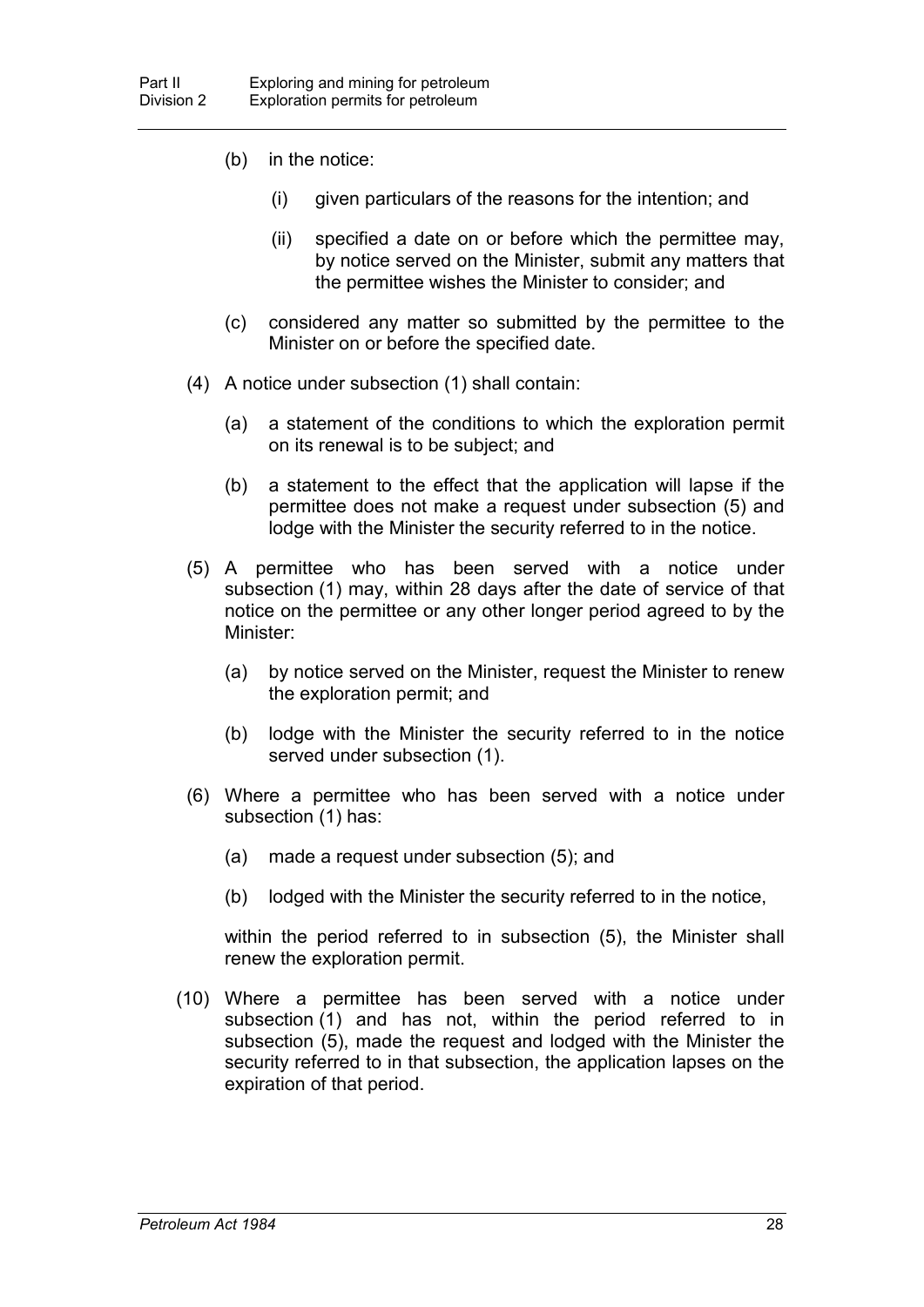## (11) Where:

- (a) an application for the renewal of an exploration permit has been accepted; and
- (b) the exploration permit expires before:
	- (i) the Minister renews, or refuses to renew, the permit; or
	- (ii) the application lapses as provided by subsection (10),

the permit shall be deemed to continue in force in all respects until:

- (c) the Minister renews or refuses to renew the permit; or
- (d) the application so lapses,

as the case may be.

## **26 Annual fee**

- (1) The annual fee payable in relation to an exploration permit is:
	- (a) the prescribed amount per block per annum; or
	- (b) the prescribed annual amount,

whichever is greater.

- (2) Subject to section 63, the annual fee for an exploration permit:
	- (a) is payable in advance; and
	- (b) is calculated on the number of blocks held,

by the permittee on the anniversary of the commencement of the permittee's exploration permit or its last renewal.

## **27 Conditions of exploration permit**

Subject to this Part and to Parts IIA and IIB as applicable, an exploration permit may be granted or renewed subject to such conditions as the Minister thinks fit and specifies in the permit document.

## **28 Variation etc. of condition of exploration permit**

(1) Subject to Parts IIA and IIB as applicable, a permittee may apply to the Minister to vary, suspend or waive a condition of the permittee's exploration permit.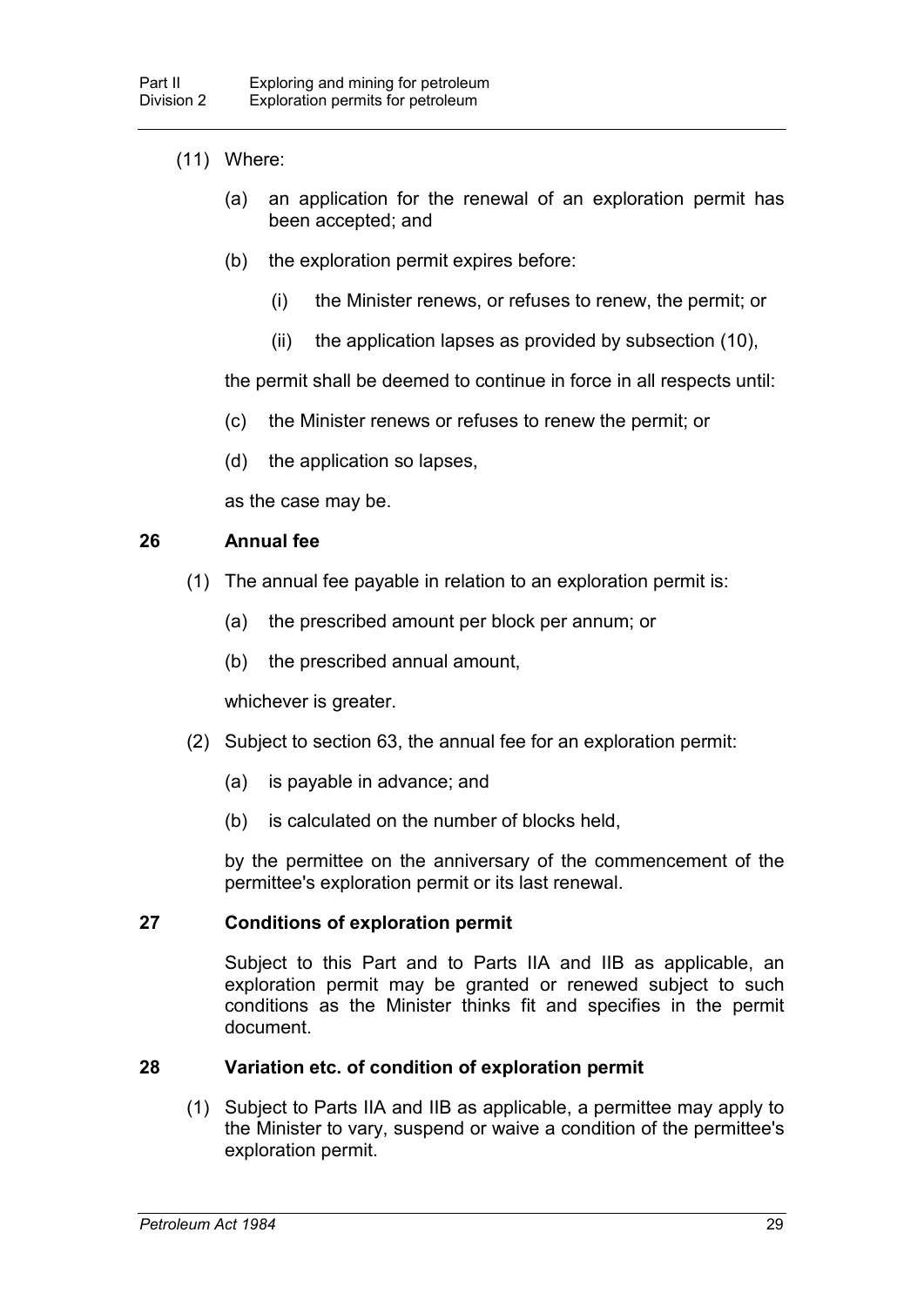- (1A) An application under subsection (1) must be accompanied by the prescribed fee.
	- (2) Subject to Parts IIA and IIB as applicable, on receiving an application under subsection (1), the Minister may, by notice served on the permittee, vary, suspend or waive a condition of the exploration permit, in accordance with the application.
	- (3) Where a condition of an exploration permit which places an obligation on the permittee is suspended under subsection (2), the Minister may, in the notice of suspension or by a later instrument served on the permittee, extend the term of the permit by a period not exceeding the period of the suspension.
	- (4) Where an extension under subsection (3) of the term of an exploration permit is expressed to have effect from a date earlier than the date on which the notice by which it is extended is signed, it shall have and be deemed to have had effect as if the notice had been signed on that earlier date.

## **29 Rights conferred by exploration permit**

- (1) An exploration permit, while it remains in force, gives the permittee, subject to this Act and in accordance with the conditions to which the permit is subject and the directions, if any, lawfully given by the Minister, the exclusive right to explore for petroleum, and to carry on such operations and execute such works as are necessary for that purpose, in the exploration permit area.
- (2) Without limiting the generality of subsection (1) but subject to this Act and any condition or direction referred to in that subsection, a permittee or, if there is more than one, the permittees jointly and his agents and employees may:
	- (a) at any time, enter and remain in the exploration permit area with such vehicles, vessels, machinery and equipment as are necessary or convenient for carrying out the technical works programme or other exploration of the permit area;
	- (b) carry out the technical works programme and other exploration for petroleum in the exploration permit area;
	- (c) extract, remove or allow the release from the exploration permit area for sampling and testing, an amount of material reasonably necessary for the purpose of establishing the presence of petroleum, or such greater amount as is approved; and
	- (d) subject to the *Water Act 1992*, any prior lawful activity and to the directions, if any, of the Minister, use the water resources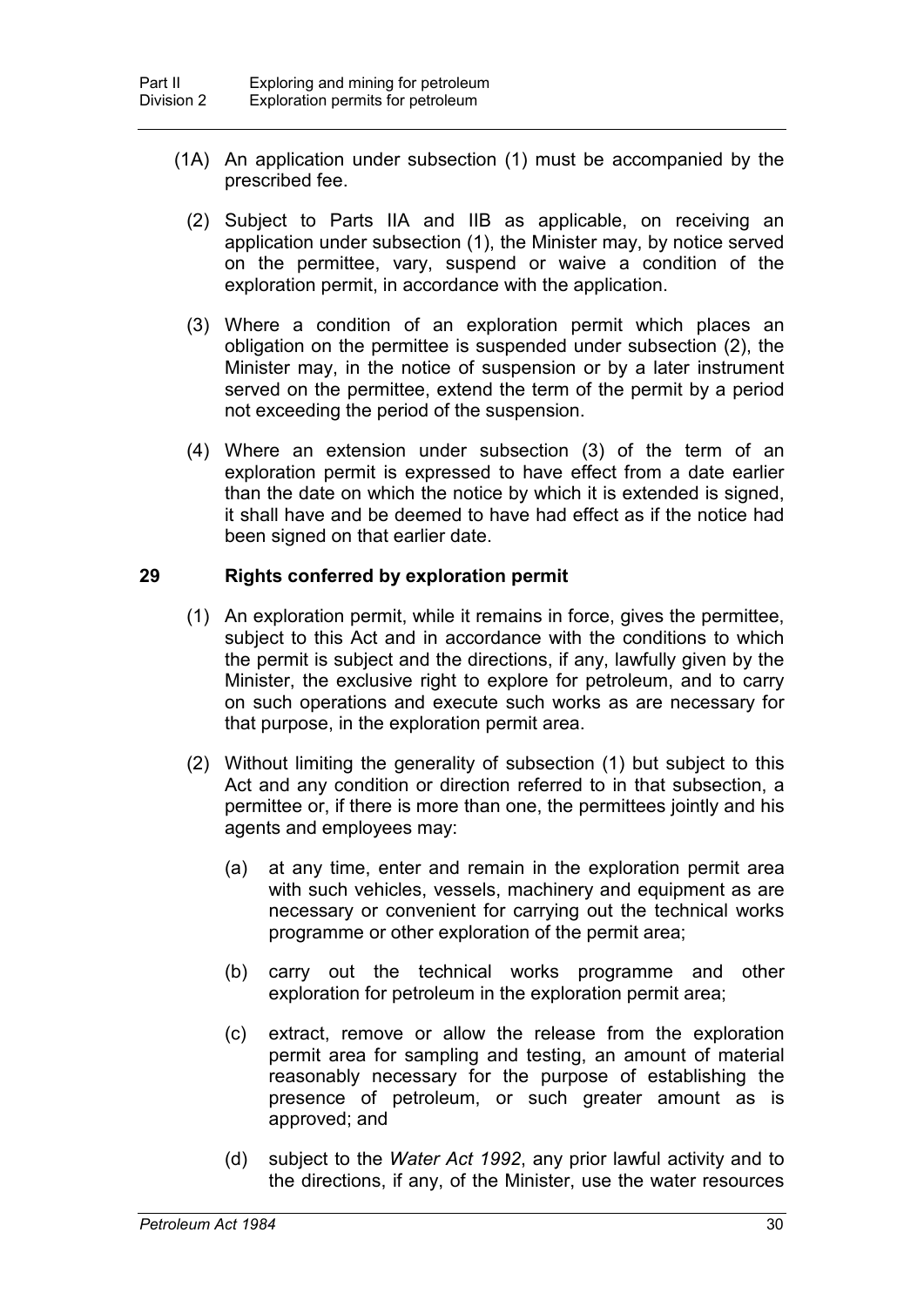of the exploration permit area for the permittee's domestic use and for any purpose in connection with the permittee's approved technical works programme and other exploration.

- (3) Where a permittee has:
	- (a) complied with the conditions to which the permittee's exploration permit is subject, the directions, if any, lawfully given to him by the Minister and with this Act;
	- (b) discovered a commercially exploitable accumulation of petroleum within the permittee's exploration permit area; and
	- (c) under section 45, applied for a production licence in relation to the blocks where the accumulation occurs,

the Minister shall, subject to Division 4, to Parts IIA and IIB (as applicable) and to such conditions as the Minister may think fit, grant to him a production licence.

## **30 Notice to apply for production licence**

- (1) Subject to subsection (6), where the Minister is satisfied that a commercially exploitable accumulation of petroleum may occur in an exploration permit area, the Minister may, by notice served on the permittee, require the permittee to show cause why the permittee should not apply for a production licence in relation to the blocks where the accumulation may occur and specify a date, being not earlier than 6 months after the date of the notice, before which the permittee should show cause.
- (2) Subject to subsection (5), where a permittee has been served with a notice under subsection (1) and he fails to show cause to the satisfaction of the Minister, before the date specified in the notice, the Minister may, by notice served on the permittee, direct him to apply for a production licence and specify a date, being not earlier than 6 months after the date of the notice under this subsection, before which he shall apply for the production licence.
- (3) Subject to subsection (5), where, under subsection (2), a permittee has been directed to apply for a production licence before the date specified in the notice and he has failed to so apply, the Minister may, by notice served on the permittee, cancel the exploration permit in relation to the blocks specified in the notice under subsection (1).
- (4) The Minister may, by notice served on the permittee, vary the date in a notice under subsection (1) or (2) so as to allow a longer period for the permittee to show cause or apply for the production licence as required by the notice under subsection (1) or (2), as the case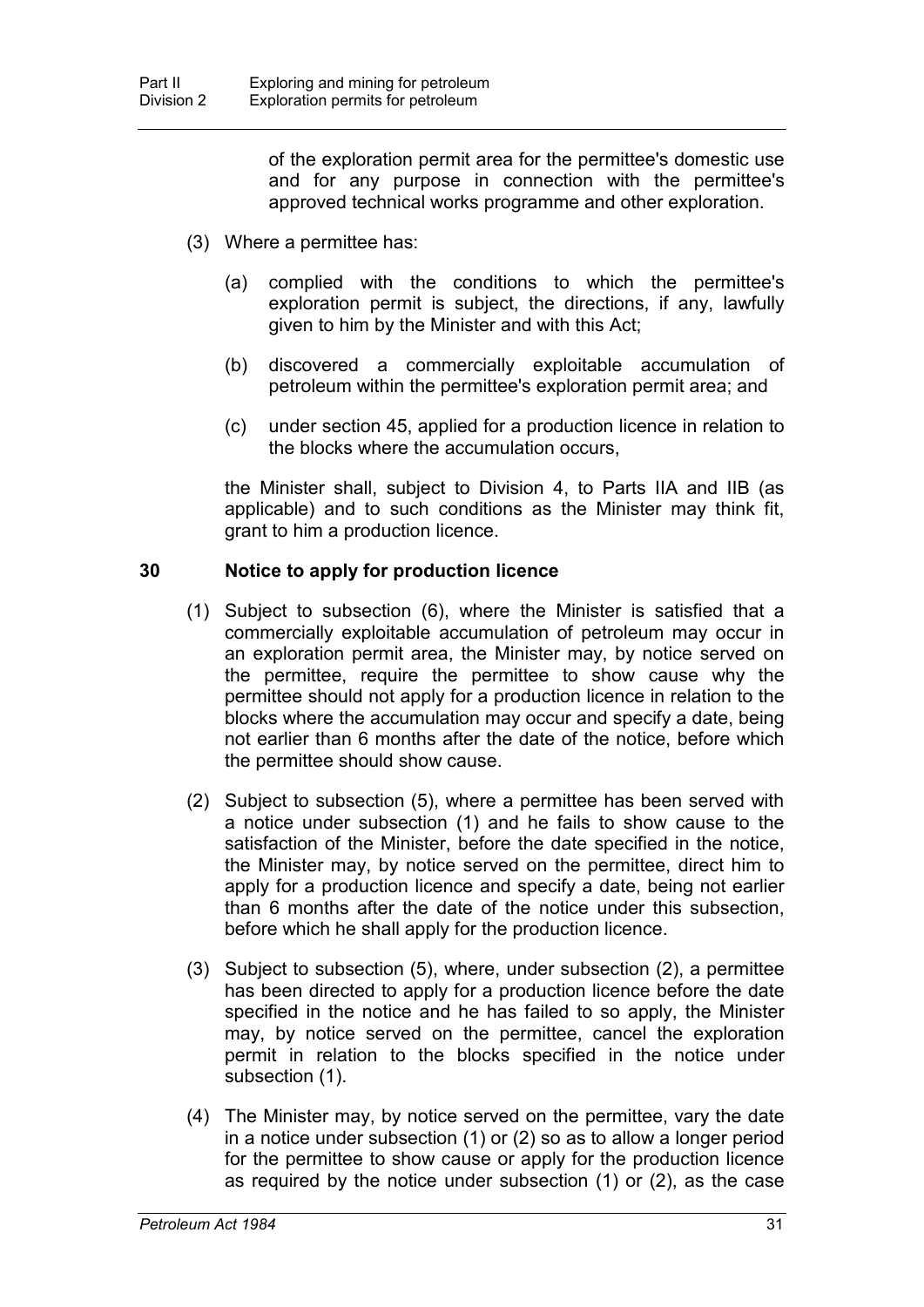may be.

- (5) Where a notice under subsection (1) or (2) has been served on a permittee and he has made an application to the Minister for a retention licence in relation to the blocks to which such a notice relates, the Minister may not exercise his powers under this section until the application for a retention licence has been determined.
- (6) The Minister may not exercise his powers under this section:
	- (a) during the first term of the exploration permit; or
	- (b) if the blocks where the commercially exploitable accumulation of petroleum may occur are, in whole or part, Aboriginal land and no agreement has been reached under the Land Rights Act either between the permittee and the Land Council or as otherwise permitted under that Act, in relation to the production of petroleum in that area.

# **Division 3 Retention licences**

## **31 Entitlement to apply for retention licence**

Where a permittee has:

- (a) by drilling operations in the permittee's exploration permit area, established the presence of petroleum;
- (b) given notice, under section 64, to the Minister of the presence of the petroleum in the permittee's exploration permit area; and
- (c) satisfied the Minister that the petroleum present in the permittee's exploration permit area is potentially of a commercial quality and quantity,

the permittee may apply for one or more retention licences in relation to the whole or part of the permit area.

## **32 Application for retention licence**

- (1) Subject to this Act, including Part IIA if applicable, a permittee may apply for a retention licence by lodging with the Minister:
	- (a) a statement containing the name and address of the applicant;
	- (b) a statement containing the designated number of each block the subject of the application;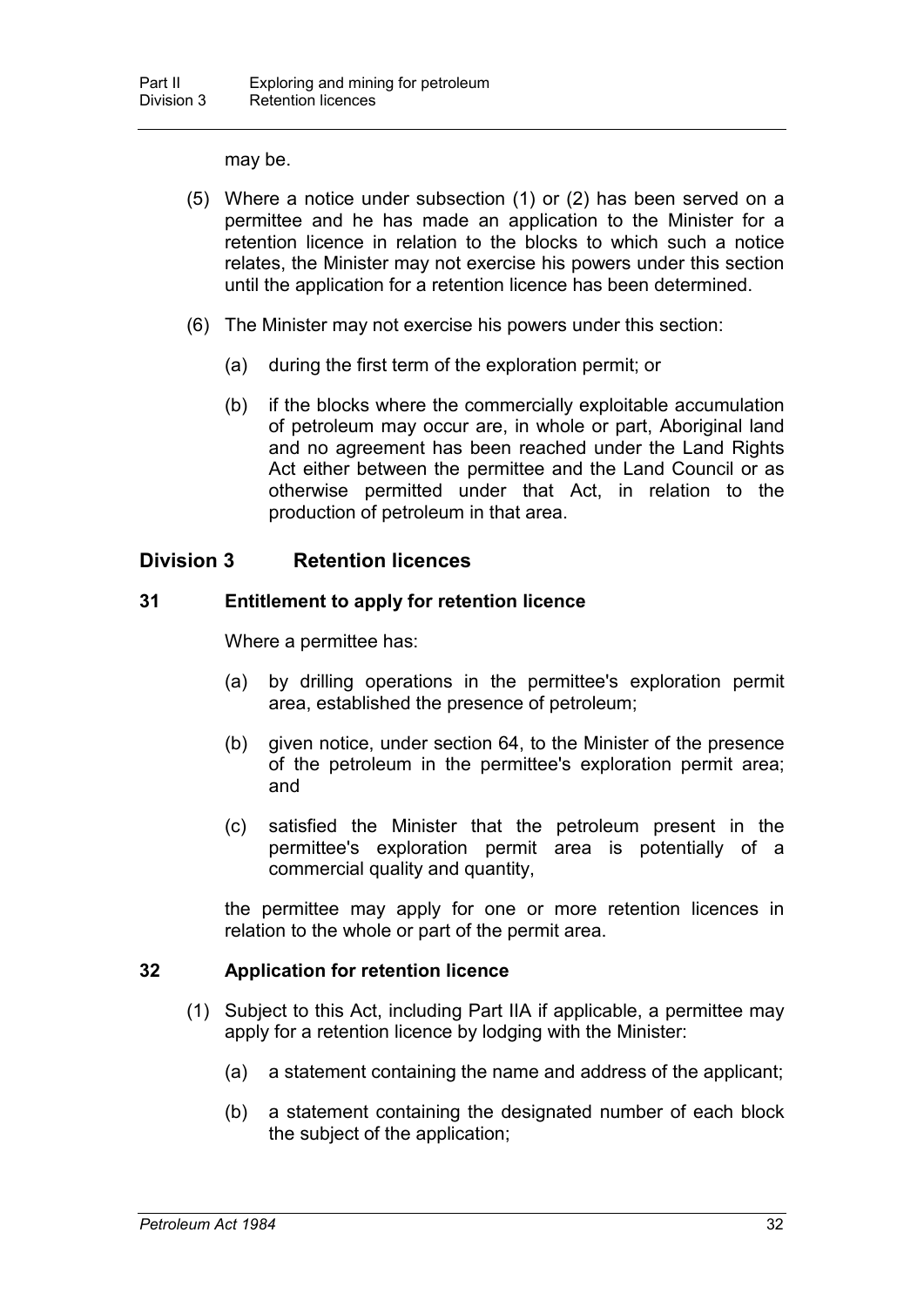- (c) a map clearly delineating the application area and the boundaries of the existing exploration permit area from which the application area is to be excised;
- (d) evidence, satisfactory to the Minister, that:
	- (i) the applicant is the permittee of the application area;
	- (ii) the applicant has established the presence of petroleum within the application area and notified, under section 64, the Minister of the presence of petroleum; and
	- (iii) although the petroleum present is potentially of a commercial quality and quantity, production from the application area is not, at the present time, commercially viable;
- (e) a proposed technical works programme for the exploration, appraisal and development of petroleum within the application area, including an economic appraisal in relation to the presence of petroleum, during the period of the proposed licence;
- (f) evidence of the technical and financial capacity of the applicant to carry out the proposed technical works programme and to comply with this Act;
- (g) where the application is made by 2 or more persons, the proposed sharing arrangements between the applicants;
- (j) the prescribed application fee;
- (k) a statement of the reasons why the applicant:
	- (i) believes that an appraisal of the application area cannot be carried out during the unexpired term of the exploration permit; and
	- (ii) has not applied for a production licence in relation to the application area; and
- (m) such other information in support of the application as the applicant thinks fit.
- (2) Where the Minister has received an application for a retention licence, the Minister may, by notice served on the applicant, request further information in relation to the applicant or the application.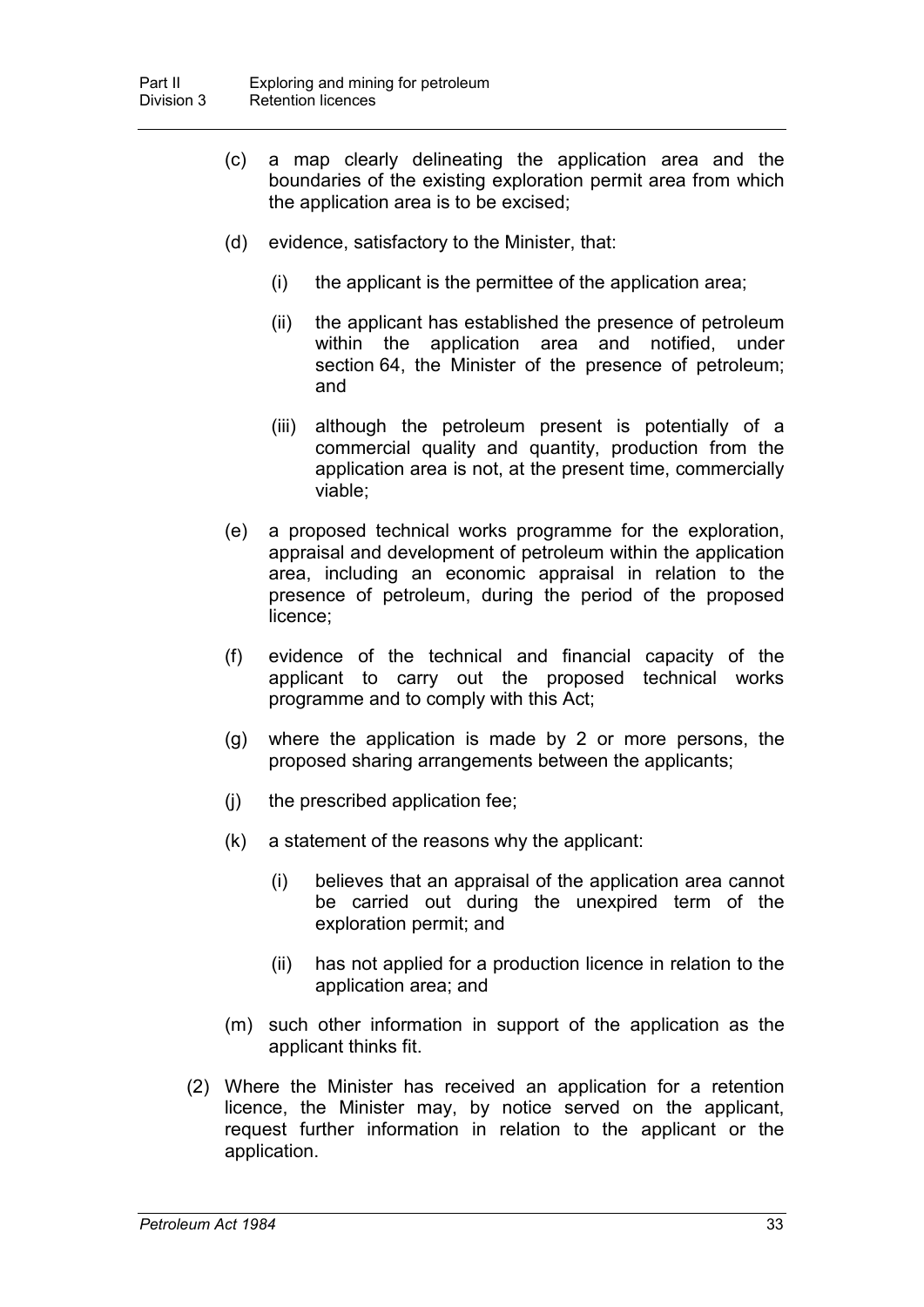## **33 Size of retention licence area**

- (1) A permittee shall not apply for a retention licence in respect of an area which is constituted by more than 12 blocks.
- (2) A permittee shall not apply for a retention licence in respect of an area which is constituted by more than one block unless the blocks form a discrete area which conforms to an approved shape.

### **34 Grant or refusal of retention licence**

- (1) Where the Minister:
	- (a) has received an application under section 32;
	- (b) is satisfied that the applicant has complied with the requirements of this Act relating to an application for a retention licence; and
	- (c) is satisfied that the applicant, as a permittee, complied with the provisions of this Act relating to the exploration permit and the exploration permit area and the lawful directions, if any, given to him by the Minister,

subject to Parts IIA and IIB as applicable, the Minister may determine to grant the retention licence, subject to such conditions as he thinks fit, or refuse to grant it.

- (2) Where the Minister determines under subsection (1) to grant a retention licence, he shall give notice to the applicant of:
	- (a) the conditions subject to which he is prepared to grant it; and
	- (b) the date, not being earlier than 28 days after the date of the notice, upon which the application shall lapse unless the Minister has received from him an acceptance of the conditions specified in the notice.
- (3) Where the Minister receives from an applicant, within the time specified, a written acceptance of the conditions specified in a notice under subsection (2), he shall grant to the applicant a retention licence, subject to those conditions.
- (4) Where the Minister determines not to grant a retention licence he shall, as soon as practicable after he has so determined, serve notice of his refusal on the applicant.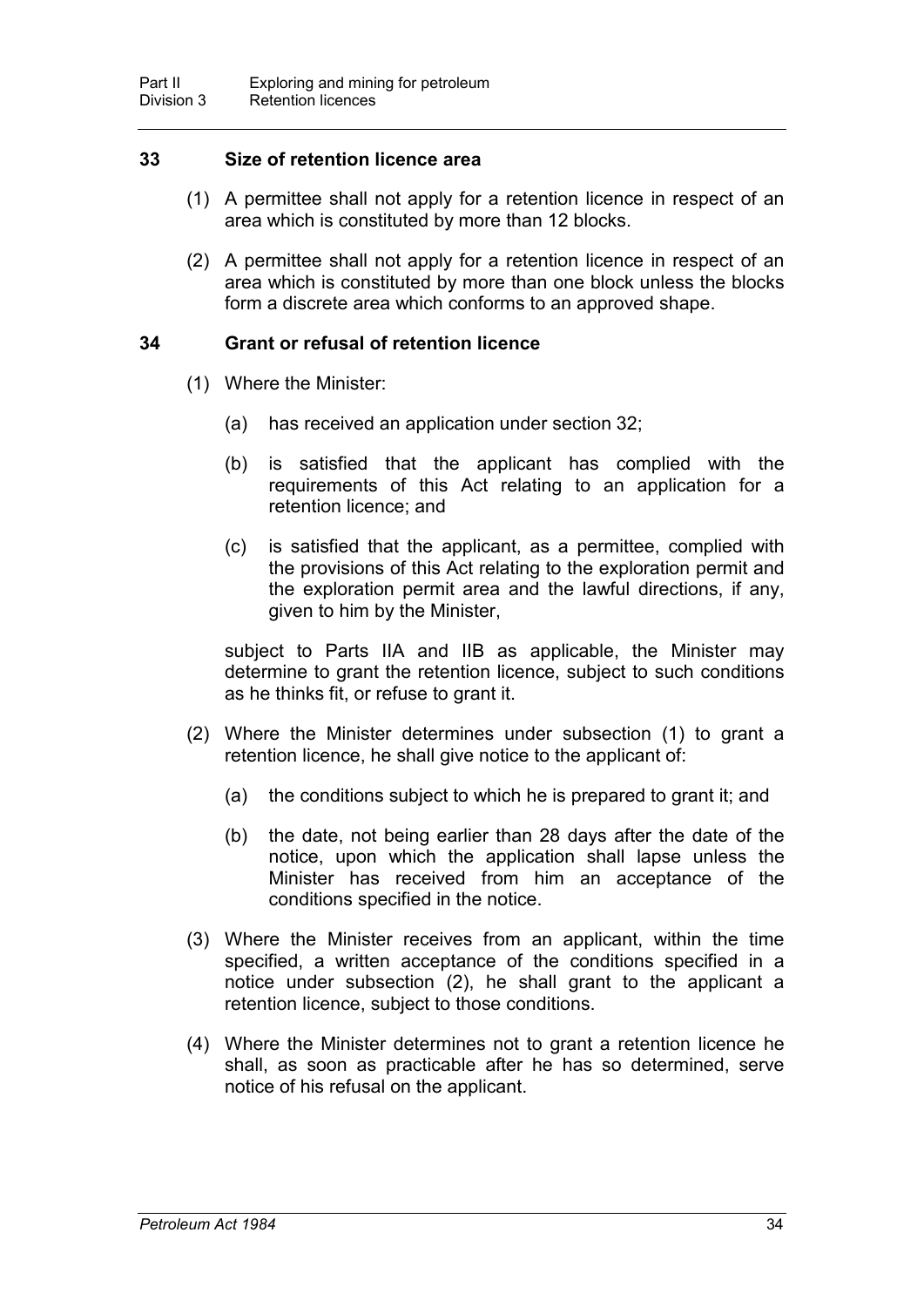(5) A notice of the Minister's refusal to grant a retention licence must include the reasons for the refusal and a statement that the applicant may request a review of the determination under Division 6.

## **35 Exploration permit not affected**

The term and area of an exploration permit are not affected by:

- (a) an application for a retention licence; or
- (b) the determination of the Minister not to grant a retention licence.

### **36 Term of retention licence**

Subject to sections 43(3), 73 and 74, a retention licence remains in force for a period of 5 years commencing on the date on which it was granted or last renewed.

## **37 Application for renewal of retention licence**

- (1) Subject to Part IIA if applicable, a retention licensee may apply to the Minister to renew his retention licence.
- (2) For the purposes of subsection (1), an application for the renewal of a retention licence shall be:
	- (a) in an approved form;
	- (b) made in an approved manner; and
	- (c) accompanied by the prescribed fee.
- (3) In relation to an application for a renewal of a retention licence, the Minister:
	- (a) shall, where an application for the renewal of a retention licence is received not earlier than 6 months, but not later than 3 months, before the expiration of the licence;
	- (b) may, where the application is received later than 3 months before the expiration of the licence; and
	- (c) shall not, where the application is received after the expiration of the licence,

accept the application.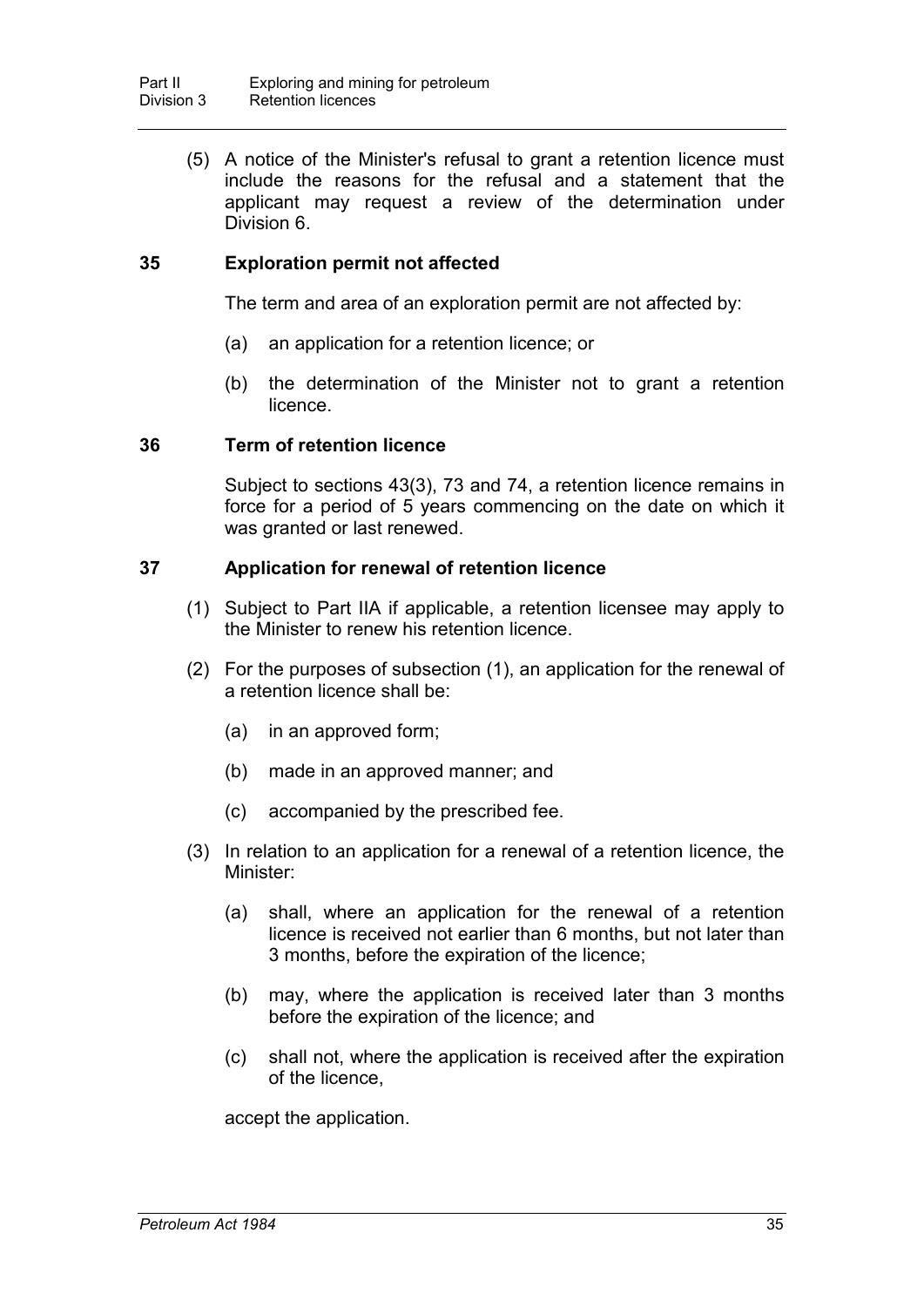## **38 Grant or refusal of renewal of retention licence**

- (1) Where, under section 37, the Minister accepts an application by a retention licensee for the first renewal of the licensee's retention licence, the Minister:
	- (a) shall, where the retention licensee has complied with the conditions to which the licence is subject, the lawful directions, if any, given to the licensee by the Minister and with this Act; or
	- (b) may, where the retention licensee has not so complied and the Minister is satisfied that, although the licensee has not so complied, circumstances exist that justify the renewal of the licence,

by notice in writing, inform the licensee that, subject to Parts IIA and IIB as applicable, the Minister is prepared to renew the licence.

- (2) Where, under section 37, the Minister accepts an application by a retention licensee for the renewal of the licensee's retention licence, other than the first renewal of the retention licence, the Minister may inform the licensee, by notice served on the licensee, that the Minister is prepared to renew the retention licence and, if the retention licence is so renewed, it is renewed for a term of 5 years.
- (3) Where, under section 37, the Minister accepts an application by a retention licensee for the renewal of the licensee's retention licence but the retention licensee has not complied with the conditions to which the licence is subject, the lawful directions, if any, given to the licensee by the Minister and this Act and, in the case of an application for the first renewal of the retention licence, the Minister is not satisfied that circumstances exist that justify the renewal of the licence, the Minister shall, subject to subsection (5), by notice served on the retention licensee, refuse to renew the licence.
- (3A) A notice of the Minister's refusal to renew a retention licence must include the reasons for the refusal and a statement that the retention licensee may request a review of the determination under Division 6.
	- (4) Before exercising his or her powers under subsection (1), (2) or (3), the Minister may, by notice served on the applicant, require the applicant to lodge with the Minister, before the date specified in the notice:
		- (a) an analysis of the work undertaken and expenditure incurred during the term of the licence and details of the results of the work;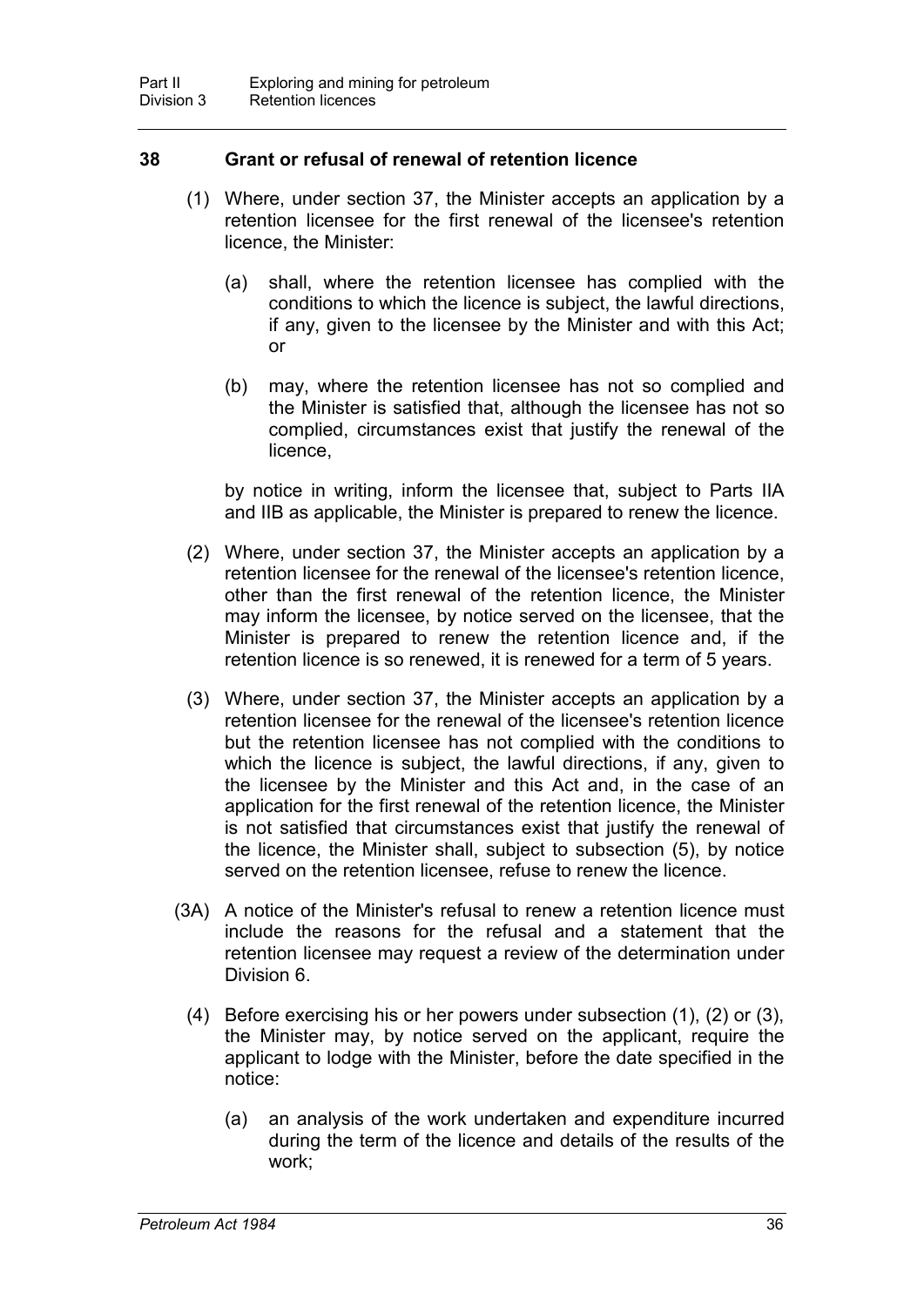- (b) a statement of the reasons why the applicant has not applied for a production licence in relation to the licence area;
- (c) a technical works programme for the term of the proposed renewal; and
- (d) such other information as the Minister thinks fit.
- (5) The Minister shall not refuse to renew a retention licence unless the Minister has:
	- (a) by notice served on the retention licensee, given not less than 28 days notice of the Minister's intention to refuse to renew the licence;
	- (b) in the notice:
		- (i) given particulars of the reasons for the Minister's intention to refuse to renew the licence; and
		- (ii) specified a date on or before which the retention licensee may, by notice served on the Minister, submit any matters that the licensee wishes the Minister to consider; and
	- (c) taken into account any matters so submitted to the Minister on or before the specified date by the retention licensee.
- (6) Notices under subsections (1) and (2) shall contain:
	- (a) a statement of the conditions to which the retention licence on its renewal is to be subject; and
	- (b) a statement to the effect that the application will lapse if the retention licensee does not make a request under subsection (7).
- (7) A retention licensee who has been served with a notice under subsection (1) or (2) may, within 28 days after the date of service of that notice on the retention licensee or any other longer period agreed to by the Minister:
	- (a) by notice served on the Minister, request the Minister to renew the retention licence; and
	- (b) lodge with the Minister the security referred to in the notice served under subsection (1) or (2).
- (8) Where a retention licensee has been served with a notice under subsection (1) or (2) and has, within the period referred to in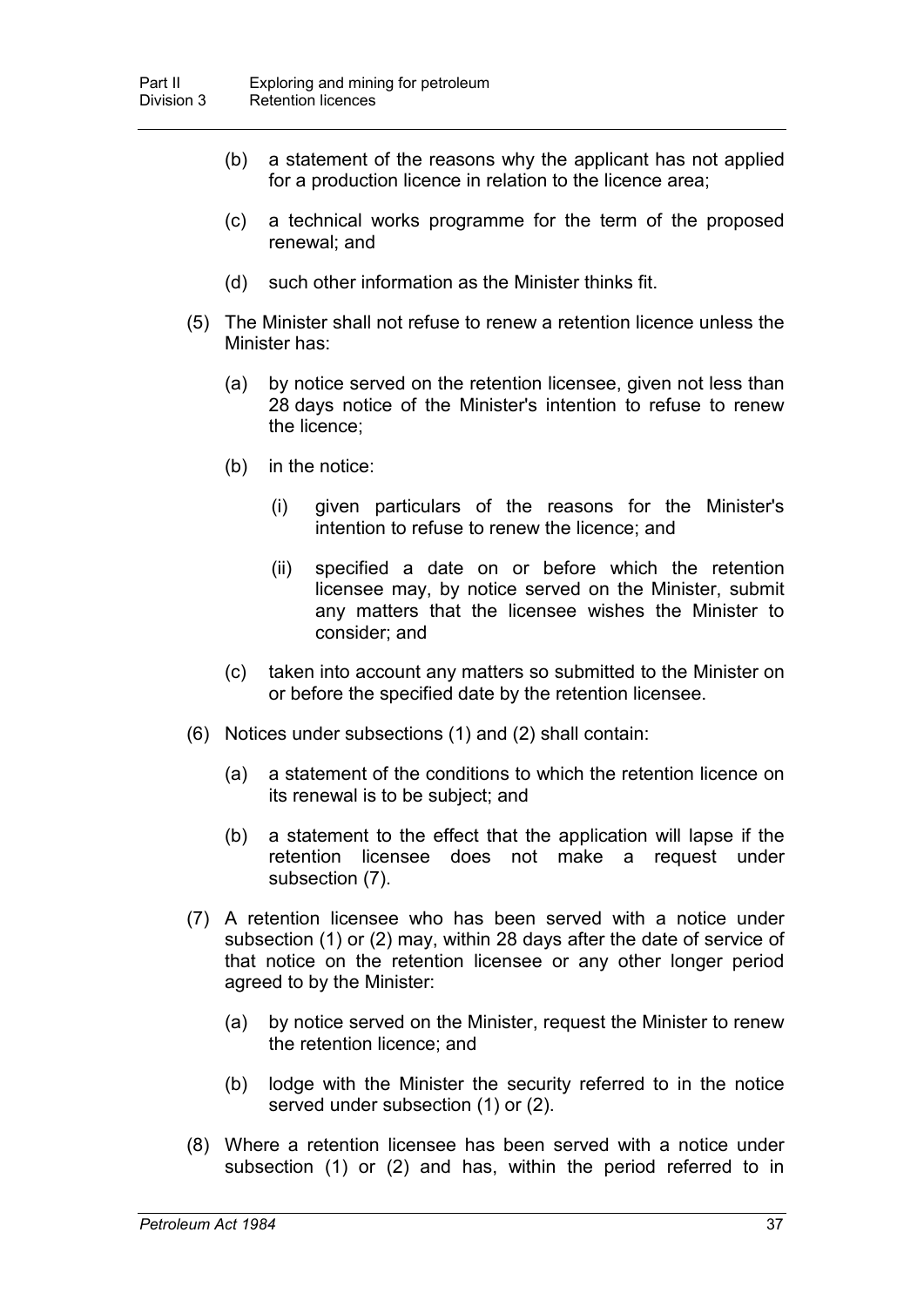subsection (7), made the request and lodged with the Minister the security referred to in that subsection, the Minister shall renew the retention licence subject to the conditions specified in the notice under subsection (1) or (2), as the case may be.

- (12) Where a retention licensee has been served with a notice under subsection (1) or (2) but has not made the request and lodged with the Minister the security referred to in subsection (7) within the period referred to in that subsection, the application lapses on the expiration of that period.
- (13) Where:
	- (a) an application for the renewal of a retention licence has been accepted; and
	- (b) the retention licence would, but for this subsection, expire before:
		- (i) the Minister renews, or refuses to renew, the retention licence; or
		- (ii) the application lapses as provided by subsection (12),

the retention licence shall be deemed to continue in force in all respects until:

- (c) the Minister renews, or refuses to renew, the retention licence; or
- (d) the application so lapses,

as the case may be.

#### **39 Annual fee**

- (1) The annual fee payable in relation to a retention licence is the prescribed amount per block per annum.
- (2) Other than in relation to the first year of the retention licence after it is granted or renewed for the purposes of subsection (1), the annual fee:
	- (a) is payable in advance; and
	- (b) is calculated on the number of blocks held,

by the licensee on the anniversary of the commencement of his licence or its last renewal.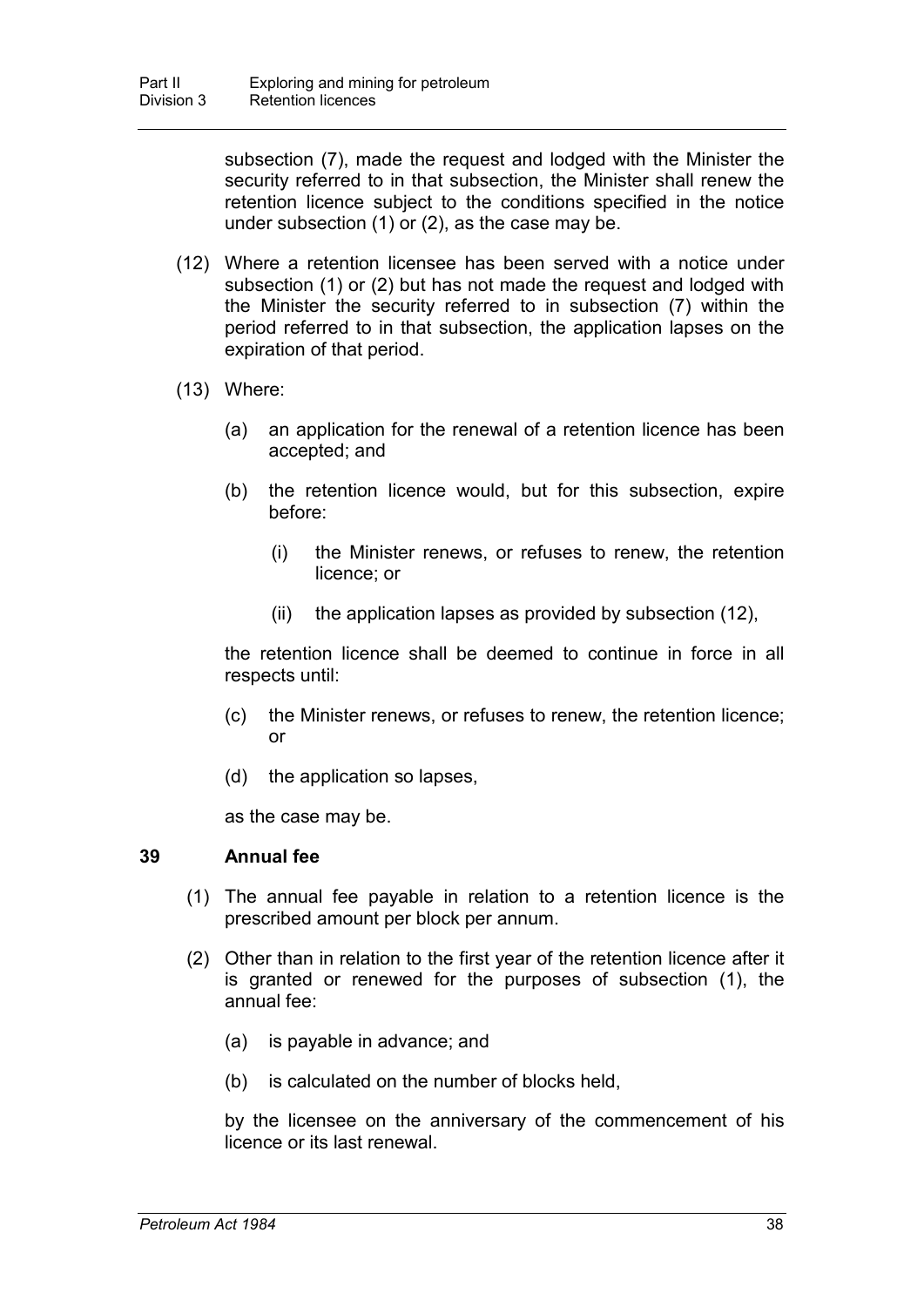## **40 Conditions of retention licence**

Subject to this Part and to Parts IIA and IIB as applicable, a retention licence may be granted subject to such conditions as the Minister thinks fit and specifies in the licence document.

## **41 Variation etc. of condition of retention licence**

- (1) Subject to Part IIA if applicable, a retention licensee may apply to the Minister to vary, suspend or waive a condition of his licence.
- (1A) An application under subsection (1) must be accompanied by the prescribed fee.
	- (2) Subject to Parts IIA and IIB as applicable, on receiving an application under subsection (1), the Minister may, by notice served on the licensee, vary, suspend or waive a condition of the licence, in accordance with the application.
	- (3) Where a retention licensee has applied under subsection (1) to vary, suspend or waive a condition of his licence which relates to the technical works programme, the Minister may, after consultation with the retention licensee, appoint a person to evaluate the proposed variation, suspension or waiver and report his findings to the Minister.
	- (4) Where the Minister appoints a person under subsection (3), the cost of the person's services shall be a debt due and payable by the retention licensee to the Territory.

## **42 Rights conferred by retention licence**

- (1) A retention licence, while it remains in force, gives the retention licensee or, if there is more than one, the retention licensees jointly, subject to this Act and in accordance with the conditions to which the licence is subject and the directions, if any, lawfully given by the Minister, the exclusive right to carry on in the licence area such geological, geophysical and geochemical programmes and other operations and works, including appraisal drilling, as are reasonably necessary to evaluate the development potential of the petroleum believed to be present in the licence area.
- (2) Where a retention licensee has:
	- (a) complied with the conditions of the retention licensee's licence, the lawful directions (if any) of the Minister and this Act;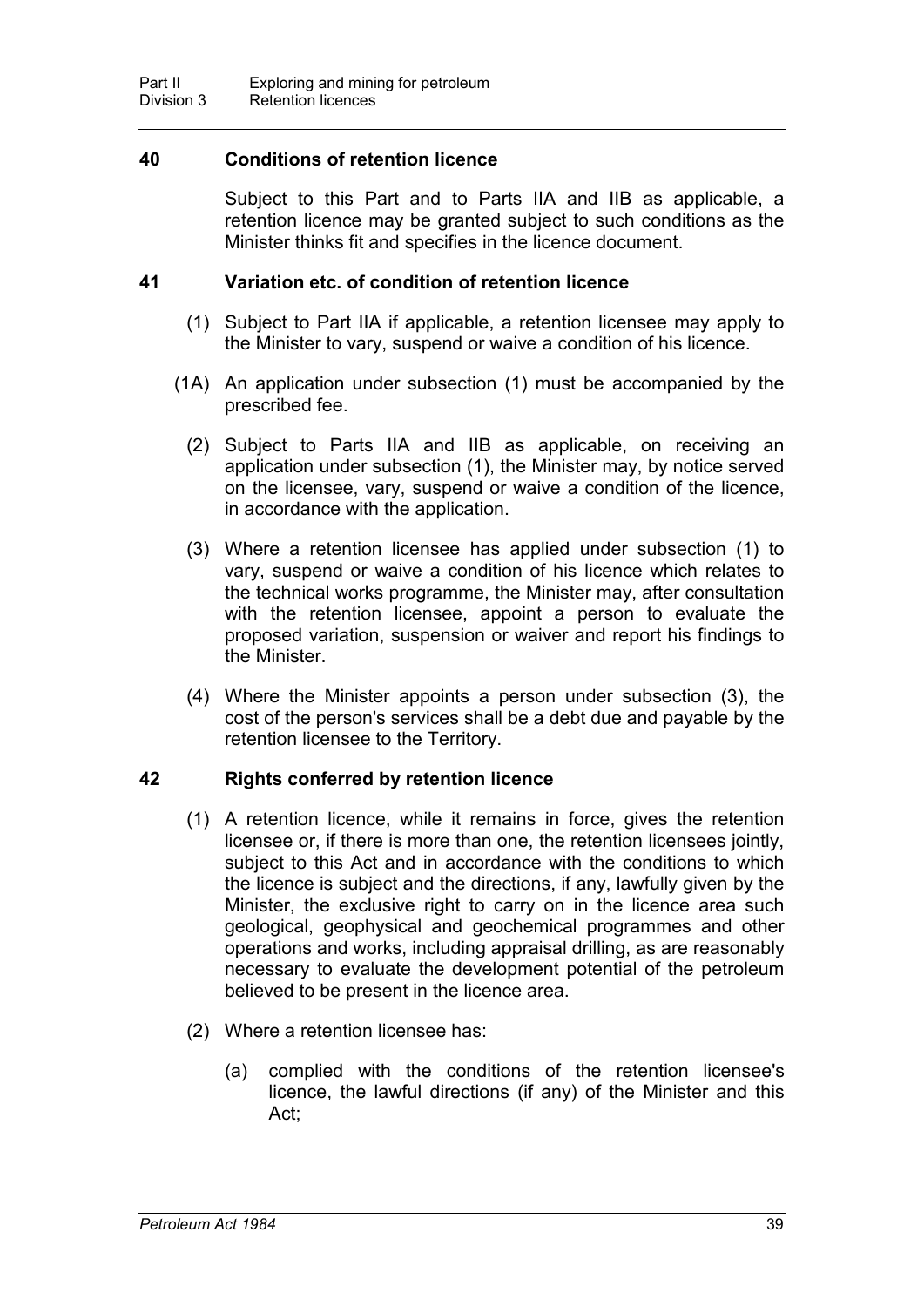- (b) applied, in accordance with Division 4, for a production licence in relation to the whole or part of the licensee's retention licence area; and
- (c) discovered a commercially exploitable accumulation of petroleum within the licensee's retention licence area,

the Minister shall, subject to Division 4, to Parts IIA and IIB (as applicable) and to such conditions as the Minister thinks fit, grant to the licensee a production licence.

## **43 Notice to apply for production licence**

- (1) Subject to subsection (5), where the Minister is satisfied that commercial production of petroleum should commence in a retention licence area, he may, by notice served on the retention licensee, require him to show cause why he should not apply for a production licence in relation to the blocks where the commercially exploitable accumulation of petroleum occurs and specify a date, being not earlier than 6 months after the date of the notice, by which the licensee should show cause.
- (2) Where a retention licensee has been served with a notice under subsection (1) and he fails to show cause to the satisfaction of the Minister, within the time specified in the notice, the Minister may, by notice served on the retention licensee, direct him to apply for a production licence and specify a date, being not earlier than 3 months after the date of the notice, by which the licensee should apply for the production licence.
- (3) Where, under subsection (2), a retention licensee has been directed to apply for a production licence before a date specified in the direction and the licensee has failed to so apply, the Minister may, by notice served on the licensee, cancel his licence.
- (4) The Minister may, by notice served on a retention licensee, vary the date in a notice under subsection (1) or (2) so as to allow a longer period for the retention licensee to show cause or apply for a production licence.
- (5) The Minister may not exercise his powers under this section if the blocks where the commercially exploitable accumulation of petroleum occurs are, in whole or part, Aboriginal land and no agreement in relation to the production of petroleum in that area has been reached under the Land Rights Act between the retention licensee and the Land Council or as otherwise permitted under that Act.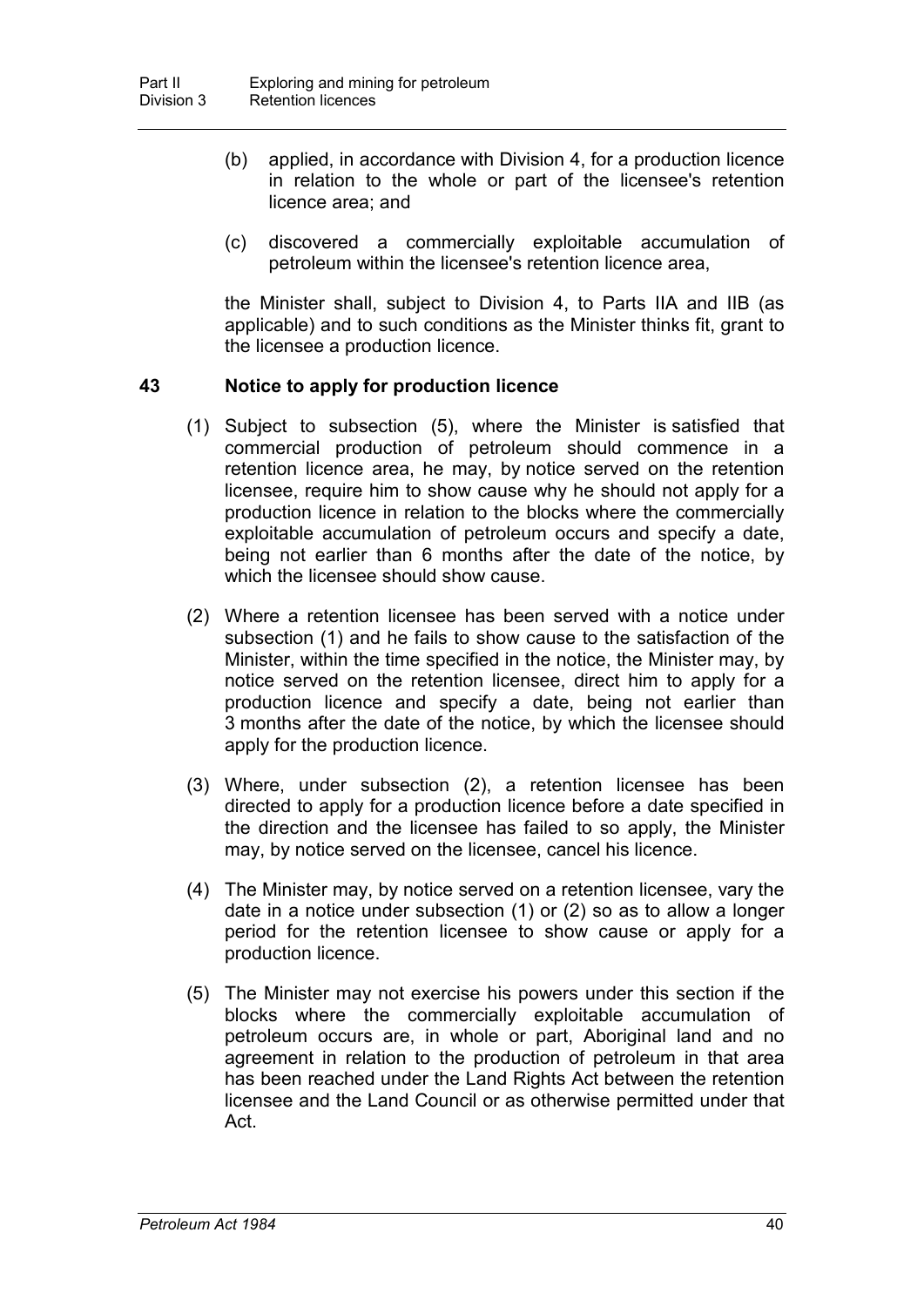# **Division 4 Production licences**

## **44 Applicant**

A person who is:

- (a) a permittee; or
- (b) a retention licensee,

may apply for a production licence in relation to the whole or part of his or her exploration permit or licence area.

## **45 Application for production licence**

- (1) Subject to this Act, including Part IIA if applicable, a permittee or licensee may apply for a production licence by lodging the following with the Minister:
	- (a) a statement containing the name and address of the applicant;
	- (b) a statement containing the designated number of each block the subject of the application;
	- (c) a map clearly delineating the application area and the boundaries of the existing exploration permit or retention licence area in which the application is comprised;
	- (d) a proposed technical works programme specifying the proposals for exploration, appraisal and production of petroleum from within the proposed licence area;
	- (e) evidence of the technical and financial capacity of the applicant to carry out the proposed technical works programme and to comply with this Act;
	- (ea) evidence that the applicant or associated entity of the applicant, is an appropriate person or body to be granted a production licence;
	- (eb) details of any matter relevant to the matters listed in section 15A(1) and (2) to which the Minister must have regard in determining whether a person is an appropriate person to hold a production licence;
	- (f) proposals for the protection of the environment, including proposed measures to be undertaken by the applicant for the rehabilitation of the licence area or other affected areas;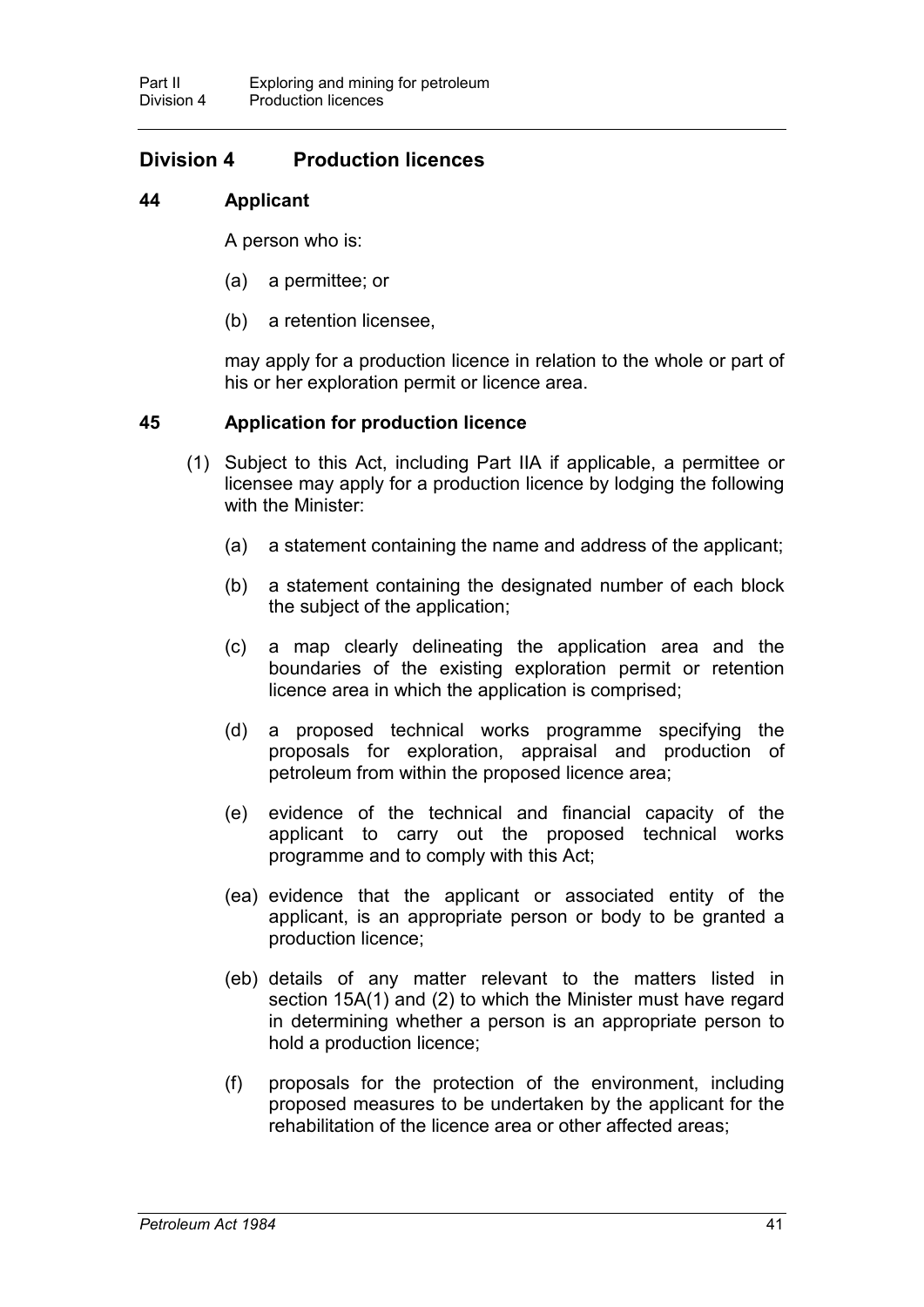- (g) where the application is made by 2 or more persons, the proposed sharing arrangements between the applicants;
- (j) the prescribed application fee;
- (k) such other information in support of the application as the applicant thinks fit.
- (1A) If Part IIA applies, the relevant registered native title claimants, registered native title bodies corporate and representative Aboriginal/Torres Strait Islander bodies are to be served with notice of the application in accordance with that Part.
	- (2) Where the Minister has received an application for a production licence, the Minister may, by notice served on the applicant, request further information in relation to the applicant or the application.
	- (3) A permittee or licensee may apply for one or more production licences.

## **46 Size of production licence**

- (1) A person shall not apply for a production licence in respect of an area which is constituted by more than 12 blocks.
- (2) A person shall not apply for a production licence in respect of an area which is constituted by more than one block unless the blocks form a discrete area which conforms to an approved shape.
- (3) The Minister may grant a production licence in respect of:
	- (a) an area of less than one block; or
	- (b) blocks which form more than one discrete area,

where he is of the opinion that circumstances justify his doing so or it is in the public interest to do so.

## **47 Grant of production licence**

- (1) Where the Minister:
	- (a) has received an application under section 45;
	- (b) is satisfied that the applicant has complied with the requirements of this Act relating to an application for a production licence; and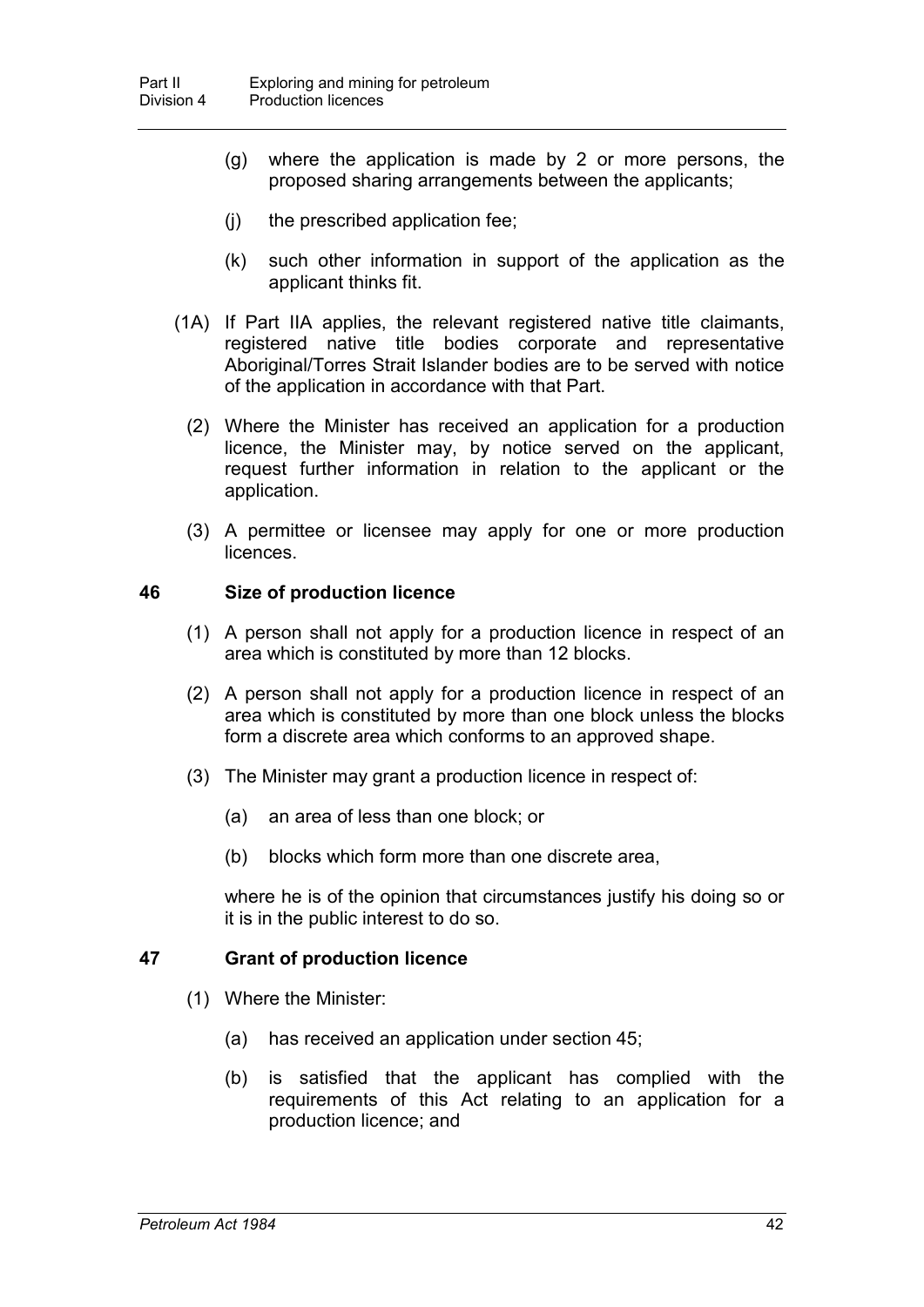(c) is satisfied that he or she is required under section 29(3) or 42(2) to grant to the applicant a production licence in relation to specific blocks,

subject to section 57L if applicable, the Minister must determine to grant to the applicant the production licence subject to conditions.

- (2) Where the Minister:
	- (a) has received an application under section 45; and
	- (b) is satisfied that, although the applicant has not complied with the conditions under which the applicant's exploration permit or licence was granted, the lawful directions, if any, given to the applicant by the Minister or this Act, circumstances exist that justify the granting of the production licence,

subject to section 57L if applicable, the Minister may determine to grant to the applicant the production licence subject to conditions or refuse to grant it.

- (3) Where the Minister exercises his or her power under subsection (1) or (2) and determines to grant to an applicant a licence, the Minister shall grant a licence only in relation to the minimum number of blocks which, in his or her opinion, is reasonably necessary for the applicant to fully exploit the commercially exploitable accumulation of petroleum which occurs in the application area.
- (4) Where the Minister determines under subsection (1) or (2) to grant a production licence, he or she shall give notice to the applicant of:
	- (a) the conditions subject to which he or she is prepared to grant it; and
	- (b) the date, not being earlier than 28 days after the date of the notice, after which the application is to lapse unless the Minister has received from the applicant a written acceptance of the conditions specified in the notice.
- (5) If the Minister receives from an applicant within the time specified in subsection (4)(b) a written acceptance of the conditions specified in the notice referred to in subsection (4), the Minister must grant to the applicant the production licence subject to those conditions.
- (6) If the Minister does not receive a written acceptance of the conditions specified in the notice referred to in subsection (4) from an applicant within the time specified in subsection (4)(b):
	- (a) the Minister must not grant the applicant the production licence; and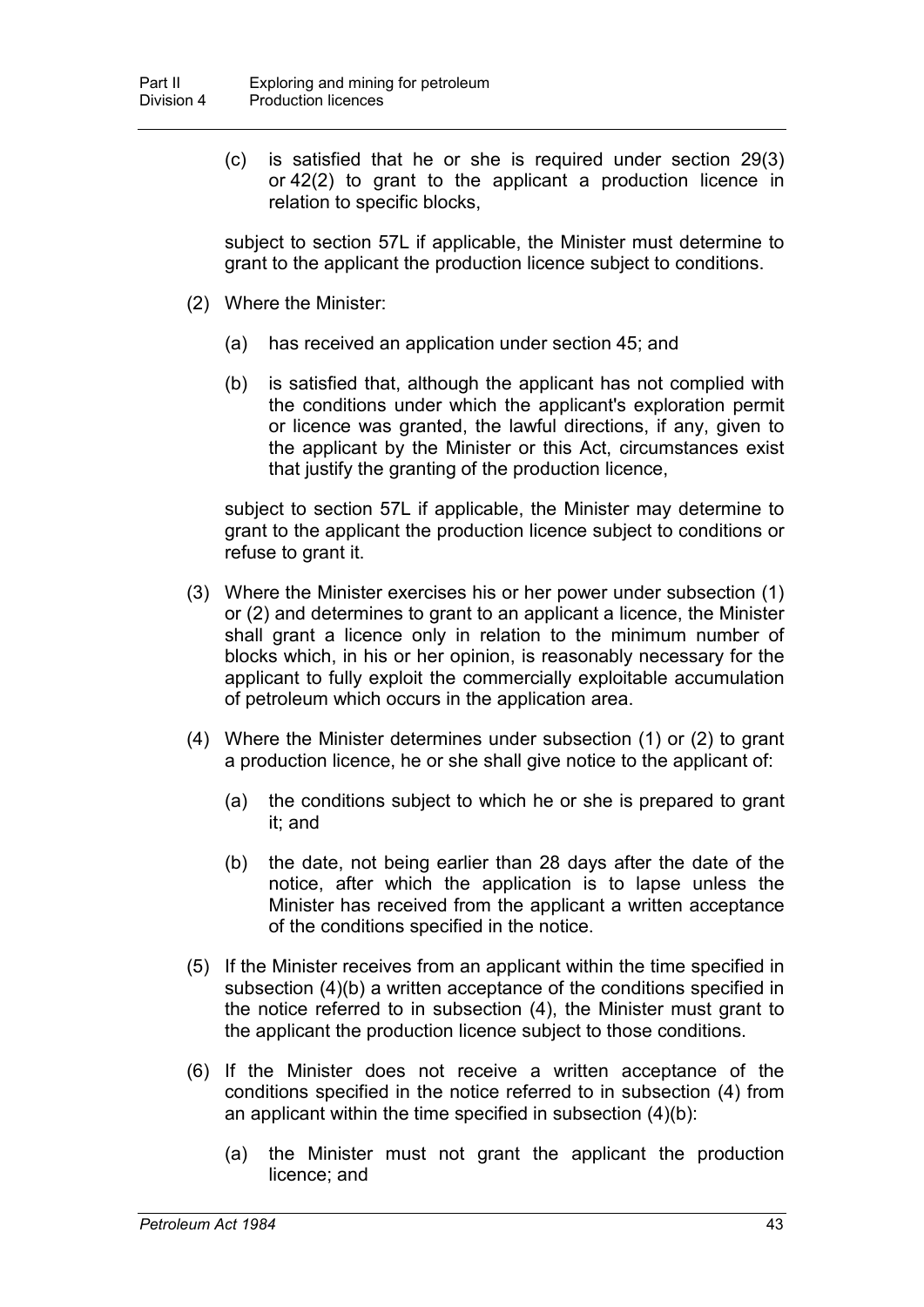(b) the applicant's application lapses on the expiry of the time specified in subsection (4)(b).

## **48 Refusal to grant production licence**

- (1) Where the Minister determines to refuse to grant a production licence he shall, as soon as practicable after he has so determined, serve notice of his determination on the applicant.
- (1A) The notice of determination must include the reasons for the refusal to grant a production licence and a statement that the applicant may apply for a review of the determination under Division 6.
	- (2) The Minister may not determine to refuse to grant a licence, unless he has:
		- (a) by notice served on the applicant, given not less than 28 days notice of his intention to refuse to grant the licence;
		- (b) in the notice, specified:
			- (i) the reasons for his intended refusal; and
			- (ii) a date on or before which the applicant may, by notice served on the Minister, submit any matters he wishes the Minister to consider; and
		- (c) taken into account any matters so submitted to him on or before the specified date by the applicant.

#### **49 Exploration permit or licence not affected**

The term and area of an exploration permit or retention licence are not affected by:

- (a) an application for a production licence; or
- (b) the determination of the Minister not to grant a production licence.

## **50 Term of production licence**

Subject to sections 73 and 74, a production licence remains in force for either 21 or 25 years as determined by the Minister commencing on the date on which it was granted or, in respect of the renewal of a production licence, the date on which it was last renewed, notwithstanding that it is renewed before the date on which it would otherwise have expired.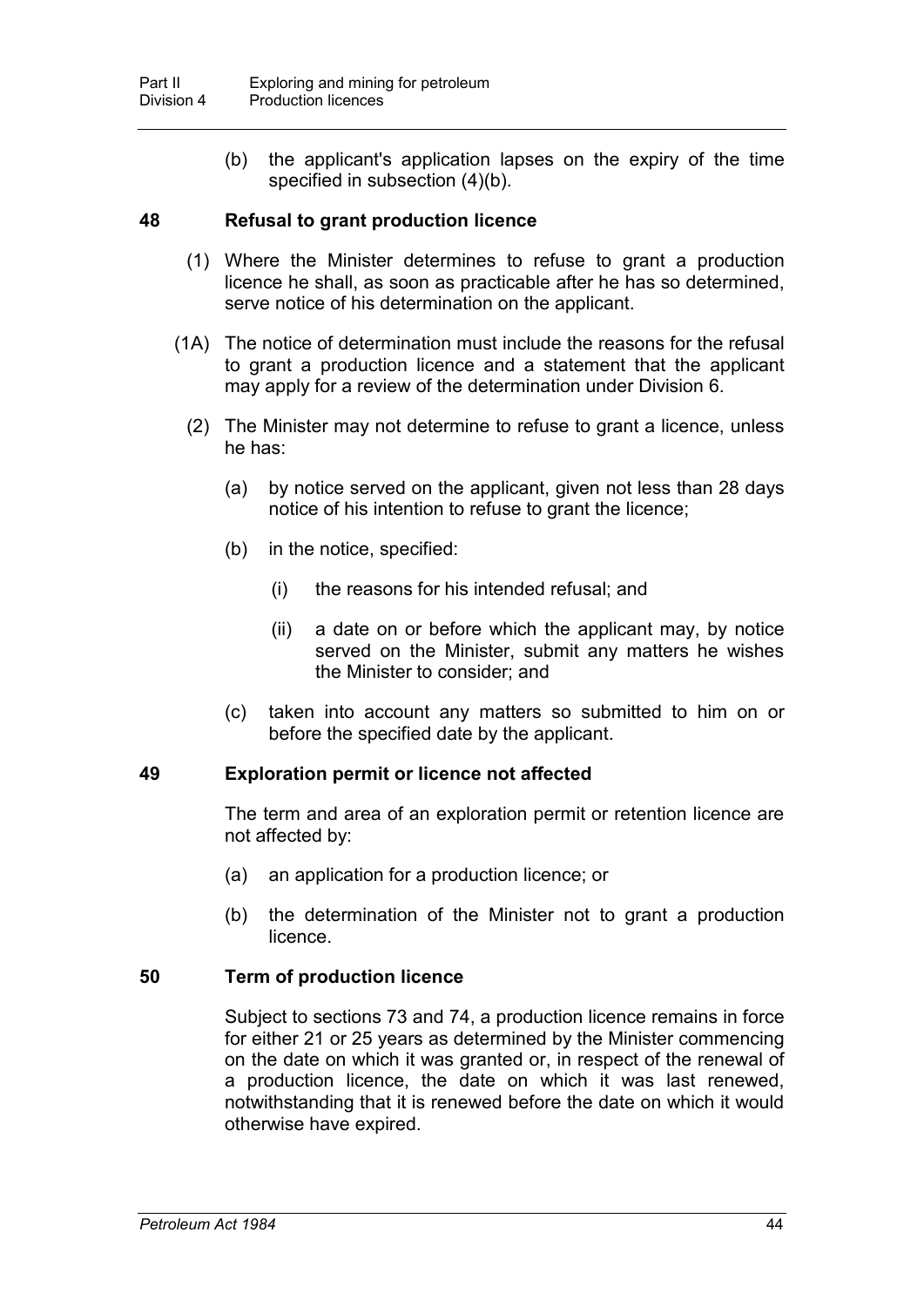## **51 Application for renewal of production licence**

- (1) Subject to Part IIA if applicable, a production licensee may apply to the Minister to renew his production licence.
- (2) For the purposes of subsection (1), an application for the renewal of a production licence shall be:
	- (a) in an approved form;
	- (b) made in an approved manner; and
	- (c) accompanied by the prescribed fee.
- (3) In relation to an application for the renewal of a production licence, the Minister:
	- (a) shall, where an application is received not earlier than 6 months before, but not later than 3 months before, the expiration of the production licence;
	- (b) may, where the application is received later than 3 months before the expiration of the licence; and
	- (c) shall not, where the application is received after the expiration of the licence,

accept the application.

(4) In addition to subsection (3), the Minister may, where he is satisfied that there are commercial reasons that justify an application for the renewal of a production licence being made, accept the application being made at a time earlier than that specified in subsection (3)(a).

## **52 Grant or refusal of renewal of production licence**

- (1) Where, under section 51, the Minister accepts an application by a production licensee for the first renewal of his production licence, the Minister:
	- (a) shall, where the production licensee has complied with the conditions to which the licence is subject, the lawful directions, if any, given to him by the Minister and this Act; or
	- (b) may, where the production licensee has not so complied and the Minister is satisfied that, although the licensee has not so complied, circumstances exist that justify the renewal of the licence,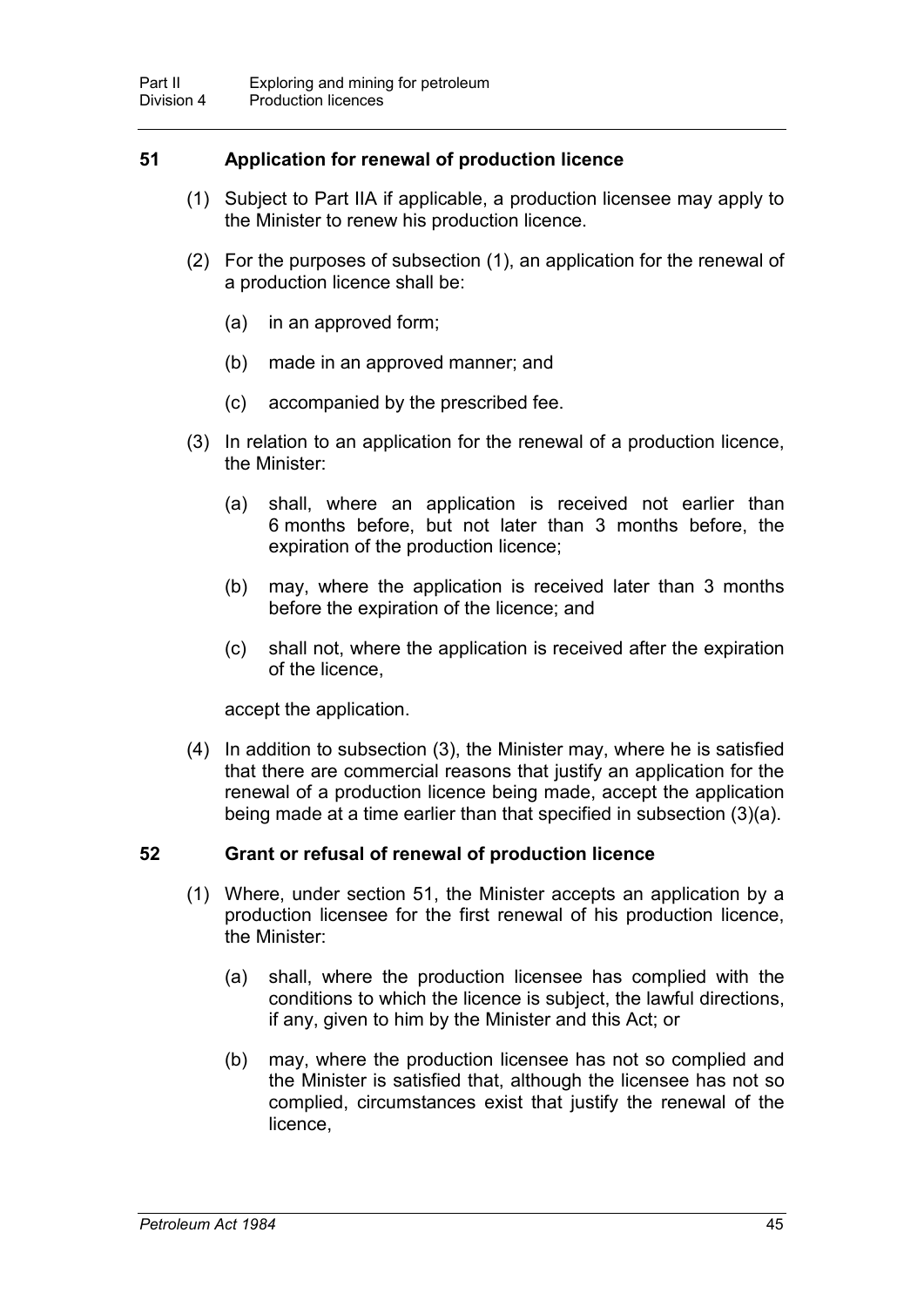by notice in writing, inform the licensee that, subject to Parts IIA and IIB as applicable, the Minister is prepared to renew the licence.

- (2) Where, under section 51, the Minister accepts an application by a production licensee for the renewal of his production licence, other than the first renewal of the licence, the Minister may, by notice served on him, inform the production licensee that he is prepared to renew the production licence and, if the production licence is so renewed, it is renewed for such term, not exceeding 25 years, as is specified in the notice.
- (3) Where, under section 51, the Minister accepts an application by a production licensee for the renewal of his production licence but the production licensee has not complied with the conditions to which his licence is subject, the lawful directions, if any, of the Minister and this Act and, in the case of an application for the first renewal of the production licence, the Minister is not satisfied that circumstances exist that justify the renewal of the licence, the Minister shall, subject to subsection (4), by notice served on the production licensee, refuse to renew the licence.
- (3A) A notice of the Minister's refusal to renew a production licence must include the reasons for the refusal and a statement that the production licensee may request a review of the determination under Division 6.
	- (4) The Minister shall not refuse to renew a production licence unless he has:
		- (a) by notice served on the production licensee, given not less than 28 days notice of his intention to refuse to renew the licence;
		- (b) served a copy of the notice on such other persons, if any, as he thinks fit;
		- (c) in the notice:
			- (i) given particulars of the reasons for his intention to refuse to renew the licence; and
			- (ii) specified a date on or before which the production licensee may, by notice served on the Minister, submit any matters that he wishes the Minister to consider; and
		- (d) taken into account any matters so submitted to him on or before the specified date by the production licensee or by a person on whom a copy of the notice has been served under paragraph (b).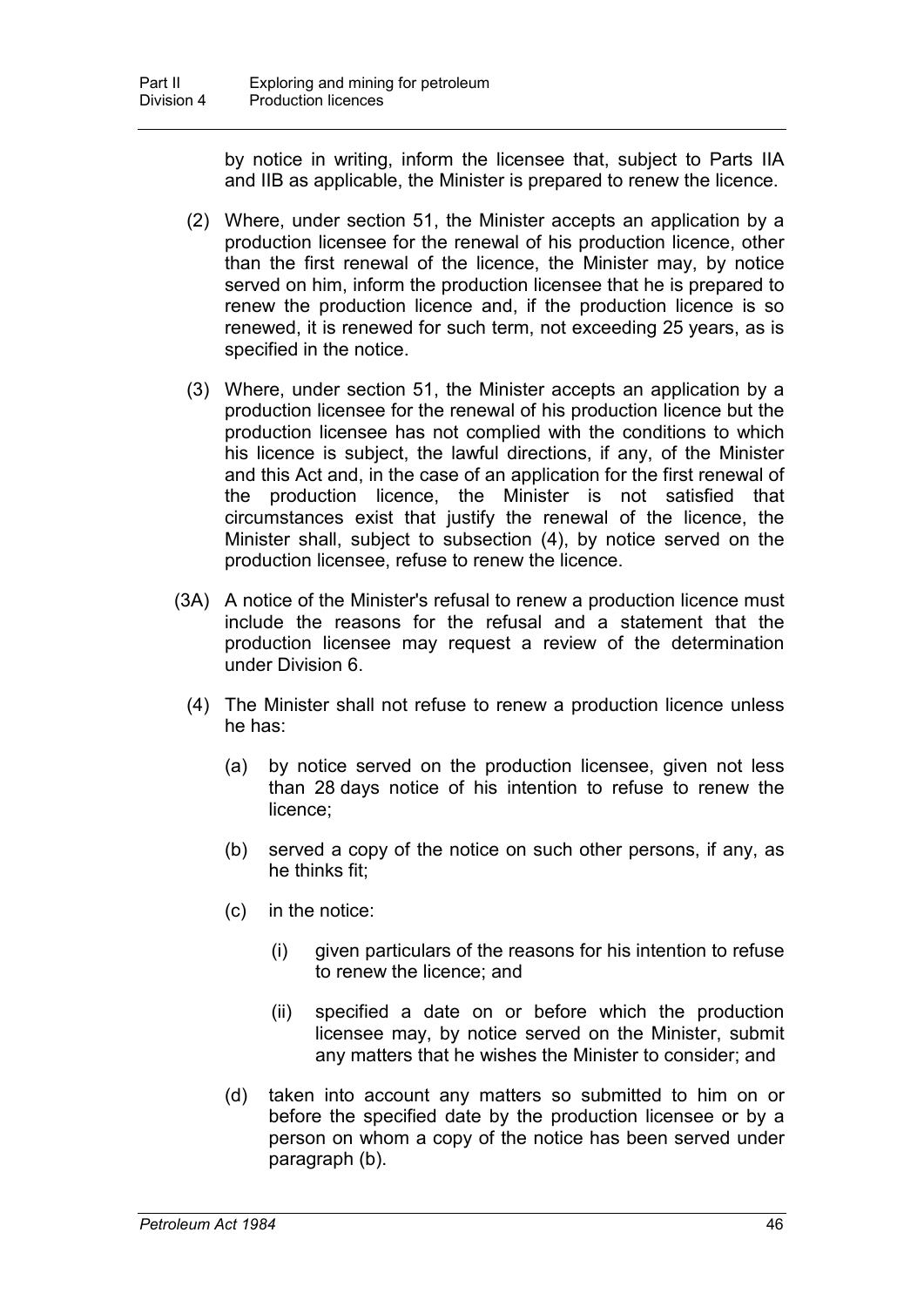- (5) Notices under subsections (1) and (2) shall contain:
	- (a) a statement of the conditions to which the production licence, on its renewal is to be subject; and
	- (b) a statement to the effect that the application will lapse if the production licensee does not make a request under subsection (6).
- (6) Where a production licensee has been served with a notice under subsection (1) or (2), he may, within 28 days after the date of service of the notice on him, by notice served on the Minister, request the Minister to:
	- (a) renew the production licence; or
	- (b) amend the conditions contained in the notice under that subsection or the amount of the security to be lodged.
- (7) Where a production licensee has been served with a notice under subsection (1) or (2) and has made a request under subsection (6)(a), within the period referred to in subsection (6), the Minister shall renew the production licence subject to the conditions specified in the notice under subsection (1) or (2), as the case may be, and subject to the conditions imposed in pursuance of section 57L if applicable.
- (8) Where a production licensee has been served with a notice under subsection (1) or (2) and has made a request under subsection (6)(b), the Minister shall:
	- (a) consider the request; and
	- (b) by notice served on the licensee, inform him of the conditions to which the licence, on its renewal, is to be subject and the amount of the security to be lodged.
- (9) Where a production licensee has been served with a notice under subsection (8)(b), he may, within 28 days after the date of service of the notice on him, by notice served on the Minister, request the Minister to renew the licence subject to the conditions specified in the notice under subsection (8)(b).
- (10) Where a production licensee has served a notice under subsection (9), within the period referred to in that subsection, the Minister shall renew the licence.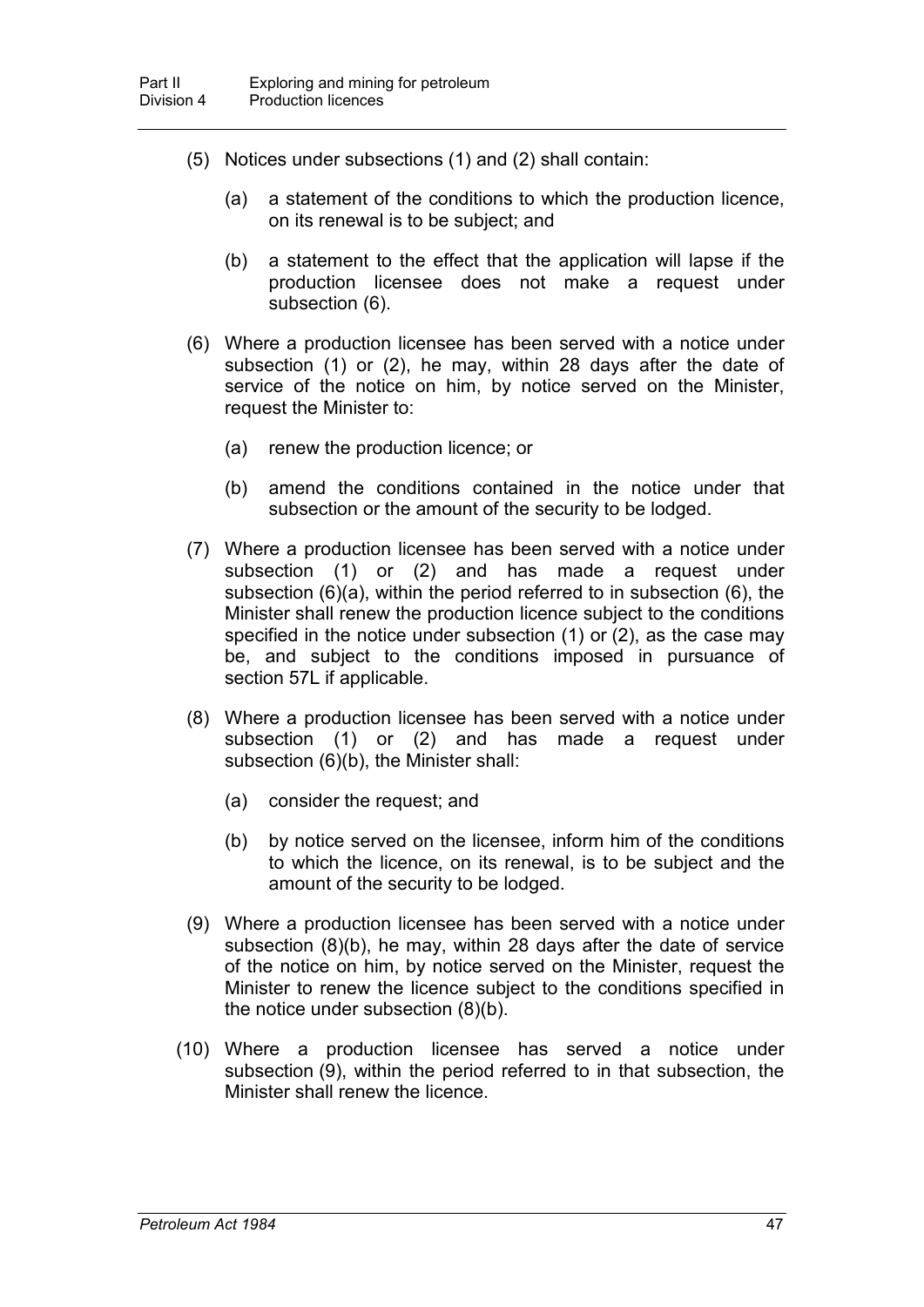- (11) Where a production licensee has been served with a notice under subsection (1) or (2) but has not made a request under subsection (6), within the period referred to in subsection (6), the application lapses on the expiration of that period.
- (12) Where:
	- (a) an application for the renewal of a production licence has been accepted; and
	- (b) the production licence would, but for this subsection, expire before:
		- (i) the Minister renews, or refuses to renew, the production licence; or
		- (ii) the application lapses as provided by subsection (11),

the production licence shall be deemed to continue in force in all respects until:

- (c) the Minister renews, or refuses to renew, the production licence; or
- (d) the application lapses,

as the case may be.

#### **53 Annual fee**

- (1) The annual fee payable in relation to a production licence is the prescribed amount per block or part of a block per annum.
- (2) Other than in relation to the first year of a production licence after it is granted or renewed, for the purposes of subsection (1), the annual fee:
	- (a) is payable in advance; and
	- (b) is calculated on the number of blocks held,

by the production licensee on the anniversary of the commencement of his licence or its last renewal.

## **54 Conditions of production licence**

(1) Subject to this Part and to Parts IIA and IIB as applicable, a production licence may be granted subject to such conditions as the Minister thinks fit and specifies in the licence document.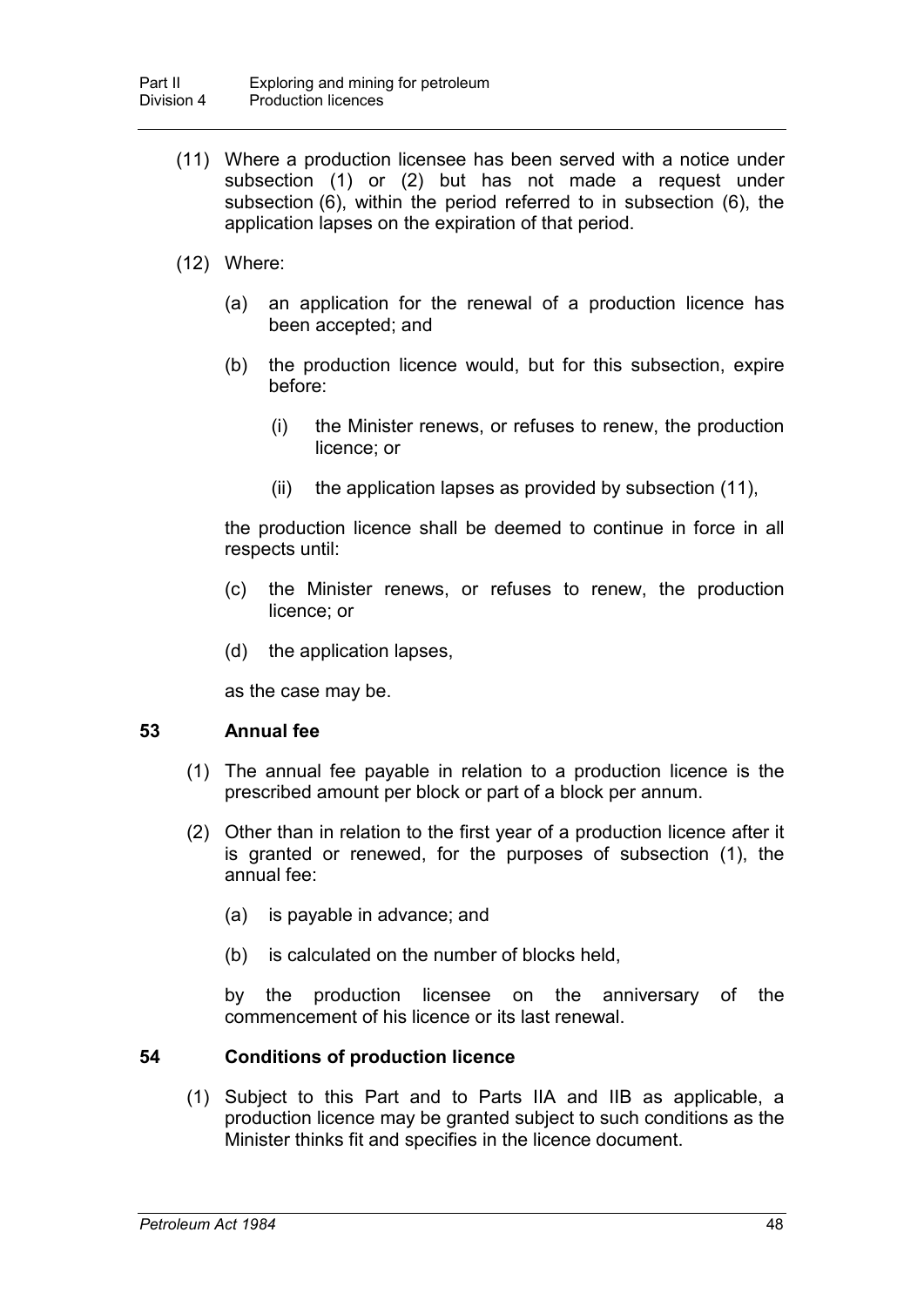- (2) Without limiting the generality of subsection (1), but subject to section 55, each production licence is subject to the condition that the production licensee:
	- (a) shall use the licence area continuously and exclusively for the purposes for which it is granted;
	- (b) shall not produce petroleum obtained from the licence area until the Minister authorises the commencement of production operations;
	- (c) shall pay royalties under this Act on petroleum produced; and
	- (f) shall, during such period of the term of the licence as is specified in the licence document, maintain an approved insurance policy, for:
		- (i) well redrilling and well recompletion expenses; and
		- (ii) damages arising out of damage to property or the environment, including by pollution, seepage or contamination.

### **55 Variation etc. of condition of production licence**

- (1) Subject to Part IIA if applicable, a production licensee may apply to the Minister to vary, suspend or waive a condition of his licence.
- (1A) An application under subsection (1) must be accompanied by the prescribed fee.
	- (2) Subject to Parts IIA and IIB as applicable, on receiving an application under subsection (1), the Minister may, by notice served on the licensee, vary, suspend or waive a condition of the licence, in accordance with the application.
	- (3) Where a production licensee has applied under subsection (1) to vary, suspend or waive a condition of his licence which relates to the technical works programme, the Minister may, after consultation with the production licensee, appoint a person to evaluate the proposed variation, suspension or waiver and report his findings to the Minister.
	- (4) Where the Minister appoints a person under subsection (3), the cost of the person's services shall be a debt due and payable by the production licensee to the Territory.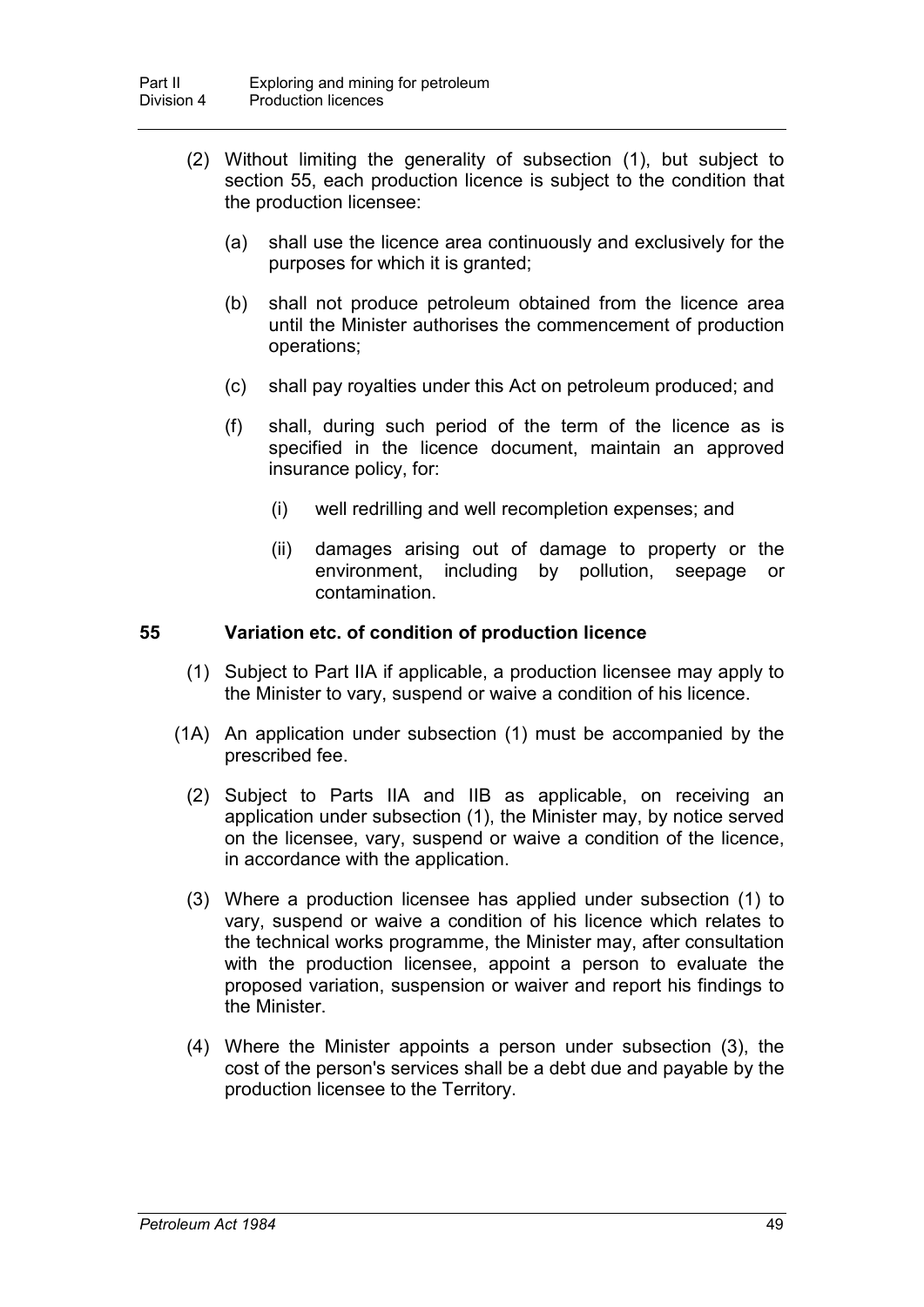## **56 Rights conferred by production licence**

A production licence, while it remains in force, gives the production licensee or, if there is more than one, the production licensees jointly, subject to this Act and in accordance with the conditions to which the licence is subject and the directions, if any, lawfully given by the Minister, the exclusive right:

- (a) to explore for petroleum and recover it from the licence area; and
- (b) to carry out such operations and execute such works in the licence area as are necessary for the exploration for and recovery of petroleum.

## **57 Declaration of restricted area**

- (1) A production licensee may, by notice in the *Gazette* and a newspaper circulating in that part of the Territory in which his production licence area is situated, declare his production licence area or part of that area to be a restricted area.
- (2) Where a production licensee has, under subsection (1), declared a restricted area, he shall, within 3 months of the date of the notice in the *Gazette* fence the area.
- (3) Where a production licensee fails to fence a restricted area within 3 months after the date of the notice in the *Gazette*, the declaration has no force or effect after the expiration of the 3 month period.
- (4) The Minister may, by notice in the *Gazette*, repeal or vary a declaration under subsection (1).
- (5) The production licensee has all the powers, in relation to the restricted area, of a person in lawful occupation of that area.

## **Division 5 Access authorities**

#### **57A Access authorities**

- (1) In this section, *petroleum title* means an authority, however described, under the *Petroleum (Submerged Lands) Act 1981* or a law of a State to explore for or to recover petroleum.
- (2) Subject to Part IIA if applicable, a permittee, licensee or the lessee of a lease granted under the repealed Act, or the holder of a petroleum title granted outside the Territory, may apply for the grant of an access authority by lodging with the Minister:
	- (a) an application in the approved form and approved manner;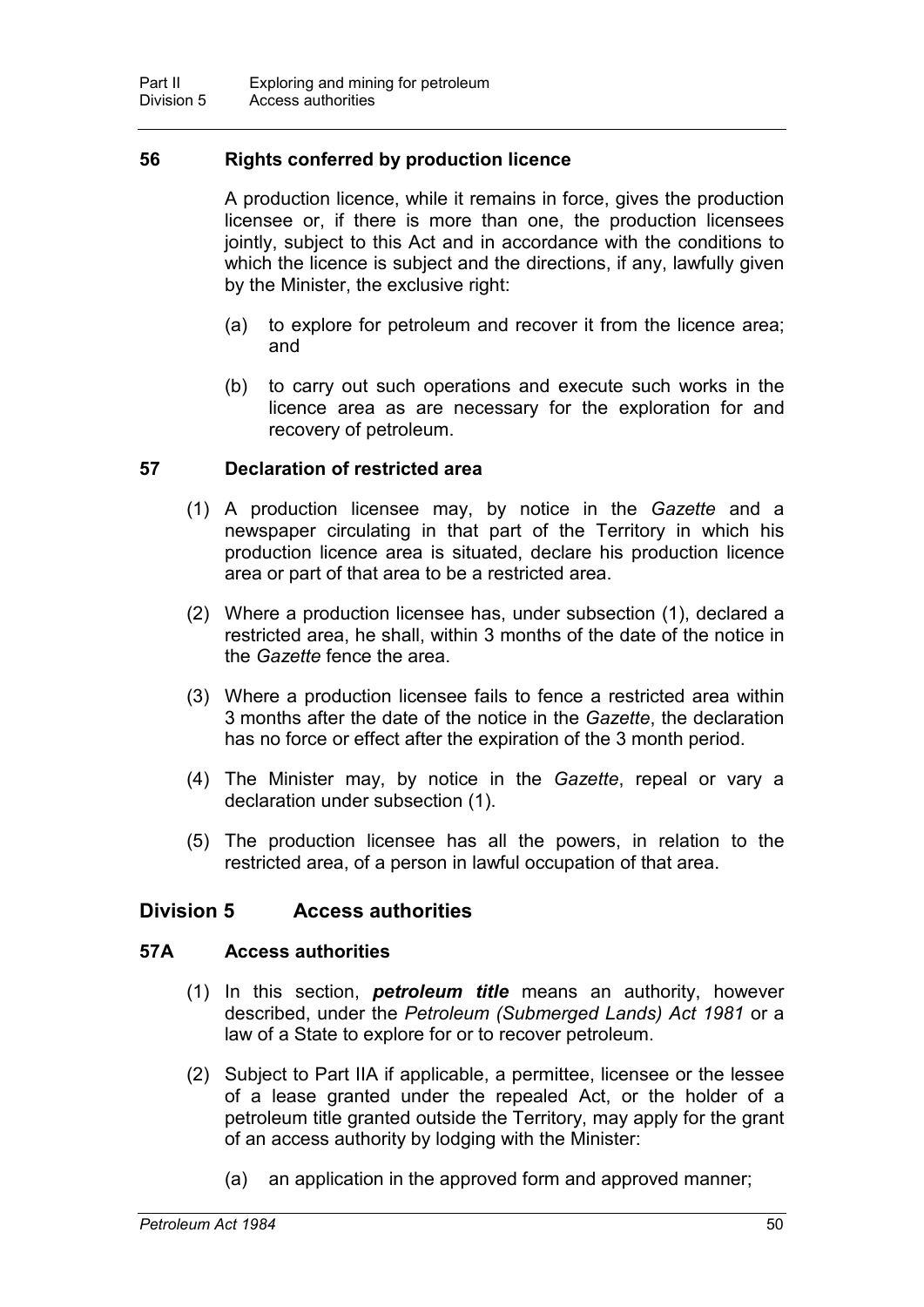- (b) a statement containing the designated number of each block the subject of the application;
- (c) a statement specifying the operations that the applicant proposes to carry on under the access authority; and
- (d) a statement setting out any other matters that the applicant wishes the Minister to consider.
- (2A) An application under subsection (2) must be accompanied by the prescribed fee.
	- (3) Subject to this section and to Parts IIA and IIB as applicable, on receiving an application under subsection (2), the Minister may grant or refuse to grant the access authority.
	- (4) An access authority is subject to the conditions that the Minister determines (whether in accordance with a recommendation of the Tribunal or otherwise) and specifies in the authority.
	- (5) Subject to Parts IIA and IIB as applicable, the Minister may, at any time by written notice served on the holder of an access authority, vary the access authority area or a condition to which the access authority is subject.
	- (6) The Minister shall not grant an access authority, or vary an access authority, in respect of an area that is the subject of an exploration permit, licence or lease of which the applicant or holder is not the permittee, licensee or lessee, as the case may be, unless the Minister has served:
		- (a) a notice in accordance with subsection (7) on the permittee, licensee or lessee; and
		- (b) a copy of the notice on such other persons, if any, as the Minister thinks fit.
	- (7) A notice under subsection (6) shall:
		- (a) give particulars of the access authority proposed to be granted or of the variation proposed to be made; and
		- (b) specify a date, not being earlier than 28 days after the date of the notice, on or before which a person on whom the notice or a copy is served may submit any matters that the person wishes the Minister to consider.
	- (8) In considering an application under this section, the Minister shall take into account any matters submitted on or before the date specified in the notice under subsection (7).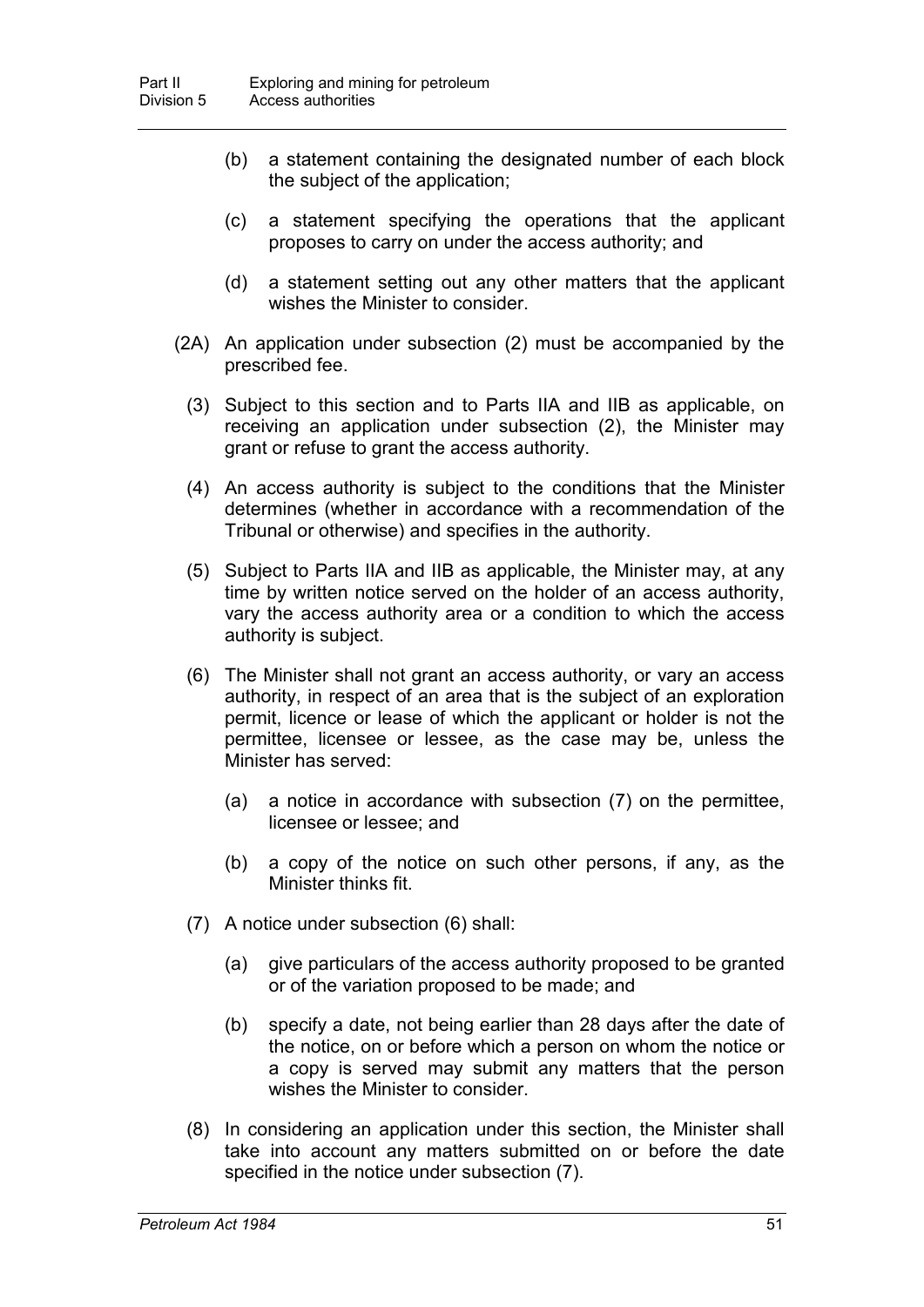- (9) An access authority authorises the holder, subject to this Act and the conditions to which it is subject, to carry on in the access authority area exploration for petroleum or operations relating to the recovery of petroleum in or from the exploration permit, licence, lease or petroleum title in respect of which the application under subsection (2) was made and any other operations specified in the access authority.
- (10) Subject to Parts IIA and IIB as applicable, an access authority remains in force for such period as is specified by the Minister but may be renewed by the Minister for a further specified period.
- (11) An access authority may be:
	- (a) surrendered by the holder by written notice served on the Minister; or
	- (b) cancelled by the Minister by written notice served on the holder and a person in whose exploration permit area, licence area or lease area operations may be carried on in pursuance of the access authority.
- (12) Where an access authority has been cancelled or surrendered, or has expired, the Minister may direct the person who was the holder of the access authority to do one or more of the following things:
	- (a) remove or cause to be removed from the area to which the access authority applied anything brought into the area by any person engaged or concerned in the operations authorised by the access authority or to make arrangements that are satisfactory to the Minister with respect to those things;
	- (b) subject to this Act, make good, to the satisfaction of the Minister, the rehabilitation of the environment in the area to which the access authority applied and any other area that has been damaged by any person engaged or concerned in the operations authorised by the access authority.
- (13) A person to whom a direction is given under subsection (12) shall comply with and not contravene the direction.

| Maximum penalty: | If the offender is a natural person $-$<br>500 penalty units.   |
|------------------|-----------------------------------------------------------------|
|                  | If the offender is a body corporate $-$<br>2 500 penalty units. |

(14) Where an access authority is in force in respect of an area that consists of, or includes, an exploration permit area, licence area, lease area or the area over which a petroleum title is granted and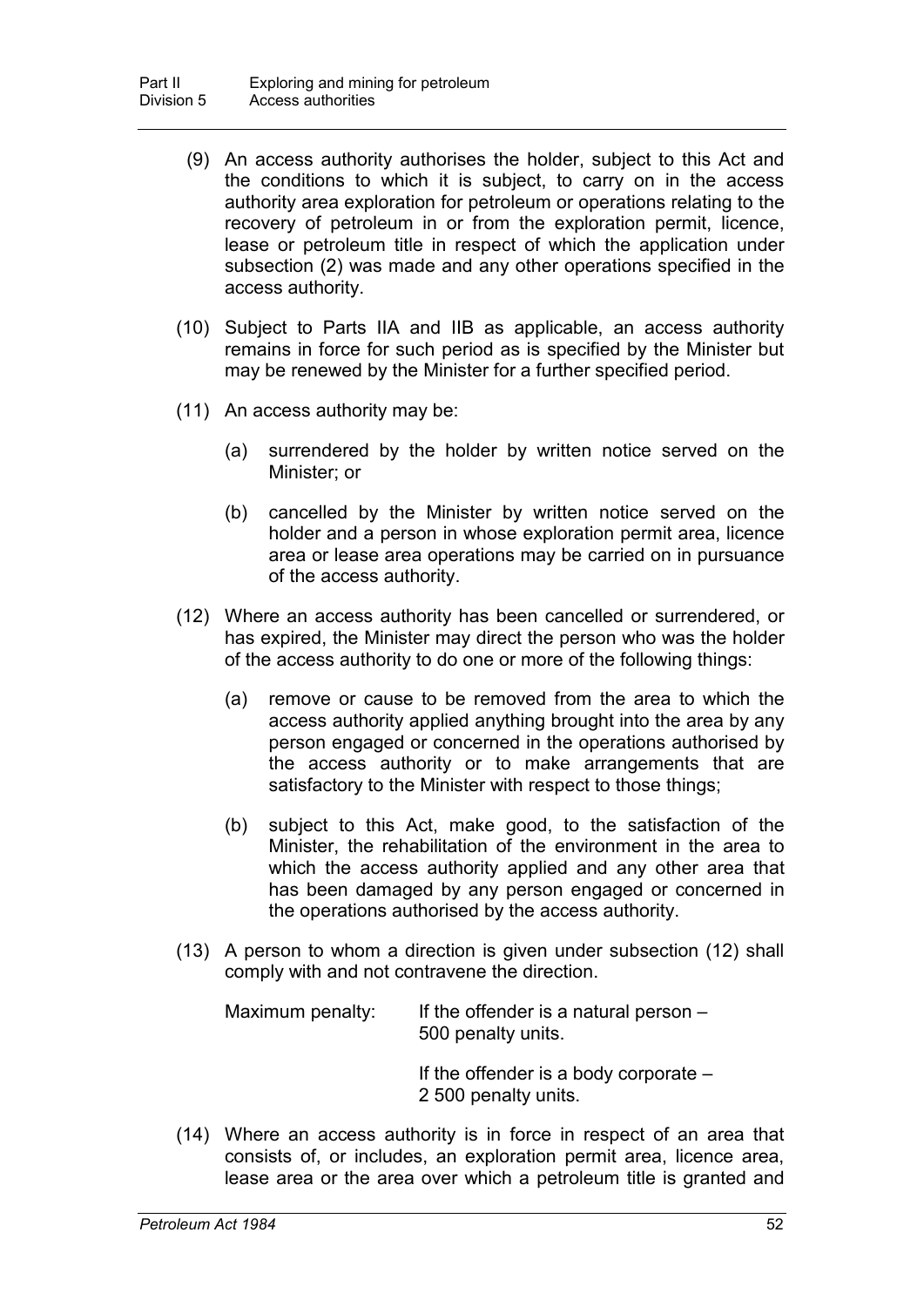the holder of the access authority is not the permittee, licensee, lessee or the holder of the petroleum title, the holder of the access authority shall, not later than 28 days after the end of each month during which the access authority is in force in respect of the permit area, licence area, lease area or the area over which the petroleum title is granted, provide the permittee, licensee, lessee or the holder of the petroleum title with a full report, in writing, of the operations carried on in the permit area, licence area, lease area or the area over which the petroleum title is granted during that month and a summary of the facts ascertained from those operations.

Maximum penalty: If the offender is a natural person  $-$ 100 penalty units.

> If the offender is a body corporate – 500 penalty units.

(15) Nothing in subsection (14) shall be construed as requiring a report under that subsection to contain conclusions drawn from or opinions based on, in whole or in part, the facts contained in the report.

# **Division 6 Review of determinations**

## **Subdivision 1 Judicial review**

## **57ABA Judicial review of decision or determination**

Any person may seek judicial review by the Supreme Court of a decision or determination specified in Schedule 2, whether or not any right of the person has been affected by, or as a consequence of, the decision or determination.

*Note for section 57ABA*

*Order 56 of the Supreme Court Rules 1987 applies in relation to judicial review.*

## **Subdivision 2 Review on merits**

## **57AB Application for review of determination**

- (1) An aggrieved person may by notice request a review of any of the following:
	- (a) a determination notified under section 20(6) or 25(2) refusing to grant or renew an exploration permit;
	- (b) a determination notified under section 34(4) or 38(3) refusing to grant or renew a retention licence;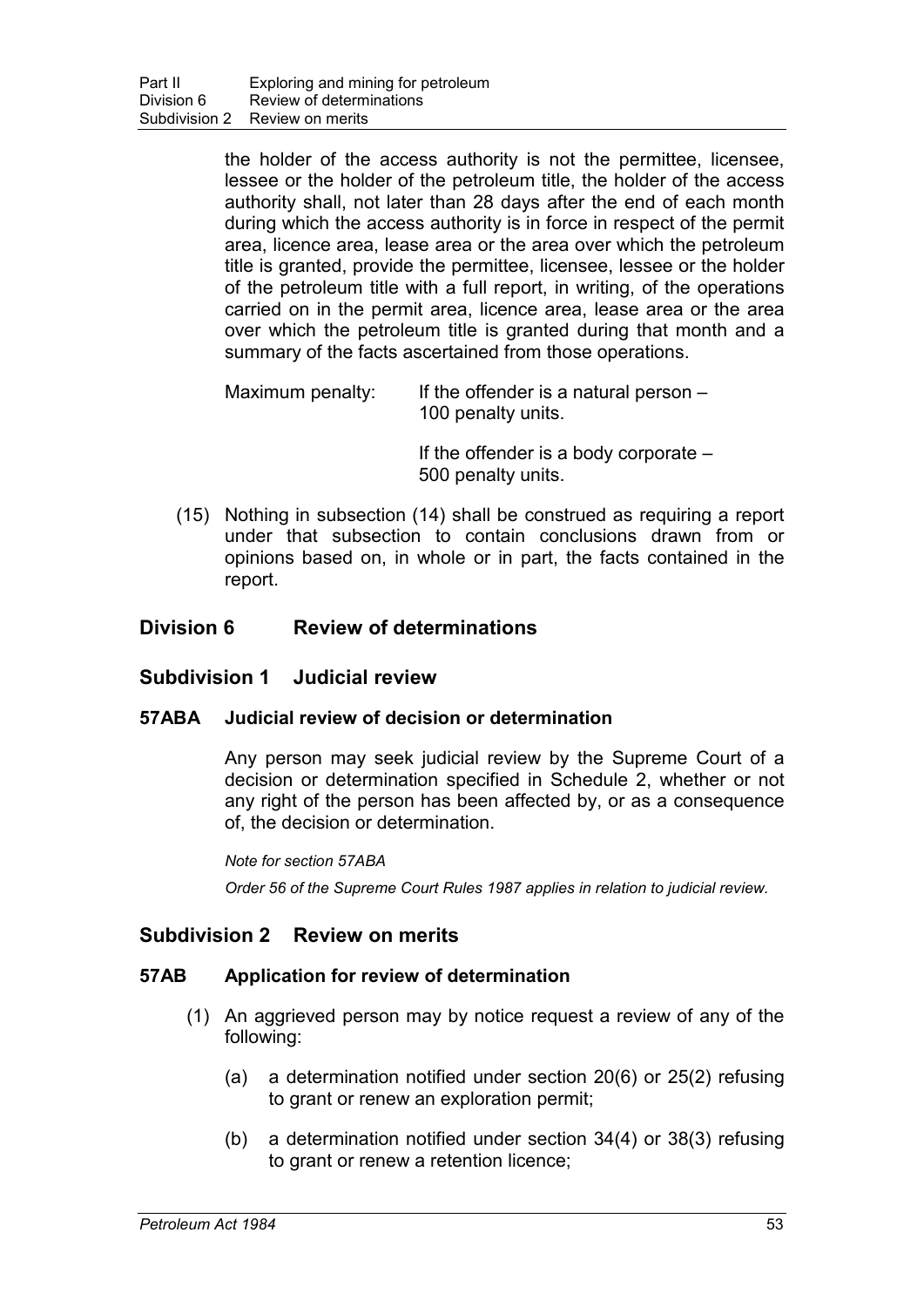- (c) a determination notified under section 48(1) or 52(3) refusing to grant or renew a production licence.
- (2) The request must include the aggrieved person's reasons for requesting the review.
- (3) The aggrieved person must lodge the request with the Minister not later than 14 days after the date on which the aggrieved person was served with the notice of the determination.

## **57AC Appointment of panel to conduct review**

- (1) The Minister must appoint in writing a panel of 2 or more persons to conduct a review of a determination.
- (2) The Minister may appoint to the panel the Chief Executive Officer of the Agency administering this Act.
- (3) If the determination was made by a delegate of the Minister, the Minister must not appoint the delegate to the panel.

## **57AD Review procedure**

- (1) The panel must review the determination on its merits.
- (2) The procedures for conducting the review are to be decided by the panel.
- (4) The panel may inform itself about the determination in any manner it considers appropriate, including by written or oral submissions.
- (5) The Minister must provide the panel with all information relevant to the determination.
- (6) No person is entitled to legal representation when appearing before the panel.
- (7) The aggrieved person must bear the person's costs in connection with the review irrespective of the outcome of the review.

## **57AE Decision following review**

- (1) A panel must, within 28 days after the date of lodgment of a request for a review of a determination, decide the review and give the Minister a written recommendation.
- (3) The panel must make one of the following recommendations, stating the reasons for the recommendation:
	- (a) that the Minister confirm the determination;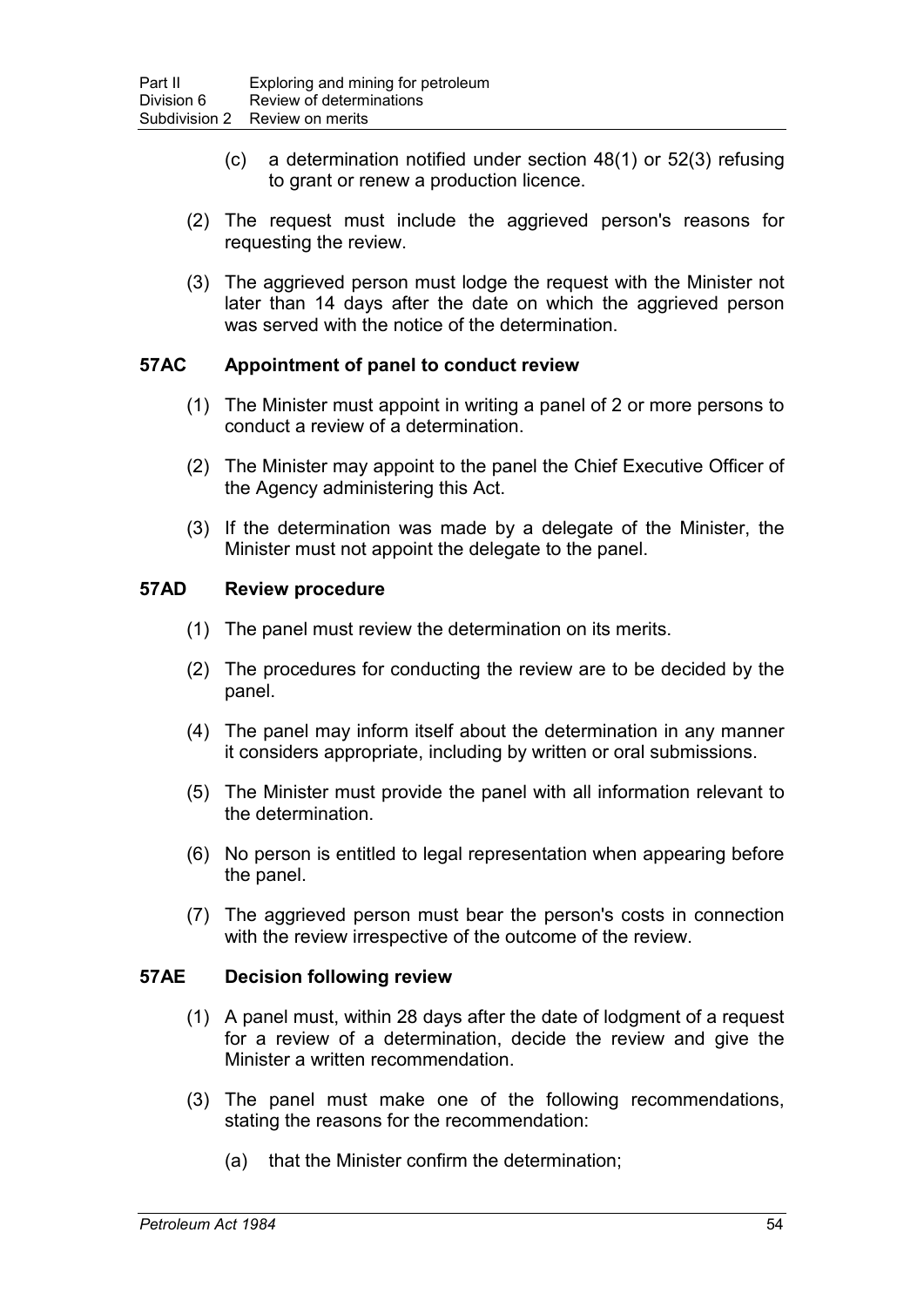- (b) that the Minister revoke the determination and substitute the panel's decision as specified in the recommendation.
- (4) Within 7 days of receiving the panel's recommendation, the Minister must:
	- (a) decide whether to accept or reject the recommendation; and
	- (b) give notice of the Minister's decision to the aggrieved person and all other persons affected by the decision, stating the reasons for the decision.

# **Part IIA Prescribed petroleum acts above highwater mark or for infrastructure facilities**

#### **57B Prescribed petroleum acts**

- (1) For the purposes of this Act, subject to subsection (2), the following acts are prescribed petroleum acts:
	- (a) the grant, renewal or variation of an exploration permit under Division 2 of Part II;
	- (b) the grant, renewal or variation of a retention licence under Division 3 of Part II;
	- (c) the grant, renewal or variation of a production licence under Division 4 of Part II;
	- (d) the grant, renewal or variation of an access authority under Division 5 of Part II;
	- (e) the variation of the area of a licence under section 69.
- (2) A variation, renewal, re-grant, re-making or extension of term to which, by virtue of section 26D(1) of the Native Title Act, Subdivision P of Division 3 of Part 2 of that Act does not apply is not a prescribed petroleum act.
- (3) Where a determination is in force under section 26A of the Native Title Act in respect of a prescribed petroleum act, the Minister may, by notice in the *Gazette*, declare that this Part does not apply in relation to that prescribed petroleum act and the declaration has effect according to its tenor.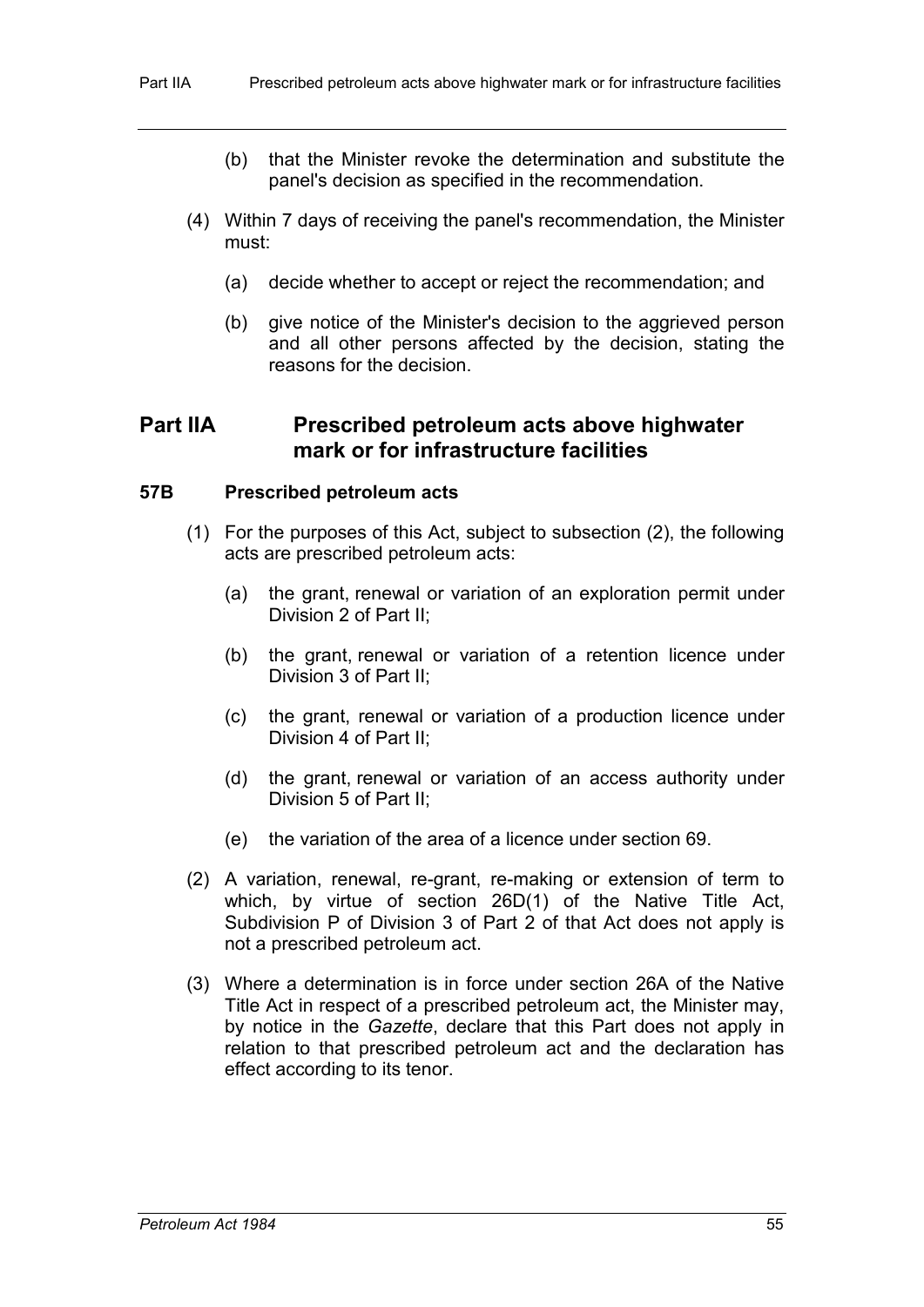## **57C Application**

- (1) Subject to subsections (1A), (1C) and (1D), this Part applies in relation to a prescribed petroleum act that affects native title rights and interests:
	- (a) where it is an act to which the consequences of section 24MD(6B) of the Native Title Act apply; or
	- (b) where:
		- (i) the act:
			- (A) is an act to which Subdivision P of Division 3 of Part 2 of the Native Title Act would have otherwise applied; and
			- (B) relates, to any extent, to an area of land that is an alternative provision area; and
		- (ii) there is a determination in force under section  $43A(1)(b)$ of the Native Title Act in respect of the relevant provisions of this Act.
- (1A) Where, in relation to a prescribed petroleum act:
	- (a) this Part would, but for this subsection, apply because the act is to be done in part on an onshore place on the landward side of the mean highwater mark of the sea; and
	- (b) Part IIB would, but for this subsection, apply because the act is to be done in part on an onshore place on the seaward side of the mean highwater mark of the sea,

the prescribed petroleum act is to be taken to consist of 2 separate acts as follows:

- (c) a prescribed petroleum act on the landward side of the mean highwater mark of the sea;
- (d) a prescribed petroleum act on the seaward side of the mean highwater mark of the sea.
- (1B) A prescribed petroleum act referred to in subsection (1A)(d) may be done at the same time as a prescribed petroleum act referred to in subsection (1A)(c) but, before any activity is undertaken in the area to which the prescribed petroleum act referred to in subsection (1A)(d) relates, the procedures under Part IIB must have been complied with.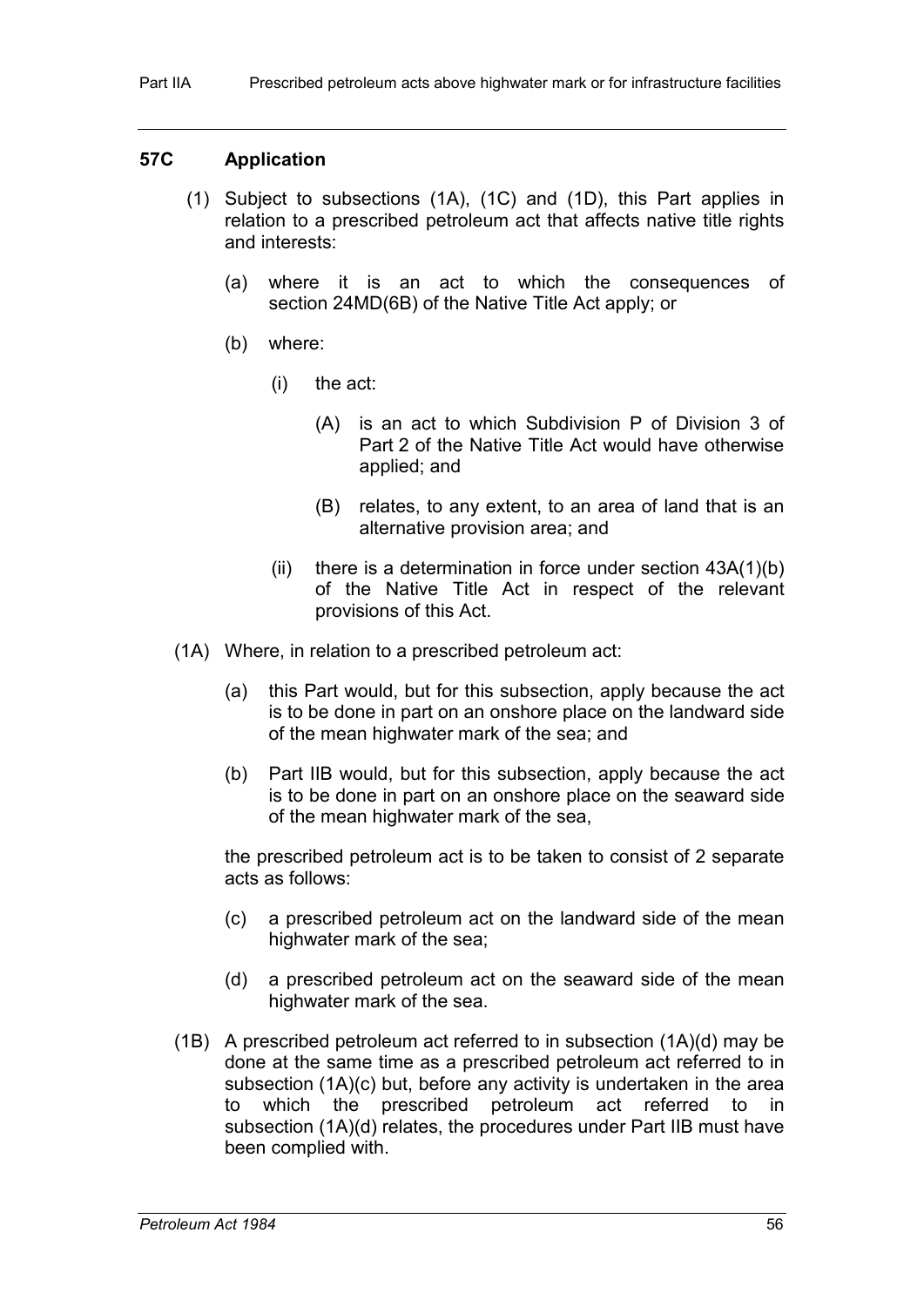- (1C) This Part does not apply in relation to a prescribed petroleum act that affects native title rights and interests and relates to an alternative provision area if, in respect of the act, a notice under section 29 of the Native Title Act is given on or after 30 September 1998 but before a determination under section 43A(1)(b) of that Act in respect of the relevant provisions of this Act comes into force.
- (1D) Subject to Subdivision P of Division 3 of Part 2 of the Native Title Act, the Minister may do a prescribed petroleum act to which, by virtue of subsection (1C), this Part does not apply after having complied with the procedures in that Subdivision.
	- (2) Subject to subsections (3) and (5), the requirements of this Part are in addition to and not in derogation of the other requirements under this Act.
	- (3) In the event of an inconsistency between this Part and another provision of this Act, this Part prevails.
	- (4) For the purposes of subsection (3), this Part is consistent with another provision of this Act if it is capable of operating concurrently with that other provision.

#### **57D Act valid if procedures complied with**

An act to which this Part applies is only valid to the extent that it affects native title if in relation to the doing of the act the procedures of this Part are complied with, and it is invalid if they are not.

### **57DA Prescribed petroleum acts covering both alternative provision area and other area**

- (1) Where, in relation to a prescribed petroleum act:
	- (a) this Part applies because the act is to be done in part in an alternative provision area; and
	- (b) Subdivision P of Division 3 of Part 2 of the Native Title Act applies because the act is to be done in part in an area that is not an alternative provision area (in this subsection called *the other area*),

then:

- (c) the prescribed petroleum act is to be taken to consist of 2 separate acts as follows:
	- (i) a prescribed petroleum act in the alternative provision area;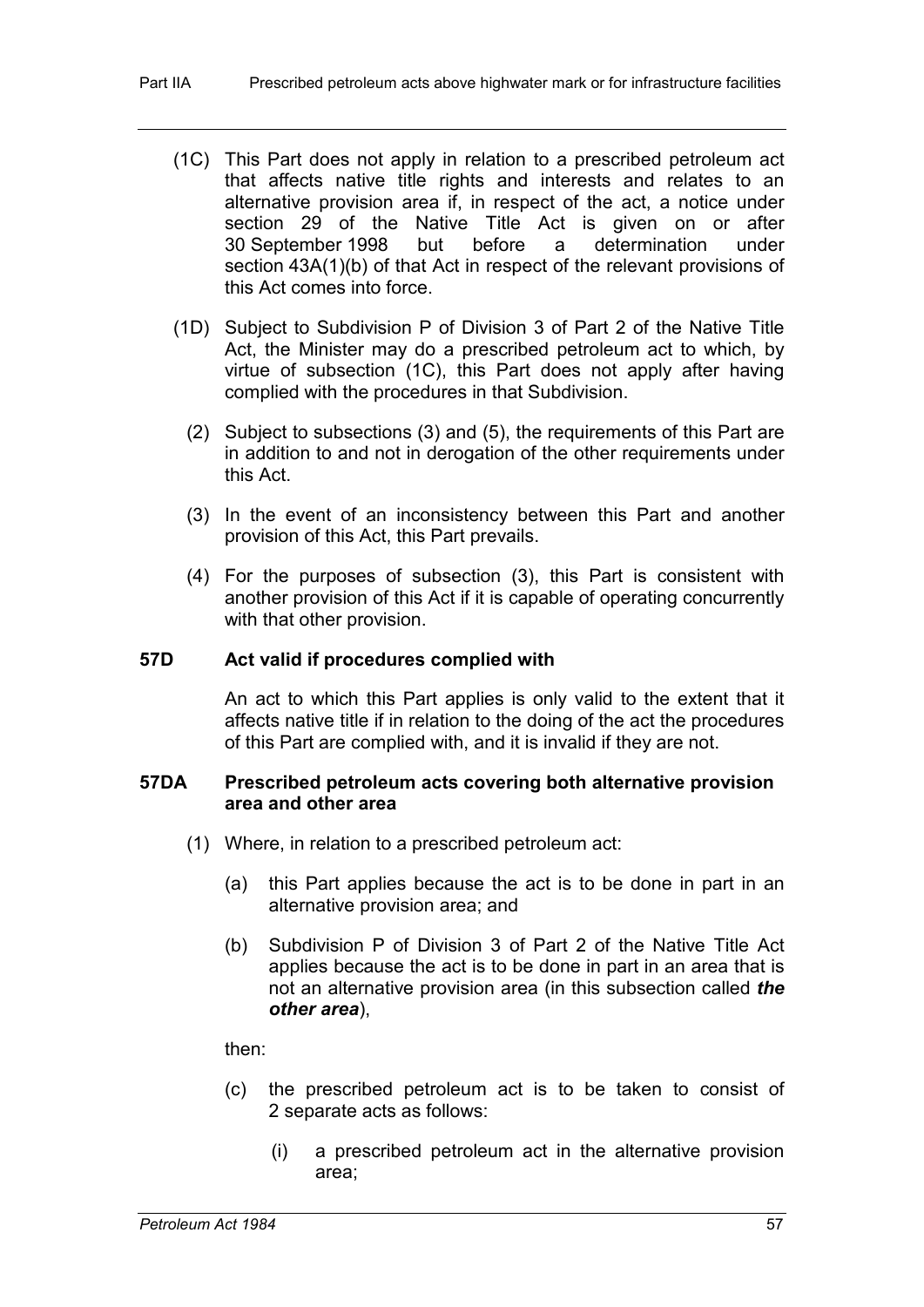- (ii) a prescribed petroleum act in the other area; and
- (d) the prescribed petroleum act referred to in paragraph (c)(ii) may be done at the same time as the prescribed petroleum act referred to in paragraph (c)(i) but, before any activity is undertaken in the area to which the prescribed petroleum act referred to in paragraph (c)(ii) relates, the procedures under Subdivision P of Division 3 of Part 2 of the Native Title Act must have been complied with.
- (2) If:
	- (a) a prescribed petroleum act is done in an area that, at the time the act is done, appears to be an alternative provision area (in this subsection called *the inadvertent act*); and
	- (b) after the inadvertent act is done, it becomes apparent:
		- (i) that the act was done in part in an area that is not an alternative provision area (in this subsection called *the other area*);
		- (ii) that the act should have consisted of 2 separate acts as described in subsection  $(1)(c)(i)$  and  $(ii)$  to which this Part and Subdivision P of Division 3 of Part 2 of the Native Title Act, respectively, should have been applied; and
		- (iii) that, therefore, the act is invalid in so far as the other area is concerned,

#### then:

- (c) the invalidity does not affect the inadvertent act in so far as the alternative provision area is concerned; and
- (d) the inadvertent act has effect as if it had been done only in relation to the alternative provision area.

## **57E Form of application**

In addition to any other requirements of this Act relating to the form of an application, an application for a prescribed petroleum act is to contain:

- (a) a list of registered native title claimants (if any) in relation to any of the affected land;
- (b) a list of registered native title bodies corporate (if any) in relation to any of the affected land; and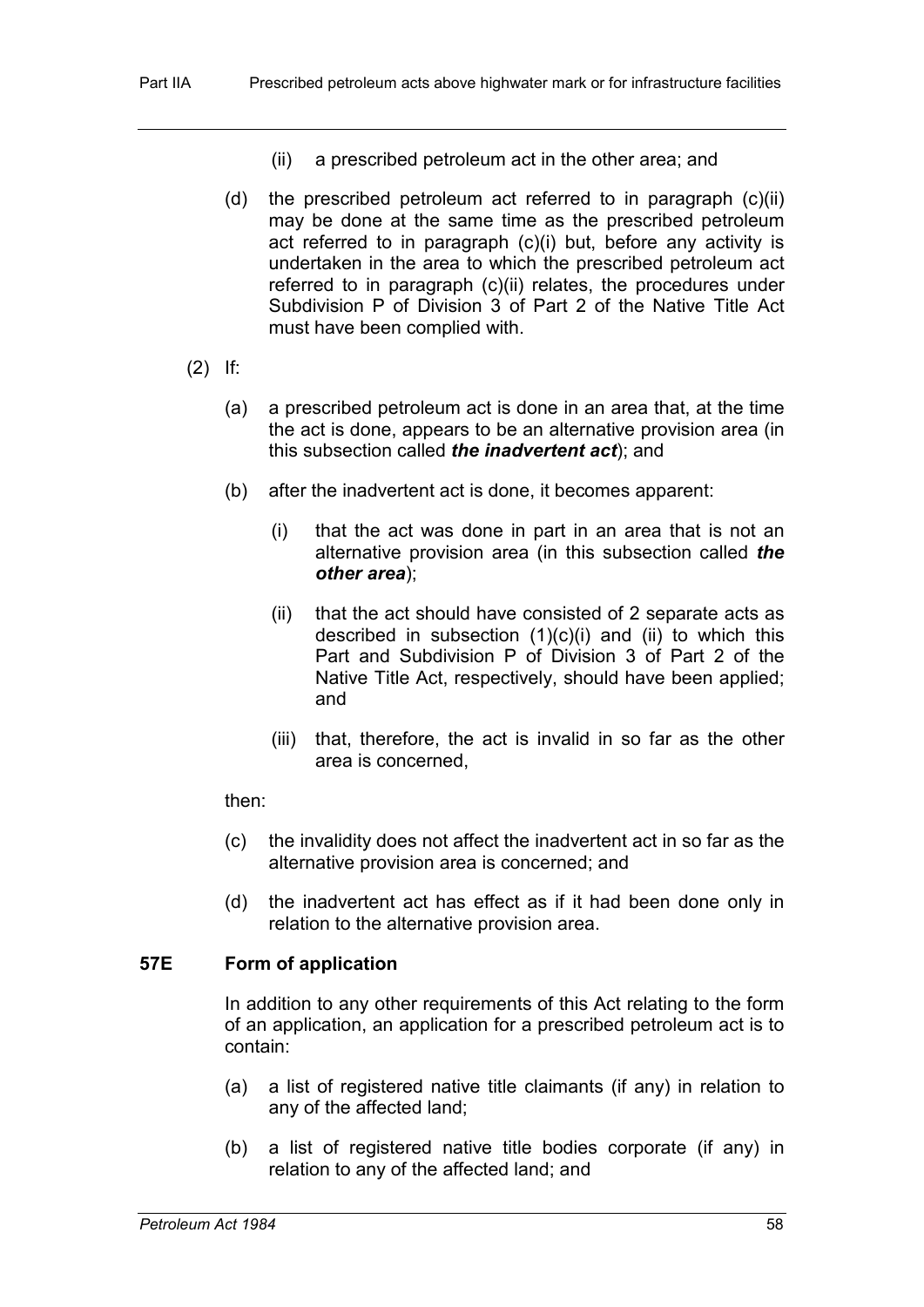(c) the name or names of the representative Aboriginal/Torres Strait Islander body or bodies in relation to any of the affected land.

### **57F Notification of native title holders etc.**

- (1) Within 14 days after the notification event or within the further time allowed in writing by the Minister:
	- (a) if the prescribed petroleum act is an act to which section 24MD(6B) of the Native Title Act applies – the Minister must serve written notice of the making of the application on the persons referred to in section 57E(a), (b) and (c) and on the Native Title Registrar; or
	- (b) if the prescribed petroleum act is an act to which section  $57C(1)(b)$  refers – the applicant must serve written notice of the making of the application on the persons referred to in section 57E(a), (b) and (c) and on the Native Title Registrar.
- (2) Within 14 days after the applicant serves notice in writing of the application under subsection (1)(b) or within the further time allowed in writing by the Minister, the applicant must provide the Minister with the evidence of service of the notice and the method of service that the Minister requires.
- (3) A notice under subsection (1) is to contain the prescribed information and a statement to the effect that:
	- (a) registered native title claimants and registered native title bodies corporate in relation to any of the affected land may lodge, in writing with the Minister within 2 months after the date specified in the notice (being 21 days after the notification event) or, in the case of a person to whom subsection (6) applies, within the further time allowed under that subsection:
		- (i) if the prescribed petroleum act is an act to which section 24MD(6B) of the Native Title Act applies – an objection to the prescribed petroleum act so far as it affects their registered native title rights and interests; or
		- (ii) if the prescribed petroleum act is an act to which section  $57C(1)(b)$  refers – an objection to the prescribed petroleum act so far as it affects their registered native title rights and interests.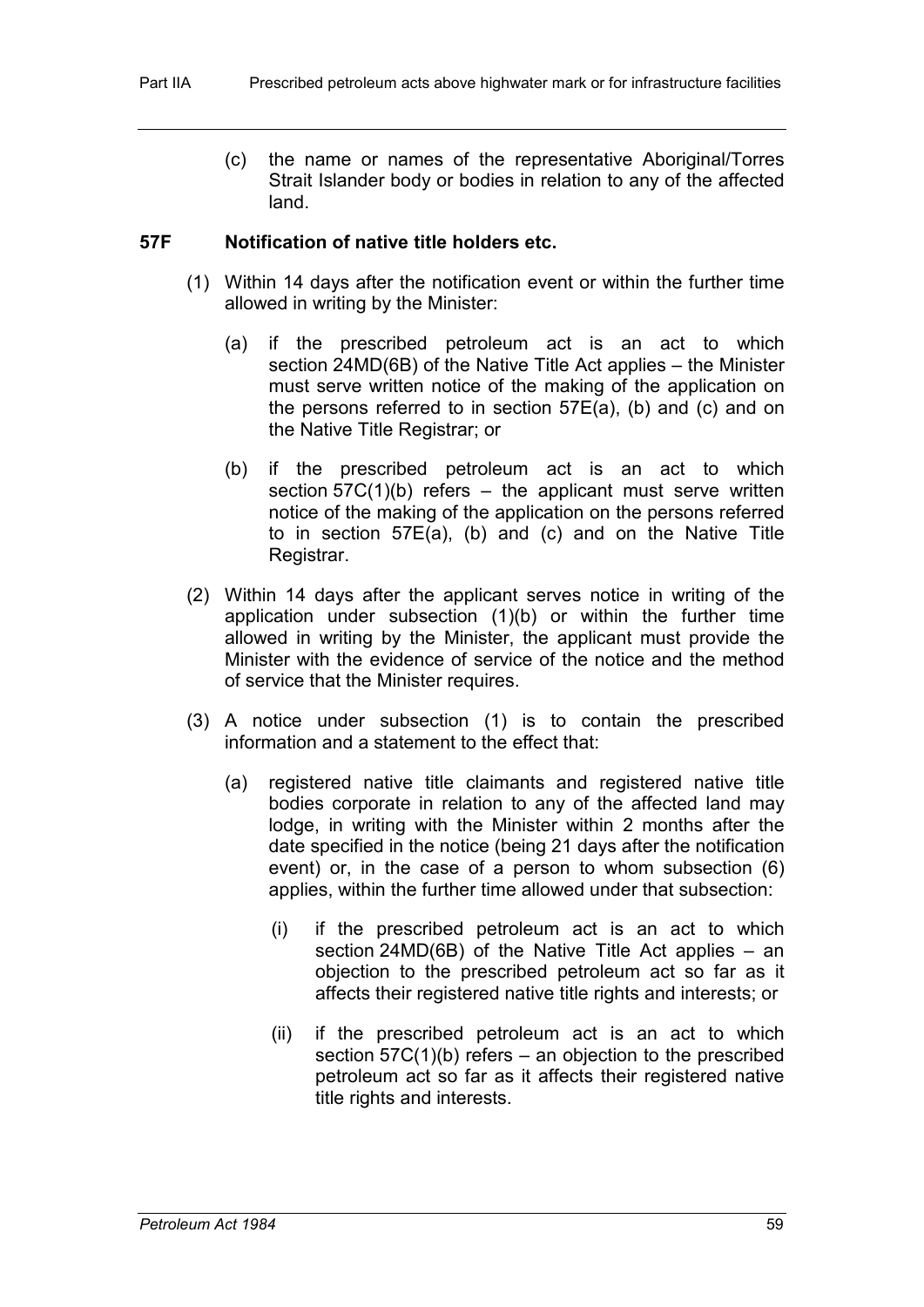- (b) an objection to the prescribed petroleum act so far as it affects registered native title rights and interests is to contain particulars of the effect that the doing of the act would be likely to have on those registered native title rights and interests.
- (3A) An objection may be lodged in accordance with the statement referred to in subsection (3) and, if lodged, is to be lodged in duplicate.
- (3B) Other than where Part IIB applies, if an objection lodged under subsection (3A) or section 19(1) is a native title objection to:
	- (a) a prescribed petroleum act to which section 24MD(6B) of the Native Title Act applies; or
	- (b) a prescribed petroleum act to which section  $57C(1)(b)$  of this Act refers,

this Part applies in relation to the objection.

- (4) A notice under subsection (1) may relate to more than one prescribed petroleum act.
- (5) An objection may be lodged under subsection (3A) in relation to all of the prescribed petroleum acts specified in a notice under subsection (1) together or one or more of those acts separately.
- (6) If, within 3 months after the date specified in the notice served on the representative Aboriginal/Torres Strait Islander body or bodies under subsection (1) (being 21 days after the notification event), a person (other than a person served under subsection (1)) advises the Minister in writing that the person has made an application to the Federal Court for a determination of native title in respect of any of the affected land, the person may, within 4 months after the date so specified, lodge an objection to the prescribed petroleum act.
- (6A) An objection lodged under subsection (6) is to be taken not to have been lodged if, by the end of 4 months from the date so specified in the notice served on the representative Aboriginal/Torres Strait Islander body or bodies under subsection (1), the Native Title Registrar:
	- (a) has not accepted the claim for registration; or
	- (b) has not yet decided whether or not to accept the claim for registration.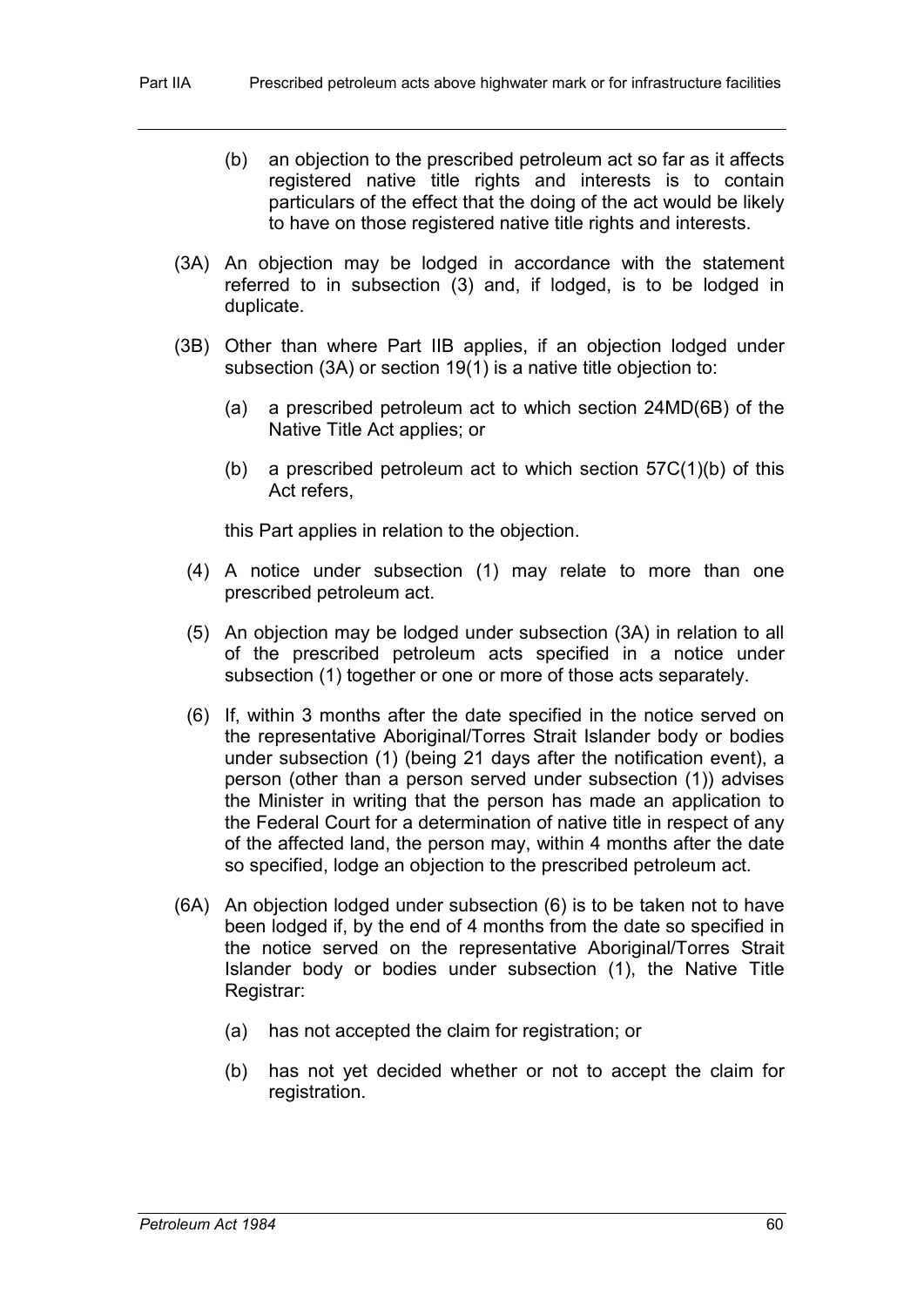(7) In this section:

*notification event* means the lodgement of the application for the prescribed petroleum act.

## *prescribed information* means:

- (a) the name of the applicant for the prescribed petroleum act;
- (b) the prescribed petroleum act applied for;
- (c) if relevant the period in respect of which the relevant petroleum interest is sought;
- (d) either:
	- (i) a description of the land in respect of which the application is made sufficient to enable an interested person to determine its location; or
	- (ii) a map that indicates that land by reference to the boundaries of existing landholdings or geographical features;
- (da) a program of proposed works to be engaged in on the land under the relevant petroleum interest, including a description of how those works are to be carried out; and
- (e) the information (if any) prescribed by the regulations.

## **57G Response to objections**

- (1) As soon as practicable after a native title objection is lodged, the Minister must advise the applicant for the prescribed petroleum act in writing of the objection and give the applicant a copy of the objection.
- (2) Within 14 days after the last day on which any registered native title claimant or registered native title body corporate was entitled (whether under section 19 or 57F) to lodge a native title objection to the prescribed petroleum act, an applicant must, by notice in writing, invite the registered native title claimant or registered native title body corporate who lodged the objection to consult with the applicant in accordance with section 57H(1).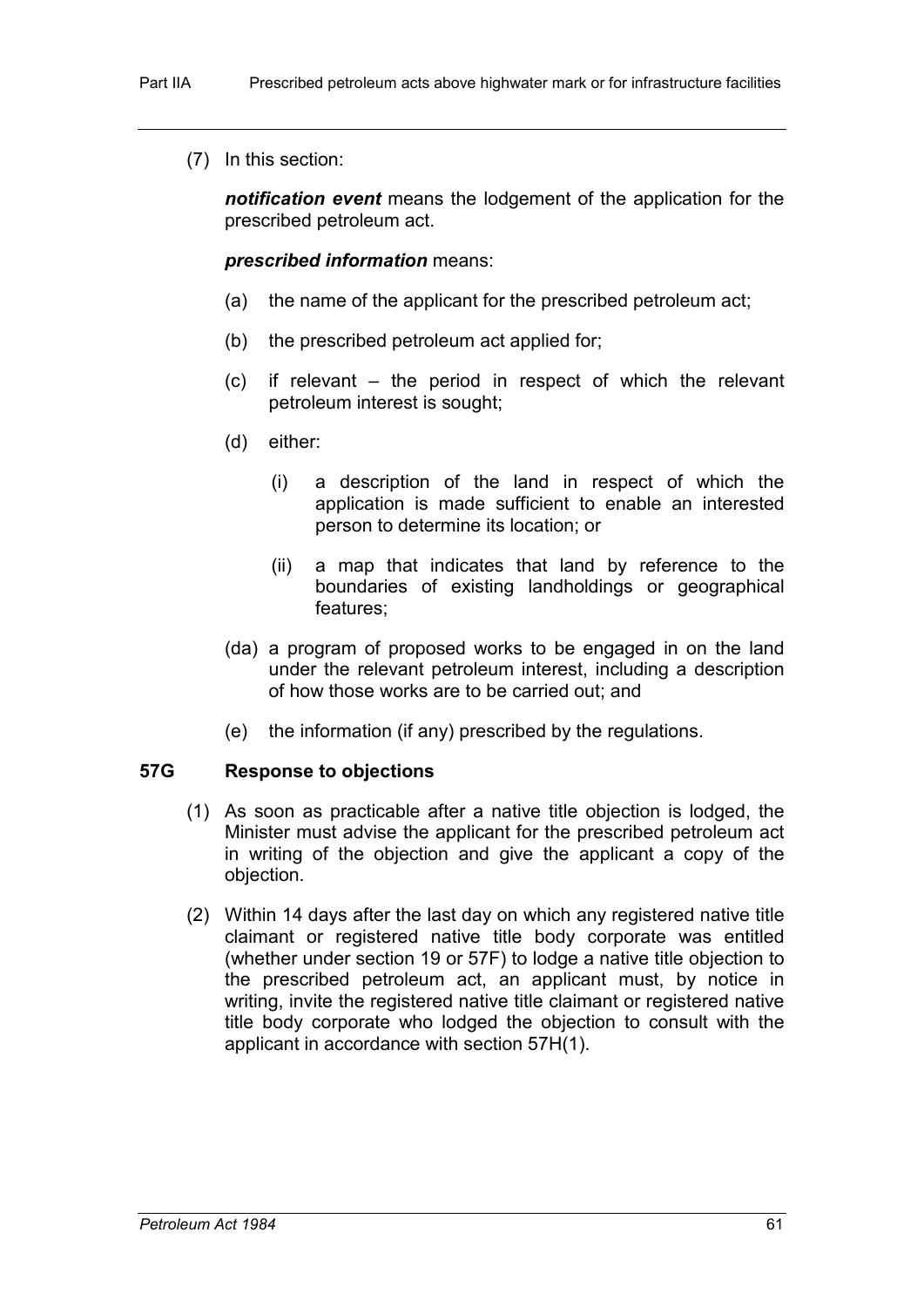- (3) The regulations may make provision in relation to the procedures to be observed during consultation under subsection (2), including in relation to:
	- (a) meetings (whether scheduled by the applicant or the Minister under section 57K) for the purposes of section 57H;
	- (b) mediation under section 57H(4); and
	- (c) the costs relating to the holding of those meetings or the conduct of that mediation.

## **57GA Agreement is anticipated and strongly encouraged**

It is anticipated that the parties concerned will only have recourse to the provisions of this Act relating to the procedure for dealing with native title objections or determining compensation payable for the effect of a prescribed petroleum act on native title if they are unable to resolve those objections by agreement or to reach an agreement about that compensation, and the parties concerned are strongly encouraged to resolve objections by agreement and to reach agreement about compensation; it being noted that the parties may enter into one or more agreements relating to the resolution of objections, compensation or both and that agreement may be reached, in the case of objections, at any time before the Minister decides to do the prescribed petroleum act and, in the case of compensation, at any time before compensation is paid and, in either case, as a result of discussions held at any time and whether as part of the consultations under section 57H or otherwise than under this Act.

## **57H Consultation and mediation**

- (1) An applicant for a prescribed petroleum act must consult with any registered native title claimants or registered native title bodies corporate who lodge a native title objection about ways of minimising:
	- (a) the impact of the prescribed petroleum act; and
	- (b) if the prescribed petroleum act will entitle the applicant to a production licence (whether that entitlement is subject to conditions or otherwise) – the impact of the grant of the production licence, on registered native title rights and interests in relation to the affected land,

including:

(c) if the prescribed petroleum act is an act to which section 24MD(6B) of the Native Title Act applies and it is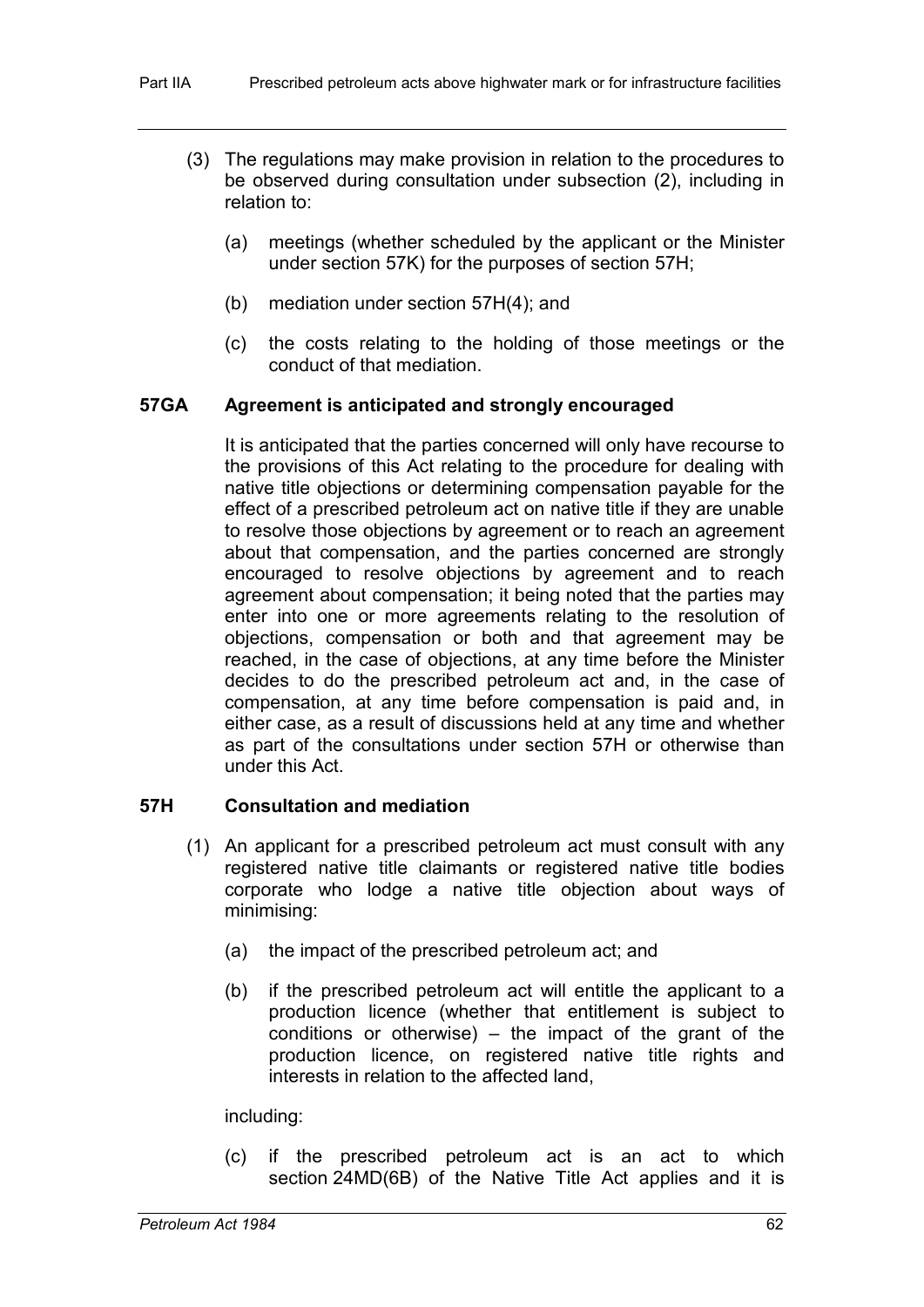relevant to do so – about any access to that land or the way in which anything authorised by the prescribed petroleum act or the grant of the licence might be done; or

(d) if the prescribed petroleum act is an act to which section  $57C(1)(b)$  refers – about any access to that land or the way in which anything authorised by the prescribed petroleum act or the grant of the licence might be done,

in this section called *impact minimisation*.

- (2) For the purposes of subsection (1), consultation is to take place over a period of 3 months commencing at the end of 14 days after the last day on which any registered native title claimant or registered native title body corporate was entitled (whether under section 19 or 57F) to lodge a native title objection to the prescribed petroleum act.
- (4) If the prescribed petroleum act is an act to which section  $57C(1)(b)$ refers, subject to section 57J, either the applicant or the claimant or body corporate may, after inquiring in writing of the other party as to that party's attitude towards mediation, refer the matter of impact minimisation to mediation at any time within the consultation period referred to in subsection (2).
- (5) For the purposes of subsection (4):
	- (a) the parties may agree on the appointment of a mediator; or
	- (b) if the parties cannot agree on the mediator either party may apply to the Tribunal for the appointment of a mediator.
- (6) Nothing in this section is to be taken to prevent the parties from commencing consultations before the period referred to in subsection (2) commences.
- (7) The parties are encouraged to consult with a view to resolving objections and nothing in this section is to be taken to prevent the parties from doing so.

## **57J Application to Tribunal**

- (1) At any time after:
	- (a) the end of the consultation period referred to in section 57H(2); or
	- (b) if a matter was referred to mediation under section 57H(4) and the parties have agreed to the mediation being conducted or continuing to be conducted during a further period of 30 days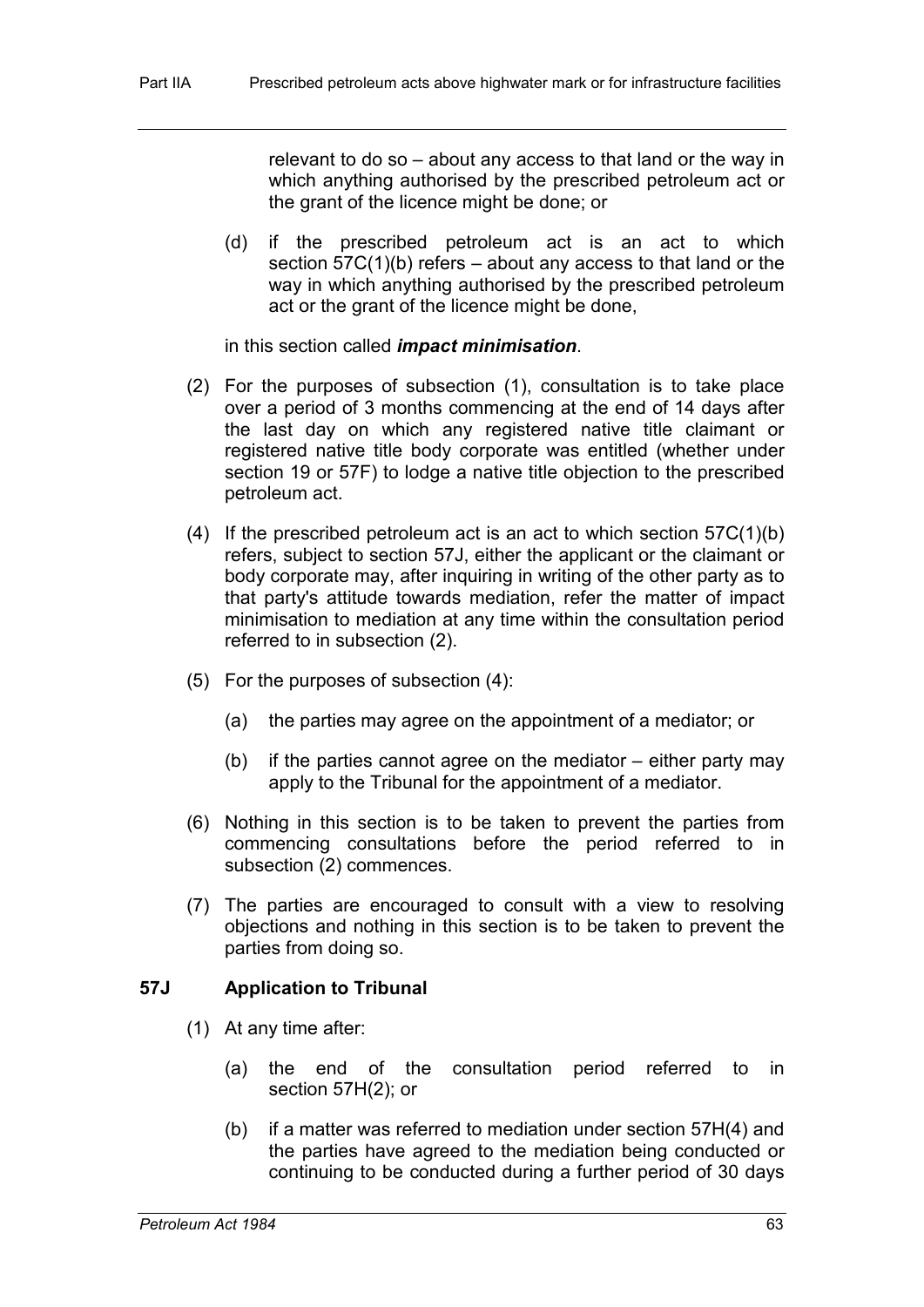after the relevant consultation period referred to in section 57H(2) – the end of that further period,

either the applicant for the prescribed petroleum act or the registered native title claimant or registered native title body corporate objecting to the prescribed petroleum act may apply to the Tribunal to have the objection to the prescribed petroleum act heard.

- (2) The Tribunal must not proceed to hear and make recommendations about objections unless the parties to the proceeding have complied with subsection (1) and sections 57G and 57H.
- (3) For subsection (2), non-participation in the consultation process by the party objecting to the prescribed petroleum act is not a ground for refusal by the Tribunal to hear and make recommendations about the objections.

## **57K Inquiry by Minister**

After half of the consultation period referred to in section 57H(2) has expired, the Minister may inquire of the parties to the consultations for the prescribed petroleum act as to the progress of the consultations and if:

- (a) the matter has not been referred to mediation under section 57H(4); and
- (b) the Minister is not satisfied that sufficient progress has been made,

the Minister may direct the parties to attend a meeting or meetings scheduled by the Minister.

## **57KA Referral of objections to Tribunal by Minister**

- (1) At any time after the end of 30 days after the consultation period referred to in section 57H(2):
	- (a) if a native title objection to the prescribed petroleum act has not been resolved; and
	- (b) whether or not the matter has been referred to mediation under section 57H(4),

the Minister may, in the prescribed form accompanied by the prescribed documents, refer the objection to the Tribunal for hearing.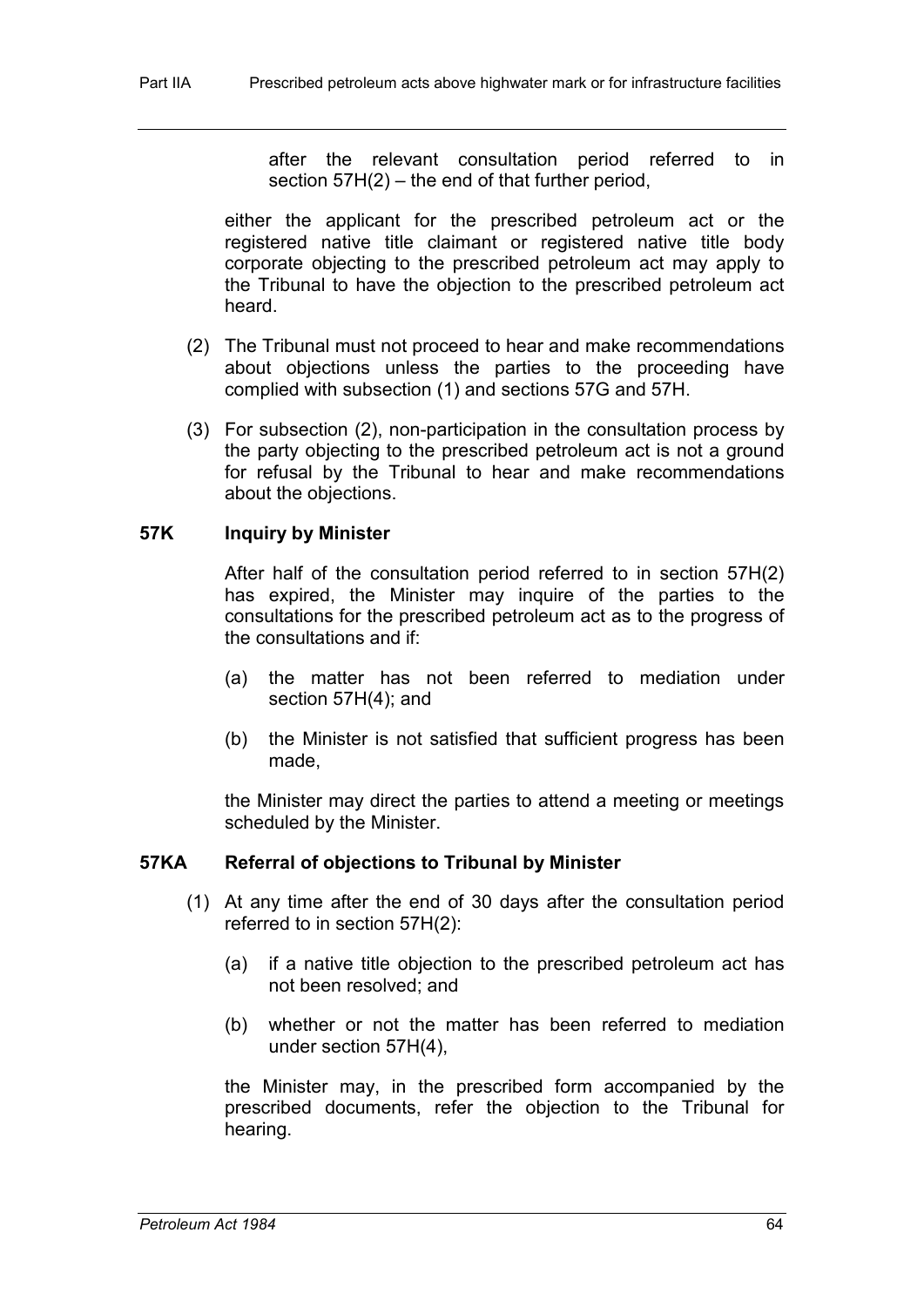(2) In deciding whether to exercise his or her discretion under subsection (1), without limiting the relevant matters that the Minister may take into account, the Minister must inquire of the parties as to the progress of the consultations or mediation (as the case may be) and must take the responses received (if any) into account.

#### **57KB Criteria for making recommendation**

- (1) In making a recommendation in relation to a prescribed petroleum act, the Tribunal must take into account all matters that the Tribunal considers relevant, including:
	- (a) all objections in relation to the effect that the prescribed petroleum act will have or is likely to have on registered native title rights and interests that were referred to the Tribunal and all submissions made to the Tribunal about those objections, which may include objections and submissions about those objections as to the effect of the act on any of the following:
		- (i) the enjoyment by the native title claim group of those registered native title rights and interests;
		- (ii) the way of life, culture and traditions of the native title claim group;
		- (iii) the development of the social, cultural and economic structures of the native title claim group;
		- (iv) the freedom of access by the native title claim group to the land or waters concerned and their freedom to carry out rites, ceremonies or other activities of cultural significance on the land or waters in accordance with their traditions;
		- (v) any area or site, on the land or waters concerned, of particular significance to the native title claim group in accordance with their traditions;
	- (b) ways of minimising the impact of the prescribed petroleum act on registered native title rights and interests, including in relation to:
		- (i) access to the land or waters on which it is proposed to do the act; and
		- (ii) ways in which the act might be done;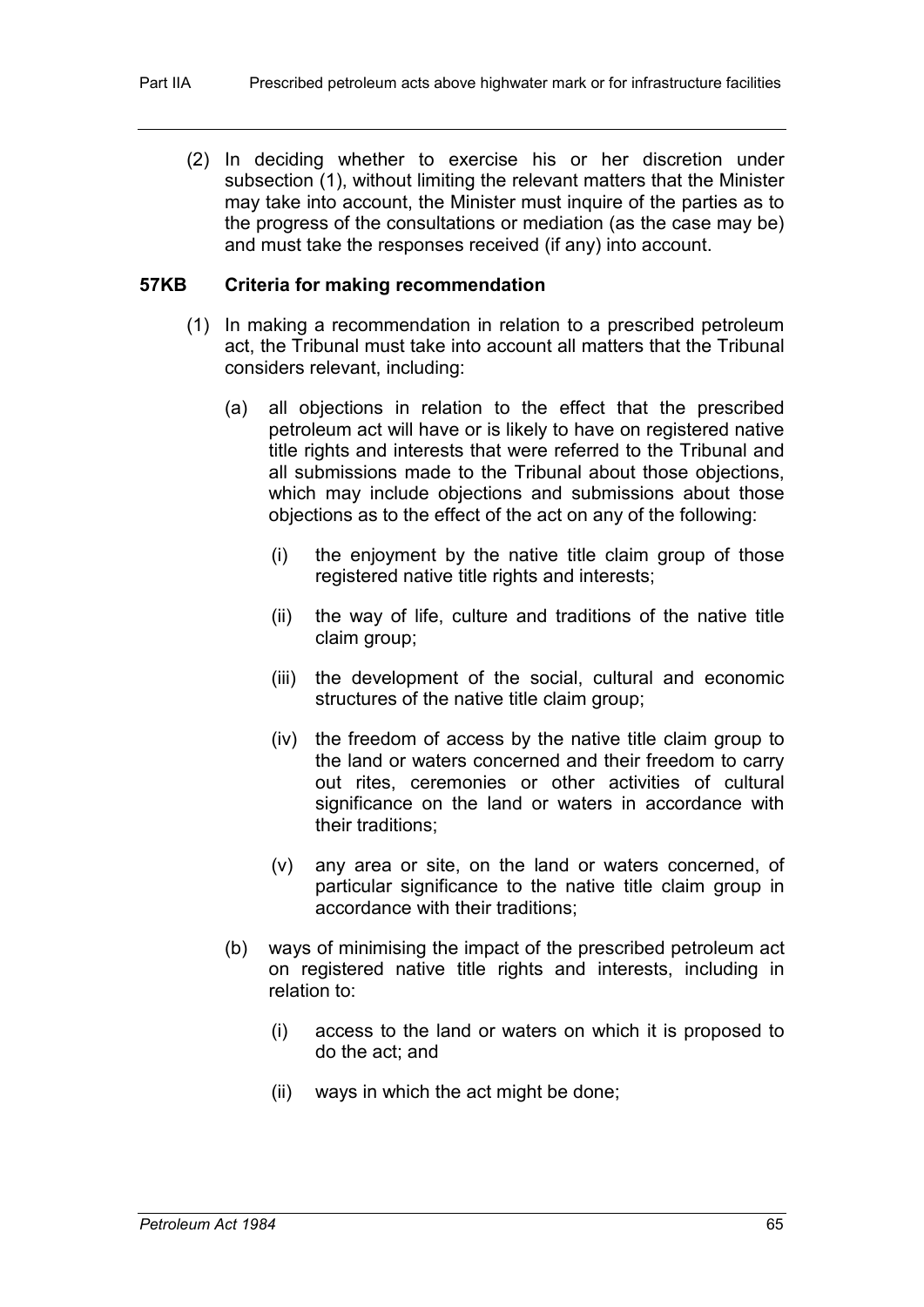- (c) the economic or other significance of the prescribed petroleum act to the Territory and to the region in which the land or waters on which it is proposed to do the act are located, including the Aboriginal peoples who live in that region; and
- (d) the public interest in the doing of the prescribed petroleum act.
- (2) Before making a recommendation in relation to a prescribed petroleum act:
	- (a) the Tribunal must inquire of the parties to the proceeding whether there are any issues relevant to its recommendation in relation to which the parties have reached agreement; and
	- (b) if such an agreement has been reached and the parties consent to the Tribunal doing so, the Tribunal must (if relevant) take the agreement into account.
- (3) In subsection (1)(a), *native title claim group*, in relation to registered native title rights and interests, means:
	- (a) the registered native title claimants and the persons on whose behalf the claim in respect of those native title rights and interests is made; or
	- (b) the persons in respect of whom there is an approved determination of native title to the effect that those persons hold native title, including the members of a registered native title body corporate.

#### **57L Compliance with recommendations of Tribunal**

- (1) Where, in relation to a prescribed petroleum act, the Tribunal recommends that the prescribed petroleum act must not be done, the Minister must comply with the recommendation unless the conditions specified in subsection (1B) are satisfied.
- (1A) Where, in relation to a prescribed petroleum act:
	- (a) the Tribunal recommends that the prescribed petroleum act may be done, whether or not subject to specified conditions; and
	- (b) the Minister wishes to do the act,

the Minister must comply with the recommendation unless the conditions specified in subsection (1B) are satisfied.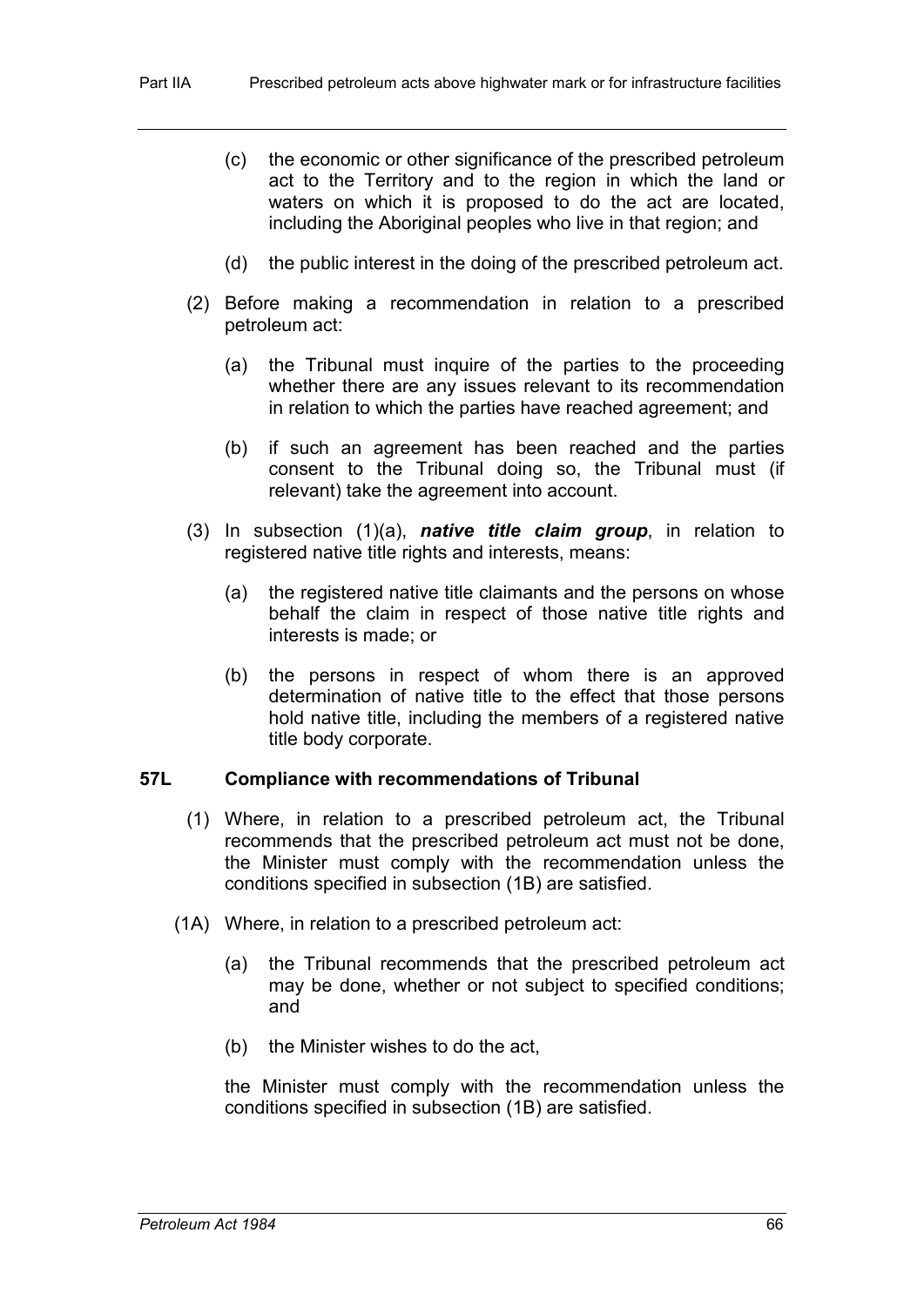- (1B) The Minister must comply with a recommendation of the Tribunal referred to in subsection (1) or (1A) unless:
	- (a) the Minister has consulted with the Minister responsible for indigenous affairs (being the Minister to whom responsibility for Aboriginal development is allotted under an Administrative Arrangements Order) about the proposal by the Minister to reject or accept the recommendation and any proposal to reject, vary, substitute or add to the conditions in the recommendation;
	- (b) the Minister has taken that consultation into account; and
	- (c) it is in the interests of the Territory not to comply with the recommendation.
- (1C) Prior to consultations under subsection (1B)(a):
	- (a) the Minister must ensure that the submissions (if any) made to the Tribunal by the registered native title claimant or registered native title body corporate objecting to the doing of the prescribed petroleum act, the Tribunal's recommendation and the Tribunal's reasons for making the recommendation are provided to the Minister responsible for indigenous affairs; and
	- (b) the Minister responsible for indigenous affairs must ensure that he or she is aware of the content of the submissions, recommendation and reasons.
	- (2) Where:
		- (a) the Minister has complied with subsections (1B)(a) and (b) and (1C); and
		- (b) subsection (1B)(c) applies,

the Minister may:

- (c) reject the recommendation that the prescribed petroleum act must not be done and determine to do the act subject to the conditions (if any) imposed by the Minister;
- (d) accept the recommendation that the prescribed petroleum act may be done and:
	- (i) reject any of the conditions in the recommendation, with or without imposing his or her own conditions;
	- (ii) vary any of the conditions in the recommendation;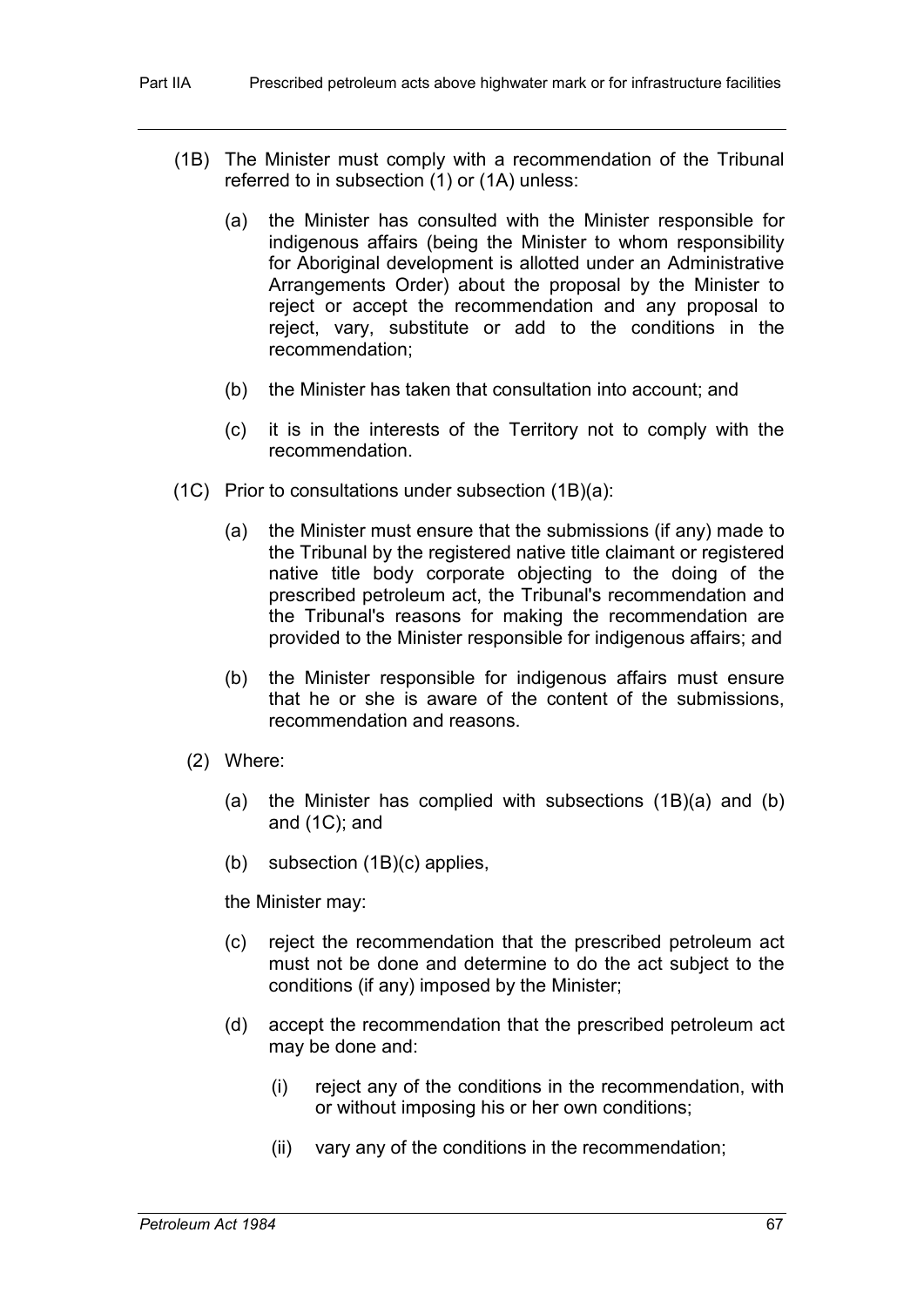- (iii) substitute his or her own conditions for any of the conditions in the recommendation; or
- (iv) add his or her own conditions to the recommendation, and, subject to this Act, do the prescribed petroleum act accordingly.
- (2A) Within 28 days after being notified under section 70A of the decision to do a prescribed petroleum act that is in accordance with a decision of the Minister of a kind referred to in subsection (2)(c) or (d), any of the following persons may in writing request the Minister for reasons for that decision:
	- (a) a registered native title claimant or registered native title body corporate who lodged a native title objection;
	- (b) a registered native title body corporate that is registered on the National Native Title Register maintained under the Native Title Act and holds native title on trust for a person who lodged a native title objection in his or her capacity as a registered native title claimant;
	- (c) a person who lodged a native title objection in his or her capacity as a registered native title claimant where, in respect of the relevant native title determination application, an approved determination that the claimant holds native title in the affected land has since been made;
	- (d) a person who under section 66B of the Native Title Act replaced a registered native title claimant who lodged a native title objection,

unless the objection was subsequently withdrawn.

- (2B) Within 28 days after receiving a request in accordance with subsection (2A), the Minister must provide written reasons for the decision to the person who requested them.
- (2C) Nothing in this section is to be taken to affect the Minister's discretion to decide not to do a prescribed petroleum act, including where that discretion is exercised as a result of consultations with the Minister responsible for indigenous affairs.
	- (3) In subsection (1), *in the interests of the Territory* includes:
		- (a) for the social or economic benefit of the Territory (including of Aboriginal peoples and Torres Strait Islanders); and
		- (b) in the interests of the relevant region or locality in the Territory.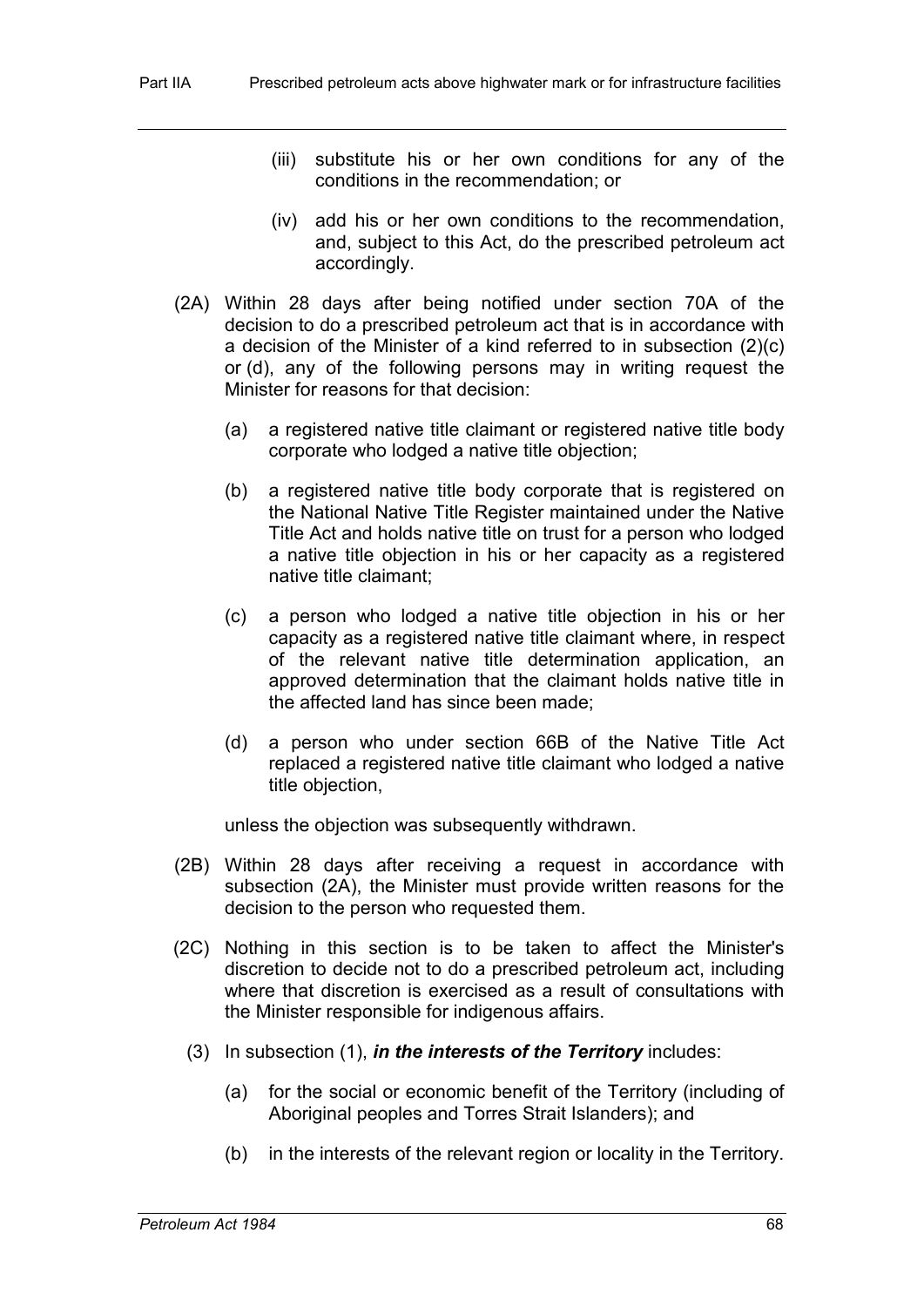## **57M Judicial review**

- (1) A person aggrieved by a decision of the Minister under this Act to do a prescribed petroleum act that affects registered native title rights and interests may apply to the Supreme Court for judicial review of the decision.
- (2) On receipt of an application under subsection (1), the Supreme Court may review the Minister's decision`.
- (2A) To avoid doubt, judicial review under subsection (2) does not extend to a review of the decision on its merits.
- (2B) Where the decision being reviewed complies in whole or in part with a recommendation of the Tribunal, the recommendation, that part of the decision of the Tribunal to make the recommendation and the Tribunal's reasons for that part of its decision are all to be taken to form part of both the decision being reviewed and the record of the decision being reviewed.
- (2C) Where in pursuance of section 57L(2B) the Minister has provided reasons for the decision being reviewed, those reasons are to be taken to form part of both that decision and the record of that decision.
	- (3) In this section, *person aggrieved* means any of the following persons whose registered native title rights and interests are affected by the prescribed petroleum act:
		- (a) a registered native title claimant or registered native title body corporate who lodged a native title objection;
		- (b) a registered native title body corporate that is registered on the National Native Title Register maintained under the Native Title Act and holds native title on trust for a person who lodged a native title objection in his or her capacity as a registered native title claimant;
		- (c) a person who lodged a native title objection in his or her capacity as a registered native title claimant where, in respect of the relevant native title determination application, an approved determination that the claimant holds native title in the affected land has since been made;
		- (d) a person who under section 66B of the Native Title Act replaced a registered native title claimant who lodged a native title objection,

unless the objection was subsequently withdrawn.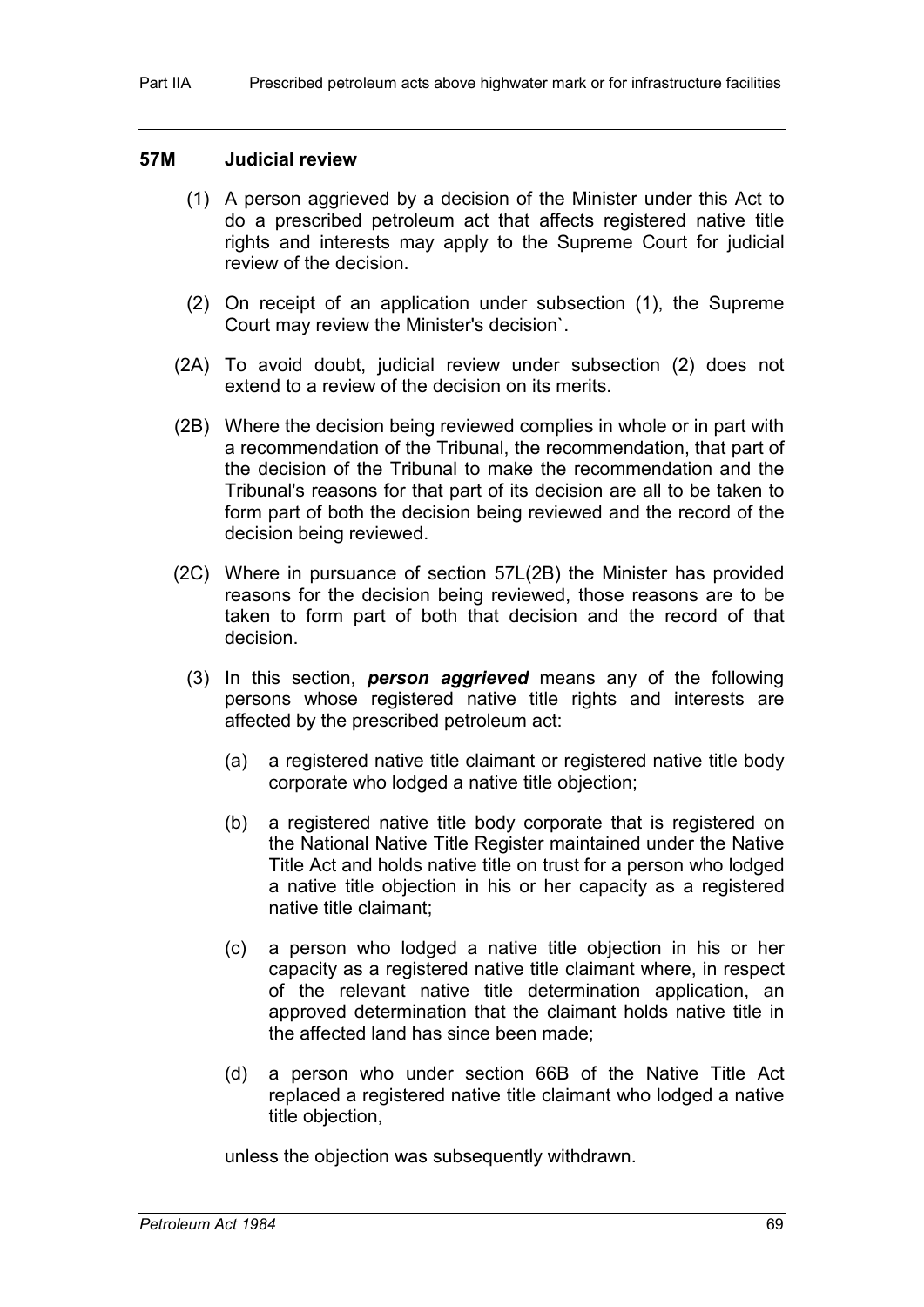#### **57N Procedure if no objections lodged, objections withdrawn, etc.**

- (1) A native title objection may be withdrawn at any time by notice in writing given to the Minister, whether by agreement or otherwise.
- (2) If:
	- (a) at the end of the last day on which any registered native title claimant or registered native title body corporate is entitled (whether under section 19 or 57F) to lodge a native title objection to a prescribed petroleum act, no such objections have been lodged; or
	- (b) after the last day on which any registered native title claimant or registered native title body corporate was entitled (whether under section 19 or 57F) to lodge a native title objection to a prescribed petroleum act but immediately before the determination that the prescribed petroleum act is to be done, in respect of each native title objection lodged, either:
		- (i) the objection has been withdrawn; or
		- (ii) if the objection was lodged by a registered native title claimant – the claimant has been removed from the Register of Native Title Claims for a reason other than because either an approved determination of native title that the claimant holds native title in the affected land has been made or the claimant has been replaced under section 66B of the Native Title Act,

the Minister may proceed to determine the application for the prescribed petroleum act.

- (3) If the circumstances in subsection (2)(b)(i) or (ii) occur in relation to a prescribed petroleum act after the Tribunal has made a recommendation in relation to that act, section 57L does not apply and the Minister may proceed to determine the application for the prescribed petroleum act.
- (4) Where a native title objection was not lodged, or is withdrawn, because the parties have reached an agreement:
	- (a) the parties may advise the Minister that they have reached an agreement and what the terms of that agreement are; and
	- (b) if so advised, the Minister:
		- (i) must take into account any terms of the agreement about minimising the impact of the prescribed petroleum act on registered native title rights and interests; and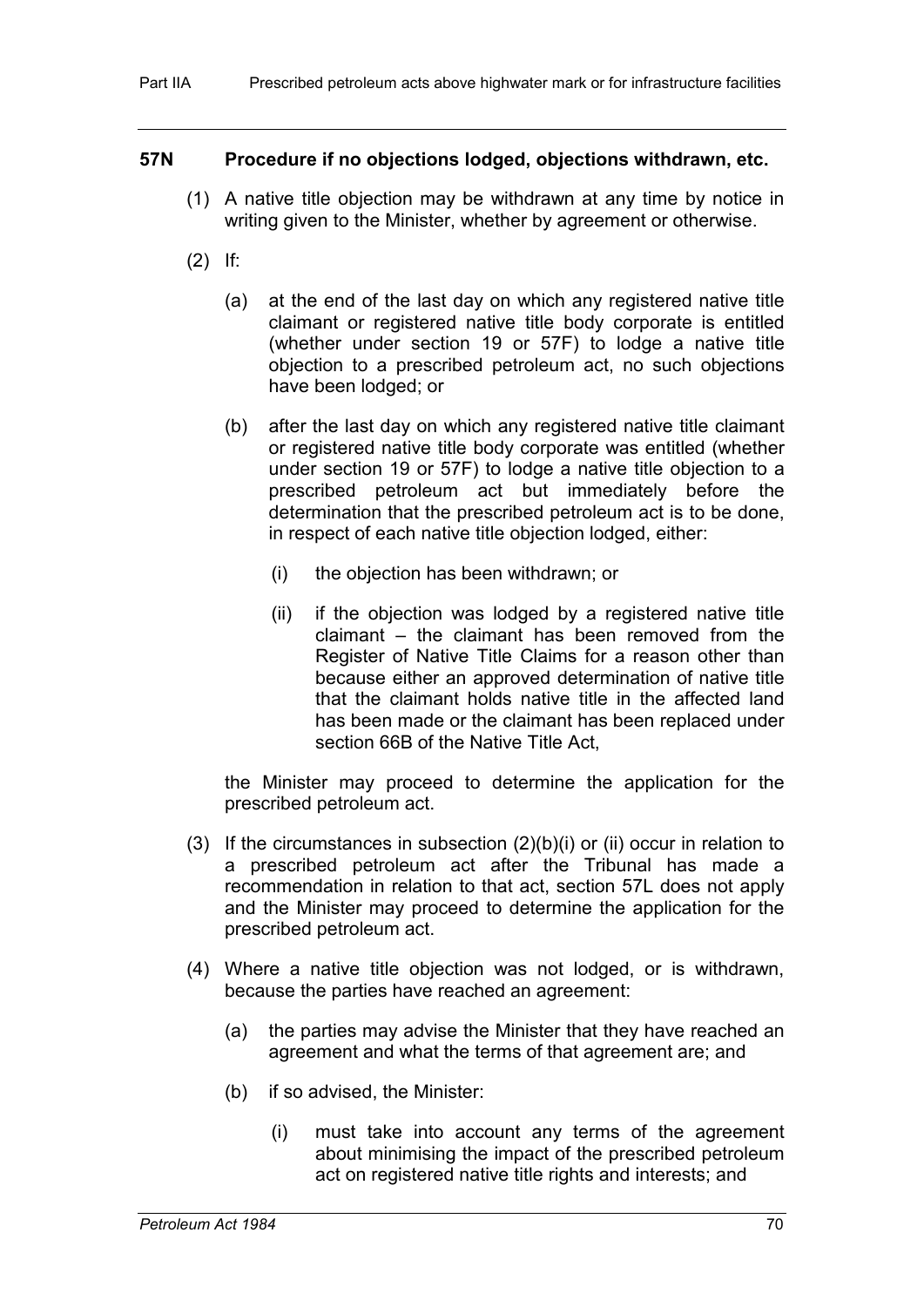(ii) may take into account any other terms of the agreement, when making a decision whether or not to do the prescribed petroleum act and, if he or she decides to do the act, when making a decision as to the conditions to which the doing of the act is to be subject.

## **57NA Consultations may continue**

Nothing in this Part is to be taken to affect the ability of the parties to continue efforts to resolve an objection to a prescribed petroleum act until such time as the Minister decides whether or not to do the act, including while the objection is before the Tribunal.

#### **57P Compensation**

- (1) Compensation for the effect of a prescribed petroleum act on native title:
	- (a) is payable to the native title holder by the holder of the petroleum interest to which the prescribed petroleum act relates; and
	- (b) includes compensation for the effect on native title of activities done under that petroleum interest as a result of the prescribed petroleum act.
- (2) A person who intends to claim compensation under this section for the effect of a prescribed petroleum act on their native title rights and interests must lodge the claim in writing with the holder of the relevant petroleum interest within 3 years after the prescribed petroleum act is done or within the further time the Tribunal allows.
- (2A) The Tribunal has the jurisdiction to extend the time for making a claim referred to in subsection (2) as if the claim were an action to which section 44 of the *Limitation Act 1981* applies and the Tribunal were a court for the purposes of that section.
	- (3) In the absence of agreement, the compensation that may be payable to a native title holder is not determinable by the Tribunal until there is an approved determination of native title that the holder holds native title in the affected land.
	- (4) In the event of a dispute about compensation payable under subsection (1):
		- (a) the holder of the relevant petroleum interest; or
		- (b) the person to whom compensation is payable, being:
			- (i) the registered native title body corporate; or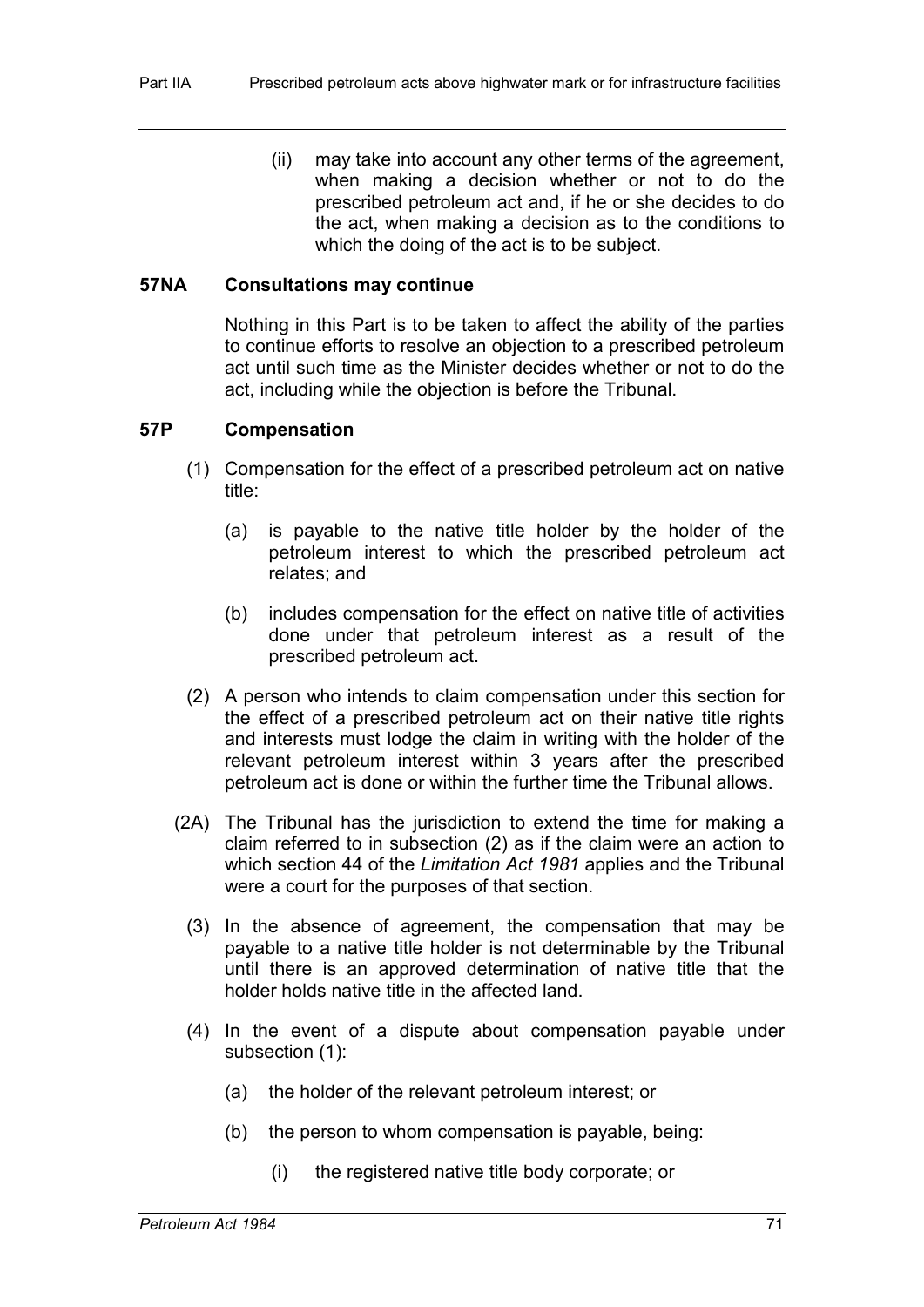(ii) if there is an approved determination of native title that a person holds native title in the affected land but there has been no determination under either section 56 or sections 56 and 57 of the Native Title Act – that person,

may refer the dispute to the Tribunal.

- (5) To avoid doubt:
	- (a) compensation is payable to a person under subsection (1); and
	- (b) a claim for compensation may be made by a person under subsection (2),

whether or not the person lodged a native title objection.

- (5A) If a person entitled to compensation under this section requests that the whole or part of the compensation should be in a form other than money, the person by whom the compensation is payable must consider the request.
	- (6) A reference in this section to the payment of compensation is to be read as including a reference to the giving of compensation in a form other than money, including the transfer of property and the provision of goods and services.

## **Part IIB Acts below highwater mark**

#### **57R Interpretation**

In this Part, a reference to an act below highwater mark is to be read as a reference to an act to which this Part applies by virtue of section 57S.

## **57S Application**

- (1) Subject to subsection (2), this Part applies in relation to:
	- (a) the notification of an application for, and the consideration of objections to and comments on, the grant of an exploration permit; and
	- (b) compensation for the grant, renewal and variation of a petroleum interest,

on an onshore place on the seaward side of the mean highwater mark, other than an act of the type referred to in section 57C(1)(a).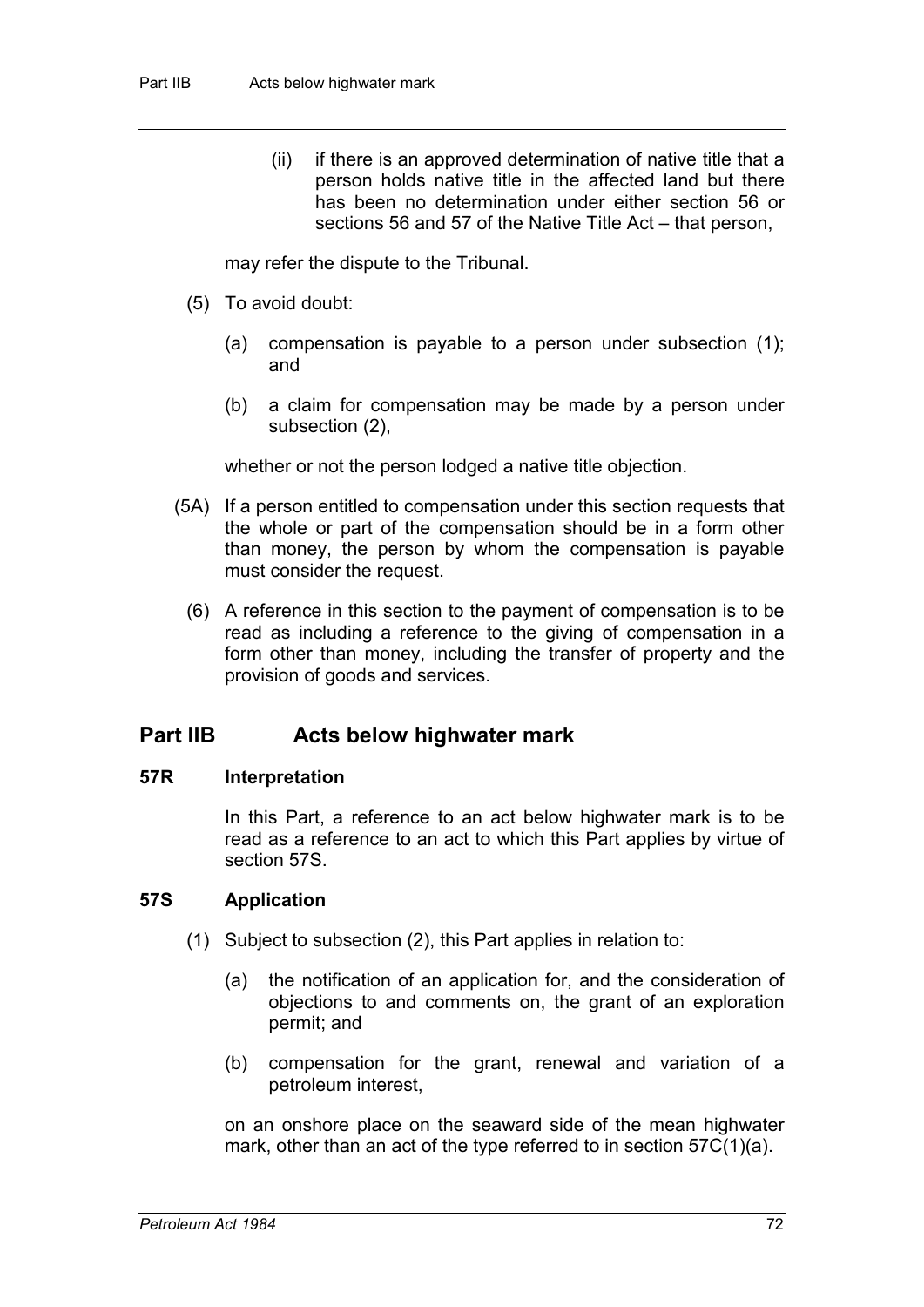- (2) Any requirement of this Part relating to the service of a notice on a representative Aboriginal/Torres Strait Islander body does not apply if the act is not a future act.
- (3) Where the grant, renewal or variation of a petroleum interest is an act of the type referred to in section 57C(1)(a), Part IIA applies.
- (4) Where there is an existing petroleum interest (in this subsection called *the earlier right*) and that interest is renewed, re-granted, re-made or extended (in this subsection called *the new right*) and:
	- (a) under the new right the area to which the earlier right related is not extended;
	- (b) the term of the new right is not longer than the term of the earlier right; and
	- (c) no rights are created in connection with the new right that were not created in connection with the earlier right,

the procedures under this Part in respect of the notification of applications and the consideration of objections and comments do not apply in relation to the renewal, re-grant, re-making or extension.

## **57T Notification of application for exploration permit**

- (1) An applicant for an act below highwater mark must, within 14 days after lodging the application or the further time that the Minister in writing allows, serve written notice of the making of the application on:
	- (a) the registered native title claimants (if any) in relation to any of the affected land;
	- (b) the registered native title bodies corporate (if any) in relation to any of the affected land; and
	- (c) the representative Aboriginal/Torres Strait Islander body or bodies in relation to any of the affected land.
- (2) Within 14 days after the applicant serves notice under subsection (1) or within the further time allowed in writing by the Minister, the applicant must provide the Minister with the evidence of service of the notice and the method of service that the Minister requires.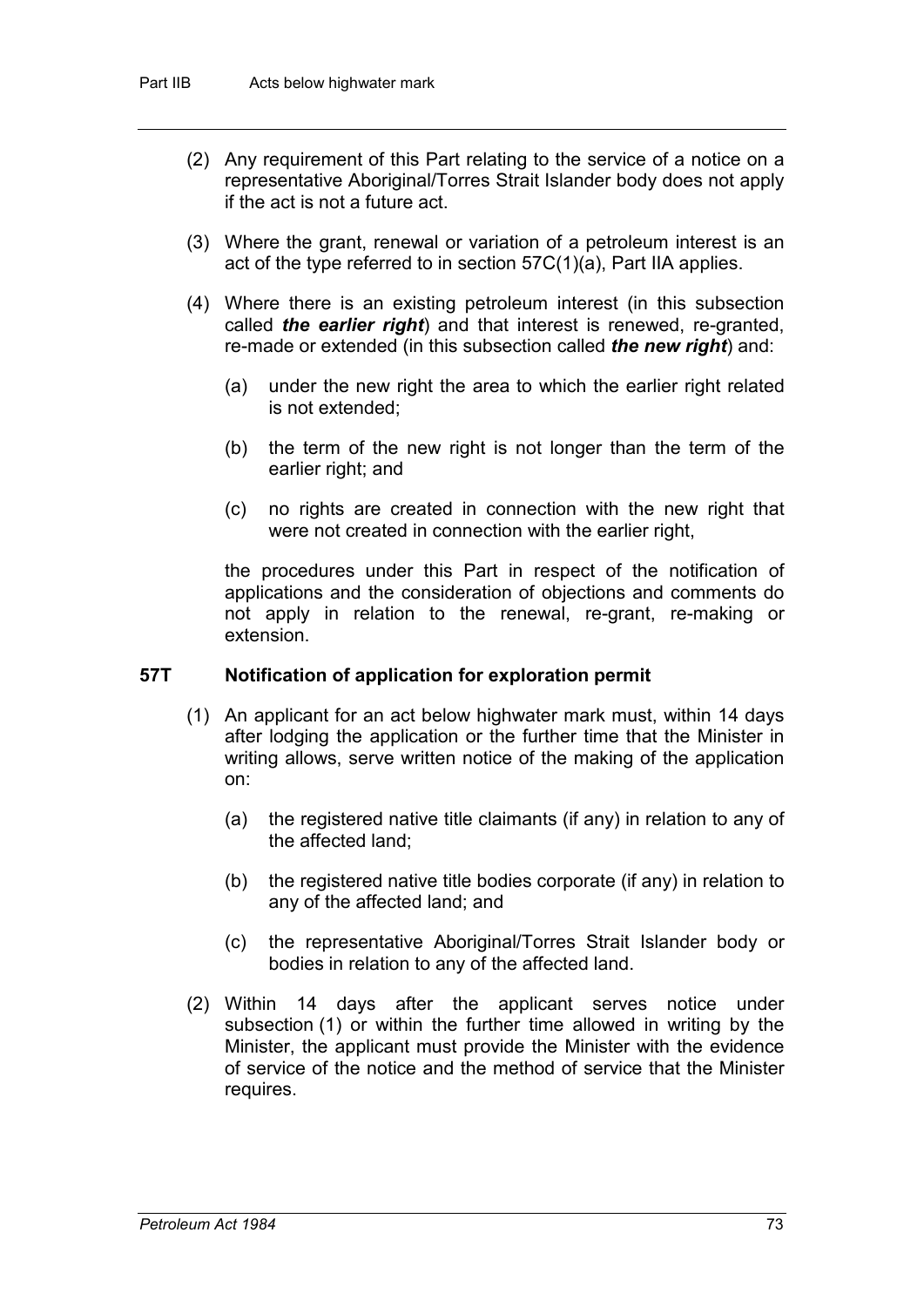- (2A) As soon as practicable after an application for the grant of an exploration permit has been lodged, the Minister must:
	- (a) cause to be published in the *Gazette*; and
	- (b) cause to be published, at the expense of the applicant, in a newspaper circulating in the part of the Territory in which the application area is situated or in such other publication as the Minister thinks fit,

notice of the making of the application.

- (3) A notice under subsection (1) or (2A) is to contain the prescribed information and a statement to the effect that:
	- (a) a person who has an estate or interest in land comprised in, or land contiguous with land comprised in, an application area may, within 2 months after the date of publication of the notice or the further time allowed in writing by the Minister, lodge in writing with the Minister an objection to the grant;
	- (b) registered native title claimants and registered native title bodies corporate in relation to any of the affected land may, within 2 months after being served with the notice or within the further time allowed in writing by the Minister, lodge in writing with the Minister objections to the grant; and
	- (c) if there are no such registered native title claimants or registered native title bodies corporate in relation to any of the affected land, the representative Aboriginal/Torres Strait Islander body in relation to any of the affected land may, within 2 months after being served with the notice or within the further time allowed in writing by the Minister, lodge in writing with the Minister comments on the grant.
- (4) Objections and comments may be lodged in response to a notice served under subsection (1) or published under subsection (2A) in accordance with the statement referred to in subsection (3).
- (5) A notice under subsection (1) or (2A) may relate to the grant of one or more exploration permits.
- (5A) An objection or comment may be lodged under subsection (4) in relation to the grant of all of the exploration permits specified in a notice under subsection (1) or (2A) together or the grant of one or more of those permits separately.
	- (6) In subsection (3), *prescribed information* means:
		- (a) the name of the applicant;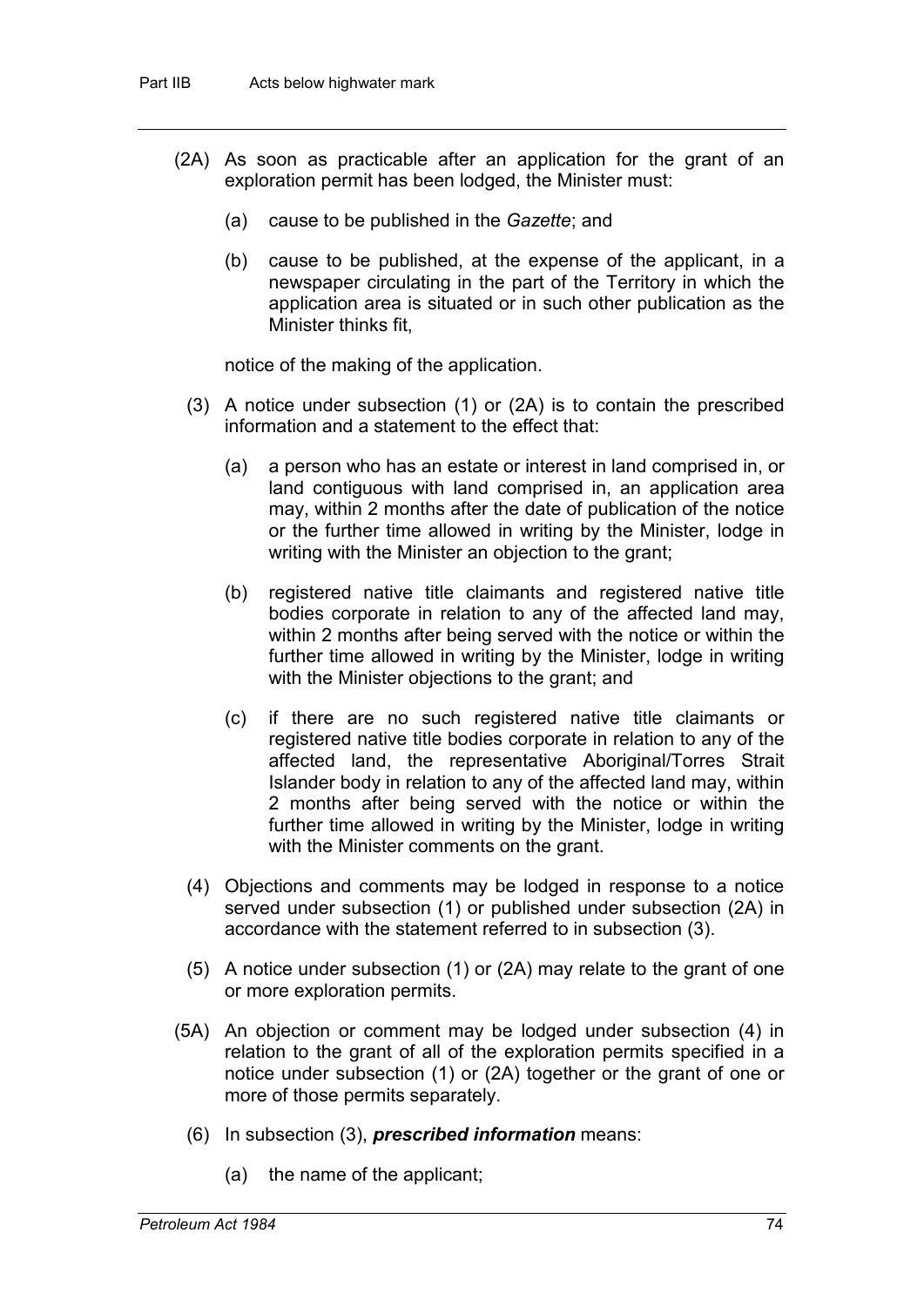- (b) the period in respect of which the exploration permit is sought;
- (d) either:
	- (i) a description of the land in respect of which the application is made sufficient to enable an interested person to identify its location; or
	- (ii) a map that indicates that land by reference to the boundaries of existing landholdings or geographical features; and
- (e) the information (if any) prescribed by the Regulations.

#### **57U Minister to have regard to objections and comments**

The Minister must not grant an exploration permit below highwater mark unless the Minister has taken into account the objections and comments (if any) lodged under section 57T(4).

#### **57V Compensation**

- (1) Compensation for the effect of an act below highwater mark is payable by the holder of the relevant petroleum interest to:
	- (a) the owner or occupier of land comprised in the petroleum interest for the loss or damage in respect of that person's interest in the land because of the act; and
	- (b) any native title holder for the effect of the act on the holder's native title rights and interests in the land comprised in the petroleum interest.
- (2) A person who intends to claim compensation under this section must lodge the claim in writing with the holder of the relevant petroleum interest within 3 years after the act below highwater mark is done or within the further time the Tribunal allows.
- (3) The Tribunal has the jurisdiction to extend the time for making a claim referred to in subsection (2) as if the claim were an action to which section 44 of the *Limitation Act 1981* applies and the Tribunal were a court for the purposes of that section.
- (4) In the absence of agreement, the compensation that may be payable to a native title holder is not determinable by the Tribunal until there is an approved determination of native title that the holder holds native title in the affected land.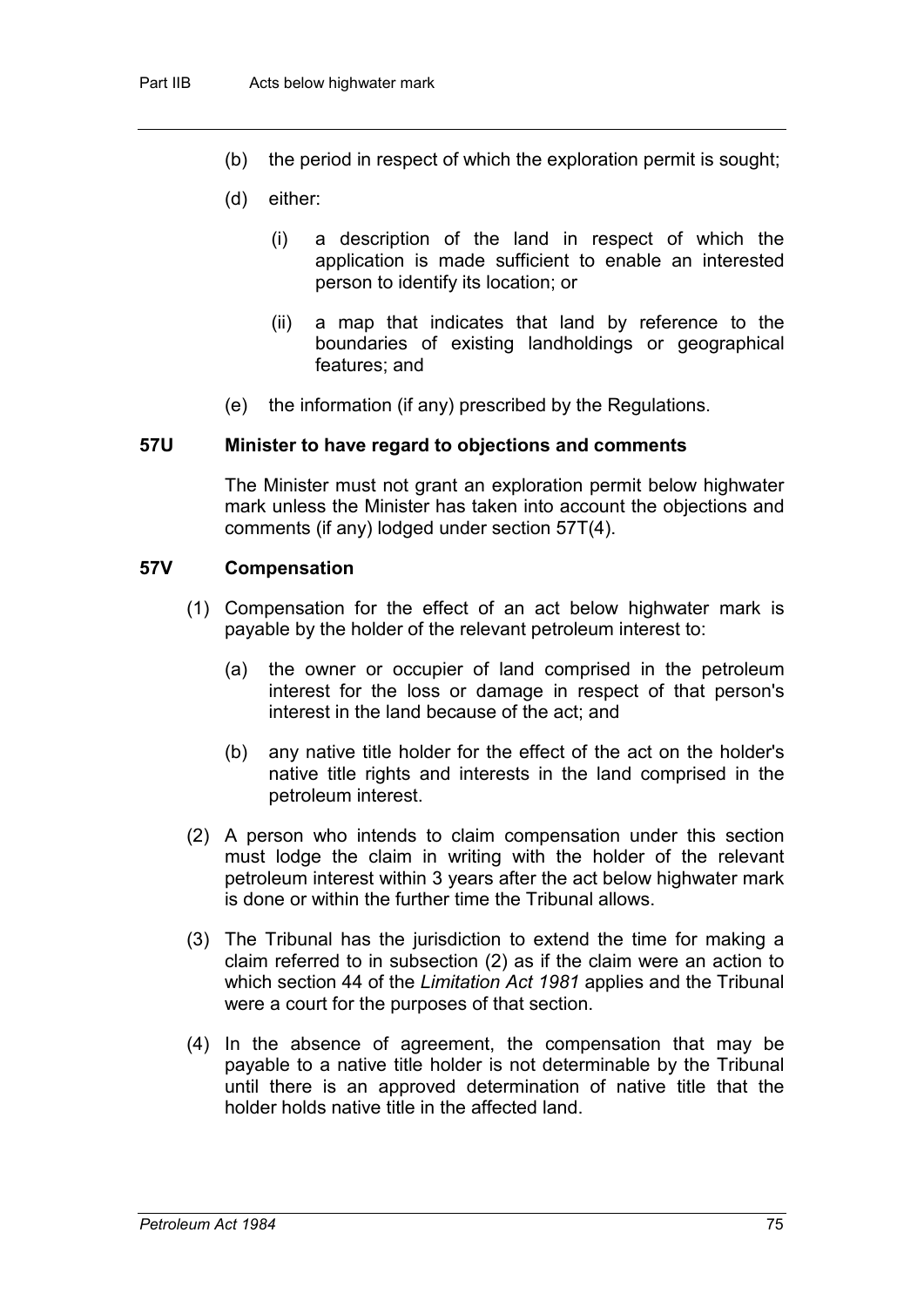- (5) In the event of a dispute about compensation payable under subsection (1), the holder of the petroleum interest or the owner or occupier or registered native title body corporate to whom compensation may be payable may refer the dispute to the Tribunal.
- (6) If a person entitled to compensation under this section requests that the whole or part of the compensation should be in a form other than money, the person by whom the compensation is payable must consider the request.
- (7) A reference in this section to the payment of compensation is to be read as including a reference to the giving of compensation in a form other than money, including the transfer of property and the provision of goods and services.

# **Part III General provisions relating to exploration permits and licences**

## **Division 1 Rights and duties of permittee or licensee**

## **58 General conditions**

An exploration permit or licence granted under this Act is subject to the conditions that the permittee or licensee shall:

- (a) comply with such provisions of this Act as are in force from time to time relating to the payment of annual fees and royalties; and
- (ab) comply with any code of practice adopted under this Act; and
- (b) conduct all operations in relation to the exploration permit or licence area, with reasonable diligence, in particular in accordance with:
	- (i) good oilfield practice; and
	- (ii) the approved technical works programme; and
- (c) carry out the technical works programme and other activities in relation to the exploration permit or licence area in such a way as to cause as little disturbance as practicable to the environment and comply with such directions, if any, as the Minister, from time to time, gives for minimizing that disturbance, or restoring or rehabilitating the disturbed surface area, of the land; and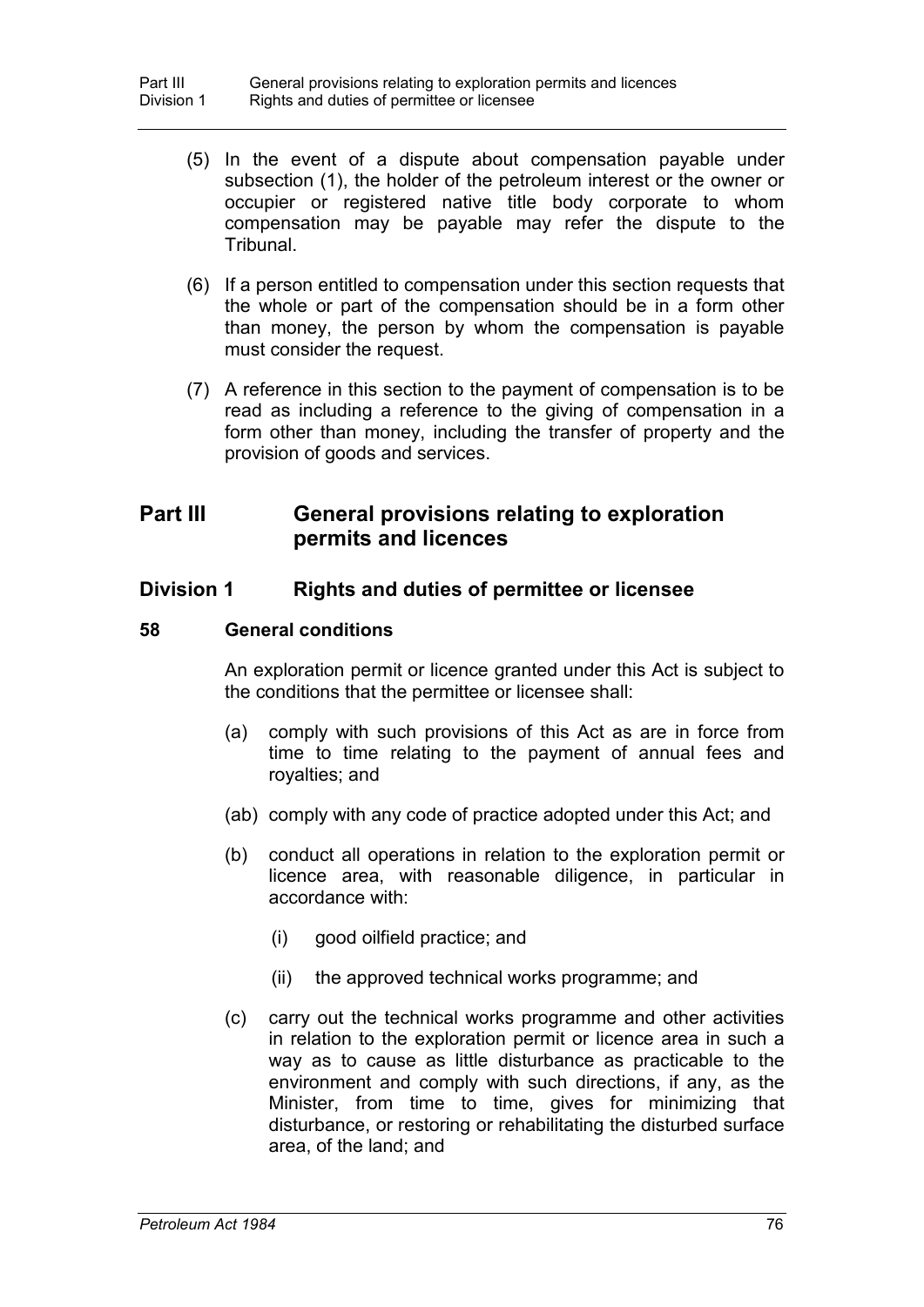- (d) not allow the escape or release from the exploration permit or licence area of any petroleum except in the interest of safety or in accordance with good oilfield practice or the provisions of the relevant technical works programme, without the approval of the Minister but may allow the release or removal of such quantities of petroleum as is reasonably required for the purpose of sampling and testing; and
- (e) conduct the technical works programme and other activities in relation to the exploration permit or licence area in such a way as to not interfere with existing roads, railways, telephone or telegraph lines, power lines and cables, water pipelines or dams or reservoirs or energy pipelines or tailing pipelines or storage containers situated within the permit or licence area except in accordance with the approval of the Minister; and
- (f) comply with lawful directions, if any, of the Minister in relation to the protection of the environment in or upon the exploration permit or licence area or adjacent areas which are or may be affected by his operations; and
- (g) not erect a permanent structure or facility within the exploration permit or licence area unless the erection of the structure or facility has been approved; and
- (h) where his or her exploration permit or licence area is wholly or partly comprised of Aboriginal land, inform his employees, agents and contractors working within the permit or licence area of:
	- (i) the relevant provisions of the Land Rights Act and other Acts relating to conduct upon Aboriginal land; and
	- (ii) the principal provisions of any agreement relevant to the activities of his agents, contractors and employees he has reached with the relevant Land Council in relation to the permit or licence area; and
- (j) conduct his operations and activities in relation to the exploration permit or licence area in such a way as to not interfere with the lawful rights or activities of any other person.

## **58A Where acts may be done subject to conditions**

(1) Where under this Act an act may be done in relation to land in respect of which native title rights and interests exist or may exist subject to conditions relating to those rights and interests being complied with by the parties, the conditions have effect and may be enforced as if they were terms of a contract among the parties.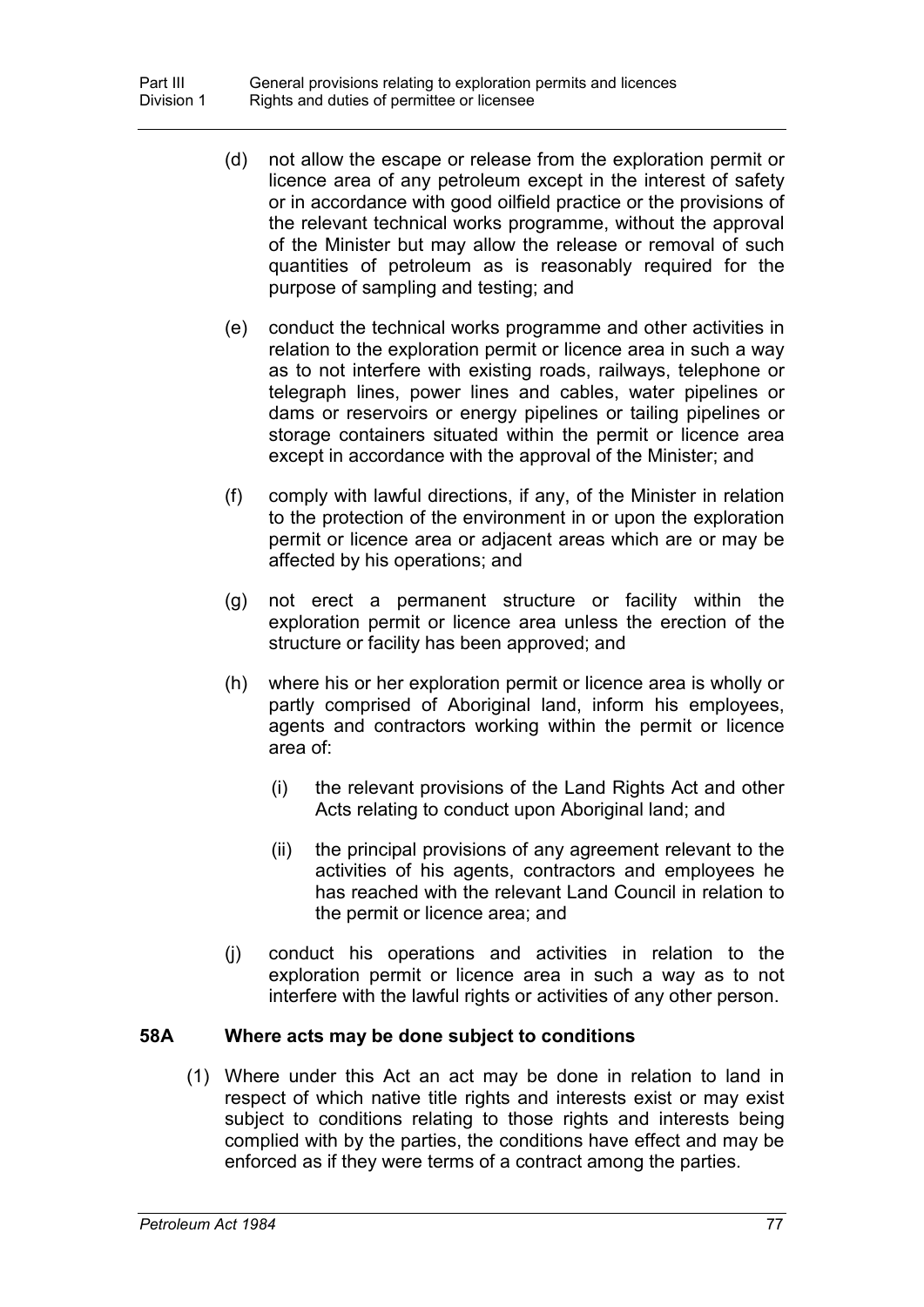(2) If a person lodges a native title objection to the doing of the act, any other person in the native title claim group concerned is taken to be a party for the purposes of subsection (1).

## **59 Annual reports**

(1) Subject to section 62(2), a permittee or licensee shall, within 28 days after the expiration of each period of 12 months, or other longer approved period, of the permittee's exploration permit or the licensee's licence (as the case requires), lodge with the Minister a comprehensive report in a form satisfactory to the Minister on the exploration and other activities within the exploration permit or licence area during that period.

Maximum penalty: If the offender is a natural person  $-$ 100 penalty units. If the offender is a body corporate – 500 penalty units.

- (2) A report under subsection (1) shall include all:
	- (a) geological, geochemical and geophysical survey reports;
	- (b) drilling and other work reports; and
	- (c) data, maps, logs and records in support of, or necessary to interpret, reports referred to in paragraphs (a) and (b),

which are completed or have become available in relation to the exploration and other activities of the permittee or licensee.

Maximum penalty: If the offender is a natural person  $-$ 100 penalty units.

> If the offender is a body corporate – 500 penalty units.

## **60 Core samples to be lodged**

- (1) As soon as practicable after he recovers a drill core or cutting or a sample from an exploration permit or licence area, the permittee or licensee shall, by notice, inform the Minister that the core or cutting or the sample has been recovered and identify, to the satisfaction of the Minister, the place in the permit or licence area from which the core or cutting or the sample was taken.
- (2) A drill core or cutting or a sample referred to in subsection (1) shall not be disposed of by the permittee or licensee except in an approved manner.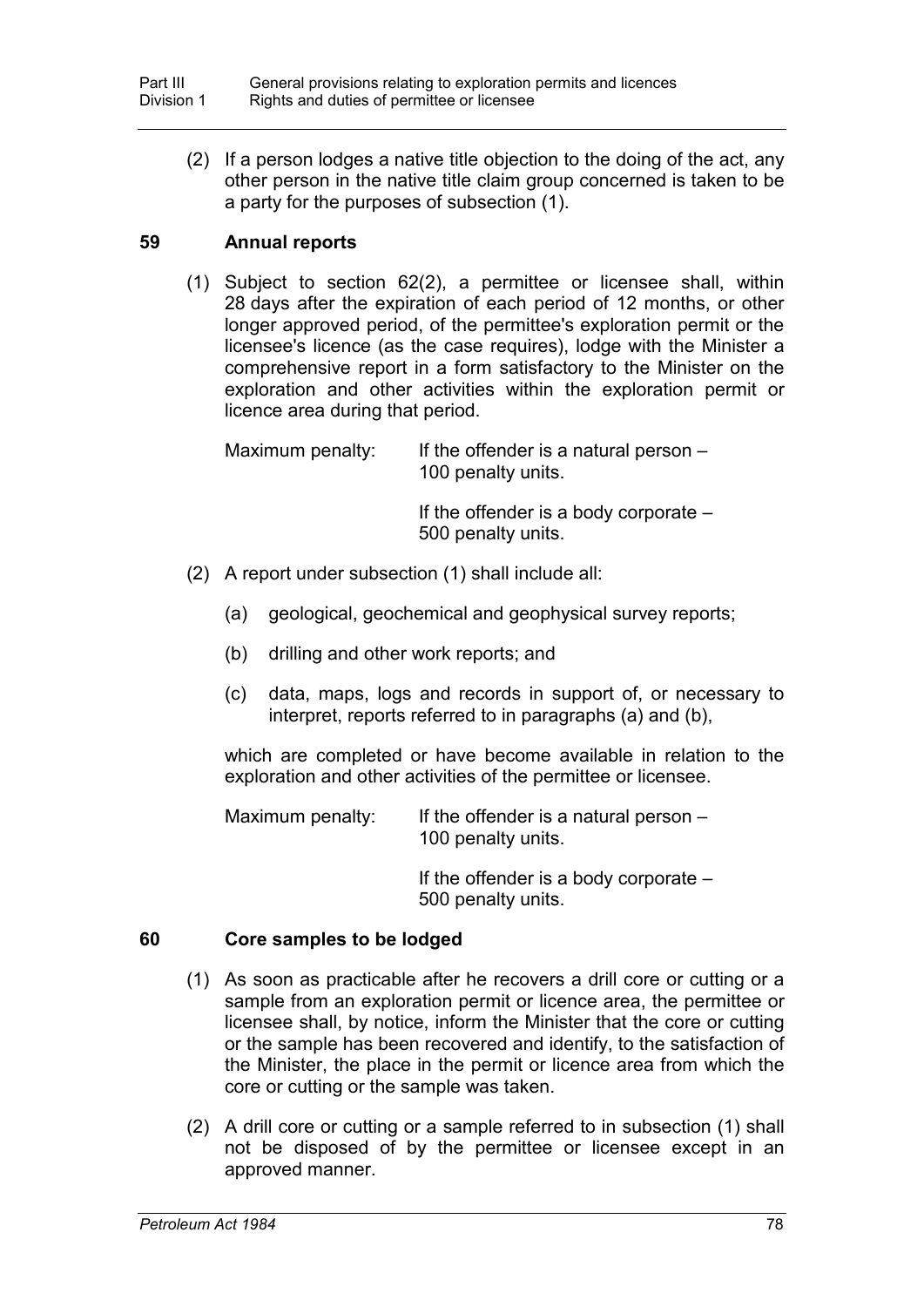- (3) The Minister may, by notice served on a permittee or licensee, direct the permittee or licensee to lodge with the Minister a drill core or cutting or a sample from the exploration permit or licence area.
- (4) A permittee or licensee shall comply with a direction under subsection (3).

## **61 Release of information**

- (1) The Minister may, at any time, make available to another Minister:
	- (a) information contained in a document to which this section applies that has been lodged with the Minister; and
	- (b) drill cores or cuttings recovered or samples taken from a block, or samples of petroleum recovered from a block, that have been received by the Minister.
- (2) The Minister may, at any time after the grant or renewal of, or the refusal to grant or renew, an exploration permit, licence or access authority:
	- (a) make publicly known; or
	- (b) on request by a person and, if the Minister so requires, on payment of the prescribed fee, make available to the person,

information contained in or accompanying the application for the grant or renewal, but not including:

- (c) information of a kind referred to in subsection (3) or (7); or
- (d) particulars of:
	- (i) the technical qualifications of the applicant and employees of the applicant;
	- (ii) the technical advice available to the applicant; or
	- (iii) the financial resources available to the applicant.
- (3) The Minister may, at any time after the relevant day specified in subsection (5):
	- (a) make publicly known; or
	- (b) on request by a person and, if the Minister so requires, on payment of the prescribed fee, make available to the person,

information contained in a document to which this section applies that has been received by the Minister, being information that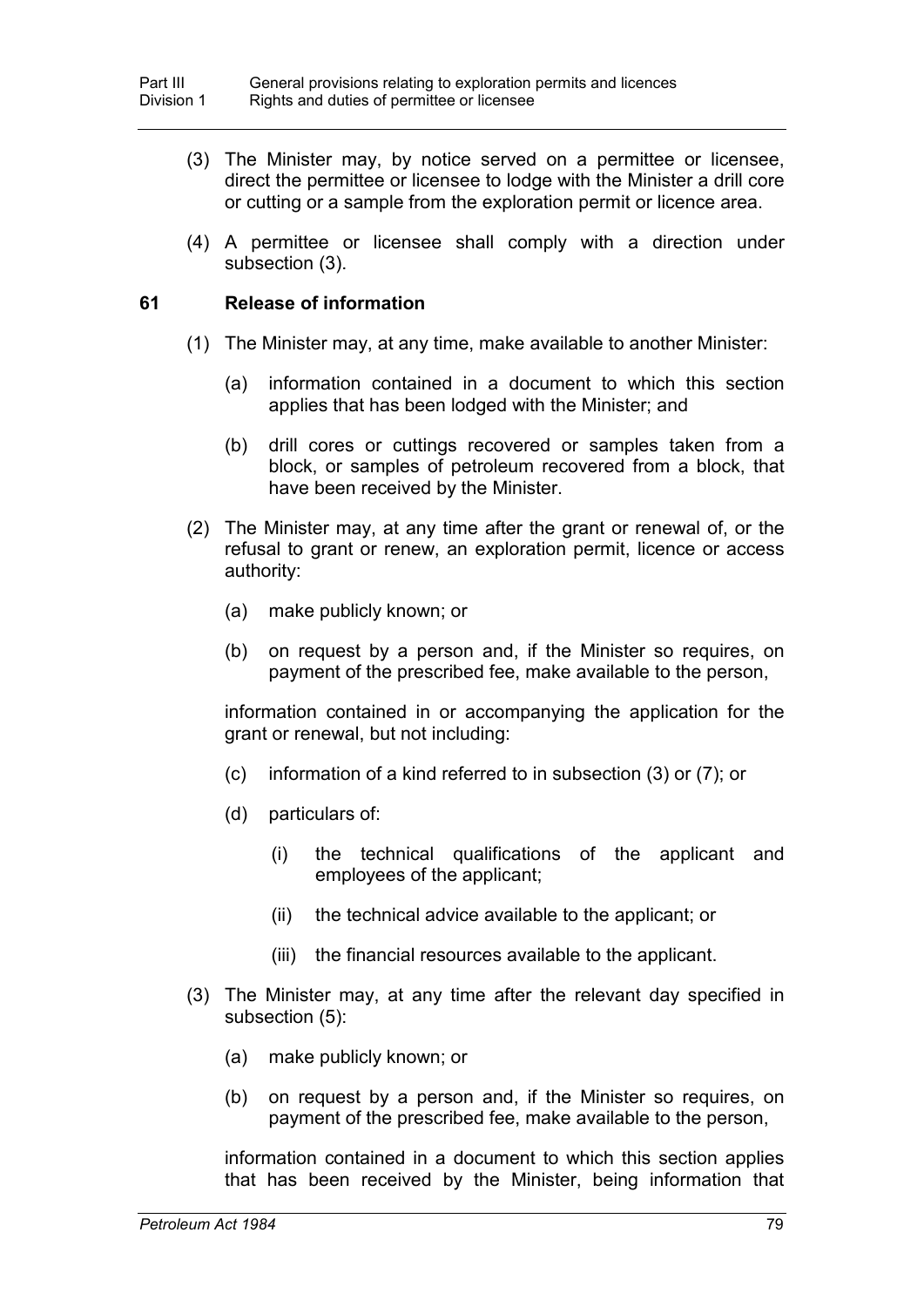relates to the sea-bed or subsoil, or to petroleum, in a block, but not including any matter contained in a document to which this section applies that, in the opinion of the Minister, is a conclusion drawn from or an opinion based on, in whole or in part, any such information.

- (4) The Minister or another Minister may, at any time after the relevant day specified in subsection (5):
	- (a) make publicly known particulars of; or
	- (b) on request by a person and, if the Minister or that other Minister so requires, on payment of the prescribed fee, permit the person to inspect,

drill cores or cuttings removed or samples taken from a block, or samples of petroleum recovered from a block, that have been received by the Minister or have been made available to that other Minister under subsection (1).

- (5) For the purposes of subsections (3) and (4), the relevant day is:
	- (a) where:
		- (i) an exploration permit or retention licence is in force in respect of the block; and
		- (ii) the document, core, cutting or sample was received by the Minister during the period during which the exploration permit or licence was in force in respect of the block,

the day on which the period of 2 years, commencing on the day on which the document, core, cutting or sample was received by the Minister, expires;

- (b) where:
	- (i) a production licence is in force in respect of the block; and
	- (ii) the document, core, cutting or sample was received by the Minister during the period during which the production licence was in force in respect of the block,

the day on which the period of 12 months, commencing on the day on which the document, core, cutting or sample was received by the Minister, expires;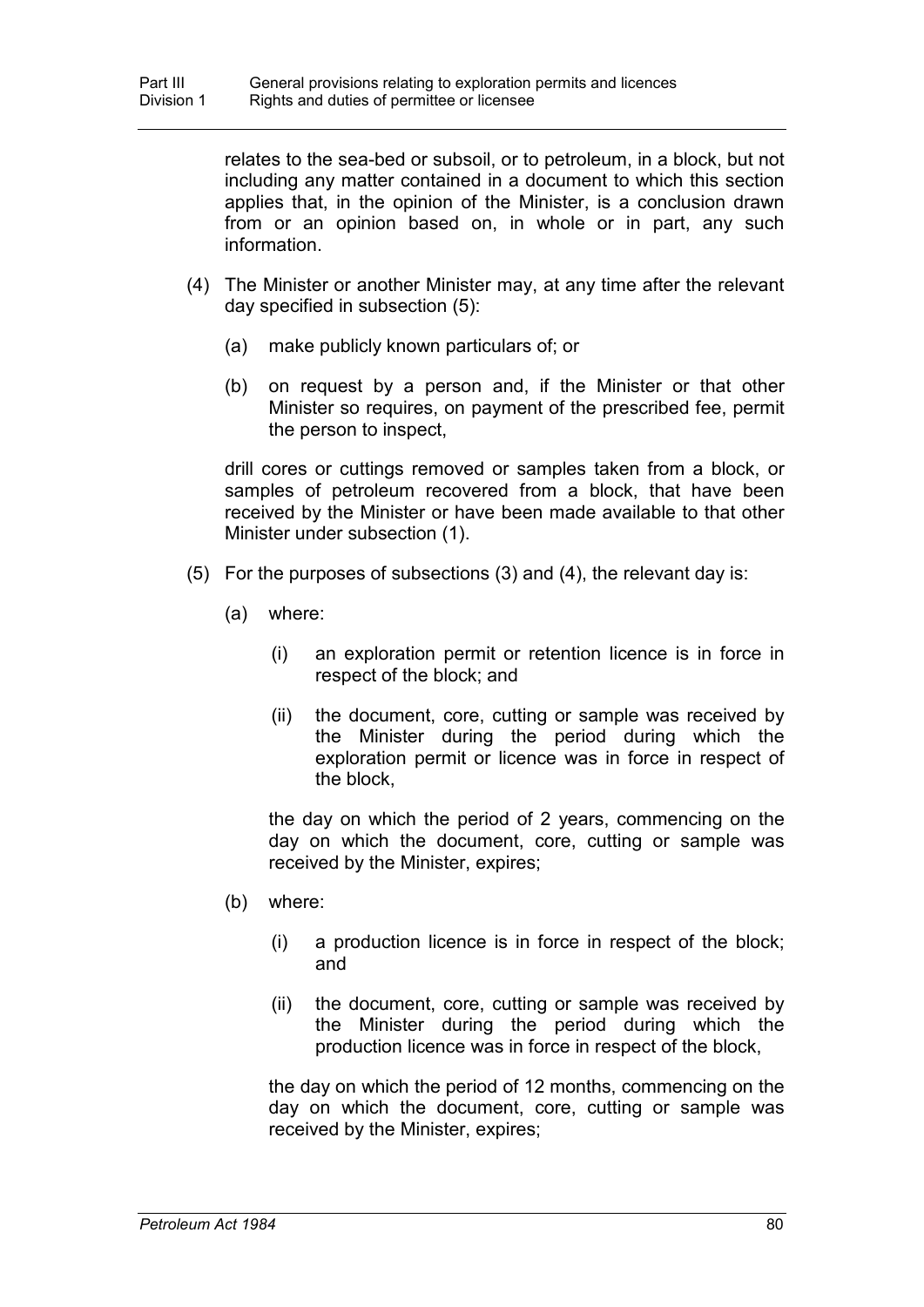- (c) where the document, core, cutting or sample was received by the Minister during a period during which an exploration permit or licence was in force in respect of the block and:
	- (i) the exploration permit or licence is surrendered, cancelled or determined as to the block; or
	- (ii) the exploration permit or licence expires but is not renewed in respect of the block,

the day on which the exploration permit or licence is surrendered, cancelled or determined or expires, as the case may be, whether or not another exploration permit or licence is subsequently granted in respect of the block; or

- (d) where the document, core, cutting or sample was received by the Minister during a period during which an exploration permit or licence was not in force in respect of the block, the day determined by the Minister, being a day earlier than the day on which the period of 2 years, commencing on the day on which the document, core, cutting or sample was received by the Minister, expires.
- (6) Where:
	- (a) a document, core, cutting or sample was received by the Minister during or in respect of a period during which:
		- (i) an exploration permit or licence was in force; or
		- (ii) an access authority was in force in respect of the block but during which an exploration permit or licence was not in force in respect of the block; and
	- (b) the permittee, licensee or the holder of the access authority or, if the exploration permit, licence or access authority has ceased to be in force, the person who was the holder of the permit, licence or access authority has made publicly known:
		- (i) any information contained in the document or has consented in writing to any of the information being made publicly known; or
		- (ii) any particulars of the core, cutting or sample or has consented in writing to any particulars of the core, cutting or sample being made publicly known or to that core, cutting or sample being made available for inspection,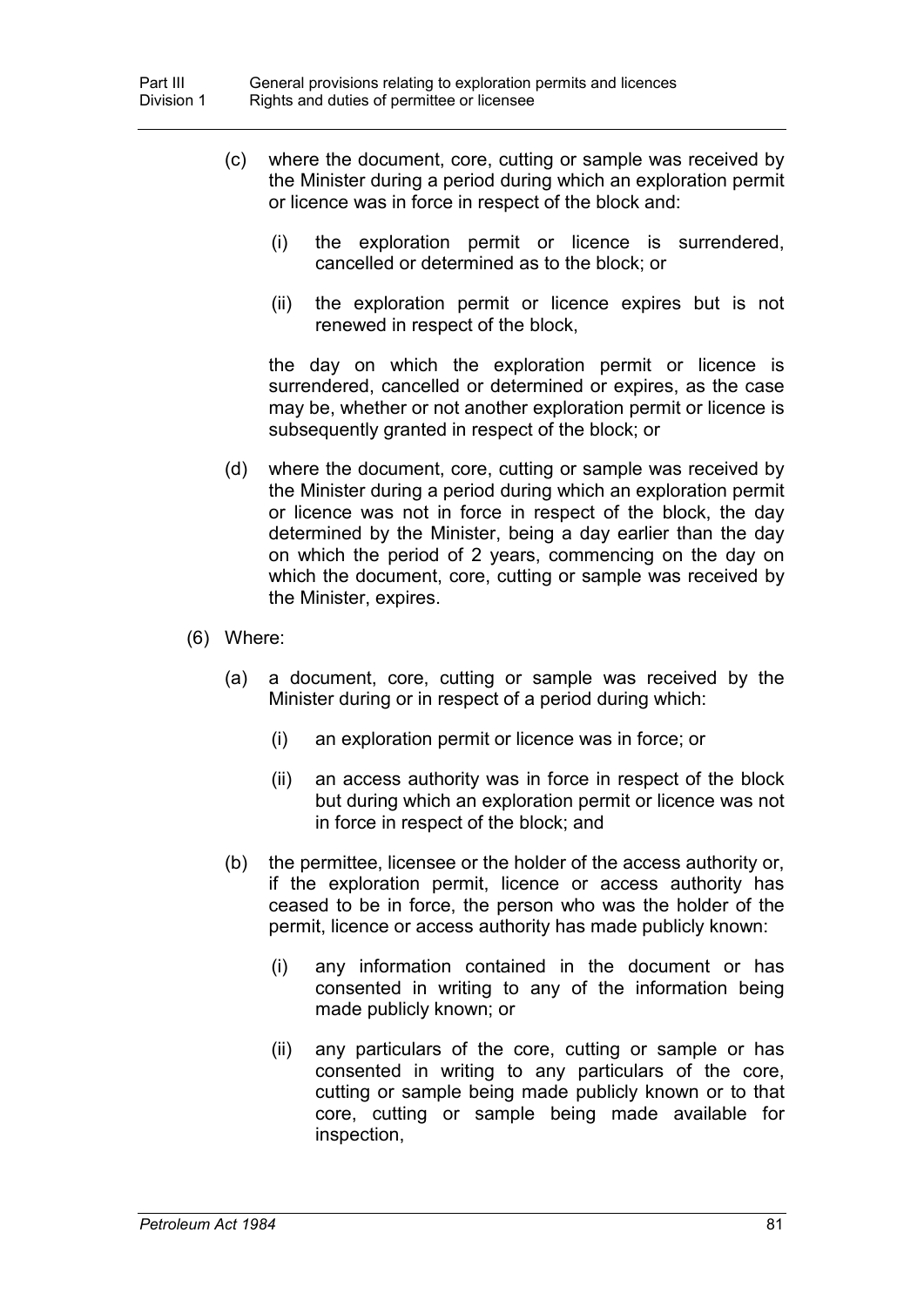the Minister or another Minister to whom that information, core, cutting or sample has been made available under subsection (1) may, at any time after the information has, or those particulars have, been made publicly known or after that consent has been given;

- (c) make publicly known that information or, on request by any other person and, if the Minister or that other Minister so requires, on payment of the prescribed fee, make that information available to that other person; or
- (d) make publicly known those particulars or, on request by any other person and, if the Minister or that other Minister so requires, on payment of the prescribed fee, permit that other person to inspect that core, cutting or sample,

as the case may be.

- (7) Subject to subsection (12), the Minister may, at any time after the expiration of 5 years after a document to which this section applies was received by the Minister:
	- (a) make publicly known; or
	- (b) on request by a person and, if the Minister so requires, on payment of the prescribed fee, make available to the person,

information contained in the document, being information that relates to petroleum in a block, and that, in the opinion of the Minister, is a conclusion drawn, in whole or in part, from, or an opinion based, in whole or in part, on, any information contained in a document to which this section applies that has been received by the Minister.

- (8) Before the Minister makes available or publicly known information under subsection (7), the Minister shall:
	- (a) cause a notice to be published in the *Gazette*:
		- (i) stating that the Minister proposes to make the information available or publicly known;
		- (ii) inviting interested persons to give to the Minister, by such day as is specified in the notice, being a day not earlier than 45 days after the publication of the notice, a notice objecting to the whole or any part of the information being made available or publicly known; and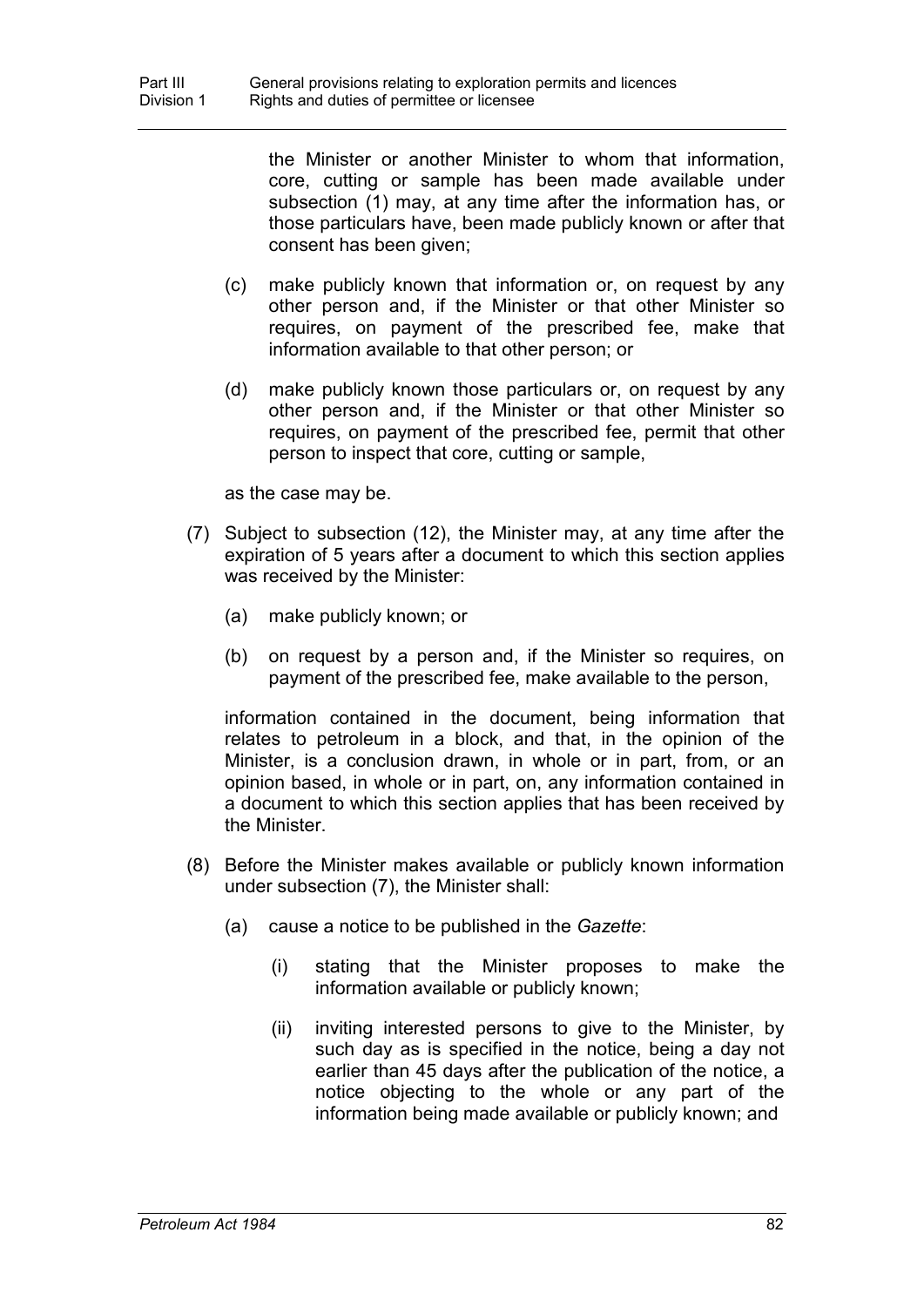- (iii) stating that, if a person does not make an objection in accordance with the invitation, the person will be taken to have consented to the information being made available or publicly known; and
- (b) if it is practicable to do so, cause a copy of the notice published in the *Gazette* to be served on the person who lodged the document containing the information.
- (9) A notice objecting to information being made available or publicly known shall set out the person's reasons for making the objection.
- (10) A person may not object to information being made available or publicly known except on the ground to do so would disclose:
	- (a) a trade secret; or
	- (b) other information the disclosure of which would, or could reasonably be expected to, adversely affect the person in respect of the lawful business, commercial or financial affairs of the person.
- (11) The Minister shall, not later than 45 days after receiving a notice of objection under this section, consider the objection and may disallow it or allow it, in whole or in part, and shall cause written notice of the decision to be served on the person who made the objection.
- (12) The Minister shall not make available or make publicly known information under subsection (7) if an objection in relation to the information has been allowed under subsection (11), but nothing in this section shall be taken to preclude a further invitation being made in relation to the information under subsection (8).
- (13) Except as provided by this section or for the purposes of the administration of this Act, the Minister or another Minister to whom information or a core, cutting or sample has been made available under subsection (1) shall not:
	- (a) make publicly known, or make available to any person (not being a Minister), any information contained in a document to which this section applies; or
	- (b) make publicly known any particulars of, or permit any person (not being a Minister) to inspect a core, cutting or sample referred to in this section.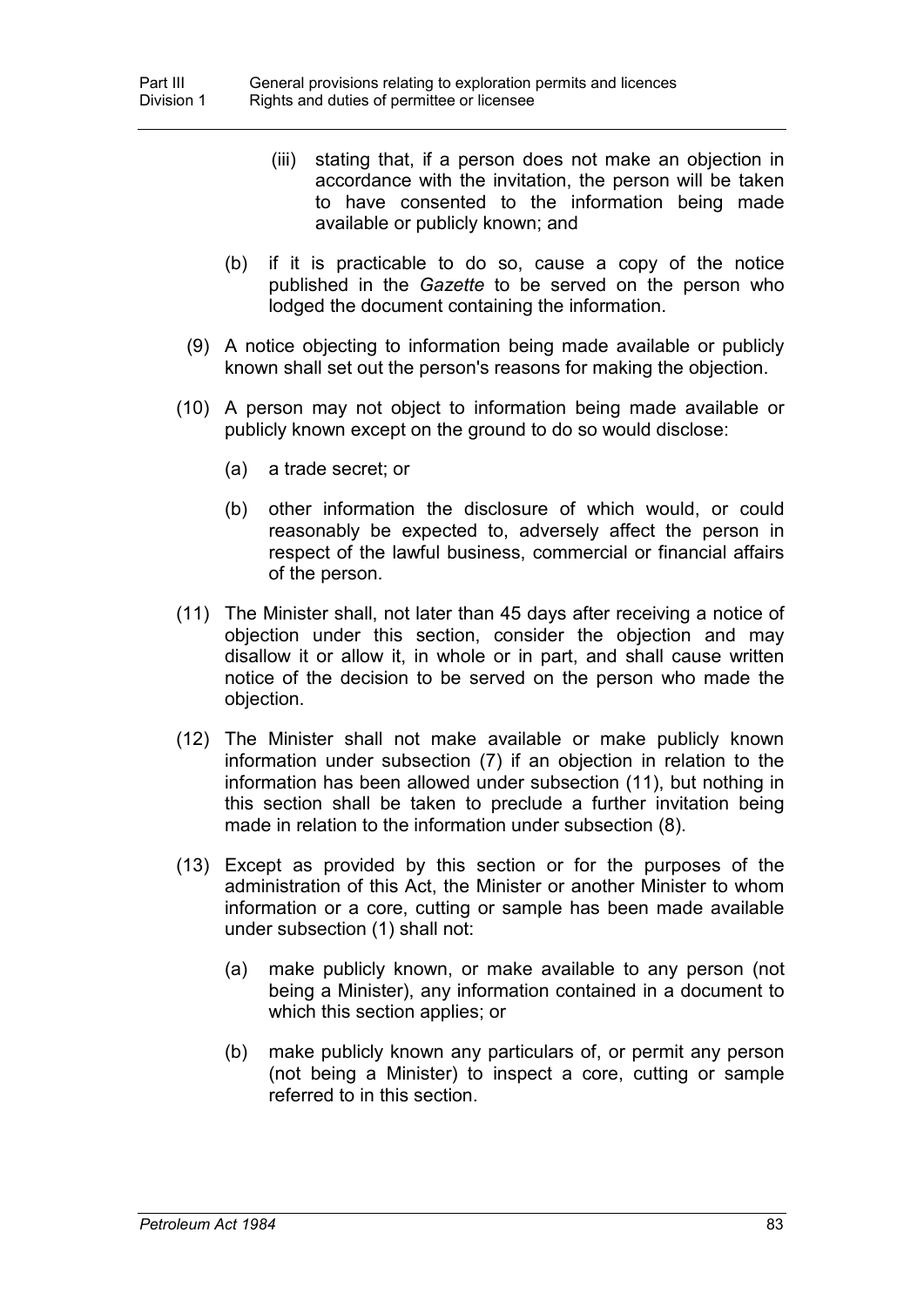- (14) This section applies to:
	- (a) an application made to the Minister under this Act or a document accompanying such an application; and
	- (b) a report, return or other document relating to a block that has been received by the Minister under this Act.
- (15) In this section, a reference to a core, cutting or sample includes a reference to a portion of a core, cutting or sample.
- (16) For the purposes of this section:
	- (a) cores and cuttings and well data, logs, sample descriptions and other documents, relating to the drilling of a well, shall be deemed to have been received by the Minister not later than 28 days after the drilling of the well was, in the opinion of the Minister, substantially completed; and
	- (b) geophysical or geochemical data relating to geophysical or geochemical surveys shall be deemed to have been received by the Minister not later than one year after the geophysical or geochemical field work was, in the opinion of the Minister, substantially completed.

#### **62 Project reports**

- (1) The Minister may direct that a retention licensee provide a report on a specified project or activity or all projects and activities within his licence area.
- (2) Where, under subsection (1), the Minister directs a retention licensee to provide a report, he may waive the requirements for an annual report to be lodged under section 59 by the licensee in relation to the licence area.

#### **63 Payment of first year's annual fee in respect of exploration permit or licence**

If:

- (a) the Minister determines to grant or renew an exploration permit or a licence and gives notice to the applicant of the conditions on which the Minister is prepared to grant or renew the permit or licence; and
- (b) the applicant gives to the Minister the applicant's written acceptance of the conditions specified in the notice within the time specified under this Act in respect of the exploration permit or licence concerned for accepting the conditions,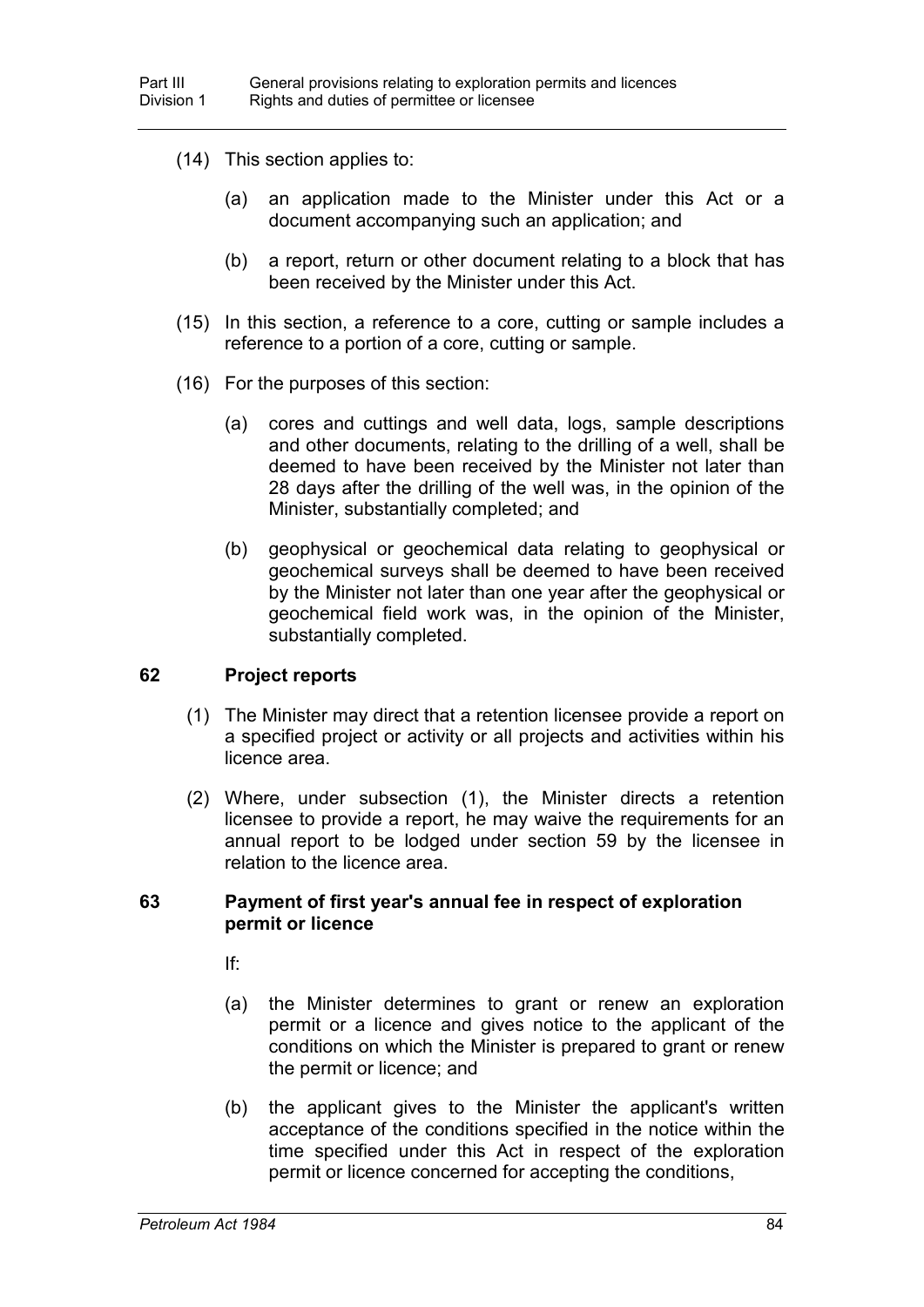the applicant must, at the same time as accepting the conditions, pay to the Minister the annual fee for the first year for each block in respect of which the permit or licence is or will be granted or renewed.

## **64 Discovery of petroleum to be notified**

- (1) Where petroleum is discovered within an exploration permit or licence area, the permittee or licensee shall:
	- (a) as soon as possible, notify the Minister of the discovery; and
	- (b) within 3 days after the discovery, provide the Minister with particulars, in writing, of the discovery.

| Maximum penalty: | If the offender is a natural person $-$<br>200 penalty units. |
|------------------|---------------------------------------------------------------|
|                  | If the offender is a body corporate $-$                       |

1 000 penalty units.

- (2) Where petroleum is discovered in an exploration permit or licence area, the Minister may, by notice served on the permittee or licensee, require the permittee or licensee, to furnish him, as soon as and so far as practicable, with the particulars requested in the notice.
- (3) A permittee or licensee upon whom a notice under subsection (2) is served shall comply with the notice.

Maximum penalty: If the offender is a natural person  $-$ 100 penalty units.

> If the offender is a body corporate – 500 penalty units.

## **65 Access**

- (1) Subject to section 82, where a person is given the right to occupy land as a permittee or licensee, he shall have, for himself, his employees, agents and contractors, a right to construct a road or carry out other work to ensure access to the exploration permit or licence area by the shortest practicable route to a road, within the meaning of the *Control of Roads Act 1953*, a railway line, the sea or a waterway.
- (2) For the purpose of constructing a road or carrying out work to ensure access to an exploration permit or licence area, the permittee or licensee as the case may be may enter land with such machinery, equipment and workmen as is or are necessary to mark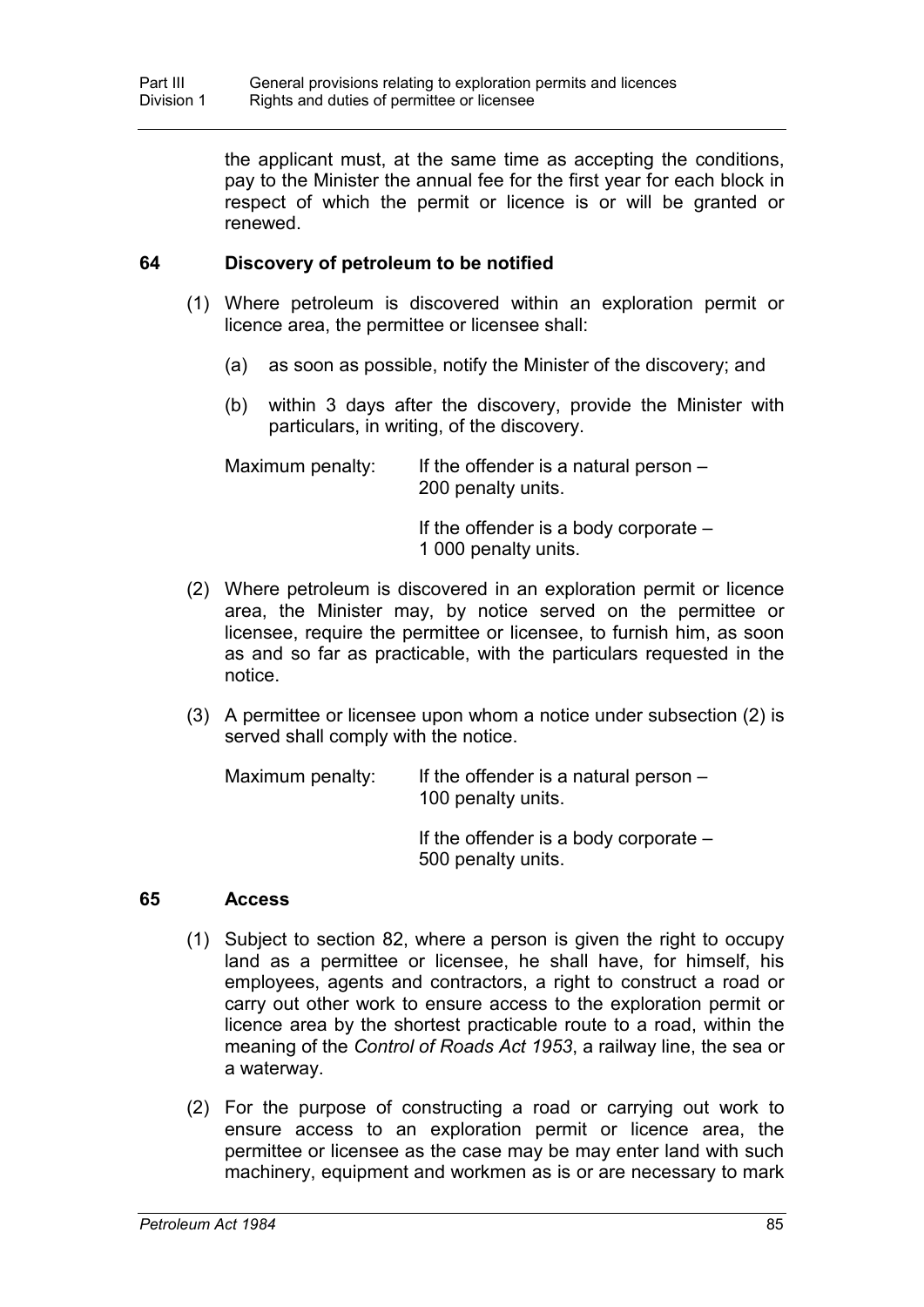out and construct the road or carry out the work.

#### **66 Exploration permit held by 2 or more persons**

- (1) Where an exploration permit is granted to 2 or more persons, it is held by them:
	- (a) in the shares specified in the permit document; or
	- (b) where the permit document does not specify such shares, in equal shares.
- (2) Where a retention licence is granted, it is to be granted in the name or names of the holder or holders of the exploration permit from which the licence derives, but where the retention licence is granted to 2 or more persons, the retention licence may at the request of the applicants be granted in shares different from those in which the permit was held.
- (3) Where a production licence is granted, it is to be granted in the name or names of the holders of the exploration permit or, where a retention licence was held, the retention licence from which the production licence derives, but when the production licence is granted to 2 or more persons, it may at the request of the applicants be granted in shares different from those in which the permit or retention licence was held.

## **67 Drilling and seismic surveys**

- (1) A permittee, licensee or the holder of an access authority shall not commence operations for the drilling of a well or for a seismic survey unless notice in accordance with this section is given to the Minister and the Minister's approval is obtained.
- (2) A notice under subsection (1) shall:
	- (a) be served on the Minister not less than 28 days before the date on which the operations are to commence or such other period as the Minister may approve; and
	- (b) contain details of:
		- (i) the geographic location of the proposed well or area of the seismic survey; and
		- (ii) measures that will be put in place to protect the environment (including reclamation and conservation planning) in the location of the proposed well or area of the seismic survey.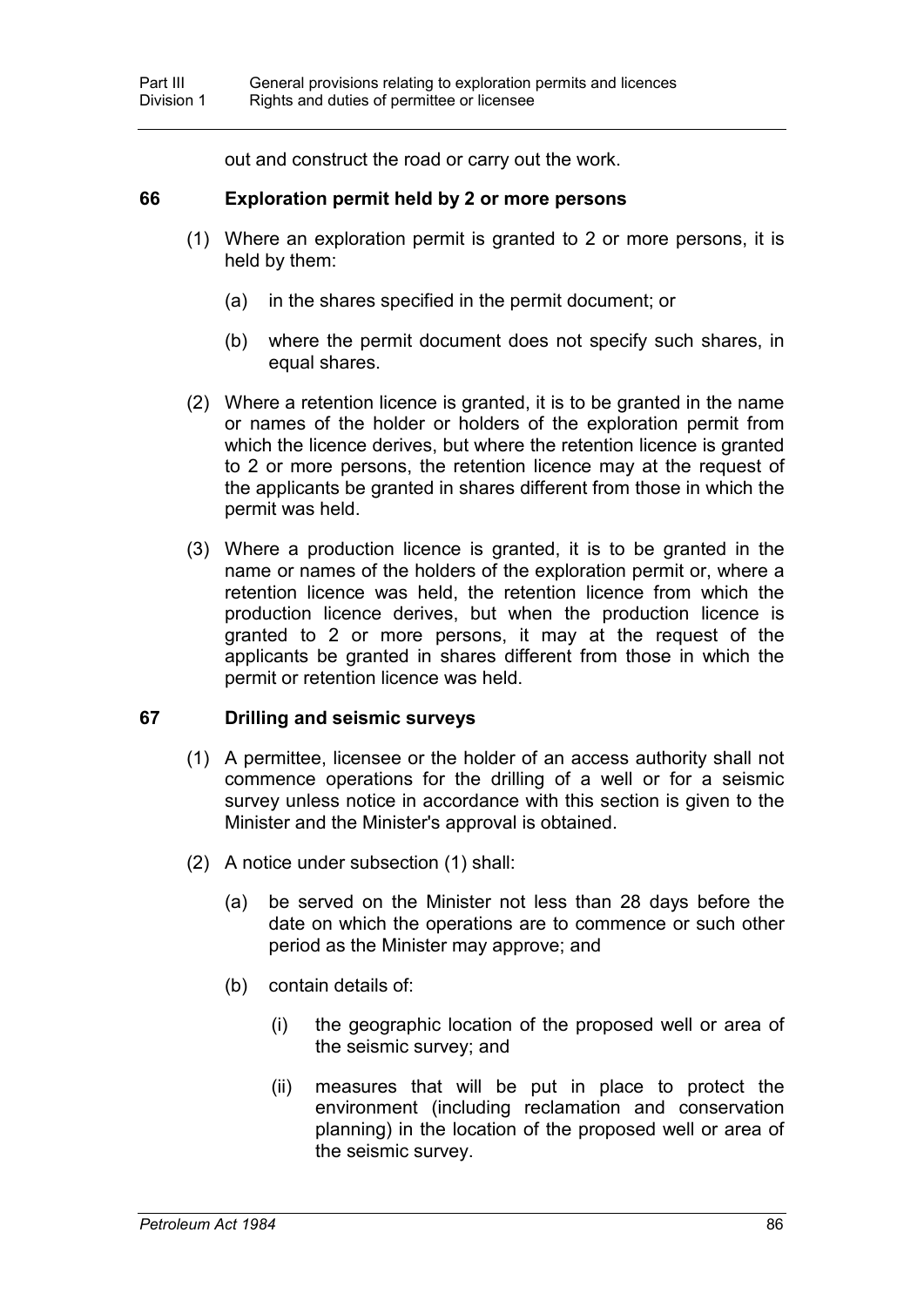#### **68 Fencing**

The Minister may, by notice to a permittee or licensee, require the permittee or licensee to fence his or her exploration permit or licence area in accordance with the notice.

#### **69 Unit development**

- (1) Subject to Parts IIA and IIB as applicable, where, except in relation to Aboriginal land, the Minister is satisfied that a petroleum pool extends beyond a licence area and it is desirable, for the purpose of securing economy and efficiency and of avoiding wasteful and harmful development and practices, that the petroleum pool should be worked as one unit, the Minister may:
	- (a) vary the area of the licence by including in it any block, not comprising land to which paragraph (b) applies, to which the petroleum pool extends; or
	- (b) where the petroleum pool extends into an adjacent exploration permit or licence area held by another person, require the licensee and each permittee and licensee of the adjacent areas, by notice served on each of them, to prepare and furnish to him a scheme for registration under section 96 for the working and development of the petroleum pool as one unit.
- (1A) The Minister may only vary the area of a licence under subsection (1)(a) on the application of the licensee.
	- (2) Additional land included in a licence under subsection (1) shall be:
		- (a) compact and limited by well-marked permanent physical boundaries; or
		- (b) substantially in the form of a rectangle.
	- (3) A notice under subsection (1)(b) shall specify the land in relation to which, and the time within which, the Minister requires the scheme to be furnished.
	- (4) Where a scheme is not furnished within the time specified in a notice under subsection (1), or where the Minister does not approve the scheme furnished to him, the Minister shall prepare a scheme and supply particulars of it to each permittee and licensee to whom notice was served under subsection (1).
	- (5) A permittee and licensee to whom the Minister has supplied particulars of a scheme under subsection (4) shall perform and observe all the conditions of that scheme.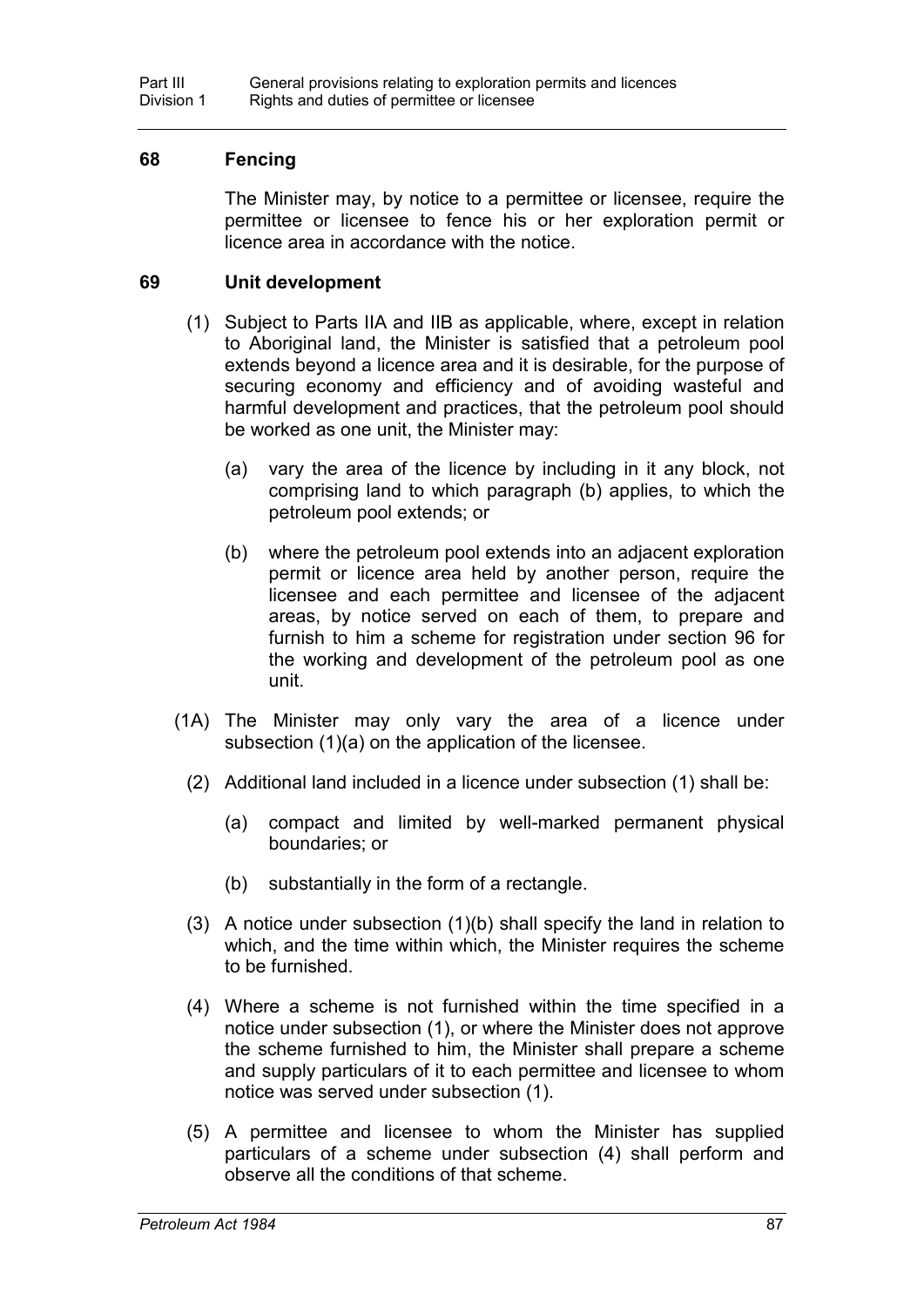- (6) A licensee may enter into an agreement in writing for and in relation to the development of a petroleum pool as a unit but such an agreement does not have any force until it is registered under section 96.
- (7) For the purposes of subsection (6), an agreement includes a variation of a scheme prepared under subsection (1) or (4).

## **Division 2 Actions by Minister**

## **70 Gazettal of instruments**

The Minister shall cause to be published in the *Gazette*, with such particulars as he thinks fit, notice of:

- (a) an application for an exploration permit or licence;
- (b) the granting of an exploration permit or licence;
- (c) a surrender or cancellation of an exploration permit or licence in whole or in part;
- (d) the expiration of an exploration permit or licence; and
- (e) the renewal of an exploration permit or licence.

## **70A Notification of conditions relating to native title**

Where the Minister decides to do a prescribed petroleum act to which Part IIA applies, the Minister must give notice in writing to the registered native title claimants and registered native title bodies corporate in relation to any of the of:

- (a) the decision to do the act; and
- (b) if the act is subject to conditions relating to native title rights and interests – those conditions,

and, if the Tribunal recommended that the act may be done subject to conditions different from the conditions referred to in paragraph (b), the notice is to include a statement to the effect that there is a difference.

## **71 Directions by Minister**

(1) The Minister may, by notice served on a permittee or licensee, give to him directions as to any matter in relation to which regulations may be made under this Act.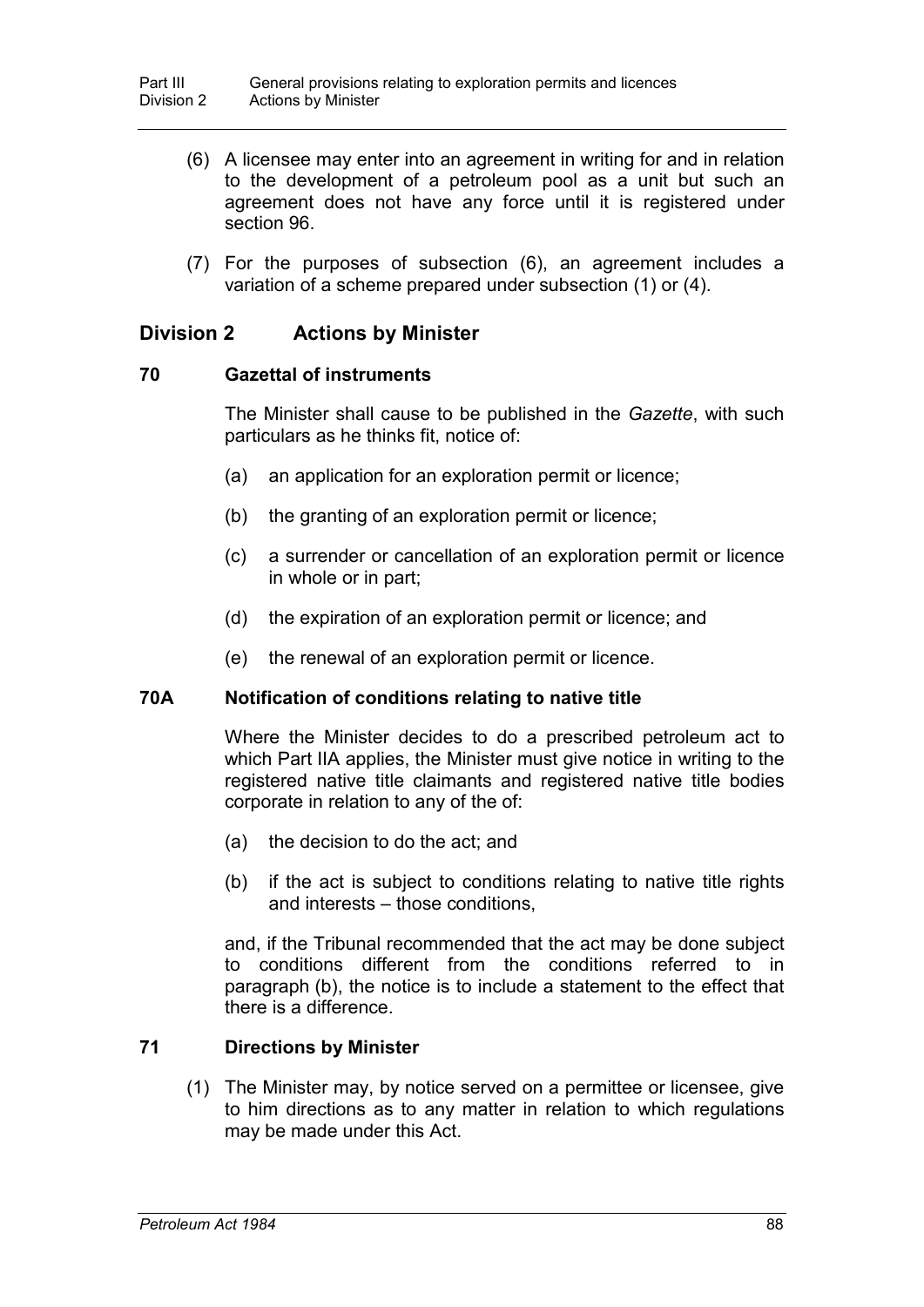- (1A) A direction under subsection (1) may apply, adopt or incorporate a standard, code or other document as in force or existing at a particular time or as in force from time to time.
	- (2) A direction under subsection (1) has effect and shall be complied with notwithstanding anything in the Regulations and, to the extent to which the Regulations are inconsistent with the direction, the permittee or licensee to whom the direction is given is not obliged to comply with the Regulations.
	- (3) A permittee or licensee to whom a direction under subsection (1) is given shall comply with and not contravene the direction.

| Maximum penalty: | If the offender is a natural person $-$ |
|------------------|-----------------------------------------|
|                  | 200 penalty units.                      |

If the offender is a body corporate – 1 000 penalty units.

## **72 Compliance with directions**

- (1) Where a person does not comply with a direction given to him under this Act, the Minister may do all or any of the things required by the direction to be done.
- (2) Costs and expenses incurred by the Minister under subsection (1) in relation to a direction are a debt due and payable to the Territory by the person to whom the direction was given.
- (3) It is a defence to a prosecution for an offence of failing to comply with a direction given to him under this Act or for the recovery of a debt under subsection (2) if the person charged or against whom the recovery action is taken, as the case may be, proves that he took all reasonable steps to comply with the direction.

## **Division 3 Surrender, cancellation, &c.**

## **73 Surrender**

- (1) A permittee may apply to the Minister to surrender all or part of the permittee's exploration permit area.
- (1A) A licensee may apply to the Minister to surrender all or part of the licensee's licence area.
- (1B) An application under subsection (1) or (1A) is to be accompanied by:
	- (a) a report of the action that the permittee or licensee has taken, is taking and will take to restore and rehabilitate the land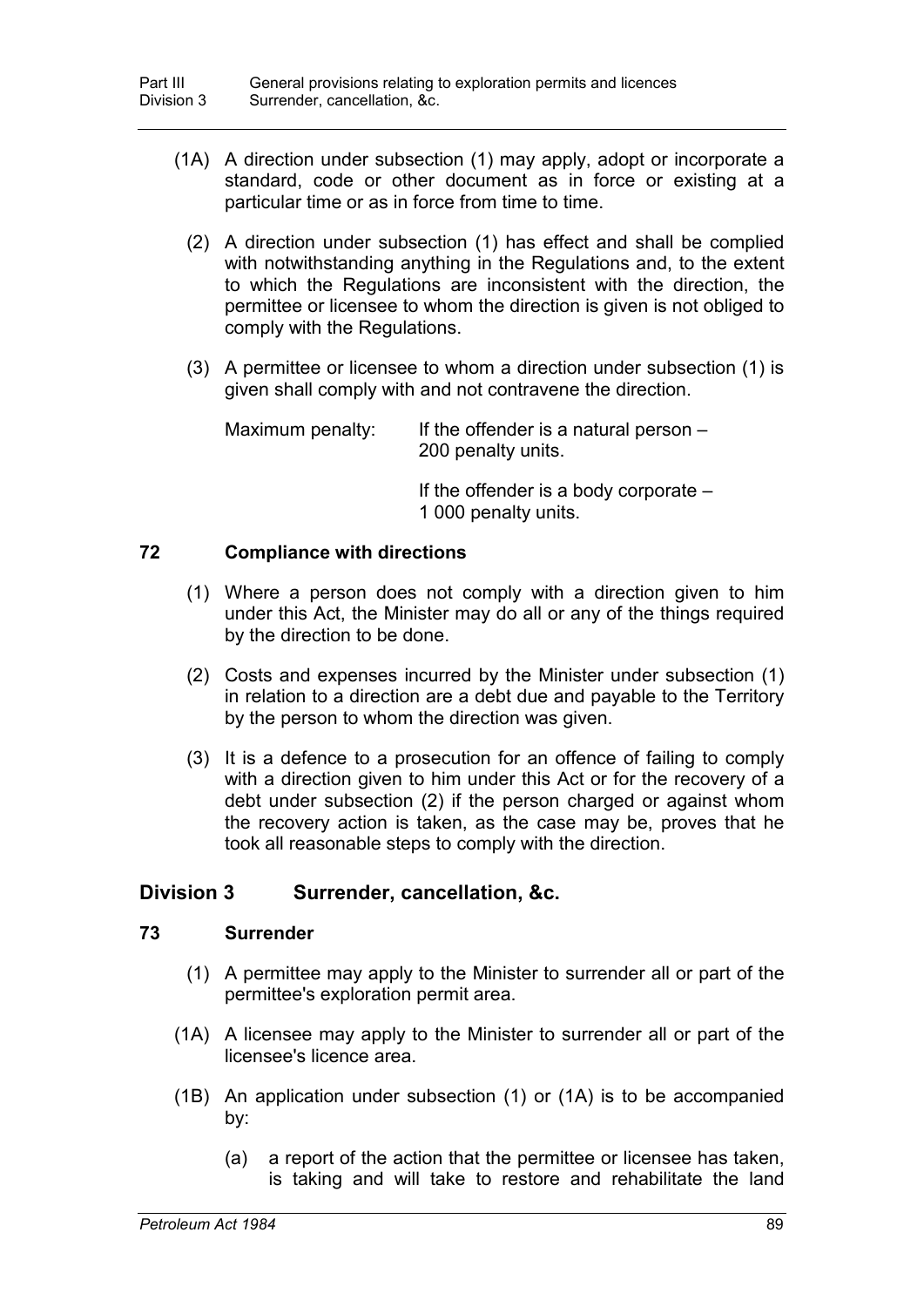comprising the permit area or licence area the permittee or licensee is surrendering and the areas adjacent to that land which are or may be affected by the permittee's or licensee's operations on that land; and

- (b) a written undertaking by the permittee or licensee that the permittee or licensee will complete the restoration and rehabilitation specified in the report within the time agreed to by the Minister; and
- (c) the prescribed fee.
- (1C) The Minister must not accept the application for surrender unless the Minister is satisfied that the report referred to in subsection (1B)(a) specifies action that will restore and rehabilitate the land being surrendered and the adjacent areas affected by the permittee's or licensee's operations on that land.
	- (2) After the expiration of 2 months from the date the Minister accepts an application made under subsection (1), the Minister shall accept the surrender, provided that the permittee or licensee has complied with, at the time of application for surrender and up to the date of surrender, in the case of:
		- (a) a partial surrender:
			- (i) the conditions of the exploration permit or licence;
			- (ii) the provisions of this Act;
			- (iii) the directions, if any, lawfully given by the Minister; and
			- (iv) the permittee's or licensee's undertaking referred to in subsection (1B)(b),

in relation to the whole exploration permit or licence area and the area or areas retained by the permittee or licensee form discrete areas comprising not less than the minimum number of blocks allowed under this Act, and the shape or shapes conform to the approved shape or shapes; or

- (b) a complete surrender:
	- (i) the conditions of the exploration permit or licence;
	- (ii) the provisions of this Act;
	- (iii) the directions, if any, lawfully given by the Minister during the life of the permit or licence; and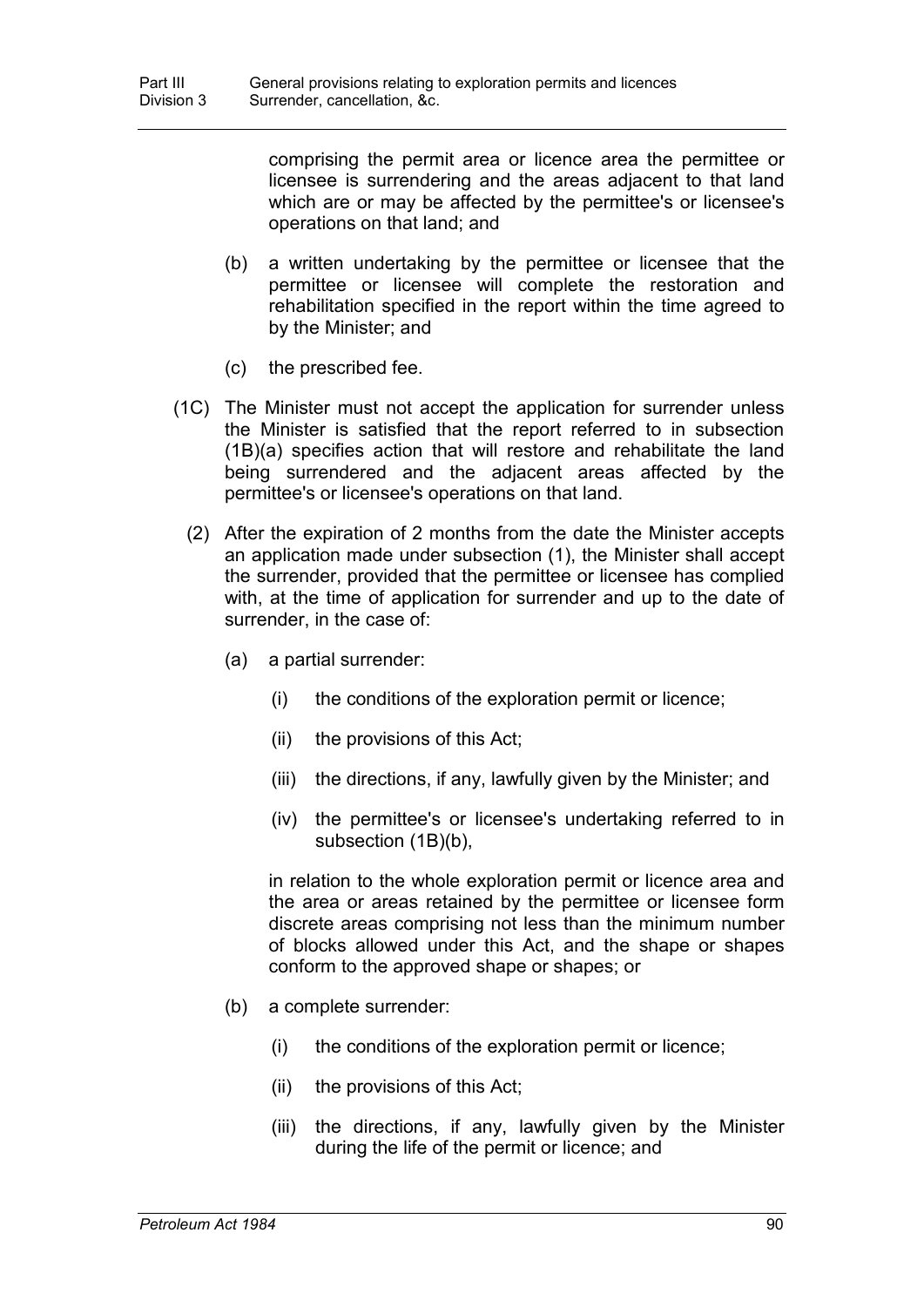(iv) the permittee's or licensee's undertaking referred to in subsection (1B)(b),

and the permittee or licensee has lodged with the Minister a statutory declaration that the permittee or licensee has discharged the permittee's or licensee's obligations, financial and otherwise, to all of the permittee's or licensee's employees, agents and contractors in relation to the permit or licence.

- (3) For the purposes of subsection (2), the Minister may:
	- (a) give such directions as the Minister thinks fit which must be complied with before the Minister will accept the surrender; or
	- (b) where the Minister is satisfied that circumstances justify the acceptance of a surrender, accept a partial surrender where the retained area is not one discrete area or is less than the minimum allowable size.
- (4) Where, during a permit or licence year, the exploration permit or licence is surrendered, the permittee or licensee shall pay the annual fee for the whole of a permit or licence year regardless of the time during the year that surrender takes place and, notwithstanding another section of this Act, the permittee or licensee is not entitled to a refund of the whole or a portion of the annual fee in relation to the surrender.

## **74 Cancellation**

- (1) As an alternative to instituting a prosecution for an offence against this Act or taking proceedings for a debt due and payable under this Act and in addition to any other penalty which may be imposed for an offence against this Act, but subject to this section, the Minister may cancel an exploration permit or licence in relation to all or any of the blocks to which the permit or licence relates, where the permittee or licensee:
	- (a) has not complied with a condition of the permit or licence;
	- (b) has not complied with a provision of this Act;
	- (c) has not complied with a direction lawfully given by the Minister;
	- (d) has not paid, within 3 months after the date on which it became due, an amount payable by him under this Act; or
	- (e) has been found guilty of an offence against this Act.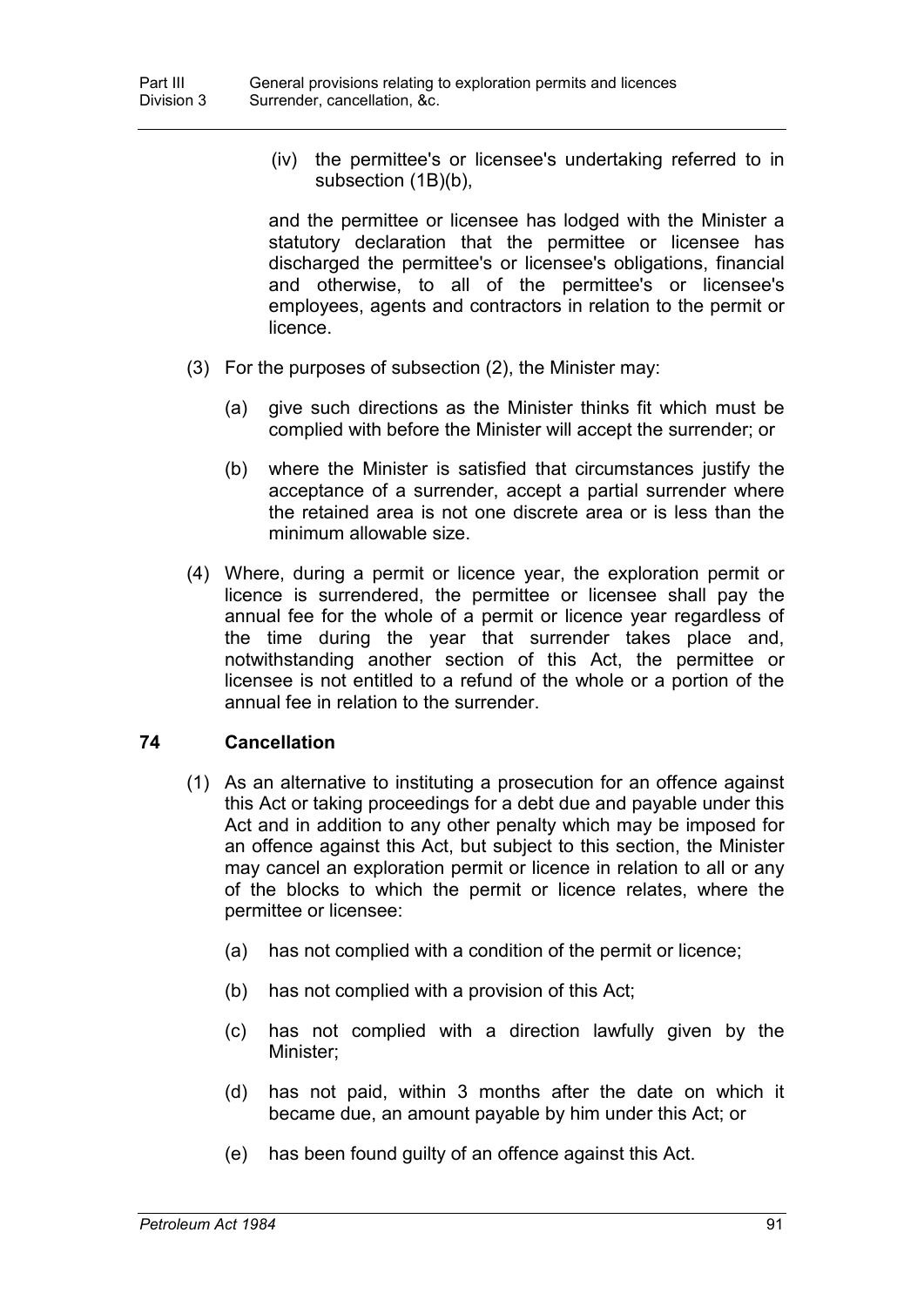- (2) Where the Minister determines to cancel an exploration permit or licence, he shall, by notice served on the permittee or licensee, inform the permittee or licensee of his intention to cancel the permit or licence.
- (3) A notice under subsection (2) shall specify:
	- (a) the reason for the Minister determining to cancel the exploration permit or licence; and
	- (b) a date, being not earlier than 28 days after the date of the notice, by which the permittee or licensee may submit reasons as to why the Minister should not cancel the exploration permit or licence.
- (4) After the date referred to in subsection (3)(b), the Minister shall consider the submissions, if any, of the permittee or licensee and in his discretion cancel the exploration permit or licence or repeal his notice.
- (5) Where an exploration permit or licence is cancelled in relation to the whole or part of an exploration permit or licence area, the permittee or licensee, may not apply for an exploration permit or licence in relation to that area within 2 years after the date of the cancellation.

## **75 Report on ceasing to hold exploration permit or licence area**

- (1) A person who:
	- (a) was a permittee or licensee; or
	- (b) is a permittee or licensee and:
		- (i) his or her exploration permit or licence area has been reduced; or
		- (ii) part of his or her exploration permit or licence area has been surrendered,

under this Act, shall, within 3 months, or a longer approved period, after:

- (c) in the case of a person referred to in paragraph  $(a)$  he ceases to hold the exploration permit or licence;
- (d) in the case of a person referred to in paragraph  $(b)(i) -$  the exploration permit or licence area has been reduced; and
- (e) in the case of a person referred to in paragraph  $(b)(ii)$  part of the exploration permit or licence area has been surrendered,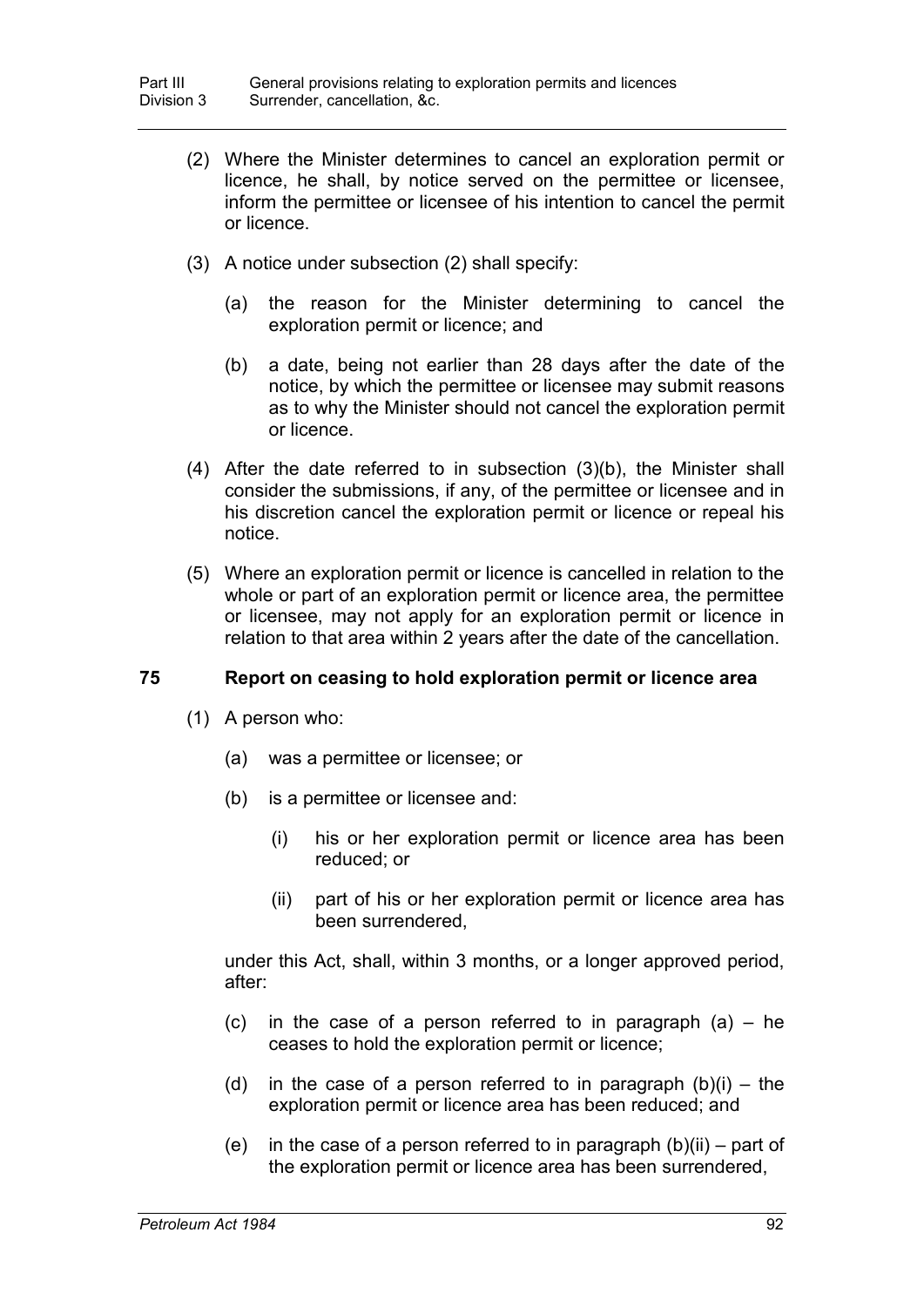lodge with the Minister a comprehensive report in accordance with this section on the exploration and other activities carried out on –

- (f) in the case of a person referred to in paragraph  $(a)$  the exploration permit or licence area, as comprised from time to time, during the period of that exploration permit or licence;
- (g) in the case of a person referred to in paragraph  $(b)(i) -$  the exploration permit or licence area which has not been retained; and
- (h) in the case of a person referred to in paragraph  $(b)(ii) the$ exploration permit or licence area which has been surrendered.

| Maximum penalty: | If the offender is a natural person $-$<br>200 penalty units.   |
|------------------|-----------------------------------------------------------------|
|                  | If the offender is a body corporate $-$<br>1 000 penalty units. |

(2) A report under subsection (1) shall be in the same form, as far as possible, as a report under section 59.

## **76 Well completion report**

- (1) Where the drilling or boring of a well on a permit or licence area ceases or is completed, the permittee or licensee shall, within 3 months after the cessation or completion, lodge with the Minister a report.
- (2) A report under subsection (1) shall include all details of the results of drilling, including the results of all logs and coring carried out, and a description of the strata penetrated.
- (3) Subject to section 61(5)(c), a well completion report lodged under subsection (1) remains confidential for 2 years after the date on which it was lodged.

## **77 Removal of property on surrender, expiry or cancellation**

- (1) Where an exploration permit or licence has been surrendered or cancelled, in whole or in part, or has expired, the Minister may direct the person who is, or was, the permittee or licensee:
	- (a) to remove or cause to be removed from the former exploration permit or licence area, property brought into that area by any person engaged or concerned in operations authorised by the exploration permit or licence, or to make other arrangements in relation to the property satisfactory to the Minister;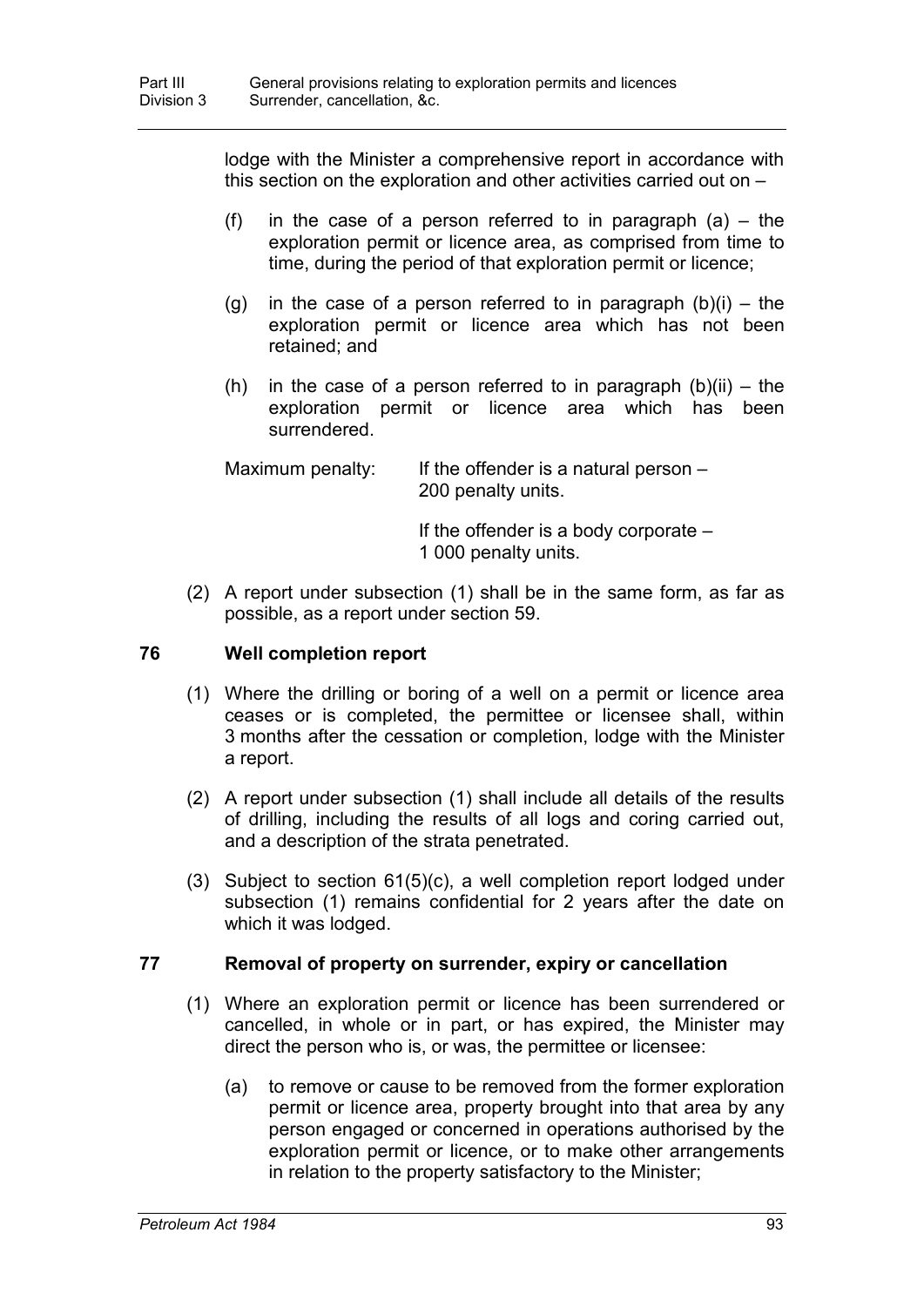- (b) to plug or close off all wells drilled or bored in the former exploration permit or licence area; and
- (c) to restore the surface of the former exploration permit or licence area, where disturbed, and take measures to rehabilitate the area, to the satisfaction of the Minister.
- (2) A person shall comply with a direction under subsection (1).

Maximum penalty: If the offender is a natural person – 500 penalty units.

> If the offender is a body corporate – 2 500 penalty units.

#### **78 Sale of property**

- (1) Where a person fails to comply with a direction under section 77, the Minister may remove and dispose of property on the former exploration permit or licence area, in such manner as he thinks fit.
- (2) Where under subsection (1) the Minister disposes of property by sale, he may deduct from the proceeds of the sale any costs and expenses incurred by him in relation to the direction and any fees and amounts due under the Act.
- (3) No action shall lie against the Minister by a person who fails to comply with a direction under section 77, or a person claiming through him, in relation to the removal, disposal or sale of property under subsection (1).

## **Division 4 Securities and compensation**

#### **79 Security for compliance with Act and conditions of petroleum interest**

- (1) Before granting, renewing or varying a petroleum interest, the Minister may require the applicant for the grant, renewal or variation to lodge with the Minister a security in the form, for the amount and from the person the Minister thinks fit for a purpose specified in subsection (2).
- (2) Security may be required under subsection (1) for any of the following purposes:
	- (a) to secure the applicant's compliance with this Act;
	- (b) to secure the applicant's compliance with the conditions to which the grant, renewal or variation is made.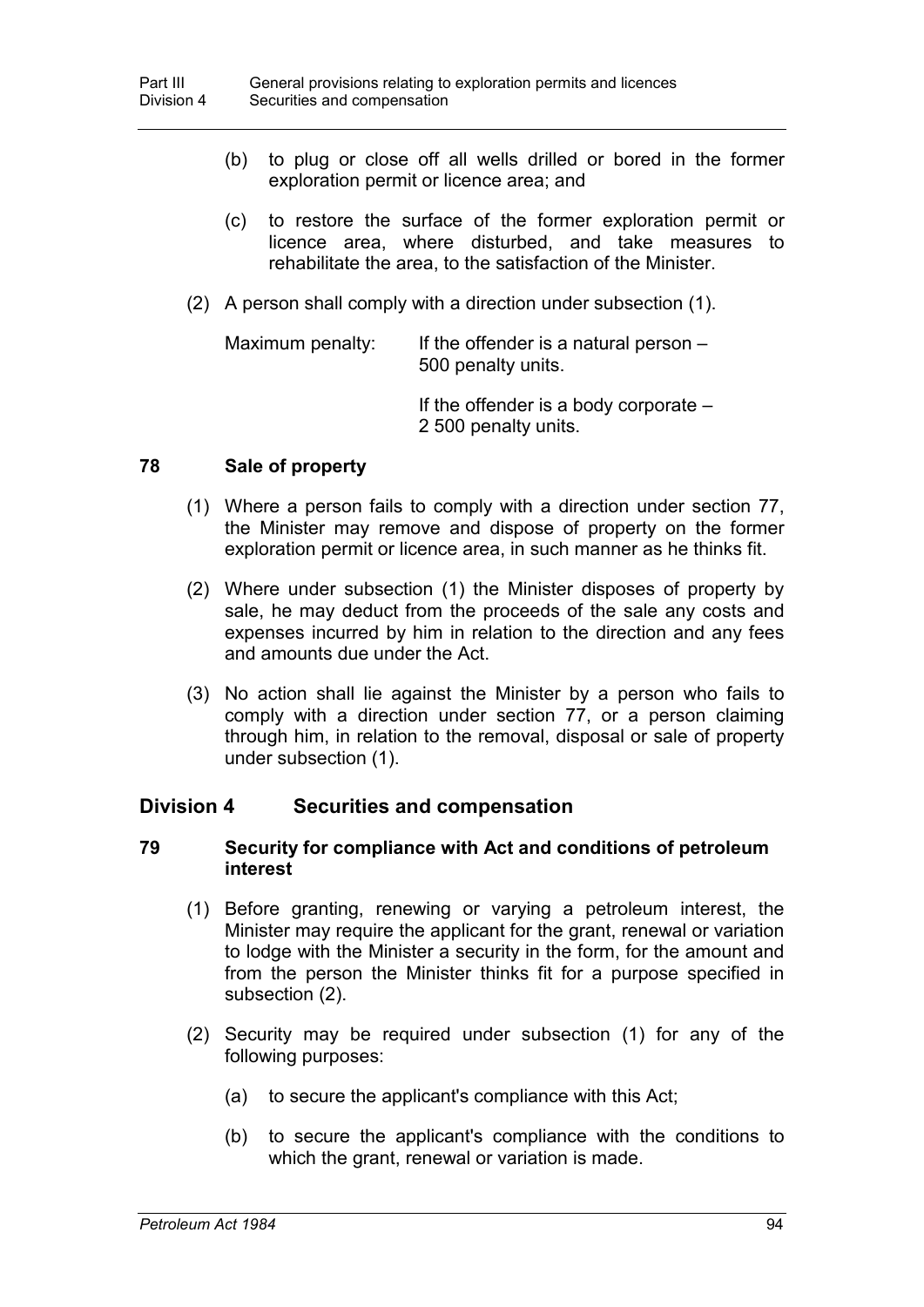- (3) If the Minister has, in respect of the grant, renewal or variation of a production licence, required the lodgement of a security under subsection (1), the Minister may, as often as the Minister considers appropriate during the term of the production licence:
	- (a) vary the amount of the security; and
	- (b) if in varying the amount of the security the Minister increases the amount – require payment of the additional amount of security from the person, and within the time, the Minister considers appropriate.

#### **80 Security for compensation that may be payable to native title holders**

- (1) Before granting, renewing or varying a petroleum interest, the Minister may require the applicant for the grant, renewal or variation to lodge with the Minister a security in the form, for the amount and from the person the Minister thinks fit for the purpose of securing the payment by the applicant of compensation that may be payable for the effect of the grant, renewal or variation on native title rights and interests.
- (2) Instead of lodging a security in pursuance of a requirement under subsection (1), an applicant may pay into the Trust Fund an amount that the Minister thinks sufficient to cover payment (if any) of the compensation referred to in subsection (1).
- (3) The Territory is not liable to reimburse an applicant for any amount by which a security lodged or an amount paid under this section is insufficient to meet the applicant's liability to pay the compensation referred to in subsection (1).

## **81 Compensation to owners**

- (1) The holder of a petroleum interest must pay to:
	- (aa) the owner of land comprised in the petroleum interest; and
	- (ab) any occupier of land comprised in the petroleum interest who has a registered interest in the land.

in respect of the owner's and occupier's respective interests in the land, compensation for:

- (a) deprivation of use or enjoyment of the land, including improvements on the land; and
- (b) damage, caused by the permittee or licensee, to the land or improvements on the land; and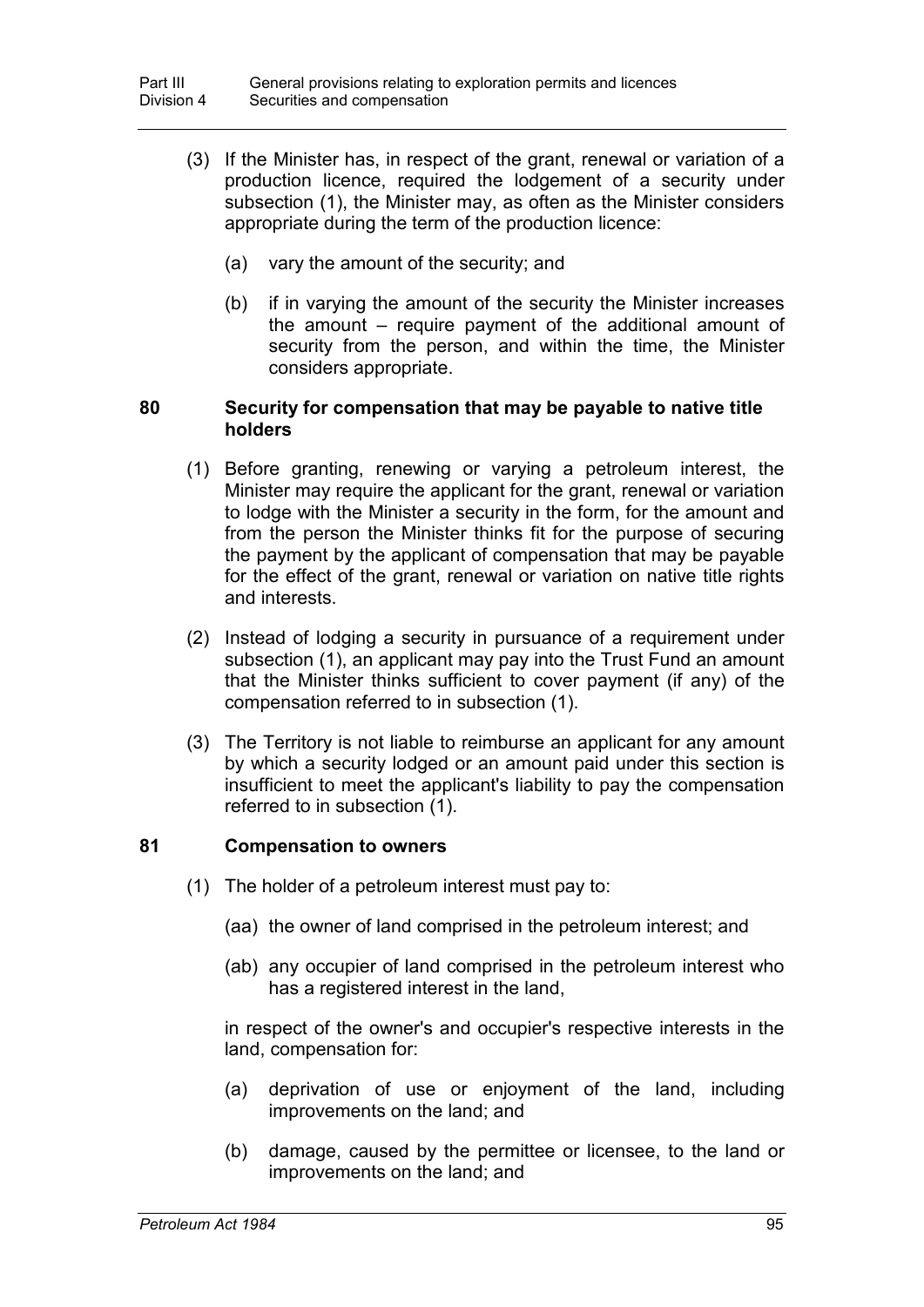(c) any other prescribed reason or circumstance.

*Note for subsection (1)*

*If a permittee or licensee and a person entitled to compensation are unable to agree on an amount or other benefit, by way of compensation, to which the person is entitled, either party may refer the dispute to the Tribunal under section 82A.*

- (2) A permittee shall not commence his exploration operations unless he has given notice to:
	- (a) the owner of land comprised in the exploration permit and any occupier of the land who has a registered interest in that land of the proposed date of commencement, nature and duration of the permittee's exploration operations and served those persons with a copy of this section; and
	- (b) the Minister that he has complied with paragraph (a).

| Maximum penalty: | If the offender is a natural person $-$<br>400 penalty units or imprisonment for<br>2 years. |
|------------------|----------------------------------------------------------------------------------------------|
|                  | If the offender is a body corporate $-$<br>2 000 penalty units.                              |

- (6) No person is entitled under this section to compensation based on the known or potential occurrence of petroleum in or on the land.
- (7) An agreement in relation to compensation may include compensation for work undertaken under an exploration permit, retention licence or production licence or under all exploration permits and licences held by the permittee or licensee in relation to that land.
- (7A) The Regulations may provide for a method and manner of calculating compensation payable under this section.
	- (8) In this section and section 82, *registered interest*, in relation to land, means an interest registered on the Register kept by the Registrar-General under Part 3 of the *Land Title Act 2000*.

#### **82 Compensation for right of access**

(1) Where any land over which a right to construct a road or carry out other work to ensure access to an exploration permit or licence area is injured or diminished in value as a result of the exercise of that right, the owner of the land and any occupier of the land who has a registered interest in that land are entitled to compensation from the permittee or licensee for the loss or damage in respect of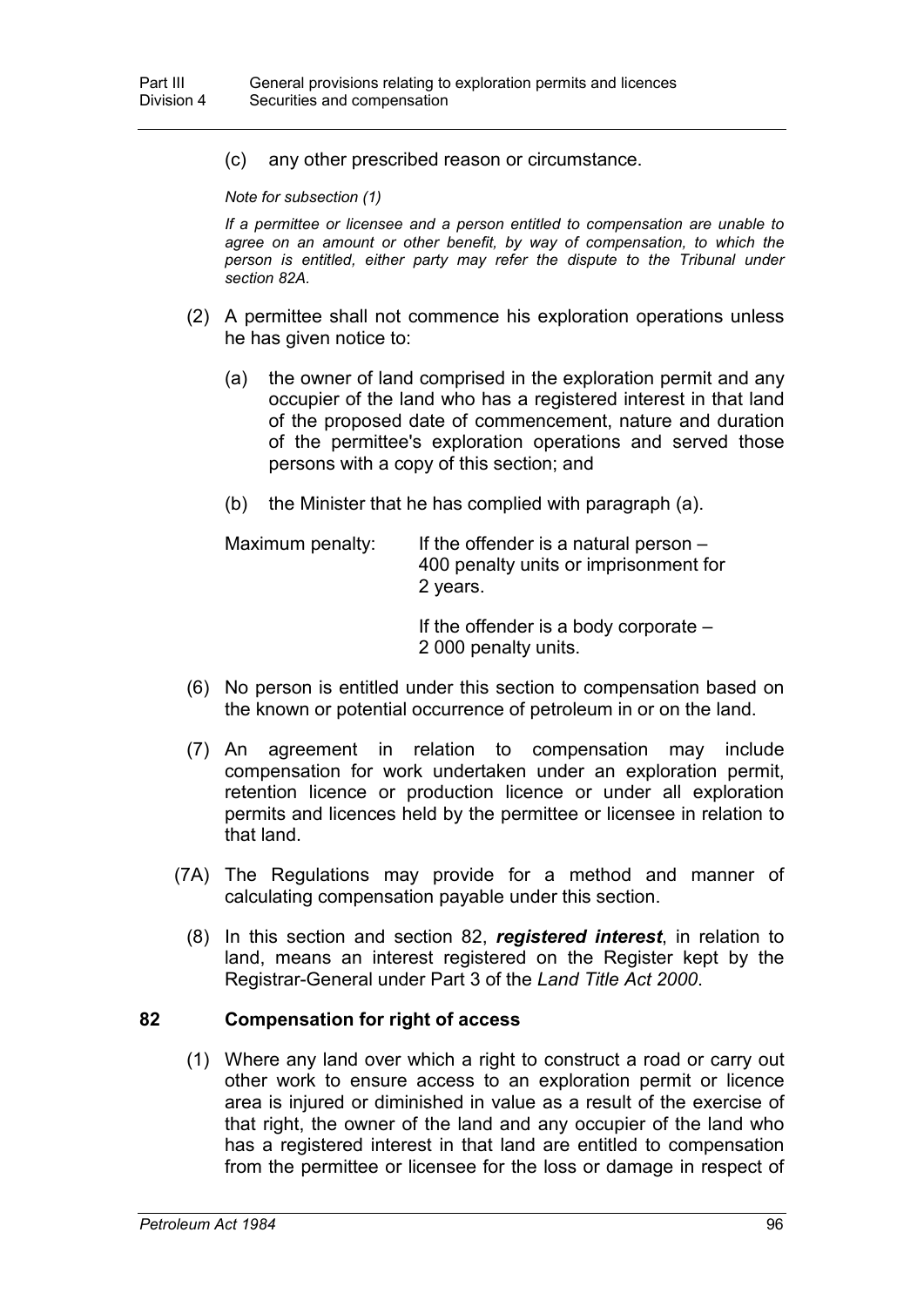the owner's and occupier's respective interests in the land.

(2) Compensation for the effect of the construction of a road or other work carried out to ensure access to an exploration permit or licence area on native title is payable to the native title holder by the permittee or licensee.

#### *Note for subsections (1) and (2)*

*If a permittee or licensee and a person entitled to compensation are unable to agree on an amount, by way of compensation, to which the person is entitled, either party may refer the dispute to the Tribunal under section 82A.*

- (3) A person who intends to claim compensation under this section must lodge the claim in writing with the holder of the relevant petroleum interest within 3 years after the act giving rise to the claim is done or within the further time the Tribunal allows.
- (4) The Tribunal has the jurisdiction to extend the time for making a claim referred to in subsection (3) as if the claim were an action to which section 44 of the *Limitation Act 1981* applies and the Tribunal were a court for the purposes of that section.
- (5) The Regulations may provide for a method and manner of calculating compensation payable under this section.

## **82A Jurisdiction of Tribunal for disputes**

- (1) The Tribunal has jurisdiction to deal with the following disputes:
	- (a) if a permittee or licensee and a person entitled to compensation under section 81(1) are unable to agree on an amount or other benefit, by way of compensation, to which the person is entitled;
	- (b) if a permittee or licensee and a person entitled to compensation under section 82(1) or (2) are unable to agree on an amount, by way of compensation, to which the person is entitled;
	- (c) any other kind of dispute prescribed by regulation.
- (2) A dispute mentioned in subsection (1)(a) or (b) may be referred to the Tribunal by either party.
- (3) The compensation that may be payable to a native title holder under section 82 is not determinable by the Tribunal until there is an approved determination of native title that the holder holds native title in the affected land.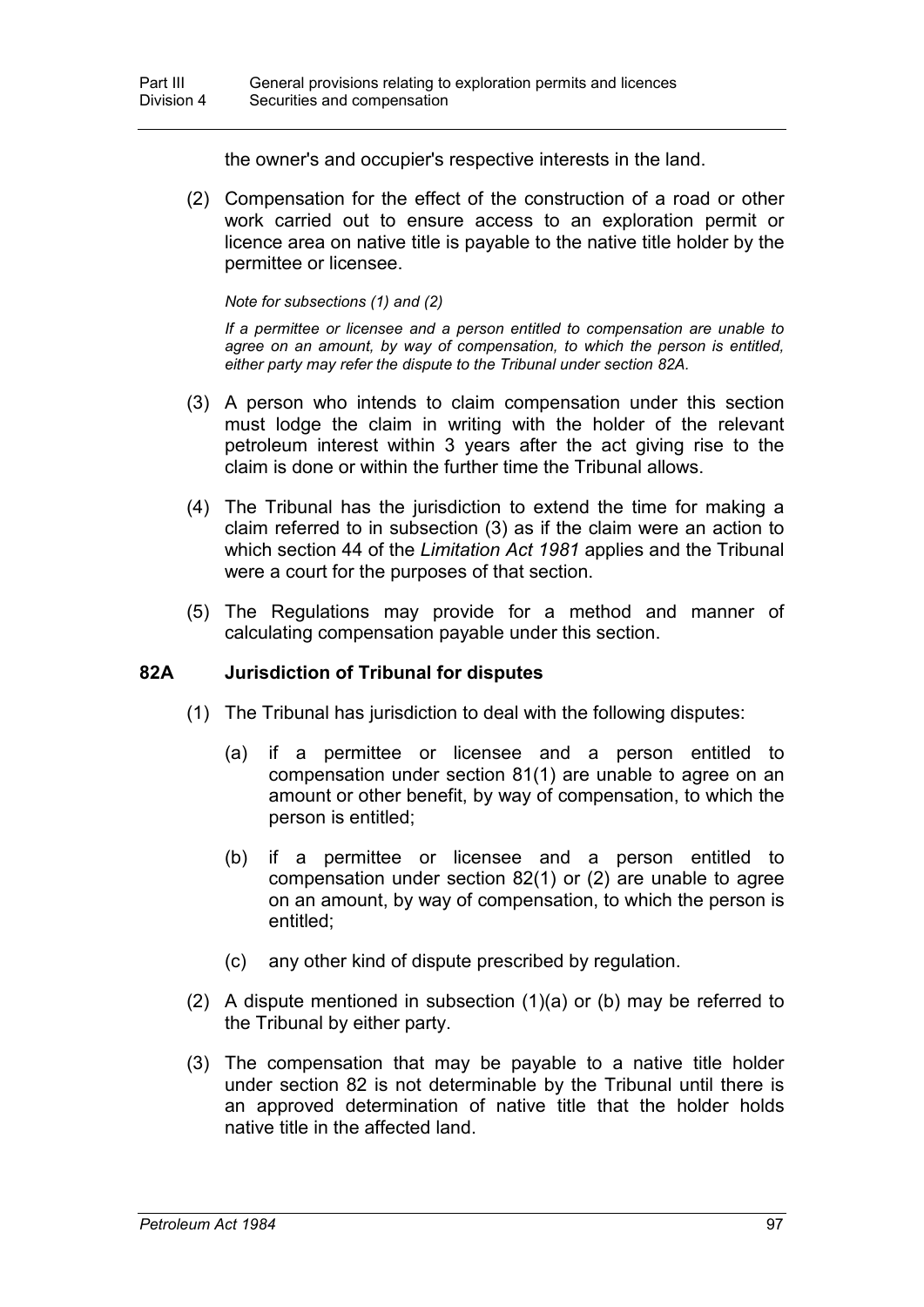(4) A person entitled to compensation under section 82(1) or (2) includes a registered native title body corporate.

## **82B Tribunal not to review decision**

Section 140 of the *Northern Territory Civil and Administrative Tribunal Act 2014* does not apply in relation to any arbitration, decision or determination of the Tribunal made under section 82A or 118(6A)(k).

*Note for section 82B*

*This section also provides that section 140 of the Northern Territory Civil and Administrative Tribunal Act 2014 does not apply to a decision made by the Tribunal arising from a dispute of a kind prescribed by regulation.*

#### **83 Conditions about compensation for effect on native title**

- (1) The Minister may do a prescribed petroleum act that is a future act to which Part IIA does not apply subject to conditions relating to the payment by the holder of the petroleum interest to which the prescribed petroleum act relates of compensation for the effect of the prescribed petroleum act on native title.
- (2) The kinds of conditions that may be imposed under subsection (1) include but are not limited to the following:
	- (a) conditions about the payment of compensation to the native title holder;
	- (b) conditions about the payment of an amount in respect of compensation into the Petroleum Trust Fund established under section 117AA;
	- (c) conditions about compensation for the effect on native title of activities done under the petroleum interest as a result of the prescribed petroleum act.

## **Division 5 Royalties**

#### **84 Royalties**

- (1) Subject to this section, a licensee shall pay to the Minister, at the time and in the manner prescribed, a royalty at the rate of 10% upon the gross value at the wellhead of all petroleum produced from his licence area.
- (2) For the purposes of this section, the gross value of the petroleum shall be the value, from time to time, agreed upon between the Minister and the licensee, or in default of agreement within such period as the Minister allows, is such amount as determined by the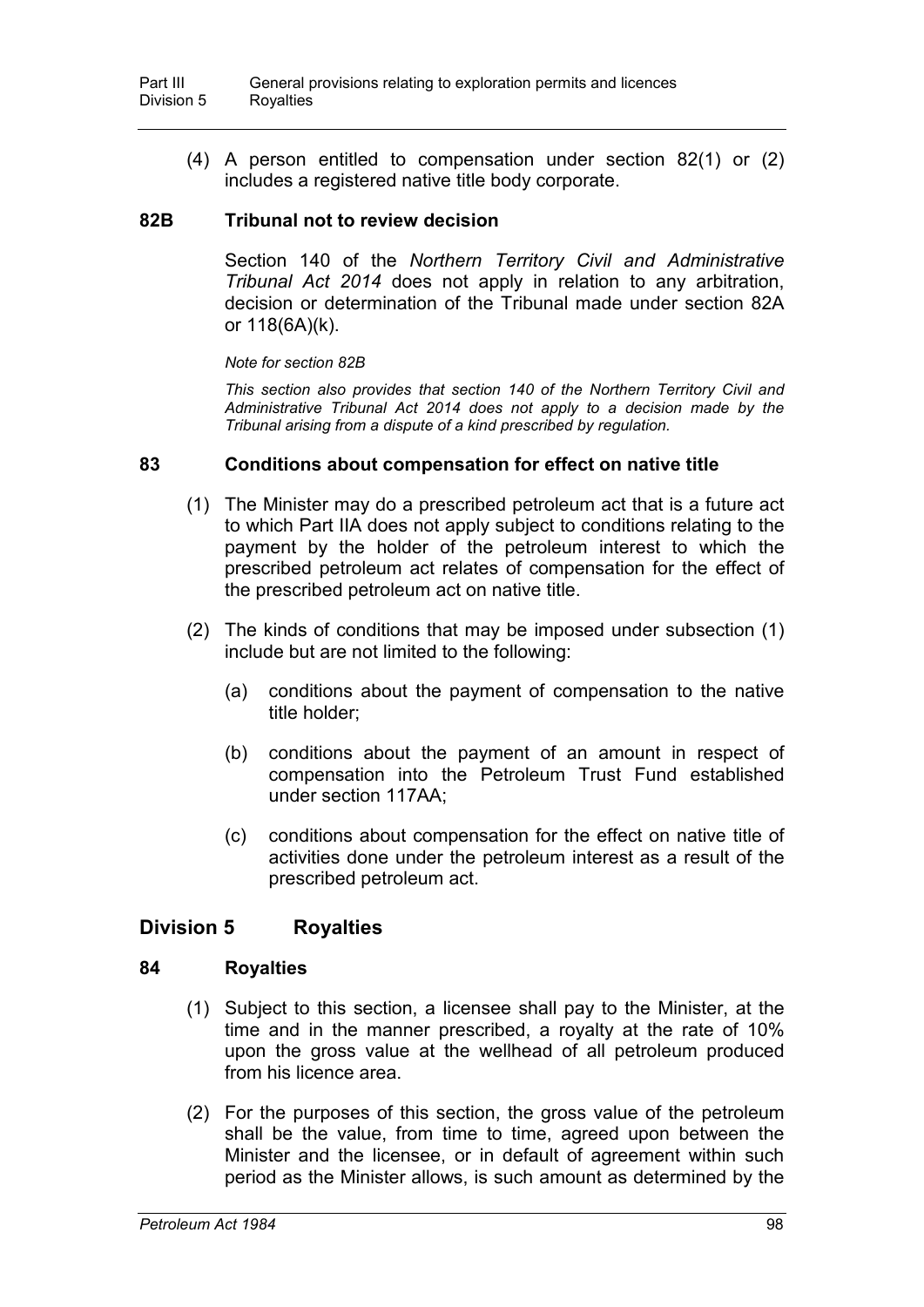Minister as being that value.

- (3) For the purposes of subsection (2):
	- (a) in agreeing or determining the gross value of petroleum, the components of oil and gas may be considered separately; and
	- (b) an agreement or determination shall not have any force unless it is in writing.
- (4) For the purposes of calculating the amount of royalty payable, petroleum shall be deemed not to have been produced in the period to which the royalty calculation relates if, during that period, that petroleum is:
	- (a) unavoidably lost or is returned to the natural reservoir;
	- (b) flared or vented in accordance with good oilfield practice; or
	- (c) used by the licensee for the purposes of approved mining operations or any incidental purposes (including the heating and lighting of the dwellings of employees engaged by the licensee in connection with the work of production and the heating and lighting of buildings maintained to provide social amenities for those employees, workmen and their families).
- (5) Petroleum shall, for the purpose of calculating the amount of royalty payable, be measured by the licensee by an approved measuring device or devices installed by him at the wellhead or other approved places within his licence area.
- (6) The amount of royalty payable under a licence in relation to a year is to be reduced by the amount of the annual fee paid in relation to that licence in relation to that year.
- (7) In calculating the gross value at the well-head of petroleum for the purposes of this section, subject to subsection (8), an amount or value that affects the calculation is to be taken to be the amount or value exclusive of the amount of GST (if any) payable in relation to a supply to which that amount or value relates.
- (8) Where an amount or value that affects the calculation referred to in subsection (7) is directly attributable to an acquisition that relates to a supply that is input taxed, the amount or value is to be taken to be the amount or value inclusive of the amount of GST (if any) payable in relation to the acquisition to which that amount or value relates.
- (9) In subsections (7) and (8), *acquisition*, *GST*, *input taxed* and *supply* have the same respective meanings as in the *A New Tax System (Goods and Services Tax) Act 1999* of the Commonwealth.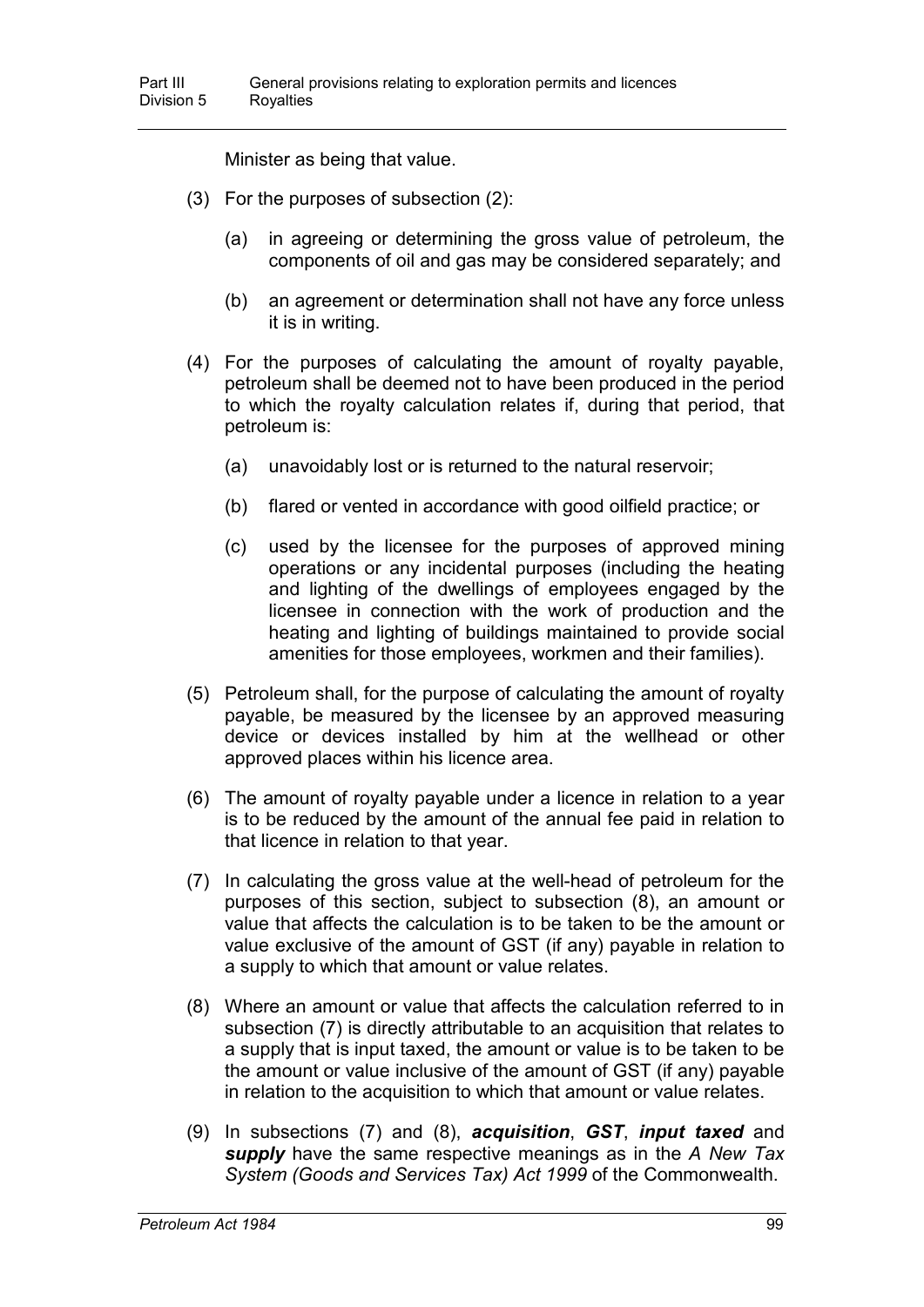## **85 Late or non-payment of royalties**

- (1) Subject to section 86(3), where a licensee fails to pay royalty due under this Act or within the time allowed for payment or makes a provisional payment less than the amount eventually assessed by the Minister, he shall pay to the Minister, in addition to the amount of royalty unpaid, an amount calculated at the rate of 0.33% per day upon the amount of royalty from time to time remaining unpaid, to be computed from the time such royalty became payable until it is paid.
- (2) Where:
	- (a) a licensee makes a provisional payment as a royalty payment due under this Act and it is an amount less than the amount eventually assessed by the Minister;
	- (b) the licensee satisfies the Minister that the licensee held an honest and reasonable belief that the amount of the provisional payment was the correct amount payable; and
	- (c) the licensee has paid the difference between the amount of the provisional payment and the amount assessed by the Minister as payable,

the Minister may, by notice to the licensee, waive all or part of an amount otherwise payable under subsection (1).

## **86 Suspension etc. of annual fee or royalty**

- (1) A production licensee may apply to the Minister to waive, suspend or reduce an annual fee or royalty payable in relation to his licence.
- (2) Where the Minister receives an application under subsection (1), he may, by notice to the applicant, waive, suspend or reduce an annual fee or royalty payable in relation to the licence where he considers that such a waiver, suspension or reduction in the annual fee or royalty is necessary:
	- (a) for the purpose of the promotion of the development of the licence area;
	- (b) because the production licence cannot be successfully operated under the conditions provided for in the licence;
	- (c) to encourage the greatest ultimate recovery of the petroleum from the licence area; or
	- (d) to conserve natural resources.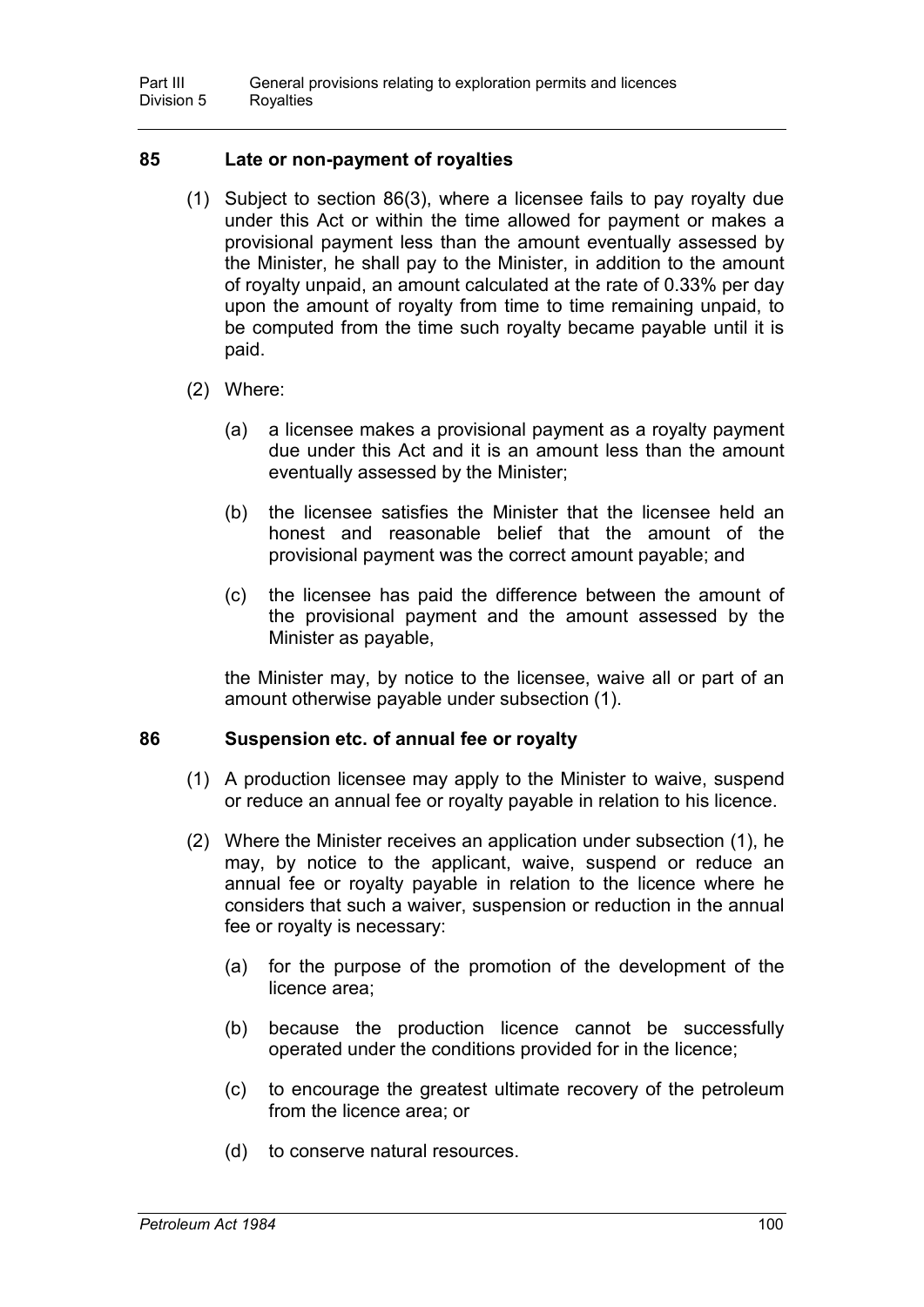(3) Where, under subsection (2), the Minister waives, suspends or reduces a royalty, the licensee is not liable for an amount otherwise payable under section 85.

# **Division 6 Inspectors**

### **87 Inspectors**

- (1) The Minister may, by notice, appoint a person to be an inspector for the purposes of this Act.
- (2) The Minister shall furnish to an inspector a certificate stating that he or she is an inspector for the purposes of this Act.
- (3) Where the appointment of a person under subsection (1) expires or is revoked, the person shall as soon as possible surrender to the Minister the certificate furnished to him under subsection (2).

Maximum penalty: 20 penalty units.

## **88 Powers of inspectors**

- (1) For the purposes of this Act, an inspector may, at all reasonable times and, if requested, on production of the certificate furnished under section 87(2) to him or her:
	- (a) enter and remain in an exploration permit or licence area and for the purpose use a road or other means of access provided under section 65;
	- (b) inspect and test equipment that, in his or her opinion, has been or is being used in an area in connection with operations for petroleum exploration or operations for the recovery of petroleum or incidental to such exploration and operations; and
	- (c) require a permittee or licensee to produce or provide him or her with access to documents in the permittee's or licensee's possession or control relating to the permittee's or licensee's operations and may inspect, take extracts from and obtain copies of any of those documents.
- (2) A person who is the occupier or person in charge of a building, structure or place shall provide an inspector with all reasonable facilities and assistance for the effective exercise of his or her powers.
- (3) Where an inspector is satisfied that there are reasonable grounds for suspecting that an offence against this Act has been, is being or is about to be committed, he or she may, without warrant, and with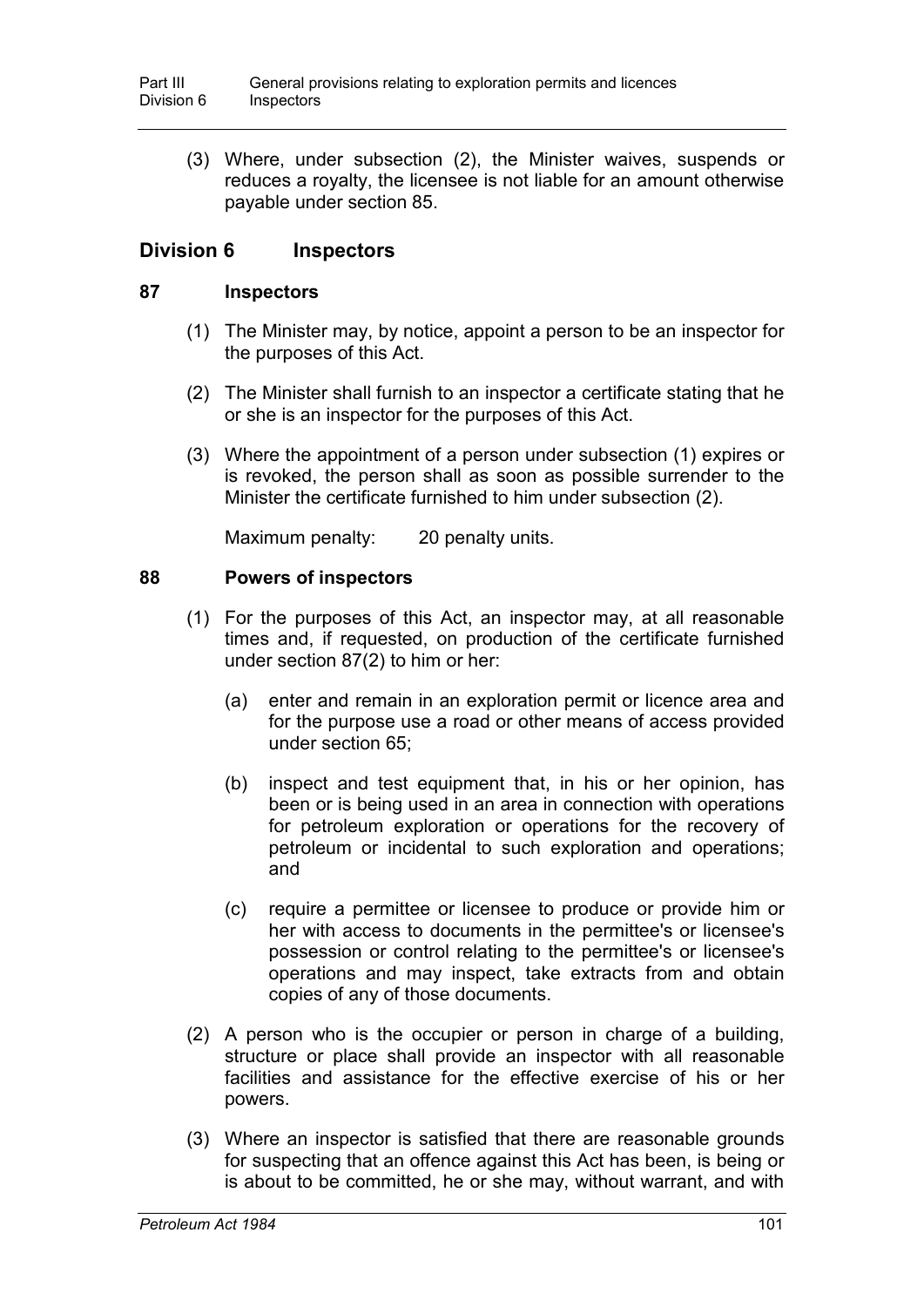such assistance as he or she thinks necessary, on an exploration permit or licence area or otherwise:

- (a) seize or secure any thing which he or she believes, on reasonable grounds has been, is being or is about to be used in connection with the commission of that offence or proposed offence; and
- (b) take such other action as is reasonably necessary to prevent the commission of an offence against this Act.
- (4) As soon as practicable after an inspector seizes a thing under subsection (3), he or she shall make a report in writing to the Minister in a form approved by the Minister.
- (5) A person shall not, without reasonable excuse, obstruct or hinder an inspector or a person assisting an inspector in the exercise of his or her powers or, being a permittee or licensee, refuse or fail to provide the documents or provide the access referred to in subsection (1)(c).

Maximum penalty: If the offender is a natural person  $-$ 100 penalty units.

> If the offender is a body corporate – 500 penalty units.

### **89 No action against inspector or assistants**

No action or proceeding, civil or criminal, lies against an inspector, or a person assisting an inspector, for or in relation to an act or thing done in good faith and in his capacity as an inspector or a person assisting an inspector, as the case may be.

# **Part IV Registration of instruments**

#### **90 Registrar and Register of instruments**

- (1) The Minister may appoint a person to be the Registrar for the purposes of this Act.
- (2) The Registrar shall establish and maintain a Register of exploration permits and licences granted under this Act.
- (3) The Register may be established and maintained:
	- (a) in such form or combination of forms;
	- (b) on such medium or combination of mediums; and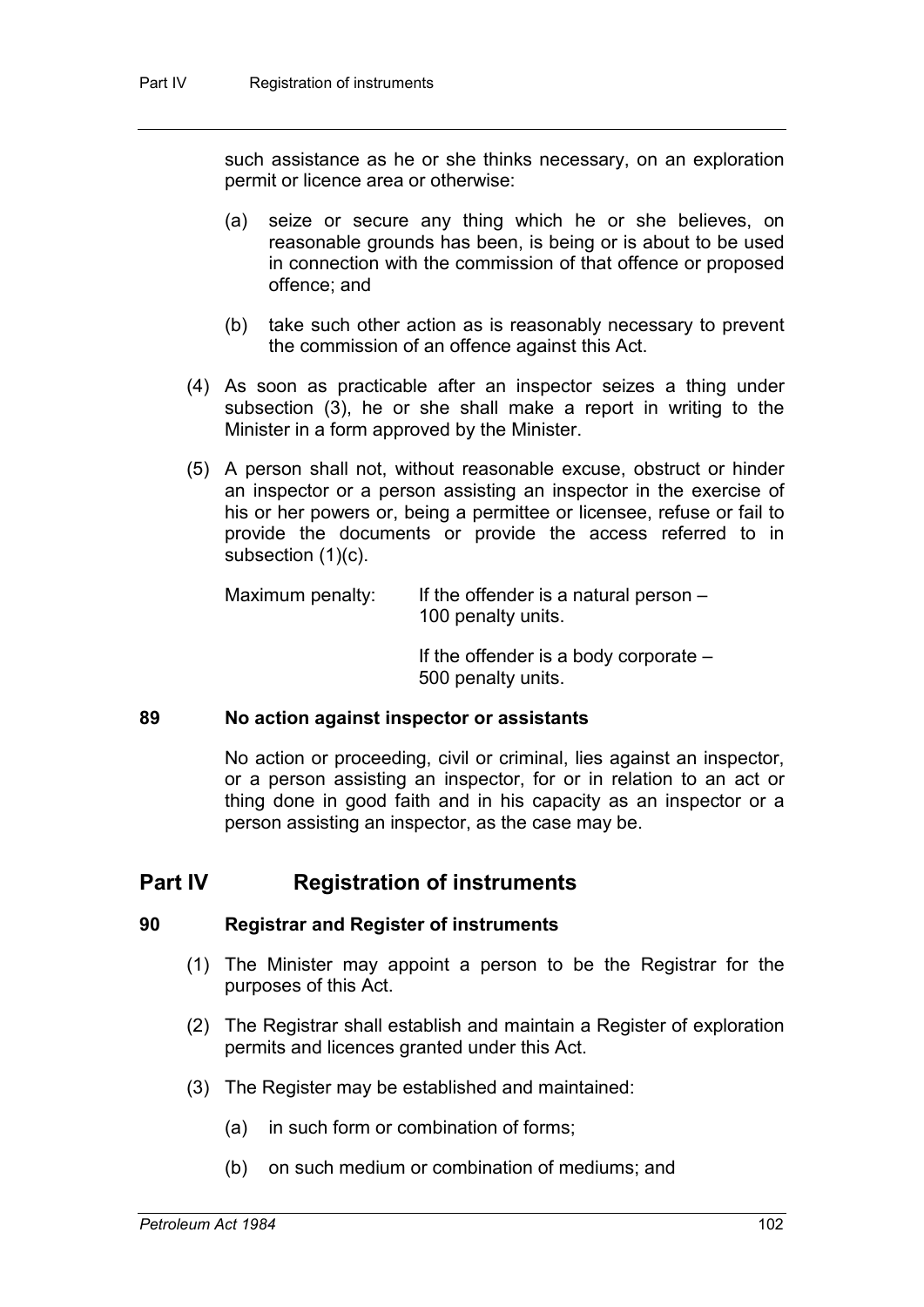(c) in such manner,

as the Minister thinks fit, and for the purposes of paragraph (b), a reference to a medium includes, but is not limited to:

- (d) a computer;
- (e) micro film; or
- (f) paper.

#### **91 Particulars to be entered in Register**

- (1) The Registrar shall enter in the Register a memorial in relation to each exploration permit and licence:
	- (a) specifying the name of each permittee or licensee;
	- (b) containing an accurate description, including designated numbers, of the exploration permit or licence area;
	- (c) specifying the term of the exploration permit or licence;
	- (d) containing, where the area has previously been the subject of an exploration permit or licence, details of the previous exploration permit or licence;
	- (e) specifying the conditions subject to which the exploration permit or licence is granted;
	- (f) setting out such other matters and things as are required by this Part to be entered in the Register; and
	- (g) setting out such further matters relating to each permittee or licensee and to the conditions of the exploration permit or licence as the Minister thinks fit.
- (2) The Registrar shall enter in the Register a memorial of:
	- (a) any notice varying, cancelling, surrendering or otherwise affecting an exploration permit or licence;
	- (b) a direction to each permittee or licensee by the Minister; and
	- (c) any notice or instrument varying or revoking a notice or instrument referred to in paragraph (a).
- (3) It is sufficient compliance with the requirements of subsection (1) or (2) where the Registrar enters a copy of the exploration permit, licence, notice, direction or instrument in the Register.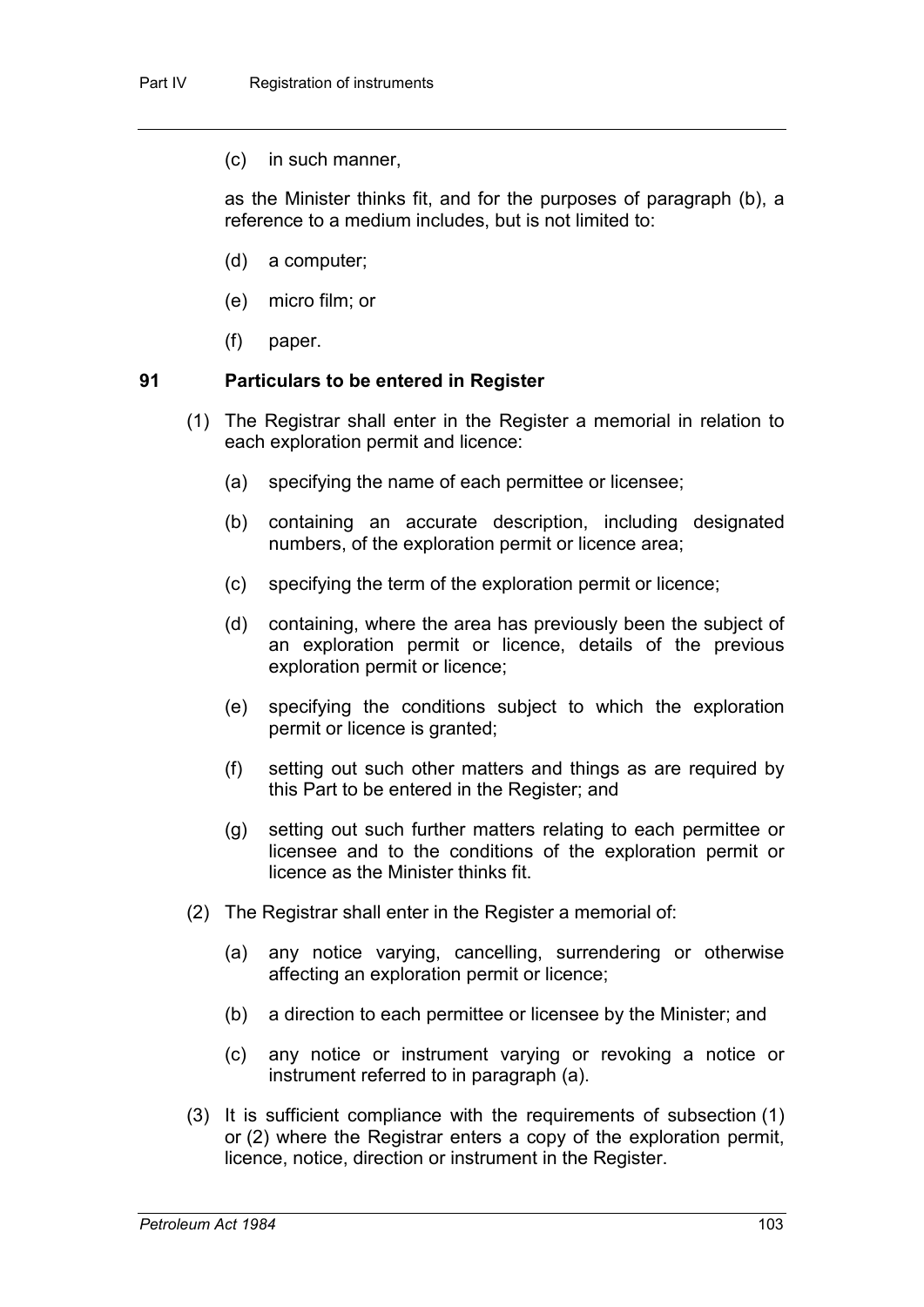- (4) An exploration permit or licence shall be deemed to be registered as soon as a memorial complying with subsection (1) or a copy of the permit or licence, has been entered in the Register.
- (5) A person to whom an exploration permit or licence has been granted shall not exercise any powers under this Act or the person's permit or licence, except under this Part, until the permit or licence, as the case may be, is registered.
- (6) The Registrar shall endorse on the memorial or copy of the exploration permit or licence a memorandum of the date upon which the memorial or copy was entered in the Register.

# **91A Application of** *Law of Property Act 2000*

On the commencement of the *Law of Property Act 2000*:

- (a) that Act applies to estates, interests and any other rights in or in respect of land, granted, created or taking effect under this Act, but if there is an inconsistency between the provisions of that Act and a specific provision of this Act, this Act prevails;
- (b) Part 7 of that Act applies to or in respect of an interest granted, created or taking effect under this Act, subject that a reference to the Registrar-General is to be construed as a reference to the Registrar under Part IV of this Act; and
- (c) in registering the creation or transfer of an interest under this Act, the Registrar is to record co-owners (if any) of the interest as tenants in common unless satisfied that the intention was for the interest to be held as joint tenants.

### **92 Memorials to be entered of exploration permits etc. cancelled etc.**

Where:

- (a) an exploration permit or licence ceases to be in force in relation to a block;
- (b) an exploration permit has been wholly or partly cancelled; or
- (c) an exploration permit or licence has expired,

the Registrar shall enter in the Register a memorial of the cessation, cancellation or expiration, as the case may be.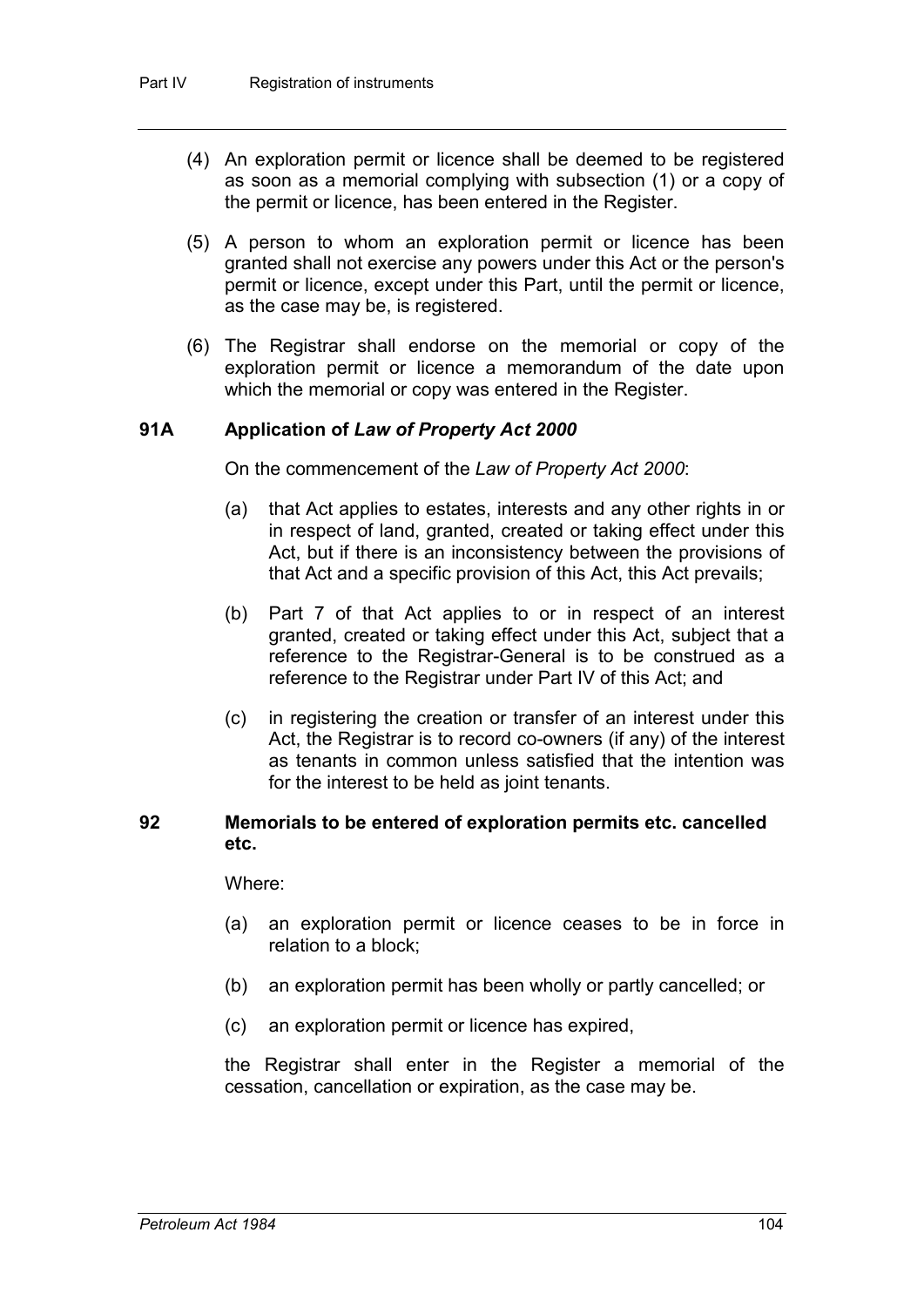## **93 Approval of transfers**

(1AA) This section applies to:

- (a) a permittee or licensee intending to transfer the interest or any part of the interest in an exploration permit or licence to any person or persons; or
- (b) a body corporate that holds a permit or licence intending to transfer the legal title or the beneficial interest in 100% of the shares of the body corporate to another entity.
- (1) Subject to this Act, a permittee or licensee or body corporate may apply in writing to the Minister for the Minister's approval under this section to the transfer.
- (2) An application to the Minister under subsection (1) shall be accompanied:
	- (a) by the instrument of transfer, duly executed by the transferor and transferee, together with a copy of that instrument; and
	- (b) where there are permittees or licensees other than the transferor registered against the exploration permit or licence:
		- (i) by the consent in writing of each of the other permittees or licensees; or
		- (ii) if consent has not been obtained, by a copy of each notice of intention served on those permittees or licensees pursuant to subsection (5).
- (3) The Minister shall not accept an application under subsection (1) unless the application is made within 3 months after the date on which the party who last executed the instrument of transfer to which the application relates so executed it or within such extended period as the Minister, in special circumstances, allows.
- (4) Where an application under this section is accepted by the Minister, he shall direct the Registrar to enter a memorial in the Register of the date on which the application was accepted and to make such other notation in the Register as the Minister thinks fit.
- (5) Where the written consent of other permittees or licensees registered against an exploration permit or licence has not been obtained by the transferor, the transferor shall, before making an application under subsection (1), serve on each permittee or licensee who has not consented, a notice of his intention to apply to the Minister for approval to the proposed transfer and, in the notice: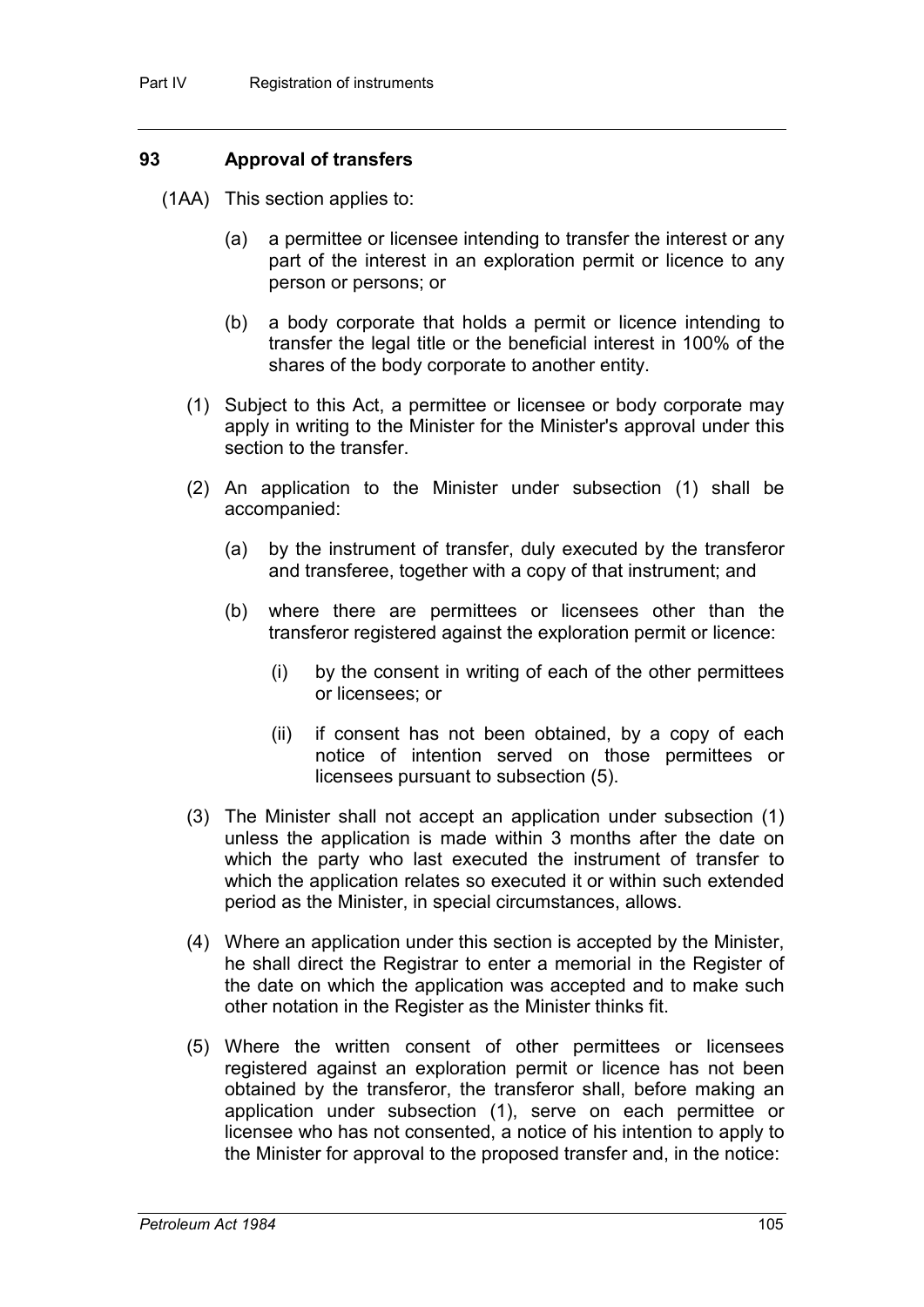- (a) specify the identity of the transferee and the interest to be transferred; and
- (b) specify a date, being not earlier than 30 days after the day on which the application will be lodged with the Minister, by which the person on whom the notice is served may, to the Minister in writing, object to the proposed transfer or make submissions in relation to it.
- (6) Where the Minister accepts an application under this section, the Minister shall:
	- (a) if all consents are given or no consents are needed, as soon as practicable after accepting the application, determine the application;
	- (b) if all consents are given before the date specified under subsection (5)(b), determine the application as soon as practicable after the last consent has been given; or
	- (c) if no objection or submission in relation to the transfer has been received by the Minister before the date specified under subsection (5)(b), determine the application as soon as practicable after that date.
- (7) The Minister may, if a submission in relation to a transfer is received, or shall, if an objection to the transfer is received (in each case before the date specified under subsection (5)(b)), give the applicant a copy of the submission or objection and specify a date (being not earlier than 30 days after the date of the notice) by which the applicant may respond in writing to the Minister in relation to the submission or objection, and shall, as soon as practicable after that due date, determine the application.
- (8) The Minister may, before determining an application under this section, request from any person, being a party to a proposed transfer or a permittee or licensee registered against an exploration permit or licence in which an interest is proposed to be transferred, and that person shall provide, such information relating to the transfer as the Minister thinks necessary or expedient to assist him in determining the application.
- (9) In determining an application under this section, the Minister shall take into account:
	- (a) any objection or submission received from a permittee or licensee before the date specified under subsection (5)(b); and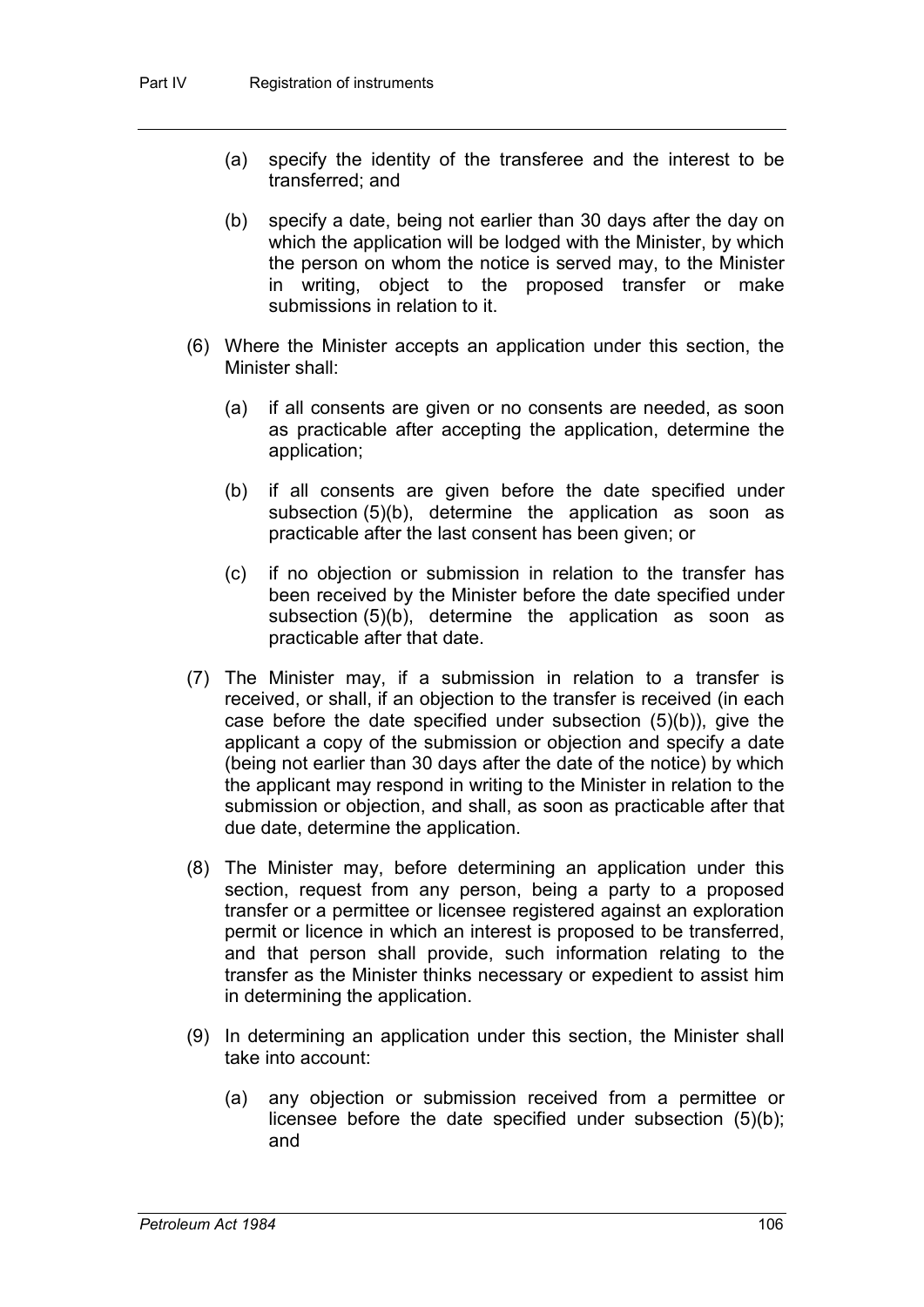- (b) any response to an objection or submission received from a transferor or transferee before the date specified under subsection (7); and
- (c) if the transferee is not already a registered holder of an interest in the exploration permit or licence, the technical capacity and financial resources and standing of the transferee; and
- (d) the terms and conditions of any relevant instrument to which section 96 applies; and
- (e) the public interest.
- (9A) If the transferee is not already a registered holder of an interest in the exploration permit or licence, the Minister must be satisfied that the transferee and any associated entity is an appropriate person to hold the permit or licence.
- (9B) The Minister must be satisfied that the entity that seeks to acquire the legal title or the beneficial interest in 100% of the shares of the body corporate is an appropriate person to hold a permit or licence.
- (10) To determine an application under this section the Minister shall either:
	- (a) subject to subsection (11), approve it; or
	- (b) refuse to approve it.
- (11) The Minister may, before approving an application under this section, require the proposed transferee to lodge a security (or, where a security had previously been lodged, further security) with the Minister to better secure compliance with the conditions to which the exploration permit or licence is from time to time subject and with this Act and the Regulations.

# **93A Registration of transfers**

- (1) Where the Minister approves a transfer under section 93 he shall, as soon as possible, endorse on the instrument of transfer and on the copy, a memorial of approval and direct the Registrar that, on payment of the prescribed fee, the Registrar shall enter in the Register the memorial of the transfer and the name of the transferee.
- (2) A transfer is registered as soon as a memorial of the transfer and the name of the transferee has, under subsection (1), been entered in the Register and, upon that memorial being entered, the transferee becomes the registered holder of the interest in the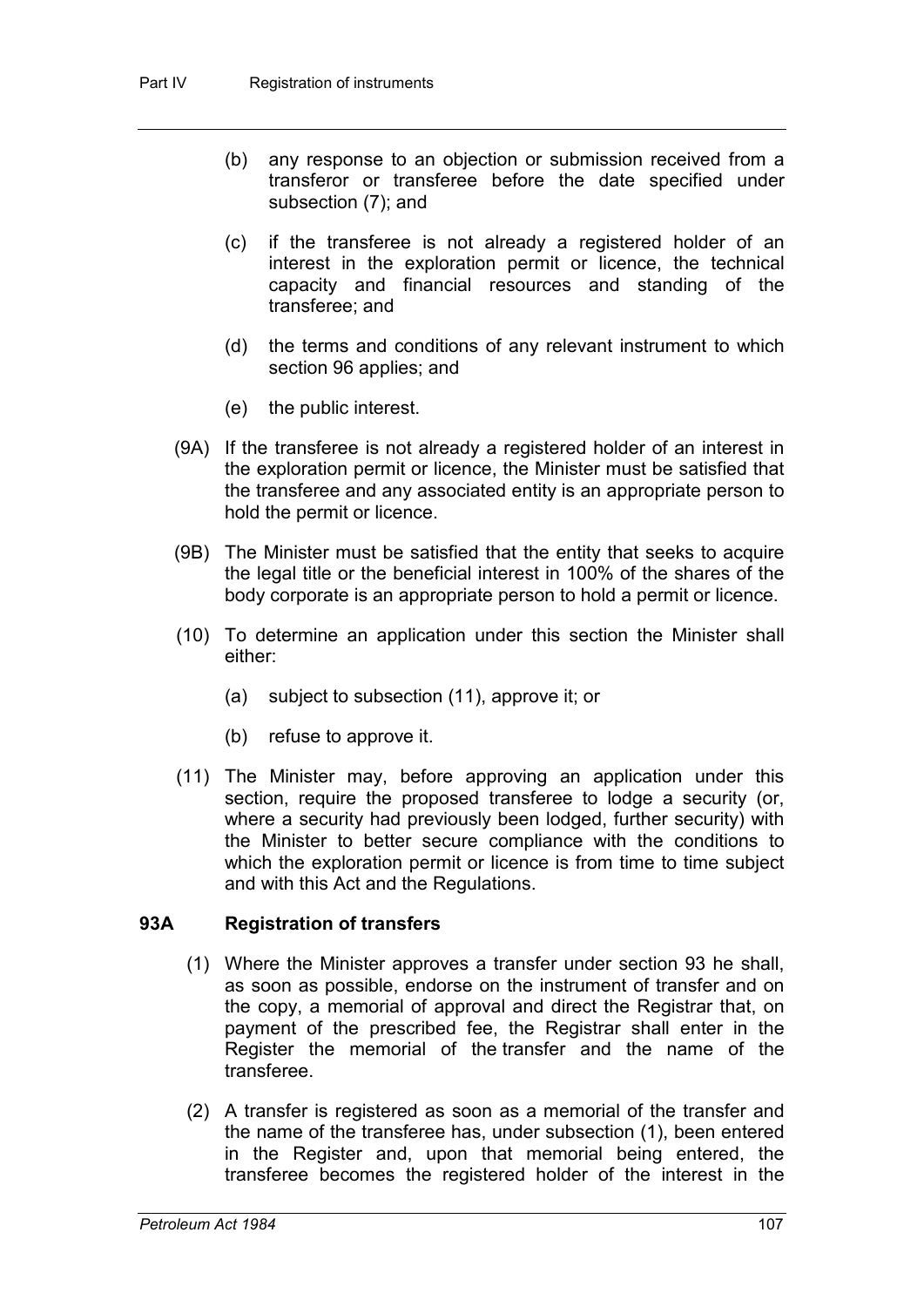exploration permit or licence to which the instrument of transfer relates.

- (3) A copy of an instrument of transfer endorsed with the memorial of approval shall be retained by the Registrar and is subject to inspection in accordance with this Part, and the instrument of transfer endorsed with the memorial of approval shall be returned to the person who lodged the application for the transfer.
- (4) An instrument of transfer of an interest in an exploration permit or licence does not convey a legal or equitable interest in the permit or licence until it has been approved by the Minister and entered in the Register under this section, but when so approved and entered the transferee and all other registered holders of an interest in the permit or licence are jointly liable to comply with the conditions to which the permit or licence is from time to time subject and with this Act.

# **94 Entries in Register on devolution of title**

- (1) A person upon whom the rights of a permittee or licensee have devolved by operation of law may apply in writing to the Registrar to have his name entered in the Register as the permittee or licensee.
- (2) The Registrar shall, where he is satisfied that the rights of a permittee or licensee have devolved upon an applicant by operation of law, and on payment of the prescribed fee, enter the name of the applicant in the Register as the permittee or licensee and, upon that entry being so made, the applicant becomes the permittee or licensee and is subject to the same rights and obligations under this Act as if he were the person to whom the exploration permit or licence was granted.

# **95 Interests not to be created, &c., except by instruments in writing**

A legal or equitable interest in or affecting an existing or future exploration permit or licence is not capable of being created, assigned, affected or dealt with, whether directly or indirectly, except by an instrument in writing.

# **96 Approval of instruments creating, &c., interests**

(1) This section applies to an instrument by which a legal or equitable interest in or affecting an existing or future exploration permit or licence is or may be created, assigned, affected or dealt with, whether directly or indirectly, not being an instrument of transfer to which section 93 applies.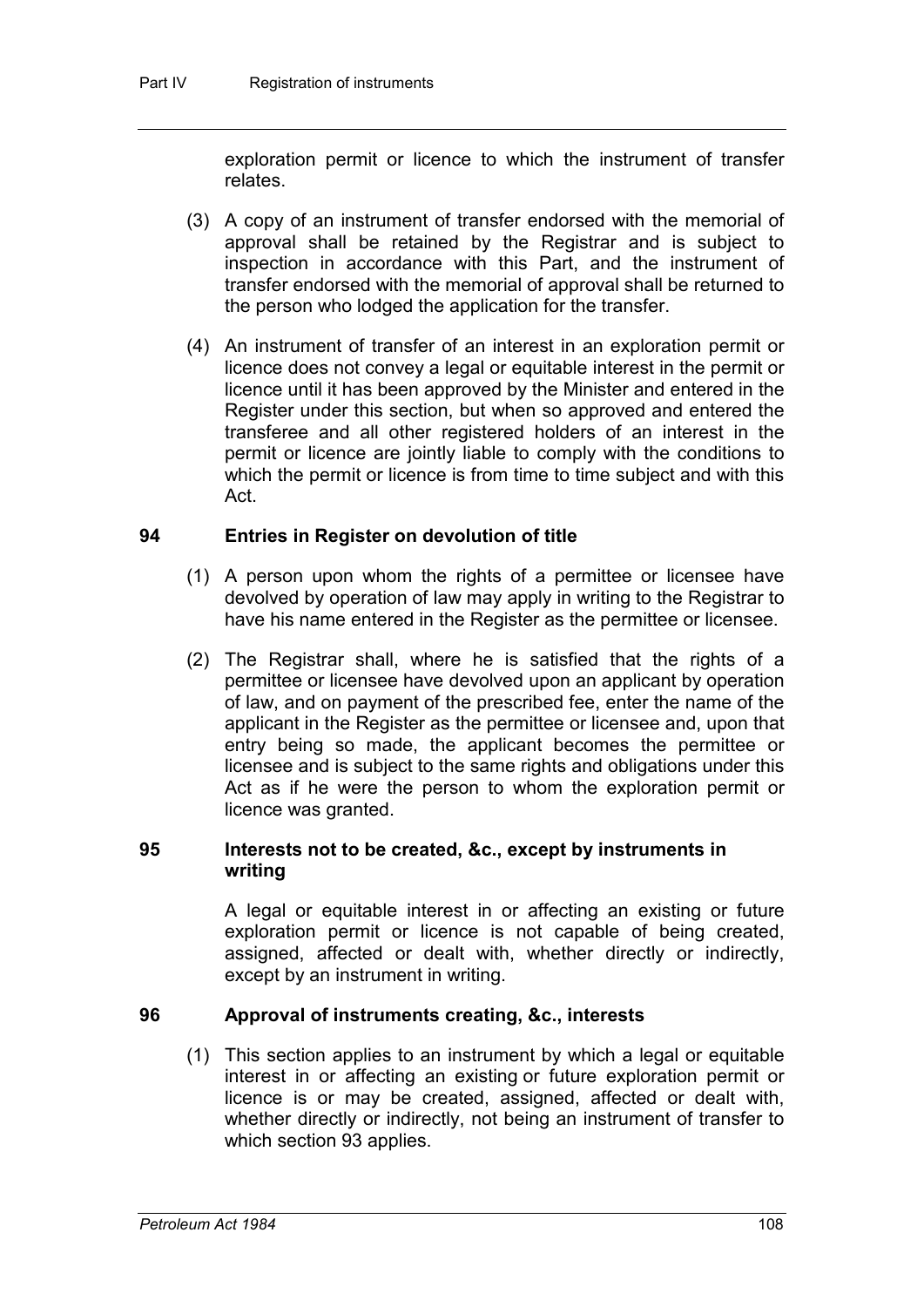- (2) An instrument to which this section applies does not create, assign or deal with, whether directly or indirectly, a legal or equitable interest in an existing or future exploration permit or licence until:
	- (a) it has been approved by the Minister; and
	- (b) an entry has been made in the Register by the Registrar in accordance with subsection (7).
- (3) A party to an instrument to which this section applies or a person having an interest in or in relation to an exploration permit or licence by reason of such an instrument may apply to the Minister for its approval.
- (4) An application under subsection (3) shall be in writing and be accompanied by the instrument and a copy of the instrument.
- (5) On receipt of an application under subsection (3), the Minister shall direct the Registrar to enter a memorial in the Register of the date on which the application was received by the Minister and to make such other notation in the Register as the Minister thinks fit.
- (6) The Minister may approve or refuse to approve an instrument lodged with him for approval.
- (7) Where the Minister approves an instrument lodged with him for approval, he shall, as soon as possible, endorse on the original instrument, and on the copy, a memorial of approval and direct the Registrar that, on payment of the prescribed fee, he shall make an entry of the approval of the instrument in the Register and a memorial relating to the approval, the permit or licence to which the instrument relates or a copy of that exploration permit or licence.
- (8) A copy of an instrument endorsed with the memorial of approval shall be retained by the Registrar and is subject to inspection in accordance with this Part.
- (9) The original instrument endorsed with the memorial of approval shall be returned to the person who lodged the application for approval.
- (10) Where the Minister refuses an application, he shall direct the Registrar to make a notation of the refusal in the Register.

#### **97 Minister not concerned with certain matters**

Neither the Minister nor a person acting under his direction or authority is concerned with the effect in law of an instrument lodged with him in pursuance of this Part nor does the approval of such an instrument give to it any force, effect or validity that it would not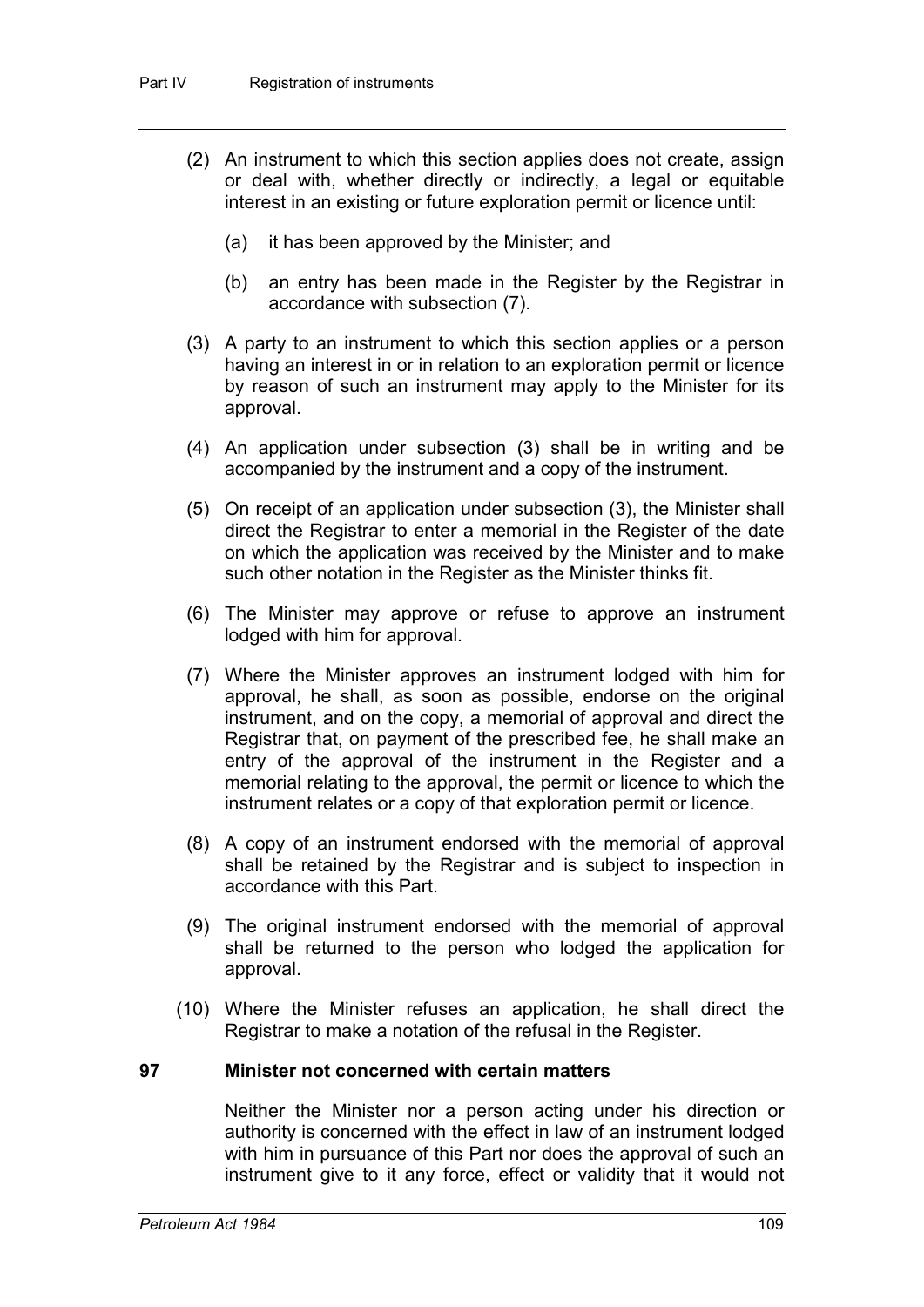have had if this Part had not been enacted.

### **98 Power of Minister to require information as to proposed dealings**

- (1) The Minister may, by notice served on the person lodging an instrument for approval under this Part, require the person to furnish to the Minister such information concerning the instrument, or the transaction to which the instrument relates, as the Minister thinks fit.
- (2) A person who is required under subsection (1) to furnish information shall not furnish information that is false or misleading in a material particular.

Maximum penalty: If the offender is a natural person  $-$ 100 penalty units or imprisonment for 6 months.

> If the offender is a body corporate – 500 penalty units.

### **99 Production and inspection of documents**

- (1) The Minister may require any person to produce to him or her or to make available for inspection by him or her any documents in the possession or under the control of that person and relating to an instrument lodged with the Minister for approval under this Part or to the transaction to which such an instrument relates.
- (2) A person shall not fail or refuse to comply with a requirement of him or her under subsection (1).

Maximum penalty: If the offender is a natural person  $-$ 100 penalty units.

> If the offender is a body corporate – 500 penalty units.

### **100 Inspection of Register and documents**

The Register and all instruments registered, or subject to inspection, under this Part shall, at all convenient times, be open for inspection by any person upon payment of the prescribed fee.

#### **101 Rectification of Register**

Subject to section 103, the Registrar may, at any time, rectify an entry in the Register where he is satisfied that the entry does not accurately reflect the true position in relation to an exploration,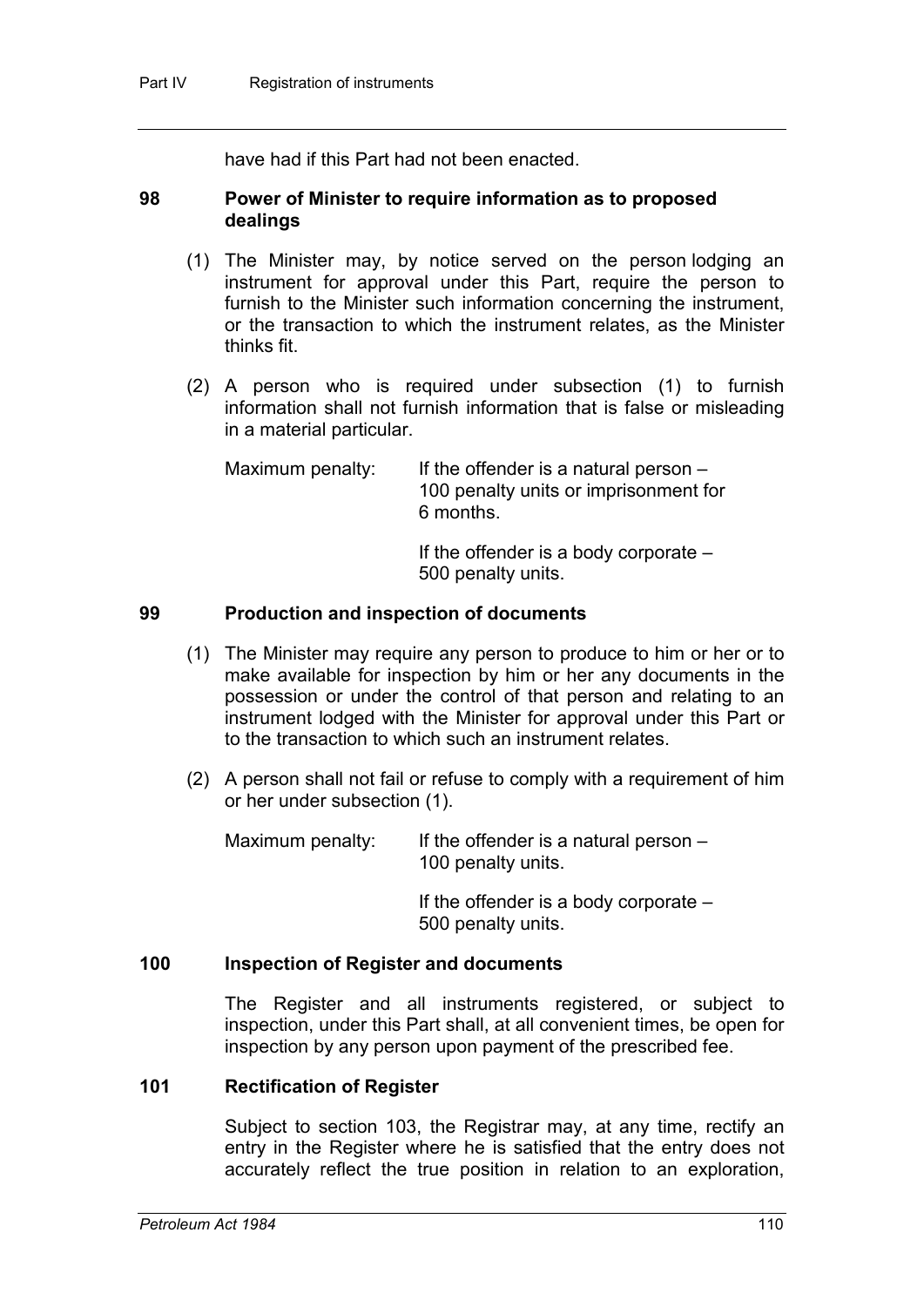licence or other matter required or permitted by or under this Act to be entered in the Register.

### **102 Evidentiary provisions**

- (1) The Register shall be received by all courts as prima facie evidence of all matters required or authorised by this Part to be entered in the Register.
- (2) The Registrar may, on payment of a fee calculated at a prescribed rate per page, supply copies of or extracts from the Register or of or from any instrument lodged with him under this Part certified by writing under his hand, and such a copy or extract so certified is admissible in evidence in all courts and proceedings without further proof or production of the original.
- (3) The Registrar may, on payment of a prescribed fee, by instrument in writing under his hand, certify that an entry, matter or thing required or permitted by or under this Part to be made or done or not to be made or done has or has not, as the case may be, been made or done and such a certificate is prima facie evidence in all courts and proceedings of the statements contained in the certificate.

### **103 Applications in relation to Register**

- (1) The Tribunal may, on the application of a person aggrieved by:
	- (a) the omission of an entry from the Register;
	- (b) an entry made in the Register without sufficient cause;
	- (c) an entry wrongly existing in the Register; or
	- (d) an error or defect in an entry in the Register,

make such order as it thinks fit directing the rectification of the Register.

- (2) The Tribunal may, in proceedings under this section, decide any question that it is necessary or expedient to decide in connection with the rectification of the Register.
- (3) Notice of an application under this section shall be given to the Registrar, who may appear and be heard and shall appear if so directed by the Tribunal.
- (4) An office copy of an order made under subsection (1) by the Tribunal may be served on the Registrar and the Registrar shall, upon receipt of the order, rectify the Register accordingly.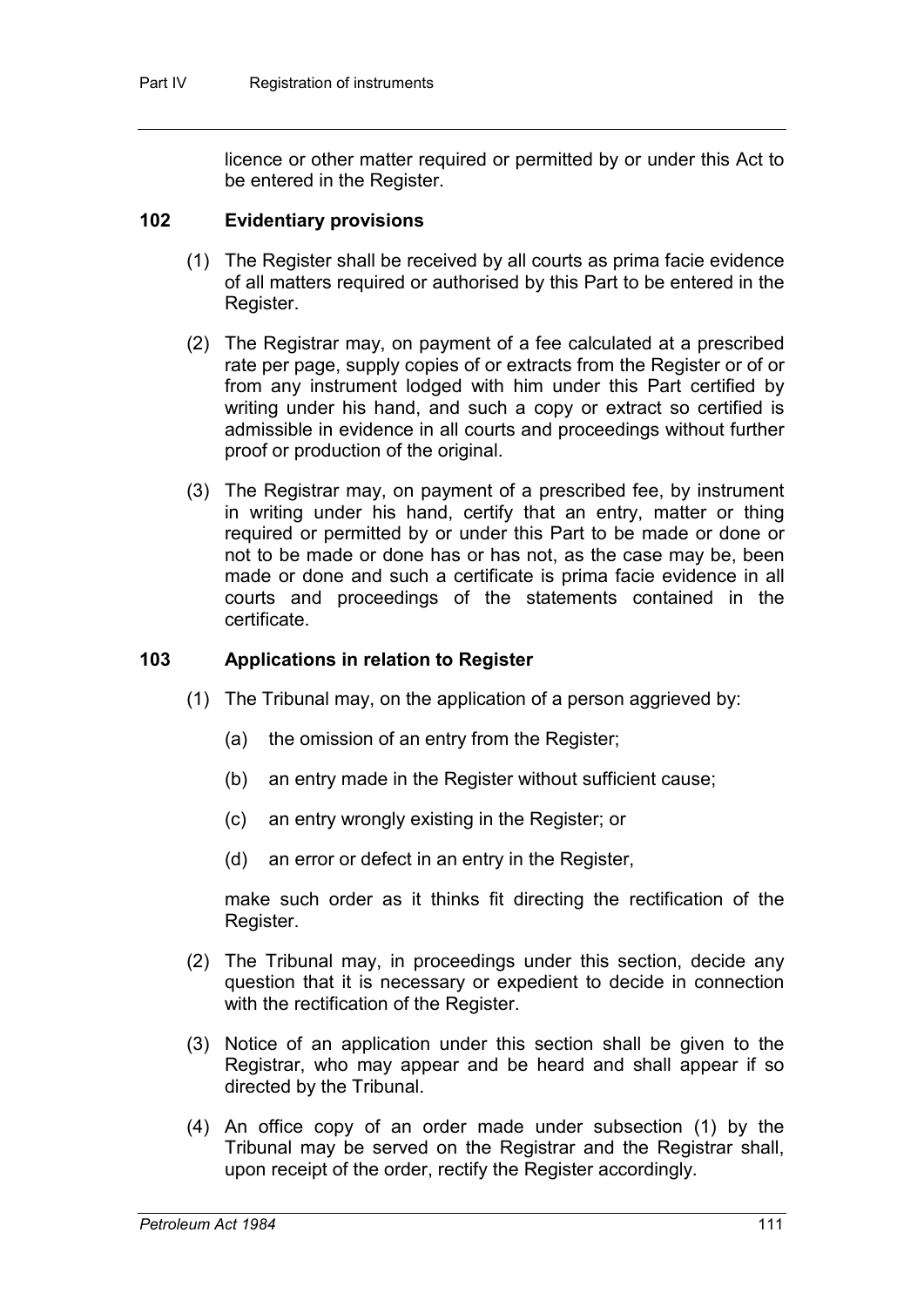(5) A person may not apply under subsection (1), unless he has first requested the Registrar to rectify the Register.

## **104 Registrar not liable to certain actions**

Subject to section 103, neither the Registrar nor a person acting under his direction or authority is liable to an action, suit or proceeding for or in respect of an act or matter bona fide done or omitted to be done in exercise or purported exercise of a power or authority conferred by this Part.

# **Part V Offences and forfeiture, &c.**

# **Division 1 General**

## **105 Licences required to explore and recover petroleum**

A person shall not explore for, or engage in operations for the recovery of, petroleum unless the person does so under and in accordance with an exploration permit, retention licence or production licence.

Maximum penalty: If the offender is a natural person  $-$ 500 penalty units.

If the offender is a body corporate –

2 500 penalty units.

## **106 Offences generally**

- (1) A person shall not contravene or fail to comply with this Act or a direction or notice under this Act.
- (2) A person who contravenes or fails to comply with this Act or a direction or notice under this Act for which a penalty is not provided by this Act, other than this section, is punishable upon being found guilty by a maximum penalty of:
	- (a) if the offender is a natural person 100 penalty units; or
	- (b) if the offender is a body corporate 500 penalty units.

# **107 Continuing offences**

(1) A person who has been found guilty of contravening or failing to comply with this Act or a notice or direction under this Act is guilty of a further offence against this Act where the contravention or failure to comply continues (notwithstanding that the period has elapsed) after the person has been found guilty and upon being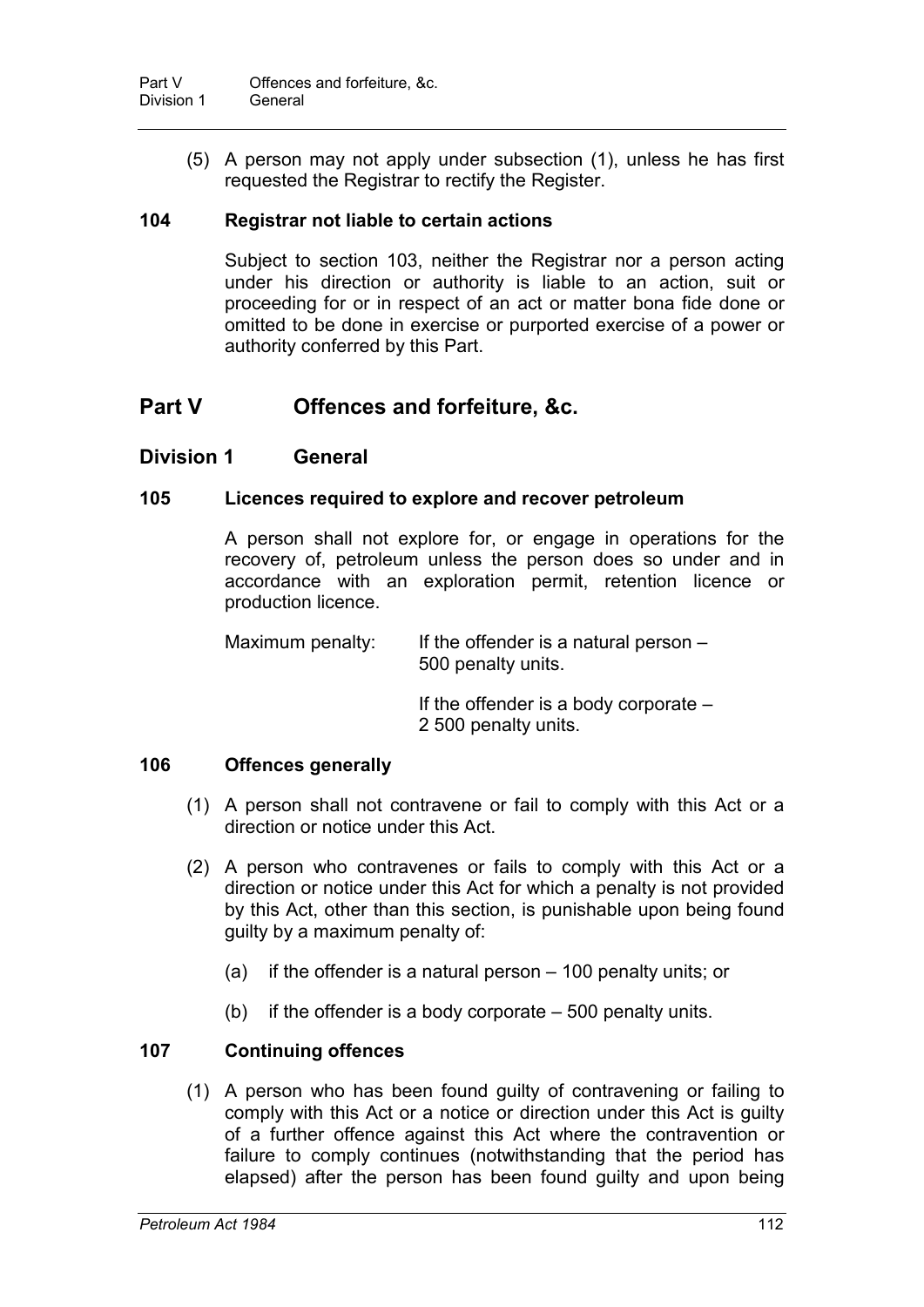found guilty of the further offence is punishable by a maximum penalty of:

- (a) if the offender is a natural person 10 penalty units for each day during which the offence continues; or
- (b) if the offender is a body corporate  $-50$  penalty units for each day during which the offence continues.
- (2) Subsection (1) does not apply in relation to a continuing offence referred to in section  $89Q(4)$  or  $89R(4)$  or  $(8)$ .

### **108 Offence by body corporate**

- (1) Where a body corporate is guilty of an offence against this Act, an officer of the body corporate who was in any way, by act or omission, directly or indirectly, knowingly concerned in or party to the commission of the offence is also guilty of that offence.
- (2) For the purposes of this section, *officer*, in relation to a body corporate, includes:
	- (a) a director, secretary, executive officer or employee of the body corporate;
	- (b) a receiver, or a receiver and manager, of the property, or part of the property, of the body corporate;
	- (c) an official manager or a deputy official manager of the body corporate;
	- (d) a liquidator of the body corporate; and
	- (e) a trustee or other person administering a compromise or arrangement made between the body corporate and its creditors.

### **108A Interference with activities or work**

A person must not interfere with:

- (a) activities being conducted in accordance with a permit or licence under this Act; or
- (b) the construction of a road, or other work or operations being done, in accordance with section 57A(9) or 65.

Maximum penalty: 400 penalty units or imprisonment for 2 years.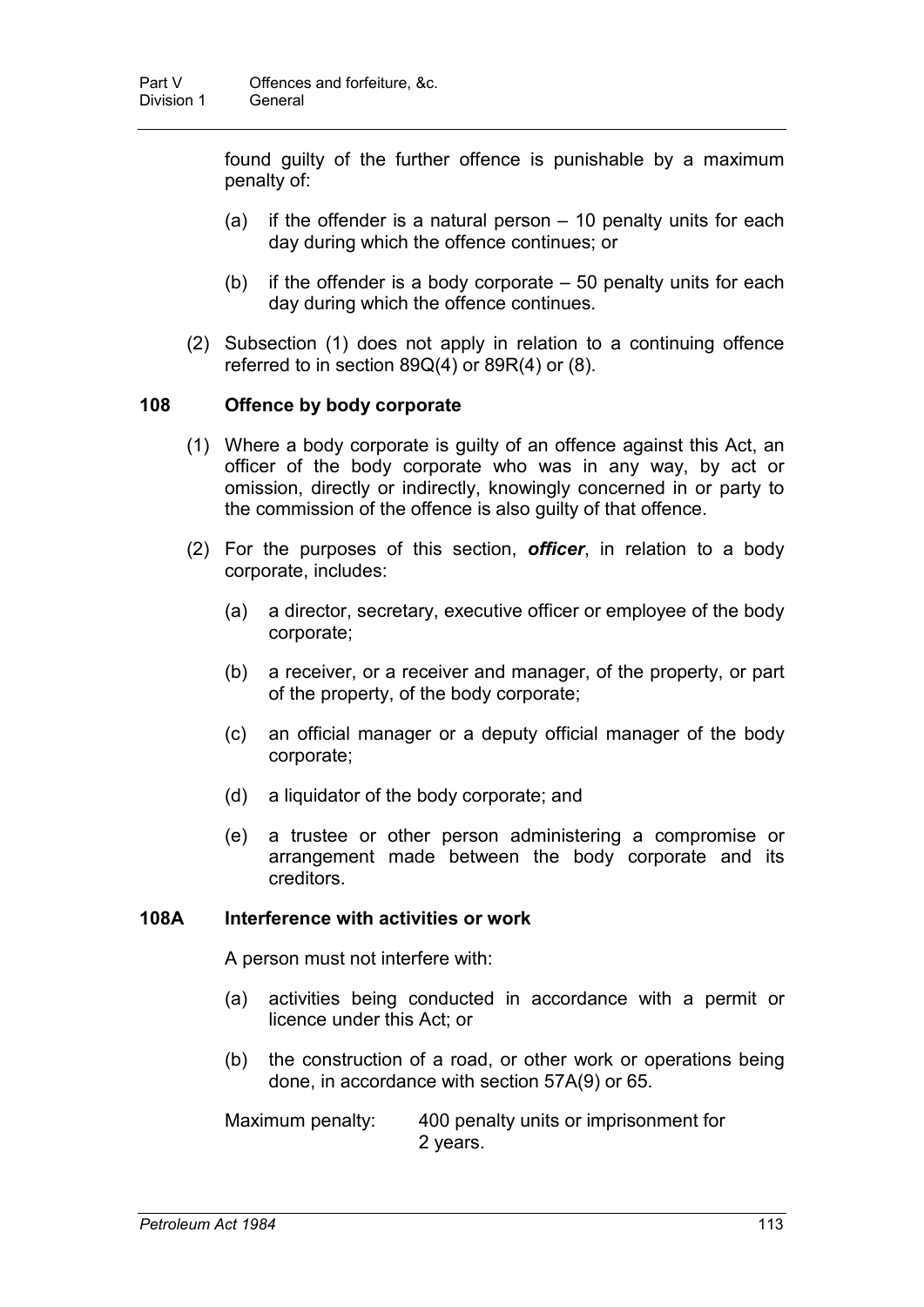# **109 False statements**

A person shall not:

- (a) knowingly make a false statement in an application for an exploration permit or licence or other document required under this Act to be lodged with the Minister;
- (b) utter or pass off, or attempt to utter or pass off, as true, before the Minister, a false, forged or counterfeit certificate or document; or
- (c) falsely personate or represent himself or herself as being the person referred to in a certificate or document presented to the Minister or in an exploration permit or licence.

Maximum penalty: If the offender is a natural person – 100 penalty units or imprisonment for 6 months.

If the offender is a body corporate – 500 penalty units.

## **110 Offences in relation to Register**

A person who wilfully:

- (a) makes, causes to be made or concurs in making a false entry in the Register; or
- (b) produces or tenders in evidence a document falsely purporting to be a copy of or extract from an entry in the Register or of or from an instrument lodged with the Minister under this Act,

is guilty of an offence.

| If the offender is a natural person $-$ |
|-----------------------------------------|
| 400 penalty units or imprisonment for   |
| 2 years.                                |
|                                         |

If the offender is a body corporate – 2 000 penalty units.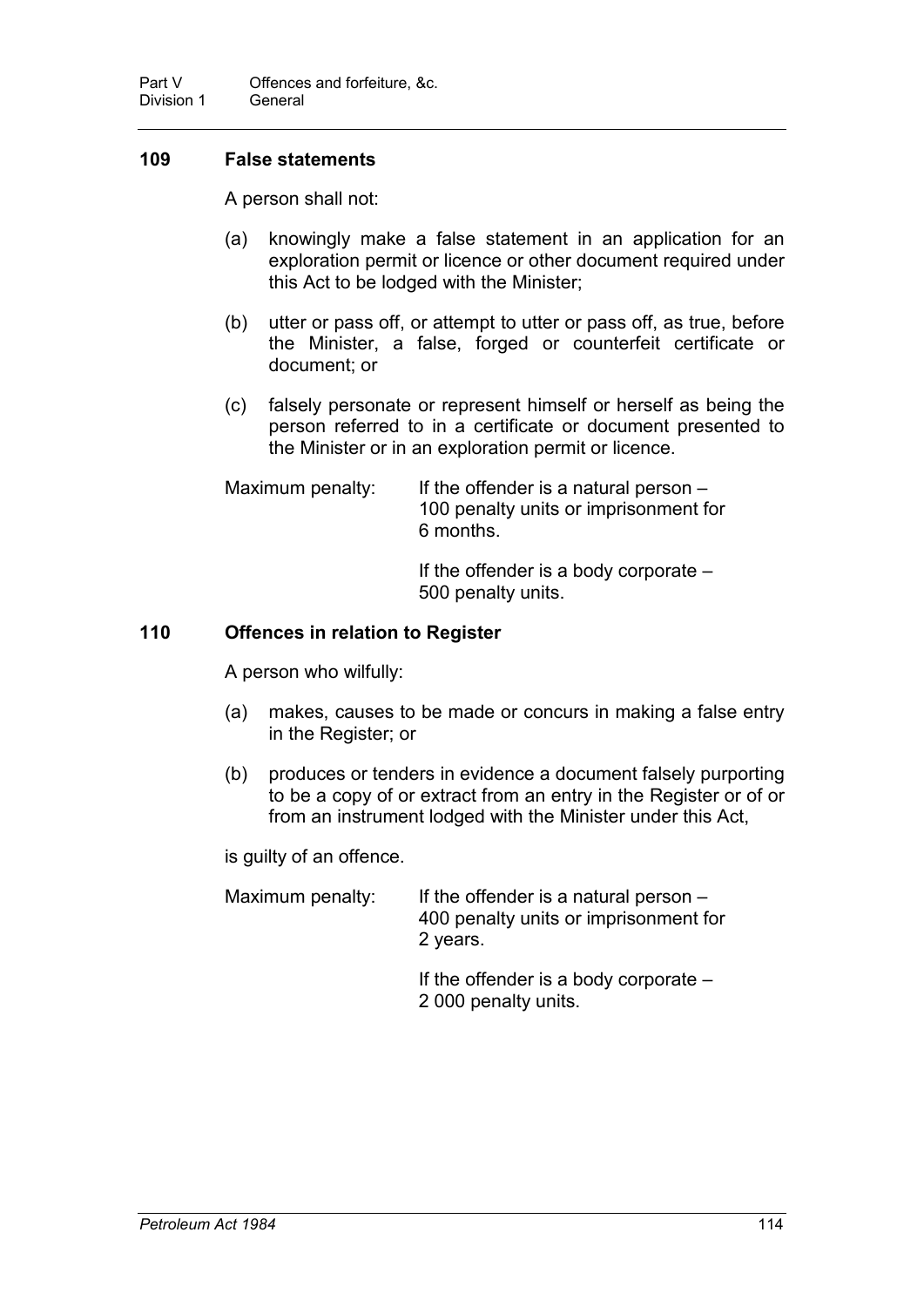# **111 Certain operations prohibited**

- (1) Subject to this section, a permittee or licensee must not:
	- (a) carry out operations, which would otherwise be permitted under this Act, on land that is:
		- (i) used as, or within 50 m of land being used as, a residence, yard, garden, orchard or cultivated field; or
		- (ii) used as, or within 200 m of land being used as, a cemetery; or
		- (iii) within a distance of 200 m of any artificial accumulation of water or any outlet from which water may be obtained; and
	- (b) construct a well, wellhead, pipeline or petroleum processing facility, which would otherwise be permitted under this Act, on land that is used as, or within 2 km of land being used as, a habitable dwelling; and
	- (c) construct a well or well pad, which would otherwise be permitted under this Act, on land that is within 1 km of a designated bore.
- (2) The permittee or licensee may carry out operations on land mentioned in subsection  $(1)(a)(i)$  or (iii) with the written approval of:
	- (a) the owner of the land or, if the occupier of the land has, in the land, an interest registered on the Register kept by the Registrar-General under Part 3 of the *Land Title Act 2000*, the occupier; and
	- (b) any registered native title bodies corporate, or registered native title claimants, in relation to the land.
- (3) The permittee or licensee may carry out construction of a well or well pad on land mentioned in subsection (1)(c) with the written approval of:
	- (a) the owner of the land or, if the occupier of the land has, in the land, an interest registered on the Register kept by the Registrar-General under Part 3 of the *Land Title Act 2000*, the occupier; and
	- (b) any registered native title bodies corporate, or registered native title claimants, in relation to the land; and
	- (c) the owner of the designated bore.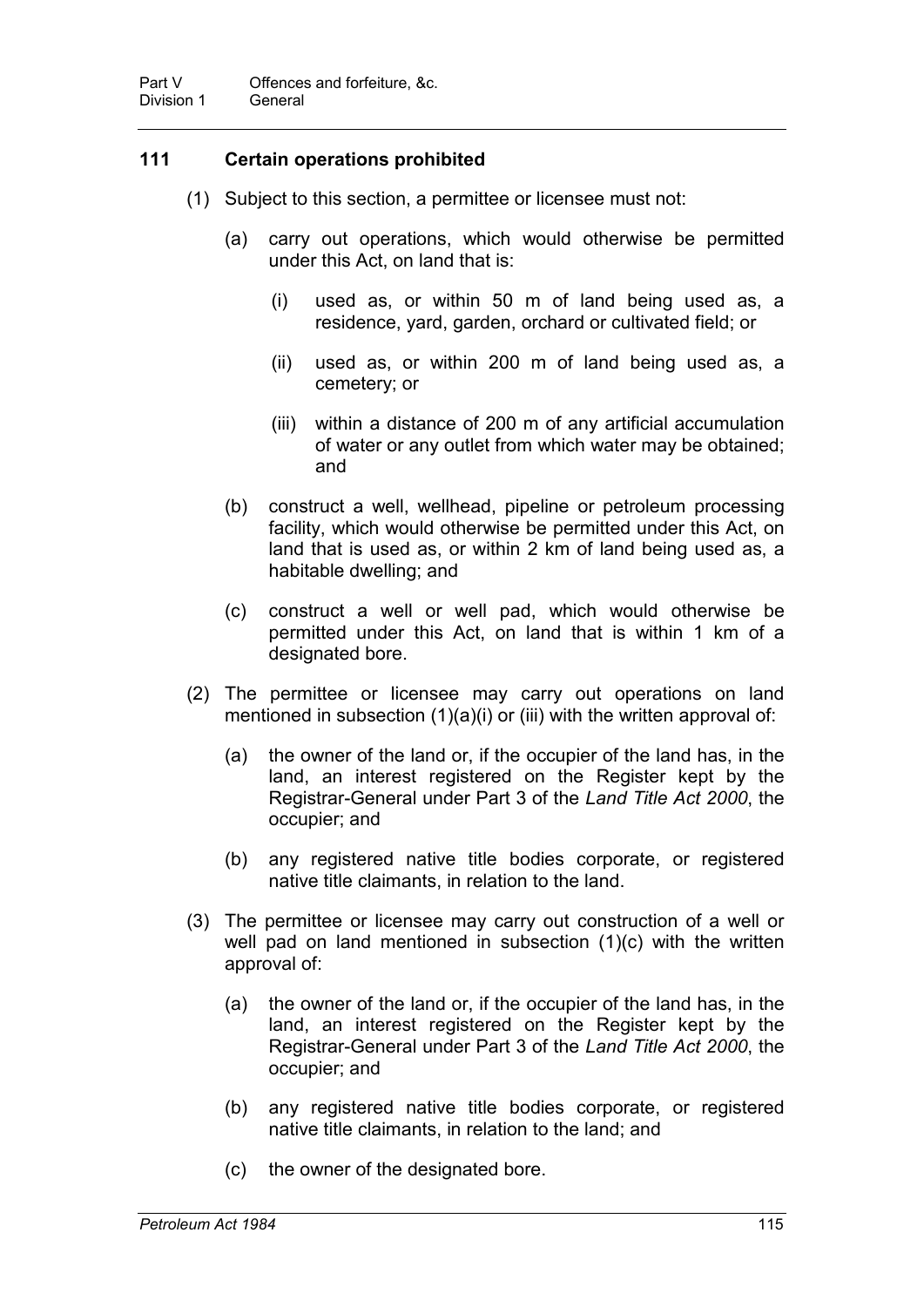- (4) If the cemetery is a public cemetery, the permittee or licensee may carry out operations on land mentioned in subsection (1)(a)(ii) with the written approval of the Board of Trustees of the cemetery.
- (5) In this section:

*cemetery*, see section 4 of the *Cemeteries Act 1952*.

*designated bore*, see section 60A(3) of the *Water Act 1992*.

### *habitable dwelling* means:

- (a) a building in which people reside or work; or
- (b) a school, including a playground associated with a school; or
- (c) a permanent sporting facility; or
- (d) a hospital or other type of community medical facility.

*owner*, of a designated bore, see section 60A(3) of the *Water Act 1992*.

*petroleum processing facility* means a temporary or permanent facility for the processing or storage of petroleum.

*pipeline* means a pipeline constructed or to be constructed for a purpose mentioned in section 4(1)(e)(i) to (iv) of the *Energy Pipelines Act 1981*.

*public cemetery*, see section 4 of the *Cemeteries Act 1952*.

## **112 Time for commencing proceedings**

- (1) Notwithstanding anything in any other law of the Territory, proceedings for an offence against this Act may be brought at any time.
- (2) Proceedings for an offence against this Act shall not be commenced without the consent in writing of the Minister.

## **113 Forfeiture**

- (1) A thing seized under this Act may, on the finding of guilt of a person for an offence in connection with which that thing was seized, at the discretion of the court recording the finding of guilt, be forfeited to the Crown.
- (2) A forfeiture under this Act shall be in addition to and not a part of a penalty imposed under this Act.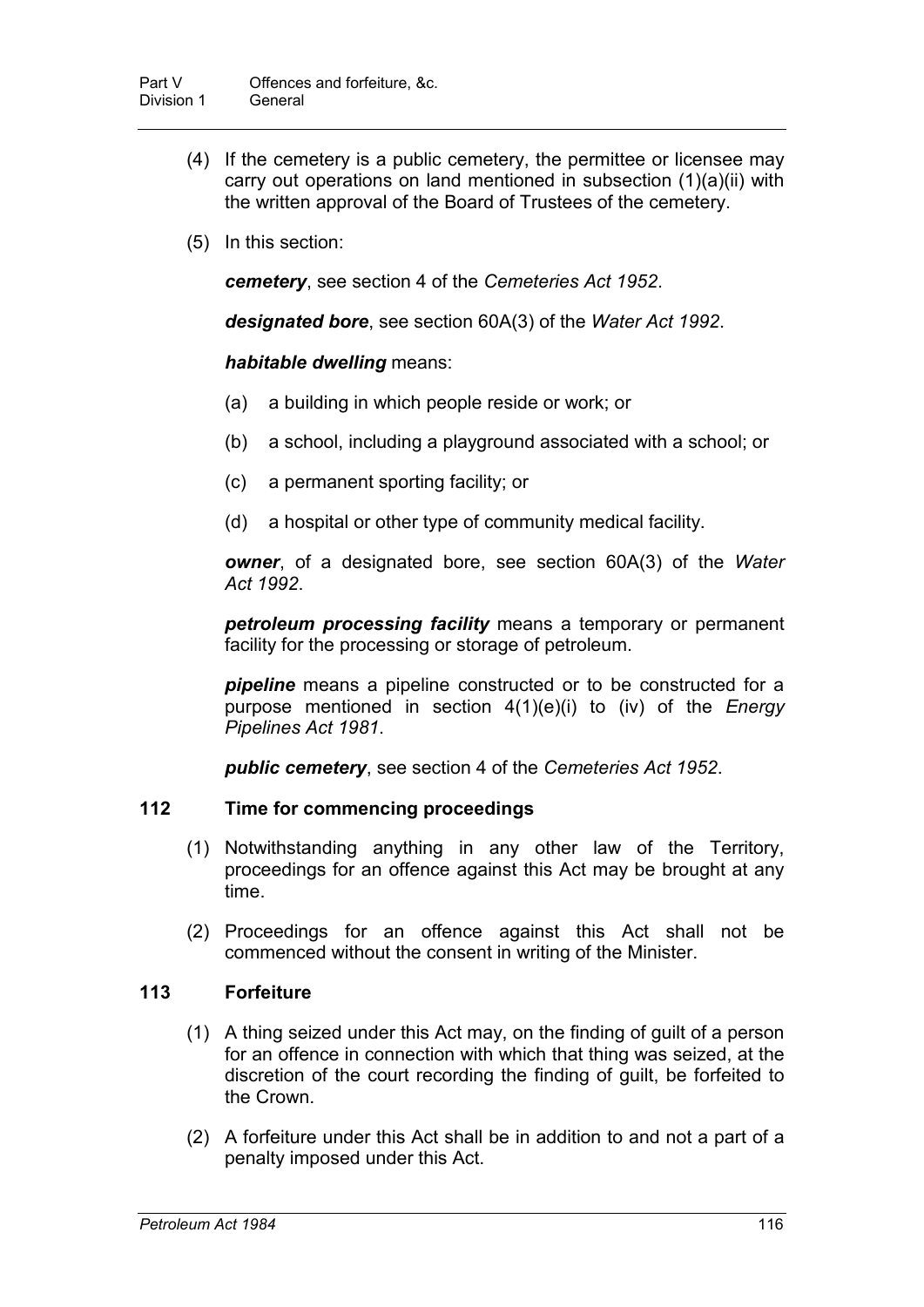- (3) Where a thing seized under this Act is not forfeited under subsection (1), section 115 applies as if no prosecution had been instituted within the period referred to in that section.
- (4) Notwithstanding subsection (3), if a person is found guilty of an offence in connection with which a thing was seized under this Act, that person is liable to pay to the Territory the reasonable costs of handling, maintaining and storing that thing from the time it was seized.

# **114 Delivery to Minister**

A thing seized under this Act shall, where practicable, be delivered to the Minister, or a person authorised by the Minister to accept delivery of it, by the inspector who seized it.

## **115 Notice to claim**

Where a thing seized under this Act is delivered under section 114, and no prosecution is instituted within 3 months after the seizure or delivery in respect of the use or possession of the thing, the Minister shall, by notice in writing, require the person from whom it was seized, or a person appearing to the Minister to be the owner of, or to have a legal interest in, the thing, to claim delivery to him of the thing seized.

## **116 Failure to claim**

If no claim is made within 21 days after the date of service of a notice under section 115, the thing seized to which that section relates is forfeited to the Crown.

## **117 Determination of claim**

Where a person served with a notice under section 115 makes a claim for the delivery to him of a thing seized under this Act, the Minister shall refer the claim to the Local Court which may deal with the claim in all respects as if it were a claim made by a claimant of property under section 130B of the *Local Court (Criminal Procedure) Act 1928*.

# **Division 2 Environmental offences**

## **117AAA Application**

This Division does not apply in relation to a substance that is prescribed under the *Waste Management and Pollution Control Act 1998* to be an ozone-depleting substance.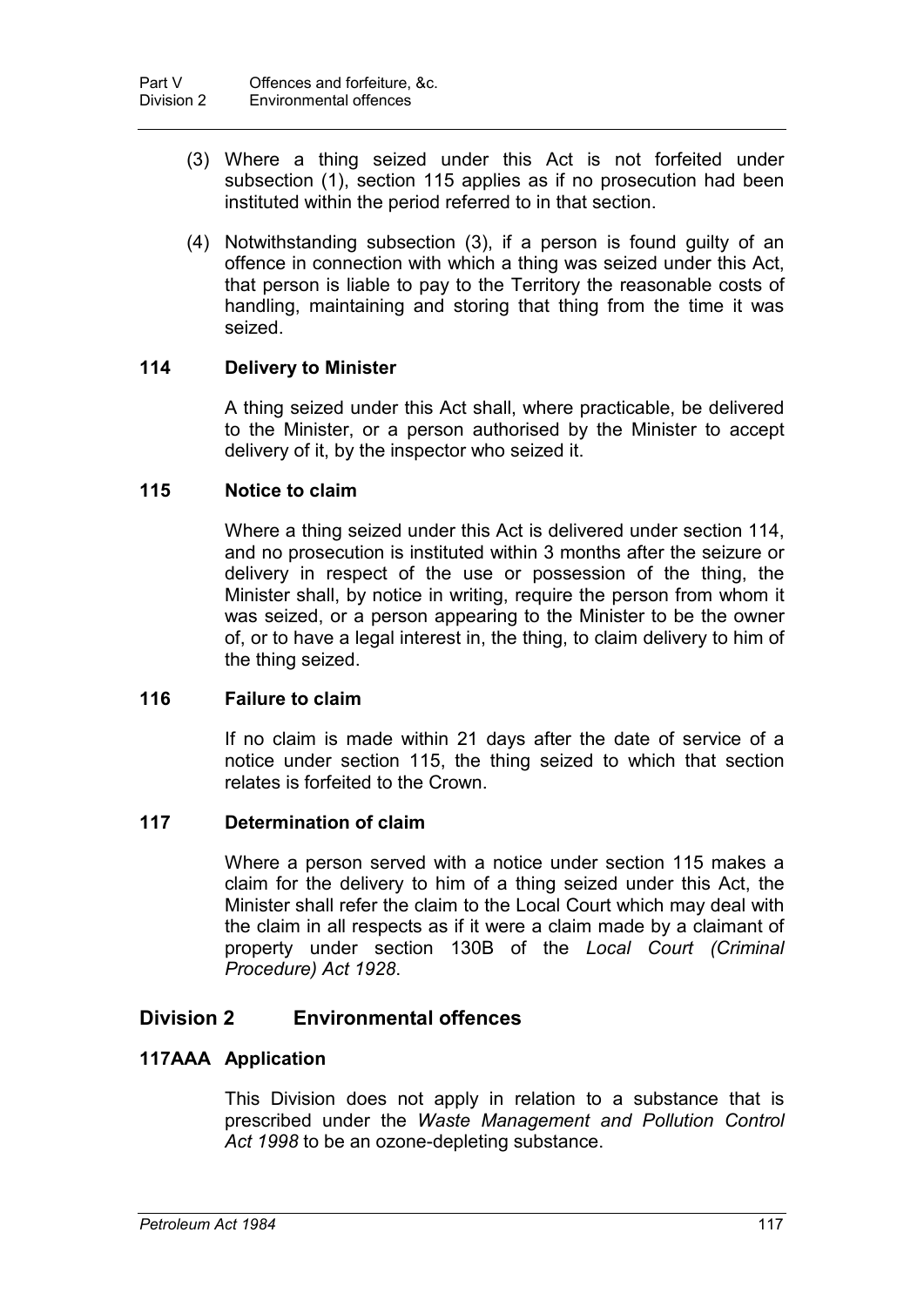# **117AAB Interpretation**

(1) In this Division, unless the contrary intention appears:

*contaminant* means a solid, liquid, gas or any combination of those substances and includes:

- (a) noise, smoke, dust, fumes, odour or heat;
- (b) a prescribed substance or prescribed class of substances; and
- (c) a substance having a prescribed property or prescribed class of properties.

### *environmental harm* means:

- (a) any harm to or adverse effect on the environment; or
- (b) any potential harm (including the risk of harm and future harm) to or potential adverse effect on the environment,

of any degree or duration and includes environmental nuisance.

*environmental nuisance*, in relation to land, means:

- (a) an adverse effect on the amenity of the land caused by noise, smoke, dust, fumes or odour; or
- (b) an unsightly or offensive condition on the land.

*land* includes water and air on, above or under land.

*material environmental harm* means environmental harm that:

- (a) is not trivial or negligible in nature;
- (b) consists of an environmental nuisance of a high impact or on a wide scale;
- (c) results, or is likely to result, in not more than \$50 000 or the prescribed amount (whichever is greater) being spent in taking appropriate action to prevent or minimise the environmental harm or rehabilitate the environment; or
- (d) results in actual or potential loss or damage to the value of not more than \$50 000 or the prescribed amount (whichever is greater).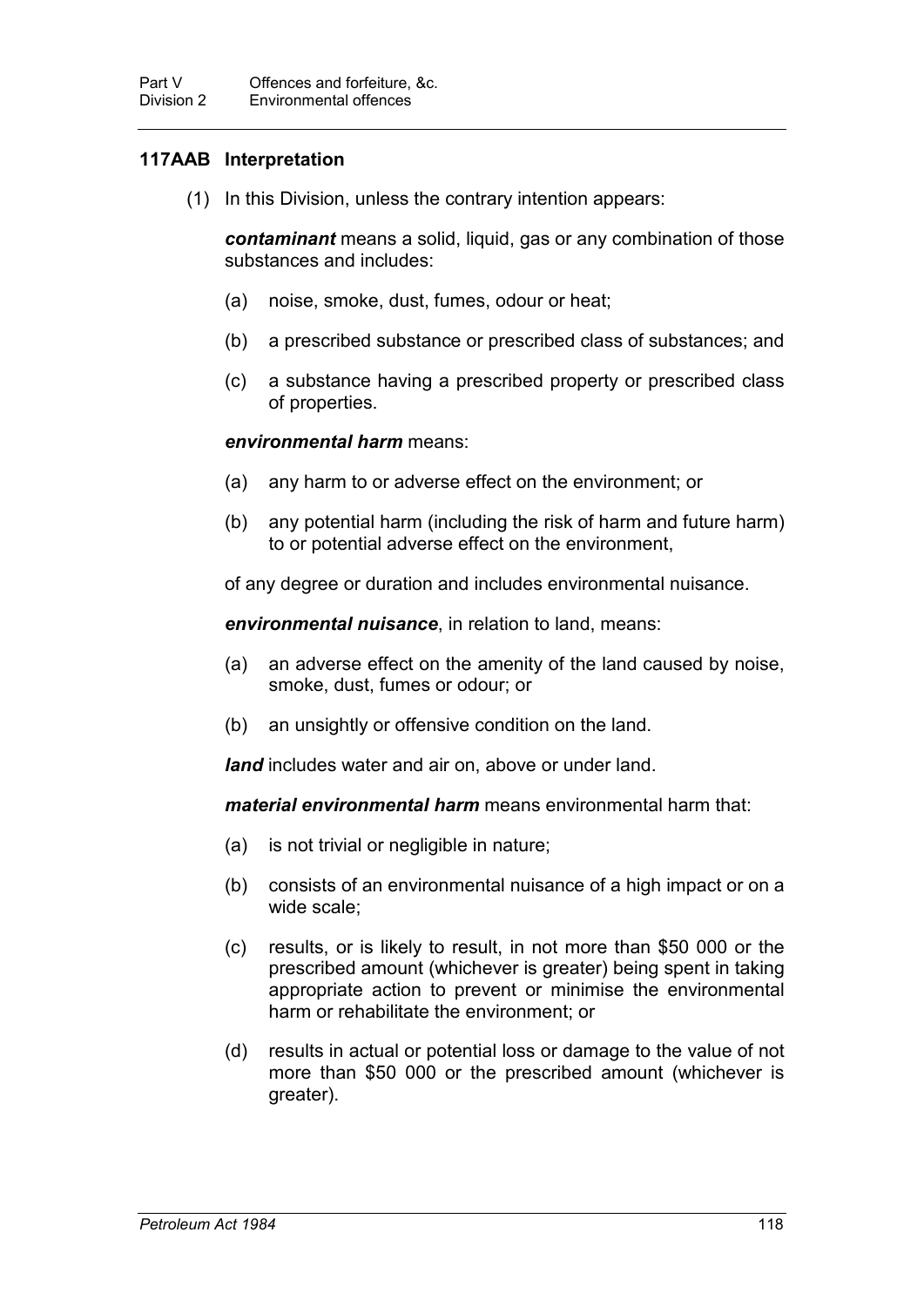*serious environmental harm* means environmental harm that is more serious than material environmental harm and includes environmental harm that:

- (a) is irreversible or otherwise of a high impact or on a wide scale;
- (b) damages an aspect of the environment that is of a high conservation value, high cultural value or high community value or is of special significance;
- (c) results or is likely to result in more than \$50 000 or the prescribed amount (whichever is greater) being spent in taking appropriate action to prevent or minimise the environmental harm or rehabilitate the environment; or
- (d) results in actual or potential loss or damage to the value of more than \$50 000 or the prescribed amount (whichever is greater).

#### *waste material* means:

- (a) a solid, liquid or gas; or
- (b) a mixture of those substances,

that is left over, surplus or is an unwanted by-product and includes a prescribed substance or class of substances.

- (2) For the purposes of this Division, loss, in relation to an act or failure to act, includes the reasonable costs and expenses that would be incurred in taking all reasonable and practicable measures:
	- (a) to prevent or mitigate environmental harm caused by or resulting from the act or failure to act; and
	- (b) to make good environmental harm resulting from the act or failure to act.
- (3) For the purposes of this Division, environmental harm may be caused by an act or failure to act whether the harm:
	- (a) is caused directly or indirectly or is a direct or indirect result of the act or failure to act; or
	- (b) results from, or is caused by, the act or failure to act alone or from the combined effects of the act or failure to act and other factors.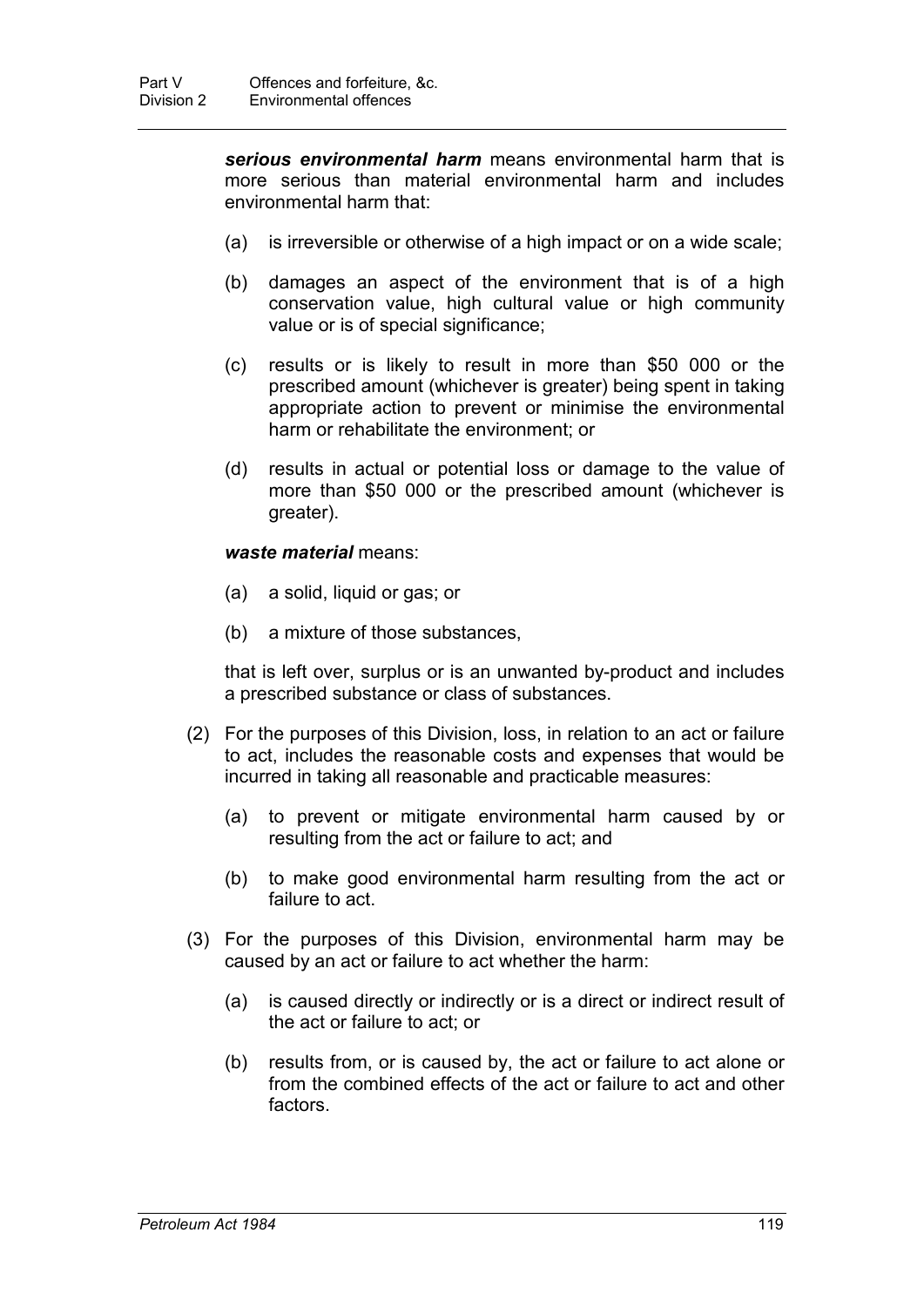# **117AAC Environmental offences**

- (1) A person must not, during the conduct of an operation authorised under this Act, intentionally do an act, or fail to do an act, that causes the release of a contaminant or waste material on, above or under land if:
	- (a) he or she knows, or ought reasonably be expected to know, that serious environmental harm or material environmental harm will or might result from the release of the contaminant or waste material; and
	- (b) the contaminant or waste material causes serious environmental harm to land all of which is within one kilometre of the site where the contaminant is released.
- (2) An offence against subsection (1) is an environmental offence level 1.
- (3) A person must not, during the conduct of an operation authorised under this Act, do an act, or fail to do an act, that causes the release of a contaminant or waste material on, above or under land if:
	- (a) he or she knows, or ought reasonably be expected to know, that serious environmental harm or material environmental harm will or might result from the release of the contaminant or waste material; and
	- (b) the contaminant or waste material causes serious environmental harm to land all of which is within one kilometre of the site where the contaminant or waste material is released.
- (4) An offence against subsection (3) is an environmental offence level 2.
- (5) A person must not, during the conduct of an operation authorised under this Act, intentionally do an act, or fail to do an act, that causes the release of a contaminant or waste material on, above or under land if:
	- (a) he or she knows, or ought reasonably be expected to know, that serious environmental harm or material environmental harm will or might result from the release of the contaminant or waste material; and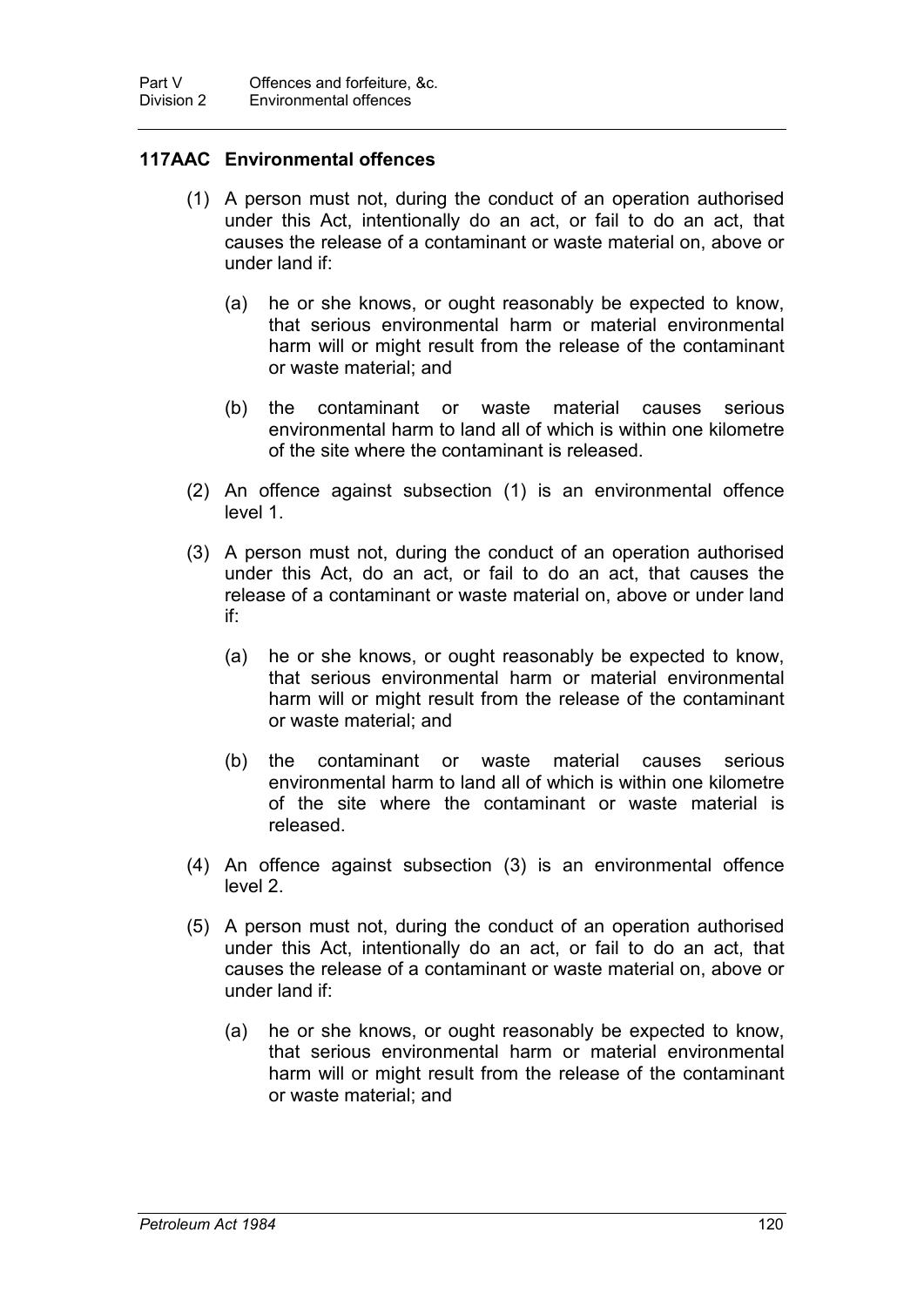- (b) the contaminant or waste material causes material environmental harm to land all of which is within one kilometre of the site where the contaminant or waste material is released.
- (6) An offence against subsection (5) is an environmental offence level 2.
- (7) A person must not, during the conduct of an operation authorised under this Act, do an act, or fail to do an act, that causes the release of a contaminant or waste material on, above or under land if:
	- (a) he or she knows, or ought reasonably be expected to know, that serious environmental harm or material environmental harm will or might result from the release of the contaminant or waste material; and
	- (b) the contaminant or waste material causes material environmental harm to land all of which is within one kilometre of the site where the contaminant or waste material is released.
- (8) An offence against subsection (7) is an environmental offence level 3.
- (9) A person must not, during the conduct of an operation authorised under this Act, do an act, or fail to do an act, that causes the release of a contaminant or waste material on, above or under land, if the contaminant or waste material causes an environmental nuisance to land all of which is within one kilometre of the site where the contaminant is released.
- (10) An offence against subsection (9) is an environmental offence level 4.

## **117AAD Defences to environmental offences**

- (1) It is a defence to a prosecution for an offence against section 117AAC if it is proved that the act or failure to act was authorised under an Act.
- (2) It is a defence to a prosecution for an offence against section 117AAC if it is proved that the alleged offence did not result from a failure on the defendant's part to exercise reasonable diligence.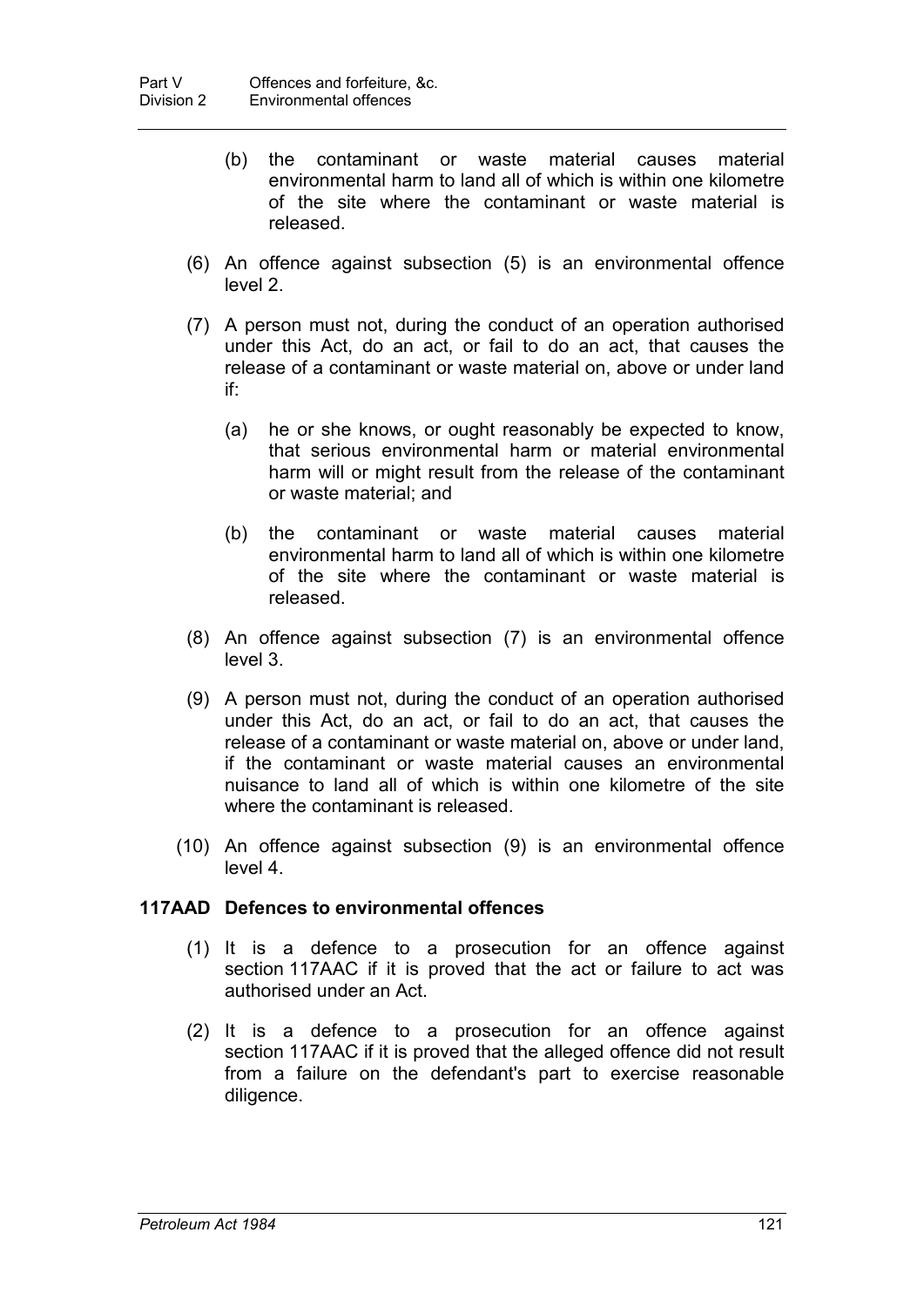- (3) It is a defence to a prosecution for an offence against section 117AAC in relation to a particular contaminant or waste material if it is proved the defendant complied with:
	- (a) a provision of an environment protection objective within the meaning of the *Waste Management and Pollution Control Act 1998*; or
	- (b) a condition of an approval, permit, lease, licence or other authorisation under an Act,

that fixed maximum allowable levels for the particular contaminant or waste material.

## **117AAE Alternative verdicts available**

In a proceeding for an offence against:

- (a) section  $117AAC(1)$  the person charged with the offence may be found guilty alternatively of an offence against section 117AAC(3), (5), (7) or (9);
- (b) section  $117AAC(3)$  the person charged with the offence may be found guilty alternatively of an offence against section 117AAC(5), (7) or (9);
- $(c)$  section 117AAC(5) the person charged with the offence may be found guilty alternatively of an offence against section 117AAC(7) or (9); or
- (d) section  $117AAC(7)$  the person charged with the offence may be found guilty alternatively of an offence against section 117AAC(9).

## **Division 3 Liabilities of employers and employees etc. under Division 2**

## **117AAF Actions etc. of employee or agent of body corporate are those of body corporate**

- (1) If in proceedings for an offence against Division 2 it is necessary to establish the state of mind of a body corporate in relation to particular conduct, it is sufficient to show:
	- (a) that the conduct was engaged in by a director, manager, employee or agent of the body corporate within the scope of his or her actual or apparent authority; and
	- (b) that the director, manager, employee or agent had the relevant state of mind.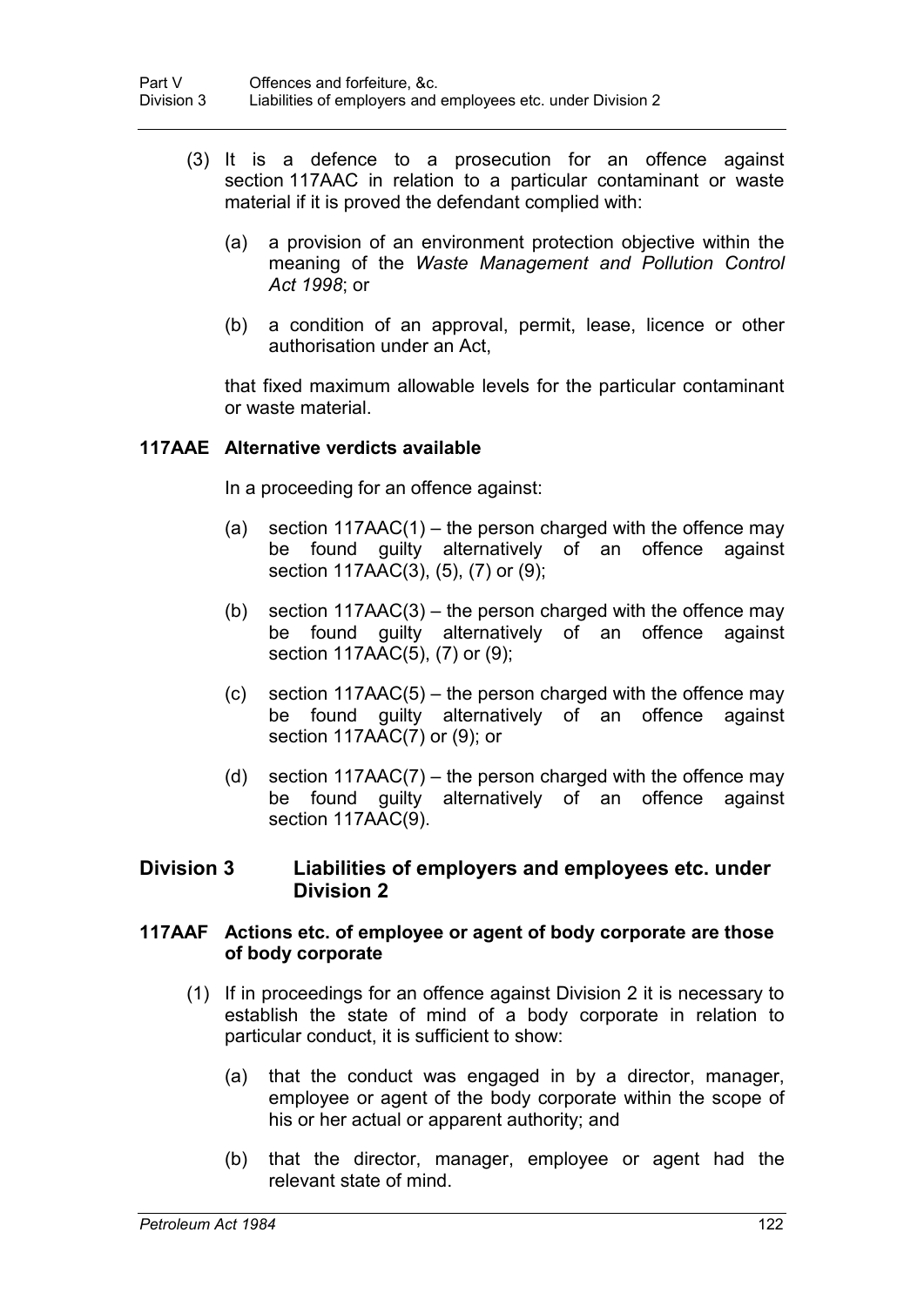- (2) For the purposes of a prosecution for an offence against Division 2, conduct engaged in on behalf of a body corporate by a director, manager, employee or agent of the body corporate within the scope of his or her actual or apparent authority is taken to have been engaged in also by the body corporate.
- (3) For the purposes of this section, a reference to engaging in conduct is read as including a reference to failing or refusing to engage in conduct.

## **117AAG Director may be liable for offence of body corporate**

- (1) If a body corporate commits an offence against this Part, every person who is a director of or who is concerned in the management of the body corporate is taken to have committed the same offence.
- (2) It is a defence to a prosecution for an offence committed by virtue of subsection (1) if the defendant establishes that:
	- (a) the body corporate had under this Part a defence to the offence that the defendant is, apart from this section, taken to have committed;
	- (b) the act or omission that constituted the offence took place without the defendant's authority, permission or consent;
	- (c) the defendant did not know, and ought not reasonably be expected to have known, that the offence was to be or was being committed and took all reasonable steps to prevent or stop the commission of the offence; or
	- (d) the defendant could not by the exercise of reasonable diligence have prevented the commission of the offence by the body corporate.
- (3) A person may be proceeded against and found guilty under a provision in pursuance of subsection (1) whether or not the body corporate has been proceeded against or found guilty under the provision.
- (4) Despite anything in this Part or the *Environmental Offences and Penalties Act 1996*, a person is not liable to be punished by imprisonment for an offence if the person would not have been found guilty of the offence except for subsection (1).

#### **117AAH Liability for managers, employees and agents**

(1) For the purposes of a prosecution for an offence against this Part, conduct engaged in on behalf of a person other than a body corporate (in this section called the 'employer') by a manager,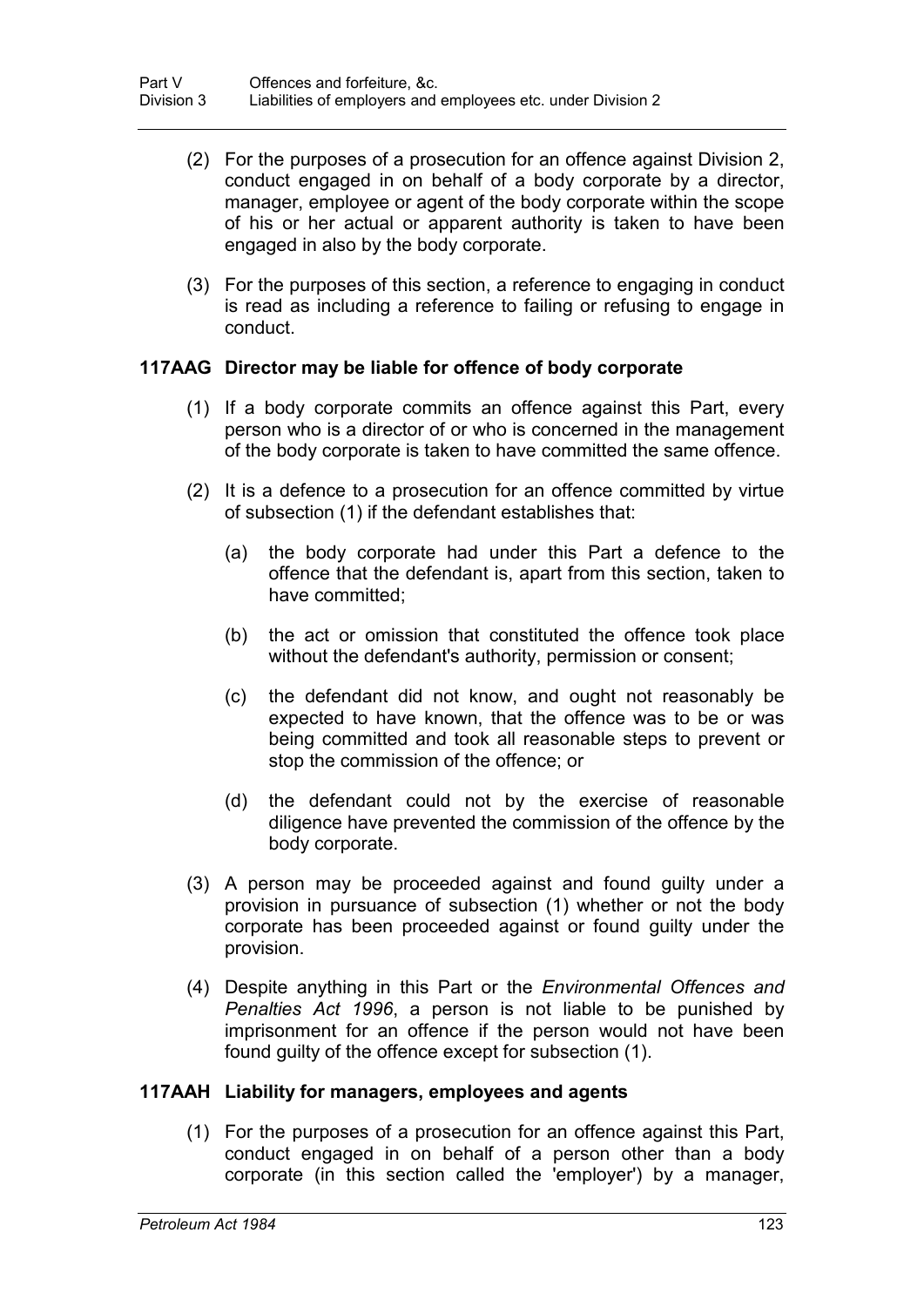employee or agent of the person within the scope of his or her actual or apparent authority is taken to have been engaged in also by the employer.

- (2) An employer may be proceeded against and found guilty under a provision in pursuance of subsection (1), whether or not the manager, employee or agent has been proceeded against or found guilty of an offence against that provision.
- (3) It is a defence to a prosecution for an offence committed by virtue of subsection (1) if the defendant establishes that:
	- (a) the person who committed the offence that the defendant is taken to have committed under subsection (1) had, under this Act, a defence to the offence that the defendant is, apart from this subsection, to be taken to have committed;
	- (b) the act or omission that constituted the offence took place without the defendant's authority, permission or consent;
	- (c) the defendant did not know, and ought not reasonably be expected to have known, the offence was to be or was being committed and took all reasonable steps to prevent or stop the commission of the offence or a similar offence; or
	- (d) the defendant could not by the exercise of reasonable diligence have prevented the commission of the offence by the person who committed the offence.
- (4) Despite anything in this Act or the *Environmental Offences and Penalties Act 1996*, a person is not liable to be punished by imprisonment for an offence if the person would not have been found guilty of the offence except for subsection (1).
- (5) For the purposes of this section, a reference to engaging in conduct is read as including a reference to failing or refusing to engage in conduct.

# **Part VA Petroleum Trust Fund**

#### **117AA Establishment of Trust Fund**

- (1) The Minister must establish and maintain the Petroleum Trust Fund.
- (2) For the purposes of subsection (1), an Accountable Officer's Trust Account is to be established under section 7 of the *Financial Management Act 1995*.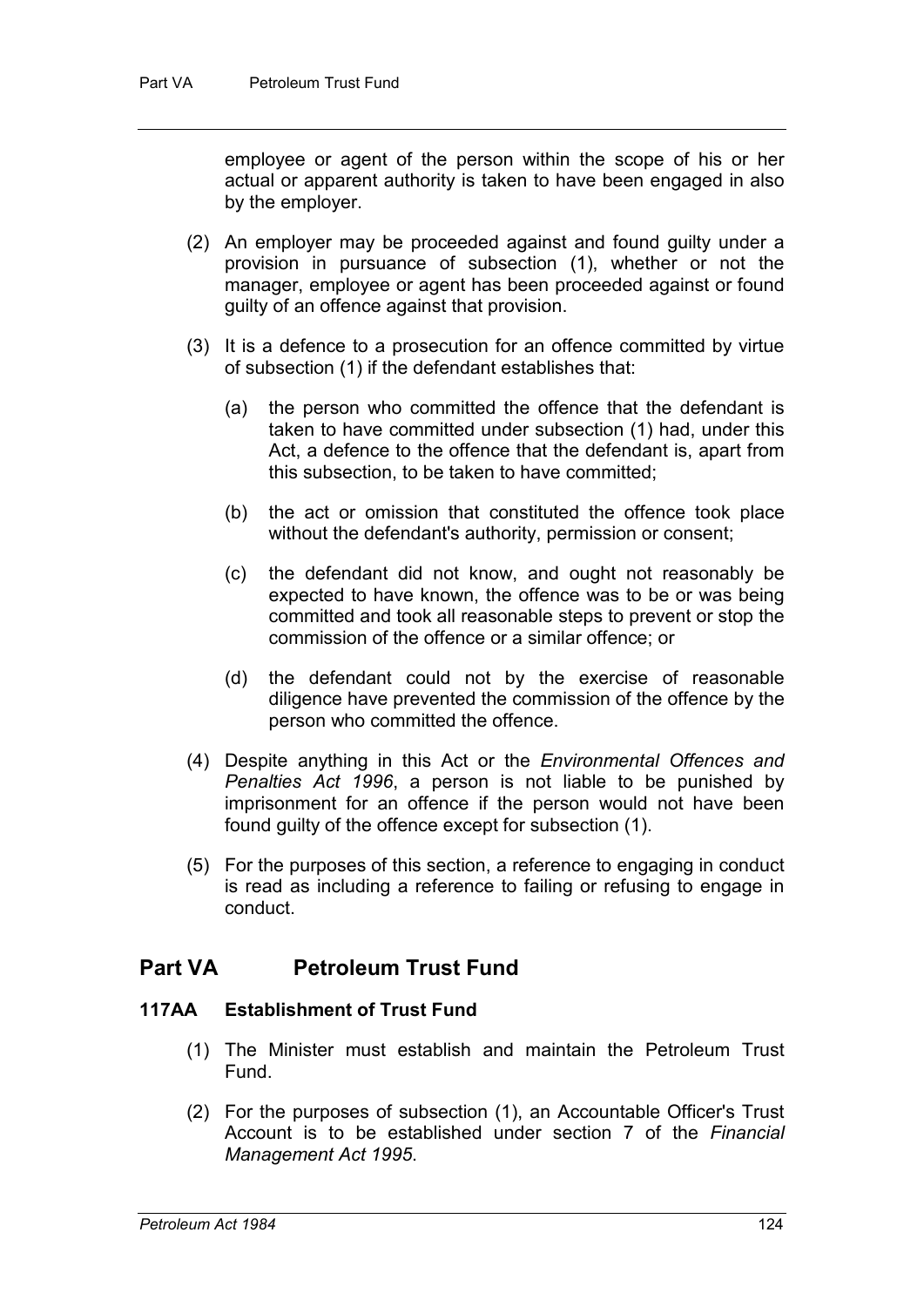## **117AB Payments into Trust Fund**

- (1) A person who is, may be, will be or may become liable under this Act to pay compensation for the effect of an act (including a prescribed petroleum act) on native title:
	- (a) may at any time; and
	- (b) must if required to do so under this Act or another law of the Territory,

pay into the Trust Fund an amount in respect of that compensation.

(2) Moneys paid into the Trust Fund under subsection (1) and interest earned on those moneys are to be used to pay amounts in respect of the compensation payable by the holder of the relevant petroleum interest to the native title holder.

#### **117AC How trust amounts to be dealt with**

- (1) This section applies if an amount (in this section called *the trust amount*) is being held in the Trust Fund in respect of an act and any of the following happen:
	- (a) an approved determination of native title that native title does not exist in the affected land is made;
	- (b) the Minister informs the trustee in writing that he or she is not going to do the act;
	- (c) the following requirements are satisfied:
		- (i) an approved determination of native title that native title in the affected land exists has been made;
		- (ii) the relevant registered native title body corporate advises the trustee in writing that it wishes to accept the trust amount instead of any compensation to which the native title holder may be entitled under this Act for the effect of the act;
		- (iii) the person who paid the trust amount into the Trust Fund or that person's successor or assignee advises the trustee in writing of his or her agreement to the registered native title body corporate accepting the trust amount instead of any compensation to which the native title holder may be entitled under this Act for the effect of the act;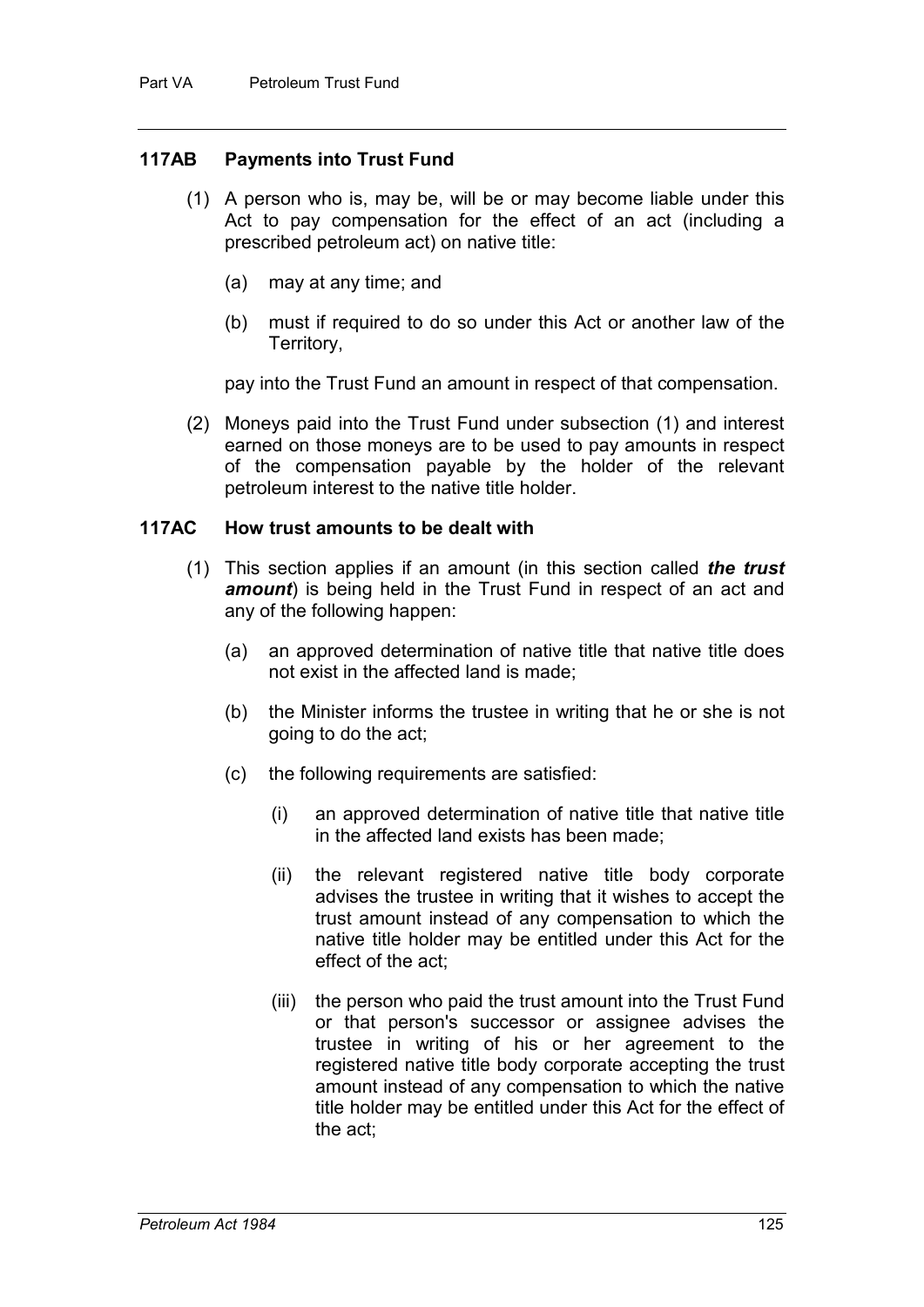- (d) a determination is made by the Tribunal, on a claim for compensation in respect of the act, that a person is entitled to compensation or that no compensation is payable to any person;
- (e) none of paragraphs (a), (b), (c) and (d) apply and, on the application of any person, the Supreme Court decides that it would be just and equitable in all the circumstances to pay the trust amount to that person or another person (it not however being a sufficient ground for the purposes of this paragraph that a person has made or is required to make an application to the Federal Court for a determination of native title in respect of any of the affected land).
- (2) Where subsection (1)(a) or (b) applies, the trustee must:
	- (a) repay the trust amount to the person who paid it into the Trust Fund or to that person's successor or assignee; or
	- (b) if that person no longer exists apply to the Supreme Court for a direction as to whom the trust amount is to be paid.
- (3) Where subsection (1)(c) applies:
	- (a) the trustee must pay the trust amount to the registered native title body corporate; and
	- (b) the native title holder has no further entitlement to compensation for the effect of the act under this Act.
- (4) Where subsection (1)(d) applies and the determination is that a person is entitled to an amount of monetary compensation:
	- (a) if the trust amount is the same as the amount determined the trustee must pay the trust amount to the person;
	- (b) if the trust amount is less than the amount determined the trustee must pay the trust amount to the person and the holder of the relevant petroleum interest must pay the shortfall to the person; or
	- (c) if the trust amount is more than the amount determined, the trustee must:
		- (i) pay the person so much of the trust amount as equals the amount determined; and
		- (ii) refund the excess to the person who paid the trust amount into the Trust Fund or that person's assignee or, if the person or assignee (as the case may be) no longer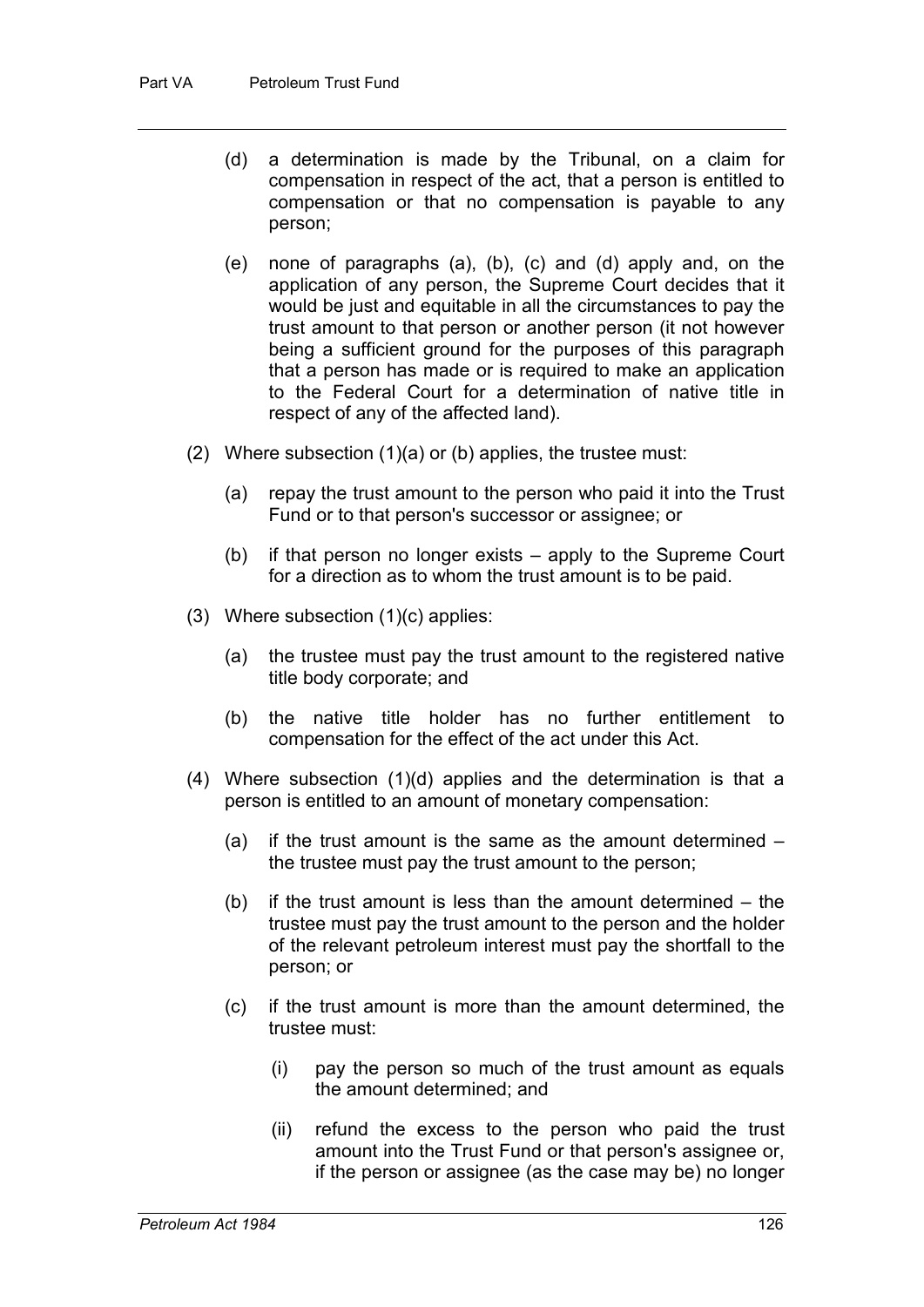exists, apply to the Supreme Court for a direction as to its payment.

- (5) Where subsection (1)(d) applies and the transfer of property or the provision of goods or services constitutes some or all of the compensation, the trustee must apply to the Supreme Court for a direction as to the payment of the trust amount.
- (6) Where subsection (1)(d) applies and the determination is that no compensation is payable or to be given to any person, the trustee must repay the trust amount to the person who paid it into the Trust Fund or that person's assignee or, if that person or assignee (as the case may be) no longer exists, apply to the Supreme Court for a direction as to the payment of the trust amount.
- (7) Where subsection (1)(e) applies, the trustee must pay the trust amount in accordance with the decision of the Supreme Court.
- (8) If:
	- (a) the person who paid the trust amount into the Trust Fund or that person's assignee enters into a written agreement with a registered native title claimant that the claimant accepts the trust amount or part thereof on behalf of the native title holders who are signatories to the agreement, being all the native title holders in relation to the affected land, instead of any compensation to which those native title holders may be entitled under this Act for the effect of the act; and
	- (b) the Minister is satisfied that, having regard to the information (if any) provided by the representative Aboriginal/Torres Strait Islander body or bodies in relation to any of the affected land and any other relevant matter, the signatories to the agreement are the only native title holders in relation to the affected land and that it is unlikely that there are any other native title holders in relation to that land,

then:

- (c) the trustee:
	- (i) must pay the trust amount or part thereof in accordance with the agreement to the registered native title claimant; and
	- $(ii)$  if applicable must pay the remainder of the trust amount to the person who paid it into the Trust Fund or that person's assignee or, if that person no longer exists, apply to the Supreme Court for a direction as to the payment of the remainder; and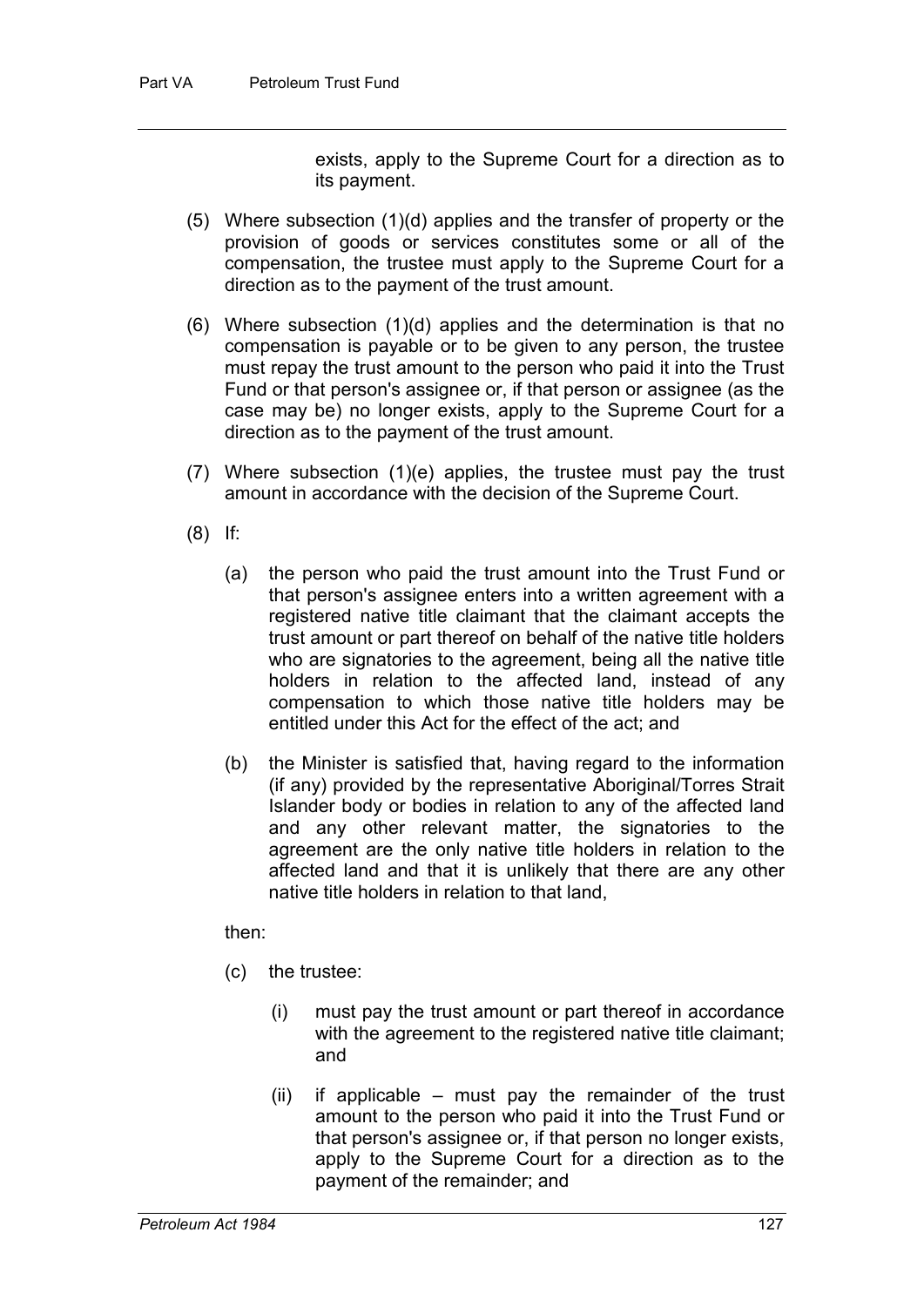(d) the native title holders who are signatories to the agreement have no further entitlement to compensation for the effect of the act under this Act.

# **Part VB Datums**

## **117AD Object of Part**

The main objects of this Part are:

- (a) to maintain the use of the Australian Geodetic Datum to determine the position of blocks and certain other areas; and
- (b) to enable the position of a point, line, block or other area to be described in a petroleum interest or other instrument under this Act, using another datum (but not so as to change the position of a point, line, block or area).

## **117AE Definitions**

In this Part:

*Australian Geodetic Datum* means the Australian Geodetic Datum as defined in the *Commonwealth Gazette* No. 84 of 6 October 1966.

*changeover time* means the time when a declaration under section 117AG takes effect.

*current datum* means the datum declared to be the current datum under section 117AG.

#### *instrument under this Act*:

- (a) includes a lease referred to in section 119(1); and
- (b) does not include the Regulations.

#### *previous datum* means:

- (a) if a datum is the first datum declared to be the current datum under section 117AG – the Australian Geodetic Datum; or
- (b) in any other case the datum that was the current datum immediately before the changeover time.

*this Act* includes the Regulations.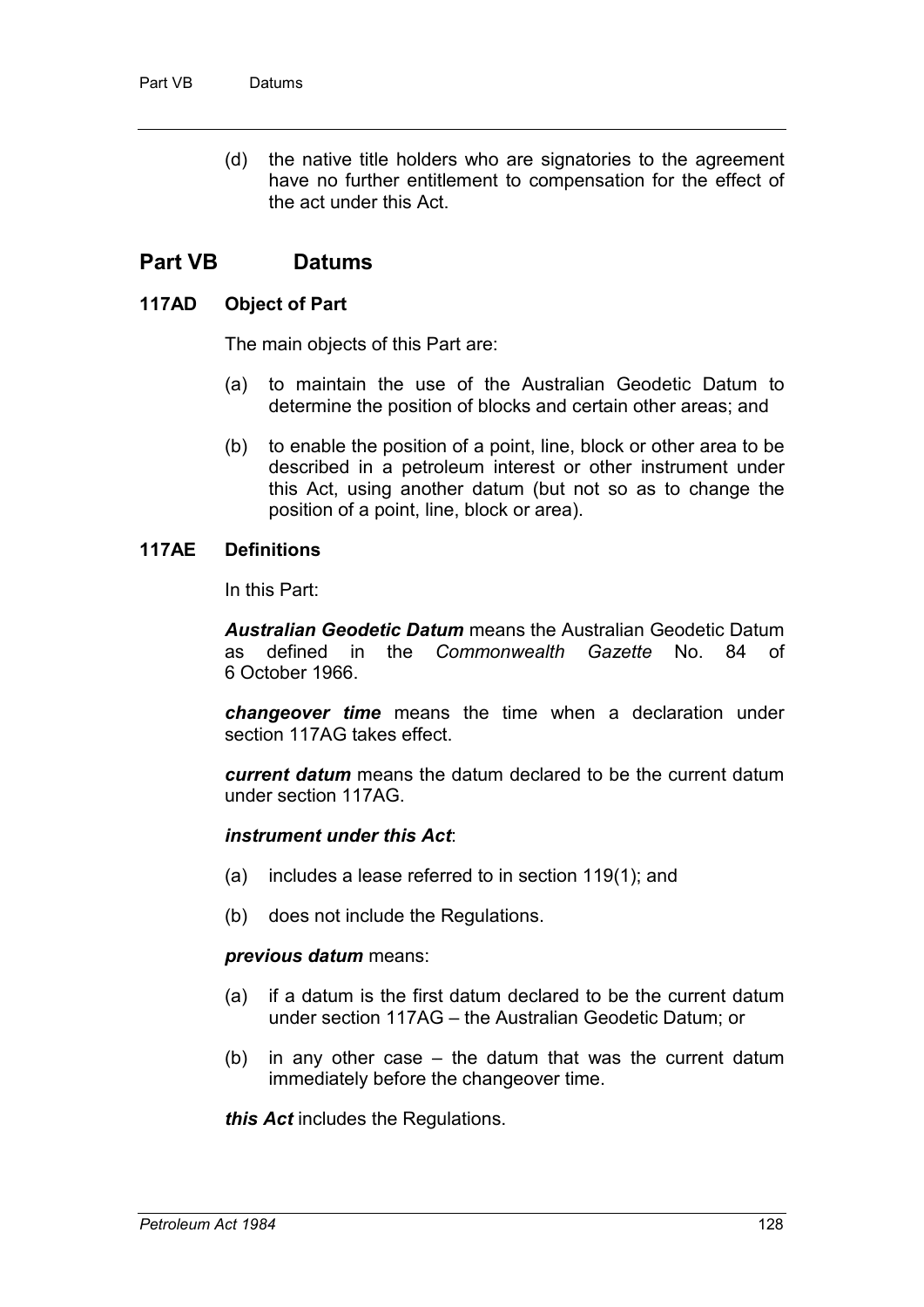## **117AF Australian Geodetic Datum**

- (1) For the purposes of this Act, the position on the surface of the Earth of a graticular section or a block is to be determined by reference to the Australian Geodetic Datum.
- (2) Subject to subsection (3), subsection (1) does not apply for the purposes of describing, in a petroleum interest or other instrument under this Act, the position on the surface of the Earth of a point, line or area.
- (3) Until a declaration under section 117AG takes effect, the Australian Geodetic Datum applies for the purposes of describing, in a petroleum interest or other instrument under this Act, the position on the surface of the Earth of a point, line or area.

## **117AG Current datum and previous datum**

The Regulations may declare that, for the purposes of describing the position on the surface of the Earth of a point, line or area in a petroleum interest or other instrument under this Act, a specified datum:

- (a) is the current datum; and
- (b) replaces the previous datum.

## **117AH Use of current datum**

For the purposes of this Act, the position on the surface of the Earth of:

- (a) an exploration permit area the subject of an exploration permit granted or renewed after the changeover time;
- (b) the licence area the subject of a licence granted or renewed after the changeover time;
- (c) an access authority area the subject of an access authority granted or renewed after the changeover time; or
- (d) a point, line or area set out in any other instrument made, granted or renewed under this Act after the changeover time,

is to be described by reference to the current datum, and the exploration permit, licence, access authority or instrument may be annotated accordingly.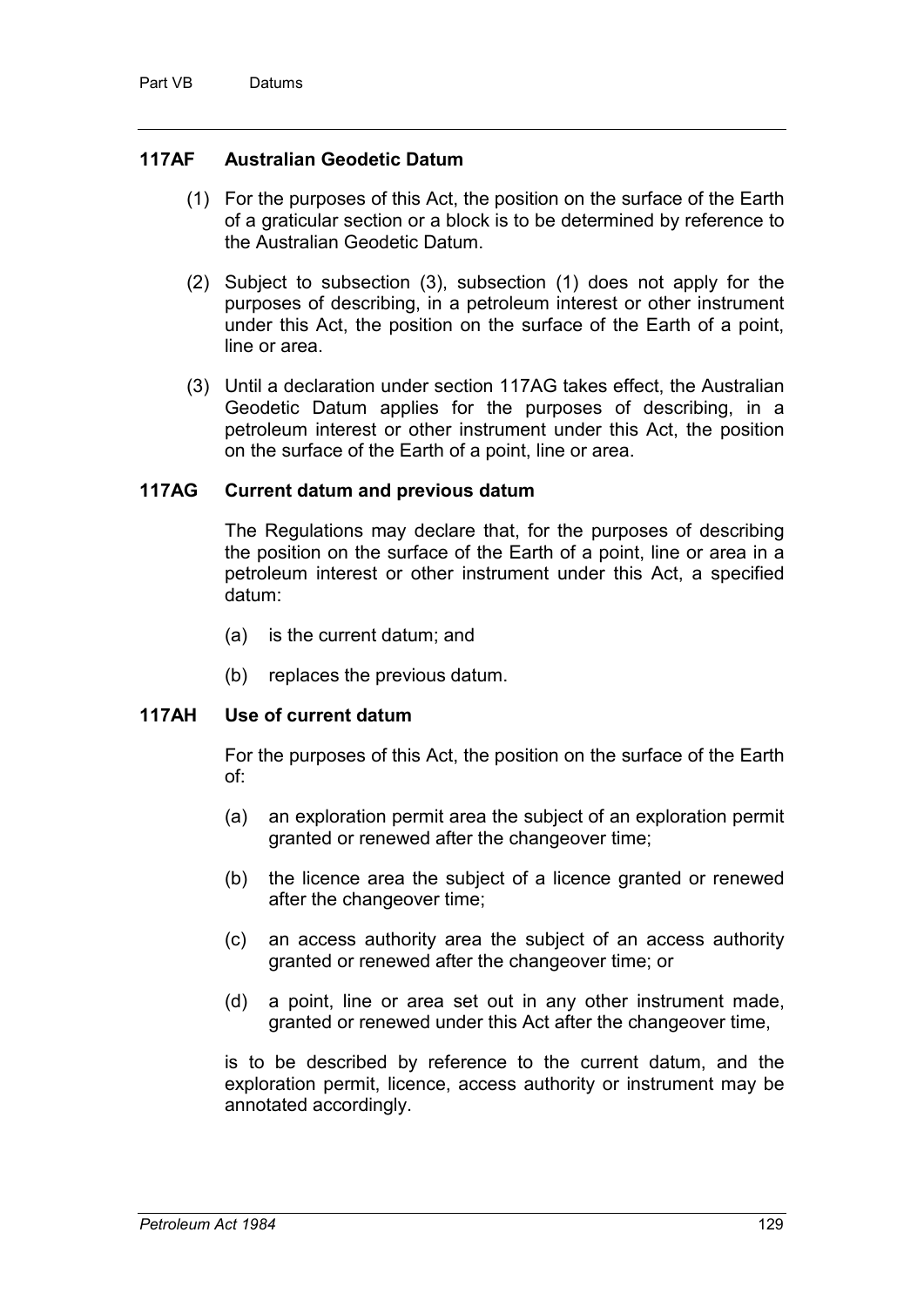## **117AI Use of previous datum**

- (1) This section applies subject to section 117AJ.
- (2) For the purposes of this Act, the position on the surface of the Earth of:
	- (a) an exploration permit area the subject of an exploration permit in force immediately before the changeover time;
	- (b) a licence area the subject of a licence in force immediately before the changeover time;
	- (c) an access authority area the subject of an access authority in force immediately before the changeover time; or
	- (d) a point, line or area set out in any other instrument in force under this Act immediately before the changeover time,

is to be described by reference to the previous datum.

## **117AJ Variation of petroleum interests etc.**

The Regulations may authorise the Minister to issue an instrument varying:

- (a) an exploration permit in force immediately before the changeover time for the sole purpose of relabelling the exploration permit area the subject of the exploration permit using geographic co-ordinates based on the current datum;
- (b) a licence in force immediately before the changeover time for the sole purpose of relabelling the licence area the subject of the licence using geographic co-ordinates based on the current datum;
- (c) an access authority in force immediately before the changeover time for the sole purpose of relabelling the access authority area the subject of the access authority using geographic co-ordinates based on the current datum;
- (d) any other instrument under this Act that:
	- (i) is in force immediately before the changeover time; and
	- (ii) sets out a point, line or area,

for the sole purpose of relabelling the point, line or area using geographic co-ordinates based on the current datum; or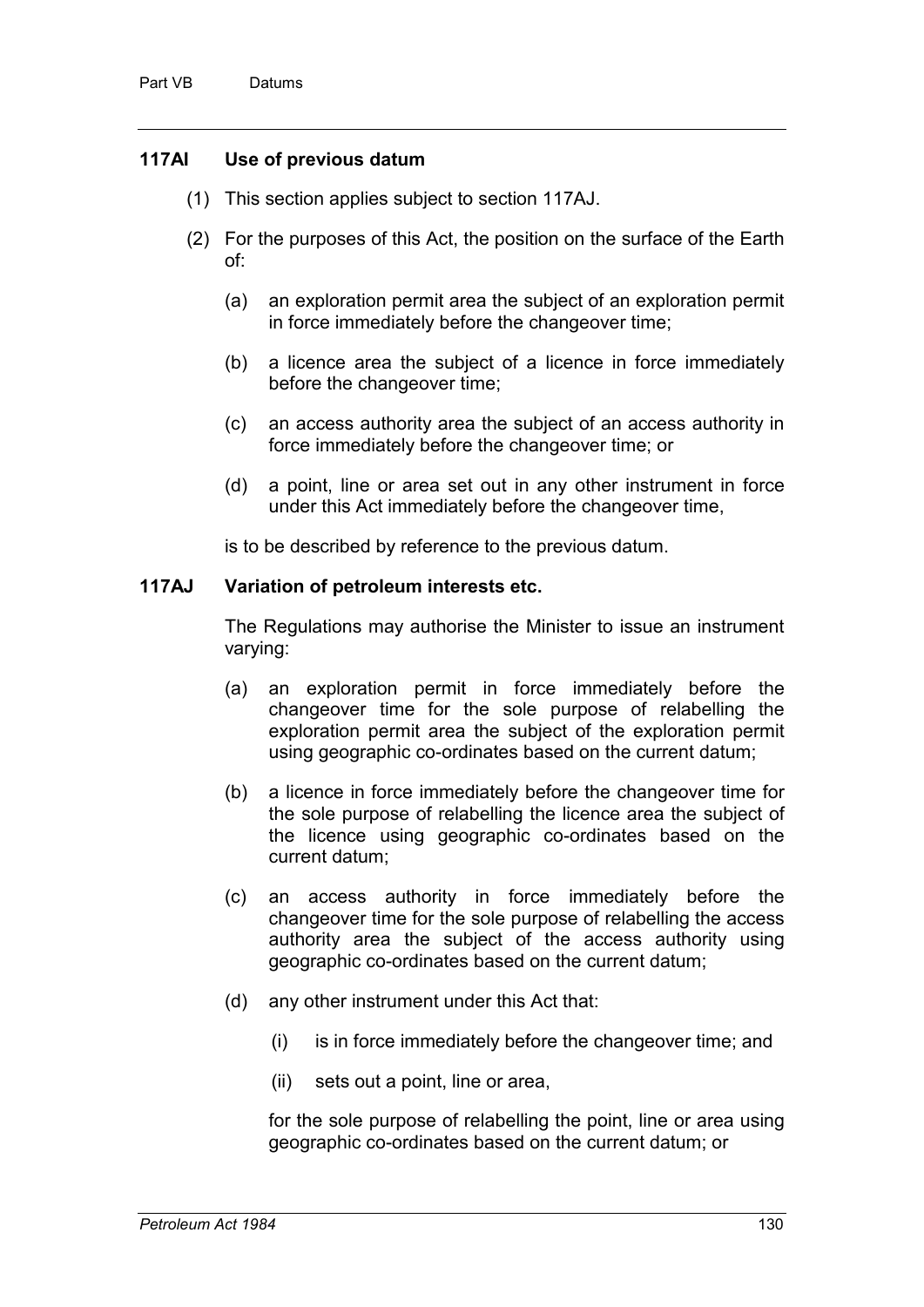(e) any other instrument under this Act for the sole purpose of inserting an annotation about the applicable datum.

### **117AK Variation of applications for petroleum interests**

The Regulations may authorise the Minister to issue an instrument varying an application for a petroleum interest under this Act for the sole purpose of relabelling a point, line or area by reference to geographic co-ordinates based on the current datum.

### **117AL No change to actual position of point, line or area**

This Part does not authorise any change to the position on the surface of the Earth of a point, line or area.

### **117AM Transitional Regulations**

The Regulations may make provision for matters of a transitional nature arising from the change from the previous datum to the current datum.

# **Part VI Miscellaneous**

### **117AMA Licence etc. not personal property**

For section 8(1)(k) of the *Personal Property Securities Act 2009*  (Cth), each of the following is not personal property for that Act:

- (a) an access authority;
- (b) an exploration permit;
- (c) a retention licence;
- (d) a production licence;
- (e) an interest in an authority, permit or licence mentioned in paragraph  $(a)$ ,  $(b)$ ,  $(c)$  or  $(d)$ .

#### *Note for section 117AMA*

*A law of the Commonwealth, a State or a Territory may declare a right, licence or authority granted by or under that law not to be personal property for the Personal Property Securities Act 2009 (Cth).*

#### **117A Compensation: time limit on claims**

A claim for compensation payable under this Act that is not made within 3 years after the doing of the activity giving rise to the claim is, by virtue of this section, statute barred.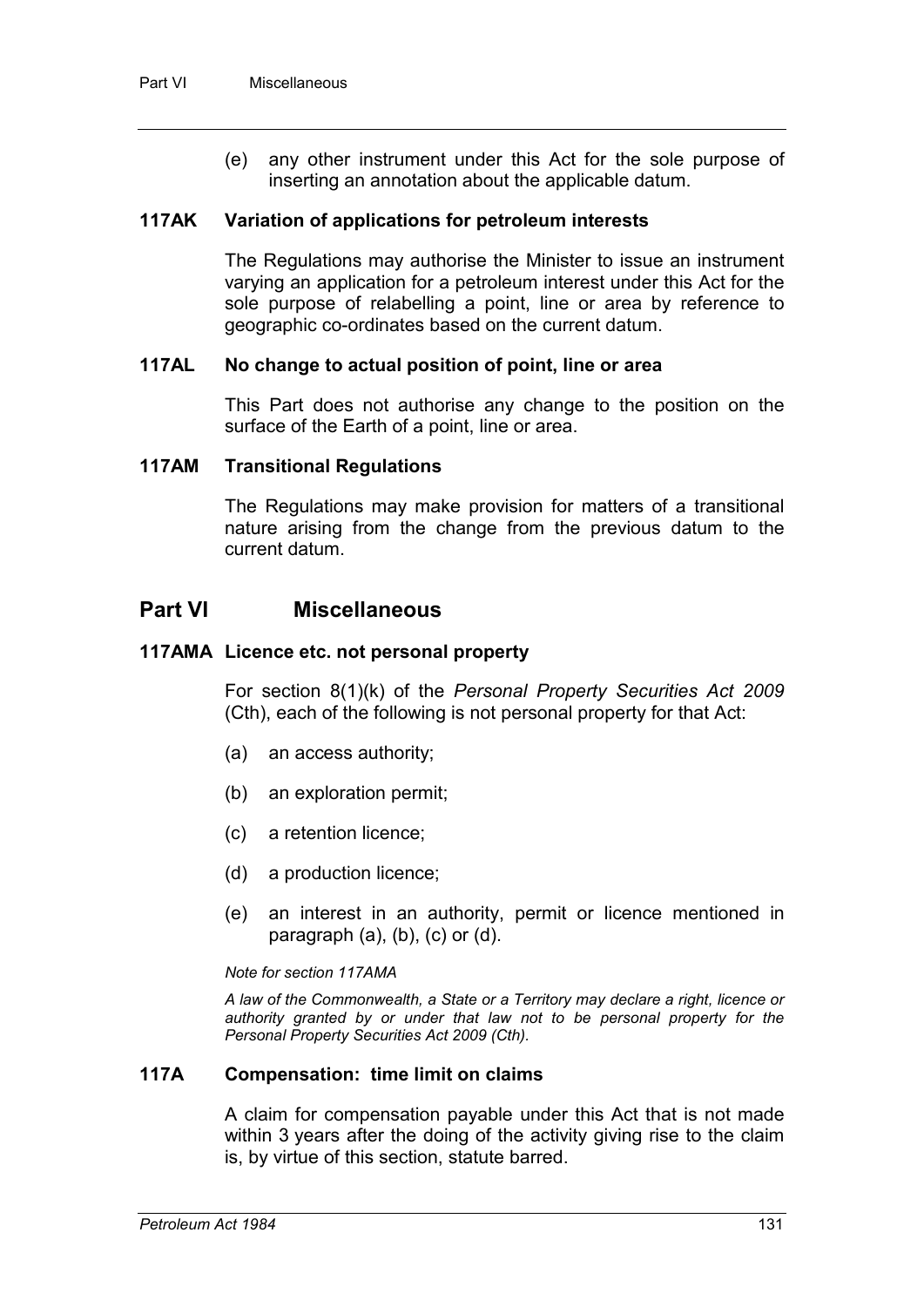## **117B Service of documents**

A document required by or under this Act to be served on a person may, unless the contrary intention appears, be served:

- (a) on that person personally;
- (b) by post to the person's usual or last-known place of abode or business; or
- (c) by leaving it with a person apparently of or above the age of 16 years at the first-mentioned person's usual or last known place of abode or business.

### **117C Complaints procedure**

- (1) This section applies in relation to an activity authorised by or under this Act that is being conducted, to any extent, on an area of land that is an alternative provision area where there is a determination in force under section 43A(1)(b) of the Native Title Act in respect of the provisions of this Act.
- (2) If:
	- (a) a registered native title claimant or registered native title body corporate in relation to land on which an activity is being conducted; or
	- (b) the owner of that land,

is of the opinion that the activity is being conducted in a manner that adversely affects his or her registered interests in the land, the claimant, body corporate or owner may lodge in writing with the Minister a complaint about the matter.

- (3) Without limiting the generality of subsection (2), the things that may be complained of include the effect that the activity is having on a sacred site within the meaning of the *Northern Territory Aboriginal Sacred Sites Act 1989*.
- (4) On receipt of a complaint under subsection (2), the Minister may do one or more of the following:
	- (a) seek an explanation about the matter from the person conducting the activity the subject of the complaint;
	- (b) request the person conducting the activity to attend a meeting with the Minister or a person authorised by the Minister to discuss the matter;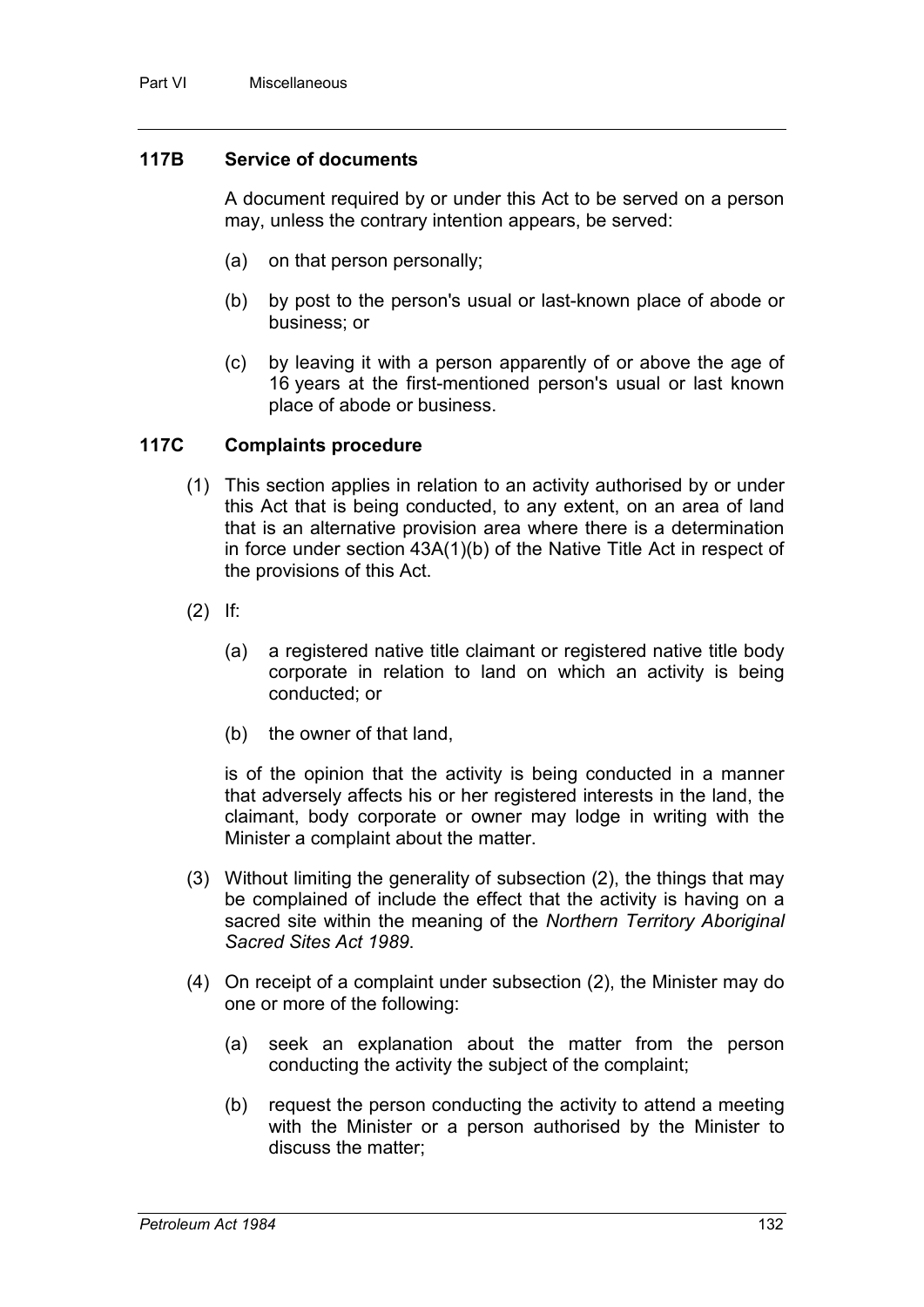(c) request the person conducting the activity and the complainant to attend a conference with the Minister or a person authorised by the Minister with a view to resolving the matter,

and, having done one or more of the things referred to in paragraphs (a), (b) and (c), may do one or more of the following:

- (d) give the person conducting the activity notice in writing requiring the person to take specified action within a specified period and, if the person fails to comply with the notice, authorise another person to enter the land and take that action, the costs of that other person taking that action being a debt due and payable to the Territory by the person to whom the notice was given;
- (e) subject to this Act, vary the conditions to which the conduct of the activity is subject;
- (f) subject to this Act, take any other action, including cancelling the relevant petroleum interest, as the Minister considers appropriate.

## **118 Regulations**

- (1) The Administrator may make regulations, not inconsistent with this Act, prescribing matters:
	- (a) required or permitted by this Act to be prescribed; or
	- (b) necessary or convenient to be prescribed for carrying out or giving effect to this Act.
- (2) Without limiting the generality of subsection (1), the Administrator may in the Regulations prescribe for or in relation to:
	- (a) the exploration for petroleum and the carrying on of operations for that purpose; and
	- (b) the production of petroleum, including the rate of production from a licence area, and the carrying on of operations and execution of works for that purpose; and
	- (c) the conservation and prevention of waste of natural resources whether petroleum or otherwise; and
	- (d) the construction, erection, maintenance, operation or use of installations or equipment within an exploration permit or licence area by the permittee or licensee; and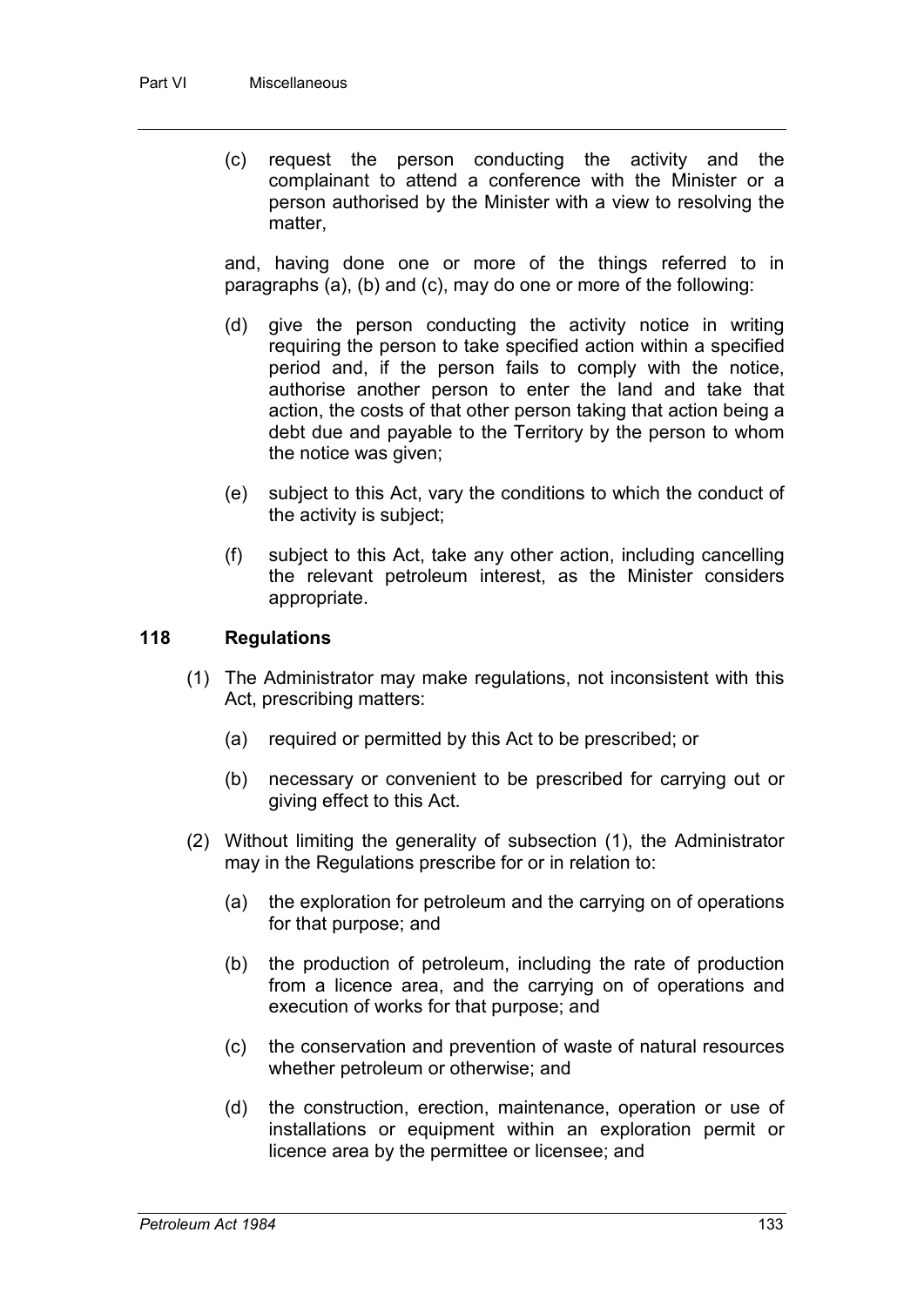- (e) the control of the flow or discharge, and the prevention of escape of, petroleum, water or drilling fluid, or a mixture of them or any other matter; and
- (f) the cleaning up or other remedying of the effects of the escape of petroleum; and
- (g) the prevention of damage to petroleum bearing strata in an area in relation to which an exploration permit or licence is not in force; and
- (h) the separation of:
	- (i) each source of petroleum discovered in an exploration permit or licence area; and
	- (ii) each source of water discovered in an exploration permit or licence area; and
- (j) the prevention of water and other matter from entering a petroleum pool through wells; and
- (k) the maintenance in good condition and repair of all structures, equipment and other property used or intended to be used for or in connection with the exploration for, or the production of, petroleum in an exploration permit or licence area; and
- (m) the removal from an exploration permit or licence area of structures, equipment or other property brought into an exploration permit or licence area; and
- (p) the protection of the environment and people who have lawful access to the exploration permit or licence area; and
- (pa) land access agreements; and
- (pb) environmental security; and
- (q) fees that may be payable or imposed by or under this Act; and
- (r) the form and manner of making applications under this Act; and
- (ra) the making and the enforcement of a code of practice, including by providing that a contravention of the code is an offence against the regulations; and
- (s) maximum penalties for offences against the Regulations of:
	- $(i)$  if the offender is a natural person  $-500$  penalty units; or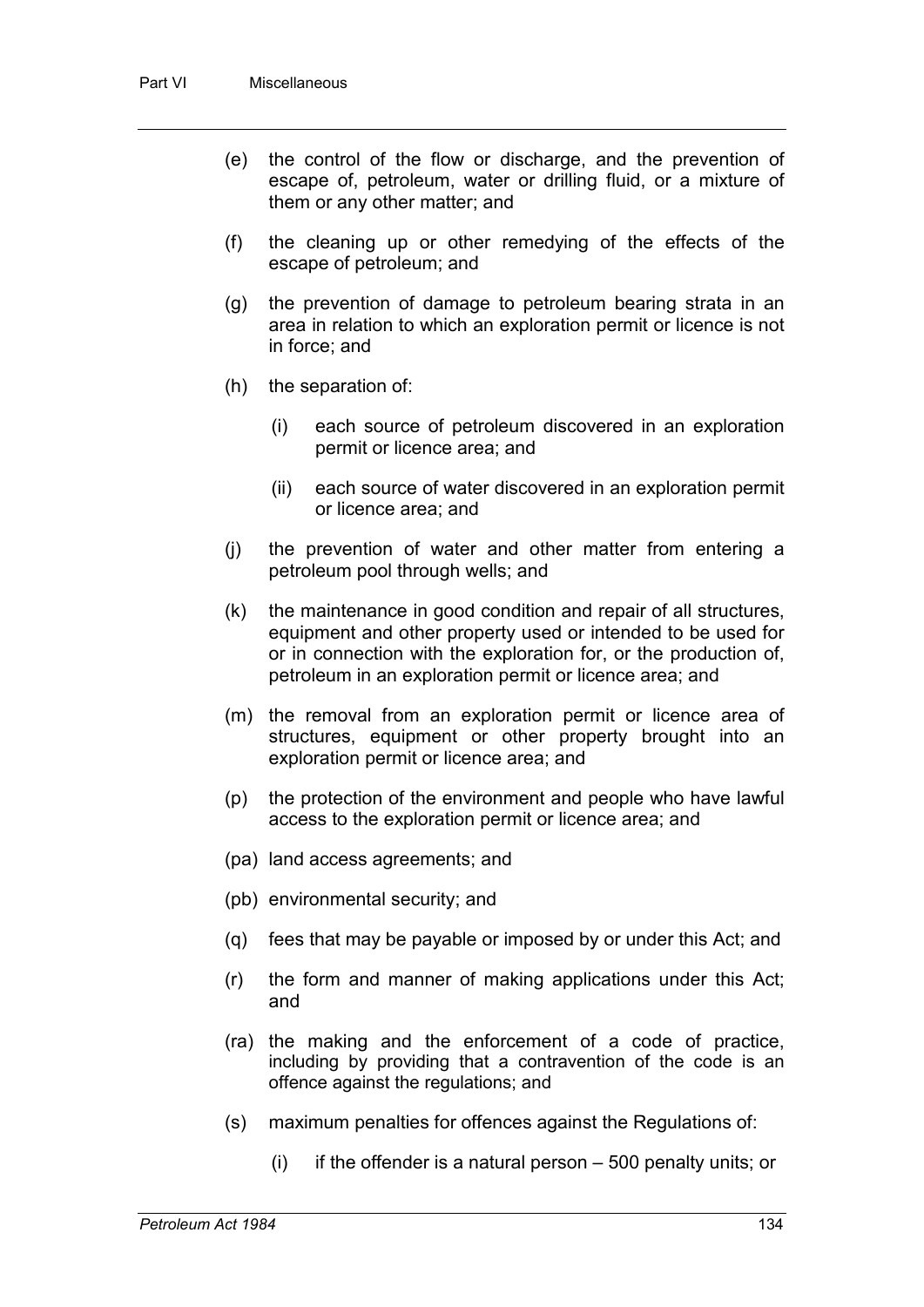- (ii) if the offender is a body corporate  $-2500$  penalty units.
- (3) In regulations prescribing matters for the protection of the environment, as mentioned in subsection (2)(p), the Administrator may provide for:
	- (a) functions to be performed, and powers to be exercised, by the Minister; and
	- (b) the way in which the Minister may perform a function or exercise a power, including the way in which the Minister may exercise a discretion.
- (4) In addition to the matters mentioned in subsection (3), regulations for protection of the environment may provide for a scheme under which persons proposing to undertake certain activities under this Act must obtain prior Ministerial approval of an environment management plan.
- (5) A scheme mentioned in subsection (4) may include the prescribing of decisions made under the regulations and who may apply for judicial review or merits review of those decisions.
- (6) A scheme mentioned in subsection (4) may also require that a plan submitted for approval be accompanied by other documents as the Administrator considers appropriate.
- (6A) In regulations for or in relation to land access agreements under subsection (2)(pa), the Administrator may provide for any of the following:
	- (a) the circumstances in which a land access agreement between parties is required;
	- (b) the parties who are required to enter into a land access agreement;
	- (c) the process to be undertaken by the parties to enter into a land access agreement;
	- (d) the minimum requirements of a land access agreement;
	- (e) the process to be undertaken if a land access agreement cannot be entered into between the parties;
	- (f) the requirement to maintain a register of land access agreements and the manner in which a land access agreement is registered;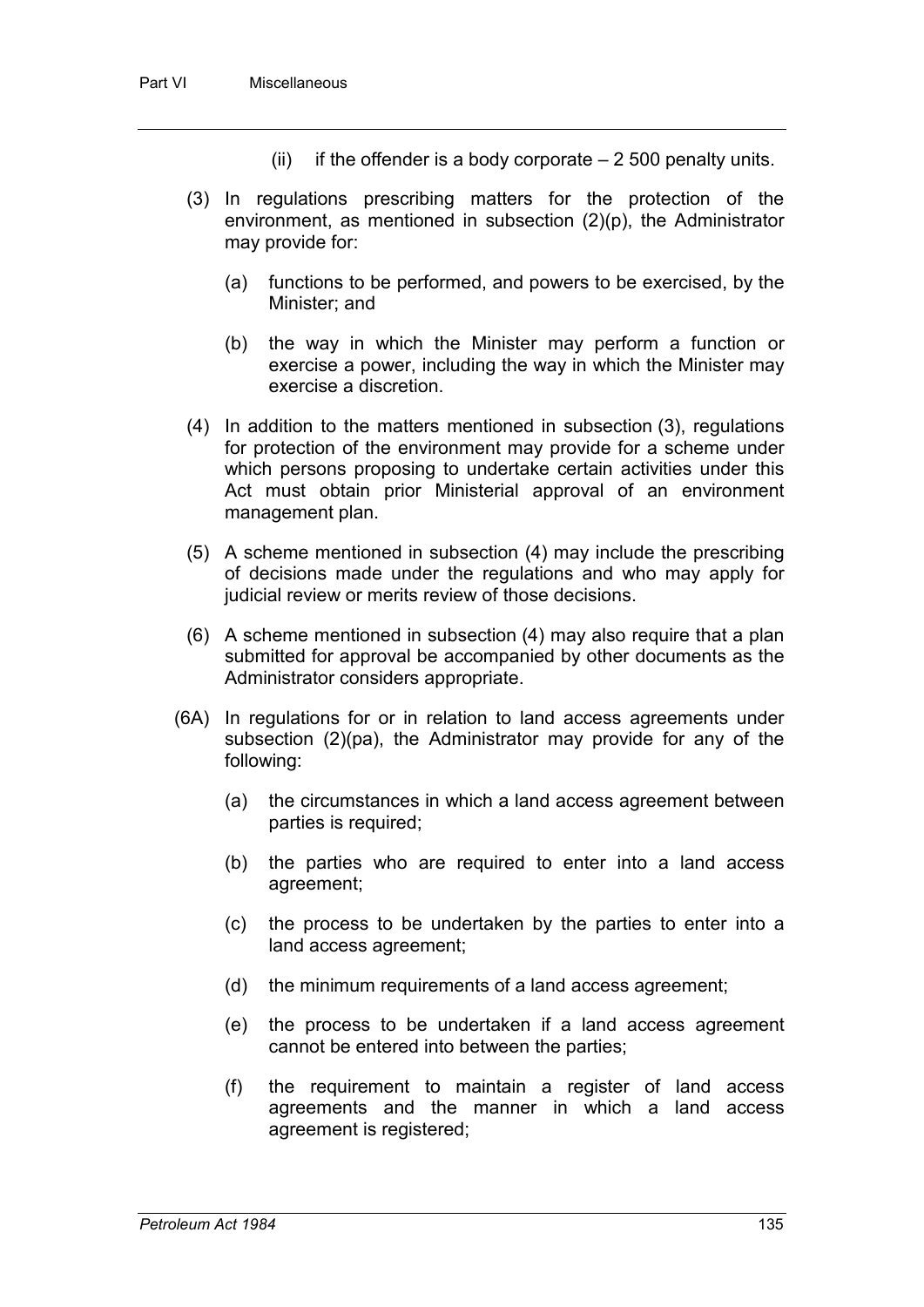- (g) the liability of the parties to the costs associated with land access agreements;
- (h) the requirement to maintain a register of persons with dispute resolution qualifications and the circumstances in which a person in the register would be required to assist the parties;
- (i) the requirement for a party to a land access agreement to provide a guarantee in favour of a third party;
- (j) the consequences of a breach of a land access agreement and a scheme for the enforcement of a land access agreement, including by providing that a breach of a land access agreement is an offence against the regulations;
- (k) the conferral of jurisdiction on the Tribunal to do the following:
	- (i) arbitrate between the parties required to enter into a land access agreement;
	- (ii) deal with a dispute between the parties required to enter into a land access agreement or deal with a dispute between the parties to a land access agreement;
	- (iii) determine the contents of a land access agreement for the parties;
	- (iv) determine that a land access agreement be terminated;
- (l) despite sections 131 and 132 of the *Northern Territory Civil and Administrative Tribunal Act 2014* – the Tribunal making costs orders in relation to an arbitration, decision or determination arising from the conferral of jurisdiction from this subsection;
- (m) the functions to be performed, and powers to be exercised, by the Minister;
- (n) the way in which the Minister may perform a function or exercise a power, including the way in which the Minister may exercise a discretion;
- (o) Ministerial approval of a land access agreement;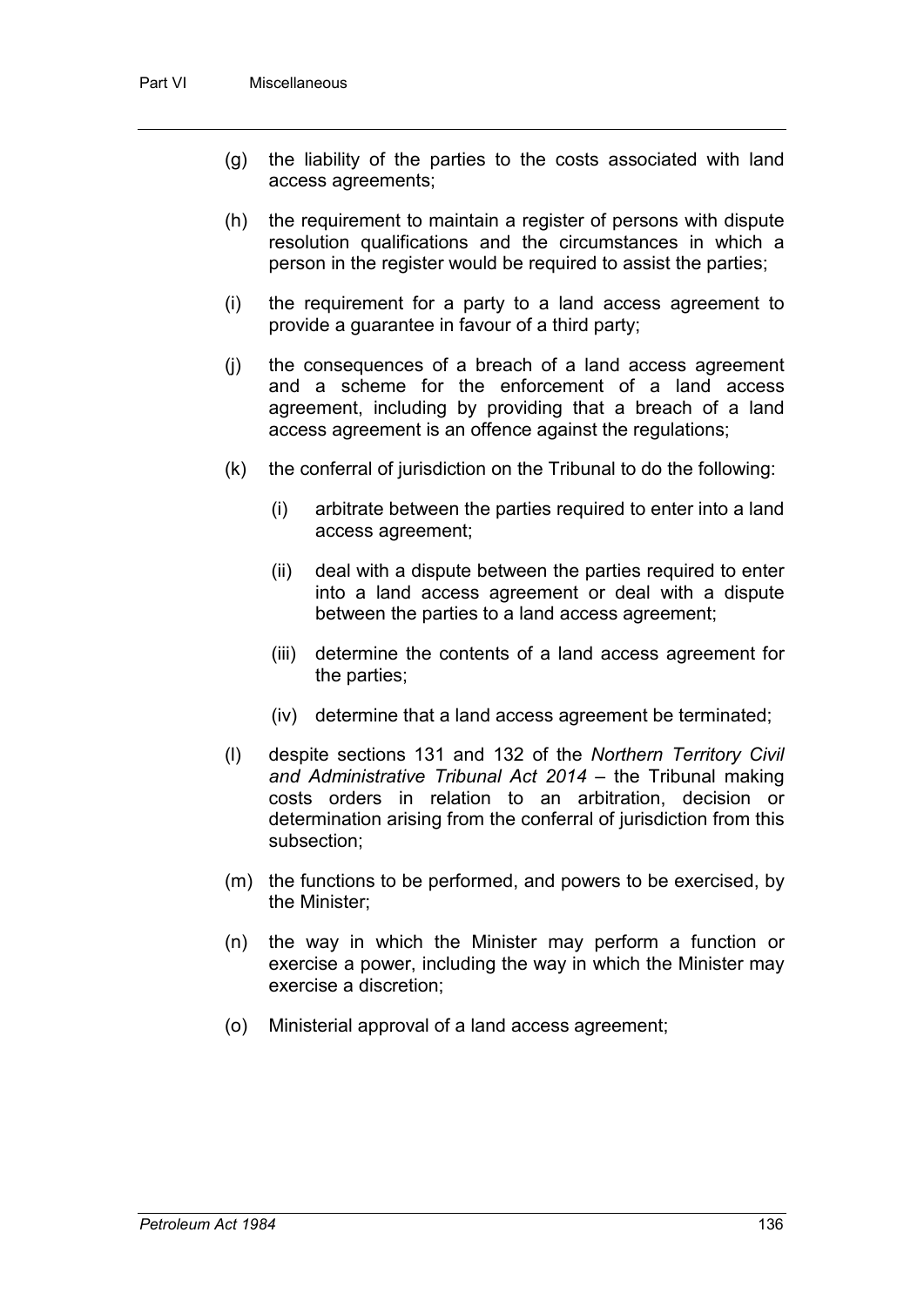(p) the decisions made under the regulations that are subject to judicial review or merits review and who may apply for judicial review or merits review of those decisions.

#### *Note for subsection (6A)(k)*

*Section 82B provides that section 140 of the Northern Territory Civil and Administrative Tribunal Act 2014 does not apply to a decision made by the Tribunal as a result of jurisdiction conferred under subsection (6A)(k).*

- (6B) In regulations for or in relation to an environmental security under subsection (2)(pb), the Administrator may provide for:
	- (a) the circumstances in which an environmental security is payable;
	- (b) the amount of an environmental security payable;
	- (c) the manner in which an amount of the environmental security is determined;
	- (d) the manner in which an environmental security is varied;
	- (e) the manner in which an environmental security is payable;
	- (f) how an environmental security may be transferred;
	- (g) the circumstances in which an environmental security is released.
	- (7) In this section:

*environment management plan* means a plan that addresses potential environmental risks and impacts that might arise from carrying on the activities contemplated by the plan.

#### **119 Application, savings and transitional**

- (1) Subject to this section, this Act does not apply to or in relation to:
	- (a) a permit or lease, granted under the repealed Act before the commencement of this Act;
	- (b) a renewal of a permit or lease referred to in paragraph (a); or
	- (c) the application for, or grant or renewal of, a lease in relation to an area which was previously the whole or part of the area the subject of a permit referred to in paragraph (a).
- (1A) Part VB applies to and in relation to a lease referred to in subsection (1).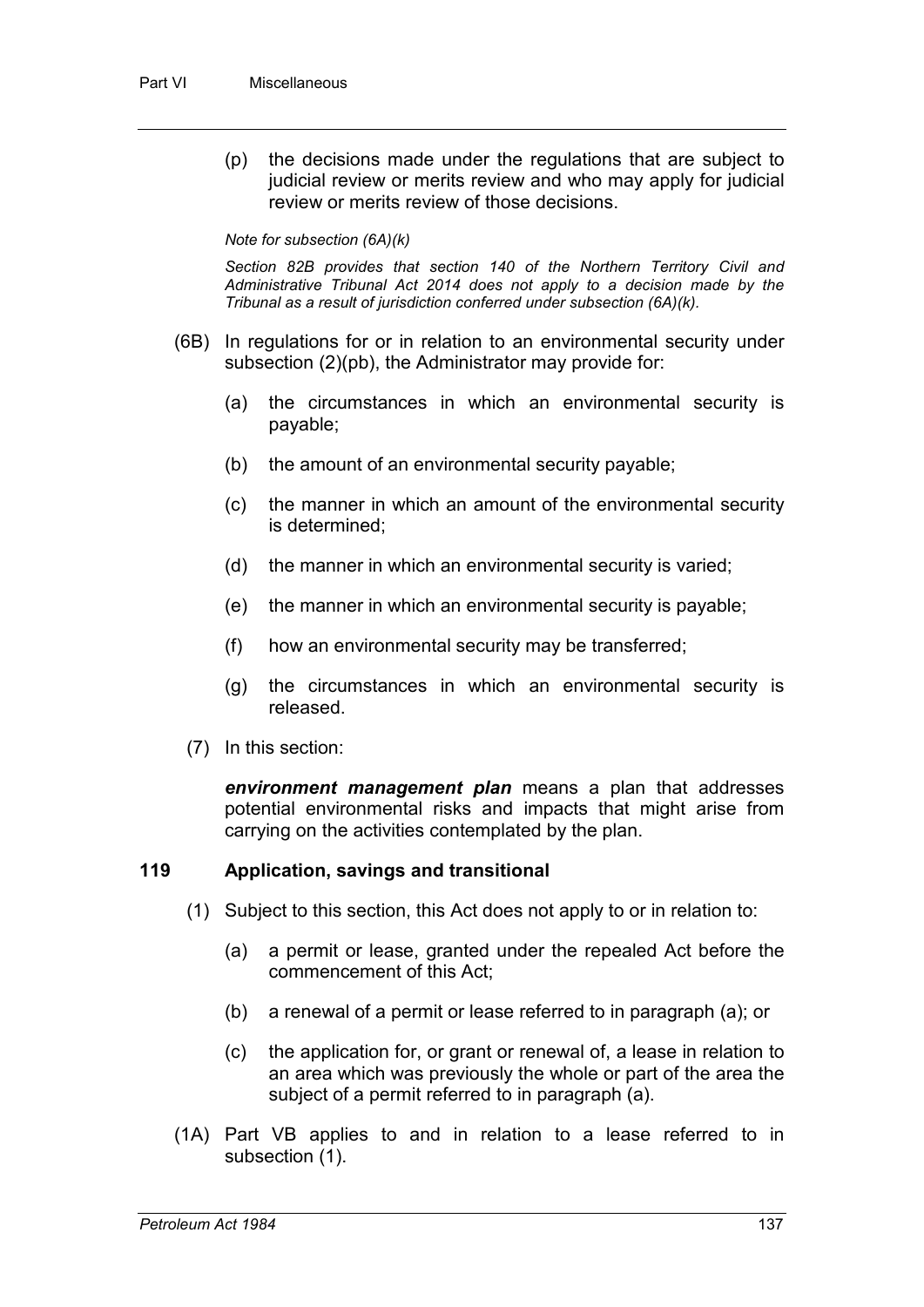- (2) For the purposes of subsection (1), the repealed Act shall continue in force as though this Act had not come into force except that a lease granted or renewed under the repealed Act remains in force for the same period as a production licence and is subject to the provisions of this Act relating to the release of information, the giving of directions by the Minister and the calculation and payment of royalties.
- (2AA) A lessee of a lease referred to in subsection (1) may apply for the renewal of the lease under the repealed Act, as continued in force by subsection (2), at a time earlier than that specified in the repealed Act, and, subject to Part IIA if applicable, the Minister may grant the renewal, where the Minister is satisfied that there are commercial reasons that justify the application being made at a time earlier than that specified in the repealed Act.
	- (2A) The Minister shall not under the repealed Act, as continued in force by subsection (2), grant a lease of land comprising the whole or a part of a park or reserve except in accordance with the conditions, if any, specified by the minister administering the *Territory Parks and Wildlife Conservation Act 1976*.
	- (2B) The holder of a permit continued in force by subsection (2) shall not carry out work referred to in a statement under section 25 of the repealed Act, or other exploration, which may cause significant disturbance to the surface of land comprising the whole or a part of a park or reserve unless he has advised the Minister, in writing, of the proposed activity and he carries it out in accordance with such directions, if any, as the Minister thinks fit, or which are required under subsection (2C) to be given, to protect the environment of or in the vicinity of the park or reserve.
	- (2C) The minister administering the *Territory Parks and Wildlife Conservation Act 1976* may require the Minister to give as directions under subsection (2B) such directions in relation to the protection of the environment of the park or reserve referred to in that subsection as the minister thinks fit, and the Minister shall give those directions accordingly.
	- (2D) Subject to subsection (2E), a lease in respect of which a condition referred to in subsection (2A) is specified is, in addition to the conditions prescribed for the purposes of section 46(2)(b) of the repealed Act, subject to that condition so specified.
	- (2E) Where a condition prescribed for the purposes of section 46(2)(b) of the repealed Act is inconsistent with a condition specified under subsection (2A), the first-mentioned condition, to the extent of that inconsistency, has no force or effect.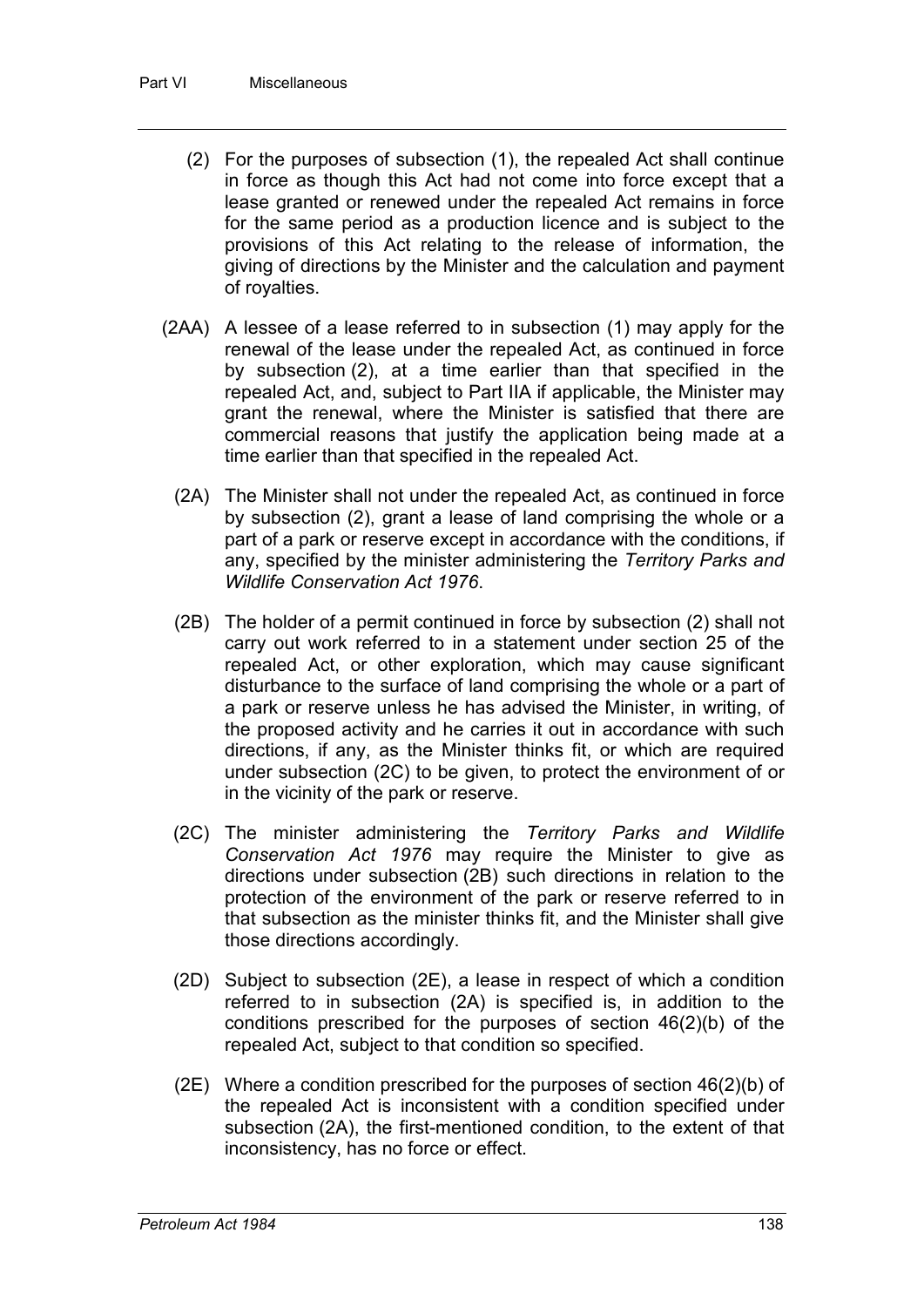- (2F) The Minister has power to give a direction referred to in subsection (2B).
	- (3) A permittee or lessee, within the meaning of the repealed Act, may, by notice in writing to the Minister, apply to surrender his permit or lease under the repealed Act in consideration of a grant, subject to subsection (4), of a permit or licence under this Act.
	- (4) In an application under subsection (3), the permittee or lessee, within the meaning of the repealed Act, shall specify:
		- (a) the nature;
		- (b) the term, including whether it shall be deemed to be an initial grant or a renewal and the date of expiration; and
		- (c) the conditions,

of the permit or licence he proposes shall be granted to him.

- (5) Before the expiration of 3 months after the date of receipt of an application under subsection (3), the Minister must give notice to the applicant of:
	- (a) the conditions subject to which he or she is prepared to grant the application; and
	- (b) the date, not being earlier than 28 days after the date of the notice, after which the application lapses unless the Minister has received from the applicant an acceptance of the conditions specified in the notice.
- (6) If the Minister receives from the applicant within the time specified in subsection (5)(b) a written acceptance of the conditions, the Minister must grant the permit or licence to the applicant subject to those conditions and cause the Registrar to register it.
- (7) Upon the registration of a permit or licence granted under subsection (6), the permit or lease, within the meaning of the repealed Act, expires.
- (8) Subject to subsection (9), an application for a permit that had been made under the repealed Act and had not been processed before the commencement of this Act may, at the election of the applicant made within 2 months after the commencement of this Act, be processed as an application for a permit under this Act as though it were an application made under this Act on the commencement of this Act, but shall otherwise lapse.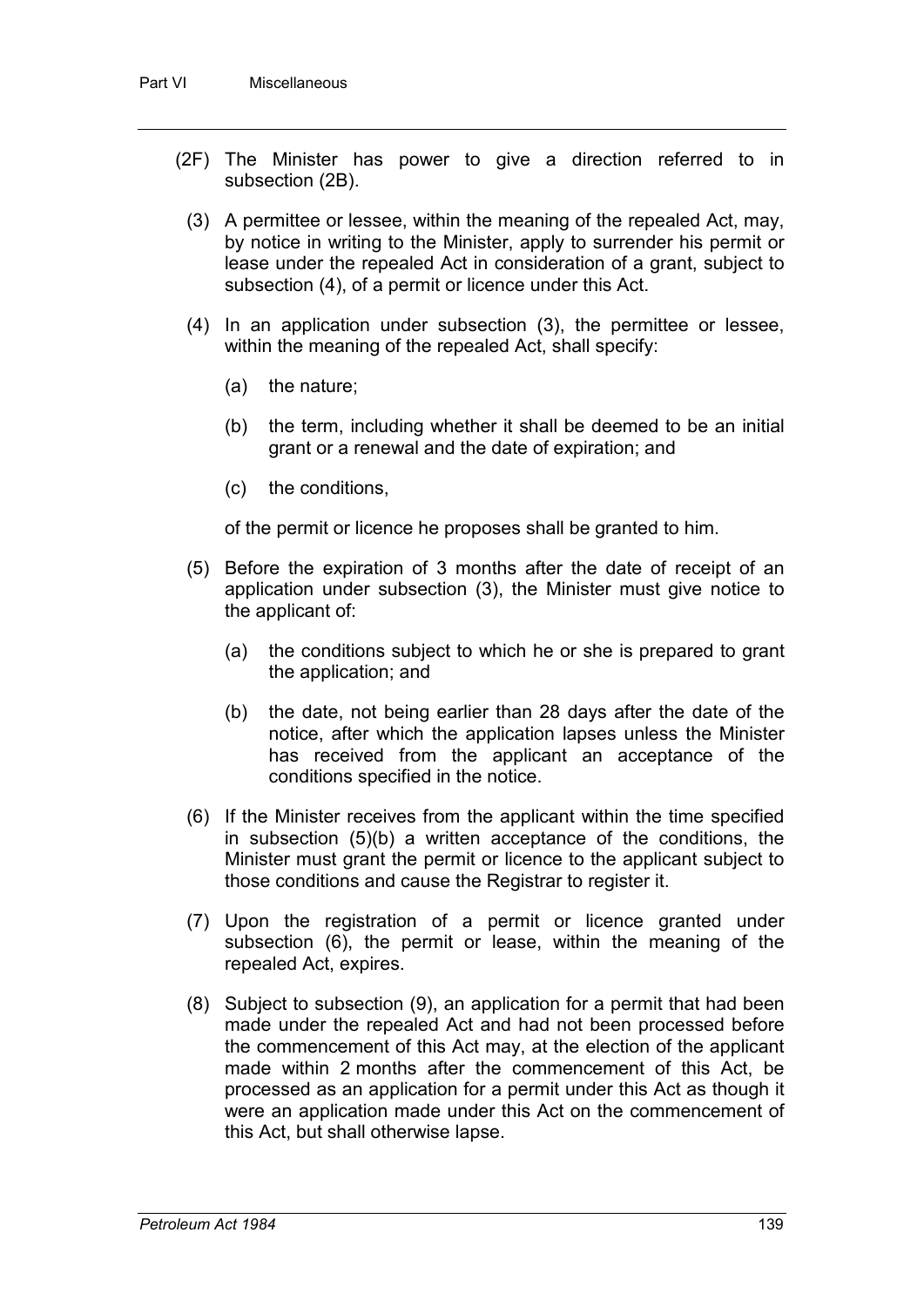- (9) Where an application referred to in subsection (8) does not comply with the requirements of section 16(1), the Minister may:
	- (a) exercise his powers under section 16(2); and
	- (b) as he thinks fit, amend the application so that it complies with the requirements of section 16(1).
- (10) The person who, immediately before the commencement of this Act, held the office of Petroleum Registrar within the meaning of the repealed Act shall, on that commencement, be the Registrar for the purposes of this Act as if he were appointed under section 90(1) by the Minister on the commencement.
- (11) The Register of Permits and Register of Leases, within the meaning of the repealed Act shall, on the commencement of this Act form part of the Register for the purposes of this Act.
- (12) Each record kept, registration or record made, certificate or instrument issued, permit, permission, authority, notice or information given, served or lodged or return made, for any purpose, under the repealed Act and in force or effect immediately before the commencement of this Act, shall continue in force and have effect as if kept, made, issued or given under this Act.
- (13) An interest, whether legal or equitable, created before the commencement of this Act in relation to a permit or lease granted or issued under the repealed Act and in force immediately before the commencement of this Act, shall continue to have the same force and effect after the commencement of this Act as it had before the commencement.

# **Part VII Transitional matters**

## **Division 1 Petroleum Amendment and Related Matters Act 2010**

#### **120 Definitions**

In this Part:

*amendment Act* means the *Petroleum Amendment and Related Matters Act 2010*.

*commencement day* means the day on which this section commences.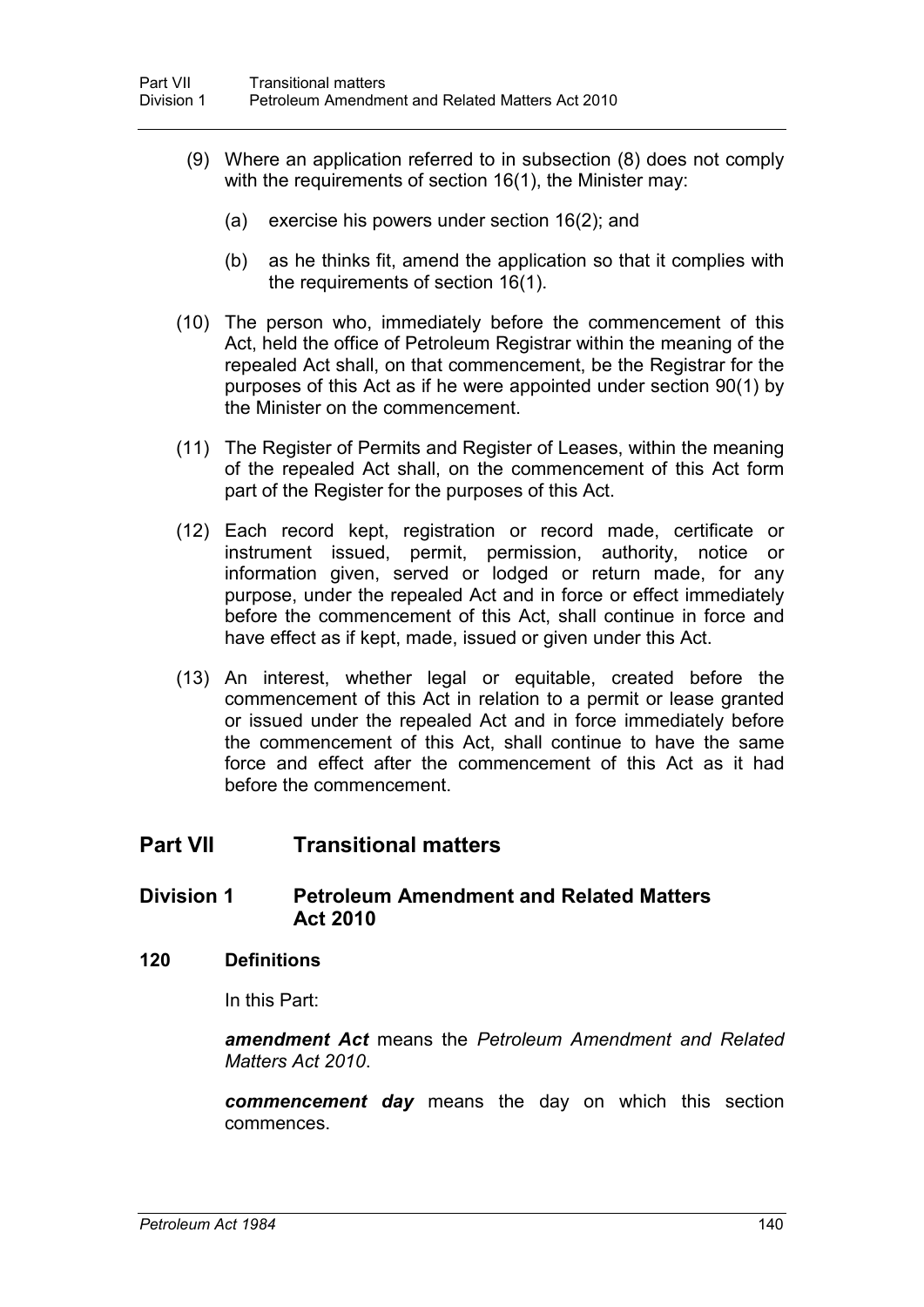*repealed*, in relation to a provision mentioned in this Part, means the provision of this Act as in force immediately before the commencement day.

#### **121 Determination of competing applications**

If, on the commencement day, the Minister has not completed the determination of competing applications for the grant of an exploration permit under repealed section 21, 21A or 21B:

- (a) those repealed provisions continue to apply in relation to the determination; and
- (b) repealed section 21D of the Act applies in relation to the determination; and
- (c) Part II, Division 6 of this Act, as in force immediately before the commencement day, applies to any review of the determination.

#### **122 Minister's powers and functions**

If, on the commencement day, the Minister is exercising a power or performing a function of the Authority under the *Workplace Health and Safety Act 2007* as provided by repealed section 89A(2)(a):

- (a) the Minister may continue to exercise or perform the power or function as if the amendment Act had not commenced; or
- (b) the Authority may, as agreed with the Minister, continue to exercise or perform the power or function.

#### **123 Inspector's powers and functions**

- (1) This section applies if, on the commencement day, an inspector is exercising a power or performing a function of a workplace safety officer under the *Workplace Health and Safety Act 2007* as provided by repealed section 89A(2)(b).
- (2) The inspector may continue to exercise or perform the power or function, or a workplace safety officer may do so, in accordance with an agreement between the Minister and the Authority.

## **Division 2 Petroleum Amendment Act 2013**

#### **124 Existing applications for grant of exploration permit**

(1) If on the commencement day the Minister has not completed the consideration and determination of an existing application, Part II, Division 2, as in force immediately before the commencement day,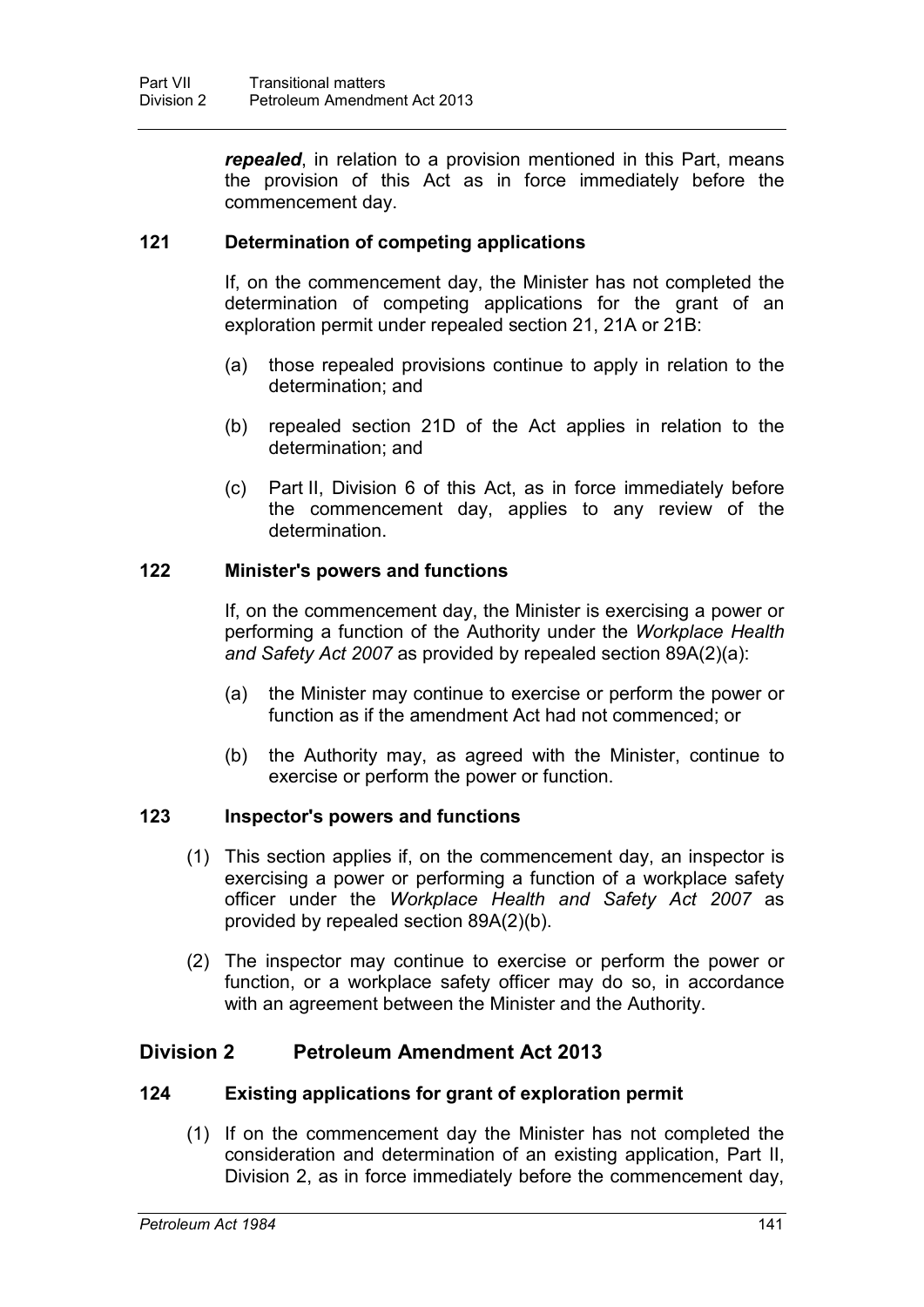continues to apply in relation to the application as if the *Petroleum Amendment Act 2013* had not commenced.

(2) In this section:

*commencement day* means the day on which this section commences.

*existing application* means an application for the grant of an exploration permit made before the commencement day.

## **Division 3 Northern Territory Civil and Administrative Tribunal (Conferral of Jurisdiction Amendments) (No. 2) Act 2014**

## **125 Application or referral before former Tribunal**

- (1) This section applies if, before the commencement:
	- (a) one of the following circumstances applied:
		- (i) a person had made an application to the former Tribunal;
		- (ii) the Minister had referred a matter to the former Tribunal; and
	- (b) the former Tribunal had not decided the application or matter.
- (2) The former Tribunal must continue to deal with the application or matter in accordance with the former legislation.
- (3) In this section:

*commencement* means the commencement of Part 17 of the *Northern Territory Civil and Administrative Tribunal (Conferral of Jurisdiction Amendments) (No. 2) Act 2014*.

*former legislation* means the following as in force immediately before the commencement:

- (a) this Act;
- (b) the *Lands, Planning and Mining Tribunal Act 1998*.

*former Tribunal* means the Lands, Planning and Mining Tribunal as in existence under the *Lands, Planning and Mining Tribunal Act 1998* immediately before the commencement of the *Northern Territory Civil and Administrative Tribunal Act 2014*.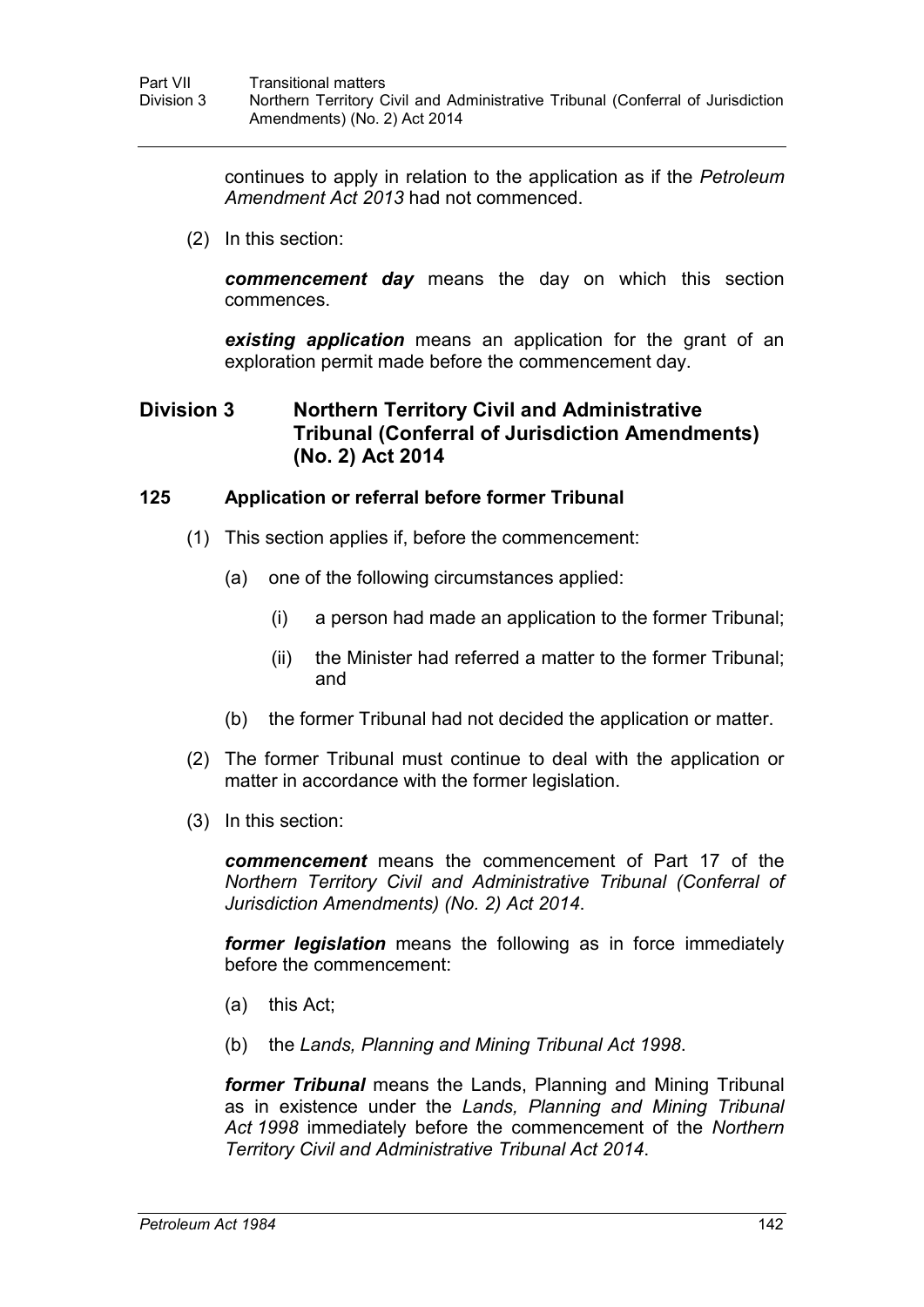## **Division 4 Petroleum Legislation Miscellaneous Amendments Act 2020**

#### **126 Definitions**

In this Division:

*commencement* means the commencement of Part 2 of the *Petroleum Legislation Miscellaneous Amendments Act 2020*.

#### **127 Application made for exploration permit before commencement**

Part II, Division 2, as in force before the commencement, applies to an application for the grant of an exemption permit for specified blocks under section 16(1) made before the commencement.

#### **128 Decision in relation to renewal of exploration permit**

The Minister is not required to consider and apply the principles of ecologically sustainable development in making a decision made under section 25(1)(a) or (b) or (2) or 27 in relation to an application under section 25(1) made before the commencement.

#### **129 Decision in relation to variation of condition of exploration permit**

The Minister is not required to consider and apply the principles of ecologically sustainable development in making a decision made under section 28(2) in relation to an application under section 28(1) made before the commencement.

#### **130 Decision in relation to renewal of retention licence**

The Minister is not required to consider and apply the principles of ecologically sustainable development in making a decision made under section  $38(1)(a)$  or (b), (2) or (3) or 40 in relation to an application under section 37(1) made before the commencement.

#### **131 Decision in relation to variation of condition of retention licence**

The Minister is not required to consider and apply the principles of ecologically sustainable development in making a decision made under section 41(2) in relation to an application under section 41(1) made before the commencement.

#### **132 Decision in relation to renewal of production licence**

The Minister is not required to consider and apply the principles of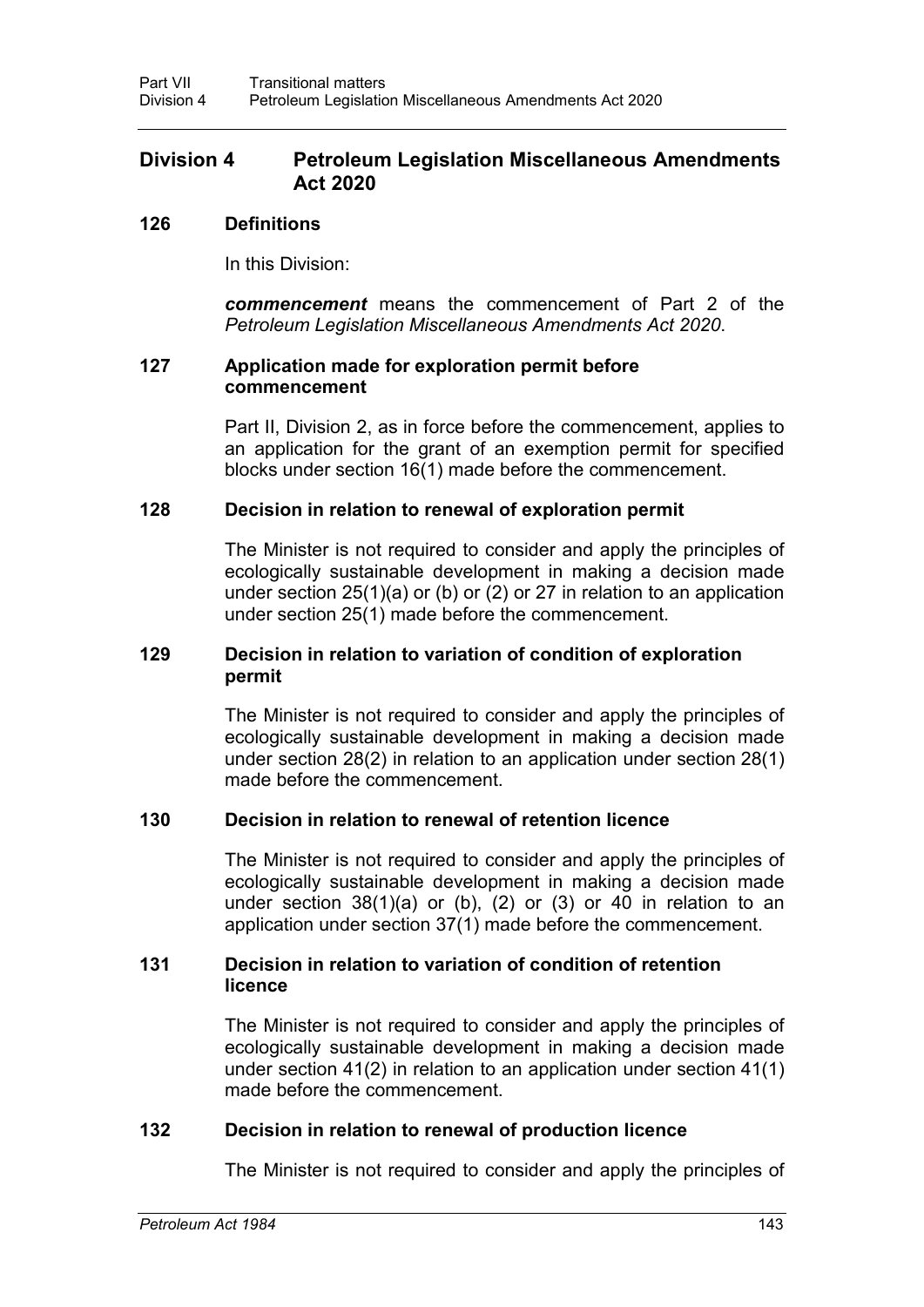ecologically sustainable development in making a decision made under section  $52(1)(a)$  or (b), (2) or (3) or  $54(1)$  in relation to an application under section 51(1) made before the commencement.

## **133 Decision in relation to variation of condition of production licence**

The Minister is not required to consider and apply the principles of ecologically sustainable development in making a decision made under section 55(2) in relation to an application under section 55(1) made before the commencement.

## **134 Application of section 108A**

- (1) Section 108A, as inserted by the *Petroleum Legislation Miscellaneous Amendments Act 2019*, applies only in relation to offences committed after the commencement.
- (2) Section 65(3), as in force before the commencement, continues to apply in relation to offences committed before the commencement.
- (3) For this section, if any of the conduct constituting an offence occurred before the commencement, the offence is taken to have been committed before the commencement.

#### **135 Construction undertaken before commencement**

- (1) Section 111, as in force after the commencement, does not apply to the following undertaken, but not completed, by a permittee or licensee before the commencement:
	- (a) construction of a well, wellhead, pipeline or petroleum processing facility on land that is used as, or within 2 km of land being used as, a habitable dwelling;
	- (b) construction of a well or well pad on land that is within 1 km of a designated bore.
- (2) In this section:

*habitable dwelling*, see section 111(5).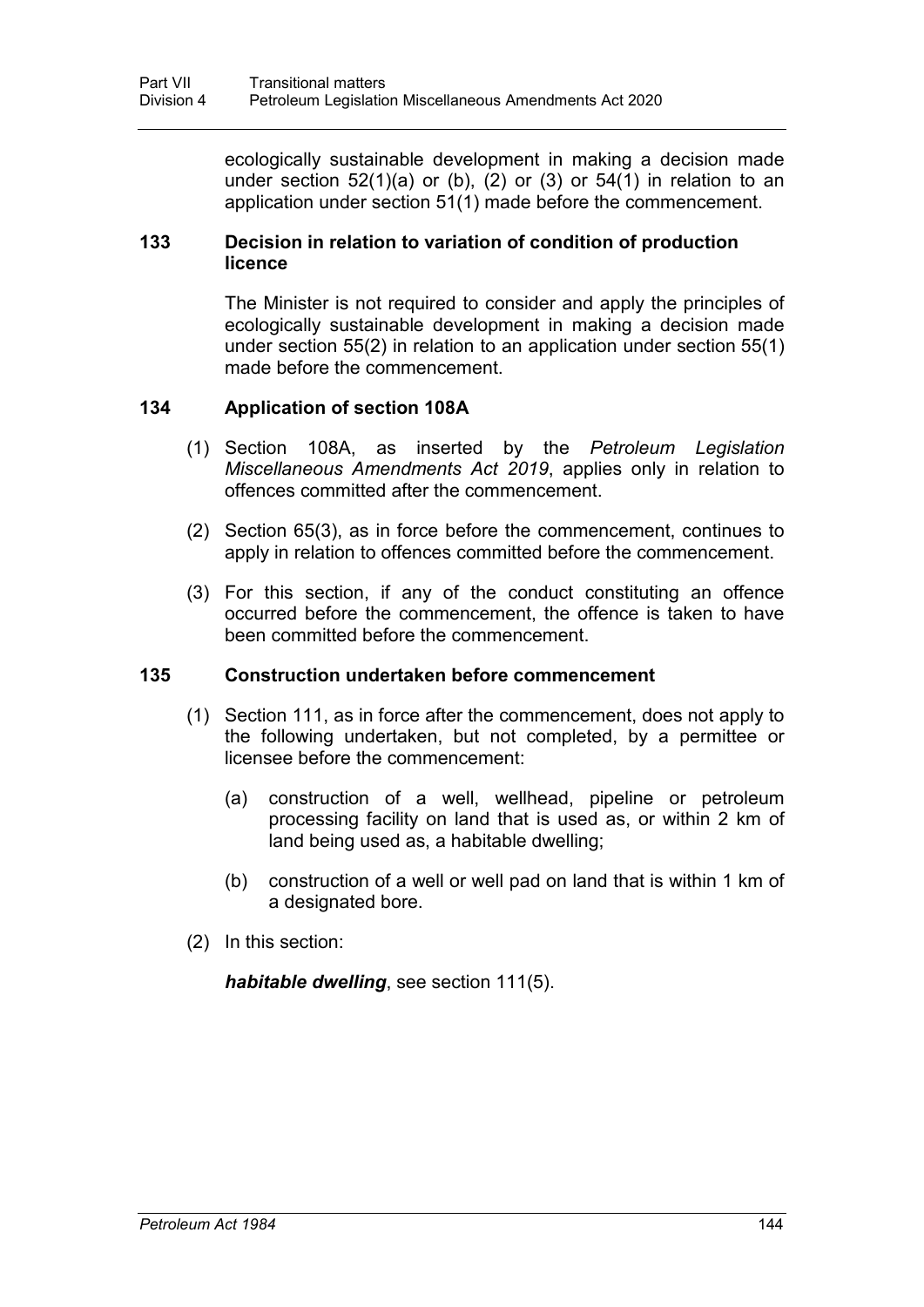# **Schedule 1 Decisions subject to principles of ecologically sustainable development**

section 6A

| Provision                | Decision or determination                                                                        |
|--------------------------|--------------------------------------------------------------------------------------------------|
| section 9(1)             | A decision to reserve blocks from exploration<br>permit or licence                               |
| section $10(1)$          | A decision to revoke or vary reservation of block                                                |
| section $15(3)$ or $(4)$ | A decision to give directions                                                                    |
| section 16A              | A decision to release blocks for exploration                                                     |
| section $20(3)$          | A determination to grant or refuse exploration<br>permit                                         |
| section $25(1)(a)$       | A decision to renew exploration permit if satisfied<br>of certain matters                        |
| section $25(1)(b)$       | A decision to renew exploration permit despite<br>non-compliance                                 |
| section $25(2)$          | A decision to refuse to renew permit                                                             |
| section 27               | A decision to grant or renew exploration permit<br>subject to conditions                         |
| section $28(2)$          | A decision to vary, suspend or waive a condition of<br>exploration permit                        |
| section 29(3)            | A decision to grant production licence subject to<br>conditions considered appropriate           |
| section $30(2)$          | A decision directing permittee to apply for<br>production licence                                |
| section $34(1)$          | A determination to grant or refuse retention licence                                             |
| section $38(1)(a)$       | A decision indicating preparedness to renew<br>retention licence if satisfied of certain matters |
| section $38(1)(b)$       | A decision indicating preparedness to renew<br>retention licence despite non-compliance          |
| section 38(2)            | A decision indicating preparedness to renew<br>retention licence                                 |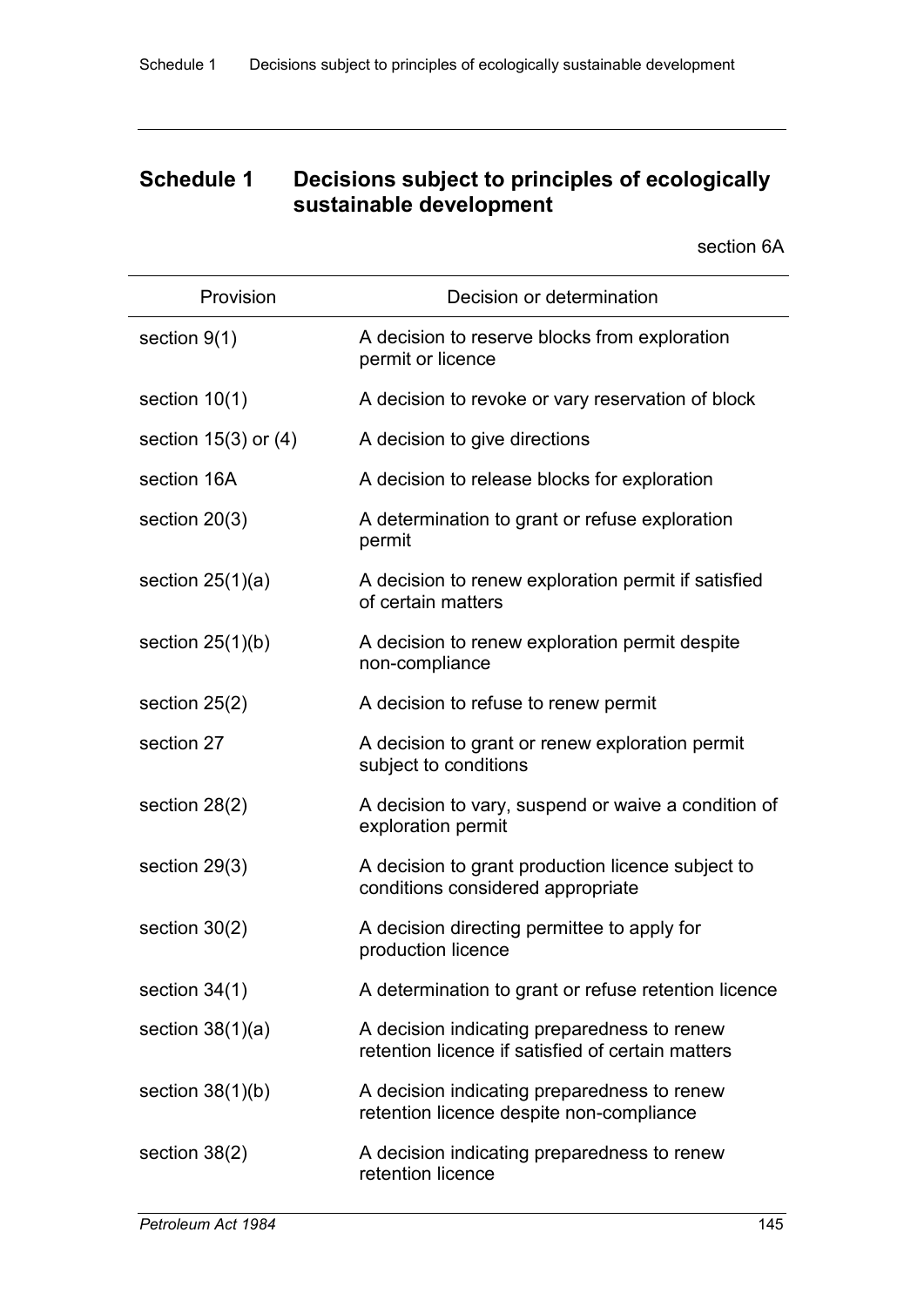| Provision          | Decision or determination                                                                         |
|--------------------|---------------------------------------------------------------------------------------------------|
| section $38(3)$    | A decision to refuse to renew retention licence                                                   |
| section 40         | A decision to grant a retention licence on<br>conditions                                          |
| section $41(2)$    | A decision to vary, suspend or waive condition of<br>retention licence                            |
| section $42(2)$    | A decision to grant production licence subject to<br>conditions considered appropriate            |
| section $43(2)$    | A decision to direct licensee to apply for<br>production licence                                  |
| section $47(1)$    | A determination to grant production licence if<br>satisfied of certain matters                    |
| section $47(2)$    | A determination to grant or refuse to grant<br>production licence                                 |
| section $52(1)(a)$ | A decision indicating preparedness to renew<br>production licence if satisfied of certain matters |
| section $52(1)(b)$ | A decision indicating preparedness to renew<br>production licence despite non-compliance          |
| section $52(2)$    | A decision indicating preparedness to renew<br>production licence                                 |
| section $52(3)$    | A decision to refuse to renew production licence                                                  |
| section $54(1)$    | A decision to impose appropriate conditions on a<br>production licence                            |
| section $55(2)$    | A decision to vary, suspend or waive condition of<br>production licence                           |
| section 57A(3)     | A decision to grant or refuse to grant access<br>authority                                        |
| section 57A(4)     | A decision to impose conditions on access<br>authority                                            |
| section 57A(5)     | A decision to vary access authority area or<br>condition                                          |
| section 73(1C)     | A decision to accept an application for surrender if<br>satisfied of certain matters              |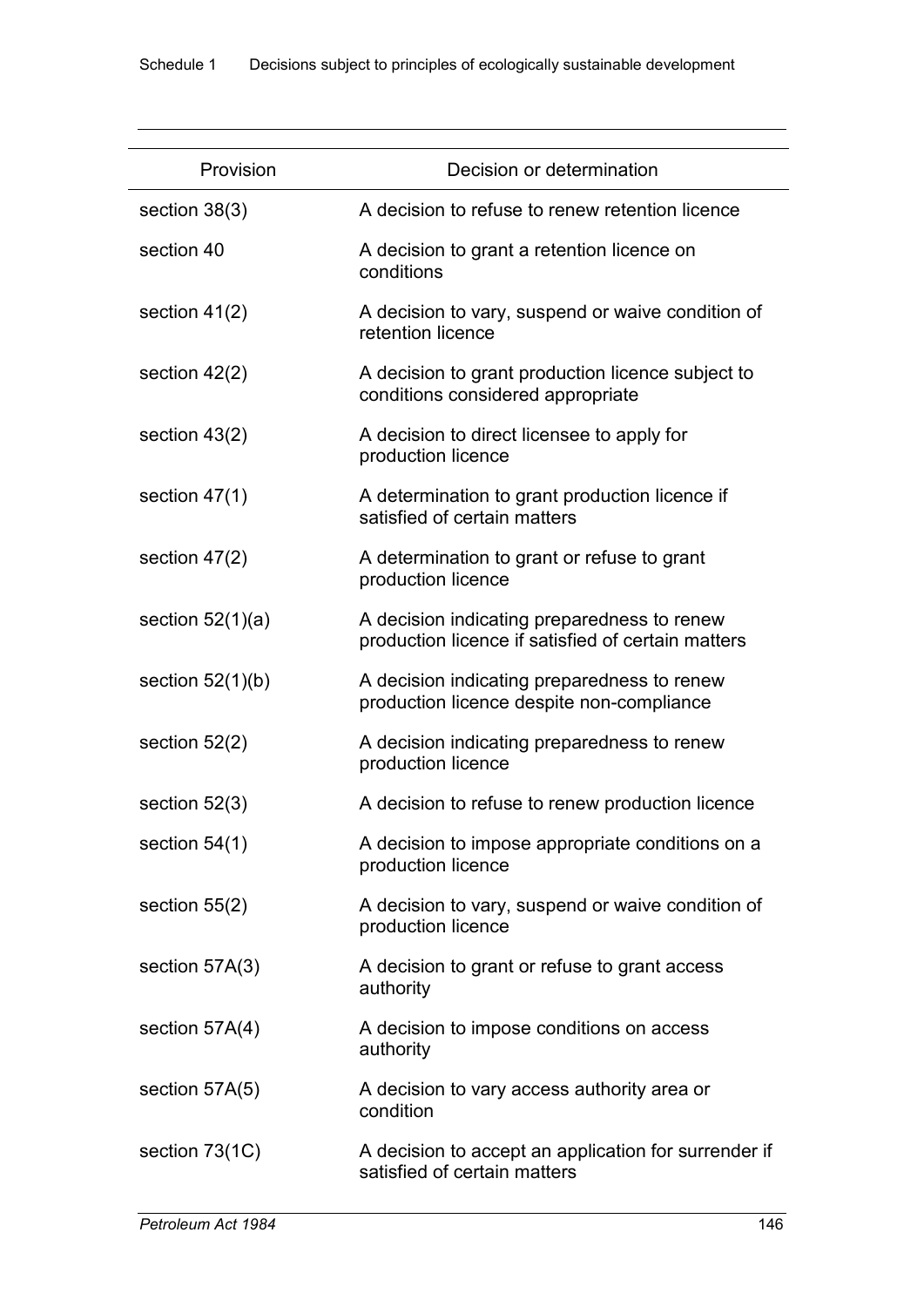| Provision                   | Decision or determination               |
|-----------------------------|-----------------------------------------|
| section $79(1)$             | A decision requiring security be lodged |
| section $79(3)$             | A decision to vary amount of security   |
| section 119                 | A decision to renew a permit or lease   |
| section $119(2B)$ or $(2C)$ | A decision to give directions           |
| section $119(6)$            | A decision to grant a permit or licence |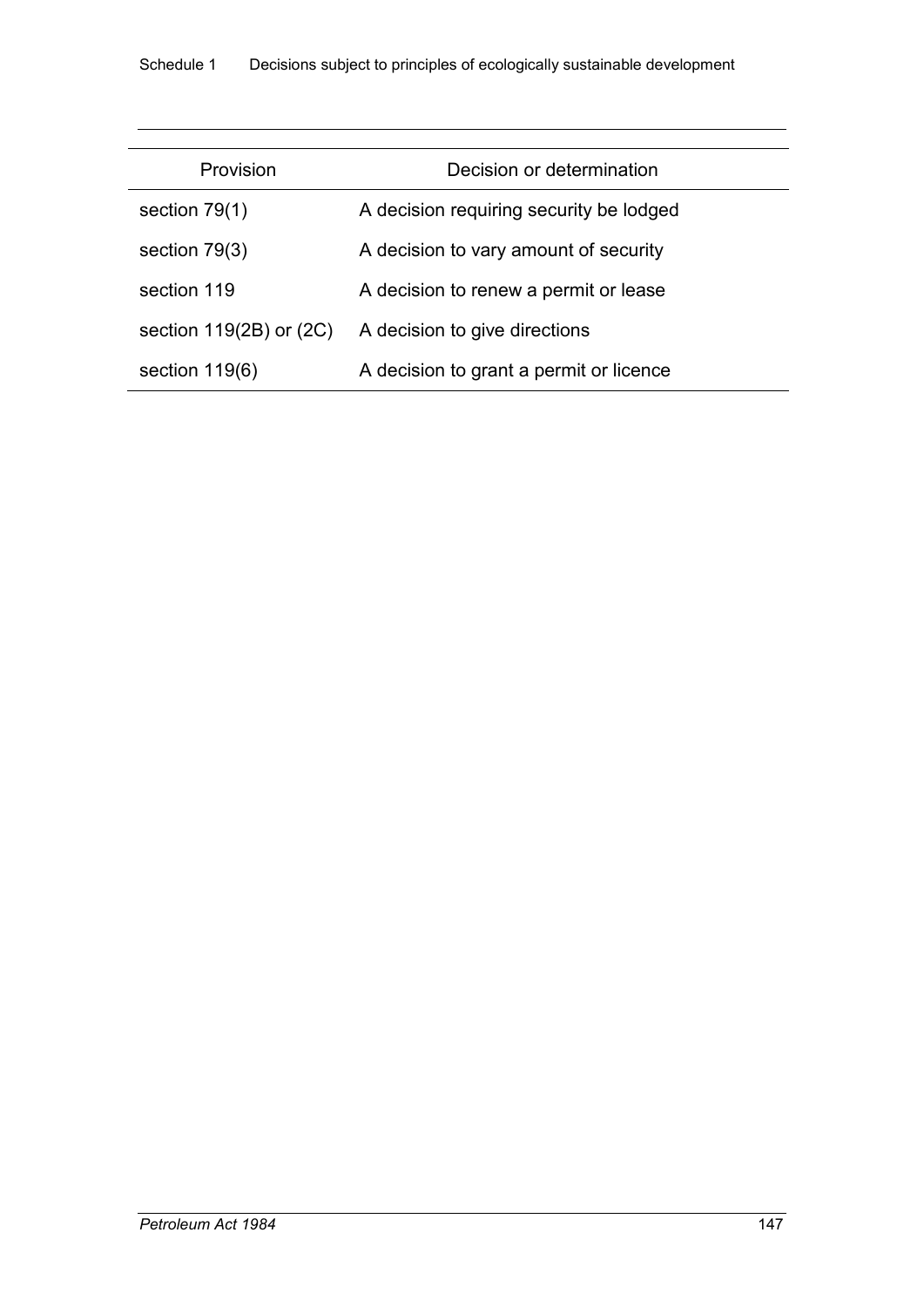# **Schedule 2 Judicial Review of decision or determination**

section 57ABA

| Provision          | Decision or determination                                                                            |
|--------------------|------------------------------------------------------------------------------------------------------|
| section $9(1)$     | A decision to reserve blocks from exploration<br>permit or licence                                   |
| section $10(1)$    | A decision to revoke or vary reservation of block                                                    |
| section $13(4)$    | A decision to give or refuse consent to<br>negotiations                                              |
| section $13(7)(a)$ | A decision to withdraw consent                                                                       |
| section $13(7)(b)$ | A decision to refuse application                                                                     |
| section $13(8)(b)$ | A decision to later give, or again give, consent                                                     |
| section 15A        | Determination that applicant or associated entity is<br>appropriate person to hold permit or licence |
| section $16(1)$    | A decision to invite applications for grant of<br>exploration permit                                 |
| section 16A        | A decision to release blocks for exploration                                                         |
| section $17(2)$    | A decision on which application has greatest merit                                                   |
| section $20(3)$    | A determination to grant or refuse exploration<br>permit                                             |
| section $23(3)(b)$ | A decision to accept application for renewal of<br>exploration permit                                |
| section 24(4)      | A decision to accept application for renewal of<br>exploration permit despite non-compliance         |
| section $24(5)(b)$ | A decision to give directions concerning blocks in<br>respect of which application may be made       |
| section 24A(4)     | A decision to grant exemption from the<br>requirement to reduce permit area                          |
| section 24A(6)     | A decision to extend term of exemption                                                               |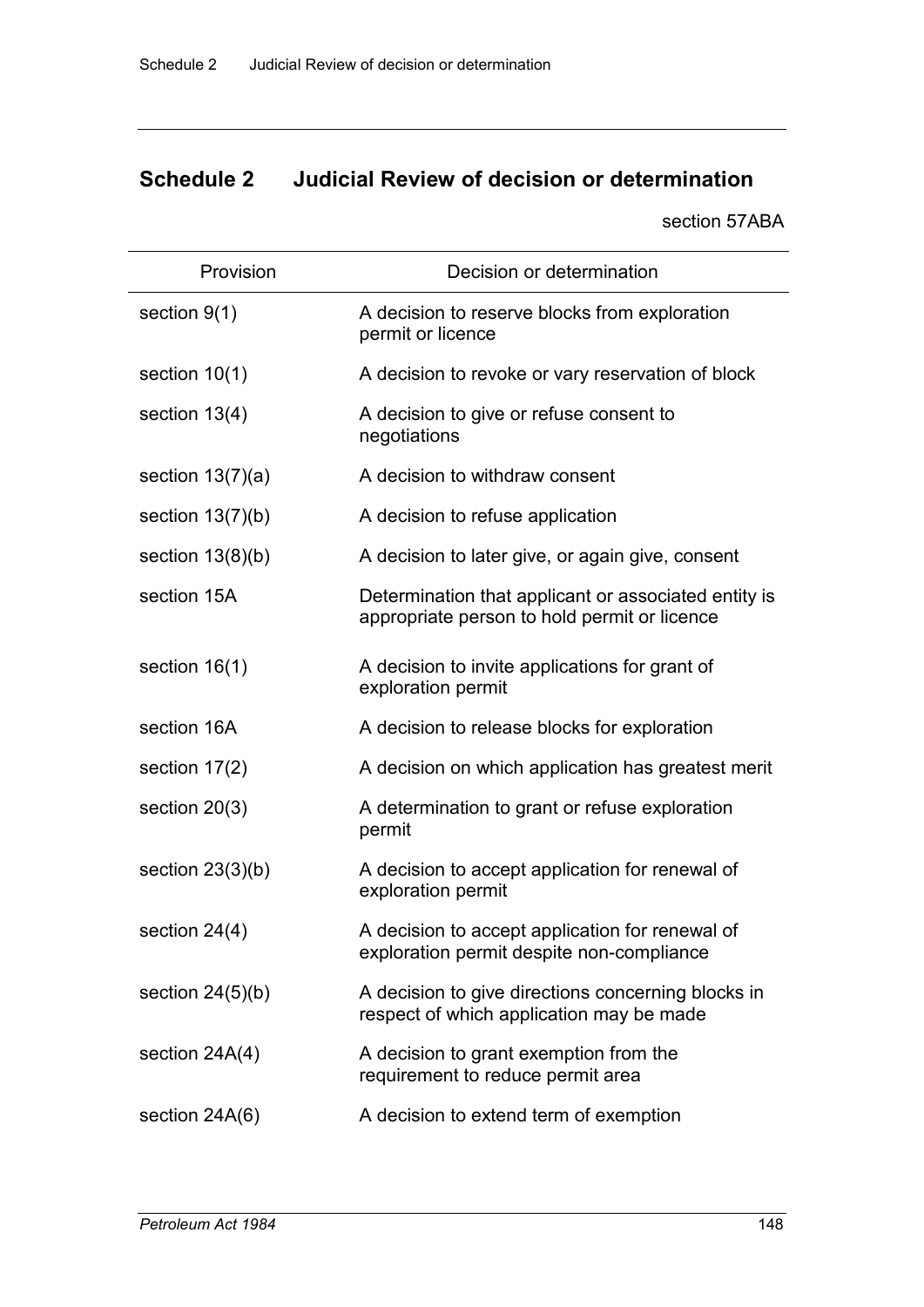| Provision          | Decision or determination                                                                |
|--------------------|------------------------------------------------------------------------------------------|
| section $25(1)(b)$ | A decision to renew exploration permit despite<br>non-compliance                         |
| section 27         | A decision to grant or renew exploration permit<br>subject to conditions                 |
| section $28(2)$    | A decision to vary, suspend or waive a condition of<br>exploration permit                |
| section 28(3)      | A decision to extend term of exploration permit                                          |
| section $29(3)$    | A decision to grant production licence subject to<br>conditions considered appropriate   |
| section $30(1)$    | A decision requiring permittee to show cause                                             |
| section $30(2)$    | A decision directing permittee to apply for<br>production licence                        |
| section $30(3)$    | A decision to cancel exploration permit                                                  |
| section $30(4)$    | A decision to allow longer period to show cause                                          |
| section $34(1)$    | A determination to grant or refuse retention licence                                     |
| section $37(3)(b)$ | A decision to accept application for renewal of<br>retention licence                     |
| section $38(1)(b)$ | A decision indicating preparedness to renew<br>retention licence despite non-compliance  |
| section 38(2)      | A decision indicating preparedness to renew<br>retention licence                         |
| section 38(3)      | A decision to refuse to renew retention licence                                          |
| section $41(2)$    | A decision to vary, suspend or waive condition of<br>retention licence                   |
| section $41(3)$    | A decision to appoint person to evaluate proposal<br>to vary, suspend or waive condition |
| section $42(2)$    | A decision to grant production licence subject to<br>conditions considered appropriate   |
| section $43(1)$    | A decision to require retention licensee to show<br>cause                                |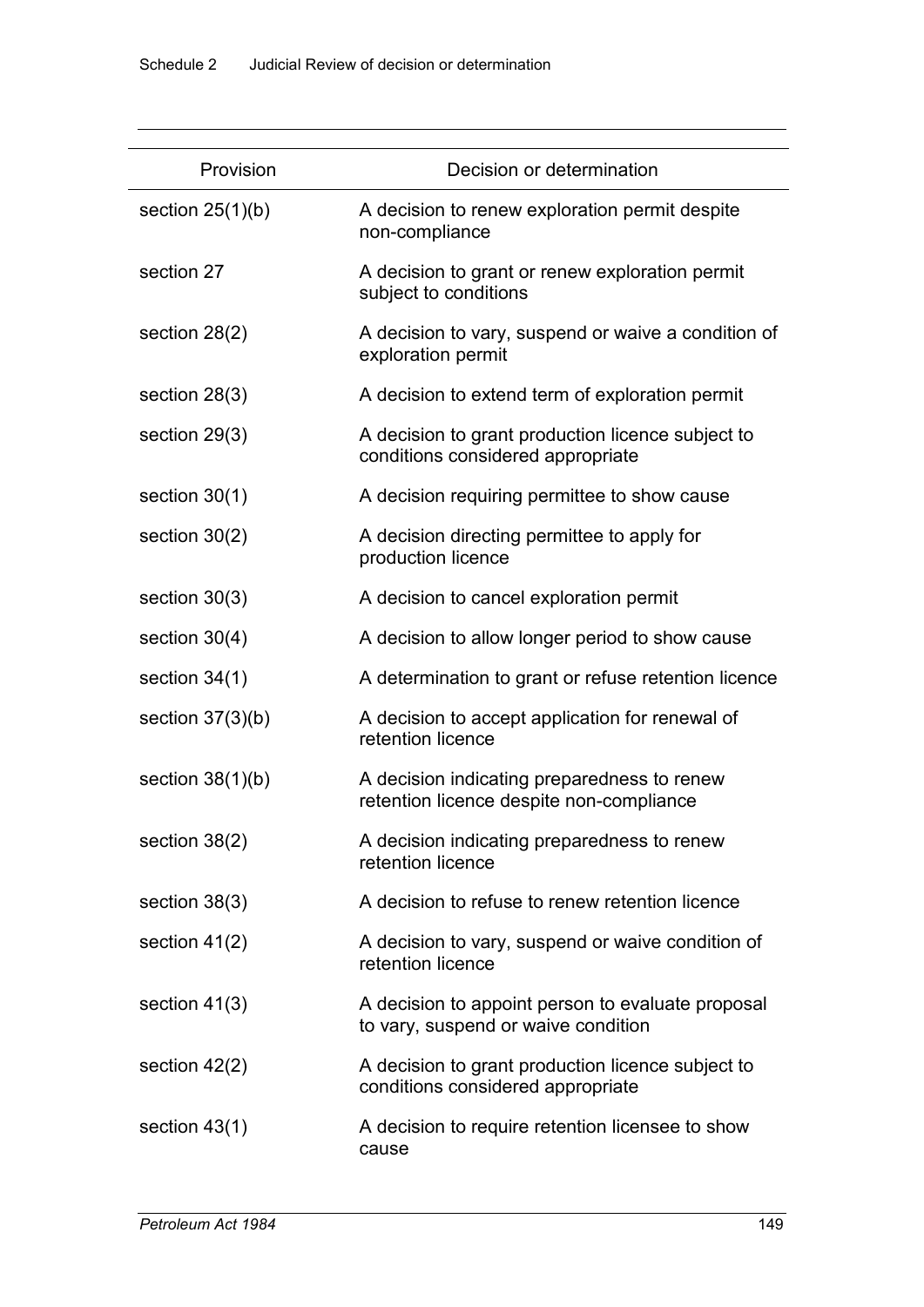| Provision            | Decision or determination                                                                                  |
|----------------------|------------------------------------------------------------------------------------------------------------|
| section $43(2)$      | A decision to direct licensee to apply for<br>production licence                                           |
| section 43(3)        | A decision to cancel retention licence                                                                     |
| section $43(4)$      | A decision to allow longer period to show cause or<br>apply for production licence                         |
| section $46(3)$      | A decision to grant production licence for less than<br>1 block, or more than 1 discrete area if satisfied |
| section $47(1)$      | A determination to grant production licence if<br>satisfied of certain matters                             |
| section $47(2)$      | A determination to grant or refuse to grant<br>production licence                                          |
| section $51(3)$      | A decision to accept application for renewal of<br>production licence                                      |
| section $52(1)(b)$   | A decision indicating preparedness to renew<br>production licence despite non-compliance                   |
| section $52(2)$      | A decision indicating preparedness to renew<br>production licence                                          |
| section $55(2)$      | A decision to vary, suspend or waive condition of<br>production licence                                    |
| section $55(3)$      | A decision to appoint person to evaluate proposal<br>to vary, suspend or waive condition                   |
| section $57(4)$      | A decision to repeal or vary a declaration by<br>production licensee                                       |
| section 57A(3)       | A decision to grant or refuse to grant access<br>authority                                                 |
| section 57A(4)       | A decision to impose conditions on access<br>authority                                                     |
| section 57A(5)       | A decision to vary access authority area or<br>condition                                                   |
| section 57A(10)      | A decision to renew access authority                                                                       |
| section $57A(11)(b)$ | A decision to cancel access authority                                                                      |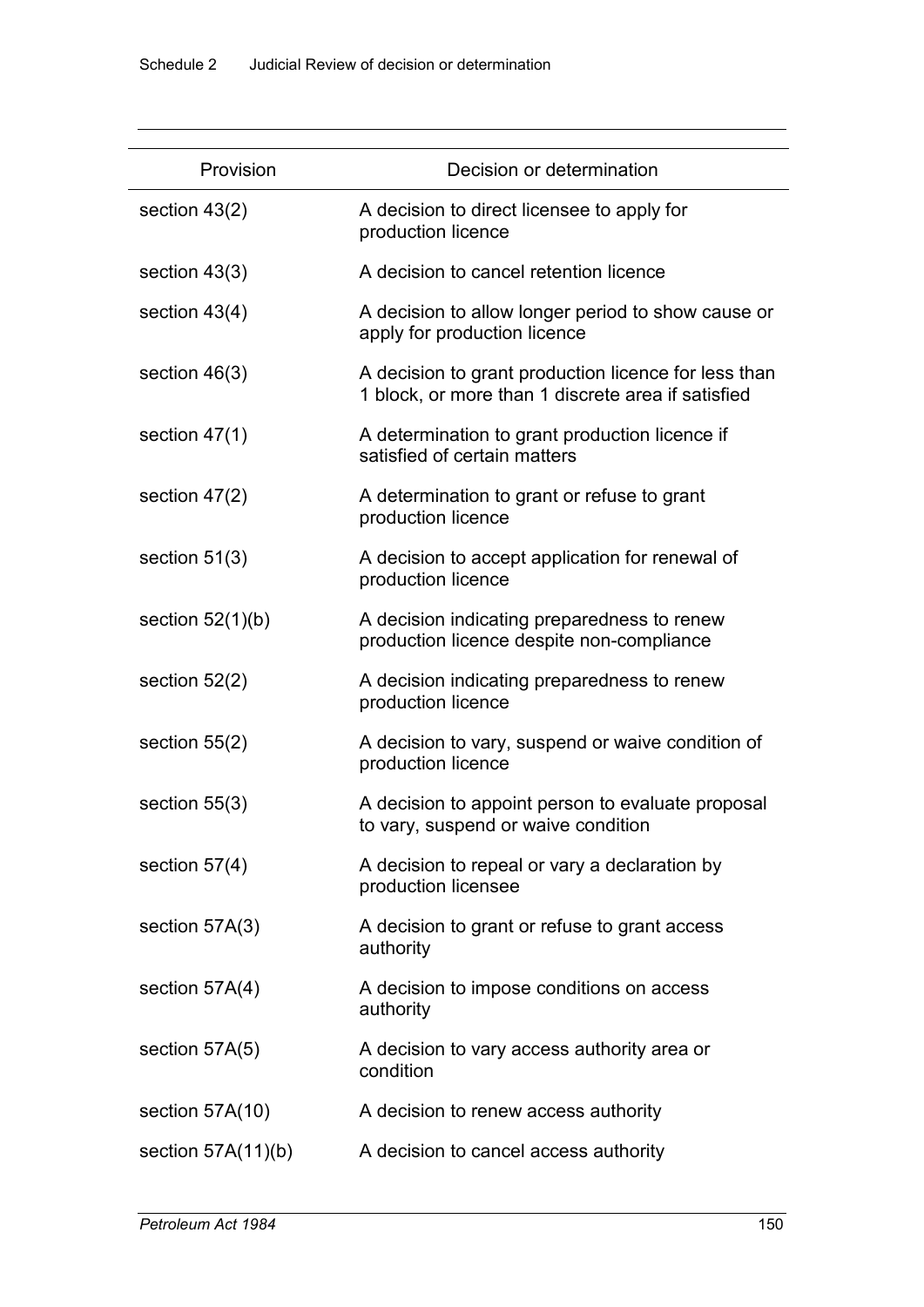| Provision               | Decision or determination                                                                                   |
|-------------------------|-------------------------------------------------------------------------------------------------------------|
| section 57A(12)         | A decision to direct removal of thing from area of<br>previous access authority, or rehabilitation of area  |
| section $57B(3)$        | A decision to declare that Part IIA of Act not apply<br>in relation to prescribed petroleum act             |
| section 57C(1D)         | A decision to do prescribed petroleum act                                                                   |
| section 57K             | A decision to direct parties to attend meeting                                                              |
| section 57KA(1)         | A decision to refer native title objection to Tribunal                                                      |
| section $57L(2)$        | A decision to accept or reject recommendation,<br>reject, vary, substitute or add conditions                |
| section $57N(2)$        | A determination for prescribed petroleum act                                                                |
| section 57N(3)          | A determination for prescribed petroleum act                                                                |
| section $57N(4)(b)(ii)$ | A decision to do an act, or impose conditions,<br>taking matters into account                               |
| section 61              | A decision to release information                                                                           |
| section 68              | A decision to require area of permit or licence to<br>be fenced                                             |
| section $69(1)(a)$      | A decision to add blocks to area of licence                                                                 |
| section $69(1)(b)$      | A decision to require preparation of scheme to<br>work and develop petroleum pool as one unit               |
| section $71(1)$         | A decision to give directions to permittee or<br>licensee                                                   |
| section $72(1)$         | A decision to do thing required by direction if<br>direction not complied with                              |
| section $73(3)(a)$      | A decision to give directions before accepting<br>surrender                                                 |
| section $73(3)(b)$      | A decision to accept partial surrender                                                                      |
| section $74(1)$         | A decision to cancel permit or licence                                                                      |
| section $77(1)$         | A decision to direct removal of thing from area of<br>previous permit or licence, or rehabilitation of area |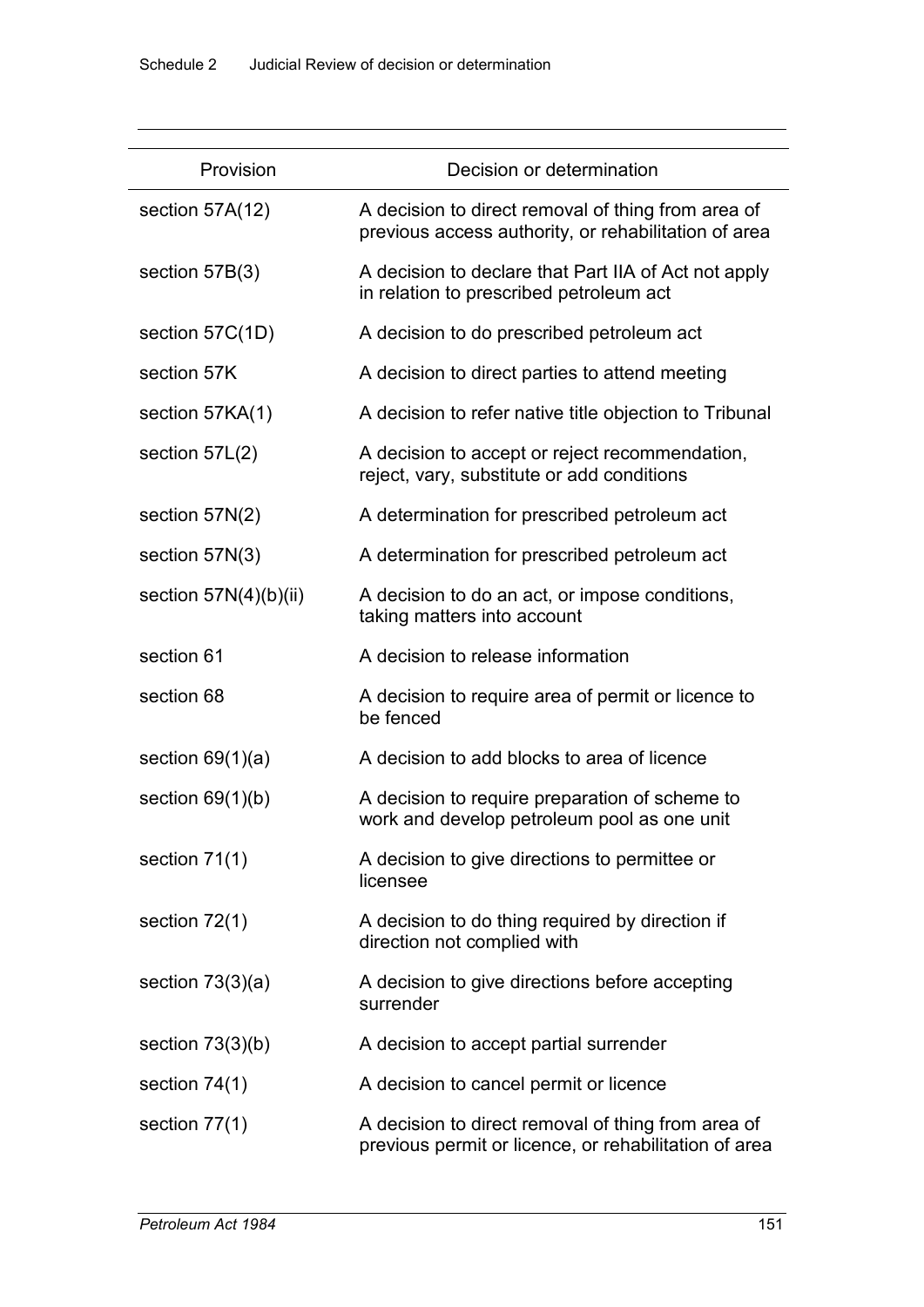| Provision        | Decision or determination                                                    |
|------------------|------------------------------------------------------------------------------|
| section $78(1)$  | A decision to remove and dispose of property                                 |
| section $79(1)$  | A decision requiring security be lodged                                      |
| section 79(3)    | A decision to vary amount of security                                        |
| section $80(1)$  | A decision requiring security for compensation                               |
| section $83(1)$  | A decision to do prescribed petroleum act                                    |
| section $93(4)$  | A decision to accept application to transfer interest                        |
| section $93(10)$ | Determine application by approving or refusing to<br>approve it              |
| section $93(11)$ | A decision requiring transferee to lodge security                            |
| section 96(6)    | A decision to approve or refuse to approve<br>instrument lodged for approval |
| section 119(2AA) | A decision to renew lease granted under repealed<br>Act                      |
| section 119(2F)  | A decision to give direction                                                 |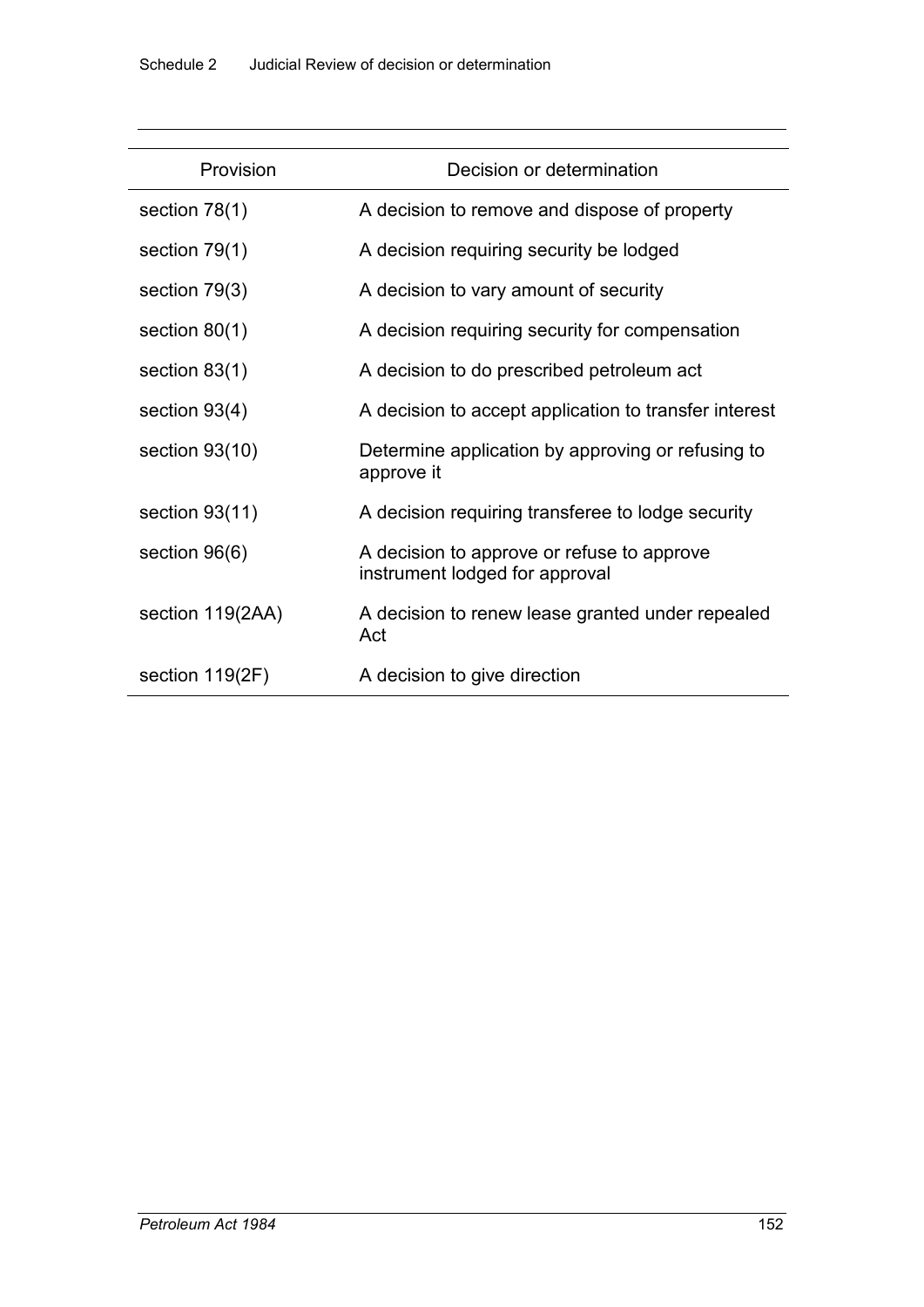#### **ENDNOTES**

#### **1 KEY**

Key to abbreviations in list of legislation and amendments

| $amd = amended$       | $od = order$                        |
|-----------------------|-------------------------------------|
| $app = appendix$      | $om = omitted$                      |
| $bl = by-law$         | $pt = Part$                         |
| $ch = Chapter$        | $r =$ regulation/rule               |
| $cl = clause$         | $rem = remainder$                   |
| $div = Division$      | renum = renumbered                  |
| exp = expires/expired | $rep = repeated$                    |
| $f =$ forms           | $s =$ section                       |
| <b>Gaz = Gazette</b>  | sch = Schedule                      |
| $h dg =$ heading      | sdiv = Subdivision                  |
| ins = inserted        | <b>SL = Subordinate Legislation</b> |
| It = $long$ title     | sub = substituted                   |
| nc = not commenced    |                                     |

## **2 LIST OF LEGISLATION**

#### *Petroleum Act 1984* **(Act No. 50, 1984)** Assent date 29 September 1984<br>
Commenced 15 October 1984 (G 15 October 1984 (*Gaz* G40, 10 October 1984, p 10)

# *Petroleum Amendment Act 1985* **(Act No. 65, 1985)**

Assent date 24 December 1984<br>Commenced 28 January 1986 (s 28 January 1986 (s 2, s 2 *Mining Amendment Act 1985* (Act No. 63, 1985) and *Gaz* S3, 28 January 1986)

#### *Petroleum Amendment Act 1990* **(Act No. 45, 1990)**

| Assent date | 20 September 1990                                 |
|-------------|---------------------------------------------------|
| Commenced   | 14 November 1990 (Gaz G45, 14 November 1990, p 4) |

# *Corporations (Consequential Amendments) Act 1990* **(Act No. 59, 1990)**

Assent date 14 December 1990<br>Commenced 1 January 1991 (s 2 1 January 1991 (s 2, s 2 *Corporations (NT) Act 1990* (Act No. 56, 1990) and *Gaz* S76, 21 December 1990)

#### *Statute Law Revision Act 1992* **(Act No. 46, 1992)**

| Assent date | 7 September 1992 |
|-------------|------------------|
| Commenced   | 7 September 1992 |

# *Public Sector Employment and Management (Consequential Amendments) Act 1993* **(Act No. 28, 1993)**

| Assent date | 30 June 1993                                        |
|-------------|-----------------------------------------------------|
| Commenced   | 1 July 1993 (s 2, s 2 Public Sector Employment and  |
|             | Management Act 1993 (Act No. 11, 1993) and Gaz S53, |
|             | 29 June 1993)                                       |
|             |                                                     |

#### *Native Title (Consequential Amendments) Act 1994* **(Act No. 30, 1994)**

| Assent date | 18 May 1994                               |  |
|-------------|-------------------------------------------|--|
| Commenced   | 29 June 1994 (Gaz G26, 29 June 1994, p 3) |  |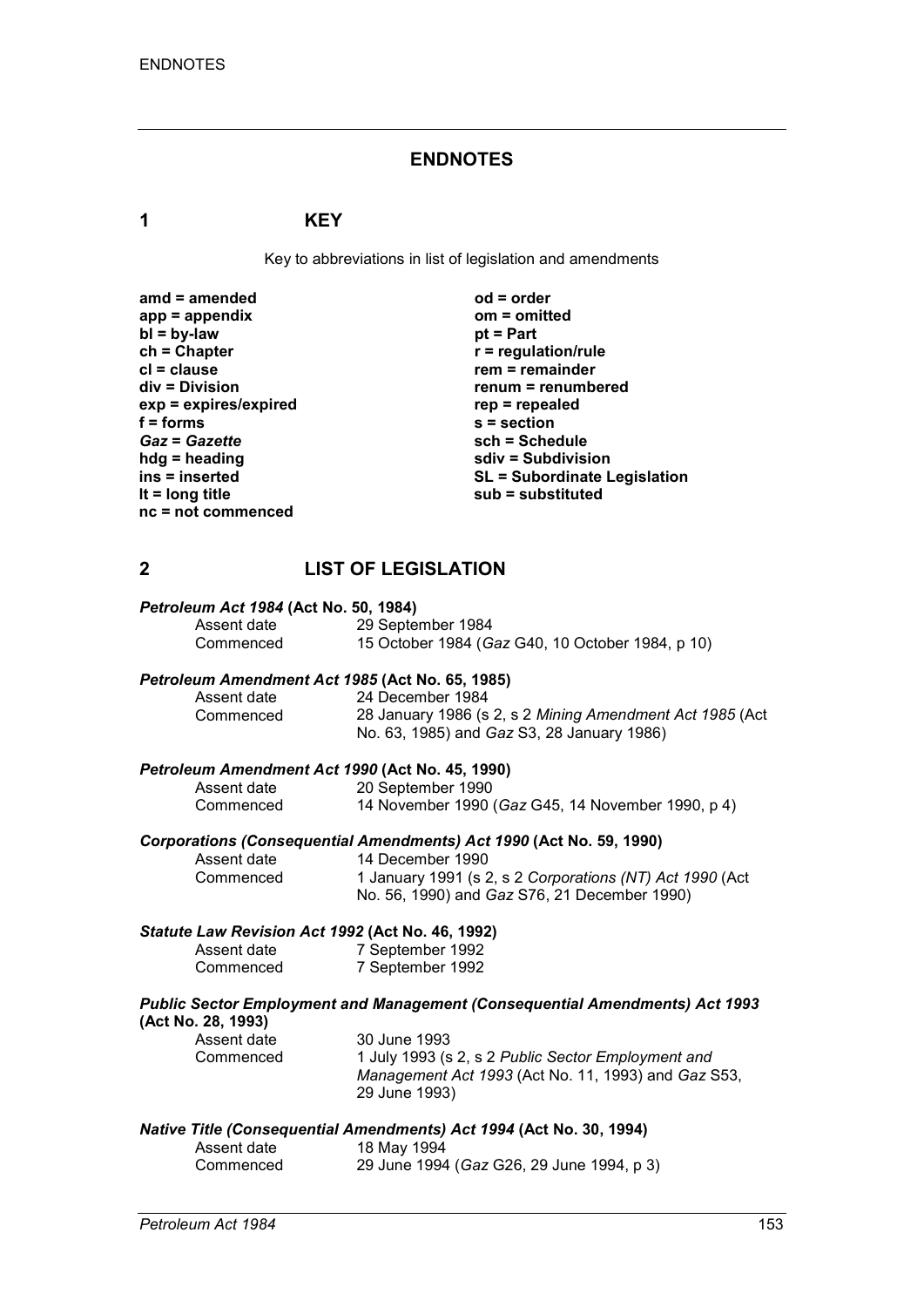| Petroleum Amendment Act 1994 (Act No. 49, 1994)<br>Assent date<br>Commenced          | 20 September 1994<br>30 September 1994 (Gaz S51, 30 September 1994)                                                                                                                                          |  |
|--------------------------------------------------------------------------------------|--------------------------------------------------------------------------------------------------------------------------------------------------------------------------------------------------------------|--|
|                                                                                      |                                                                                                                                                                                                              |  |
| Statute Law Revision Act (No. 2) 1995 (Act No. 42, 1995)<br>Assent date<br>Commenced | 13 October 1995<br>13 October 1995                                                                                                                                                                           |  |
|                                                                                      | Sentencing (Consequential Amendments) Act 1996 (Act No. 17, 1996)                                                                                                                                            |  |
| Assent date<br>Commenced                                                             | 19 April 1996<br>1 July 1996 (s 2(1), s 2 Sentencing Act 1995 (Act No. 39,<br>1995) and Gaz S15, 13 June 1996)                                                                                               |  |
| Petroleum Amendment Act 1998 (Act No. 53, 1998)                                      |                                                                                                                                                                                                              |  |
| Assent date<br>Commenced                                                             | 28 August 1998<br>1 October 1998 (s 2(1), (2) and (3), Gaz S37, 1 October 1998,<br>s 2(4), s 2 Validation of Titles and Actions Amendment<br>Act 1998 (Act No. 55, 1998) and Gaz S37, 1 October 1998)        |  |
| <b>Amending Legislation</b>                                                          |                                                                                                                                                                                                              |  |
| Assent date<br>Commenced                                                             | Lands and Mining (Miscellaneous Amendments) Act 1998 (Act No. 93, 1998)<br>23 December 1998<br>pt 11: 1 October 1998                                                                                         |  |
| Petroleum Amendment Regulations (SL No. 44, 1998)                                    |                                                                                                                                                                                                              |  |
| Notified<br>Commenced                                                                | 1 October 1998<br>1 October 1998 (r 2, s 2 Petroleum Amendment Act 1998 (Act<br>No. 53, 1998), s 2 Validation of Titles and Actions<br>Amendment Act 1998 (Act No. 55, 1998) and Gaz S37,<br>1 October 1998) |  |
|                                                                                      | Lands and Mining (Miscellaneous Amendments) Act 1998 (Act No. 93, 1998)                                                                                                                                      |  |
| Assent date<br>Commenced                                                             | 23 December 1998<br>pt 10: 1 October 1998 (s 2(7) and r 2 Petroleum Amendment<br>Regulations SL No. 44, 1998)                                                                                                |  |
| Lands and Mining (Miscellaneous Amendments) Act 1999 (Act No. 1, 1999)               |                                                                                                                                                                                                              |  |
| Assent date<br>Commenced                                                             | 19 February 1999<br>19 February 1999                                                                                                                                                                         |  |
| <b>Petroleum Amendment Regulations (SL No. 13, 1999)</b>                             |                                                                                                                                                                                                              |  |
| Notified<br>Commenced                                                                | 16 April 1999<br>16 April 1999                                                                                                                                                                               |  |
| <b>Amending Legislation</b>                                                          |                                                                                                                                                                                                              |  |

*Petroleum Amendment Regulations* **(SL No. 15, 1999)**

| Notified  | 20 April 1999 |
|-----------|---------------|
| Commenced | 20 April 1999 |

*Lands and Mining (Miscellaneous Amendments) Act (No. 2) 1999* **(Act No. 26, 1999)**

| Assent date | 17 June 1999 |
|-------------|--------------|
| Commenced   | 17 June 1999 |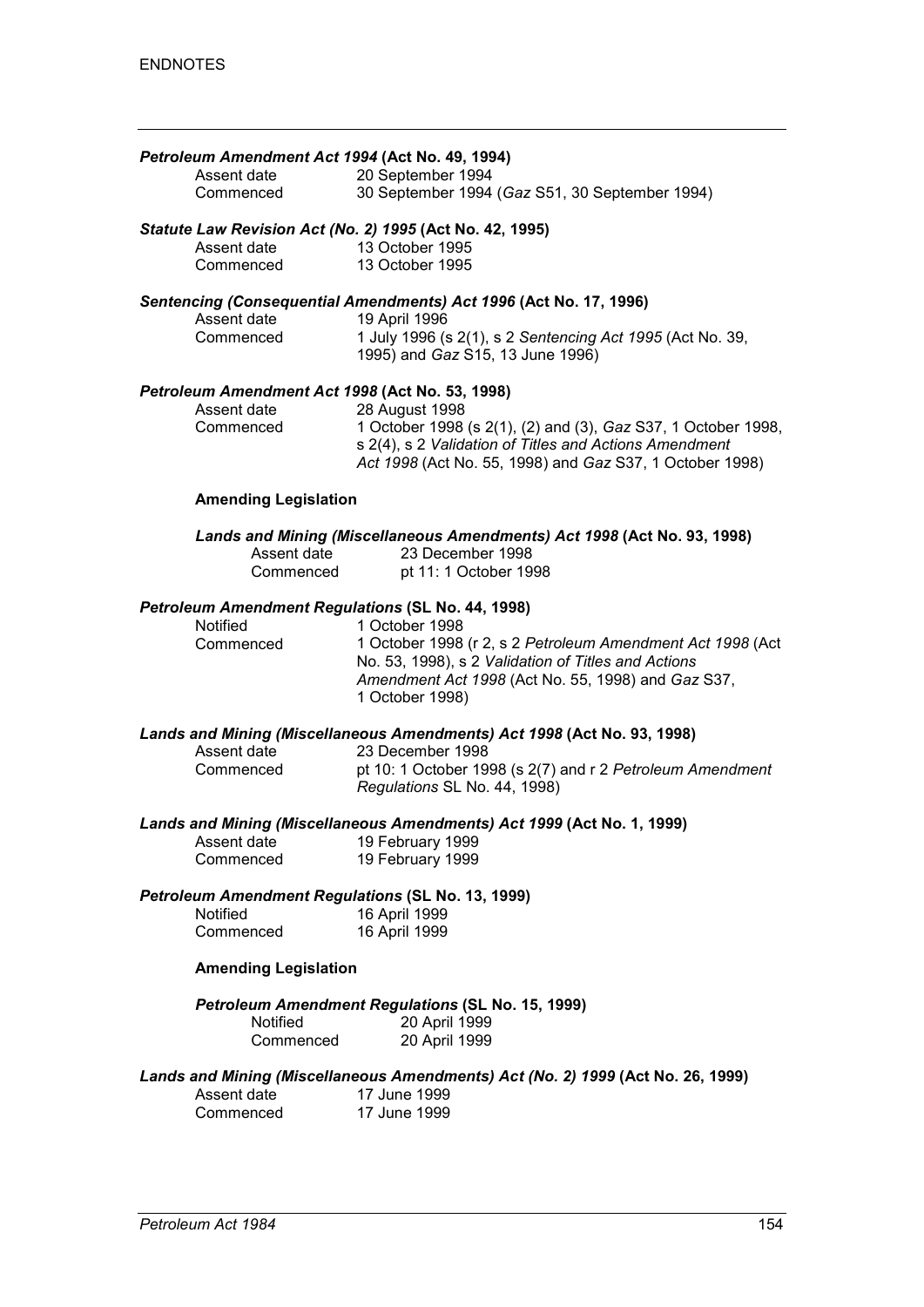| Petroleum Amendment Act 2000 (Act No. 31, 2000)  |                                                                                                            |
|--------------------------------------------------|------------------------------------------------------------------------------------------------------------|
| Assent date                                      | 27 June 2000                                                                                               |
| Commenced                                        | s 8: 16 April 1999; rem: 27 June 2000 (s 2)                                                                |
|                                                  | Financial Relations Agreement (Consequential Provisions) Act 2000 (Act No. 32, 2000)                       |
| Assent date                                      | 27 June 2000                                                                                               |
| Commenced                                        | 1 July 2000 (s 2(2))                                                                                       |
|                                                  | Petroleum Amendment Act (No. 2) 2000 (Act No. 42, 2000)                                                    |
| Assent date                                      | 31 August 2000                                                                                             |
| Commenced                                        | 11 July 2001 (Gaz G27, 11 July 2001, p 2)                                                                  |
|                                                  | Land Title (Consequential Amendments) Act 2000 (Act No. 45, 2000)                                          |
| Assent date                                      | 12 September 2000                                                                                          |
| Commenced                                        | 1 December 2000 (s 2, s 2 Land Title Act 2000 (Act No. 2,<br>2000) and Gaz G38, 1 December 2000, p 2)      |
|                                                  | Law of Property (Consequential Amendments) Act 2000 (Act No. 46, 2000)                                     |
| Assent date                                      | 12 September 2000                                                                                          |
| Commenced                                        | 1 December 2000 (s 2, s 2 Law of Property Act 2000 (Act<br>No. 1, 2000) and Gaz G38, 1 December 2000, p 2) |
| Assent date                                      | Corporations Reform (Consequential Amendments NT) Act 2001 (Act No. 17, 2001)<br>29 June 2001              |
| Commenced                                        | 15 July 2001 (s 2, s 2 Corporations Act 2001 (Cth Act No. 50,                                              |
|                                                  | 2001) and Cth Gaz S285, 13 July 2001)                                                                      |
|                                                  | Statute Law Revision Act (No. 2) 2001 (Act No. 62, 2001)                                                   |
| Assent date                                      | 11 December 2001                                                                                           |
| Commenced                                        | 11 December 2001 (s 2(4))                                                                                  |
| Statute Law Revision Act 2002 (Act No. 18, 2002) |                                                                                                            |
| Assent date                                      | 7 June 2002                                                                                                |
| Commenced 7 June 2002                            |                                                                                                            |
| Petroleum Amendment Act 2003 (Act No. 14, 2003)  |                                                                                                            |
| Assent date                                      | 18 March 2003                                                                                              |
| Commenced                                        | 2 July 2003 (Gaz G26, 2 July 2003, p 2)                                                                    |
| Petroleum Amendment Act 2004 (Act No. 50, 2004)  |                                                                                                            |
| Assent date                                      | 13 September 2004                                                                                          |
| Commenced                                        | 13 September 2004                                                                                          |
| Statute Law Revision Act 2005 (Act No. 44, 2005) |                                                                                                            |
| Assent date                                      | 14 December 2005                                                                                           |
| Commenced                                        | 14 December 2005                                                                                           |
| Statute Law Revision Act 2007 (Act No. 4, 2007)  |                                                                                                            |
| Assent date                                      | 8 March 2007<br>8 March 2007                                                                               |
| Commenced                                        |                                                                                                            |
|                                                  | Mining and Petroleum (Aboriginal Land Rights) Amendment Act 2007 (Act No. 18, 2007)                        |
| Assent date                                      | 18 September 2007                                                                                          |
| Commenced                                        | 18 September 2007                                                                                          |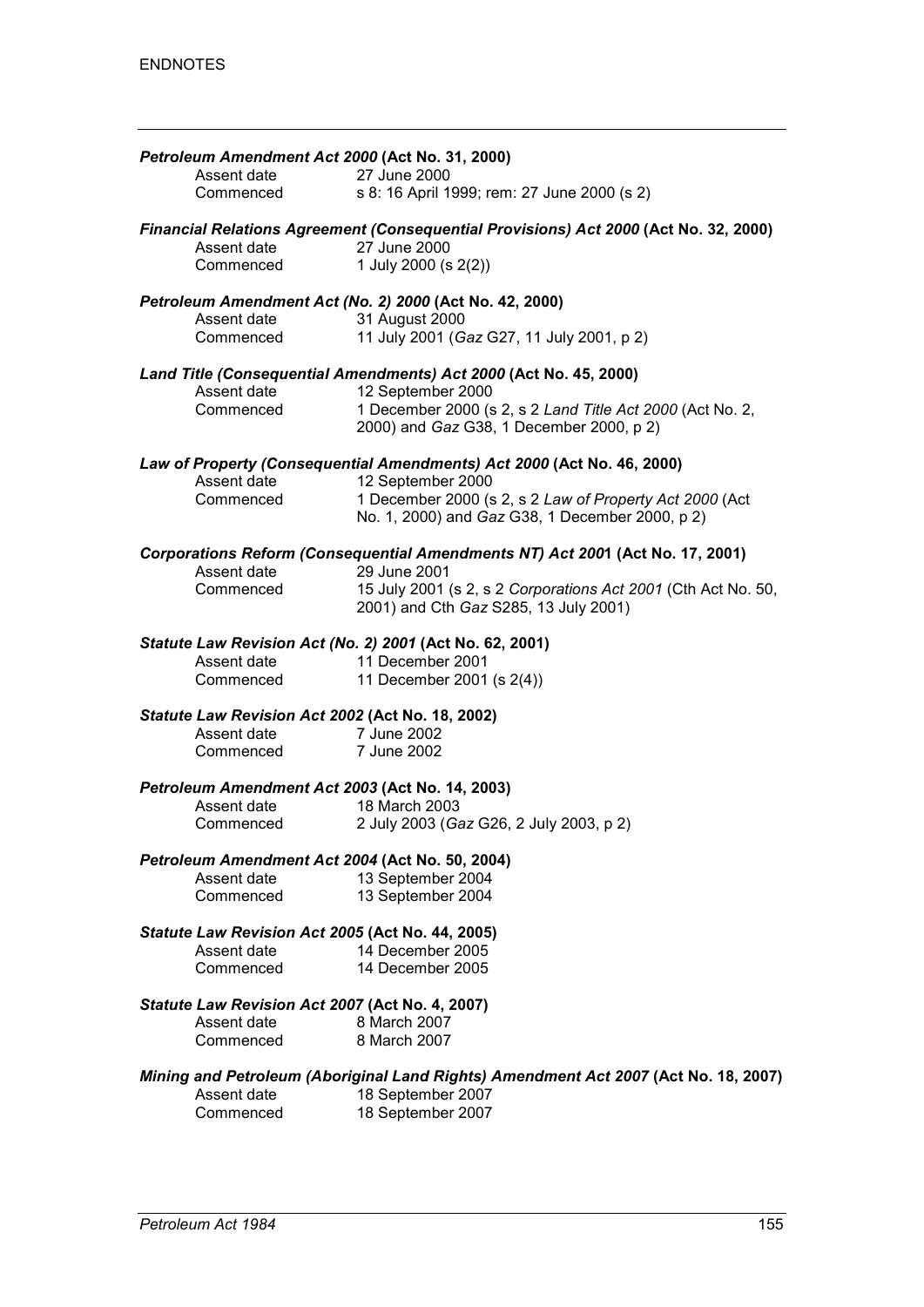|                                                                | Law Reform (Work Health) Amendment Act 2007 (Act No. 30, 2007)                                               |
|----------------------------------------------------------------|--------------------------------------------------------------------------------------------------------------|
| Assent date                                                    | 12 December 2007                                                                                             |
| Commenced                                                      | 1 July 2008 (Gaz S29, 25 June 2008)                                                                          |
| Statute Law Revision Act 2009 (Act No. 25, 2009)               |                                                                                                              |
| Assent date<br>Commenced                                       | 1 September 2009<br>16 September 2009 (Gaz G37, 16 September 2009, p 3)                                      |
|                                                                |                                                                                                              |
|                                                                | Petroleum Amendment and Related Matters Act 2010 (Act No. 13, 2010)                                          |
| Assent date<br>Commenced                                       | 20 May 2010<br>1 July 2010 (Gaz G26, 30 June 2010, p 3)                                                      |
|                                                                |                                                                                                              |
| (Act No. 30, 2010)                                             | Personal Property Securities (National Uniform Legislation) Implementation Act 2010                          |
| Assent date                                                    | 9 September 2010                                                                                             |
| Commenced                                                      | ss 58 to 60: 30 January 2012 (Gaz S2, 24 January 2012);<br>rem: 25 November 2011 (Gaz S68, 25 November 2011) |
|                                                                | Mineral Titles (Consequential Amendments) Act 2010 (Act No. 37, 2010)                                        |
| Assent date                                                    | 18 November 2010                                                                                             |
| Commenced                                                      | 7 November 2011 (Gaz G41, 12 October 2011, p 5)                                                              |
| Assent date                                                    | Penalties Amendment (Miscellaneous) Act 2013 (Act No. 23, 2013)<br>12 July 2013                              |
| Commenced                                                      | 28 August 2013 (Gaz G35, 28 August 2013, p 2)                                                                |
|                                                                |                                                                                                              |
| Petroleum Amendment Act 2013 (Act No. 41, 2013)                |                                                                                                              |
| Assent date                                                    | 19 December 2013                                                                                             |
| Commenced                                                      | 1 January 2014 (s 2)                                                                                         |
| Amendments) (No. 2) Act 2014 (Act No. 35, 2014)                | Northern Territory Civil and Administrative Tribunal (Conferral of Jurisdiction                              |
| Assent date                                                    | 13 November 2014                                                                                             |
| Commenced                                                      | pts 4, 9, 10 and 19: 1 June 2015 (Gaz S53, 29 May 2015,                                                      |
|                                                                | p 2); rem: 1 January 2015 (Gaz G51, 24 December 2014, p 7)                                                   |
|                                                                | Local Court (Related Amendments) Act 2016 (Act No. 8, 2016)                                                  |
| Assent date                                                    | 6 April 2016                                                                                                 |
| Commenced                                                      | 1 May 2016 (s 2, s 2 Local Court (Repeals and Related                                                        |
|                                                                | Amendments) Act 2016 (Act No. 9, 2016) and Gaz S34,                                                          |
|                                                                | 29 April 2016)                                                                                               |
| Petroleum Amendment Act 2016 (Act No. 19, 2016)<br>Assent date | 8 June 2016                                                                                                  |
| Commenced                                                      | 8 June 2016                                                                                                  |
|                                                                |                                                                                                              |
|                                                                | Water Legislation Amendment Act 2018 (Act No. 29, 2018)                                                      |
| Assent date                                                    | 4 December 2018                                                                                              |
| Commenced                                                      | 31 December 2018 (Gaz S107, 17 December 2018)                                                                |
|                                                                | Petroleum Legislation Amendment Act 2019 (Act No. 12, 2019)                                                  |
| Assent date                                                    | 9 April 2019                                                                                                 |
| Commenced                                                      | 15 May 2019 (Gaz G20, 15 May 2019, p 9)                                                                      |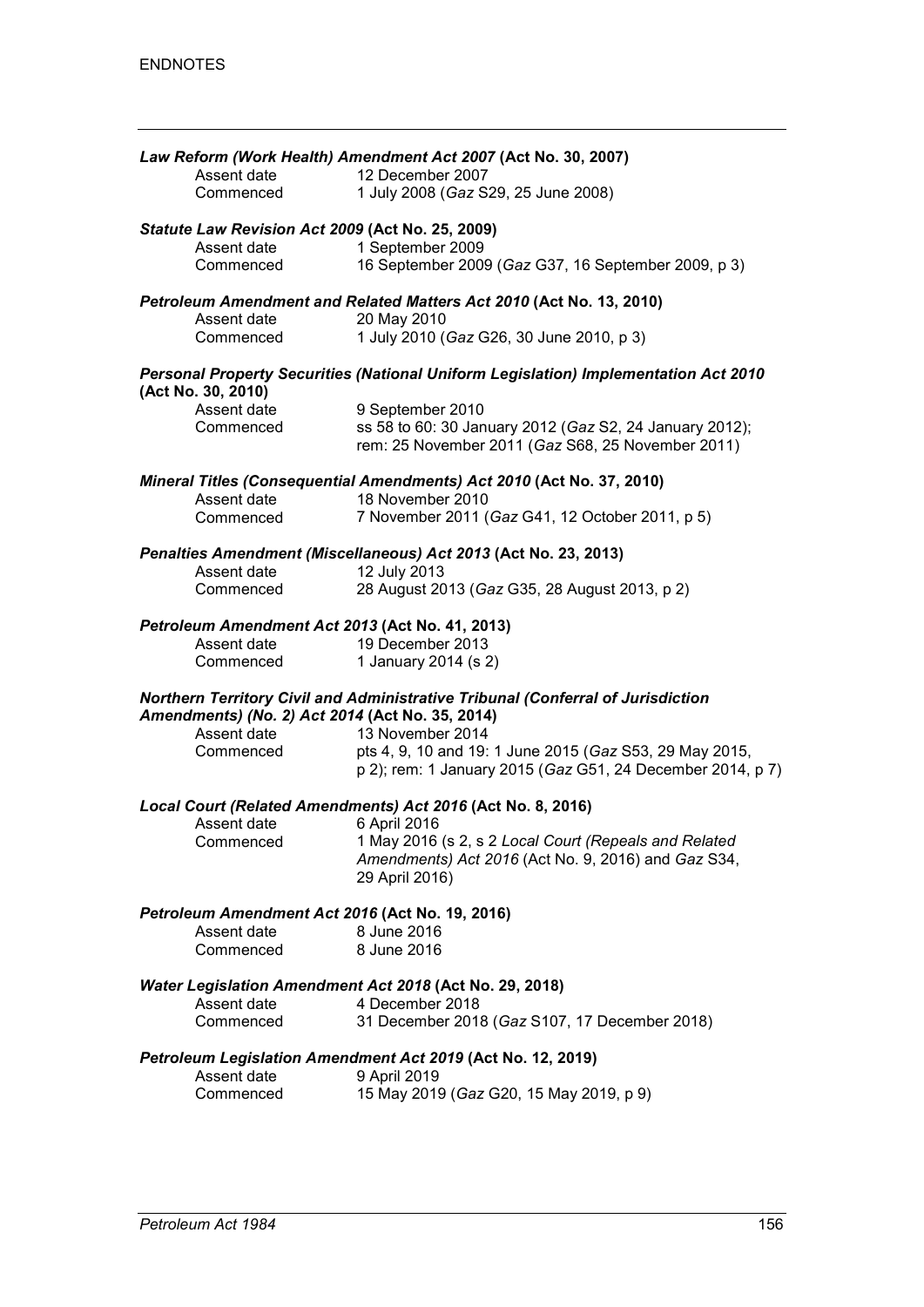|                             | <b>Environment Protection Act 2019 (Act No. 31, 2019)</b> |
|-----------------------------|-----------------------------------------------------------|
| Assent date                 | 9 October 2019                                            |
| Commenced                   | 28 June 2020 (Gaz G17, 29 April 2020, p 2)                |
| <b>Amending Legislation</b> |                                                           |

#### *Statute Law Revision and Repeals Act 2019* **(Act No. 33, 2019)**

| Assent date | 6 November 2019                              |
|-------------|----------------------------------------------|
| Commenced   | pts 2 and 3: 11 December 2019 (Gaz G50,      |
|             | 11 December 2019, p 2); rem: 7 November 2019 |

#### *Petroleum Legislation Miscellaneous Amendments Act 2020* **(Act No. 12, 2020)**

| Assent date | 30 March 2020                             |
|-------------|-------------------------------------------|
| Commenced   | 28 June 2020 (Gaz G25, 24 June 2020, p 2) |

#### **3 SAVINGS AND TRANSITIONAL PROVISIONS**

s 22(2) *Petroleum Amendment Act 1994* (Act No. 49, 1994) s 13 (amd SL No. 13, 1999, r 19; sub SL No. 15, 1999, r 4) and s 14 *Petroleum Amendment Act 1998* (Act No. 53, 1998) rr 16 and 17 *Petroleum Amendment Regulations* (SL No. 13, 1999) s 57 *Petroleum Amendment Act 2003* (Act No. 14, 2003) sch *Petroleum Amendment Act 2004* (Act No. 50, 2004)

#### **4 GENERAL AMENDMENTS**

General amendments of a formal nature (which are not referred to in the table of amendments to this reprint) are made by the *Interpretation Legislation Amendment Act 2018* (Act No. 22, 2018) to: ss 1, 5, 15, 29, 57A, 57P, 57V, 65, 81, 82, 91A, 111, 117, 117AAA, 117AAD, 117AAG, 117AAH, 117AA, 117C, 119, 122, 123 and 125.

#### **5 LIST OF AMENDMENTS**

| s 3 | sub No. 50, 2004, s 3 |
|-----|-----------------------|
|     | amd No. 13, 2010 s 14 |

|            | 41114 190. 10. 2010. 5 14                                                    |
|------------|------------------------------------------------------------------------------|
| s 5        | amd No. 65, 1985, s 4; No. 45, 1990, s 4; No. 28, 1993, s 3; No. 30, 1994,   |
|            | s 3; No. 49, 1994, s 4; No. 53, 1998, s 4; SL No. 44, 1998; No. 93, 1998,    |
|            | s 204; SL No. 13, 1999; No. 45, 2000, s 11; No. 14, 2003, s 4; No. 4, 2007,  |
|            | s 7; No. 13, 2010, s 4; No. 37, 2010, s 13; No. 41, 2013, s 4; No. 35, 2014, |
|            | s 107; No. 29, 2018, s 60; No. 12, 2019, s 4; No. 12, 2020, s 4              |
| pt IA      | ins No. 12, 2020, s 5                                                        |
| s 6A       | ins No. 12, 2020, s 5                                                        |
| $ss 8 - 9$ | amd No. 14, 2003, s 56                                                       |
| s 10       | amd No. 14, 2003, s 56; No. 50, 2004, s 4                                    |
| ss 11 – 12 | amd No. 14, 2003, s 56                                                       |
| s 13       | amd No. 45, 1990, s 5; No. 14, 2003, s 56                                    |
|            | sub No. 18, 2007, s 5                                                        |
| s 14       | amd No. 14, 2003, s 56                                                       |
| s 15       | sub No. 65, 1985, s 5                                                        |
|            | amd No. 14, 2003, s 56                                                       |
| pt II      |                                                                              |
| div 2 hdg  | amd No. 14, 2003, s 56                                                       |
|            |                                                                              |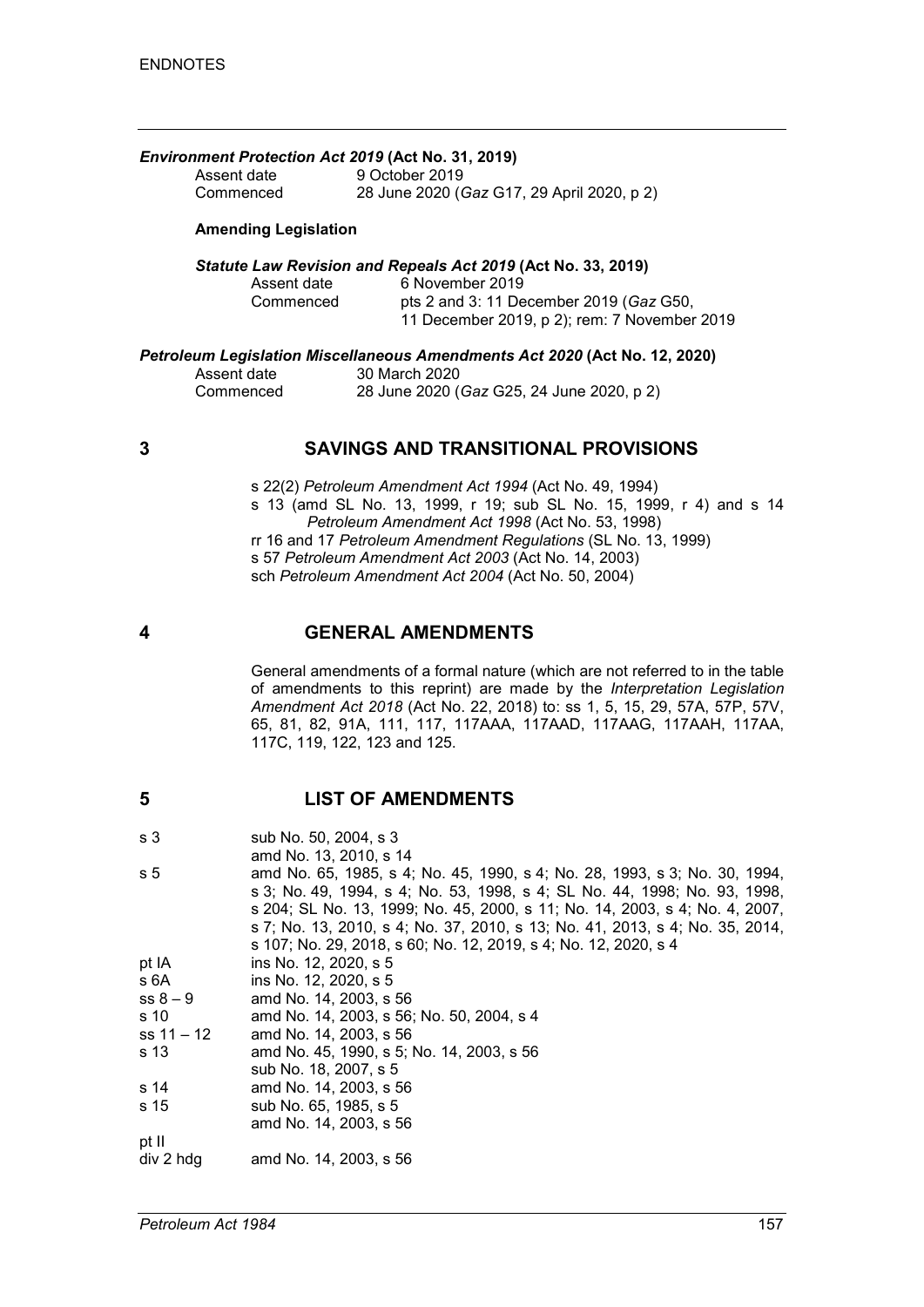| s 15A        | ins No. 50, 2004, s 5<br>rep No. 13, 2010, s 5<br>ins No. 12, 2019, s 5                                                                                                                                        |
|--------------|----------------------------------------------------------------------------------------------------------------------------------------------------------------------------------------------------------------|
| s 16         | amd No. 31, 2019, s 317; No. 12, 2020, s 6<br>amd No. 49, 1994, ss 5 and 22; No. 93, 1998, s 205; No. 14, 2003, s 5;<br>No. 13, 2010, s 6; No. 12, 2019, s 6<br>sub No. 41, 2013, s 5<br>amd No. 12, 2020, s 7 |
| s 16A        | ins No. 12, 2020, s 8                                                                                                                                                                                          |
| s 17         | amd No. 14, 2003, s 56                                                                                                                                                                                         |
|              | sub No. 41, 2013, s 5                                                                                                                                                                                          |
| s 18         | amd No. 49, 1994, s 6; SL No. 44, 1998; No. 93, 1998, s 206; No. 1, 1999,                                                                                                                                      |
|              | s 26; SL No. 13, 1999; No. 31, 2000, s 3; No. 14, 2003, s 6; No. 13, 2010,                                                                                                                                     |
|              | s 7; No. 41, 2013, s 6; No. 12, 2020, s 9                                                                                                                                                                      |
| s 19         | sub SL No. 44, 1998                                                                                                                                                                                            |
|              | amd No. 93, 1998, s 207; No. 14, 2003, s 56; No. 12, 2020, s 10                                                                                                                                                |
| s 20         | amd No. 93, 1998, s 208; No. 14, 2003, s 56                                                                                                                                                                    |
|              | sub No. 50, 2004, s 6                                                                                                                                                                                          |
|              | amd No. 13, 2010, s 8                                                                                                                                                                                          |
| s 21         | amd No. 14, 2003, s 56                                                                                                                                                                                         |
|              | sub No. 50, 2004, s 6                                                                                                                                                                                          |
|              | rep No. 13, 2010, s 9<br>ins No. 50, 2004, s 6                                                                                                                                                                 |
| ss 21A – 21B | rep No. 13, 2010, s 9                                                                                                                                                                                          |
| s 21C        | ins No. 50, 2004, s 6                                                                                                                                                                                          |
| s 21D        | ins No. 50, 2004, s 6                                                                                                                                                                                          |
|              | rep No. 13, 2010, s 9                                                                                                                                                                                          |
| s 21E        | ins No. 50, 2004, s 6                                                                                                                                                                                          |
|              | amd No. 13, 2010, s 10                                                                                                                                                                                         |
| s 22         | amd No. 49, 1994, s 7; No. 14, 2003, s 7                                                                                                                                                                       |
| s 23         | amd No. 49, 1994, s 22; No. 93, 1998, s 209; No. 14, 2003, s 8; No. 13,                                                                                                                                        |
|              | 2010, s 14                                                                                                                                                                                                     |
| s 24         | amd No. 49, 1994, s 8; No. 14, 2003, s 56; No. 13, 2010, s 14                                                                                                                                                  |
| s 24A        | ins No. 13, 2010, s 11                                                                                                                                                                                         |
| s 25         | amd No. 49, 1994, s 22; No. 93, 1998, s 210; No. 14, 2003, s 9; No. 50,<br>2004, s 7; No. 13, 2010, s 14                                                                                                       |
| s 26         | amd No. 49, 1994, s 22; No. 14, 2003, s 10                                                                                                                                                                     |
| s 27         | amd No. 93, 1998, s 211; No. 14, 2003, s 11                                                                                                                                                                    |
| s 28         | amd No. 93, 1998, s 212; No. 14, 2003, s 12; No. 12, 2020, s 11                                                                                                                                                |
| s 29         | amd No. 65, 1985, s 6; No. 45, 1990, s 6; No. 93, 1998, s 213; No. 14, 2003,                                                                                                                                   |
|              | s 56; No. 29, 2018, s 61                                                                                                                                                                                       |
| $ss 30 - 31$ | amd No. 14, 2003, s 56                                                                                                                                                                                         |
| s 32         | amd No. 49, 1994, s 22; No. 93, 1998, s 214; No. 14, 2003, s 13                                                                                                                                                |
| s 34         | amd No. 93, 1998, s 215; No. 14, 2003, s 56; No. 50, 2004, s 8                                                                                                                                                 |
| s 35         | amd No. 14, 2003, s 56                                                                                                                                                                                         |
| s 37         | amd No. 49, 1994, s 22; No. 93, 1998, s 216                                                                                                                                                                    |
| s 38         | amd No. 93, 1998, s 217; No. 14, 2003, s 14; No. 50, 2004, s 9                                                                                                                                                 |
| s 39         | amd No. 49, 1994, s 22; No. 14, 2003, s 56                                                                                                                                                                     |
| s 40         | amd No. 49, 1994, s 9; No. 93, 1998, s 218; No. 14, 2003, s 15                                                                                                                                                 |
| s 41<br>s 42 | amd No. 93, 1998, s 219; No. 12, 2020, s 12<br>amd No. 45, 1990, s 7; No. 93, 1998, s 220; No. 14, 2003, s 16                                                                                                  |
| s 44         | amd No. 14, 2003, s 56                                                                                                                                                                                         |
| s 45         | amd No. 49, 1994, s 22; No. 93, 1998, s 221; No. 14, 2003, s 17; No. 12,                                                                                                                                       |
|              | 2019, s 7                                                                                                                                                                                                      |
| s 47         | amd No. 93, 1998, s 222; No. 14, 2003, s 18                                                                                                                                                                    |
| s 48         | amd No. 50, 2004, s 10                                                                                                                                                                                         |
| s 49         | amd No. 14, 2003, s 56                                                                                                                                                                                         |
| s 50         | amd No. 49, 1994, s 10; No. 53, 1998, s 5                                                                                                                                                                      |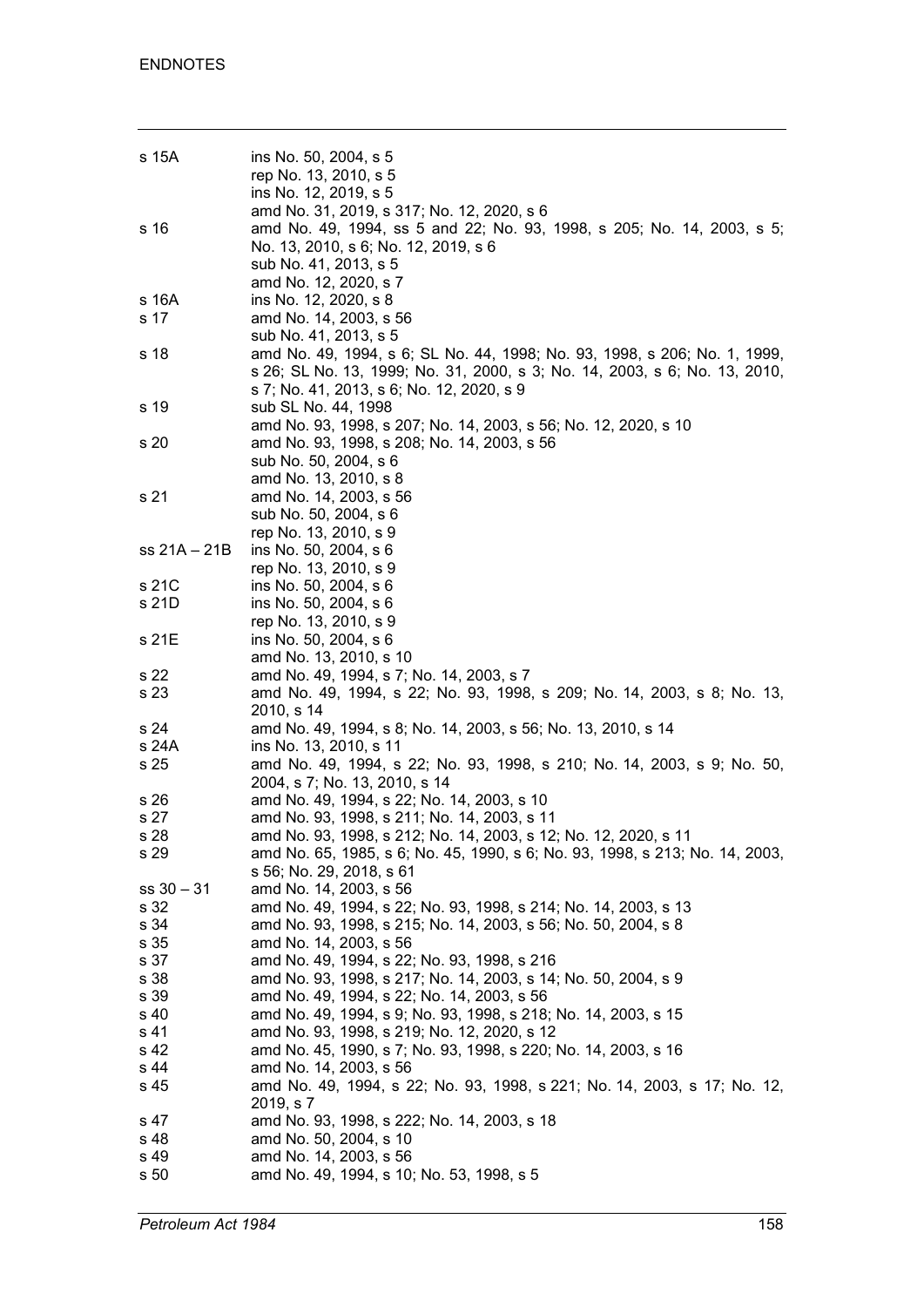| s 51<br>s 52<br>s 53<br>s 54<br>s 55<br>s 56<br>pt II | amd No. 49, 1994, ss 11 and 22; No. 93, 1998, s 223<br>amd No. 49, 1994, s 22; No. 93, 1998, s 224; No. 50, 2004, s 11<br>amd No. 49, 1994, s 22; No. 14, 2003, s 56<br>amd No. 93, 1998, s 225; No. 42, 2000, s 7; No. 14, 2003, s 19<br>amd No. 93, 1998, s 226; No. 12, 2020, s 13<br>amd No. 45, 1990, s 8 |
|-------------------------------------------------------|----------------------------------------------------------------------------------------------------------------------------------------------------------------------------------------------------------------------------------------------------------------------------------------------------------------|
| div 5 hdg<br>s 57A                                    | ins No. 49, 1994, s 12<br>ins No. 49, 1994, s 12<br>amd No. 93, 1998, s 227; No. 14, 2003, s 20; No. 23, 2013, s 13; No. 12,<br>2020, s 14                                                                                                                                                                     |
| pt II                                                 |                                                                                                                                                                                                                                                                                                                |
| div 6 hdg                                             | ins No. 50, 2004, s 12                                                                                                                                                                                                                                                                                         |
| s 57AA                                                | ins No. 50, 2004, s 12<br>amd No. 13, 2010, s 14                                                                                                                                                                                                                                                               |
| s 57AB                                                | ins No. 50, 2004, s 12<br>amd No. 41, 2013, s 7                                                                                                                                                                                                                                                                |
| pt II                                                 |                                                                                                                                                                                                                                                                                                                |
| div 6                                                 |                                                                                                                                                                                                                                                                                                                |
| sdiv 1 hdg                                            | ins No. 12, 2019, s 8                                                                                                                                                                                                                                                                                          |
| s 57ABA                                               | ins No. 12, 2019, s 8<br>amd No. 12, 2020, s 15                                                                                                                                                                                                                                                                |
| pt II                                                 |                                                                                                                                                                                                                                                                                                                |
| div 6                                                 |                                                                                                                                                                                                                                                                                                                |
| sdiv 2 hdg                                            | ins No. 12, 2019, s 8                                                                                                                                                                                                                                                                                          |
| s 57AC                                                | ins No. 50, 2004, s 12                                                                                                                                                                                                                                                                                         |
| ss 57AD –                                             |                                                                                                                                                                                                                                                                                                                |
| 57AE                                                  | ins No. 50, 2004, s 12                                                                                                                                                                                                                                                                                         |
|                                                       | amd No. 13, 2010, s 14                                                                                                                                                                                                                                                                                         |
| pt IIA hdg                                            | ins No. 53, 1998, s 6                                                                                                                                                                                                                                                                                          |
| s 57B                                                 | sub SL No. 44, 1998<br>ins No. 53, 1998, s 6                                                                                                                                                                                                                                                                   |
|                                                       | amd SL No. 44, 1998; No. 93, 1998, s 228; No. 14, 2003, s 56                                                                                                                                                                                                                                                   |
| s 57C                                                 | ins No. 53, 1998, s 6                                                                                                                                                                                                                                                                                          |
|                                                       | amd SL No. 44, 1998; No. 93, 1998, s 229; No. 1, 1999, s 27                                                                                                                                                                                                                                                    |
| s 57D                                                 | ins No. 53, 1998, s 6                                                                                                                                                                                                                                                                                          |
|                                                       | amd SL No. 44, 1998                                                                                                                                                                                                                                                                                            |
|                                                       | sub No. 93, 1998, s 230                                                                                                                                                                                                                                                                                        |
| s 57DA                                                | ins SL No. 44, 1998                                                                                                                                                                                                                                                                                            |
|                                                       | amd No. 93, 1998, s 231                                                                                                                                                                                                                                                                                        |
| s 57E                                                 | ins No. 53, 1998, s 6                                                                                                                                                                                                                                                                                          |
|                                                       | amd SL No. 44, 1998; No. 93, 1998, s 232                                                                                                                                                                                                                                                                       |
| s 57F                                                 | ins No. 53, 1998, s 6                                                                                                                                                                                                                                                                                          |
|                                                       | amd SL No. 44, 1998; No. 93, 1998, s 233; SL No. 13, 1999; No. 26, 1999,                                                                                                                                                                                                                                       |
|                                                       | s 40                                                                                                                                                                                                                                                                                                           |
| s 57G                                                 | ins No. 53, 1998, s 6                                                                                                                                                                                                                                                                                          |
|                                                       | amd SL No. 44, 1998; No. 93, 1998, s 234                                                                                                                                                                                                                                                                       |
| s 57GA                                                | ins No. 26, 1999, s 41                                                                                                                                                                                                                                                                                         |
| s 57H                                                 | ins No. 53, 1998, s 6                                                                                                                                                                                                                                                                                          |
|                                                       | amd No. 93, 1998, s 235; No. 1, 1999, s 28; SL No. 13, 1999; No. 26, 1999,                                                                                                                                                                                                                                     |
|                                                       | s 42; No. 4, 2007, s 7; No. 35, 2014, s 108                                                                                                                                                                                                                                                                    |
| s 57J                                                 | ins No. 53, 1998, s 6                                                                                                                                                                                                                                                                                          |
|                                                       | amd No. 93, 1998, s 236; No. 26, 1999, s 43; No. 35, 2014, s 109                                                                                                                                                                                                                                               |
| s 57K                                                 | ins No. 53, 1998, s 6                                                                                                                                                                                                                                                                                          |
|                                                       | amd SL No. 44, 1998<br>sub No. 93, 1998, s 237                                                                                                                                                                                                                                                                 |
|                                                       | amd SL No. 13, 1999                                                                                                                                                                                                                                                                                            |
|                                                       |                                                                                                                                                                                                                                                                                                                |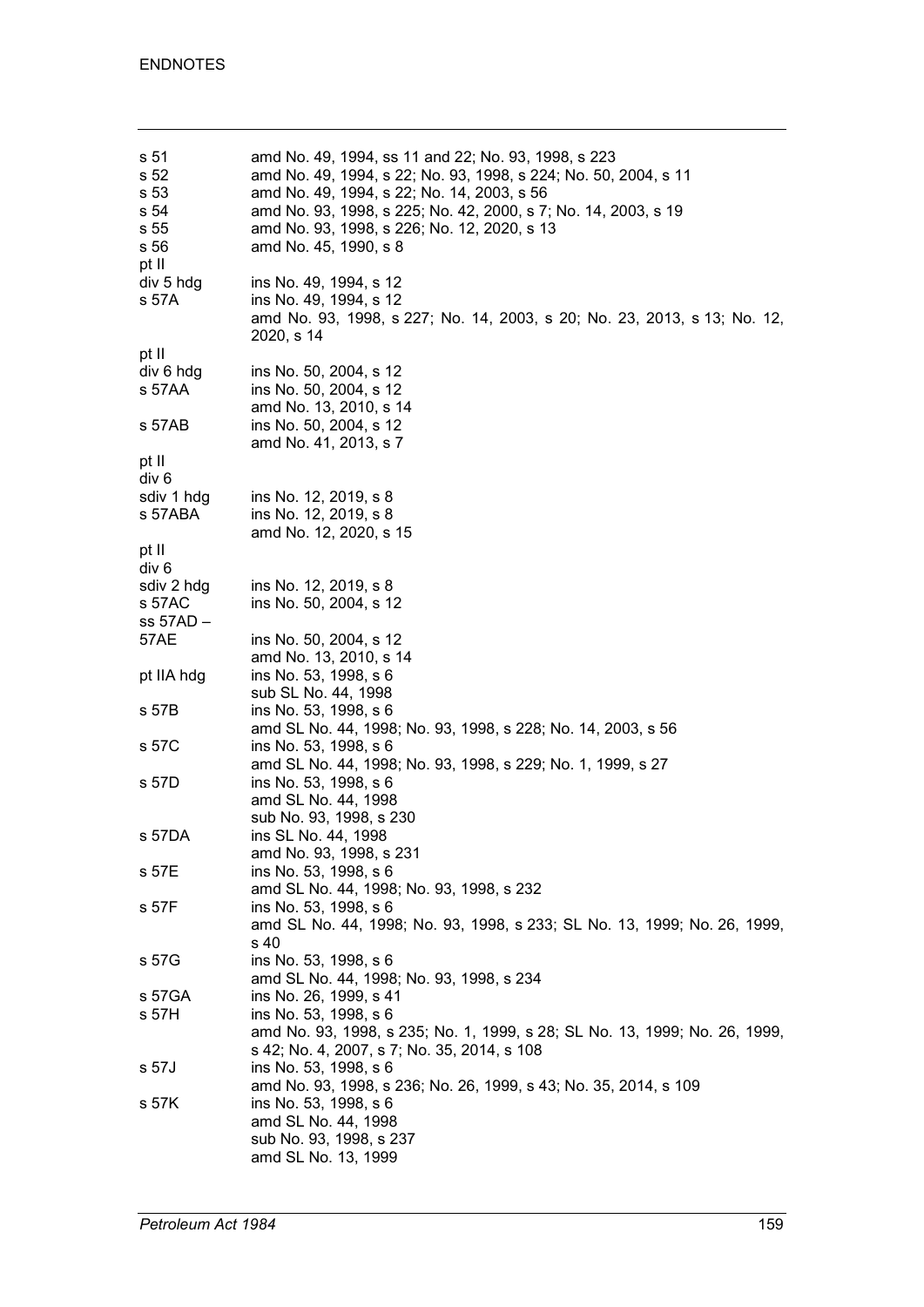| s 57KA     | ins No. 93, 1998, s 237                                                  |
|------------|--------------------------------------------------------------------------|
|            | amd SL No. 13, 1999                                                      |
| s 57KB     | ins SL No. 13, 1999                                                      |
|            | amd No. 26, 1999, s 44                                                   |
| s 57L      | ins No. 53, 1998, s 6                                                    |
|            | amd SL No. 44, 1998; No. 93, 1998, s 238; SL No. 13, 1999; No. 26, 1999, |
|            | s 45; No. 62, 2001, s 15                                                 |
| s 57M      | ins No. 53, 1998, s 6                                                    |
|            | amd SL No. 44, 1998; No. 93, 1998, s 239; SL No. 13, 1999                |
| s 57N      | ins No. 53, 1998, s 6                                                    |
|            | amd SL No. 44, 1998                                                      |
|            | sub No. 93, 1998, s 240                                                  |
|            | amd No. 1, 1999, s 29; SL No. 13, 1999; No. 26, 1999, s 46               |
| s 57NA     | ins SL No. 13, 1999                                                      |
| s 57P      | ins No. 53, 1998, s 6                                                    |
|            | amd SL No. 44, 1998; No. 93, 1998, s 241; No. 1, 1999, s 30              |
| s 57Q      | ins No. 53, 1998, s 6                                                    |
|            | amd SL No. 44, 1998                                                      |
|            | rep No. 93, 1998, s 242                                                  |
| pt IIB hdg | ins SL No. 44, 1998                                                      |
|            | sub No. 93, 1998, s 243                                                  |
| s 57R      | ins SL No. 44, 1998                                                      |
|            |                                                                          |
|            | sub No. 93, 1998, s 244                                                  |
| s 57S      | ins SL No. 44, 1998                                                      |
|            | sub No. 93, 1998, s 245                                                  |
|            | amd No. 14, 2003, s 56                                                   |
| s 57T      | ins SL No. 44, 1998                                                      |
|            | amd No. 93, 1998, s 246; No. 14, 2003, s. 56                             |
| s 57U      | ins SL No. 44, 1998                                                      |
|            | sub No. 93, 1998, s 247                                                  |
|            | amd No. 14, 2003, s 56                                                   |
| s 57V      | ins SL No. 44, 1998                                                      |
|            | sub No. 93, 1998, s 248                                                  |
| pt IIB hdg | amd No. 14, 2003, s 56                                                   |
| s 58       | amd No. 14, 2003, s 56; No. 12, 2019, s 9                                |
| s 58A      | ins No. 93, 1998, s 249                                                  |
|            | amd SL No. 13, 1999                                                      |
| s 59       | amd No. 49, 1994, s 13; No. 14, 2003, s 21; No. 23, 2013, s 13           |
| s 60       | amd No. 49, 1994, s 22; No. 14, 2003, s 56                               |
| s 61       | sub No. 49, 1994, s 14                                                   |
|            | amd No. 42, 1995, s 5; No. 14, 2003, s 56; No. 44, 2005, s 35            |
| s 63       | sub No. 14, 2003, s 22                                                   |
| s 64       | amd No. 49, 1994, s 22; No. 14, 2003, s 23; No. 23, 2013, s 13           |
| s 65       | amd No. 49, 1994, s 22; No. 93, 1998, s 250; No. 14, 2003, s 24; No. 23, |
|            | 2013, s 13; No. 12, 2020, s 16                                           |
| s 66       | amd No. 45, 1990, s 9; No. 14, 2003, s 56                                |
| s 67       | sub No. 49, 1994, s 15                                                   |
| s 68       | amd No. 14, 2003, s 56                                                   |
| s 69       | amd No. 53, 1998, s 7; No. 93, 1998, s 251; No. 14, 2003, s 56           |
| s 70       | amd No. 14, 2003, s 56                                                   |
| s 70A      | ins No. 1, 1999, s 31                                                    |
|            | amd SL No. 13, 1999; No. 26, 1999, s 47; No. 31, 2000, s 4               |
|            | amd No. 49, 1994, ss 16 and 22; No. 14, 2003, s 25; No. 23, 2013, s 13   |
| s 71       |                                                                          |
| s 73       | amd No. 49, 1994, s 17; No. 14, 2003, s 26; No. 12, 2020, s 17           |
| s 74       | amd No. 17, 1996, s 6; No. 14, 2003, s 56                                |
| s 75       | amd No. 49, 1994, s 22; No. 14, 2003, s 27; No. 23, 2013, s 13           |
| s 76       | amd No. 42, 1995, s 5; No. 14, 2003, s 56                                |
| s 77       | amd No. 42, 2000, s 7; No. 14, 2003, s 28; No. 23, 2013, s 13            |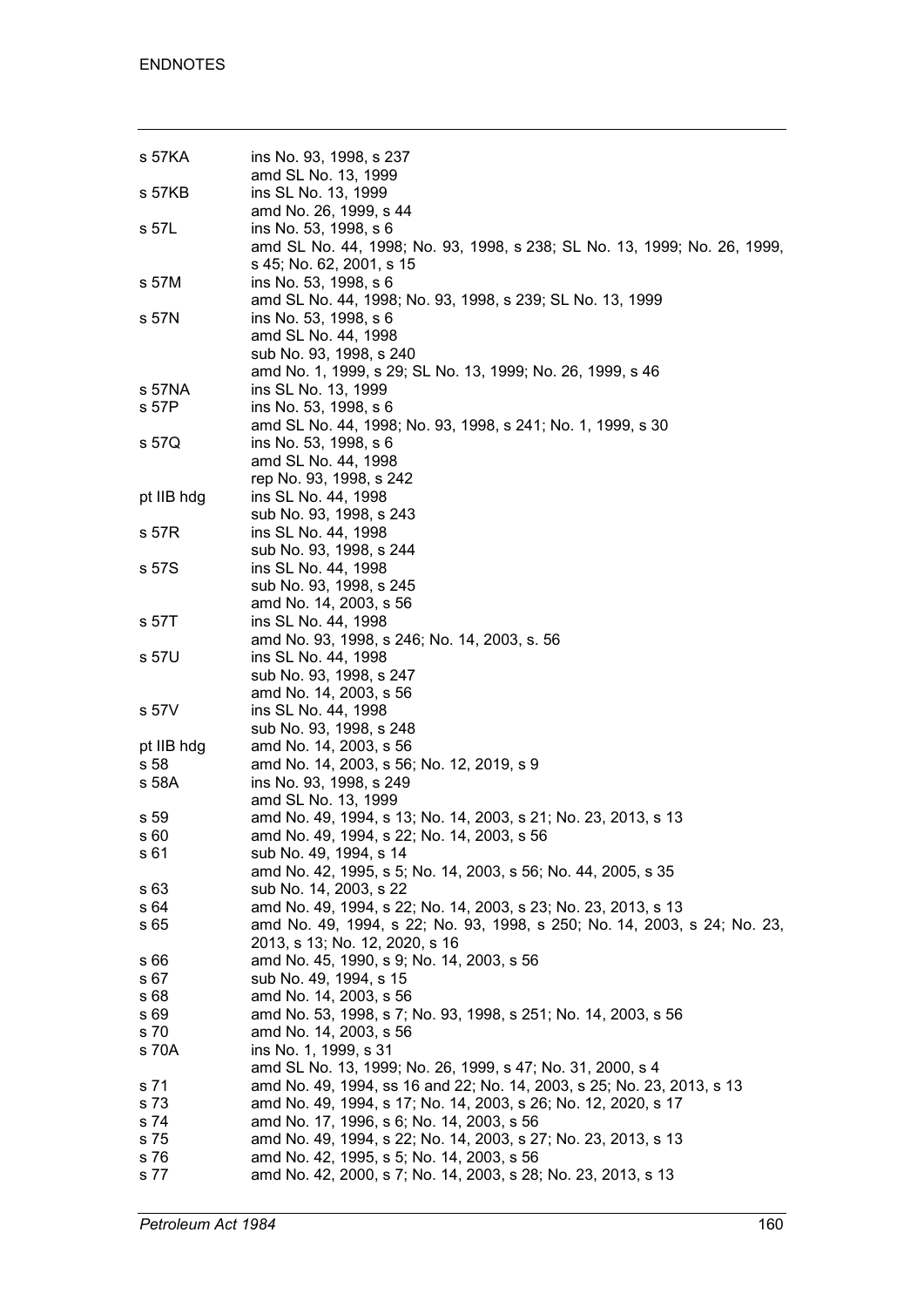| s 78         | amd No. 14, 2003, s 56                                                     |
|--------------|----------------------------------------------------------------------------|
| s 79         | amd No. 65, 1985, s 7; No. 49, 1994, s 18; No. 53, 1998, s 8               |
|              | sub No. 93, 1998, s 252                                                    |
|              | amd No. 14, 2003, s 29                                                     |
| s 80         | sub No. 93, 1998, s 252                                                    |
| s 81         | amd No. 30, 1994, s 3; No. 49, 1994, s 22; No. 53, 1998, s 9; SL No. 44,   |
|              | 1998; No. 93, 1998, s 253; No. 45, 2000, s 11; No. 14, 2003, s 30; No. 23, |
|              |                                                                            |
|              | 2013, s 13; No. 12, 2020, s 18                                             |
| s 82         | amd No. 30, 1994, s 3; No. 53, 1998, s 10; No. 93, 1998, s 254; No. 14,    |
|              | 2003, s 56; No. 12, 2020, s 19                                             |
| s 82A        | ins No. 30, 1994, s 3                                                      |
|              | rep No. 53, 1998, s 11                                                     |
|              | ins No. 12, 2020, s 20                                                     |
| s 82B        | ins No. 12, 2020, s 20                                                     |
| s 83         | amd No. 30, 1994, s 3                                                      |
|              | rep No. 53, 1998, s 11                                                     |
|              | ins No. 31, 2000, s 5                                                      |
|              |                                                                            |
| s 84         | amd No. 45, 1990, s 10; No. 49, 1994, s 19; No. 32, 2000, s 48; No. 14,    |
|              | 2003, s 56                                                                 |
| s 86         | amd No. 14, 2003, s 56                                                     |
| s 87         | amd No. 49, 1994, s 22; No. 14, 2003, s 31; No. 23, 2013, s 13             |
| s 88         | amd No. 49, 1994, s 22; No. 14, 2003, s 32; No. 23, 2013, s 13             |
| pt IIIA hdg  | ins No. 42, 2000, s 4                                                      |
|              | sub No. 30, 2007, s 12                                                     |
|              | rep No. 13, 2010, s 12                                                     |
| s 89         | rep No. 13, 2010, s 12                                                     |
|              |                                                                            |
| pt IIIA      |                                                                            |
| div 1 hdg    | ins No. 42, 2000, s 4                                                      |
|              | rep No. 30, 2007, s 12                                                     |
| s 89A        | ins No. 42, 2000, s 4                                                      |
|              | sub No. 30, 2007, s 12                                                     |
| s 89B        | ins No. 42, 2000, s 4                                                      |
|              | amd No. 14, 2003, s 33                                                     |
|              | rep No. 30, 2007, s 12                                                     |
| s 89C        | ins No. 42, 2000, s 4                                                      |
|              | amd No. 14, 2003, s 34                                                     |
|              |                                                                            |
|              | rep No. 30, 2007, s 12                                                     |
| s 89D        | ins No. 42, 2000, s 4                                                      |
|              | amd No. 14, 2003, s 35                                                     |
|              | rep No. 30, 2007, s 12                                                     |
| s 89E        | ins No. 42, 2000, s 4                                                      |
|              | amd No. 14, 2003, s 36                                                     |
|              | rep No. 30, 2007, s 12                                                     |
| s 89F        | ins No. 42, 2000, s 4                                                      |
|              | amd No. 14, 2003, s 37                                                     |
|              | rep No. 30, 2007, s 12                                                     |
| s 89G        | ins No. 42, 2000, s 4                                                      |
|              | amd No. 14, 2003, s 38                                                     |
|              |                                                                            |
|              | rep No. 30, 2007, s 12                                                     |
| ss 89H – 89K | ins No. 42, 2000, s 4                                                      |
|              | rep No. 30, 2007, s 12                                                     |
| pt IIIA      |                                                                            |
| div 2 hdg    | ins No. 42, 2000, s 4                                                      |
|              | rep No. 30, 2007, s 12                                                     |
| ss 89L - 89N | ins No. 42, 2000, s 4                                                      |
|              | rep No. 30, 2007, s 12                                                     |
|              |                                                                            |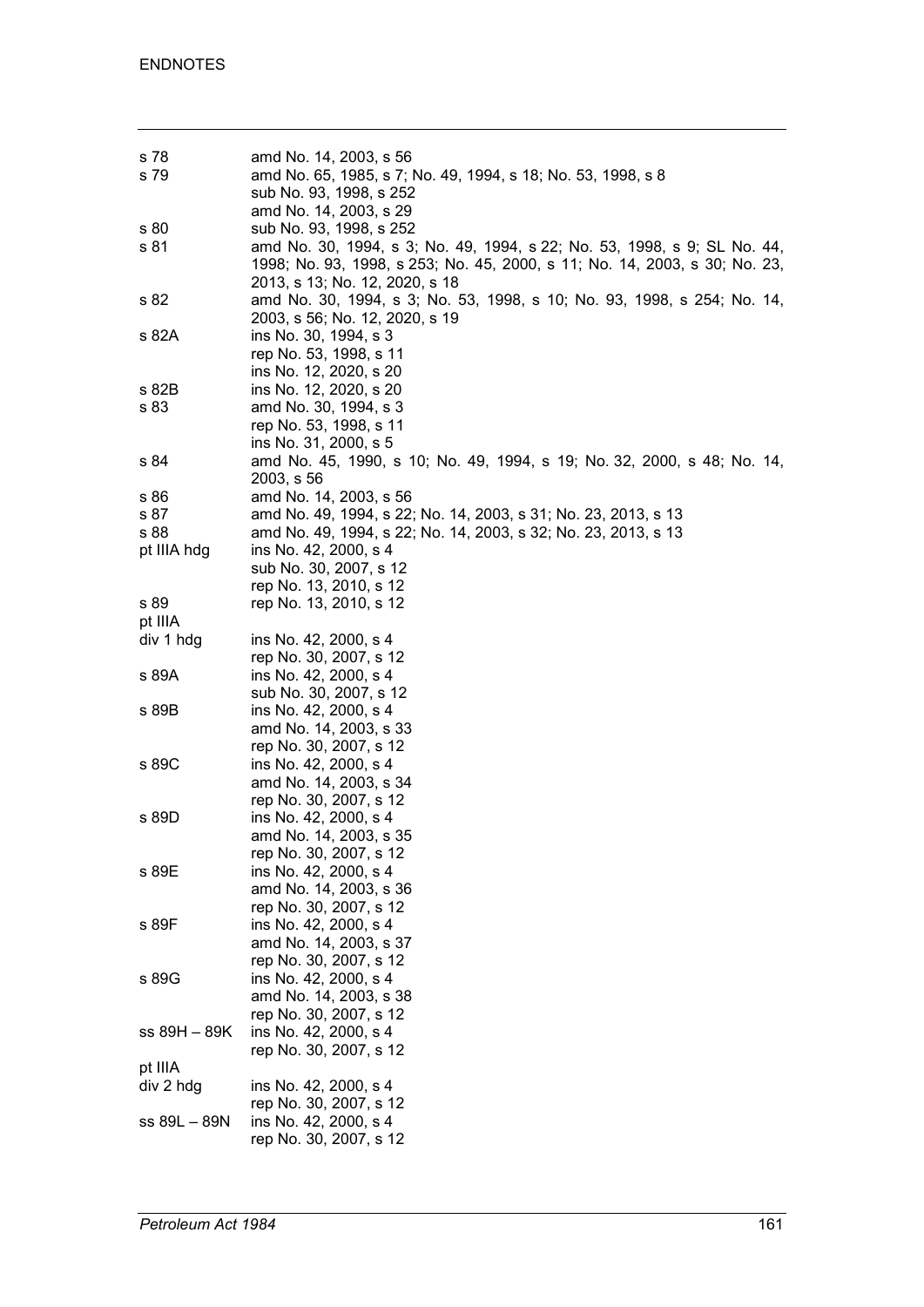| s 89P        | ins No. 42, 2000, s 4<br>amd No. 14, 2003, s 39<br>rep No. 30, 2007, s 12    |
|--------------|------------------------------------------------------------------------------|
| pt IIIA      |                                                                              |
| div 3 hdg    | ins No. 42, 2000, s 4                                                        |
|              | rep No. 30, 2007, s 12                                                       |
| s 89Q        | ins No. 42, 2000, s 4                                                        |
|              |                                                                              |
|              | amd No. 14, 2003, s 40                                                       |
|              | rep No. 30, 2007, s 12                                                       |
| s 89R        | ins No. 42, 2000, s 4                                                        |
|              | amd No. 14, 2003, s 41                                                       |
|              | rep No. 30, 2007, s 12                                                       |
| s 89S        | ins No. 42, 2000, s 4                                                        |
|              | amd No. 18, 2002, s 6                                                        |
|              | rep No. 30, 2007, s 12                                                       |
|              |                                                                              |
| ss 89T – 89V | ins No. 42, 2000, s 4                                                        |
|              | rep No. 30, 2007, s 12                                                       |
| pt IIIA      |                                                                              |
| div 4 hdg    | ins No. 42, 2000, s 4                                                        |
|              | rep No. 30, 2007, s 12                                                       |
| $ss 89W -$   |                                                                              |
| 89ZC         | ins No. 42, 2000, s 4                                                        |
|              | rep No. 30, 2007, s 12                                                       |
|              |                                                                              |
| pt IIIA      |                                                                              |
| div 5 hdg    | ins No. 42, 2000, s 4                                                        |
|              | rep No. 30, 2007, s 12                                                       |
| s 89ZD       | ins No. 42, 2000, s 4                                                        |
|              | amd No. 14, 2003, s 42                                                       |
|              | rep No. 30, 2007, s 12                                                       |
| s 89ZE       | ins No. 42, 2000, s 4                                                        |
|              | rep No. 30, 2007, s 12                                                       |
| s 89ZF       | ins No. 42, 2000, s 4                                                        |
|              |                                                                              |
|              | amd No. 14, 2003, s 43                                                       |
|              | rep No. 30, 2007, s 12                                                       |
| s 90         | amd No. 49, 1994, s 20; No. 14, 2003, s 56                                   |
| s 91         | amd No. 45, 1990, s 11; No. 14, 2003, s 56                                   |
| s 91A        | ins No. 46, 2000, s 7                                                        |
| s 92         | amd No. 14, 2003, s 56                                                       |
| s 93         | sub No. 45, 1990, s 12                                                       |
|              | amd No. 14, 2003, s 56; No. 12, 2019, s 10; No. 12, 2020, s 21               |
| s 93A        | ins No. 45, 1990, s 12                                                       |
|              | amd No. 49, 1994, s 22; No. 14, 2003, s 56                                   |
|              |                                                                              |
| $ss 94 - 95$ | amd No. 14, 2003, s 56                                                       |
| s 96         | amd No. 45, 1990, s 13; No. 49, 1994, s 22; No. 14, 2003, s 56; No. 25,      |
|              | $2009, s$ 10                                                                 |
| s 96A        | ins No. 45, 1990, s 14                                                       |
|              | amd No. 59, 1990, s 4; No. 46, 1992, s 13                                    |
|              | rep No. 17, 2001, s 21                                                       |
| s 98         | amd No. 49, 1994, s 22; No. 14, 2003, s 44; No. 23, 2013, s 13               |
| s 99         | amd No. 49, 1994, s 22; No. 14, 2003, s 45; No. 23, 2013, s 13               |
| s 101        | amd No. 14, 2003, s 56                                                       |
|              |                                                                              |
| s 102        | amd No. 42, 2000, s 7                                                        |
| s 103        | amd No. 35, 2014, s 110                                                      |
| pt V         |                                                                              |
| div 1 hdg    | ins No. 14, 2003, s 46                                                       |
| s 105        | amd No. 14, 2003, s 47; No. 23, 2013, s 13                                   |
| s 106        | amd No. 49, 1994, s 22; No. 17, 1996, s 6; No. 14, 2003, s 48; No. 23, 2013, |
|              | s 13                                                                         |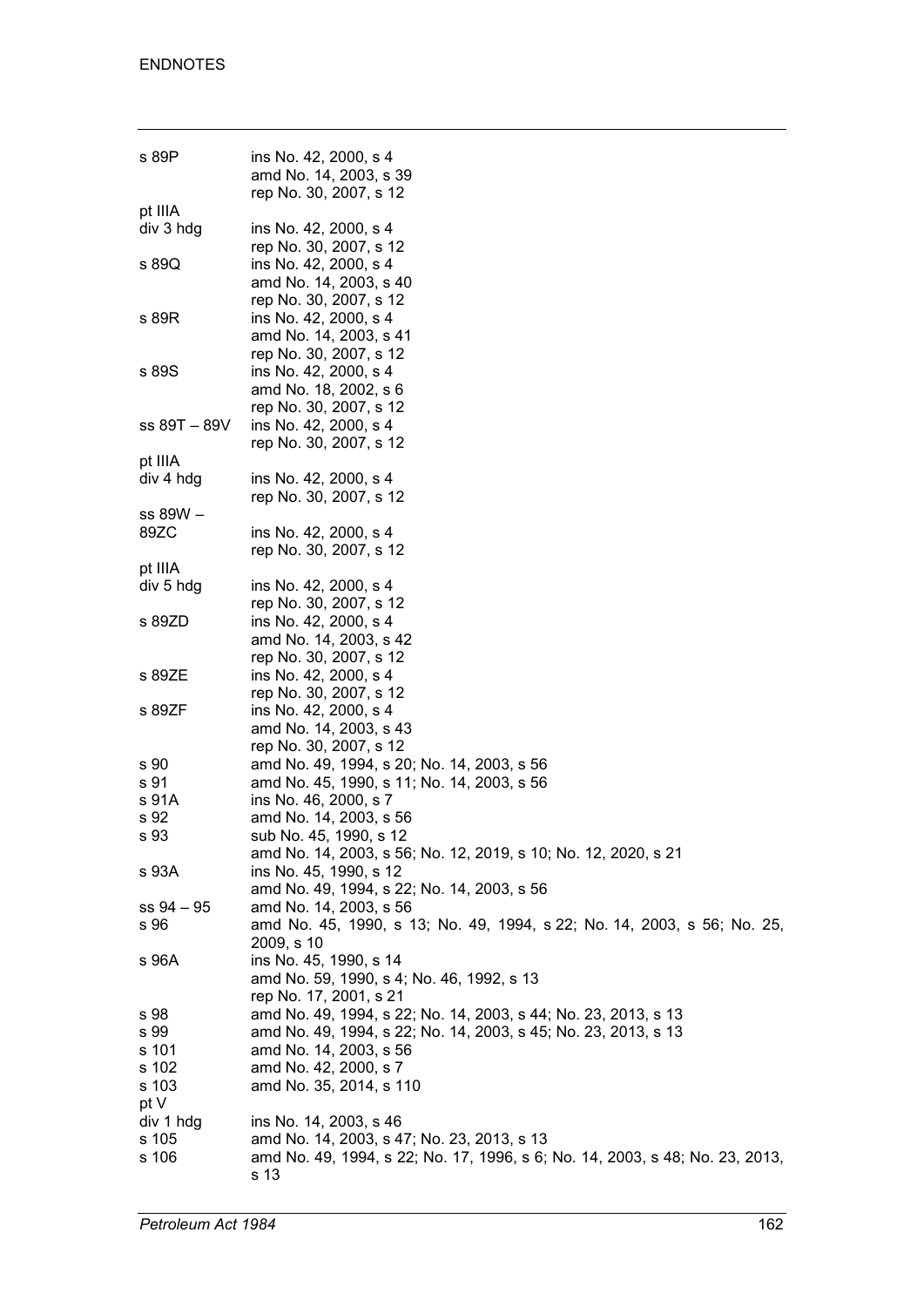| s 107        | amd No. 49, 1994, s 22; No. 17, 1996, s 6; No. 42, 2000, s 5; No. 14, 2003,  |
|--------------|------------------------------------------------------------------------------|
|              | s 49; No. 23, 2013, s 13                                                     |
| s 108A       | ins No. 12, 2020, s 22                                                       |
| s 109        | amd No. 49, 1994, s 22; No. 14, 2003, s 50; No. 23, 2013, s 13               |
| s 110        | amd No. 49, 1994, s 22; No. 14, 2003, s 51; No. 23, 2013, s 13               |
| s 111        | amd No. 93, 1998, s 255; No. 45, 2000, s 11                                  |
|              | sub No. 12, 2020, s 23                                                       |
| s 113        | amd No. 17, 1996, s 6                                                        |
| s 114        | amd No. 42, 2000, s 7                                                        |
| s 117        | amd No. 8, 2016, s 45                                                        |
| pt V         |                                                                              |
|              |                                                                              |
| div 2 hdg    | ins No. 14, 2003, s 52                                                       |
| s 117AAA     | ins No. 14, 2003, s 52                                                       |
| s 117AAB     | ins No. 14, 2003, s 52                                                       |
|              | amd No. 12, 2020, s 24                                                       |
| ss 117AAC –  |                                                                              |
| 117AAE       | ins No. 14, 2003, s 52                                                       |
| pt V         |                                                                              |
| div 3 hdg    | ins No. 14, 2003, s 52                                                       |
| ss 117AAF –  |                                                                              |
| 117AAH       | ins No. 14, 2003, s 52                                                       |
| pt VA hdg    | ins No. 93, 1998, s 256                                                      |
| ss 117AA -   |                                                                              |
| 117AB        | ins No. 93, 1998, s 256                                                      |
| s 117AC      | ins No. 93, 1998, s 256                                                      |
|              | amd No. 26, 1999, s 48                                                       |
|              |                                                                              |
| pt VB hdg    | ins No. 14, 2003, s 53                                                       |
| ss 117AD –   |                                                                              |
| 117AM        | ins No. 14, 2003, s 53                                                       |
| s 117AMA     | ins No. 30, 2010, s 41                                                       |
| s 117A       | ins No. 53, 1998, s 12                                                       |
| s 117B       | ins No. 53, 1998, s 12                                                       |
|              | rep No. 93, 1998, s 257                                                      |
|              | ins No. 1, 1999, s 32                                                        |
| s 117C       | ins No. 53, 1998, s 12                                                       |
|              | amd SL No. 44, 1998                                                          |
|              | rep No. 93, 1998, s 257                                                      |
|              | ins No. 26, 1999, s 49                                                       |
| s 118        | amd No. 42, 2000, s 6; No. 14, 2003, s 54; No. 13, 2010, s 14; No. 23, 2013, |
|              | s 13; No. 19, 2016, s 3; No. 12, 2019, s 11; No. 12, 2020, s 25              |
| s 119        | amd No. 65, 1985, s 8; No. 45, 1990, s 15; No. 49, 1994, s 21; No. 42, 1995, |
|              | s 5; No. 93, 1998, s 258; No. 14, 2003, s 55; No. 13, 2010, s 14             |
|              |                                                                              |
| pt VII hdg   | ins No. 13, 2010, s 13                                                       |
|              | sub No. 35, 2014, s 111                                                      |
| pt VII       |                                                                              |
| div 1 hdg    | ins No. 35, 2014, s 111                                                      |
| ss 120 - 123 | ins No. 13, 2010, s 13                                                       |
| pt VIII hdg  | ins No. 41, 2013, s 8                                                        |
|              | sub No. 35, 2014, s 112                                                      |
| s 124        | ins No. 41, 2013, s 8                                                        |
| pt VII       |                                                                              |
| div 3 hdg    | ins No. 35, 2014, s 113                                                      |
| s 125        | ins No. 35, 2014, s 113                                                      |
| pt VII       |                                                                              |
| div 4 hdg    | ins No. 12, 2020, s 26                                                       |
| ss 126 – 135 | ins No. 12, 2020, s 26                                                       |
| sch 1        | ins No. 12, 2020, s 26                                                       |
|              |                                                                              |